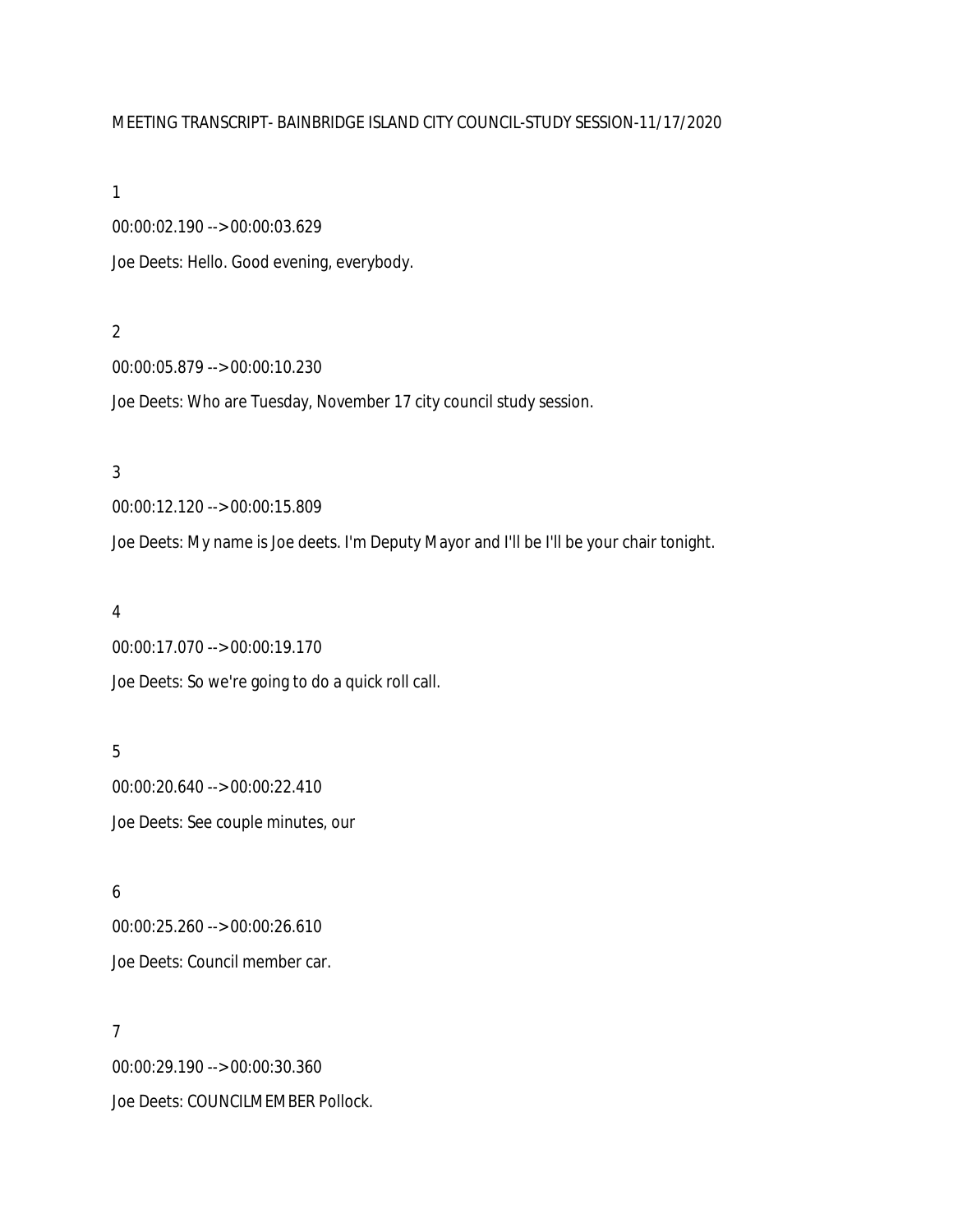00:00:32.790 --> 00:00:34.230

Joe Deets: COUNCILMEMBER high topless.

9

00:00:35.940 --> 00:00:36.900

Joe Deets: Mayor Schneider.

10

00:00:38.760 --> 00:00:45.330

Joe Deets: And we have our city manager Morgan Smith and our city attorney Joe the van.

11

#### 00:00:46.440 --> 00:01:02.940

Joe Deets: And I see we have our finance director Dwayne pits I maybe he's waiting for our budget discussion. So we're all here and accounted for. So I'm going to start off with what I do on study sessions is given landed land acknowledgement from the Squamish tribe.

### 12

00:01:04.470 --> 00:01:11.160

Joe Deets: We'd like to begin by acknowledging that the land which we gather is within the Aboriginal territory of the people clear saltwater.

### 13

00:01:12.030 --> 00:01:25.050

Joe Deets: Expert fisherman canoe builders and basket Weaver Weaver's the people clear salt water live in harmony in the lands and waterways along Washington central sailors see as they have thousands of years.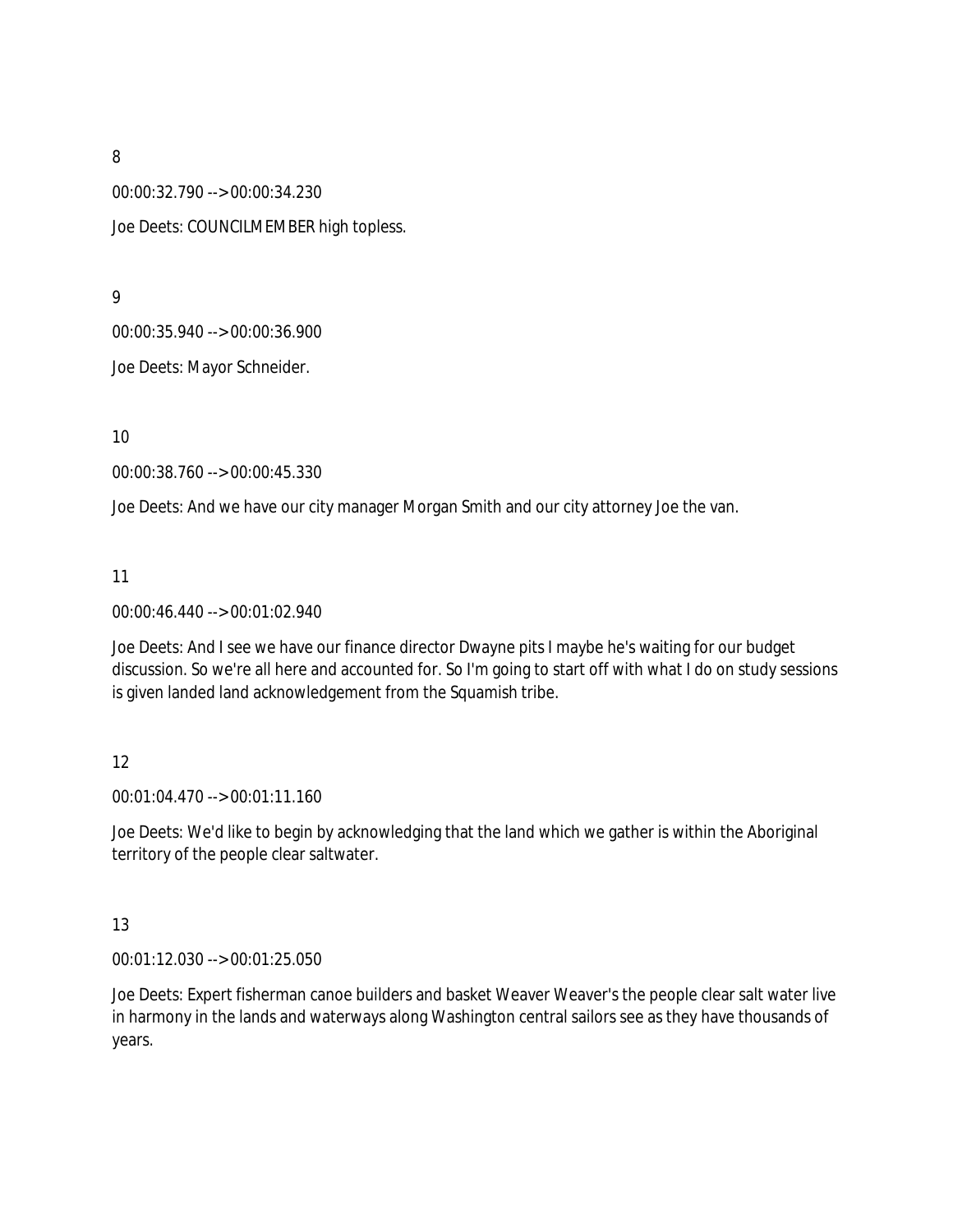00:01:25.620 --> 00:01:35.760

Joe Deets: Here are the people have clear saltwater live and protect the land and waters of their ancestors for future generations as promised by the point delegate treaty of 1855

15

00:01:38.400 --> 00:01:43.230

Joe Deets: Would anyone like to have a make an opening comment or statement before we proceed.

### 16

00:01:47.370 --> 00:01:48.270

Joe Deets: Well, I would

# 17

00:01:50.250 --> 00:01:52.020

Joe Deets: I want to say something about last week's meeting.

### 18

00:01:53.490 --> 00:02:01.650

Joe Deets: There was a statement of an individual spoke that I think would be rightfully construed as hate speech and I just wanted to say.

### 19

00:02:02.340 --> 00:02:12.900

Joe Deets: I find this what was said and expression. It was really rehab rehab simple willfully ignorant and I truly hope the individual gets the help they so badly need

# 20

00:02:18.480 --> 00:02:20.790

Joe Deets: Well, go to approval, the agenda.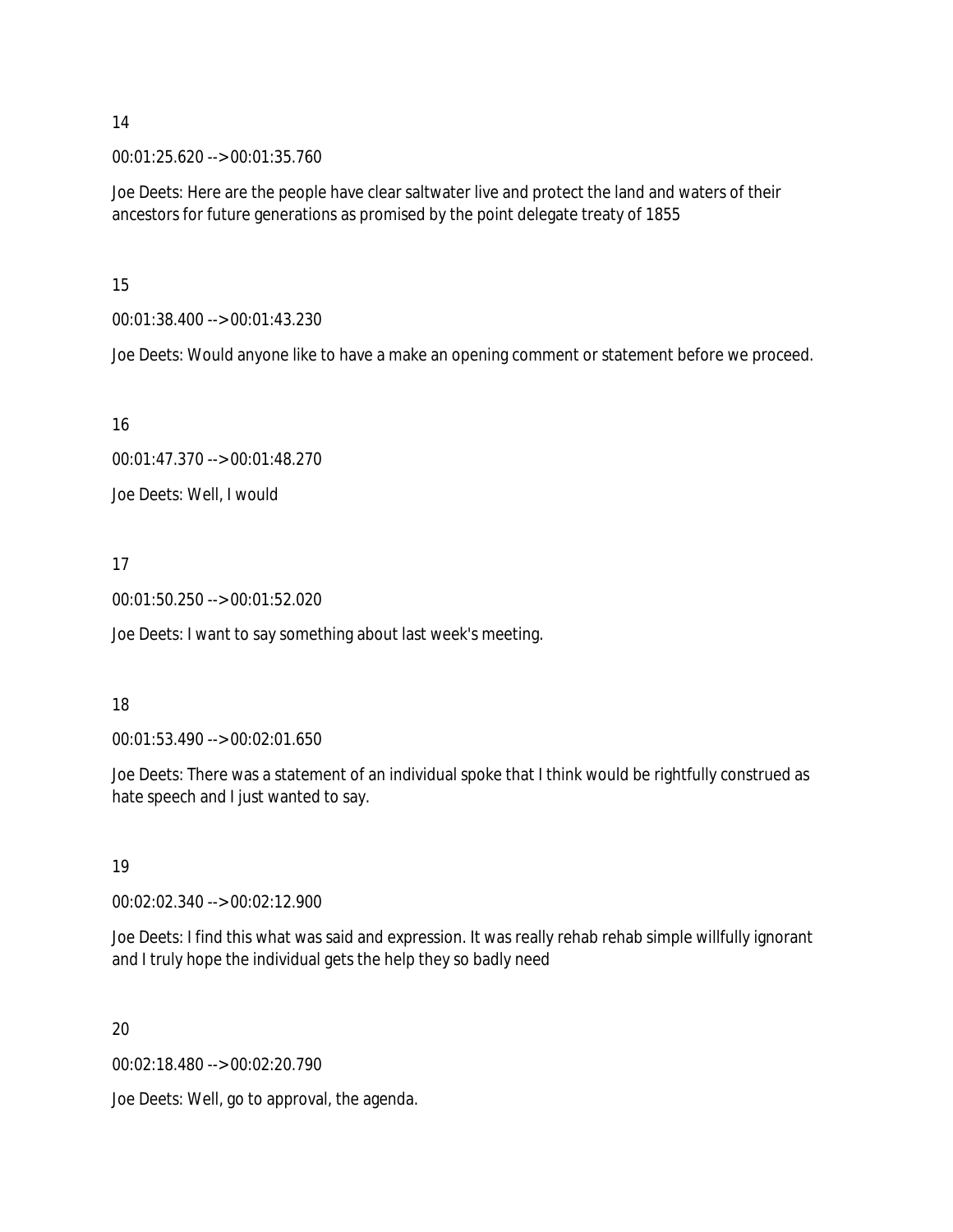21 00:02:23.280 --> 00:02:23.700 Joe Deets: Any

22 00:02:25.260 --> 00:02:26.910 Joe Deets: Motions anyone wants to, like,

23 00:02:28.410 --> 00:02:29.040 Joe Deets: Mayor cider.

24 00:02:32.520 --> 00:02:33.060 Leslie Schneider: Thank you.

25

00:02:35.790 --> 00:02:39.210

Leslie Schneider: Debbie mayor, I'd like to propose that item seven be

26

00:02:40.230 --> 00:02:53.100

Leslie Schneider: The Emergency Economic recovery funding request be pulled from the agenda, you and I both spoke recently and just decided that we're in agreement that we're not ready for this proposal.

27

00:02:53.970 --> 00:02:56.100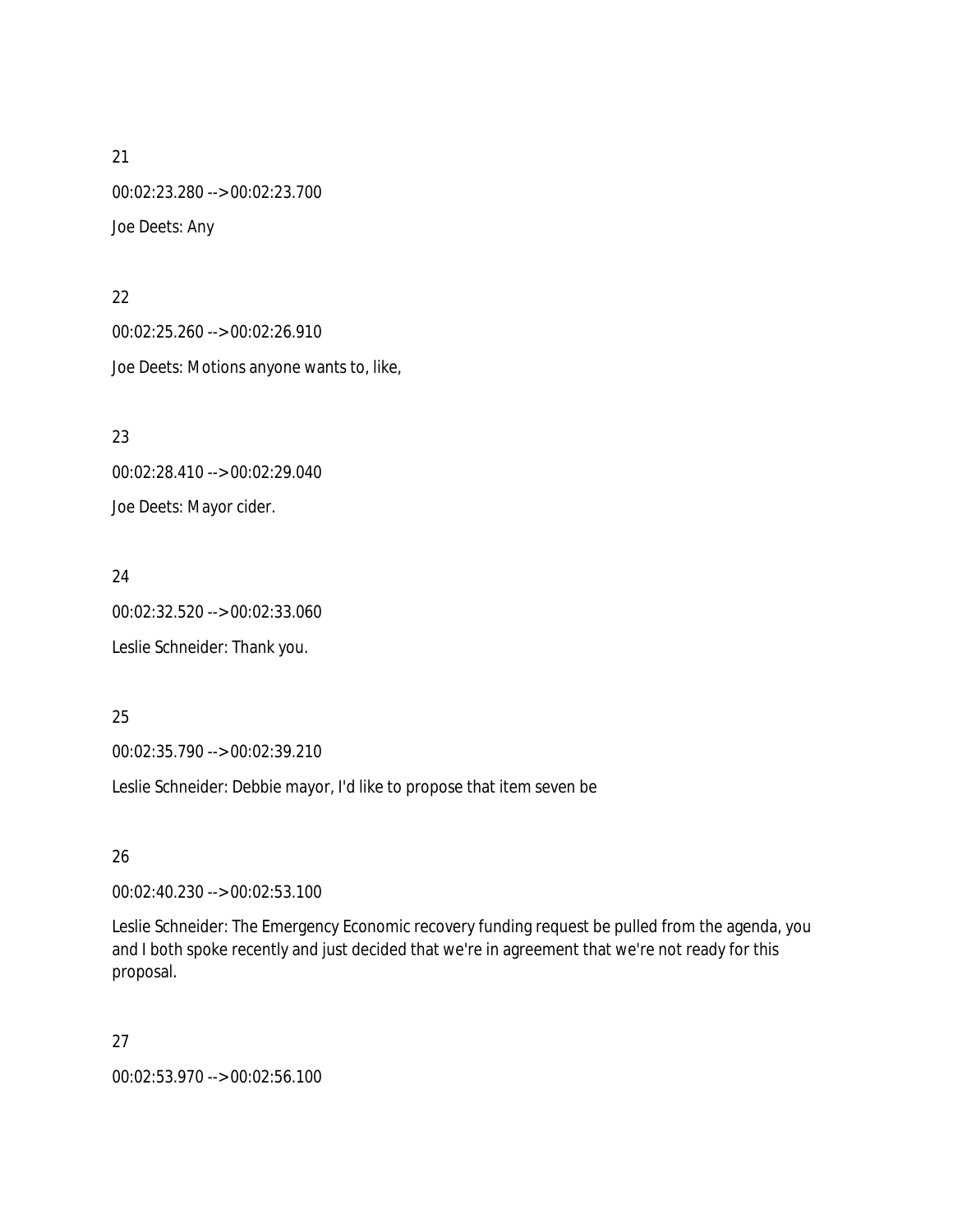Joe Deets: Thank you. And I'm I'll second that. And

28

00:02:57.240 --> 00:03:01.800

Joe Deets: Let me see. To remove something from the agenda. Can someone remind me. Do we, we put the story out

# 29

00:03:03.390 --> 00:03:15.360

Joe Deets: Over. Okay, so we have an emotion to remove this item seven be from the tonight's agenda and in just a second. And I'll just go straight to have

### 30

```
00:03:16.410 --> 00:03:17.490
```
Joe Deets: To say any discussion.

31

00:03:19.380 --> 00:03:25.050

Joe Deets: Okay. Not seeing any. All those in favor of removing this item, please say aye. Aye.

### 32

00:03:26.400 --> 00:03:33.270

Joe Deets: Any opposed, okay. It passed unanimously so that item has been removed.

# 33

00:03:34.350 --> 00:03:38.430

Joe Deets: Do we have any motions for the anything else, or amended agenda.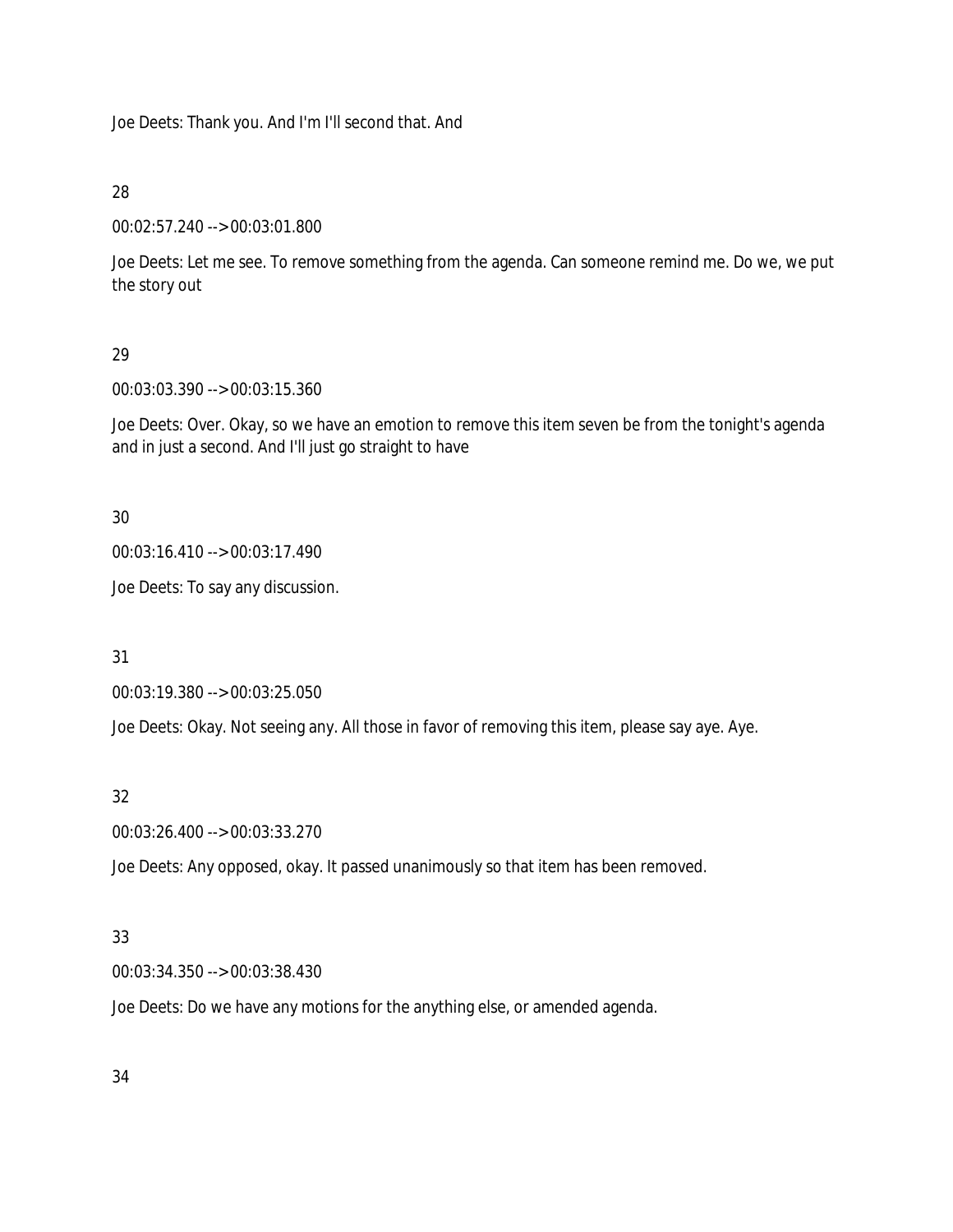00:03:39.690 --> 00:03:42.000

Michael Pollock: I'm moved to approve the agenda, as amended.

35

00:03:43.500 --> 00:03:52.470

Joe Deets: Is there a second. Oh, second by COUNCILMEMBER car. Councilmember Pollock made that motion. Okay any discussion.

36

00:03:54.060 --> 00:03:56.250

Joe Deets: Not seeing any. All those in favor, say aye.

37

00:03:57.510 --> 00:03:57.840 Christy Carr: Aye.

38 00:03:58.890 --> 00:03:59.790 Christy Carr: Opposed.

39

00:04:00.690 --> 00:04:04.470

Joe Deets: It's unanimous. So the amended agenda gets is approved.

### 40

00:04:06.000 --> 00:04:10.500

Joe Deets: Conflicts of interest to. Does anyone have a conflict of interest they wish to discuss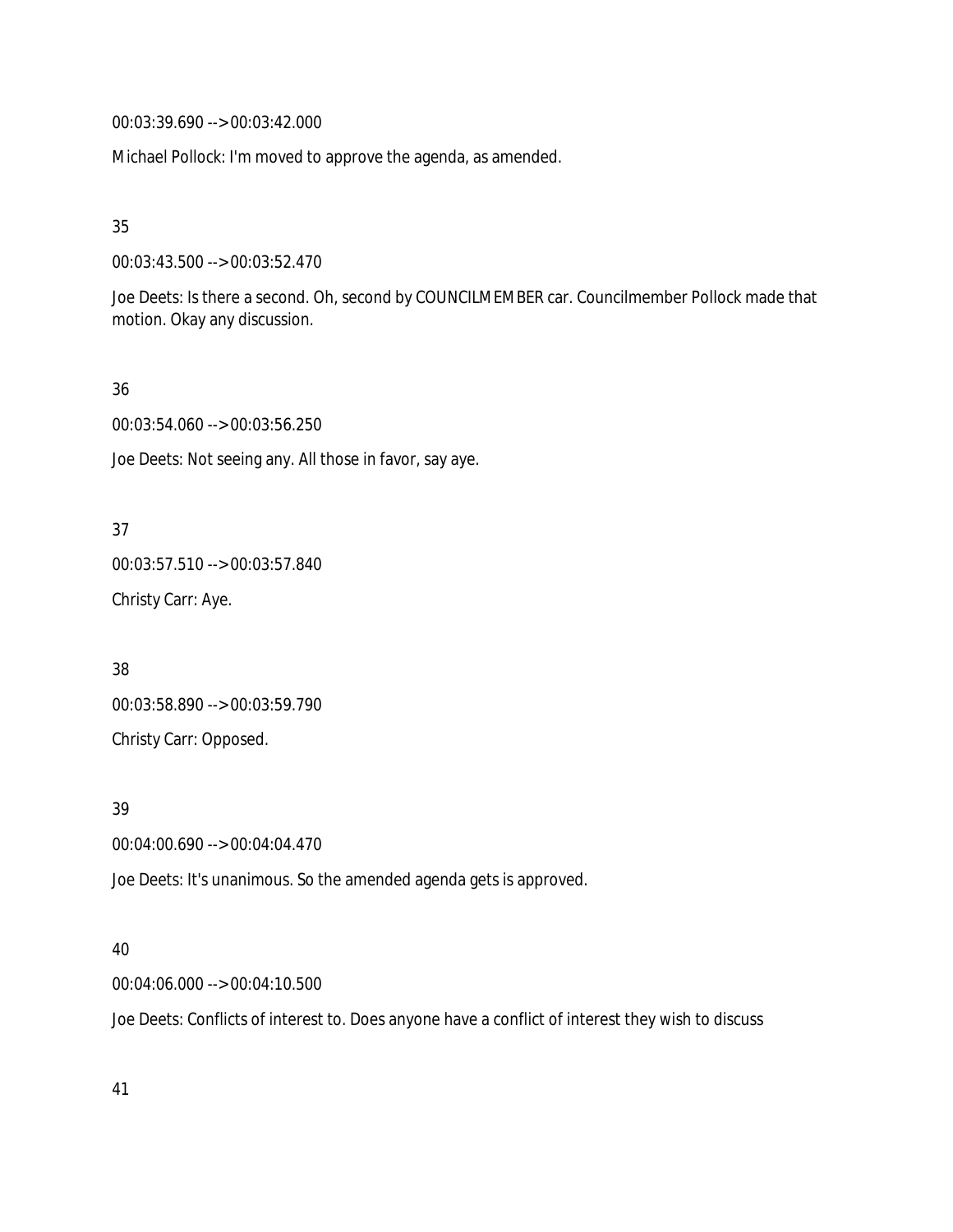00:04:12.270 --> 00:04:14.610

Joe Deets: Okay, I'm not seeing any

42

00:04:15.750 --> 00:04:18.390

Joe Deets: Will go to number three the mayor's report.

43

00:04:21.060 --> 00:04:35.880

Leslie Schneider: All right. Thank you very much. First a quick update on our city manager search and at a special Council meeting last night that was mostly Executive Session. We moved ahead with narrowing the field CANDIDATES AND THEN IN THE PUBLIC PORTION OF THE MEETING.

#### 44

00:04:35.880 --> 00:04:38.370

Leslie Schneider: We confirmed many parts of the now.

### 45

00:04:38.490 --> 00:04:42.450

Leslie Schneider: Of how that selection process would move forward and importantly

46

00:04:42.960 --> 00:04:54.930

Leslie Schneider: Council has asked our deputy city manager Ellen sure if she would serve as the interim city manager and she has agreed we are grateful for the valuable continuity her leadership.

### 47

00:04:55.350 --> 00:05:04.920

Leslie Schneider: Will provide and as the interim city manager, she will head up the executive team until a new city manager is available to step in. Thank you very much.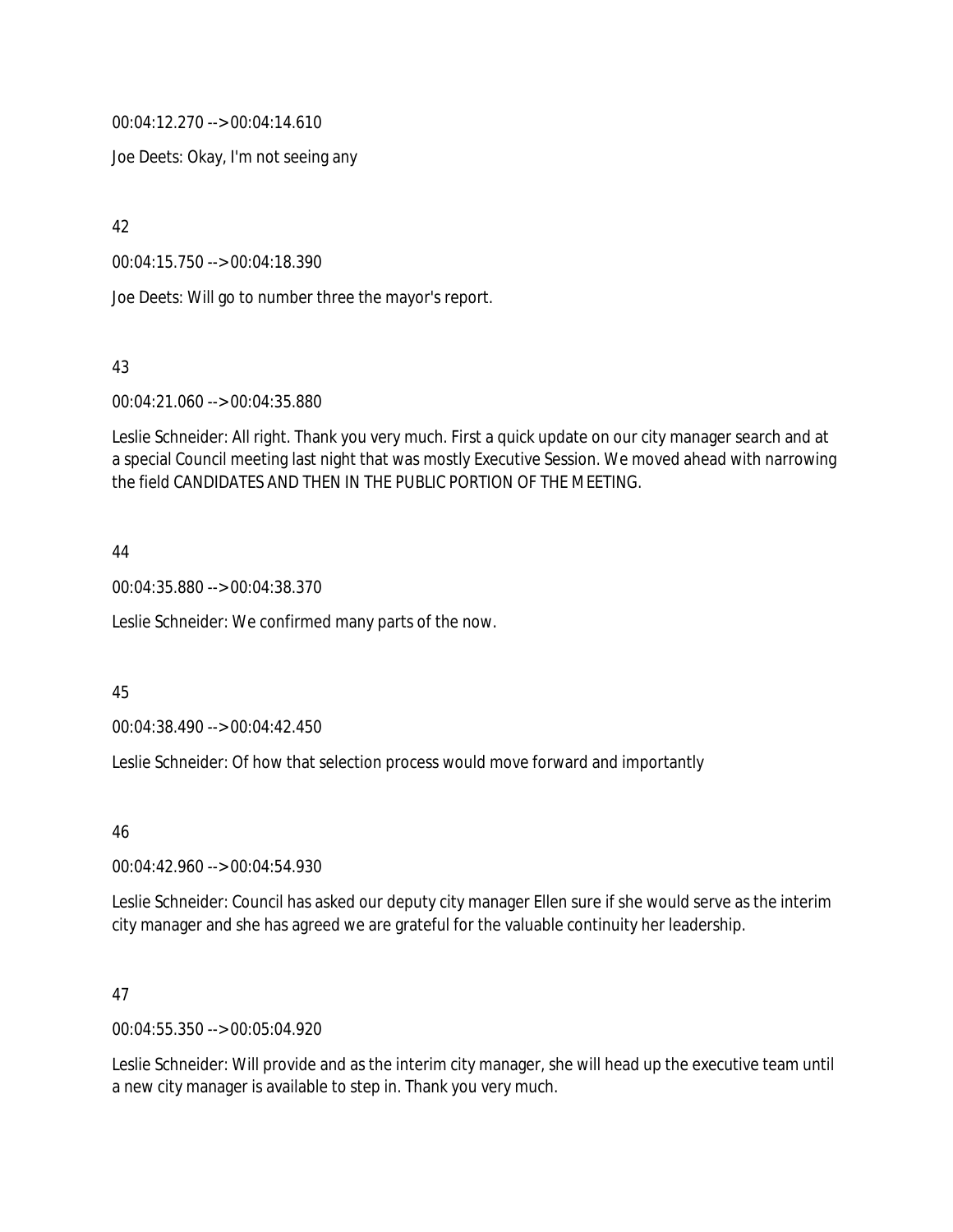00:05:06.630 --> 00:05:20.340

Leslie Schneider: So to kind of add to what the deputy mayor is said at last week's meeting all of us were shaken by zoom bombing and it was quickly cut off by our astute technical support team.

49

00:05:21.060 --> 00:05:35.370

Leslie Schneider: Our legal team is looking into safeguards and tools that are available to prevent any such incidents in the future, whatever protections we put in place have to meet legal requirements of public comments, so we will get back to you on that.

50

00:05:36.390 --> 00:05:49.470

Leslie Schneider: And then this is just an item as a quick sort of a heads up to my colleagues for the item that we have moved to this past year in from we moved the

51

00:05:50.580 --> 00:05:57.420

Leslie Schneider: Future agendas from what was typically at the end of our meeting. We've moved it up to the more towards the beginning of our meeting.

52

00:05:57.960 --> 00:06:09.720

Leslie Schneider: And it has ended up consuming an awful lot of our resources when we're fresh to deal with very important topics. I think it was a valuable experiment, I would just like to have our

53

00:06:11.040 --> 00:06:19.710

Leslie Schneider: I would like us to consider whether maybe we could try moving it back to the end of the agenda again at some point in January. So this is nothing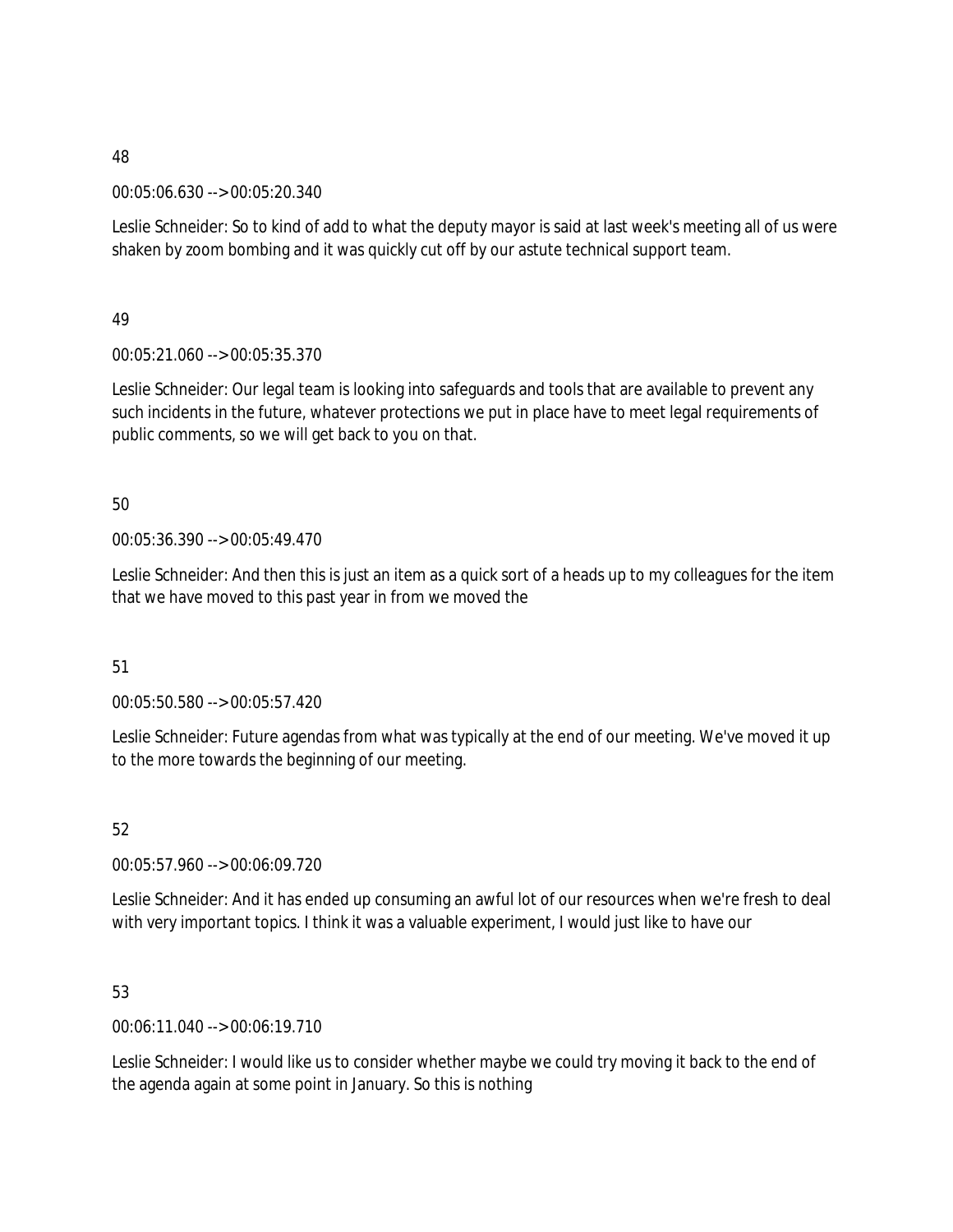00:06:20.310 --> 00:06:37.920

Leslie Schneider: Nothing particularly urgent and then another thought about that is that we could ask that council members who wanted to make changes to future agendas could do so sort of as a motion, written in advance, which then of course could be discussed, but would be

55

00:06:38.970 --> 00:06:49.950

Leslie Schneider: would offer a little bit more advanced notice to the to the rest of us. So these are just some ideas and and that is it. I think I expect to you, Deputy Mayor

56

00:06:50.400 --> 00:06:51.690

Joe Deets: Okay. Well, thank you, Mayor

57

00:06:52.950 --> 00:07:01.110

Joe Deets: I love the suggestion about anything that can help us save time so sending our emotions as just as motions ahead of time. With that, I love that idea.

58

00:07:02.670 --> 00:07:09.300

Joe Deets: Item number for future counts future Council agendas city manager, would you like to take that

59

00:07:09.630 --> 00:07:18.930

Morgan Smith: Yeah. Good evening. Thank you, counsel. How's the volume. Okay, great. A couple things. Just to follow up first from to do's from your meeting last night.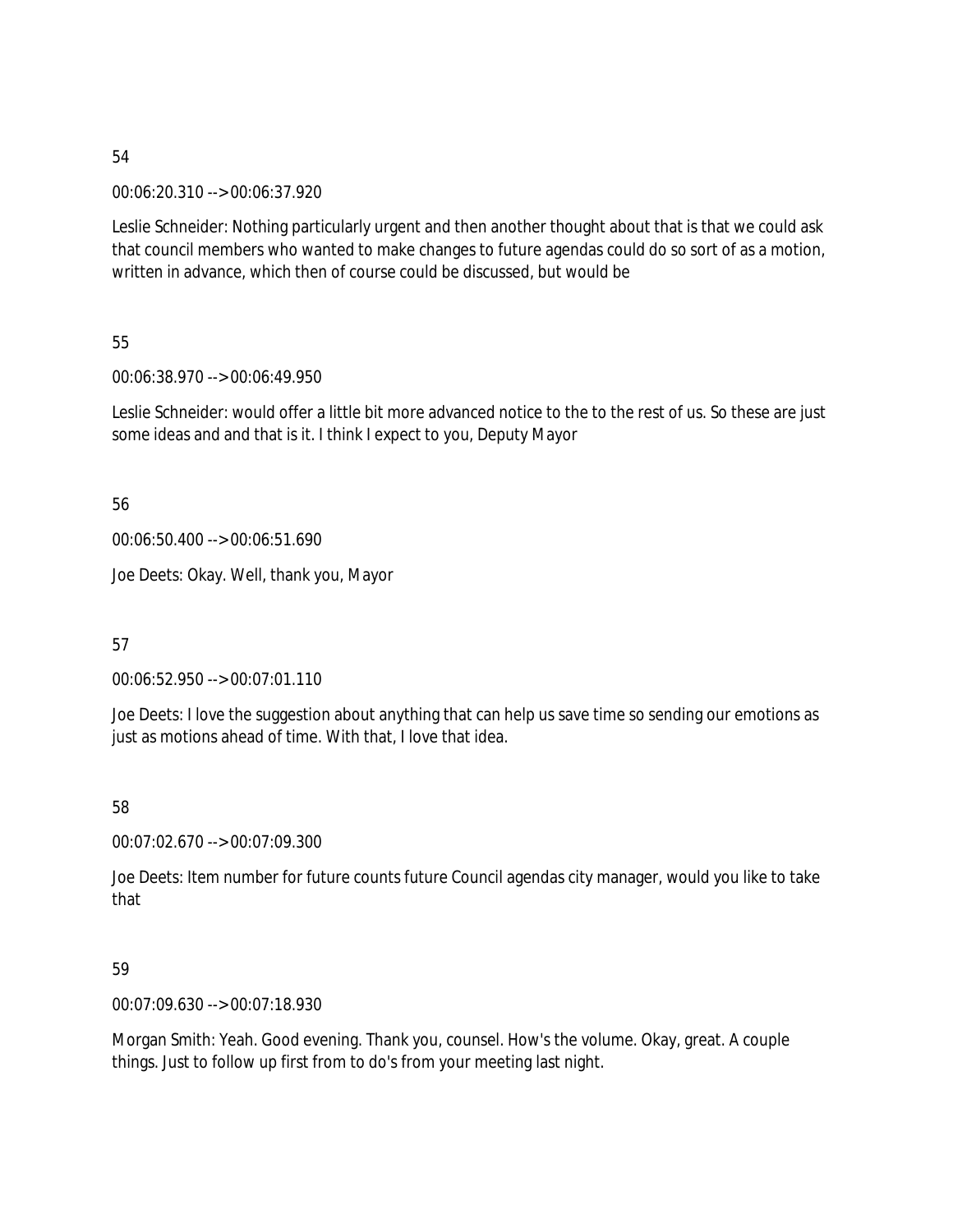00:07:19.320 --> 00:07:29.280

Morgan Smith: One item, as I understand it is that we will plan to add to the 24th. So next week's meeting some time for you to review and confirm the questions that you'll pose.

### 61

00:07:29.610 --> 00:07:37.830

Morgan Smith: To the city manager candidates so that agenda item is not on the draft of the 24th agenda that you have in front of you, but my understanding is that

# 62

00:07:38.340 --> 00:07:55.590

Morgan Smith: You agree to add time for that next week. So I'll just, I'm just calling that out so that you'll know that that's coming. And then the second piece of housekeeping from last night's work, is that my understanding is that you planned to have executive schedule some special meetings.

# 63

00:07:55.890 --> 00:07:59.520

Morgan Smith: To have executive session review interviews with the candidates.

# 64

00:07:59.790 --> 00:08:10.410

Morgan Smith: facilitated by Ron Holyfield and he has suggested a couple of dates that I wanted to see if these are workable for the Council and, if not, let's let's see if we can come to some alternatives.

# 65

00:08:11.880 --> 00:08:19.440

Morgan Smith: The original suggestion was for those special meetings to be held on Wednesday, December 2 at five o'clock.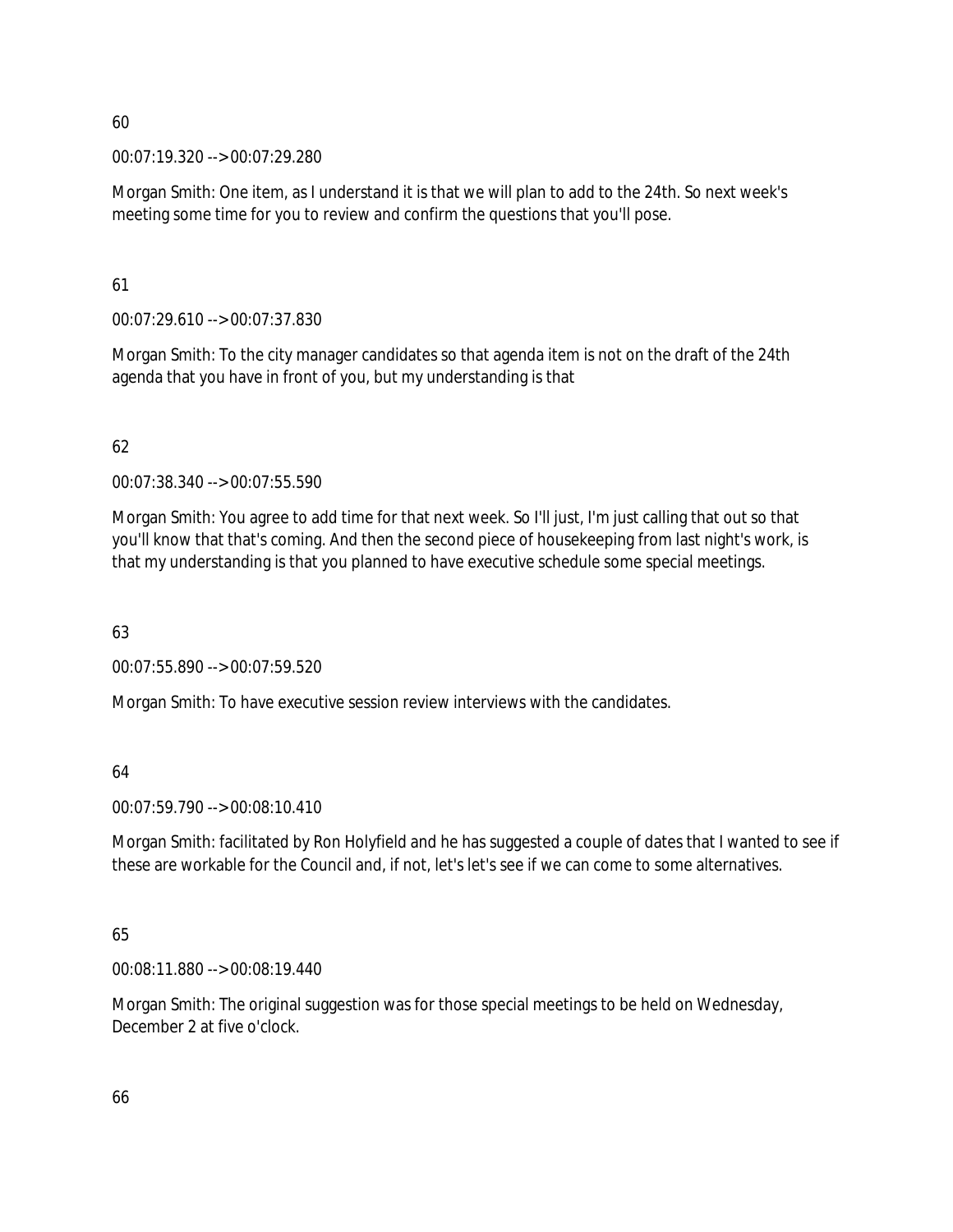00:08:19.920 --> 00:08:31.650

Morgan Smith: And also Thursday, December 3 again at five o'clock and tentatively, those would be two to three hour meetings. So it's Council able to tell me if anybody is not available for both of those dates.

67

00:08:35.100 --> 00:08:37.320

Rasham Nassar: What time did you say to those started out again. I know.

68

00:08:37.650 --> 00:08:44.370

Morgan Smith: It's proposed to be at five o'clock start and that's again on the second Wednesday, the second and Thursday. The third

### 69

00:08:47.730 --> 00:09:00.720

Morgan Smith: That feel like a great. That was a lot easier than I expected. So we will play. And I know it's a little ways ahead but with the Thanksgiving holiday. We wanted to make sure. Ron and the candidates all have this on their calendars. Okay, great.

70

00:09:01.530 --> 00:09:11.220

Morgan Smith: Good, then moving on to the future agendas that you have here. Just a couple things to highlight on the 24th, you'll see that we have a pretty full meeting, it's

71

00:09:12.570 --> 00:09:20.730

Morgan Smith: Probably roughly four hour scheduled time now that we've added that that new topic. So just know that that's a very full meeting.

72 00:09:21.630 --> 00:09:26.250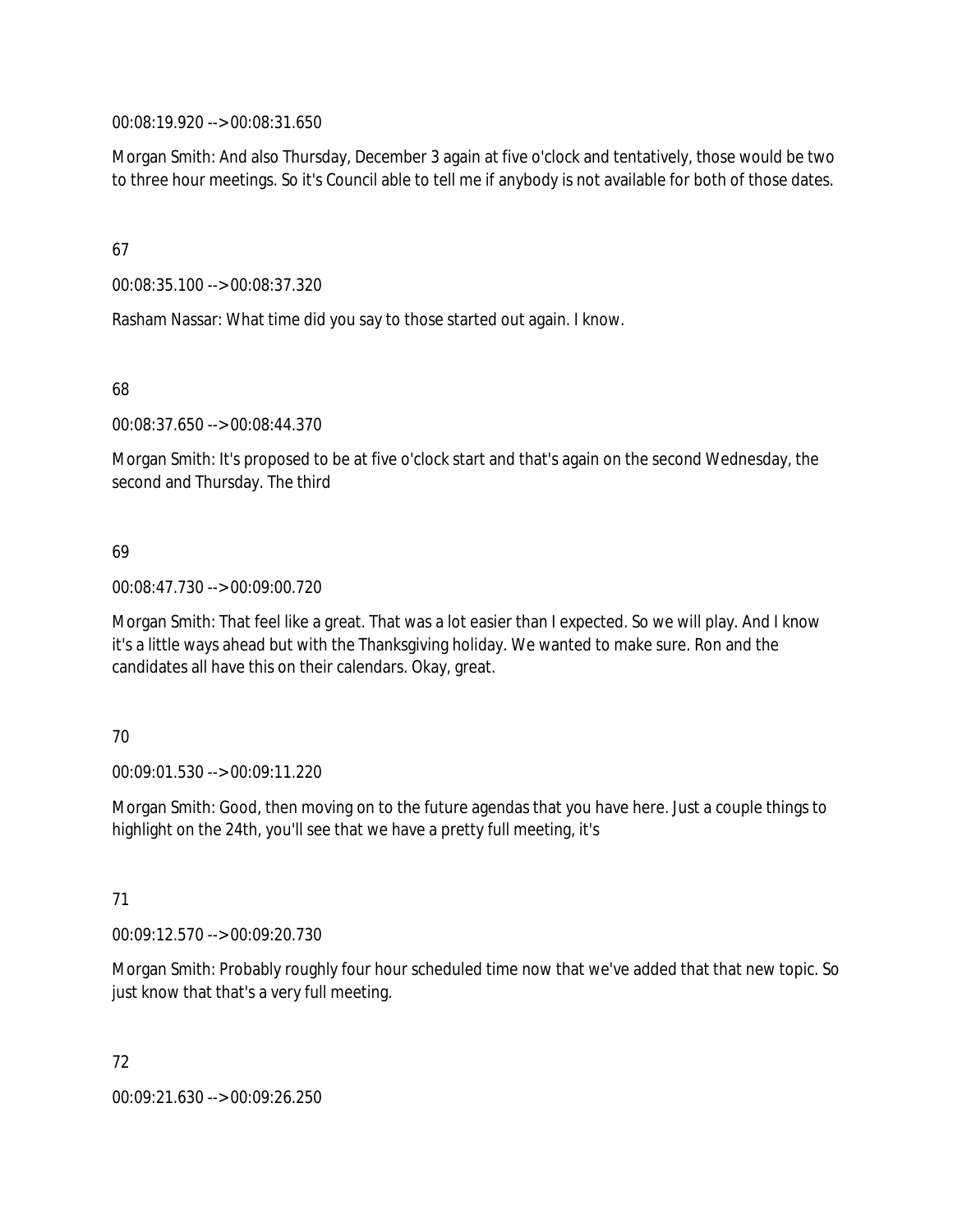Morgan Smith: As we look ahead to next week then moving into December, the first study said

### 73

00:09:26.850 --> 00:09:37.560

Morgan Smith: Is only about two hours scuttled right now. A couple things to highlight what's not shown here is, I believe, councils plan to interview candidates for the North ward Council vacancy that night.

# 74

00:09:38.010 --> 00:09:43.560

Morgan Smith: So if that is still the schedule. You want to keep. We will add that to this agenda.

# 75

00:09:44.040 --> 00:09:55.230

Morgan Smith: And with the schedule we have currently there'd be time to do that with your regular six o'clock start, but I'll talk to the mayor Deputy Mayor about that on Thursday, but just know that we're expecting you to use that date for that.

# 76

00:09:55.950 --> 00:10:04.890

Morgan Smith: interview process, although it's not shown on the draft agenda and then another change to highlight the version of the agendas that were in your packet

# 77

00:10:05.670 --> 00:10:14.250

Morgan Smith: Had a place. There's a placeholder in December that was requested for the Council Ad Hoc Committee on Public farmland to provide an update to the Council.

# 78

00:10:14.580 --> 00:10:24.780

Morgan Smith: And we had talked about doing that on December 1 the draft agenda submitted into the packet incorrectly place that on the eighth. So, it is appearing on it is planned for the first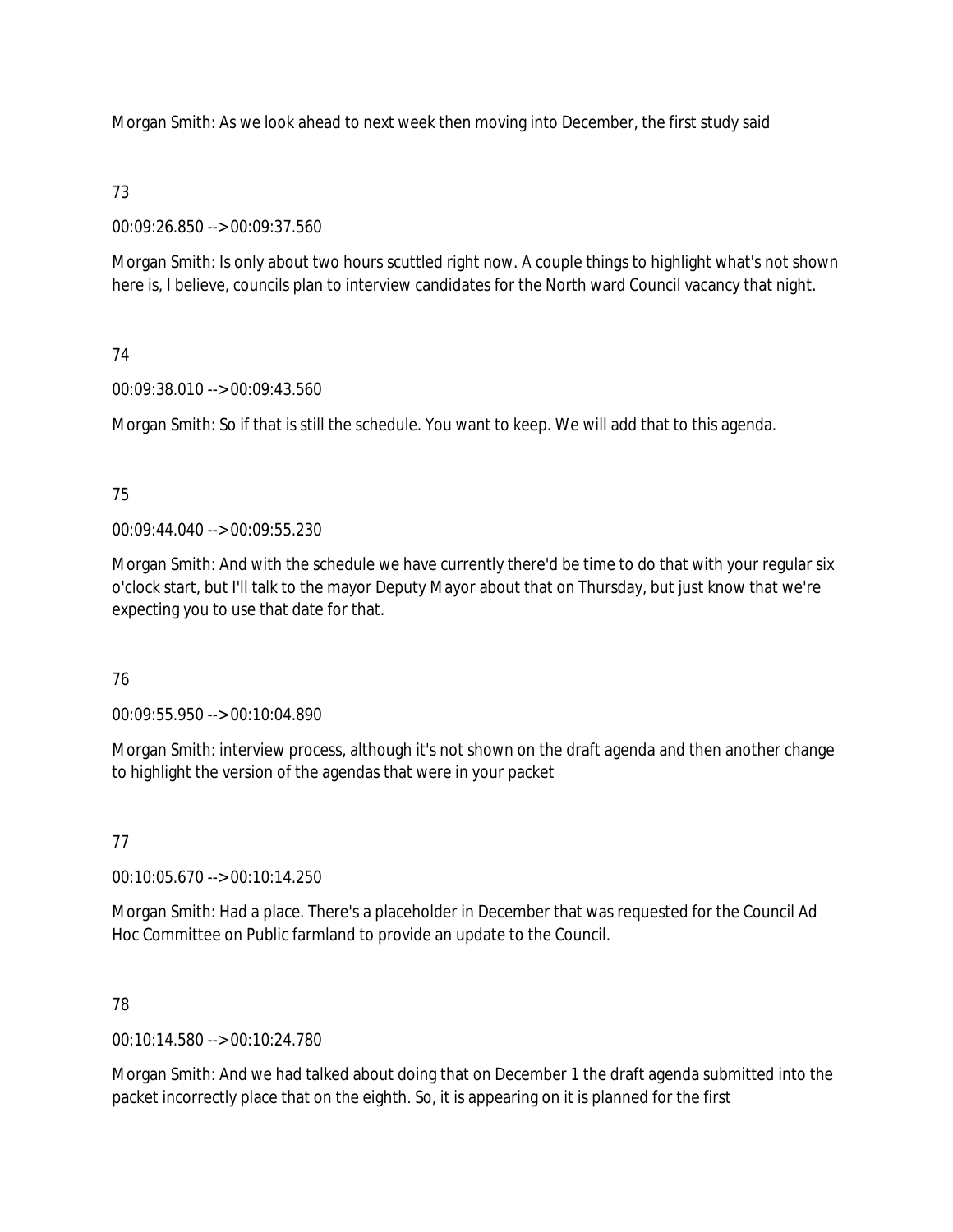00:10:25.590 --> 00:10:35.130

Morgan Smith: And I'm just waiting to hear from the ad hoc committee, if that is time, you still expect to use or not. We have some time for that. I just want to make sure we're on the same page about what date. We're currently aiming for.

80

00:10:36.390 --> 00:10:38.850

Morgan Smith: So that's the first and then the last agenda to

81

00:10:38.880 --> 00:10:41.250

Morgan Smith: touch base on is the eighth

82

00:10:42.000 --> 00:10:52.680

Morgan Smith: Again, it's fairly late at this point, but also planned, but not shown yet is potentially to do the swearing in for the new council member that night so

83

00:10:53.400 --> 00:11:03.930

Morgan Smith: We'll see how the next couple of maybe next week evolves and then begin to show that place there. But that is the schedule, the Council had identified last week, so

84

00:11:04.860 --> 00:11:15.060

Morgan Smith: And as I said before, the recommendation from the ad hoc committee that shown in your draft on the eighth is actually planned for the first and with that'd be happy to answer any questions.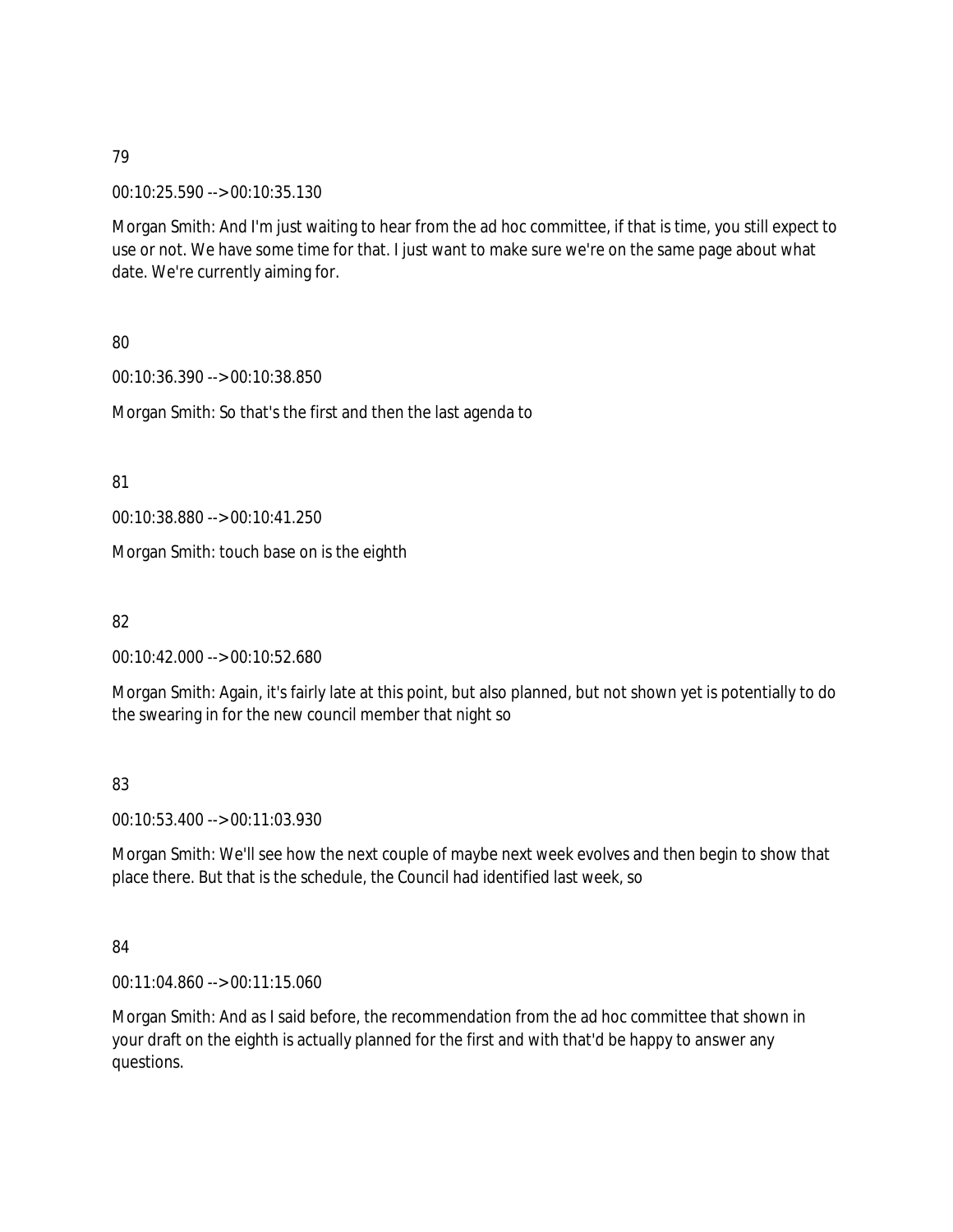00:11:18.420 --> 00:11:19.800

Joe Deets: Very quickly, do we haven't

86

00:11:21.480 --> 00:11:32.070

Joe Deets: With December 15 be at the moment are I've assumed. We're having a meeting scheduled for the 15th of December, would that be our last regulars council meeting for the year.

87

00:11:33.150 --> 00:11:40.620

Morgan Smith: That's up to counsel decide and you're probably anticipating though that the following week is the week in which the Christmas holiday falls in the calendar.

88

00:11:41.070 --> 00:11:43.740

Morgan Smith: But Council has not yet canceled that fourth meeting so

89

00:11:46.740 --> 00:11:48.480

Joe Deets: Okay, thank you. Councilmember Nasir

90

00:11:49.020 --> 00:11:55.440

Rasham Nassar: Yeah, I have a few things. One is follow up on the recycling the task force, agenda item for a

91

00:11:56.460 --> 00:12:00.330

Rasham Nassar: Council review and confirmation of the Standing Committee proposal.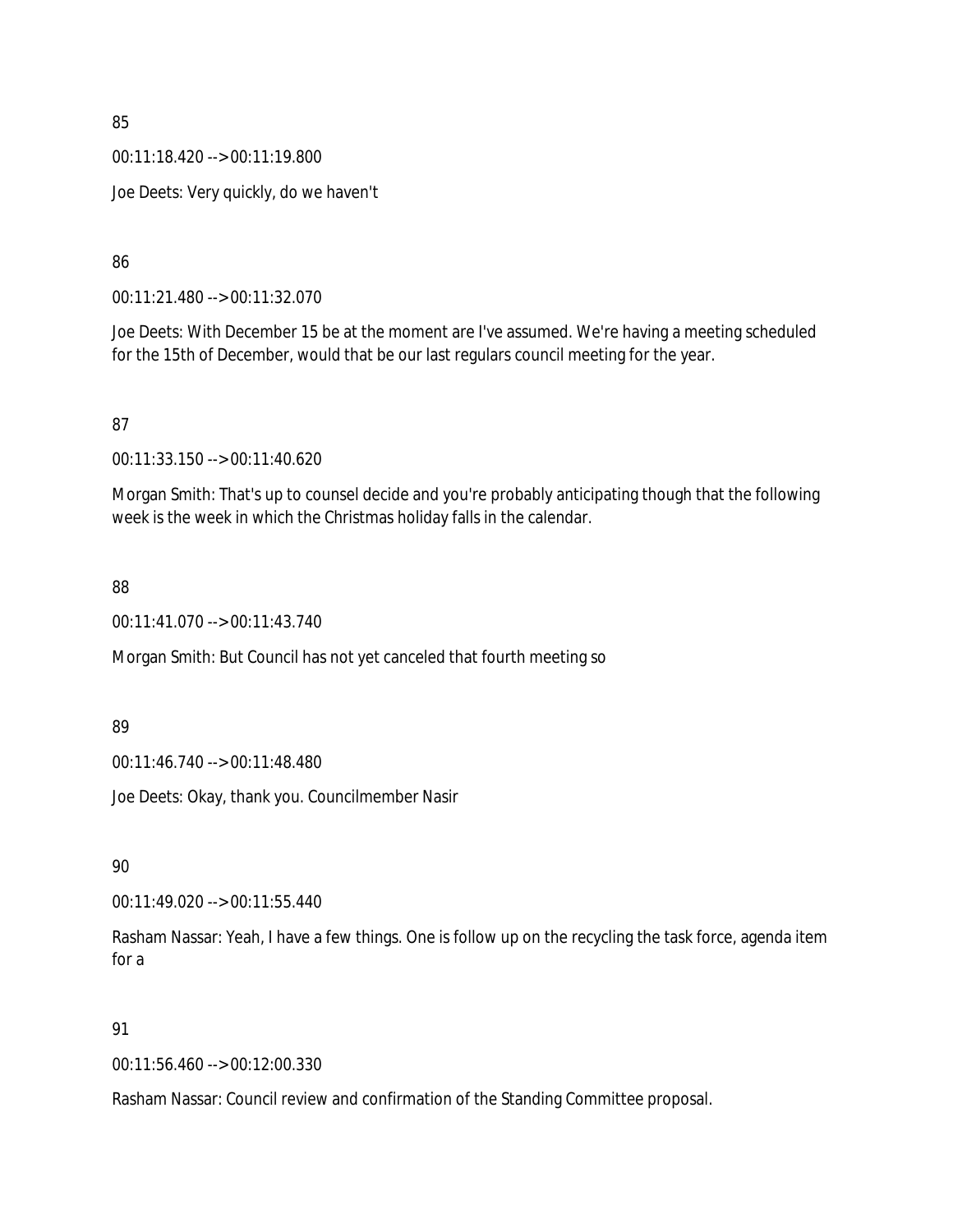00:12:01.140 --> 00:12:04.500

Morgan Smith: Yeah, that is on the eighth, you should be able to see that there

### 93

00:12:05.130 --> 00:12:08.250

Rasham Nassar: Yeah, and I see that. But there was some additional

### 94

00:12:09.630 --> 00:12:21.210

Rasham Nassar: Points that you raised and email. So I'm just wondering if those are still relevant or if landing it on the eighth means that we don't have to discuss potentially lengthening the terms of the sitting Task Force members, things of that nature.

### 95

00:12:21.930 --> 00:12:27.270

Morgan Smith: Well, the point of the email. I said to counsel was to explain why I thought it would be beneficial to have a pre

### 96

00:12:28.560 --> 00:12:35.550

Morgan Smith: Preliminary conversation about logistics on the first and then is the placeholders there for that. Yeah, so

### 97

00:12:36.990 --> 00:12:47.550

Rasham Nassar: Okay, great. And then, um, I somewhere here in my, in my inbox as well is a another item relating to the work of the race equity task force.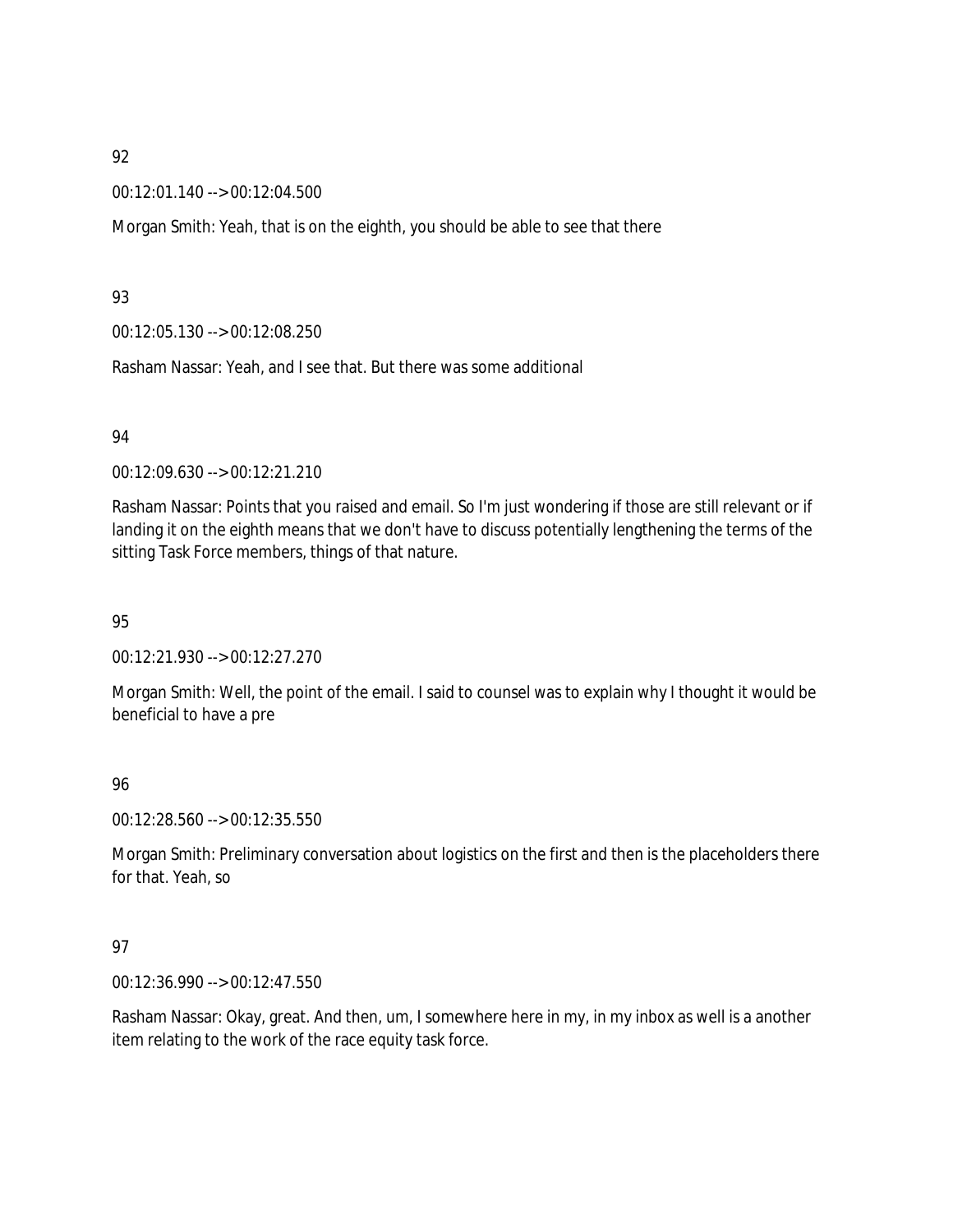00:12:48.090 --> 00:12:55.080

Rasham Nassar: It's a letter that they're asking that the Council sign and approve, I have not for did that to you. I just received it this morning.

### 99

00:12:55.980 --> 00:13:02.940

Rasham Nassar: So what I'll do is I'll forward that to mayor Deputy Mayor and then maybe at your Thursday agenda setting meeting you could see about

100

00:13:03.570 --> 00:13:19.410

Rasham Nassar: Where that could fit and they're, they're looking for approval before the end of the year, as soon as it makes sense for Council to discuss. It's a request for Council to endorse scare open letter opposing the executive order banning systemic racism training.

101

00:13:21.660 --> 00:13:28.890

Rasham Nassar: So I'll provide that just a heads up to alert the full council to that correspondence and then I have one more item.

### 102

00:13:29.970 --> 00:13:36.300

Rasham Nassar: A request for an agenda item that I'm hoping to land at the soon as possible date.

103

00:13:36.690 --> 00:13:37.020

I know that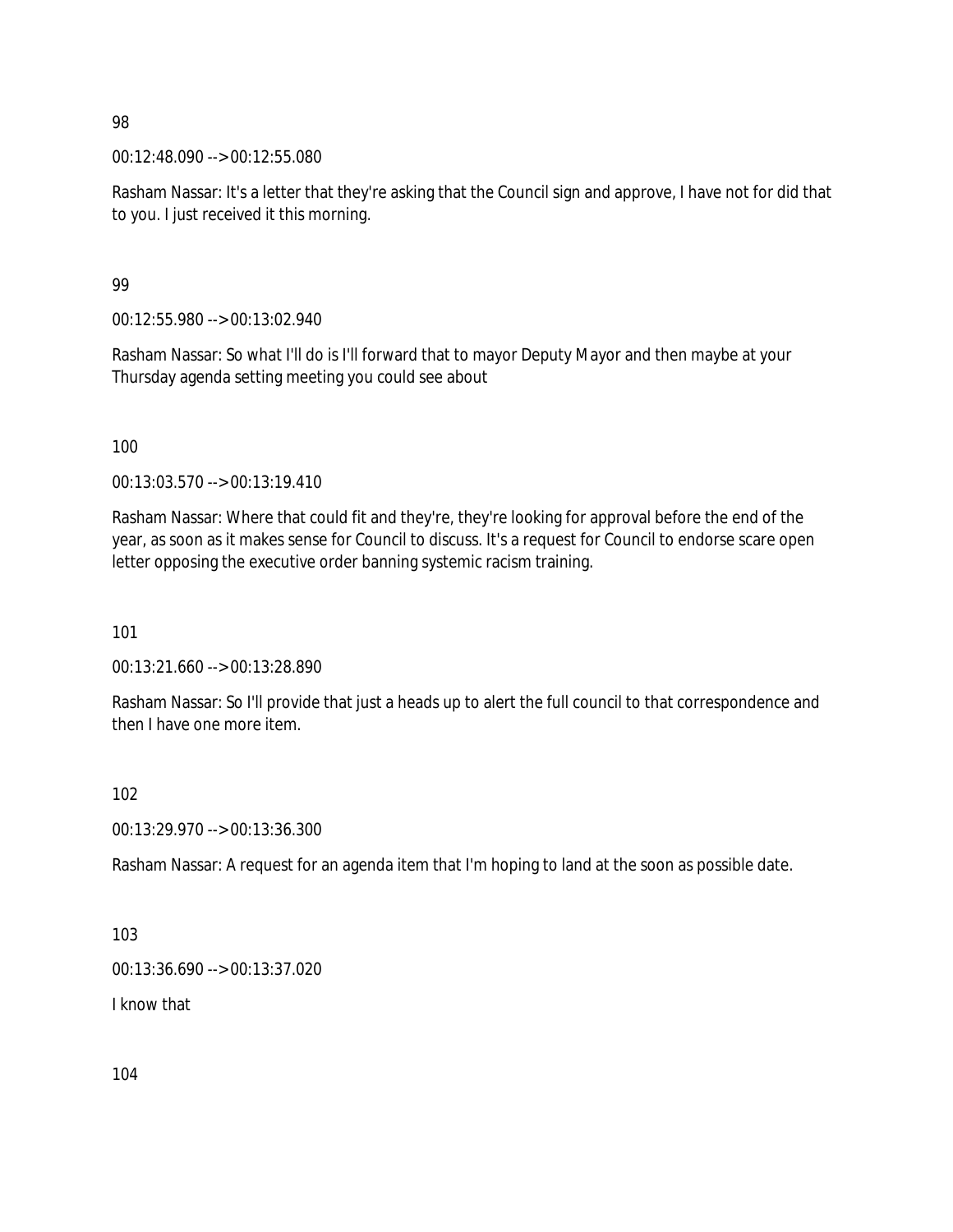00:13:38.370 --> 00:13:43.800

Michael Pollock: There's also some I have wanted to add on to the race equity issue like that.

105

00:13:44.940 --> 00:13:47.400

Michael Pollock: Yeah, so, so the

106

00:13:49.200 --> 00:14:03.090

Michael Pollock: Marin Deputy Mayor mentioned the the zoom bombing that happened. And that's not the first time there's been sort of a racially charged incident happen on the island and there's been a number of them lately and

### 107

00:14:04.440 --> 00:14:17.640

Michael Pollock: It's disturbing for a lot of us it's not it's not just that there was another zoom bombing. It wasn't a council meeting this summer. There's been a graffiti. There's been sort of white supremacy graffiti. There's been stickers

108

00:14:18.660 --> 00:14:35.310

Michael Pollock: I don't know white nationalist groups and things and we don't seem to be really tracking it or really making a statement about it as a council and as a city, you know, we do recognize it individually, but I, I would really like us to have a discussion about

109

00:14:36.480 --> 00:14:41.460

Michael Pollock: How we're going to track it and what our response is going to going to be and to come up with some sort of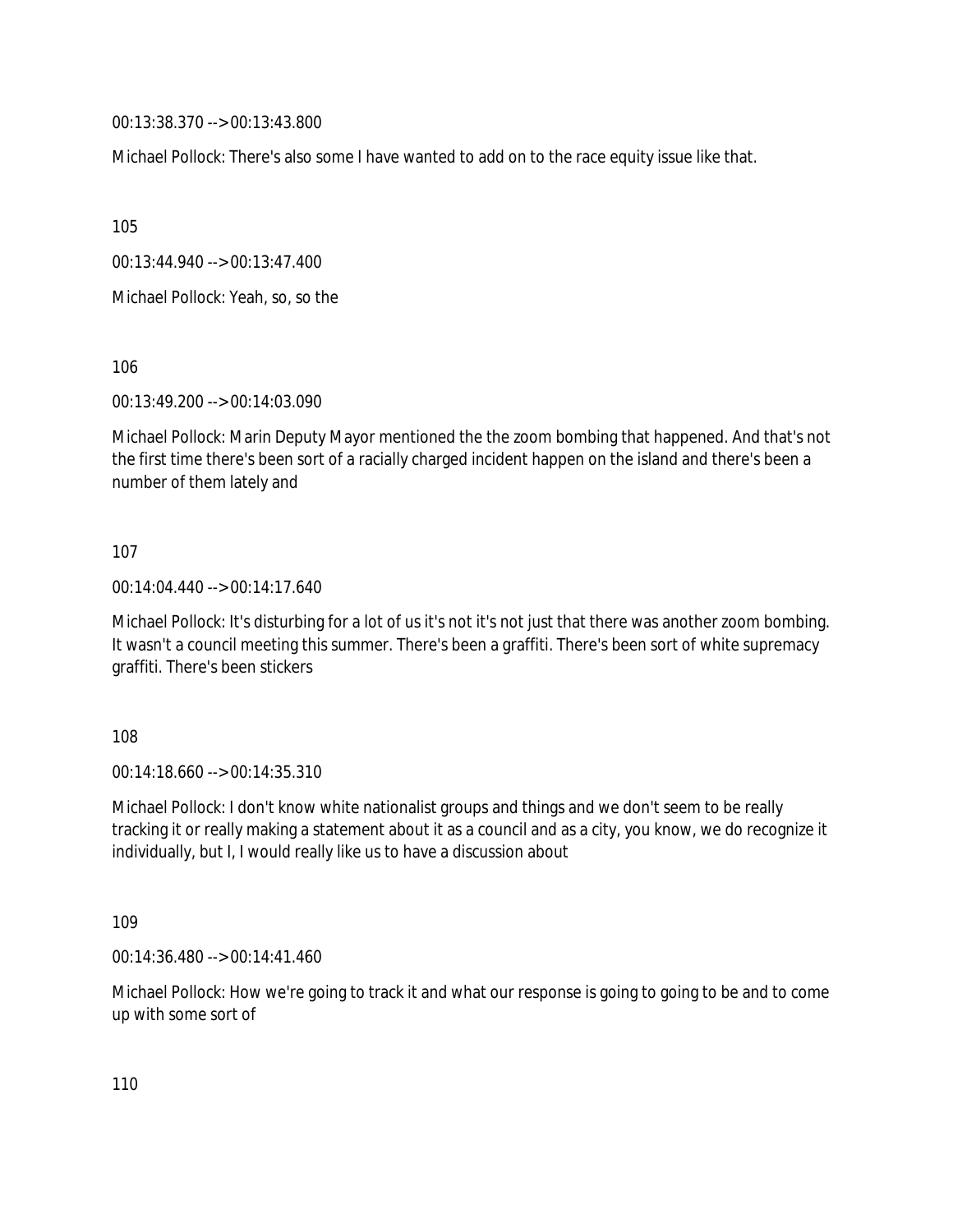00:14:44.100 --> 00:14:53.220

Michael Pollock: Discussion and and resolution or or a policy in terms of calling this stuff out when it happens and and and

111

00:14:53.700 --> 00:14:58.440

Michael Pollock: letting people know and letting them know that as a community, we're not going to stay on for this BS so

112

00:14:58.920 --> 00:15:09.150

Michael Pollock: You know, I think a number of us felt very strongly about about the low tolerance for a racist behavior. And I just want us to have a discussion about how we're going to do that and handle it and

113

00:15:09.450 --> 00:15:14.070

Michael Pollock: We are, whether we should be recording this in the in the city manager report or bringing it up.

114

00:15:14.580 --> 00:15:23.490

Michael Pollock: At a council meetings, but I think we're letting the number of incidents kind of go by and not addressing them and are piling up and this latest one is just this

115

00:15:24.270 --> 00:15:33.840

Michael Pollock: Is just one of a number of them. So I would like to put that on a future agenda if there is support from other people and and really discuss how we're going to address that.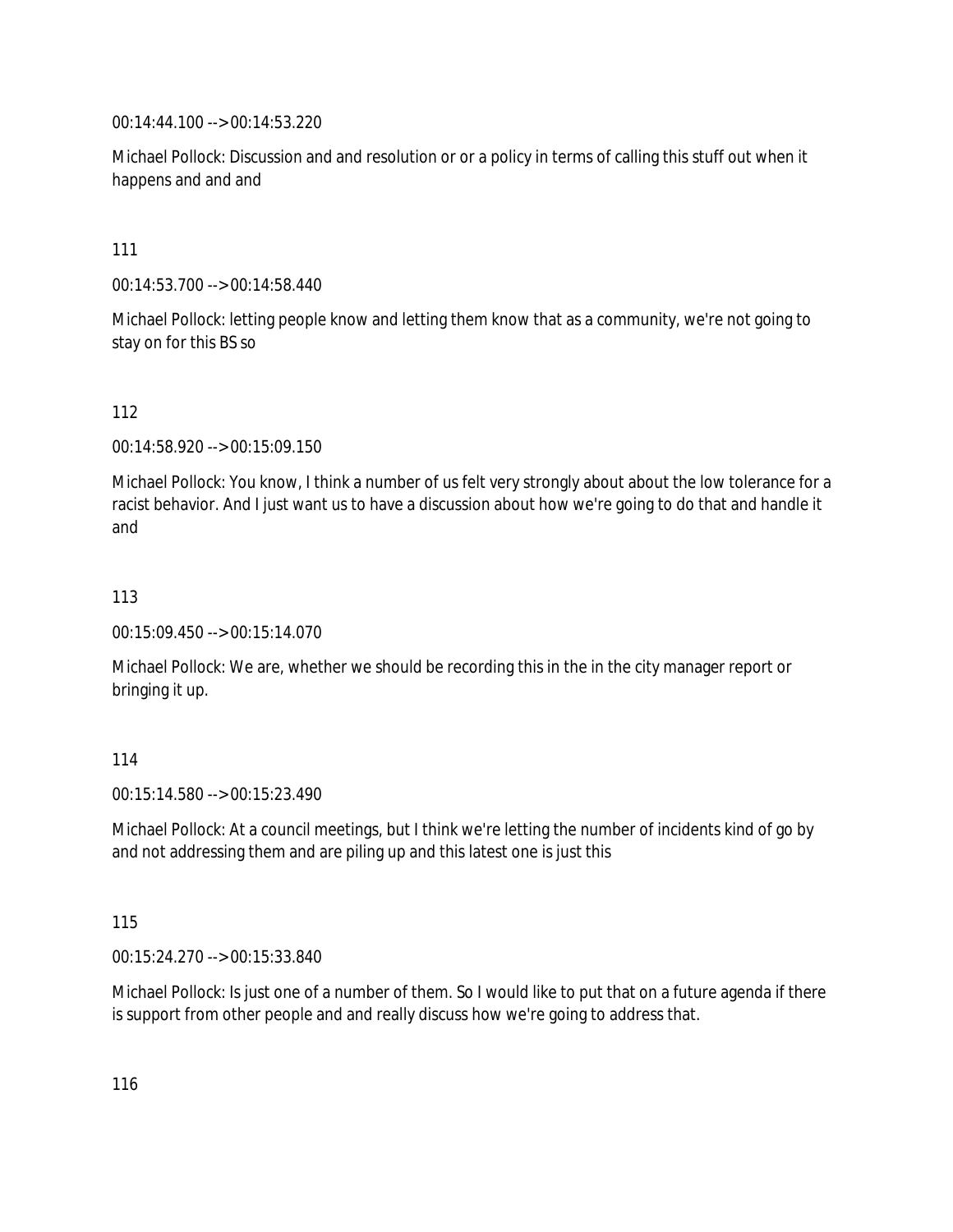00:15:35.820 --> 00:15:49.950

Michael Pollock: And maybe maybe handed off to the races equity Task Force, I guess, or at least talk to them about how, what would be a proper way to do this. I'm sure they've dealt with this before and they might have some ideas so sorry that that's tying it back to the receptivity passports issue.

117

00:15:51.120 --> 00:15:51.390

So,

118

00:15:54.390 --> 00:16:01.920

Rasham Nassar: unless other council members want to speak to that I was. I'll just comment, real quickly at the race equity Task Force meeting.

119

00:16:02.880 --> 00:16:15.120

Rasham Nassar: Held at the last their last Thursday meeting and they just discussed this and kind of in the broader context of how our city and monitor monitors and

120

00:16:15.930 --> 00:16:27.180

Rasham Nassar: Reports on these types of incidences and keeps a record of them and they saw that also in consideration of the fact that it would be relevant to their work on monitoring the progress of the race equity task force.

121

00:16:27.810 --> 00:16:35.190

Rasham Nassar: And the Chair. CHAIR Friday had been in communication with the chief of police to kind of dialogue around potentially developing some sort of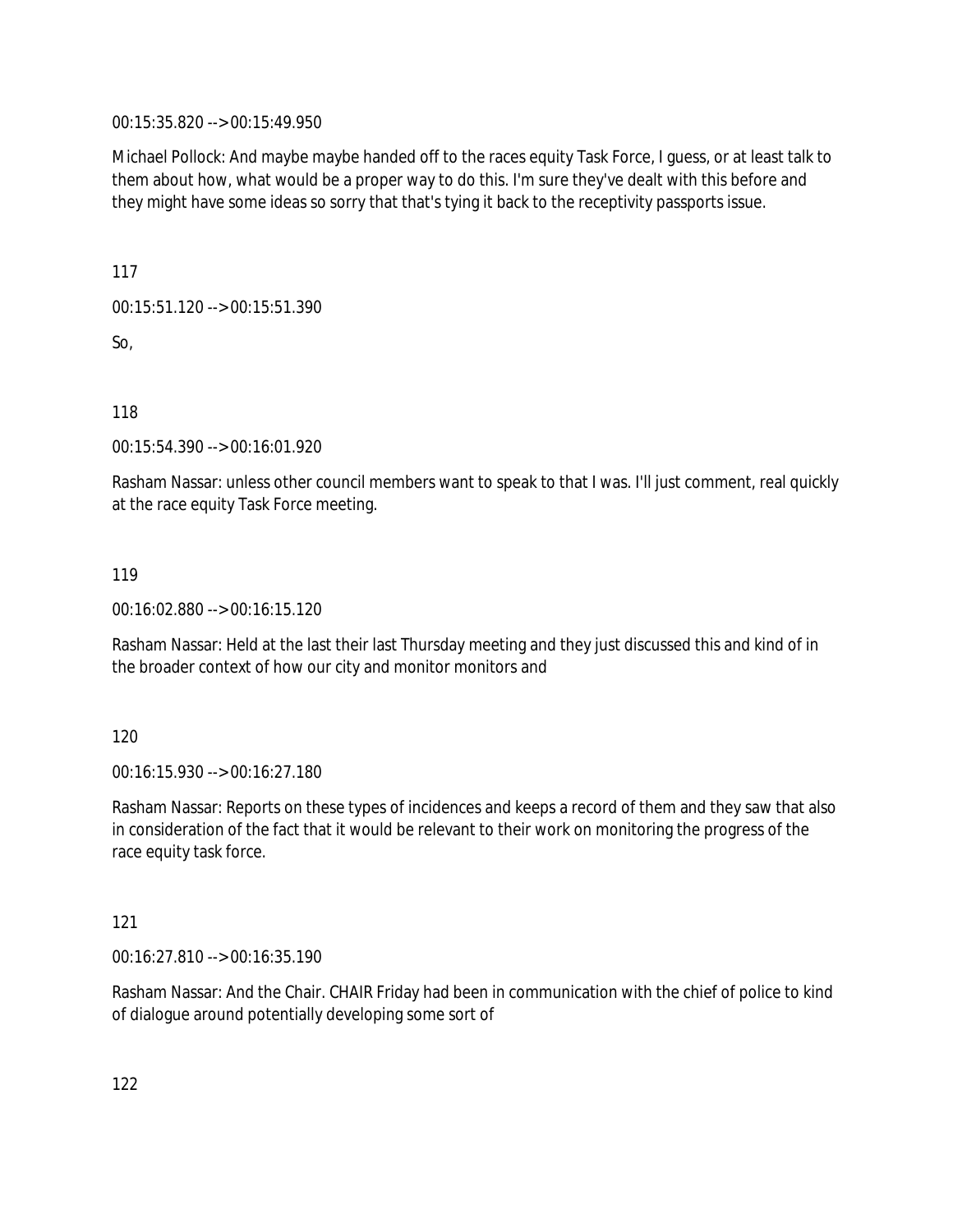00:16:35.940 --> 00:16:41.400

Rasham Nassar: Program, whether that program lives with the police or if it lives in a department at the city.

# 123

00:16:41.730 --> 00:16:57.630

Rasham Nassar: communications are happening. So they're very well aware of these incidences and they're keeping track of them. And my understanding is that couple at least chair Friday. If not, others are in constant communication with them chief Clark related and regarding these matters.

### 124

00:16:59.640 --> 00:17:07.200

Joe Deets: Thank you. Well, but now we're talking about agendas. This is the topic of discussion right now. Um, I think as far as

### 125

00:17:08.610 --> 00:17:15.990

Joe Deets: Guys want to are the liaison to the second task force. Do you want to bring it to them. Let them get their advice from them.

### 126

00:17:17.550 --> 00:17:28.710

Joe Deets: I don't feel. I don't know. Are we ready to have this on the agenda. I mean, are we discussing this item or are we talking about putting something on the agenda, it seems like we're discussing the item.

### 127

00:17:29.280 --> 00:17:32.730

Michael Pollock: Yeah, yeah. Well, go ahead. There's a liaison hazard.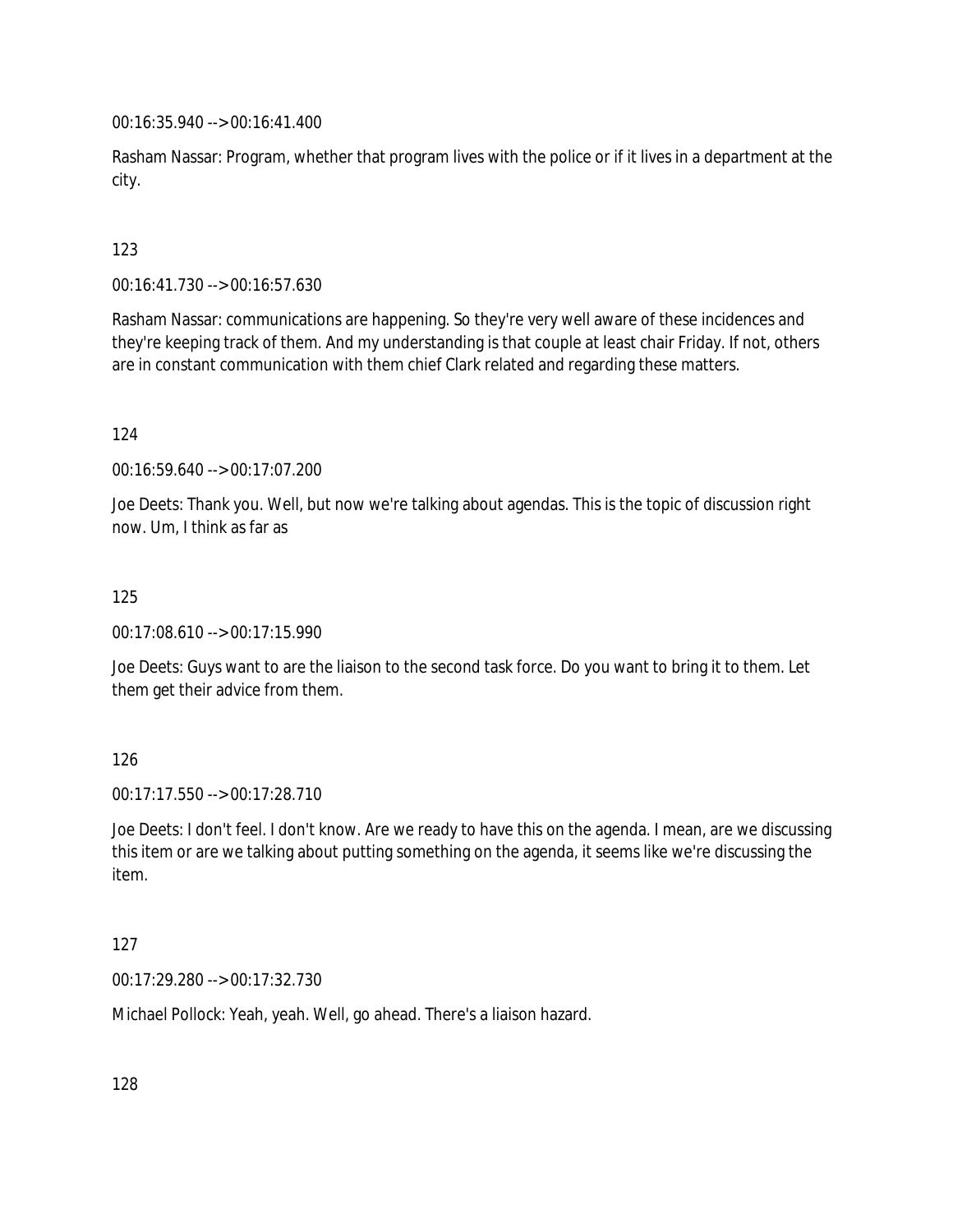00:17:34.560 --> 00:17:34.890

Joe Deets: Okay.

129

00:17:36.030 --> 00:17:40.200

Joe Deets: And COUNCILMEMBER cars had her hand up to so

130

00:17:40.710 --> 00:17:46.290

Joe Deets: I want to get back to this. But let's just kind of go through this COUNCILMEMBER car. You had your hand up.

### 131

00:17:50.760 --> 00:17:55.770

Christy Carr: Yeah I thinks it's on a different issue. I don't know if you want to wrap up the one that we're talking about now.

132

00:17:57.210 --> 00:17:57.540

Christy Carr: Okay.

133

00:17:57.600 --> 00:18:01.890

Joe Deets: Well, we can get that to you then counselor hi topless. Did you want to talk about this issue.

134

00:18:02.370 --> 00:18:10.350

Kirsten Hytopoulos: Yeah, I'm sorry to, in a sense, kind of take this off somewhere else. But going back to where we've set our interviews with a city managers.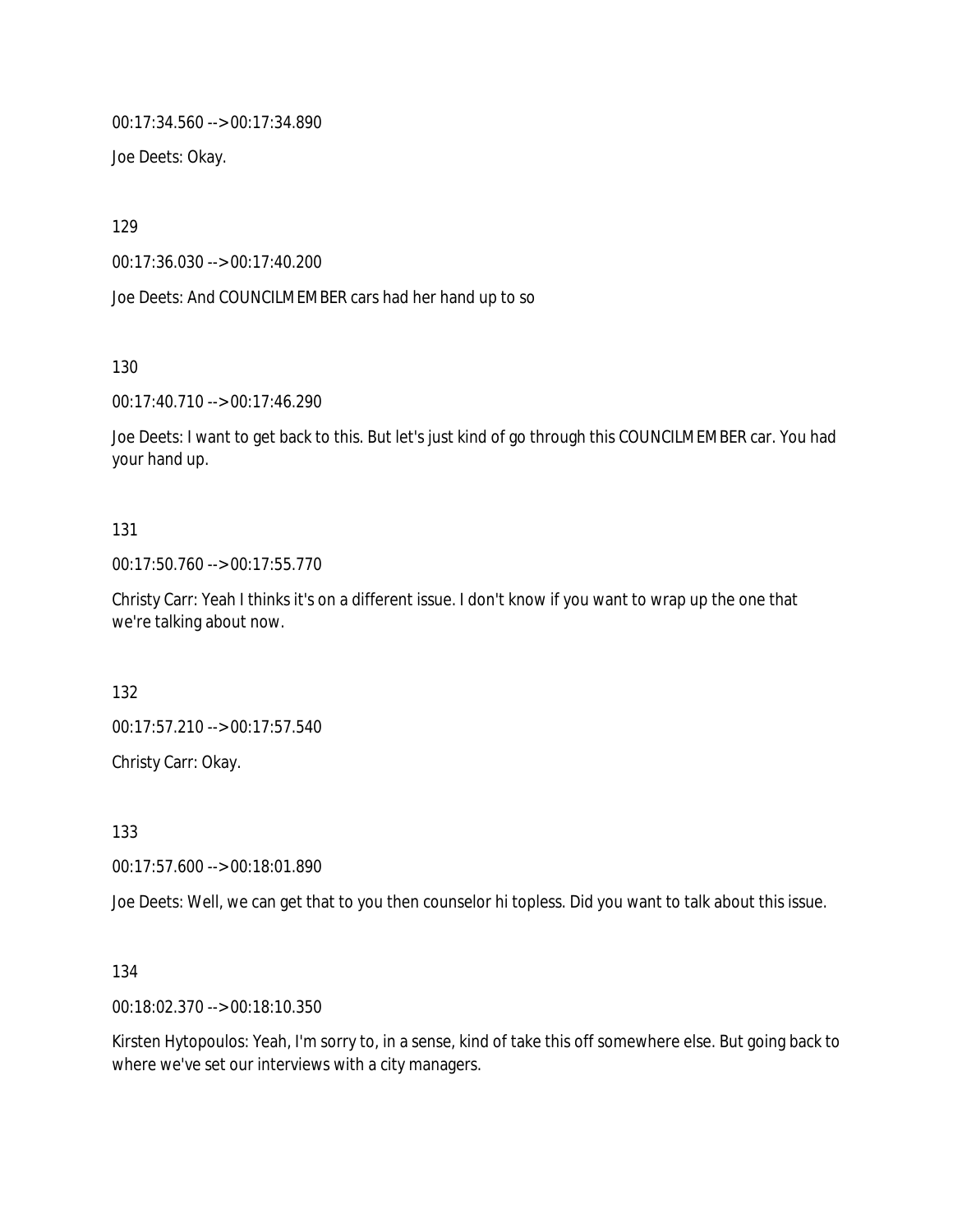00:18:10.680 --> 00:18:15.930

Kirsten Hytopoulos: Saying the same mantra candidates. I didn't raise the issue then and neither did

136

00:18:16.380 --> 00:18:25.770

Kirsten Hytopoulos: My co liaison, but we will be now meeting that night during the race equity Task Force meeting, which means they would go a whole month without having us at a meeting.

137

00:18:26.280 --> 00:18:34.050

Kirsten Hytopoulos: Just wanted to point that out. I almost raise my hand to say we need at least acknowledge, we're leaving them liaison less for their once a month meeting.

138

00:18:34.620 --> 00:18:40.800

Kirsten Hytopoulos: So I just wanted to put that out there for the Council that if there are issues that are percolating we're not going to be meeting with them for a month.

139

00:18:44.100 --> 00:18:44.400

Okay.

140

00:18:46.110 --> 00:18:50.490

Joe Deets: Well, so say I want to move on, on this, this issue with the

141

00:18:52.350 --> 00:18:52.950

Joe Deets: Hate speech.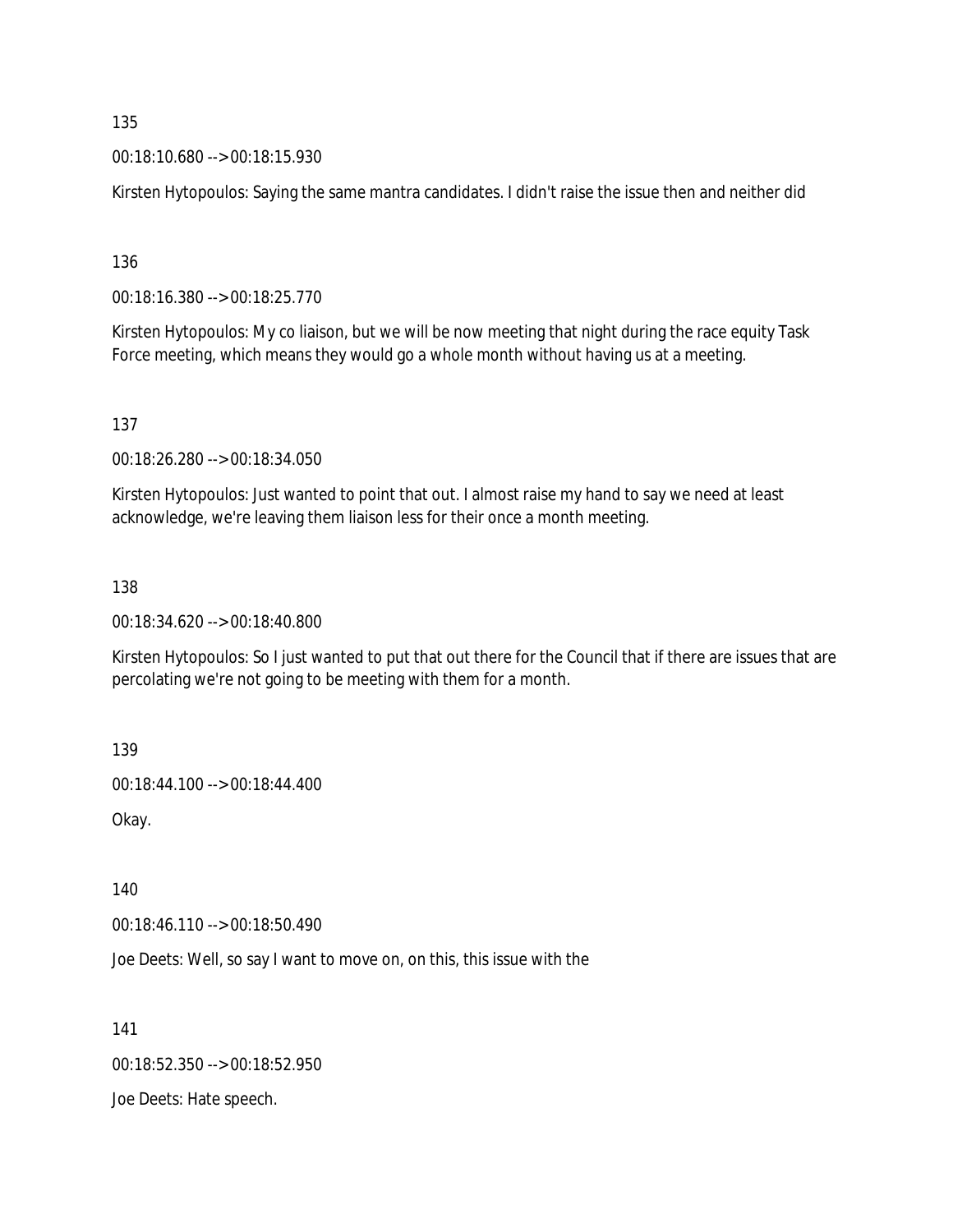00:18:54.750 --> 00:18:57.600

Joe Deets: That's our that's our customer Pollock. Do you like us to proceed.

143 00:18:57.810 --> 00:18:58.080 Yeah.

144 00:18:59.160 --> 00:19:00.090 Michael Pollock: I would say

145 00:19:01.830 --> 00:19:02.220

Michael Pollock: To

146

00:19:03.240 --> 00:19:05.580

Michael Pollock: I hate to bring it to the equity task force because they

147

00:19:05.580 --> 00:19:20.430

Michael Pollock: Need infrequently, but I think getting their input in it and having and having them bring it back with some suggested some suggestions and so handed to them, but with the idea that they will hand it back to us to put on a future agenda.

148

00:19:21.630 --> 00:19:25.740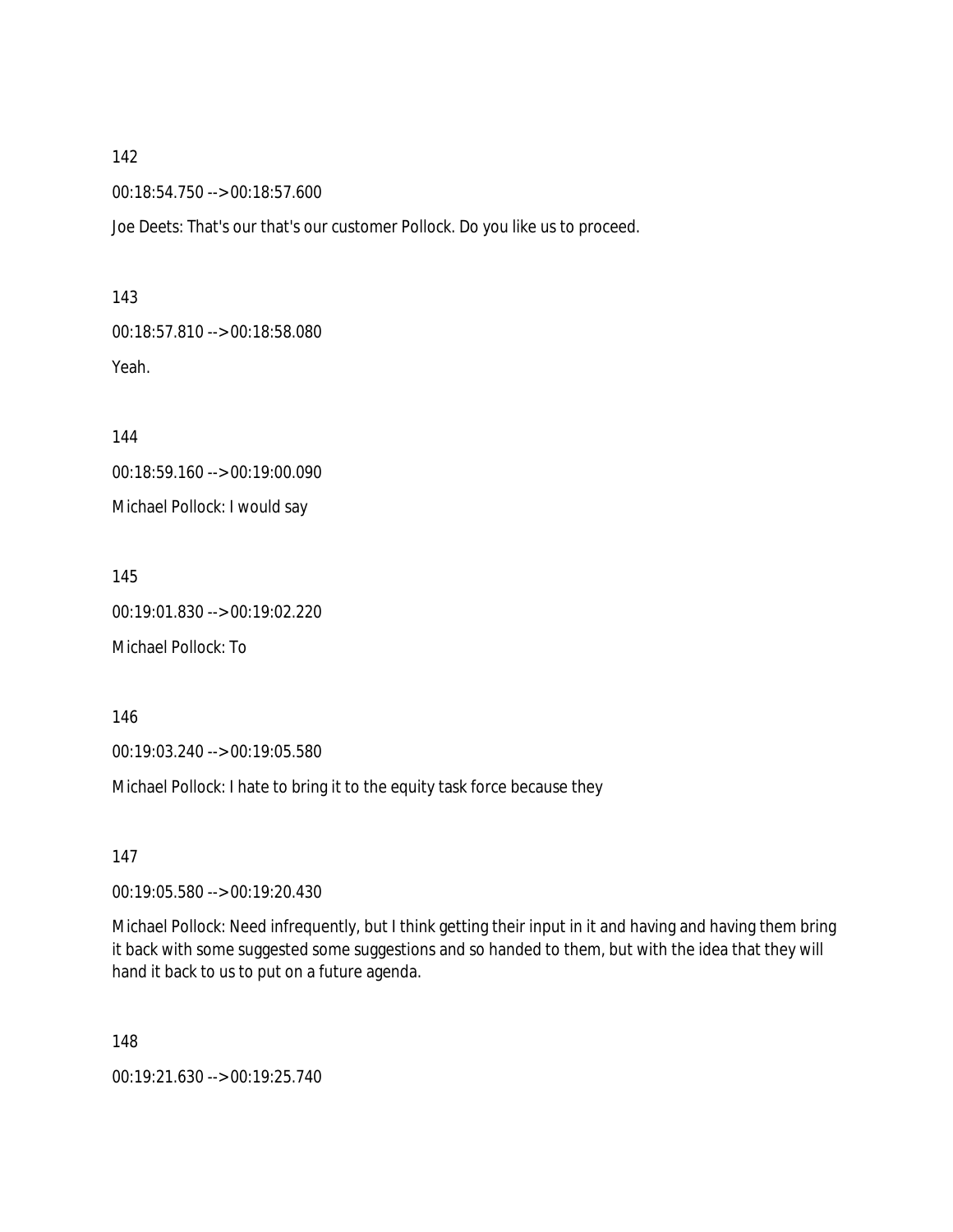Michael Pollock: Of how to address this problem and what to do, so that that would be my suggestion.

149

00:19:28.860 --> 00:19:30.420

Joe Deets: Okay, I may have Schneider.

150

00:19:32.250 --> 00:19:35.580

Leslie Schneider: Thank you. So, on this particular issue. I'm just wondering if maybe we can

151

00:19:36.780 --> 00:19:41.460

Leslie Schneider: Coordinate with the with the city manager on Thursday, and then bring back a proposal.

152

00:19:42.180 --> 00:19:42.690

Joe Deets: To

153

00:19:42.990 --> 00:19:49.530

Leslie Schneider: The full Council on this. I think that it it it requires a deeper conversation. Is that right,

# 154

00:19:51.180 --> 00:19:58.980

Michael Pollock: Yeah. So do we want it on the agenda that they're proposing to bring it back for putting it on the agenda future agenda them or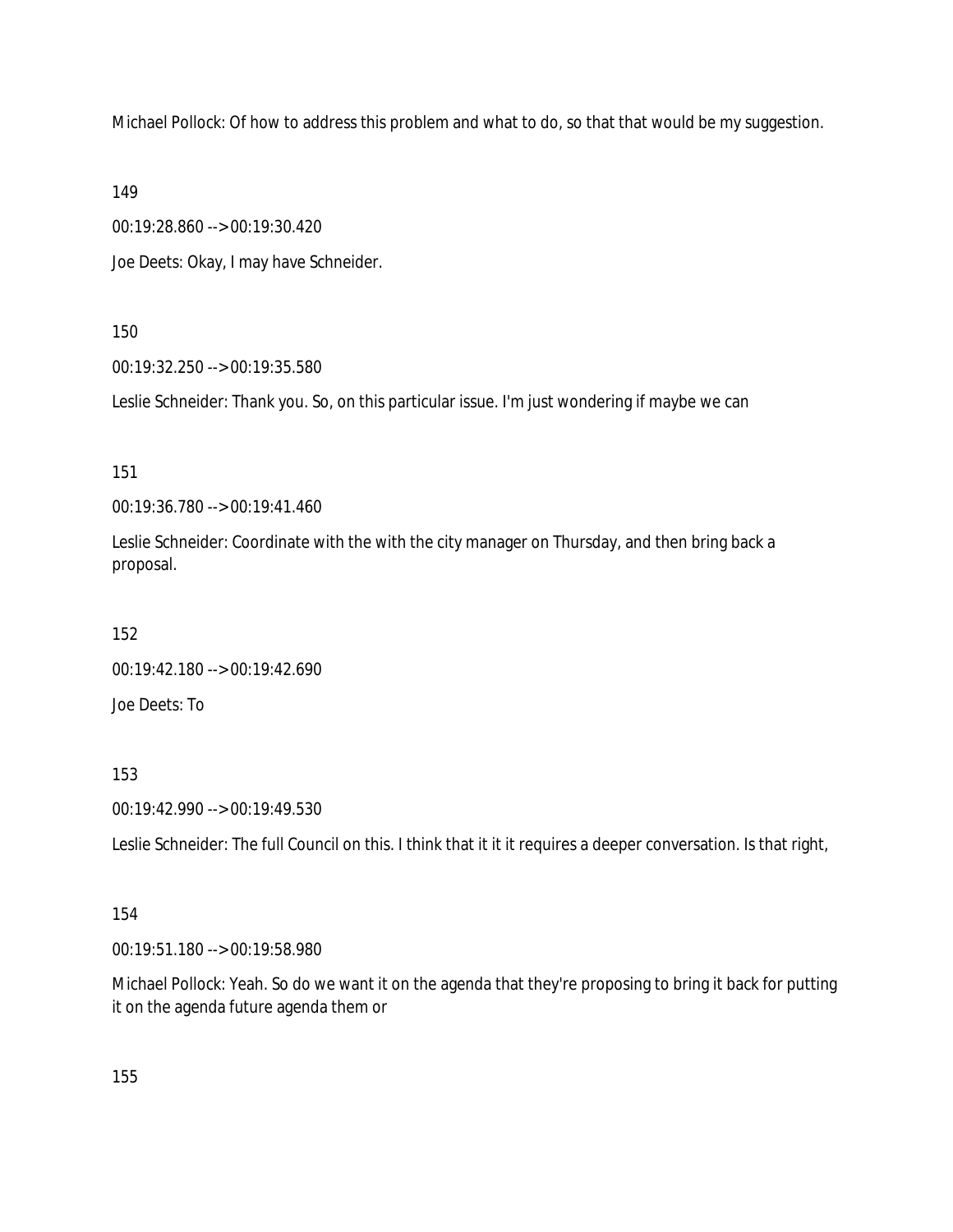00:20:00.060 --> 00:20:03.120

Leslie Schneider: I guess I'm proposing that will propose something like that.

156

00:20:05.190 --> 00:20:14.550

Rasham Nassar: And can I also point out that share that chair fountain or Johnson had was also eagerly awaiting the scheduling of that joint raise equity cast for City Council meeting.

157

00:20:15.000 --> 00:20:22.890

Rasham Nassar: On this discussion of systemic racism and I'm not my internet is not loading my business meeting schedule here for feature agendas, but

#### 158

00:20:23.550 --> 00:20:33.300

Rasham Nassar: And you know that we had been in communication about that. The last Tuesday. So is that has that been bookmarked for a meeting day i mean that that might be a really great opportunity.

159

00:20:33.720 --> 00:20:43.140

Rasham Nassar: To have a co a discussion between the Council and the task force on that topic. I think it'd be very excited to have that conversation with council president

160

00:20:44.670 --> 00:20:48.540

Michael Pollock: I like that idea what that happened before the end of the year that

161

00:20:48.930 --> 00:20:49.590

City Manager.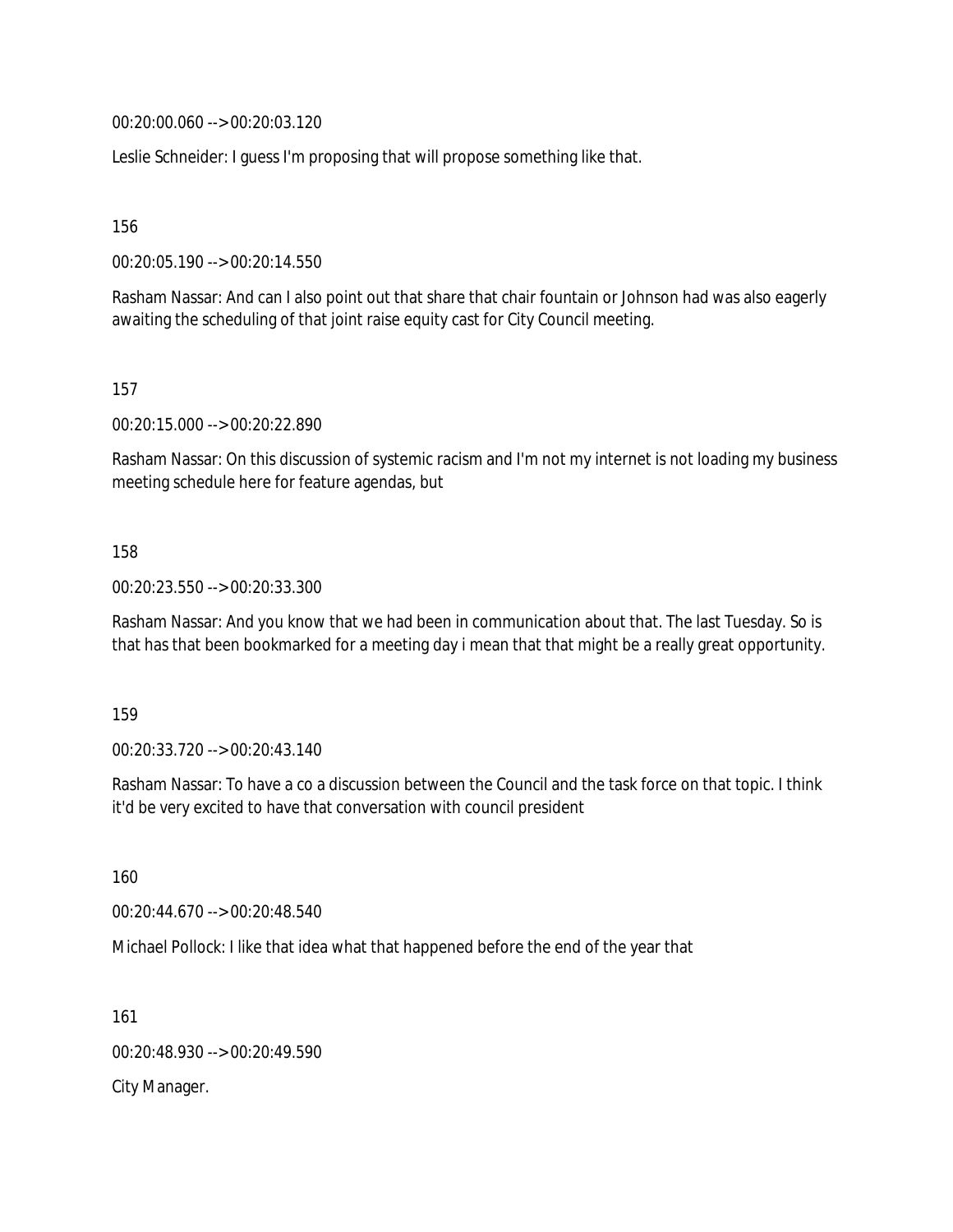00:20:51.000 --> 00:20:55.410

Morgan Smith: At me or I think you were going to speak to the ethic, the two items that needed

163

00:20:56.700 --> 00:21:02.130

Morgan Smith: Scheduling we talked about on Thursday. This item and the ethics topic from last week.

164

00:21:07.080 --> 00:21:08.160

You say mayor.

165

00:21:09.870 --> 00:21:21.780

Morgan Smith: My recall is that the mayor, the Deputy Mayor agreed to talk with Council about those two items as in order to schedule them before the end of the year, they would likely need an additional meeting.

166

00:21:22.830 --> 00:21:24.030

Morgan Smith: Set ringing a bell.

167

00:21:24.210 --> 00:21:24.960

Yeah.

168

00:21:27.300 --> 00:21:32.820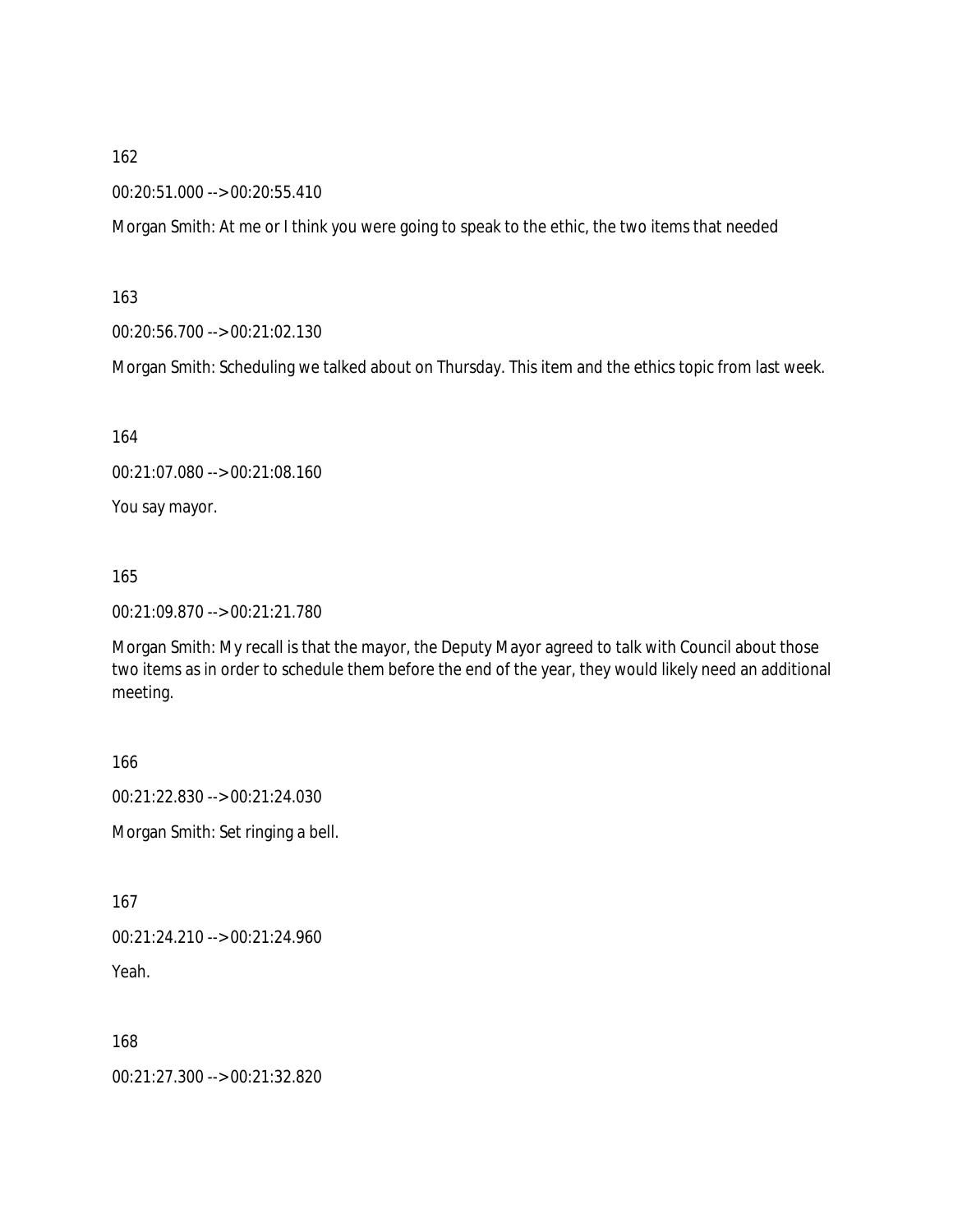Leslie Schneider: Right. So what we discussed before, is that if these things end up needing to

169

00:21:34.680 --> 00:21:41.520

Leslie Schneider: To get discussed before the end of the year, we probably are looking at another another session to do the math, so I am

170

00:21:43.470 --> 00:21:44.760 Leslie Schneider: I am remembering that

171

00:21:45.810 --> 00:21:46.560

Leslie Schneider: So I

172

00:21:48.630 --> 00:22:00.450

Leslie Schneider: Think if this Council is willing to put that you know that time in I think that that's a bigger that both of those agenda items are probably going to take a good chunk of time and would potentially

173

00:22:02.400 --> 00:22:10.890

Leslie Schneider: Extend the current meetings that are on the schedule past what we would be comfortable with and and certainly taking them past a three hour

174

00:22:11.640 --> 00:22:26.100

Leslie Schneider: Meeting limit. So an option that we have is to schedule another meeting outside of that as special meeting, just as we have been recently with the need for the executive sessions for city manager search and so forth.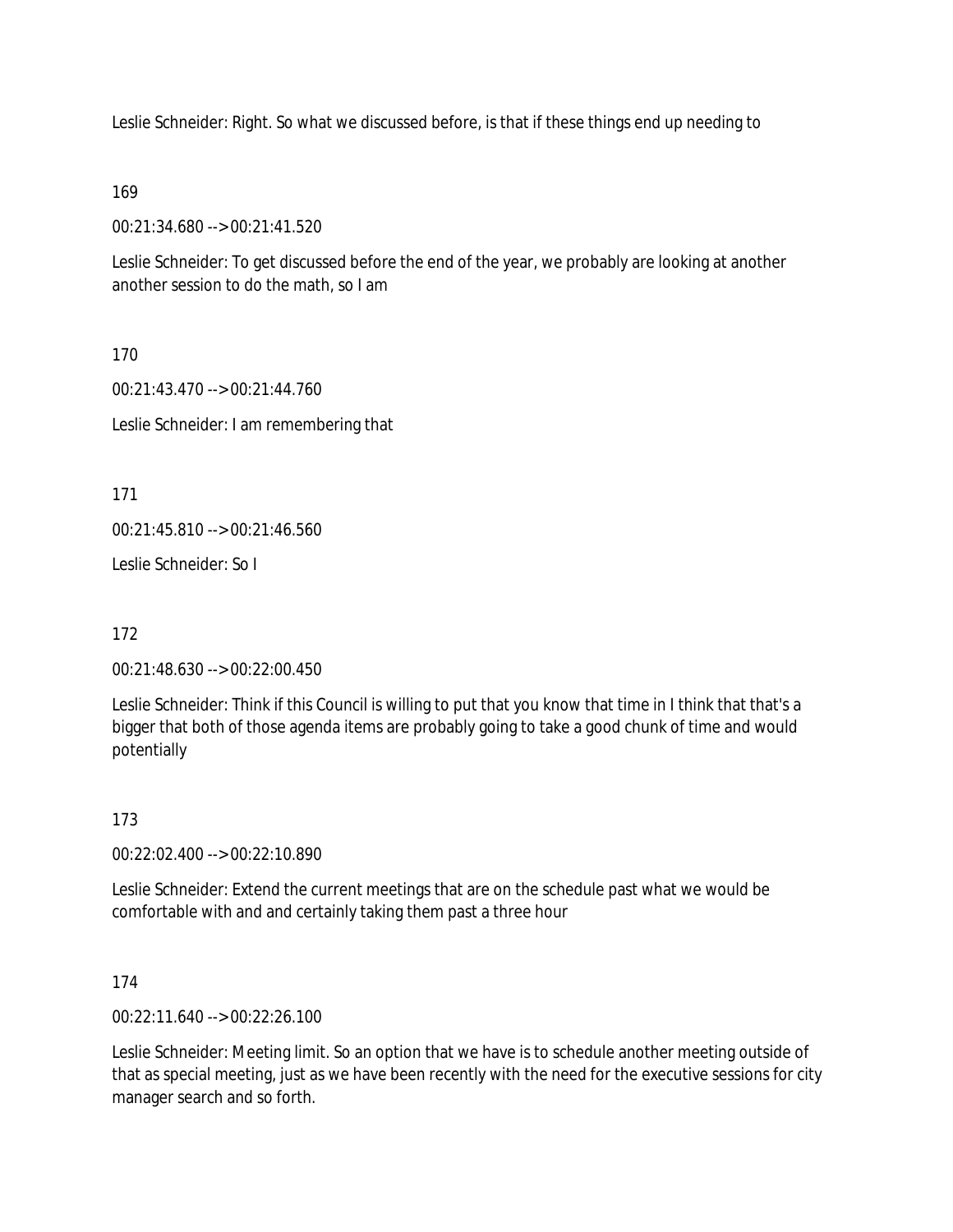00:22:27.270 --> 00:22:29.760

Rasham Nassar: Does that, does is your

176

00:22:30.960 --> 00:22:39.030

Rasham Nassar: Your recommendation. Does that include the 22nd as a meeting date for the Council, so I have that scheduled on my calendar.

177

00:22:39.840 --> 00:22:39.990

And

178

00:22:41.460 --> 00:22:48.030

Morgan Smith: We haven't placed any topics on the staff side on the 22nd because we didn't know if Council plan to hold that meeting or not.

179

00:22:49.440 --> 00:22:54.720

Morgan Smith: So I guess a different way of saying it is right now, if you were to hold a meeting that night, it would be completely open

180

00:22:58.230 --> 00:23:05.220

Rasham Nassar: I'd be happy to hold a meeting that night if it means that some of these items would be, you know, get addressed before the holidays. I don't know.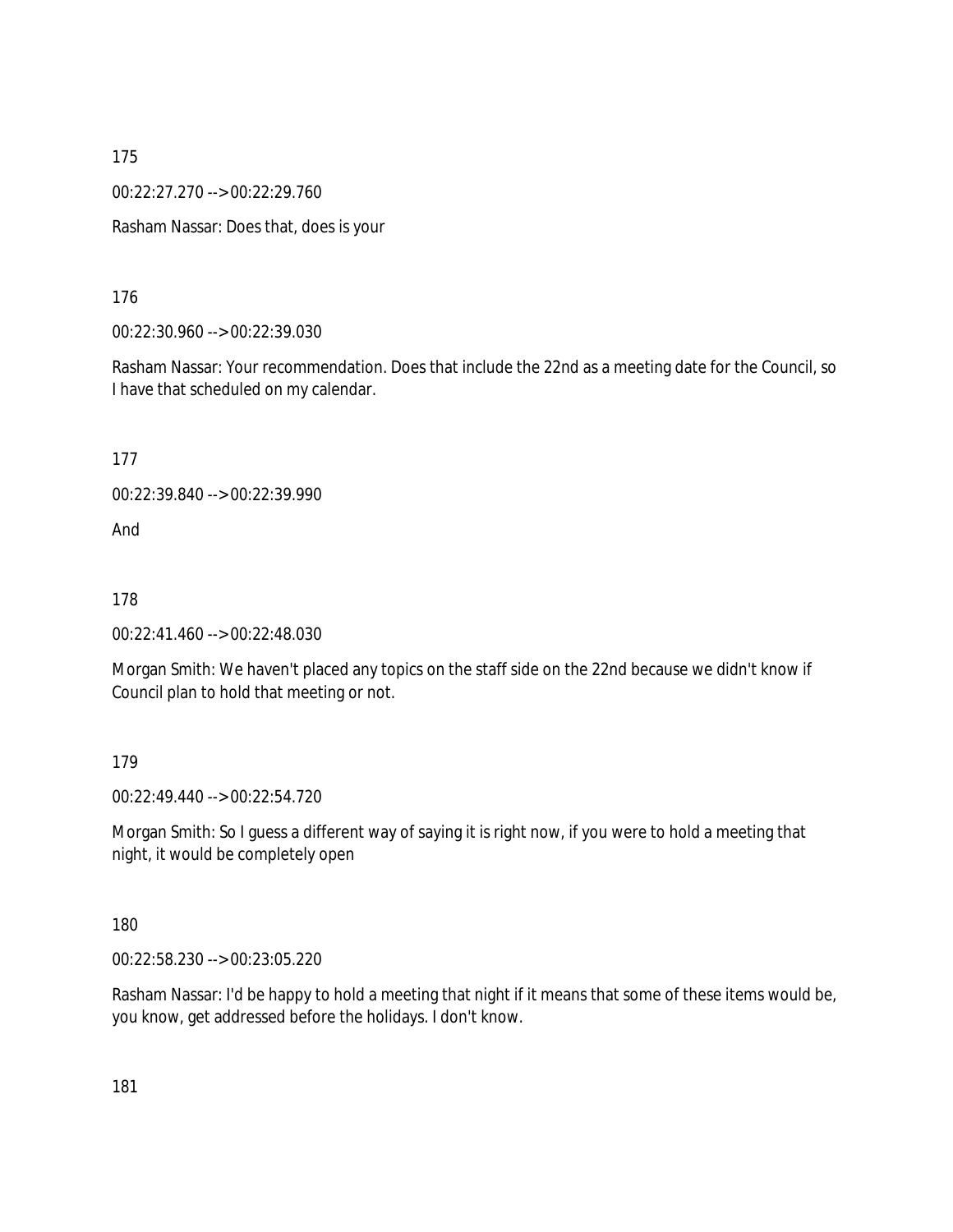00:23:06.600 --> 00:23:17.100

Joe Deets: So that's a maybe just to make a decision here and move on because we have a whole night if we want to have a meeting on December 22 to talk about

182

00:23:18.420 --> 00:23:24.690

Joe Deets: That have meeting with race equity Task Force and talk about the ethics program is everyone good with that.

183

00:23:26.760 --> 00:23:28.380

Joe Deets: Customer Hi topless. Your hand is on

184

00:23:31.530 --> 00:23:42.000

Kirsten Hytopoulos: I want to be sure that I want to honor this and I want to be sure people attend right so if people are going to be focused on their families and not coming to are not attending our meeting, that's a problem, too. So can I just understand

185

00:23:42.360 --> 00:23:48.090

Kirsten Hytopoulos: Or we also meeting on the 29th. Are we taking two weeks off. I don't know what we're planning for 22nd 29

186

00:23:48.900 --> 00:23:51.480

Morgan Smith: Or we have 29th is not part of your regular schedule.

187

00:23:51.540 --> 00:23:58.260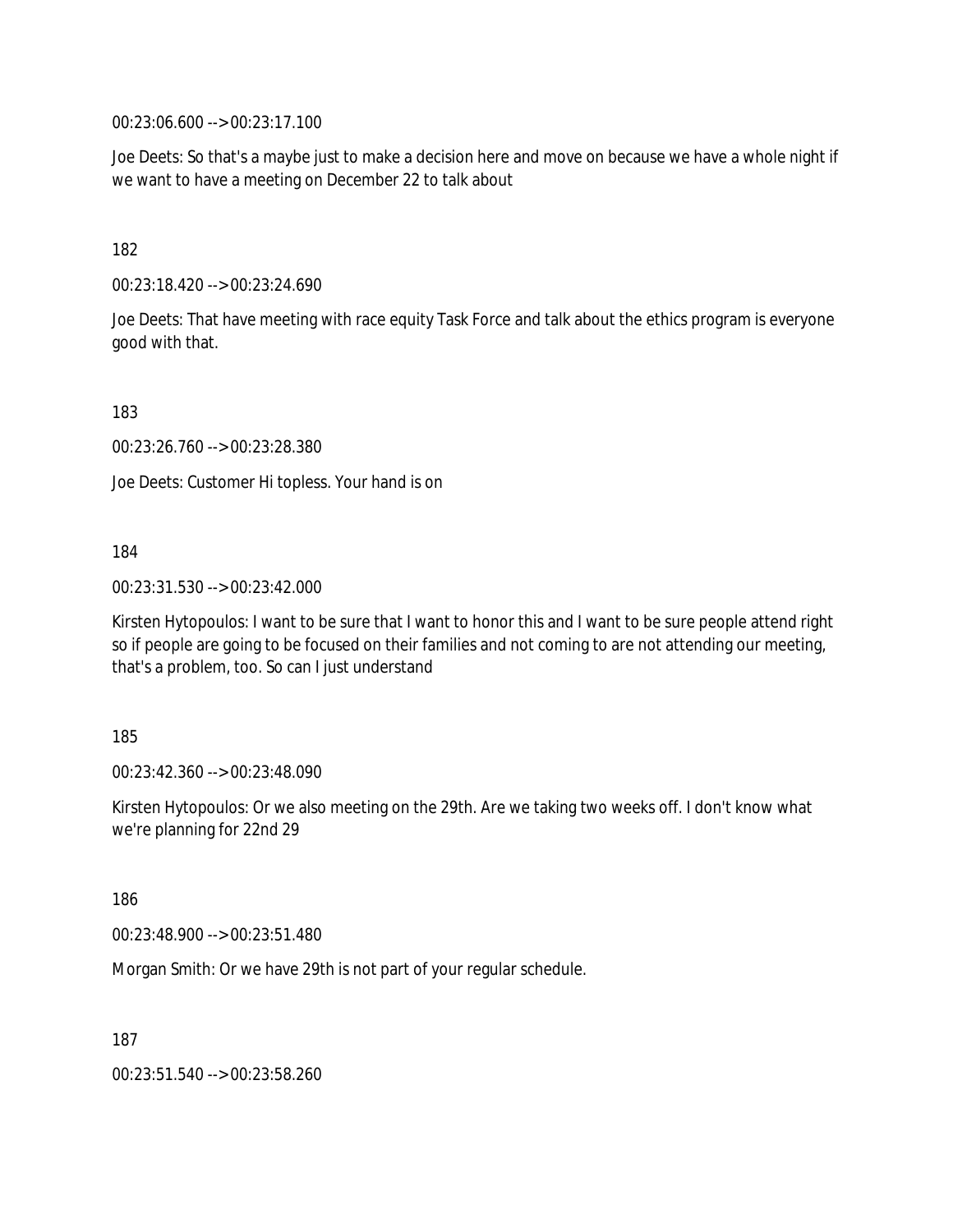Morgan Smith: Schedule because it's like the week so according to what's in the ordinance you're scheduled to meet four times the first for Tuesday's

188

00:23:58.380 --> 00:24:08.970

Morgan Smith: Right. And while you haven't yet cancelled the 22nd. What I was saying is that staff hasn't planned for any topics that night yet because we were waiting to see what your plans were okay

189

00:24:09.450 --> 00:24:15.720

Kirsten Hytopoulos: So I guess my question would be, which of those two Tuesday's would be the most likely to attract the most people

190

00:24:16.320 --> 00:24:24.000

Kirsten Hytopoulos: Would be the one that I would choose if we were going to choose to have one. So I just went where people most likely to be, I guess they're most likely I hope they're not traveling, but

191

00:24:24.810 --> 00:24:30.900

Kirsten Hytopoulos: I just, if we added a meeting, I want to make sure we're going to have. It's about bringing in. Is this about bringing in the speaker on

192

00:24:31.740 --> 00:24:42.450

Kirsten Hytopoulos: Fascism basically and kits up. If so, I hope we want to do it on time. We're actually going to bring people from the community to is that I think that's what we're going to do, but I can be one. So,

193

00:24:43.170 --> 00:24:43.560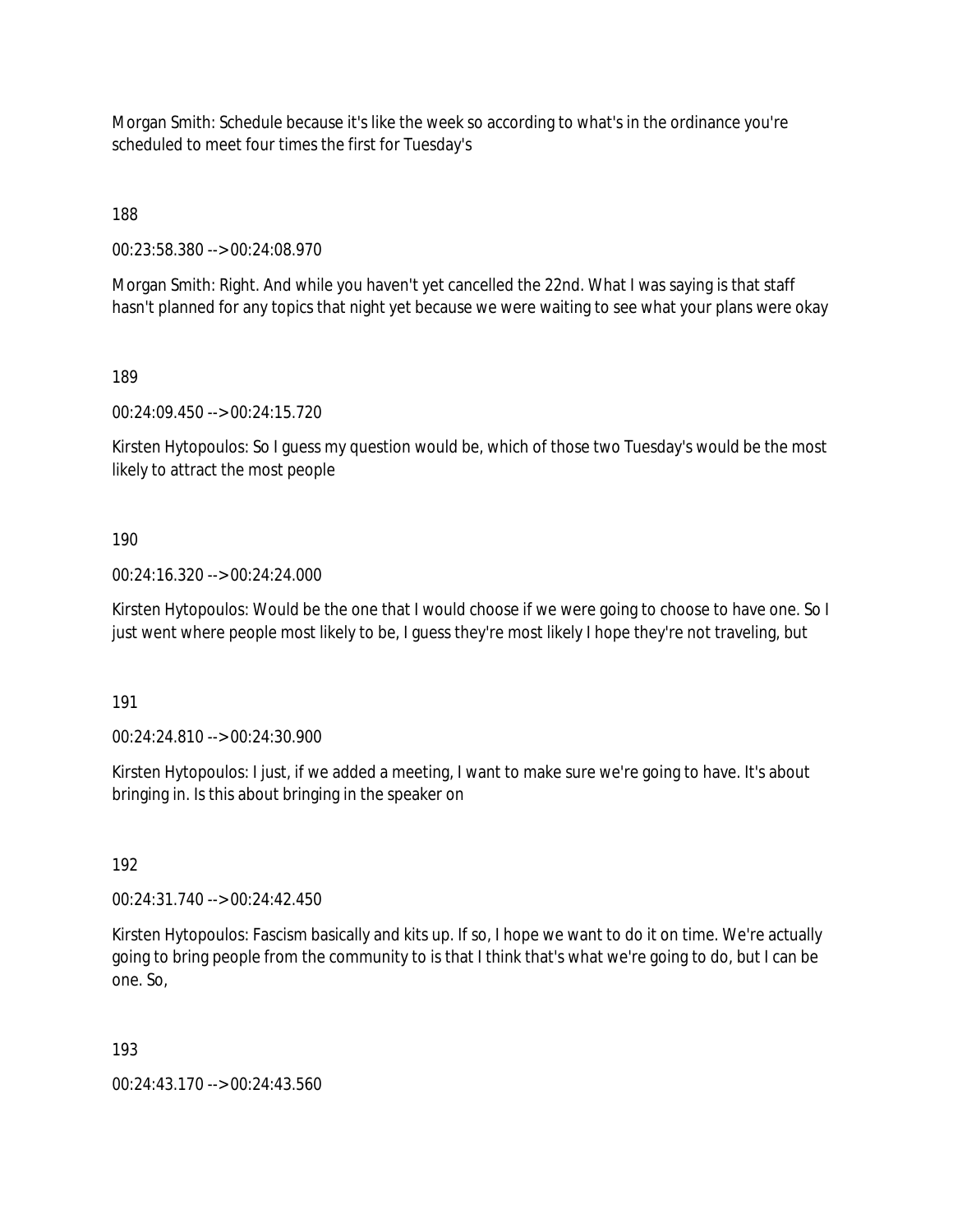I'm

194

00:24:45.030 --> 00:24:45.570 Joe Deets: I'm

195 00:24:45.810 --> 00:24:47.130 Joe Deets: I'm just to

196

00:24:49.260 --> 00:24:50.730

Michael Pollock: Give you a suggestion for wrapping this

197

00:24:50.730 --> 00:24:52.950

Joe Deets: Lease let's let's wrap this up. Yeah.

#### 198

00:24:52.980 --> 00:24:57.240

Michael Pollock: So why don't we were looking at you guys and listen to us. I'm looking at the

199

00:24:58.800 --> 00:25:02.730

Michael Pollock: Mirror, why don't you take all this under advisement and and come back to us with a proposal.

200

00:25:04.020 --> 00:25:05.790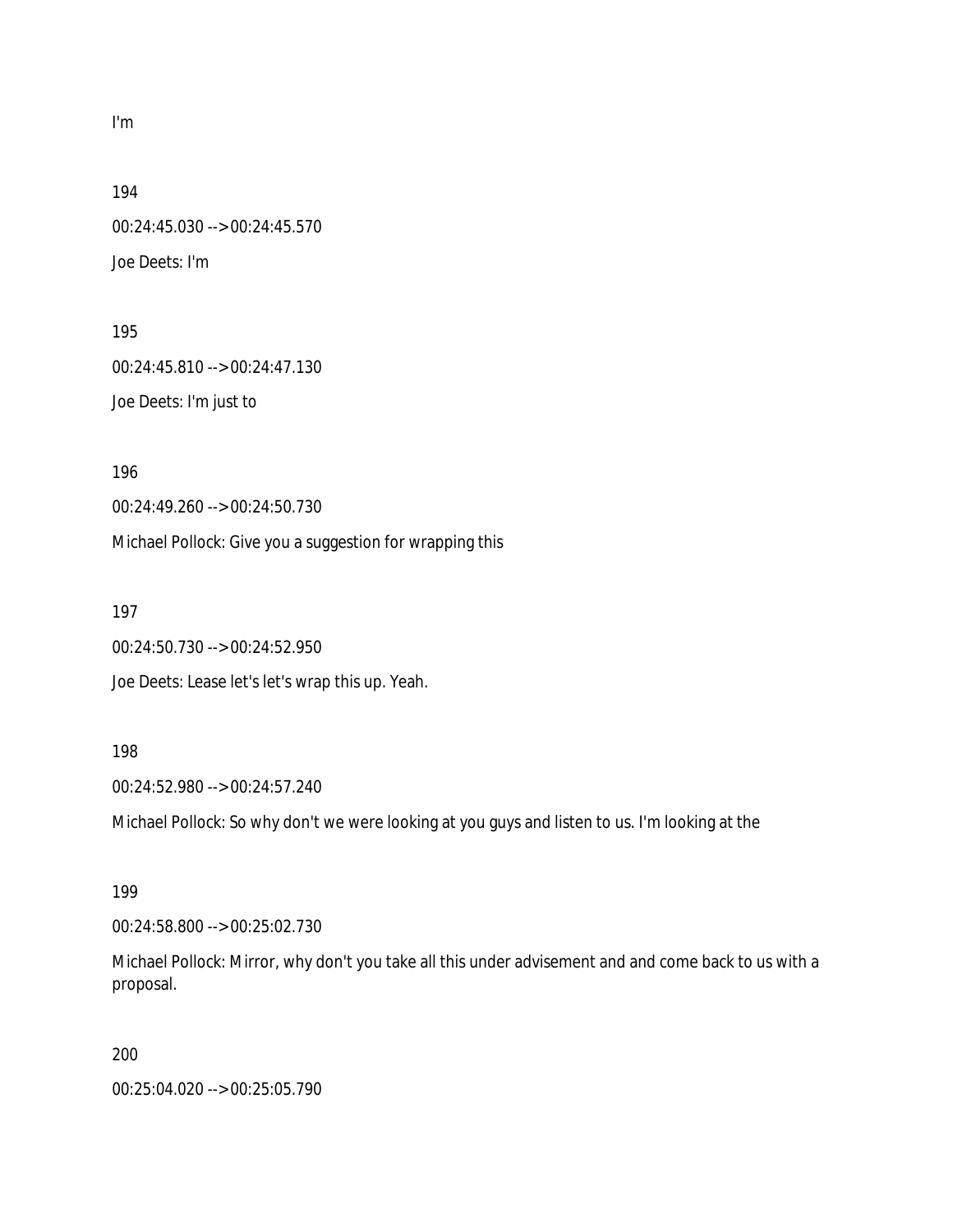Michael Pollock: there next to join the meeting, so I

201

00:25:06.930 --> 00:25:07.950 Michael Pollock: That's what I would suggest

#### 202

00:25:09.120 --> 00:25:11.370

Joe Deets: That that works for me. Is that good for everybody.

203

00:25:14.220 --> 00:25:16.020

Joe Deets: Okay, good. Um,

204

00:25:17.160 --> 00:25:20.340

Joe Deets: COUNCILMEMBER car. I spent you been patiently waiting

205

00:25:23.400 --> 00:25:26.880 Christy Carr: Thank you. I wanted to request if

206

00:25:28.560 --> 00:25:48.810

Christy Carr: November 24 a council meeting is going to have an agenda item to set a public hearing about the site specific code amendment for the triangle property that the agenda packet include the public comment and the meeting minutes from the Planning Commission meetings and public County.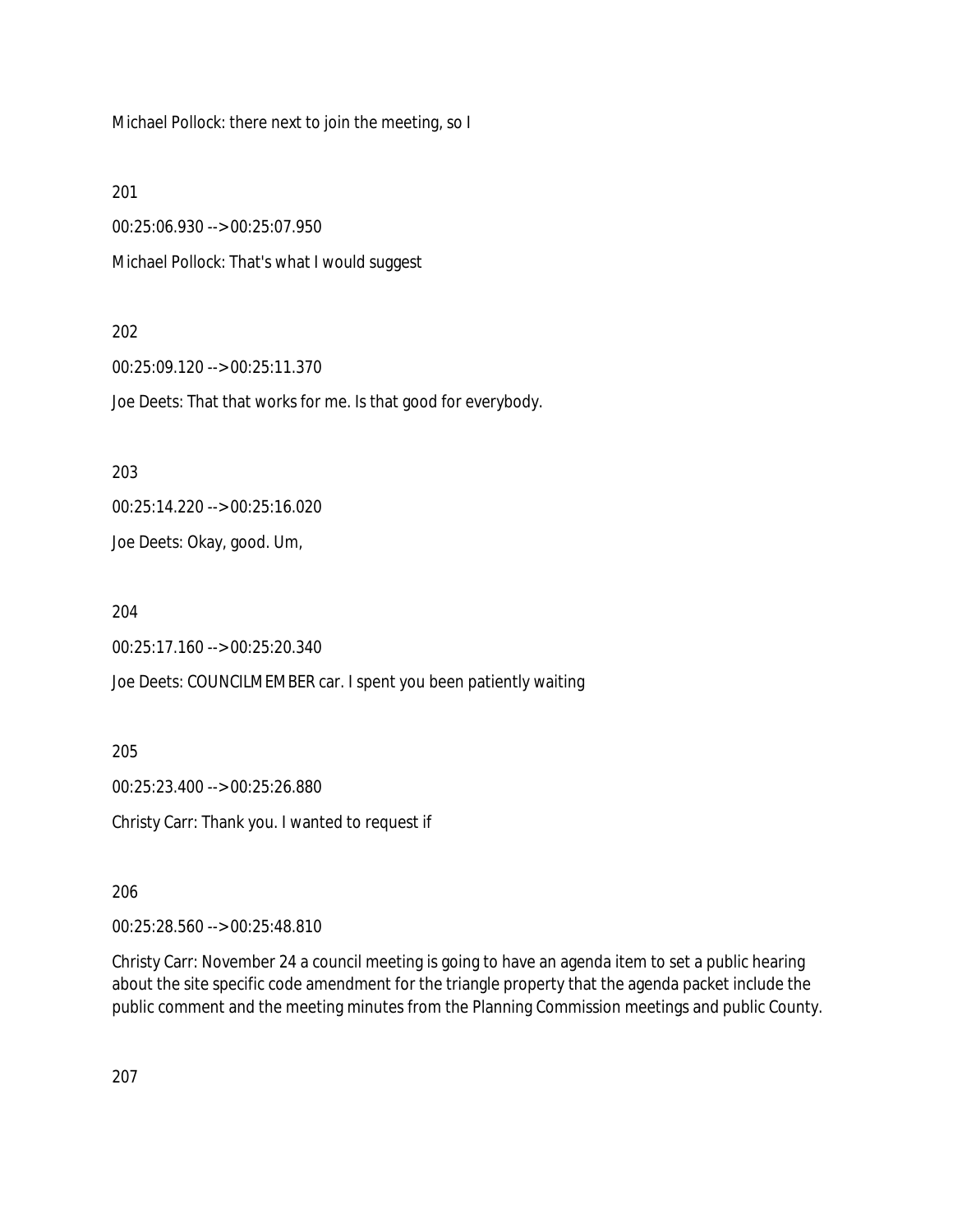00:25:50.730 --> 00:26:01.170

Morgan Smith: And I'm going to jump in if you don't mind. Councilmember car and I had some dialogue about this and I asked her to bring this request forward at this time so that we could talk with you together.

208

00:26:01.470 --> 00:26:16.740

Morgan Smith: About what she is suggesting and asking for and you can hear from the staff perspective why that isn't part of our standard practice. And so why it necessitates a special request. So it is not typically our practice, while we always

209

00:26:17.880 --> 00:26:21.300

Morgan Smith: Wait, to ask you to set public hearing

210

00:26:22.350 --> 00:26:31.140

Morgan Smith: And wait for the fact we have an actual ordinance drafted for everyone to refer to. We don't typically put other material in the packet like public comment.

### 211

00:26:32.400 --> 00:26:39.390

Morgan Smith: And we reserve that part of your deliberation for the actual public hearing so we would, of course, and always do.

#### 212

00:26:39.720 --> 00:26:43.530

Morgan Smith: Provide the public comment that you received as part of the public hearing materials.

213

00:26:43.920 --> 00:26:54.780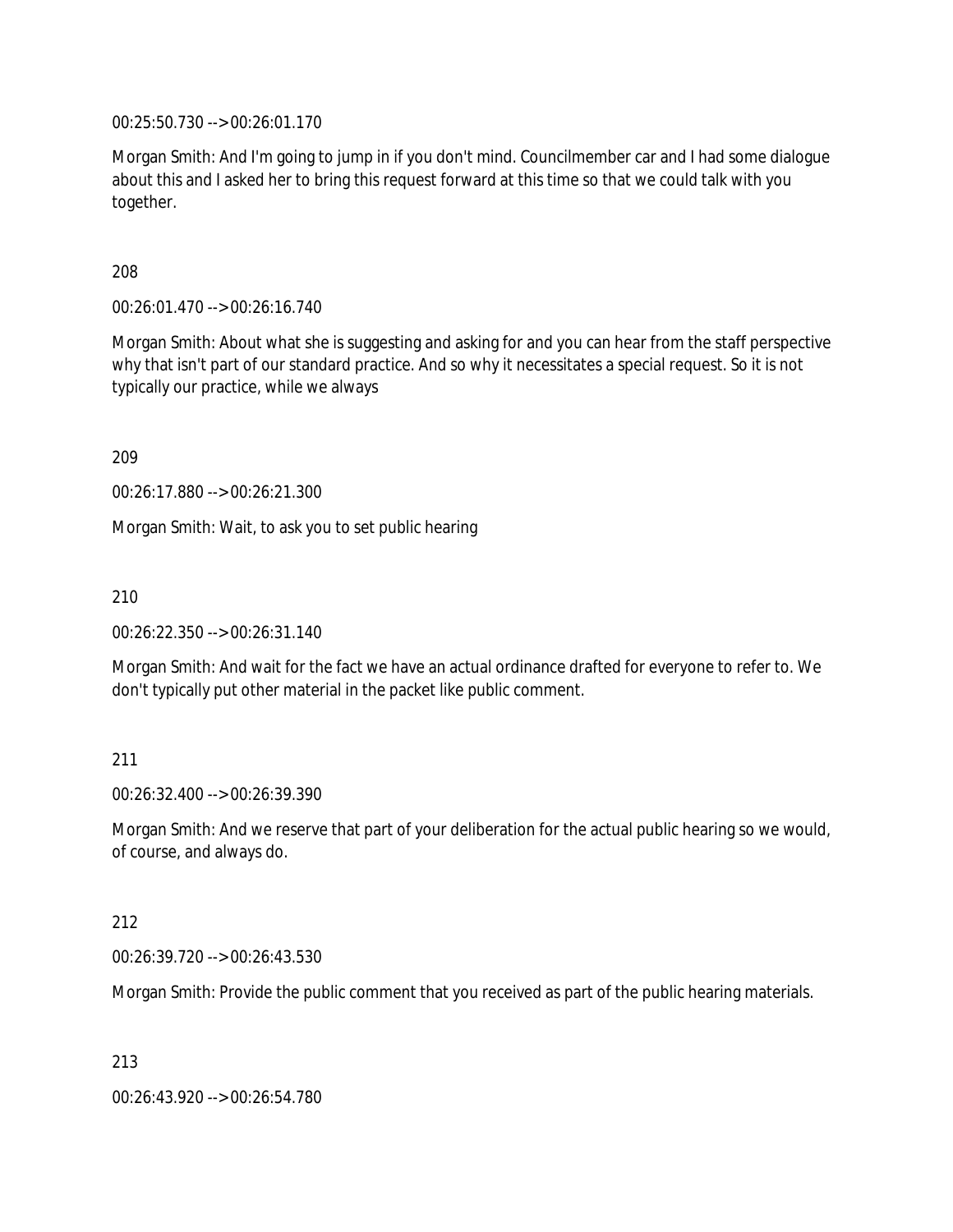Morgan Smith: But we don't typically included as part of setting the public hearing. So that's why we need to have some discussion about whether or not that's what you'd like to do. And I think the city attorney has some perspective on that as well.

214

00:26:57.780 --> 00:27:07.500

Joe Levan: Well, just in terms of the the scheduling of the public hearings and lead up to the public hearing the the ideas to

# 215

00:27:08.970 --> 00:27:16.140

Joe Levan: We're doing to two weeks in advance to set the public area. And so there's enough time to get it on the calendar and for for folks to have time to consider the actual ordinance that they

# 216

00:27:16.620 --> 00:27:24.660

Joe Levan: Are going to comment on for the public hearing and and how the public hearing receive the comment and then the Council oftentimes then will not make a decision that night, they'll make a decision.

# 217

00:27:24.990 --> 00:27:35.010

Joe Levan: At a future meeting based on the comment that they receive quoting written and verbal comment. And the idea. I think in the past has been that as well. These

# 218

00:27:35.970 --> 00:27:48.090

Joe Levan: Proposals and ordinances change over time. And so past public comment may or may not be directly relevant depending on what the current proposal is. So that's just something for the Council to consider when you have a public hearing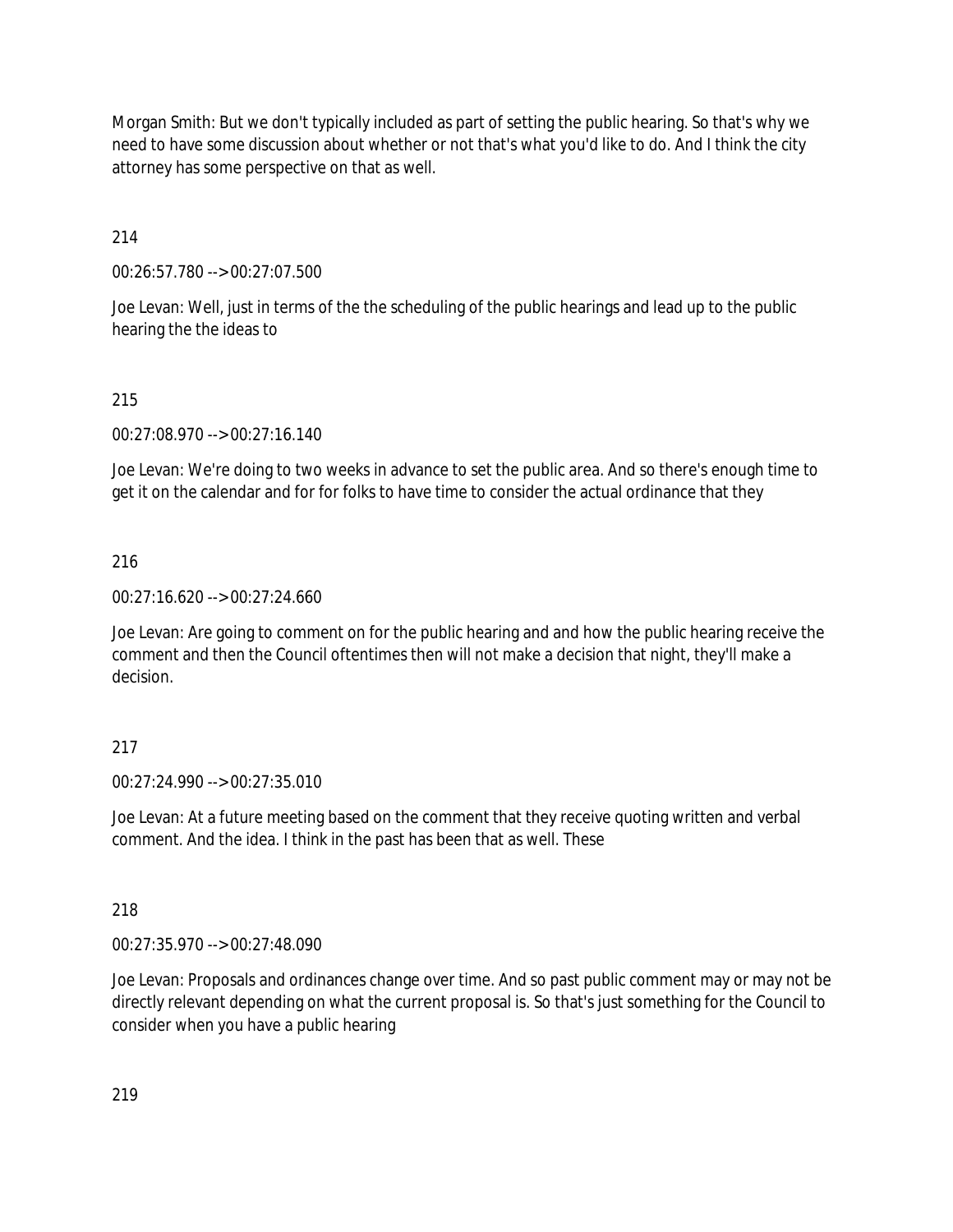00:27:49.710 --> 00:27:55.860

Joe Levan: It's the purpose is to receive the most current information about the item that's in front of the Council and, and to

### 220

00:27:56.430 --> 00:28:03.120

Joe Levan: Have widely publicized that public hearing so that everyone who wants to address the council related to that topic then can do so.

### 221

00:28:03.450 --> 00:28:07.590

Joe Levan: So if they've commented previously on that topic to the planning commission or to anyone else.

### 222

00:28:08.070 --> 00:28:15.030

Joe Levan: They would have another opportunity then to state their most current perspective on that topic that ordinance.

### 223

00:28:15.390 --> 00:28:21.720

Joe Levan: For the public hearing so that that's a way to have all that come together at the end, instead of having to read through, you know,

### 224

00:28:22.140 --> 00:28:27.300

Joe Levan: hundreds of pages of comment, you'd have just the comment thats related to the public hearing. It's all in one place at one time.

225

00:28:28.200 --> 00:28:38.760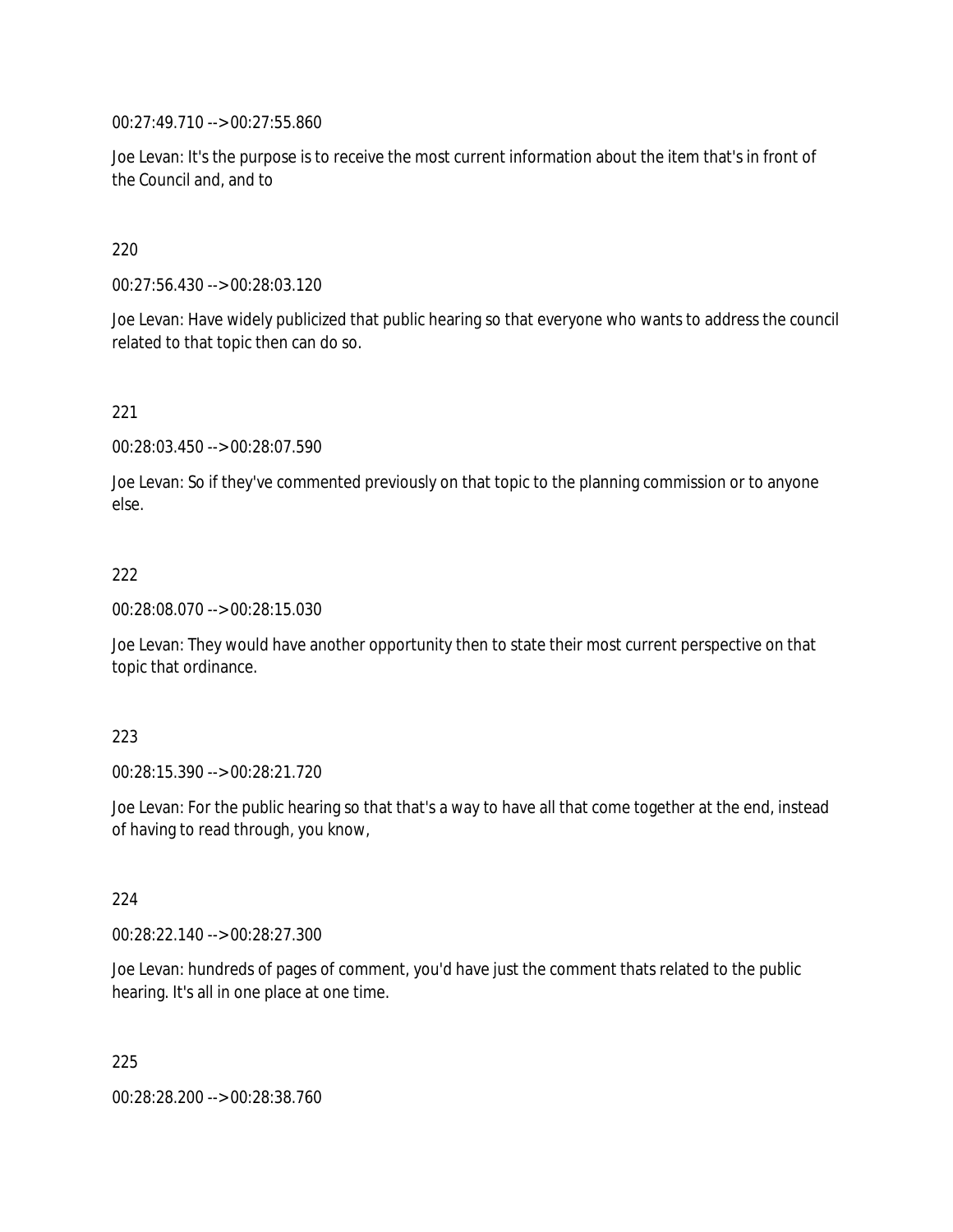Joe Levan: But also means that people. The, the Jonas would be on those two one of a comment to focus on that that public hearings, so they can get the information to you so you can consider it before you make a decision.

226

00:28:40.080 --> 00:28:47.490

Morgan Smith: And so the purpose of having this exchange now is so that the full Council can understand Council of records request and hear it and

227

00:28:47.790 --> 00:28:52.830

Morgan Smith: The staff and city attorney can have a chance to explain to you why that's not what we typically do

228

00:28:53.340 --> 00:29:02.160

Morgan Smith: If for some reason Council feels that this is an extraordinary situation and you would really like to have the public comment provided within the pack of materials.

229

00:29:02.580 --> 00:29:10.560

Morgan Smith: For the action item, which is just to set the public hearing, we can do that because if we can do it two weeks later, we could do it.

230

00:29:11.490 --> 00:29:25.800

Morgan Smith: For this point but we wanted to understand why it's not our practice and if we do want to have it available for the action to set the public hearing. Then we're going to need two more weeks and so that item instead of occurring on the 24th. We need to move out to the eight

231

00:29:29.940 --> 00:29:31.590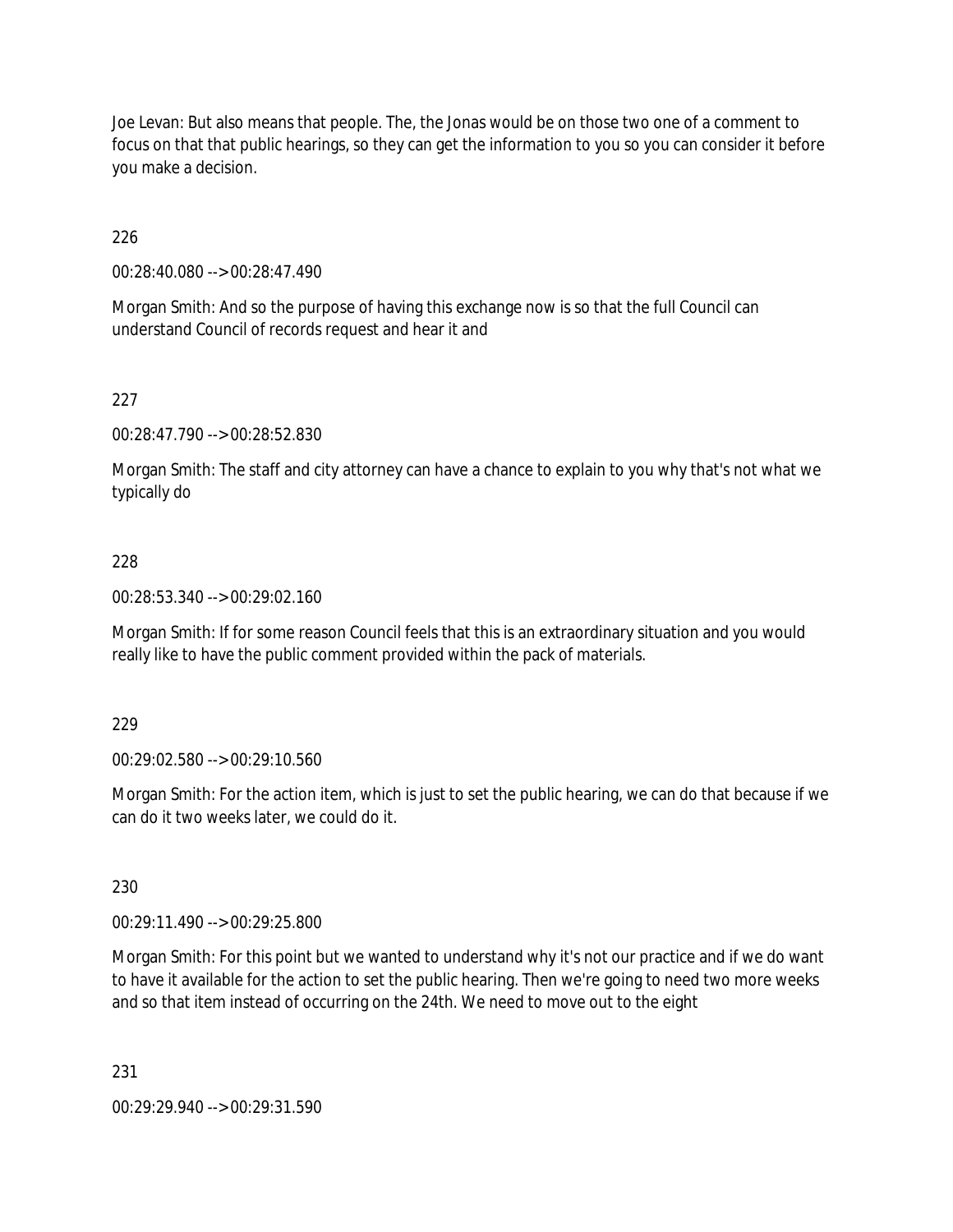Joe Deets: Cups for a car, you want to reply.

232

00:29:32.220 --> 00:29:36.360

Christy Carr: Yeah, just real quickly. I appreciate that background from staff. Thank you.

233

00:29:37.260 --> 00:29:43.770

Christy Carr: And I, the reason why I was requesting it really was because it wasn't in our packet when we initially made the decision.

234

00:29:44.070 --> 00:29:59.970

Christy Carr: To move this item forward. So I just before the Council set the public hearing. I wanted to make sure that they have the opportunity to review that material and it seemed like a good time to do it, but if it's not common practice and the Council doesn't want that, that's fine too.

235

00:30:01.980 --> 00:30:02.430

Thank you.

236

00:30:04.140 --> 00:30:06.510

Joe Deets: Okay. Kevin Pollak

237

00:30:07.500 --> 00:30:07.890

Well,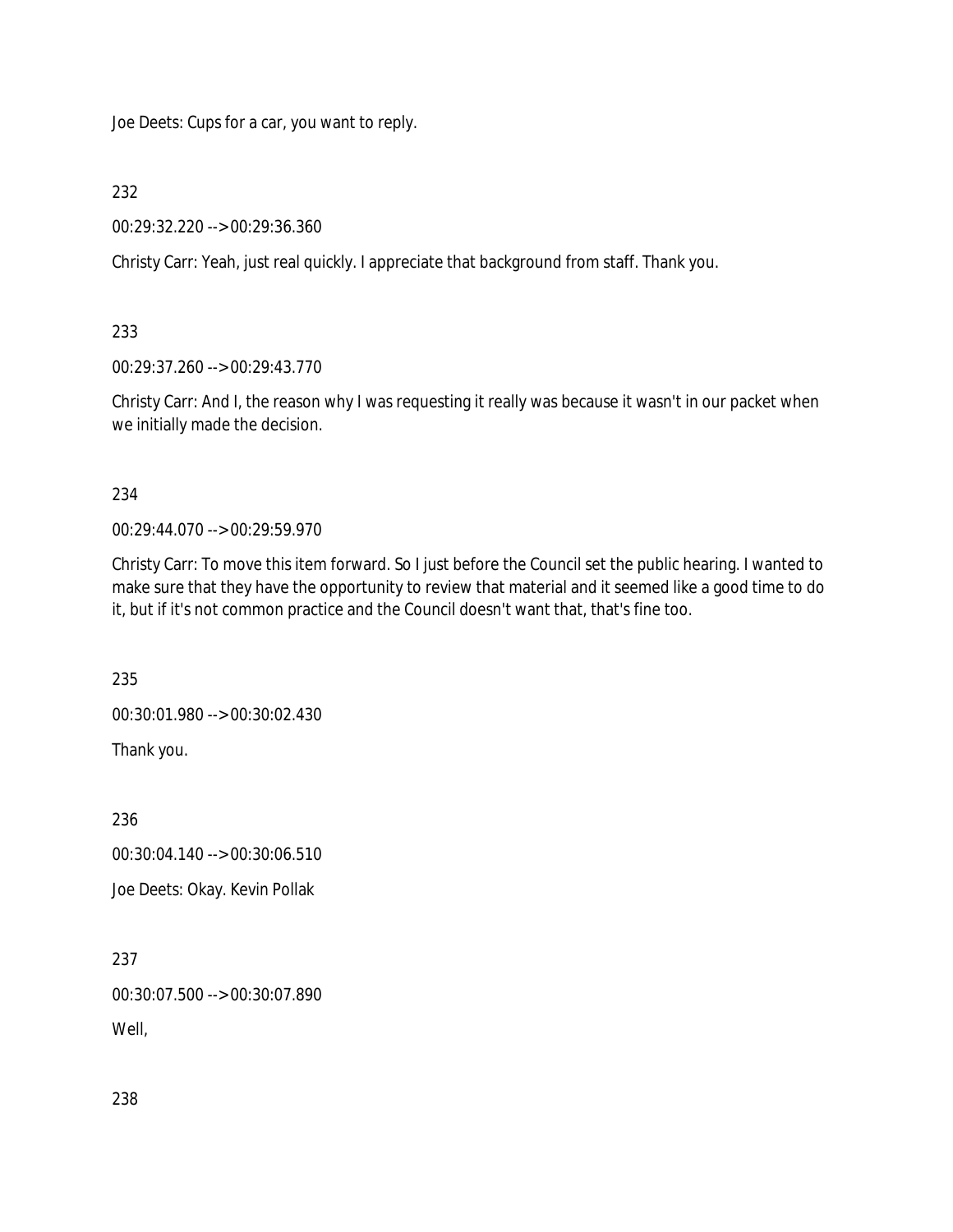00:30:09.930 --> 00:30:23.670

Michael Pollock: I heard that. I guess I'm curious, or COUNCILMEMBER car, having heard that you still want to the information included it's long bothered me that we get information from citizens on an issue. And it's not available in our package.

239

00:30:24.120 --> 00:30:35.310

Michael Pollock: For consideration and available for everybody else to see what we got. So I don't know if I said more of a systemic problem, but it makes it just seems like common sense to me that we would

240

00:30:35.310 --> 00:30:47.370

Michael Pollock: Include information and package, notwithstanding what was just said that we would include that information so that we can make an informed decision and taking the views of our constituents when you make a decision. So

241

00:30:47.850 --> 00:30:56.280

Morgan Smith: I just want to be clear. We do include it. We just it's our practice to include it as part of the public hearing itself, not as part of the decision about whether or not to set a public hearing

242

00:30:56.640 --> 00:31:04.440

Michael Pollock: I understand that, but we're making decisions like we made a decision before about this. We had a debate we have the planning commission comments.

243

00:31:04.770 --> 00:31:13.830

Michael Pollock: And we had a discussion about this and we made the move far before I think was a Franklin, they'll consider decision but but if we have had that information available.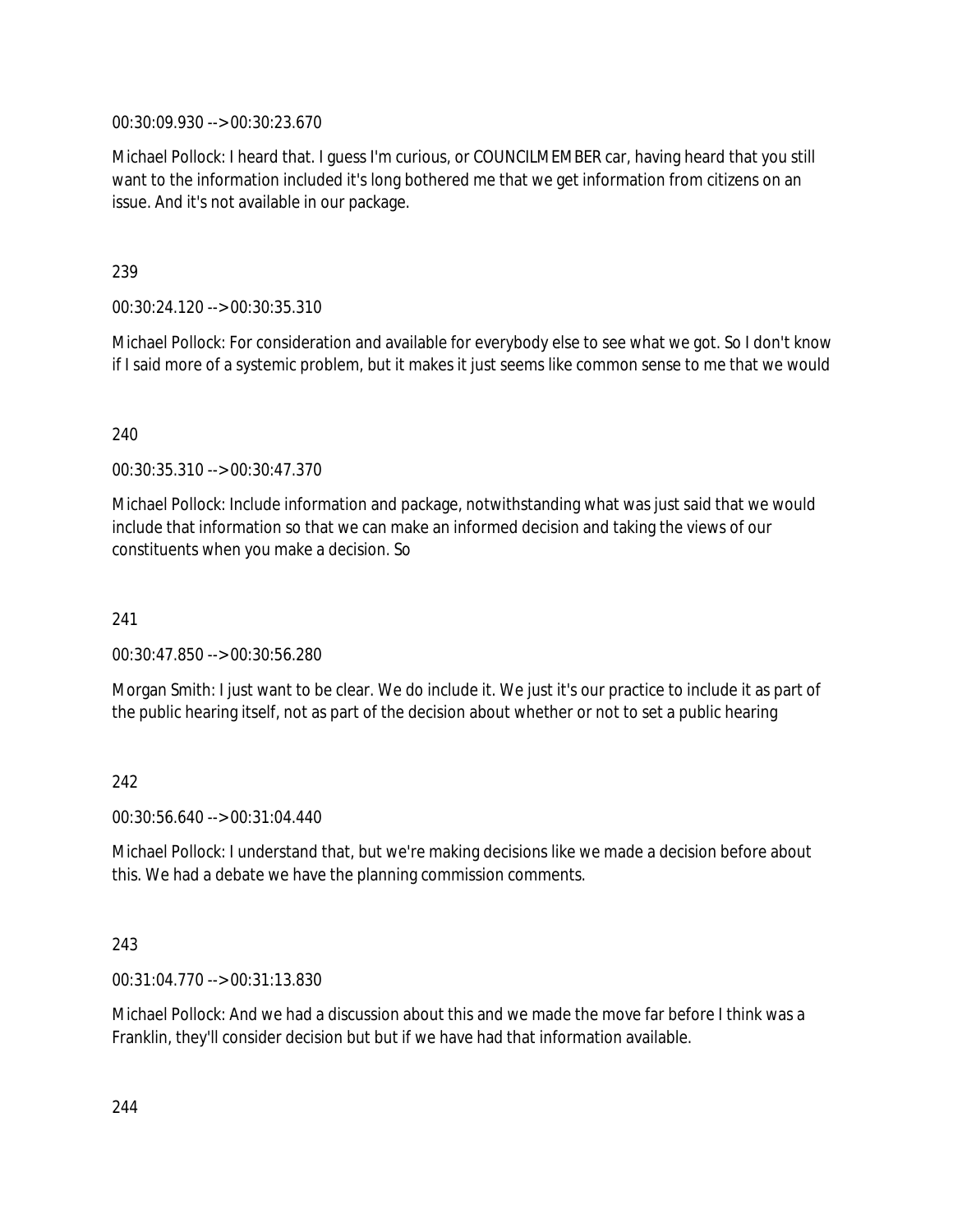00:31:14.880 --> 00:31:19.560

Michael Pollock: For that discussion. I think we might have had a different outcome. So I guess I'm trying to get

# 245

00:31:20.430 --> 00:31:30.090

Michael Pollock: I support the intent of what COUNCILMEMBER Carter saying, which is to get public comments before us on an important issue before we make decisions about it.

## 246

00:31:30.360 --> 00:31:42.690

Michael Pollock: Because we're making a decision that the decisions costing Council time is costing us staff time. And so I just think getting up front, the comments of the of the citizens into the decision making process.

## 247

00:31:43.290 --> 00:31:50.310

Michael Pollock: As early as possible. This is a good idea, good practice. If it's not the practice, I think that we need to consider.

## 248

00:31:50.820 --> 00:32:06.210

Michael Pollock: Making it the fastest. So I support what council members cars in 10 minutes on this and like to see that. And consider a policy change and adopting policy change to get that information before us as early as possible on on on any issue for them.

#### 249

00:32:09.300 --> 00:32:13.500

Joe Deets: Thank you. Let's see. Customer Nasir. Is your hand up or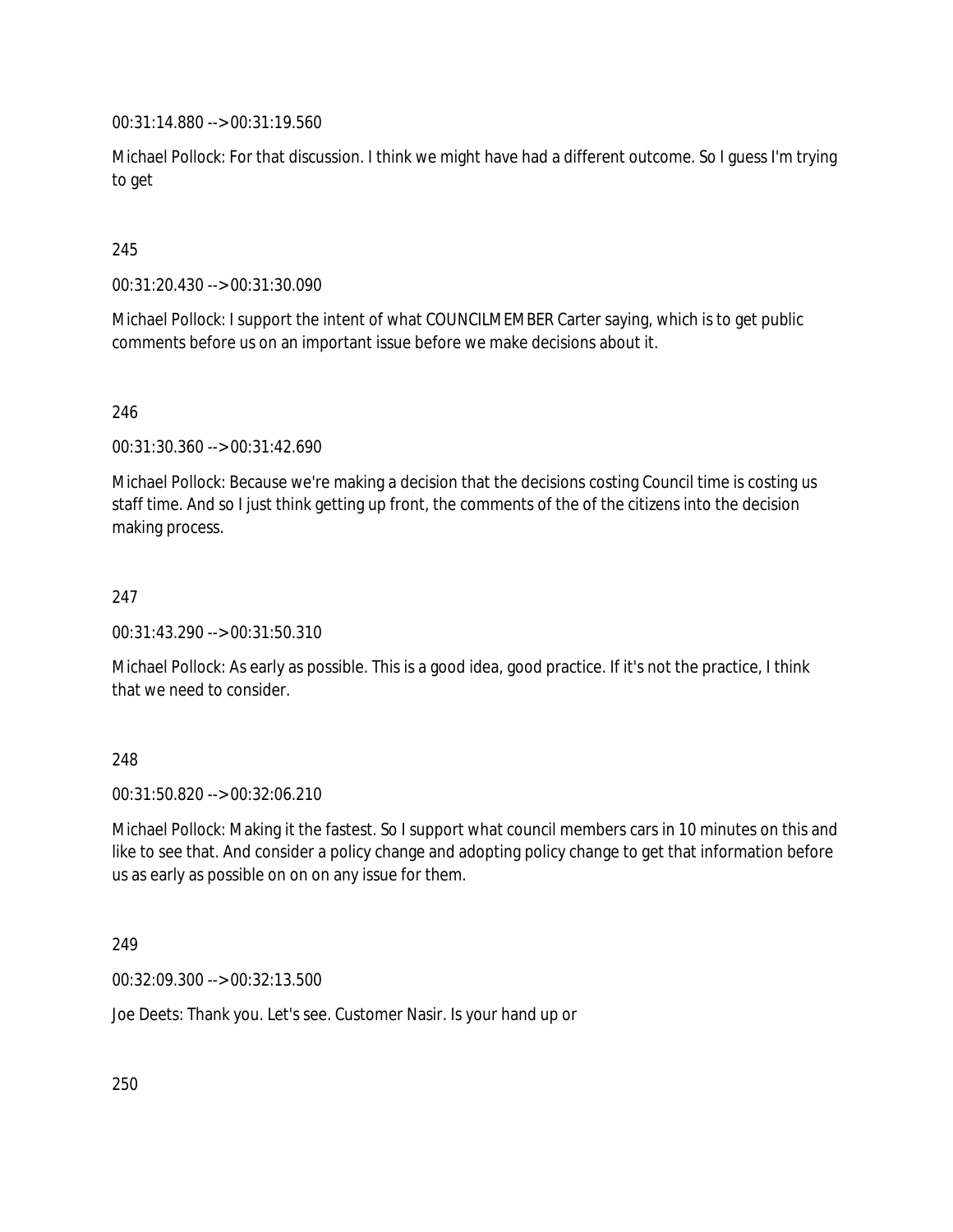00:32:14.790 --> 00:32:24.690

Rasham Nassar: A yes Deputy Mayor deets. I had one additional item that I didn't get to address. But since we're on this topic, I support COUNCILMEMBER cars request.

251

00:32:28.560 --> 00:32:31.350

Joe Deets: COUNCILMEMBER posted. You want to talk about this issue.

252

00:32:32.370 --> 00:32:44.910

Kirsten Hytopoulos: Yeah, I was gonna bring this up earlier and I thought, no, I'm just gonna wait for eight A. But no, I was gonna say is that I wanted to raise the issue as a bookmark that I think that after we talk at a we might vary the right very well be emotion to remove

253

00:32:45.750 --> 00:32:53.850

Kirsten Hytopoulos: The item from next week. So we're talking a lot about it right now. But I think that the support for the the

254

00:32:54.960 --> 00:32:57.810

Kirsten Hytopoulos: setting of the hearing may be gone.

255

00:32:58.830 --> 00:33:06.420

Kirsten Hytopoulos: In advance of next week. So I don't know if we can address that. Now, I thought we had a and we can talk at that point, rather than as, you know, to

256

00:33:07.410 --> 00:33:13.980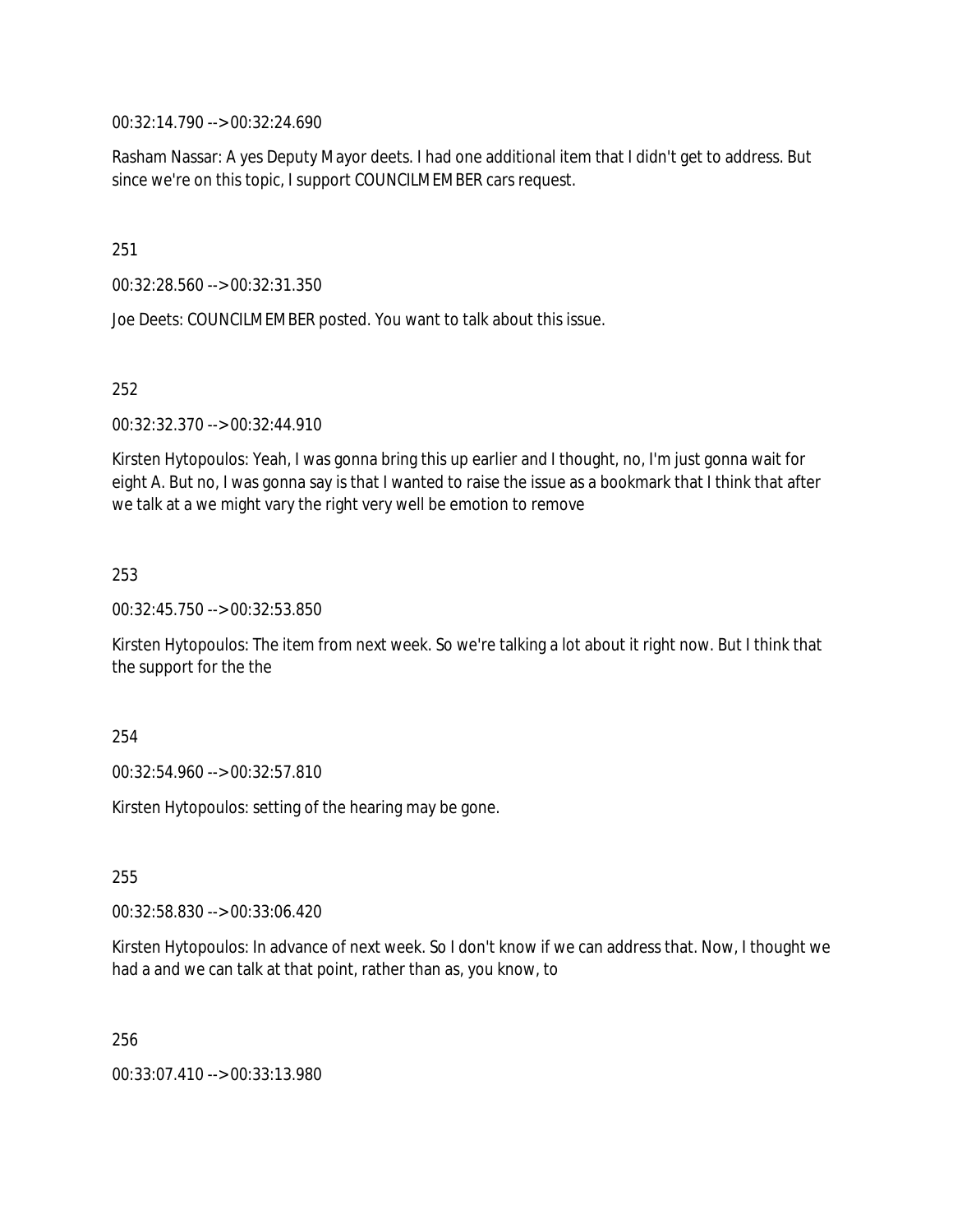Kirsten Hytopoulos: On the subject of not using this time to have too much substance substantive conversation as, of course, we've had, myself included.

257

00:33:14.460 --> 00:33:20.910

Kirsten Hytopoulos: So just as a sort of a preview to a on the agenda. I think that myself being one of them.

### 258

00:33:21.330 --> 00:33:33.420

Kirsten Hytopoulos: That there may be people withdrawing support for the site specific reason. And I think we've lost. Councilmember Medina, who is one of the votes and it may be appropriate to have a motion to remove the item next week at that point.

259

00:33:34.710 --> 00:33:35.370

Joe Deets: City attorney.

260

00:33:36.000 --> 00:33:49.170

Joe Levan: Just one other aspect to consider in terms of your decision making and clarification related to what public comments. If you do want that included in the packet what public comment. You're referring to is that the public comment that was submitted.

261

00:33:50.610 --> 00:33:53.130

Joe Levan: With respect to the public hearing or are you talking about

262

00:33:54.270 --> 00:34:05.580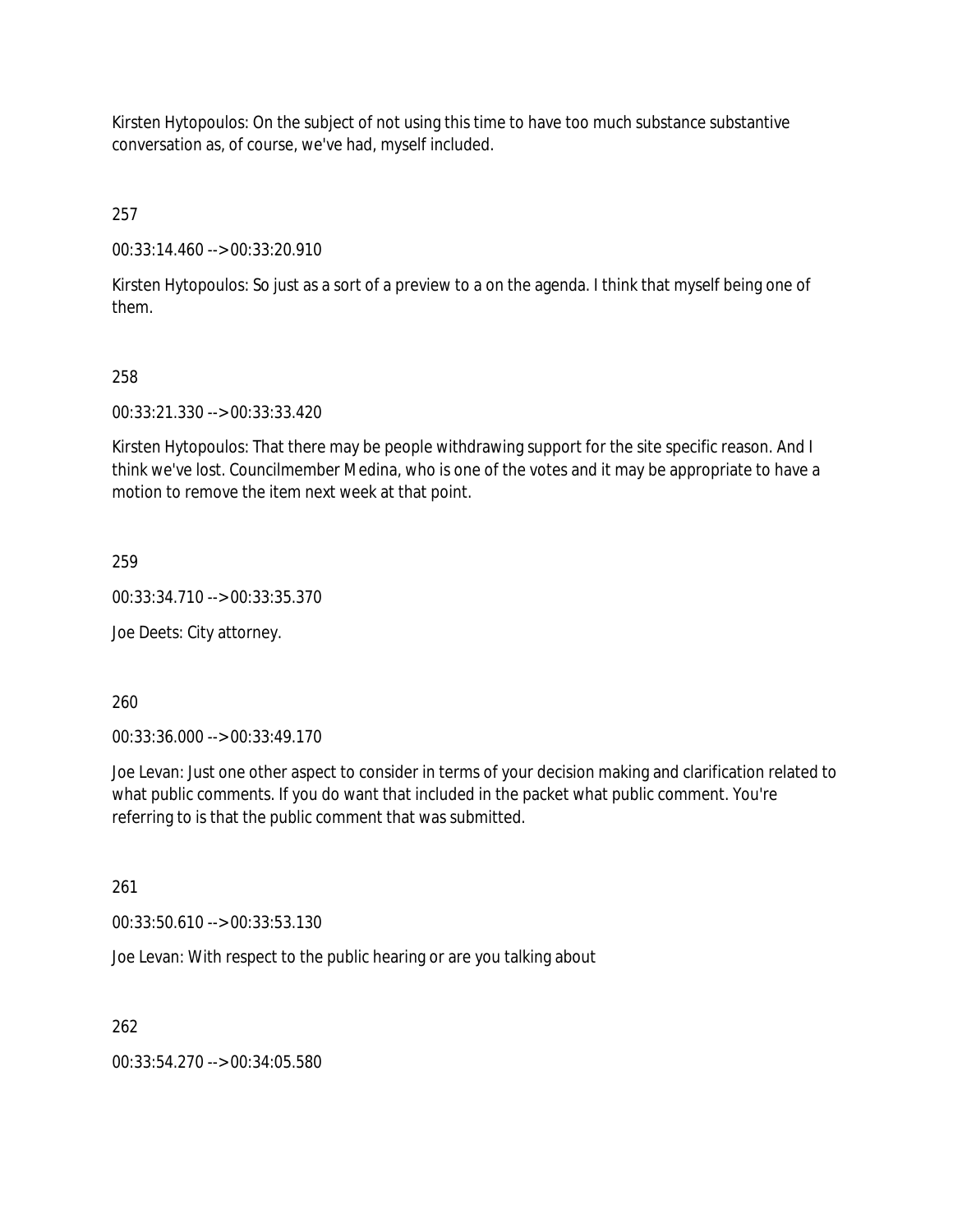Joe Levan: More broadly, related to the topic and and emails that were received by the Council and staff just related to that. So, for example, particular ordinance. So there because oftentimes

263

00:34:06.060 --> 00:34:16.440

Joe Levan: You know, there's a, you know, the public hearing. There's different comment made as part of the public hearing record and then there can also be set up separately different based on the timing other

# 264

00:34:17.610 --> 00:34:24.060

Joe Levan: Comments and and input that the Council members get from the public related to that topic that is in part of the public hearing

# 265

00:34:24.510 --> 00:34:35.370

Joe Levan: So if you're talking about going back in the past related to this particular item. Just be good to clarify which particular that how broad you want staff to look at that issue to provide that information to you in the packet

## 266

00:34:38.490 --> 00:34:41.370

Joe Deets: For car since you lead this I'll let you speak.

267

00:34:42.240 --> 00:34:43.740

Christy Carr: Yeah, thanks. Um, I'm

## 268

00:34:43.980 --> 00:34:45.630

Joe Deets: Kidding can be right back to wrap this up.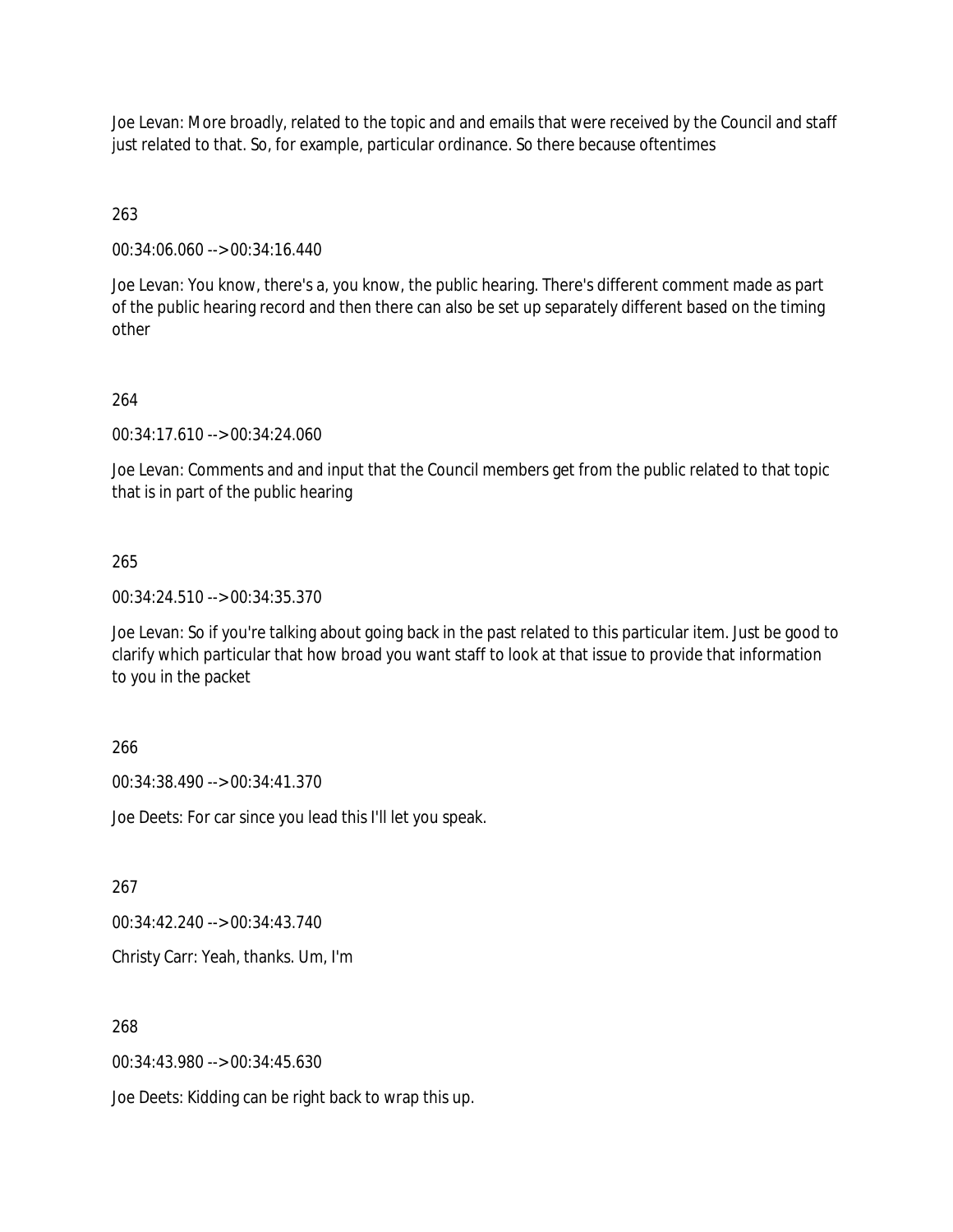00:34:45.900 --> 00:34:47.820

Christy Carr: Yeah, I'll give it a shot.

270

00:34:50.850 --> 00:34:59.610

Christy Carr: It was suggested that I bring this topic up at this point. So I did and I appreciate the discussion. I'm, I'm happy to put a pin in it for now.

271

00:35:00.750 --> 00:35:12.240

Christy Carr: till we get to the agenda item because of the agenda item, about which I would like additional information included goes away, then we don't need to be continuing to have this conversation.

272

00:35:13.020 --> 00:35:21.360

Christy Carr: But I did want to bring it up in case that doesn't happen for item eight, a and we do move forward with it. So it does sound like there's support for including

273

00:35:22.320 --> 00:35:36.510

Christy Carr: The public comment from the planning commission review of this project. And if we do move forward with setting the public hearing next week, then I'm happy to work with the city attorney or other staff as appropriate to identify

274

00:35:37.530 --> 00:35:41.130

Christy Carr: Which specific materials coder would be included.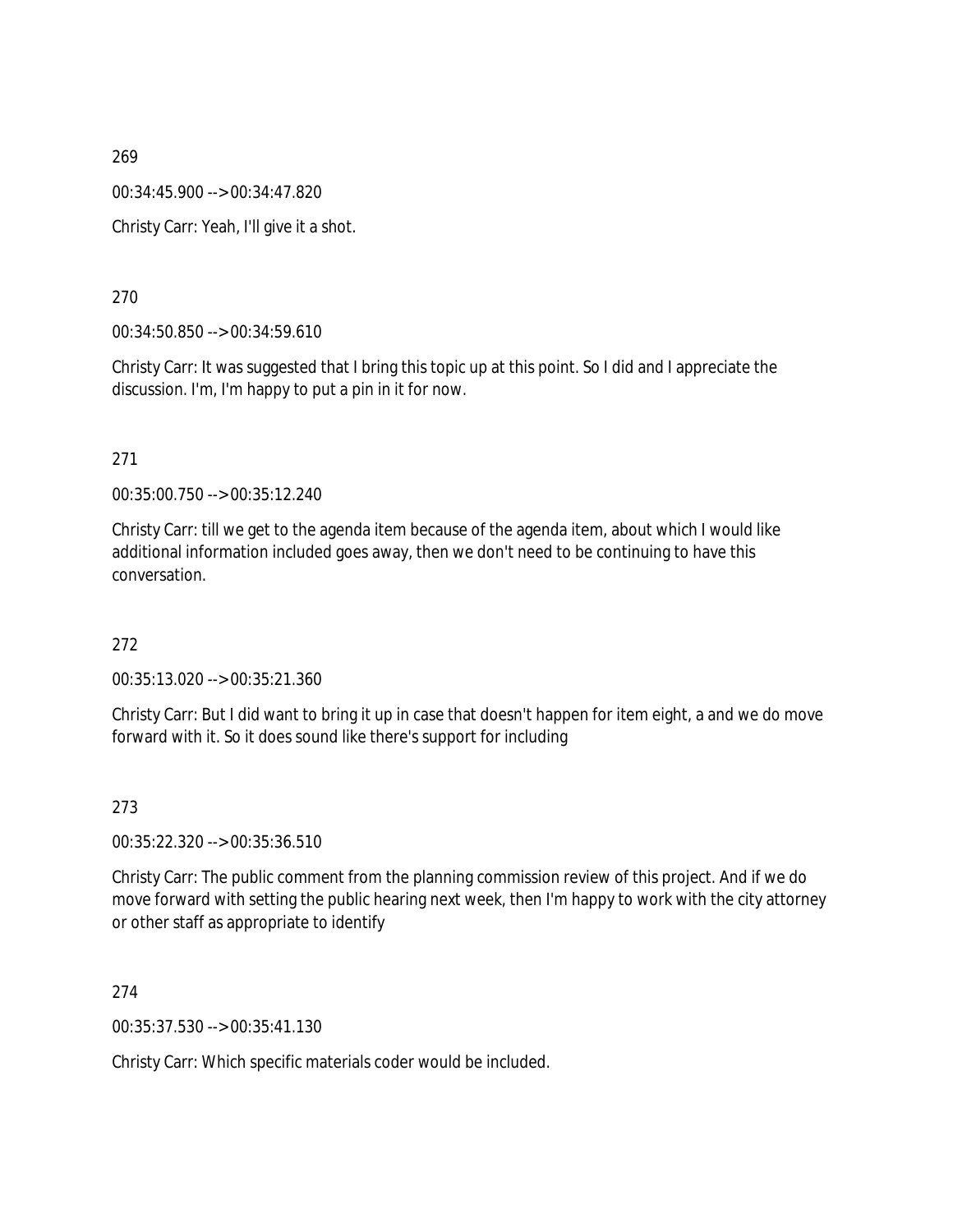00:35:42.360 --> 00:35:43.170

Joe Deets: City Manager.

276

00:35:43.770 --> 00:35:53.700

Morgan Smith: Yes, I will take a stab at helping wrap it up as well. A second wrap up, just in case we are tired and distracted by the time we get to this several hours from now.

277

00:35:54.390 --> 00:36:05.550

Morgan Smith: I think we're pretty close to closure in the if then statement part of it. So if Council if, at the conclusion of the topic later tonight.

## 278

00:36:06.210 --> 00:36:21.570

Morgan Smith: You still plan to have an item in the near future to set to consider whether to set a public agenda public hearing. Then, just to reiterate, we will be scheduling that item for December 8 not the 24th, because we'll need additional time

279

00:36:21.900 --> 00:36:23.730

Morgan Smith: To support the request to provide

280

00:36:23.940 --> 00:36:30.480

Morgan Smith: Other material materials that we weren't we don't already have packaged up. And then what I wanted to really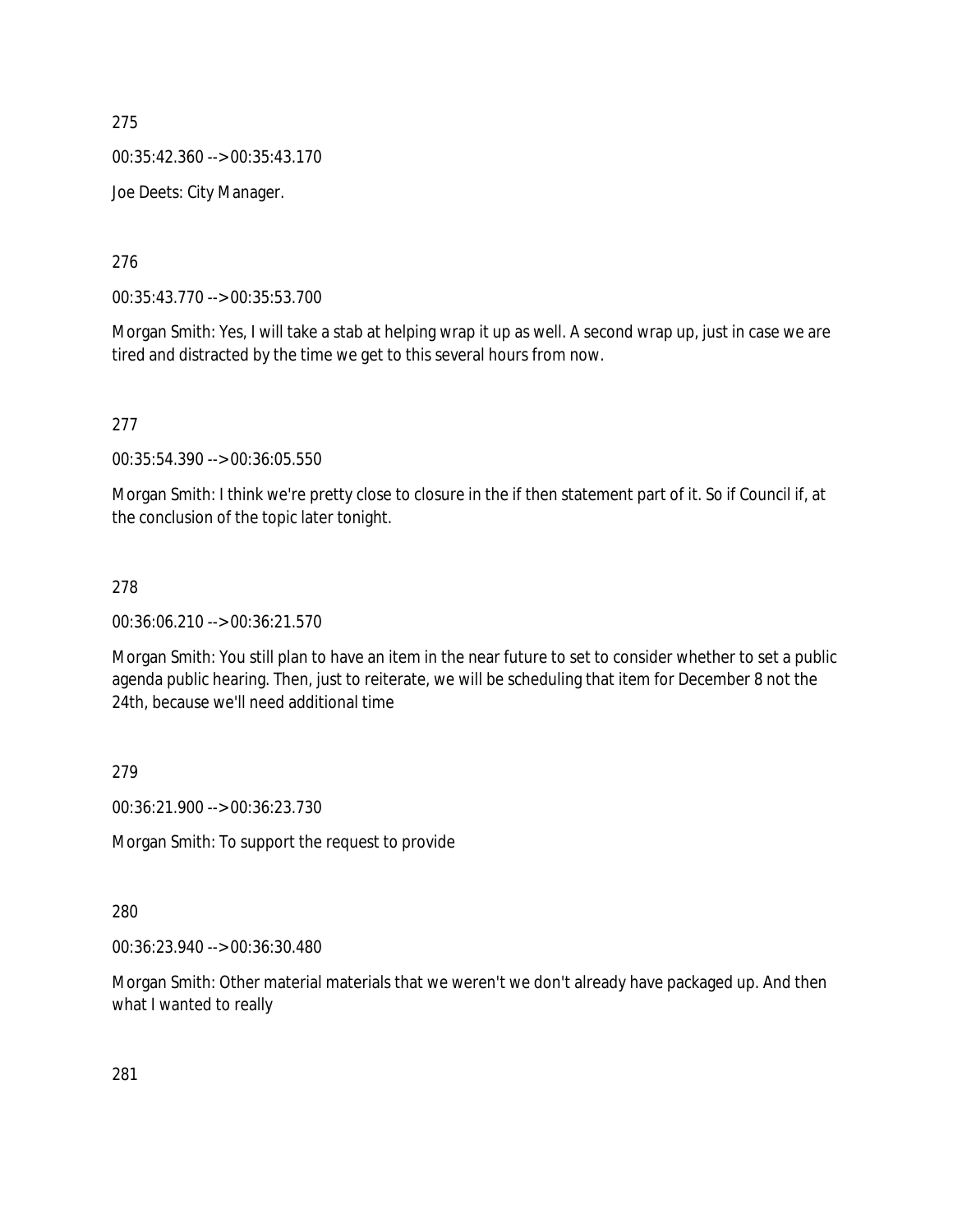00:36:31.830 --> 00:36:42.240

Morgan Smith: Reiterate and see if I have this right is if COUNCILMEMBER Carver heard you correctly, what you are requesting was the public, the public comment that was provided as part of the public hearing at

282

00:36:43.290 --> 00:36:44.280

Morgan Smith: The Planning Commission.

283

00:36:44.820 --> 00:36:52.410

Morgan Smith: Which is a very discreet body of information, which was the concern if folks were following what the city attorney was me. So we don't, if that's what you're requesting

284

00:36:52.590 --> 00:37:02.790

Morgan Smith: That's very clear what that is and it doesn't open this kind of can of worms about well what if someone sent an email to three council members, but not the whole counsel. And what if someone sent an email to staff and that council and what Council, it doesn't

285

00:37:03.030 --> 00:37:17.700

Morgan Smith: Which is really a pretty big project. But if what you're asking to include if we have that agenda item in the future is to have the public comment from the planning commission public hearing that's well understood, and we can just take that as the request.

286

00:37:19.800 --> 00:37:22.080

Christy Carr: Yeah, it's closer to the ladder.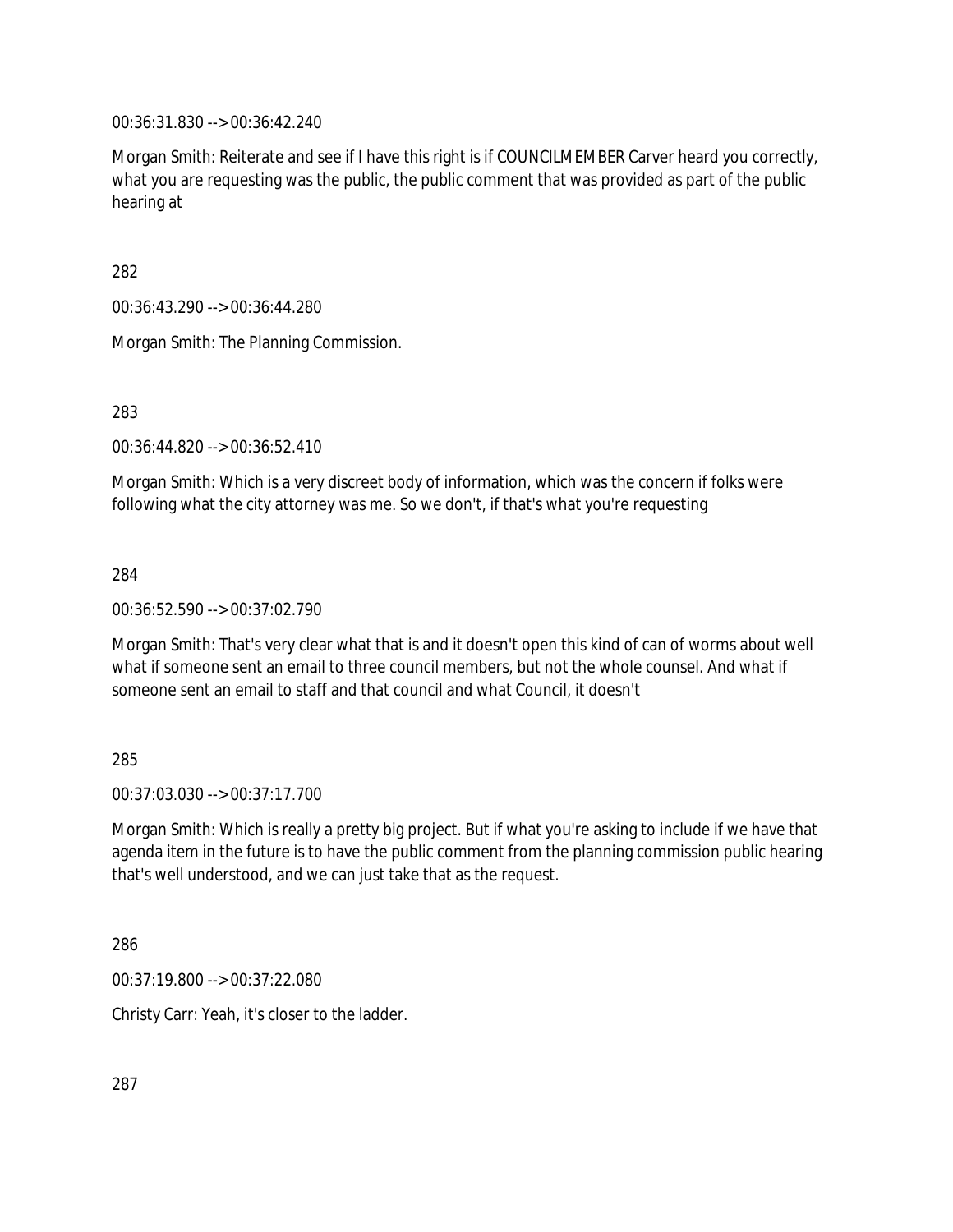00:37:22.530 --> 00:37:23.400

Morgan Smith: Okay, yeah.

288

00:37:24.900 --> 00:37:26.670

Morgan Smith: Okay, straightforward.

289

00:37:27.390 --> 00:37:32.730

Joe Deets: We ready to move forward on that I'm a couple more Pollock and customer Master Your hands are still up

### 290

00:37:33.420 --> 00:37:35.280

Joe Deets: Know what order.

291

00:37:36.240 --> 00:37:36.750 Joe Deets: Go ahead.

292

00:37:37.590 --> 00:37:39.960

Michael Pollock: Yeah. So I have an agenda item.

## 293

00:37:42.540 --> 00:37:48.390

Michael Pollock: I think all of your receipt of an email, we got today about the police station. And I guess.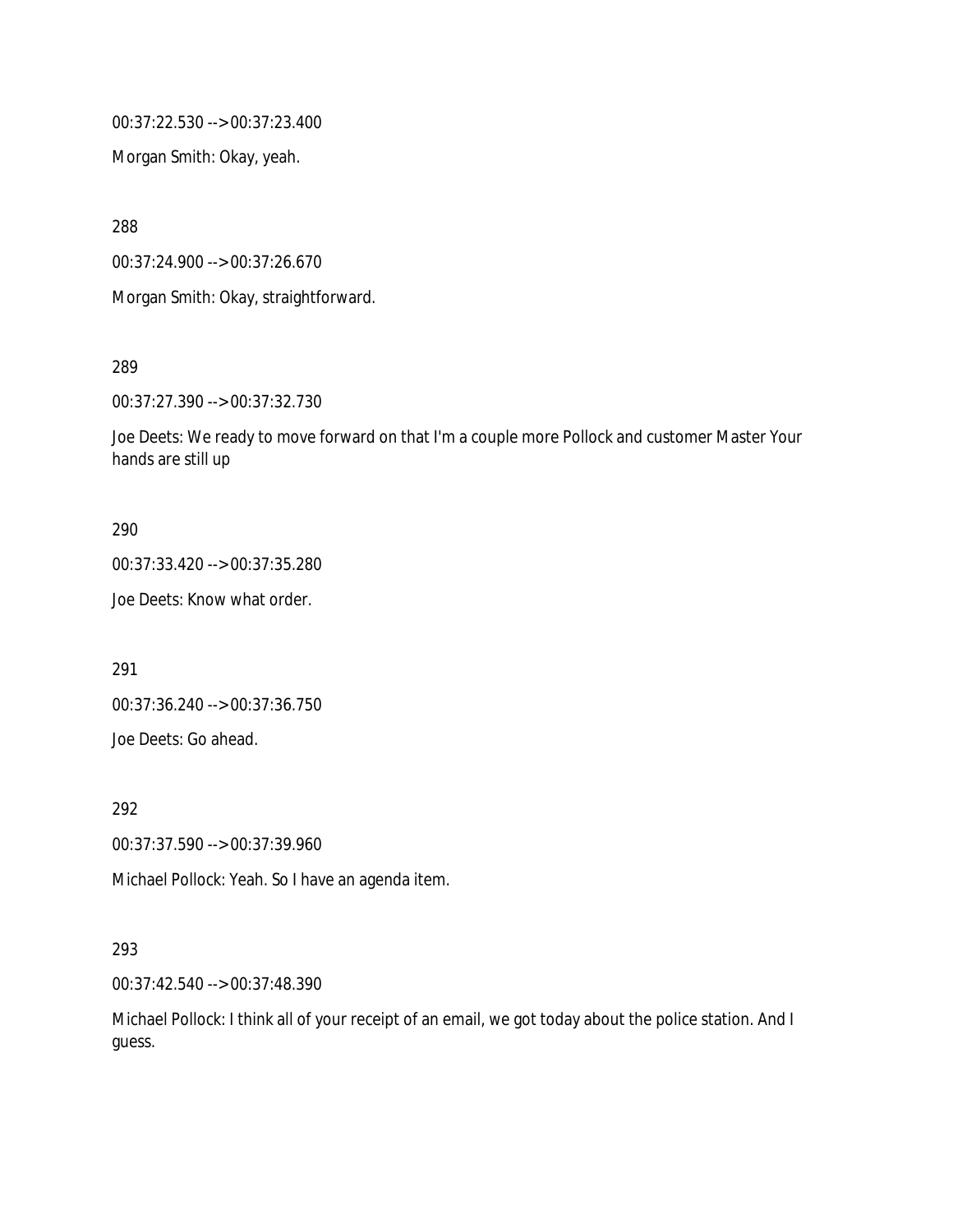00:37:50.430 --> 00:37:56.640

Michael Pollock: Boy, this is really a complicated subject at times to the ethics complaint that we receive

295

00:37:58.140 --> 00:38:01.050

Michael Pollock: That was good was filed, I should say, and

296

00:38:02.160 --> 00:38:18.630

Michael Pollock: I've been. I've been looking into that the meeting. Actually, the ethics complaint and the circumstances surrounding the purchase of the police station and then the letter we got from my Mr. Mr. Did collagen about the Harrison police station insight suggest really

297

00:38:19.740 --> 00:38:30.030

Michael Pollock: A very high cost for it. A very high cost per square foot. And I guess so. In, in sort of blunt simple terms, I would like to put on the agenda in the future.

298

00:38:31.890 --> 00:38:42.690

Michael Pollock: discussion of why the cost on hospital police station or conversion to police stations are so high you know some of the work that I did.

299

00:38:43.590 --> 00:38:52.170

Michael Pollock: And looked at and its preliminary but in from information and constituents suggested it might be the most expensive police station in the country.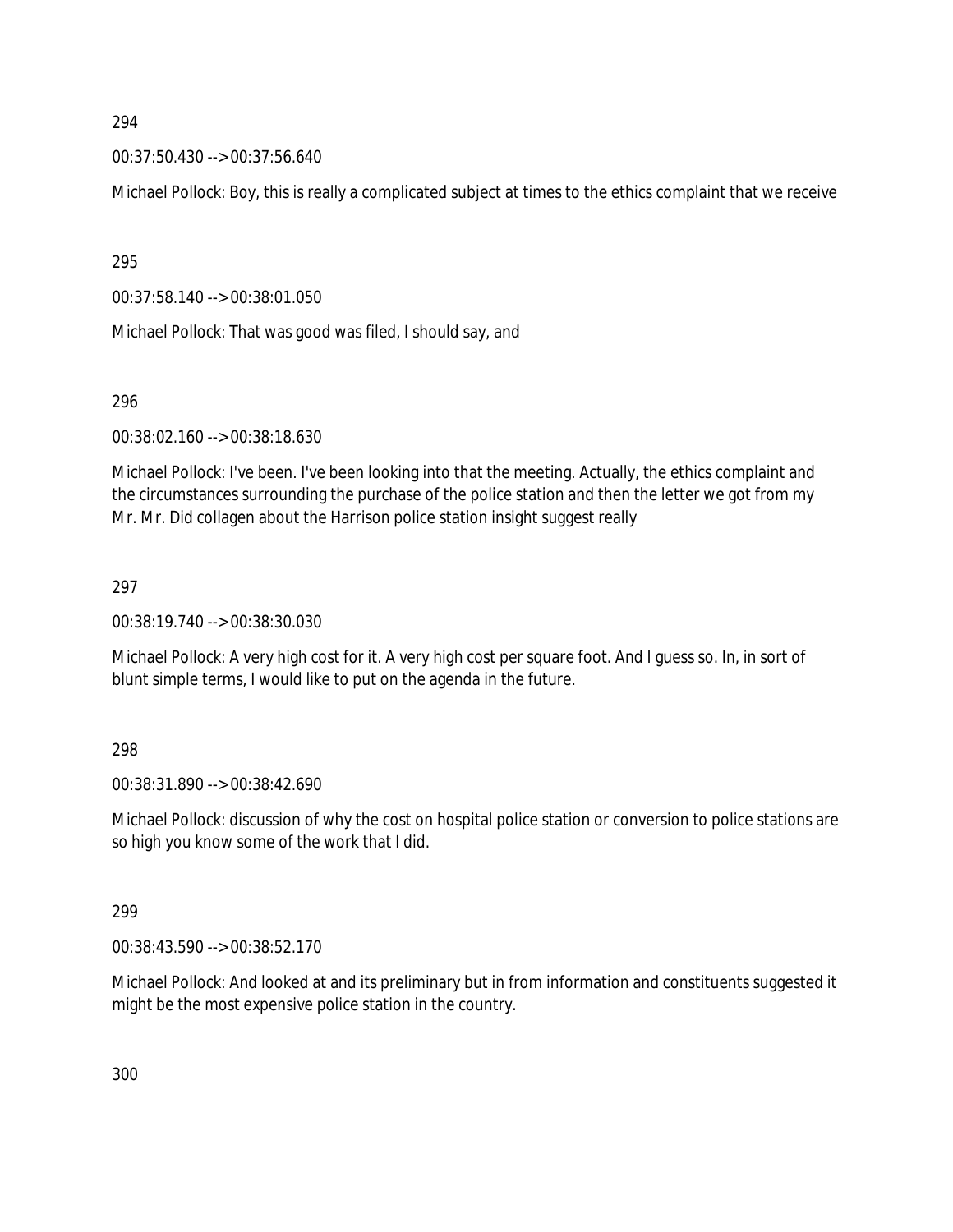00:38:52.560 --> 00:39:02.850

Michael Pollock: On a square foot basis. So the cost per square foot are extremely high relative to other police station. I want to look in more. I want to find out more. But I just, I just want to

301

00:39:03.690 --> 00:39:13.950

Michael Pollock: Be clear that I think this is a significant issue that involves a significant for potential over expenditure of taxpayer dollars. And I think it's really important that we look at it so

302

00:39:15.120 --> 00:39:31.770

Michael Pollock: I don't know if there's support for that. But I think it's important. I think we owe it to the taxpayers to understand a little bit more about quite quite the costs on this are seemingly high or to say that no, they're not high and the informations and accurate, but I do want to

303

00:39:32.970 --> 00:39:41.040

Michael Pollock: Have this, I guess. Make a motion to discuss to discuss it. Or to put it on a future demo. So, Marcus if their support for that.

304

00:39:46.920 --> 00:39:47.910

Joe Deets: Customer NASA

305

00:39:48.990 --> 00:40:01.170

Rasham Nassar: Yeah, I would. I would certainly support discussing this, and putting it on our soonest Council agenda and the concerns have been raised. They've been raised on the record.

306

00:40:01.920 --> 00:40:09.420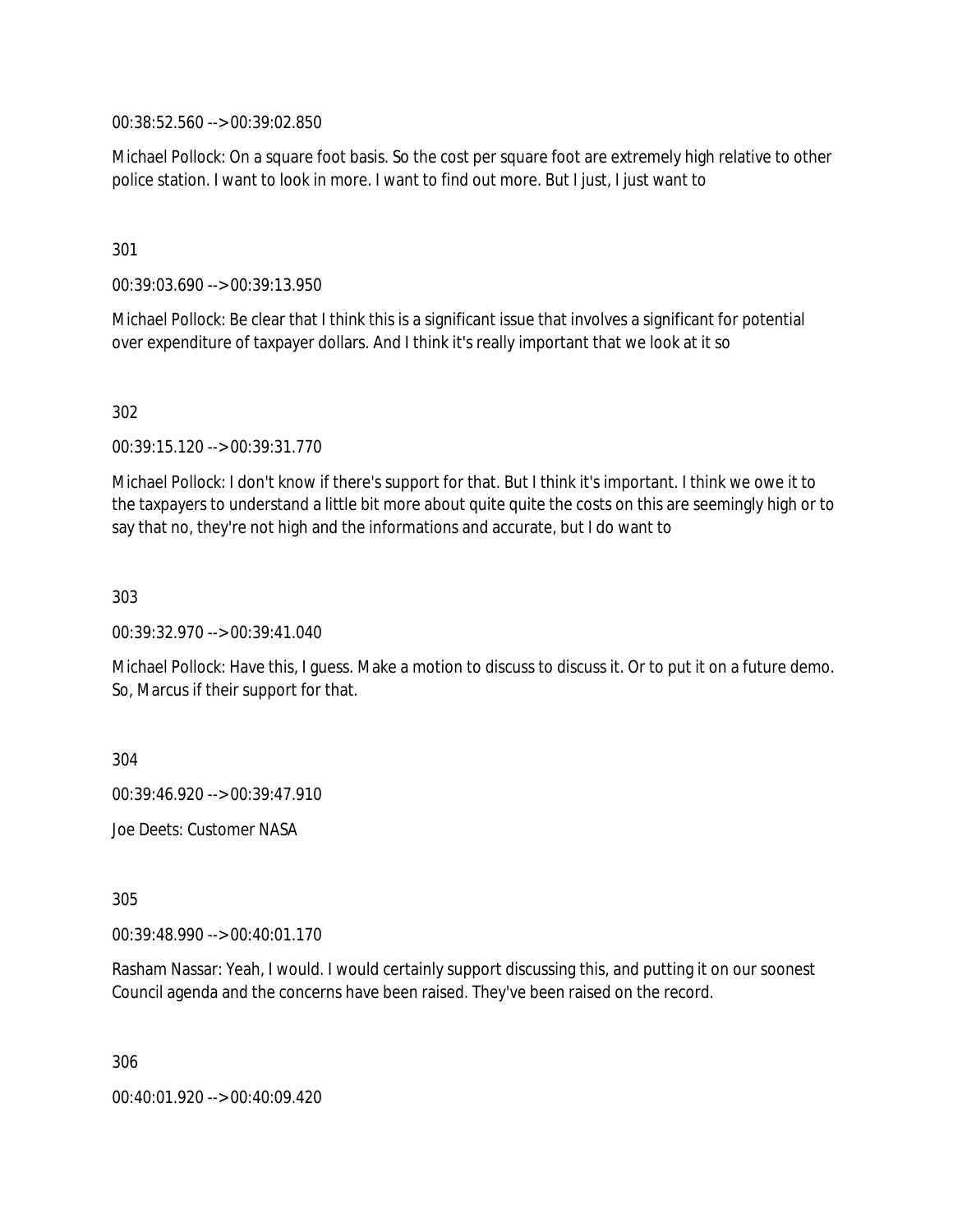Rasham Nassar: Some of the concerns have been raised in the ethics complaint, some of our politics stated and but regardless of

307

00:40:10.170 --> 00:40:19.920

Rasham Nassar: The outcome of our discussion and how we proceed. I think that that it's important for us to remember that our primary responsibility to taxpayers to citizens is our fiduciary responsibility.

308

00:40:20.280 --> 00:40:29.250

Rasham Nassar: And so since concerns have been raised about potential and consistencies and some of the data or materials that were provided to council members, upon which they base their decision.

309

00:40:30.180 --> 00:40:38.550

Rasham Nassar: Concerns about the potential for this project to maybe be the most expensive police station on on a price per square foot basis, I think.

310

00:40:38.580 --> 00:40:39.210

Rasham Nassar: We owe it

311

00:40:39.570 --> 00:40:45.570

Rasham Nassar: That we don't owe it to the to the public to have this conversation so that if nothing else, we can vet the project.

312

00:40:45.900 --> 00:40:54.600

Rasham Nassar: And give the community, the full confidence that moving forward, we are making the right choice that that Harrison is appropriate that the price that we've set aside.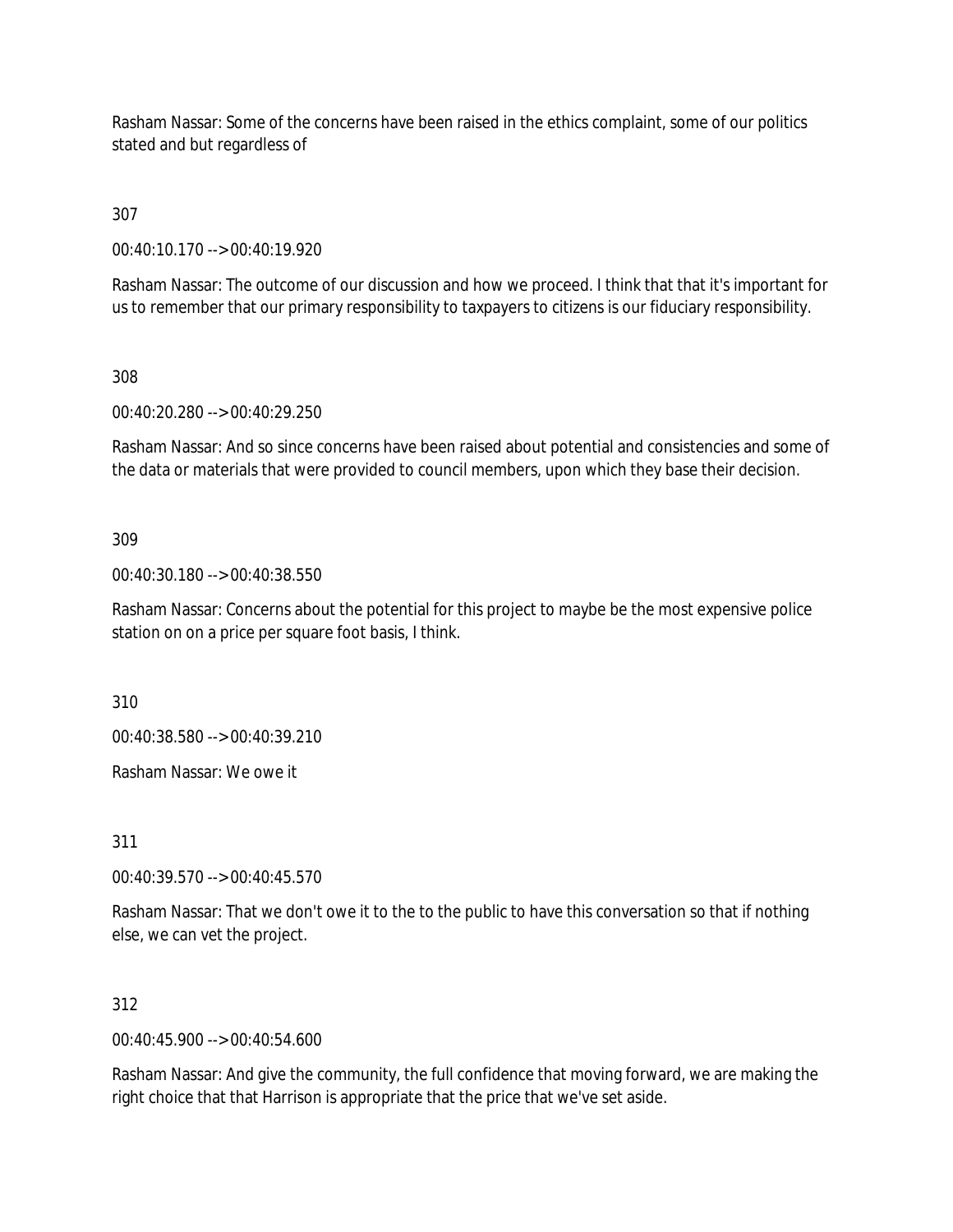00:40:54.900 --> 00:41:03.000

Rasham Nassar: In the budget is appropriate and then we could put it behind us and move forward. Or maybe we learn something along the way. Maybe things

314

00:41:03.360 --> 00:41:06.840

Rasham Nassar: Some of the concerns that are raised or concerns that the Council needs to look into.

315

00:41:07.830 --> 00:41:15.690

Rasham Nassar: It may require a full accounting of this by our administration, it could require an outside independent investigation but

316

00:41:16.230 --> 00:41:19.650

Rasham Nassar: We owe it to the taxpayers. That's our primary obligation, so I think

#### 317

00:41:20.340 --> 00:41:25.440

Rasham Nassar: It's we would be wise to get ahead of this discussion again the conservative been raised.

318

00:41:25.710 --> 00:41:33.420

Rasham Nassar: On the record, I believe I was told that some there was a letter to the editor or something that appeared in the review that mentioned or made mention of Harrison.

319

00:41:34.050 --> 00:41:40.860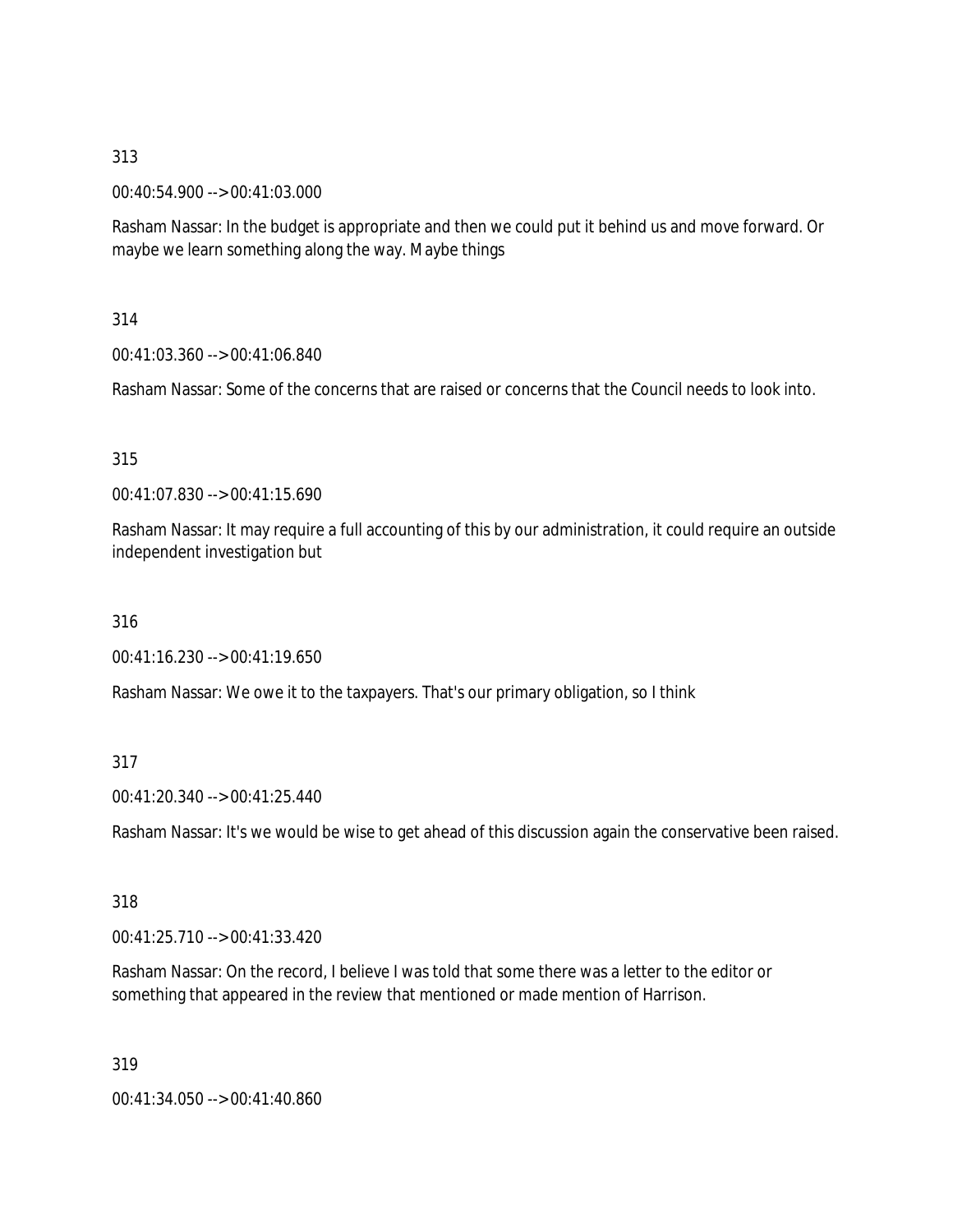Rasham Nassar: I think the most respectful way forward for us is to is to confront the discussion. It's a hard discussion I don't necessarily want to have it.

320

00:41:41.190 --> 00:41:54.060

Rasham Nassar: But I think we'd have to have it. I think we owe it to our community to have this conversation. So I'm absolutely in favor of discussing it and hopefully as soon as next week, if not next week, then it looks like there's room on the following weeks agenda.

321

00:41:56.610 --> 00:41:57.240

Joe Deets: City Manager.

## 322

00:41:59.490 --> 00:42:08.040

Morgan Smith: I think there may be other council members that want to speak, but I would appreciate the chance before we leave this topic. There were some serious language alluded to, and

323

00:42:08.580 --> 00:42:25.440

Morgan Smith: The email I saw today has some very clearly incorrect information in it. So if that's what we're basing this on, then we, I think we need to be mindful that we speak, factually, but I'll defer to the Council of other council members, you want to speak first.

324

00:42:25.860 --> 00:42:29.250

Joe Deets: Okay, um, let me see. Councilmember Pollock.

325

00:42:31.050 --> 00:42:33.600

Michael Pollock: Know are spoken about it.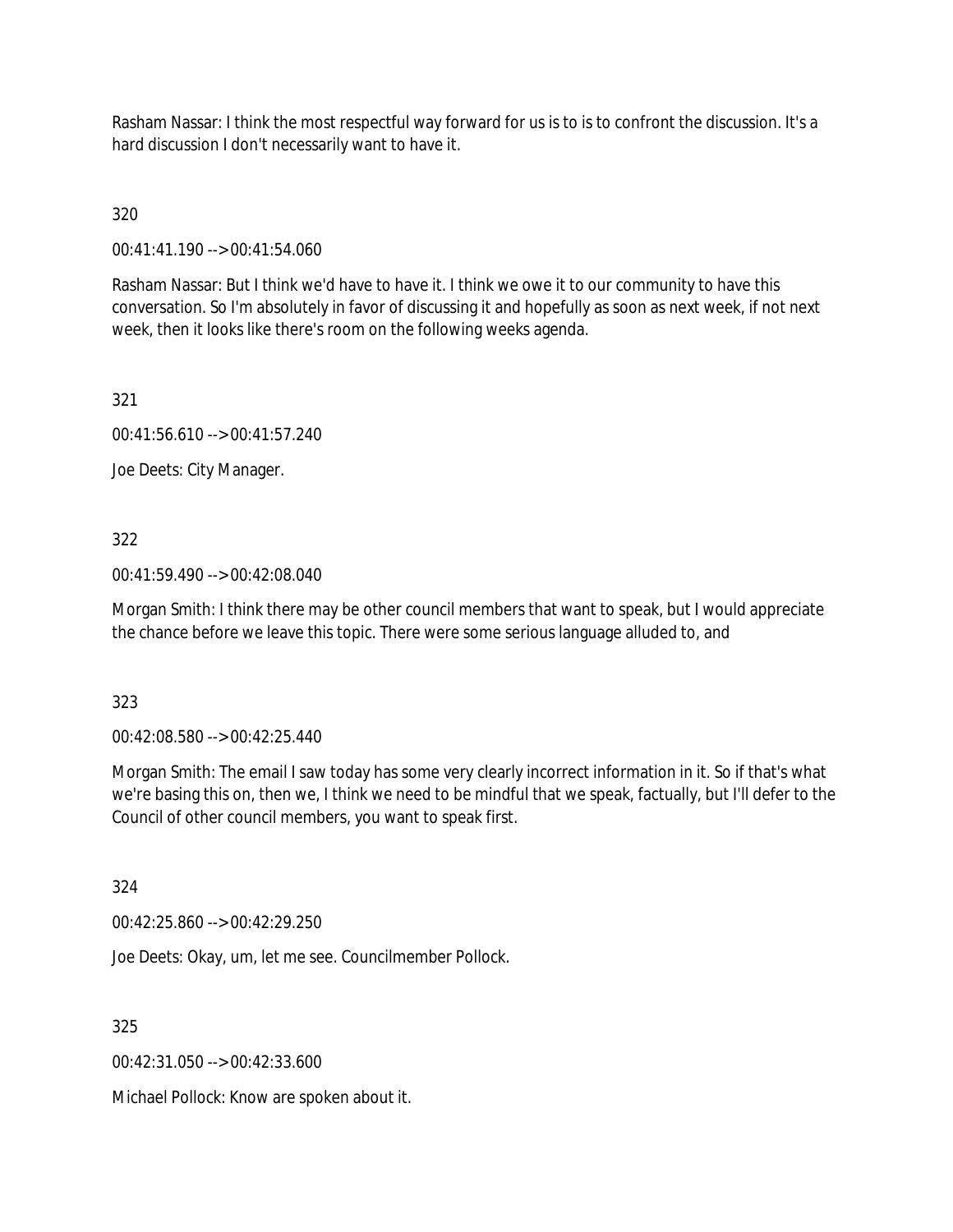00:42:33.690 --> 00:42:34.470

Joe Deets: Okay, sorry.

327

00:42:34.650 --> 00:42:35.520

Joe Deets: What you had was

328

00:42:37.080 --> 00:42:38.880

Joe Deets: A council member topless.

329

00:42:39.480 --> 00:42:51.270

Kirsten Hytopoulos: Yeah, and I since I wasn't on Council when this decision was made. I hope that anybody. I don't know. Joe, I think you were Leslie, are you on. I hope you speak to this because this is really important stuff. So I can only speak to it.

# 330

00:42:51.630 --> 00:43:02.400

Kirsten Hytopoulos: In some sort of broad principles here. Um, you know, this was raise the cost of the facility was raised at the time this has been litigated in the public eye.

# 331

00:43:02.790 --> 00:43:10.650

Kirsten Hytopoulos: By the Council, we have moved past it as a city and as a community, we have we own this building. We have a project this Council has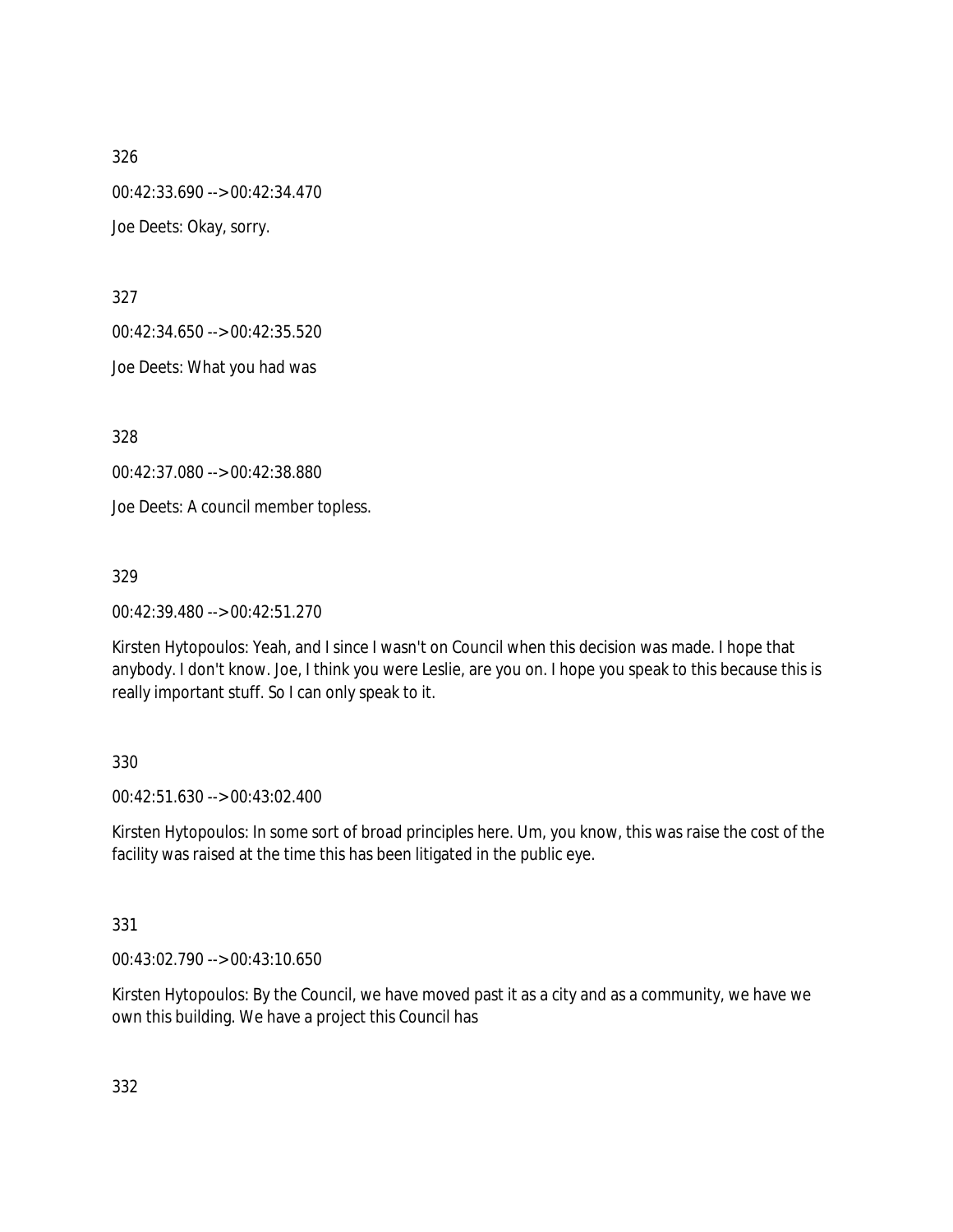00:43:11.010 --> 00:43:17.880

Kirsten Hytopoulos: approved a project we're moving forward. This would be a very bad thing for our community and our and our Council.

# 333

00:43:18.240 --> 00:43:30.330

Kirsten Hytopoulos: Now any issue of any ethics issues and so forth. Let the ethics complaint go for which I don't believe there'll be any basis to be fine. Let the ethics that let the ethics complaint go forward. Let's get a hearing examiner take care of an ethics complaint.

### 334

00:43:30.720 --> 00:43:37.350

Kirsten Hytopoulos: But we're not reopening the, the issue of the Harrison property we own that we're moving forward.

### 335

00:43:37.830 --> 00:43:46.860

Kirsten Hytopoulos: And I do look forward to hearing from the city manager with the facts, but I would also like to encourage my fellow council members who participated in that decision as

## 336

 $00.43.47.160 -> 00.43.55.290$ 

Kirsten Hytopoulos: controversial as it was, whatever side of it. You are on. We made a decision to move forward. And this is what we do is as a professional organization.

#### 337

00:43:55.680 --> 00:44:09.570

Kirsten Hytopoulos: And we very destructive to be reopening the situation. There's no new information and it is time to move on. And there's nothing that would be done with this there'd be nothing to undo and it would be very unhealthy.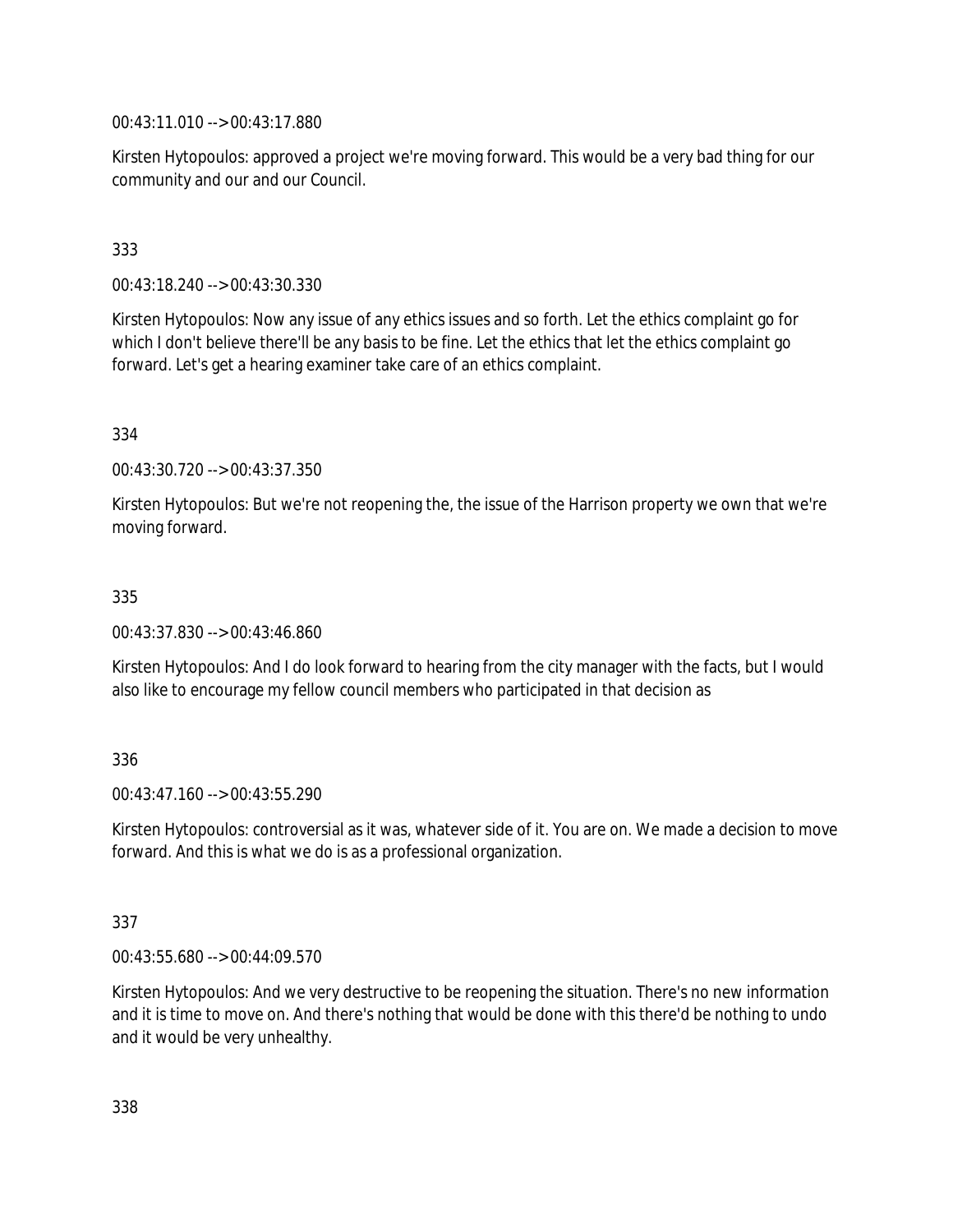00:44:09.570 --> 00:44:11.700

Kirsten Hytopoulos: For our for our community to do that.

339

00:44:11.970 --> 00:44:12.690

Kirsten Hytopoulos: Do this.

340

00:44:14.550 --> 00:44:25.920

Joe Deets: Okay, let me I'll speak very quickly because I remember that. Oh, wow. Um, and I voted against the acquisition because i well i just thought the price was too high.

#### 341

### 00:44:26.670 --> 00:44:37.710

Joe Deets: Having said that, I agree with my colleague customer high topless that you know sometimes we're not on the winning side and the group votes and we move on.

#### 342

00:44:38.460 --> 00:44:54.180

Joe Deets: And and what the sublet so now where are we, why are we revisiting this I find this very troubling. Frankly, and this is coming from someone who voted against the acquisition price. I don't like this practice of revisiting issues that maybe we didn't like

343

00:44:55.620 --> 00:45:01.350

Joe Deets: I have a host of those if I was given that opportunity. But I think as a professional organization. I don't think we should do that.

344

00:45:01.950 --> 00:45:12.540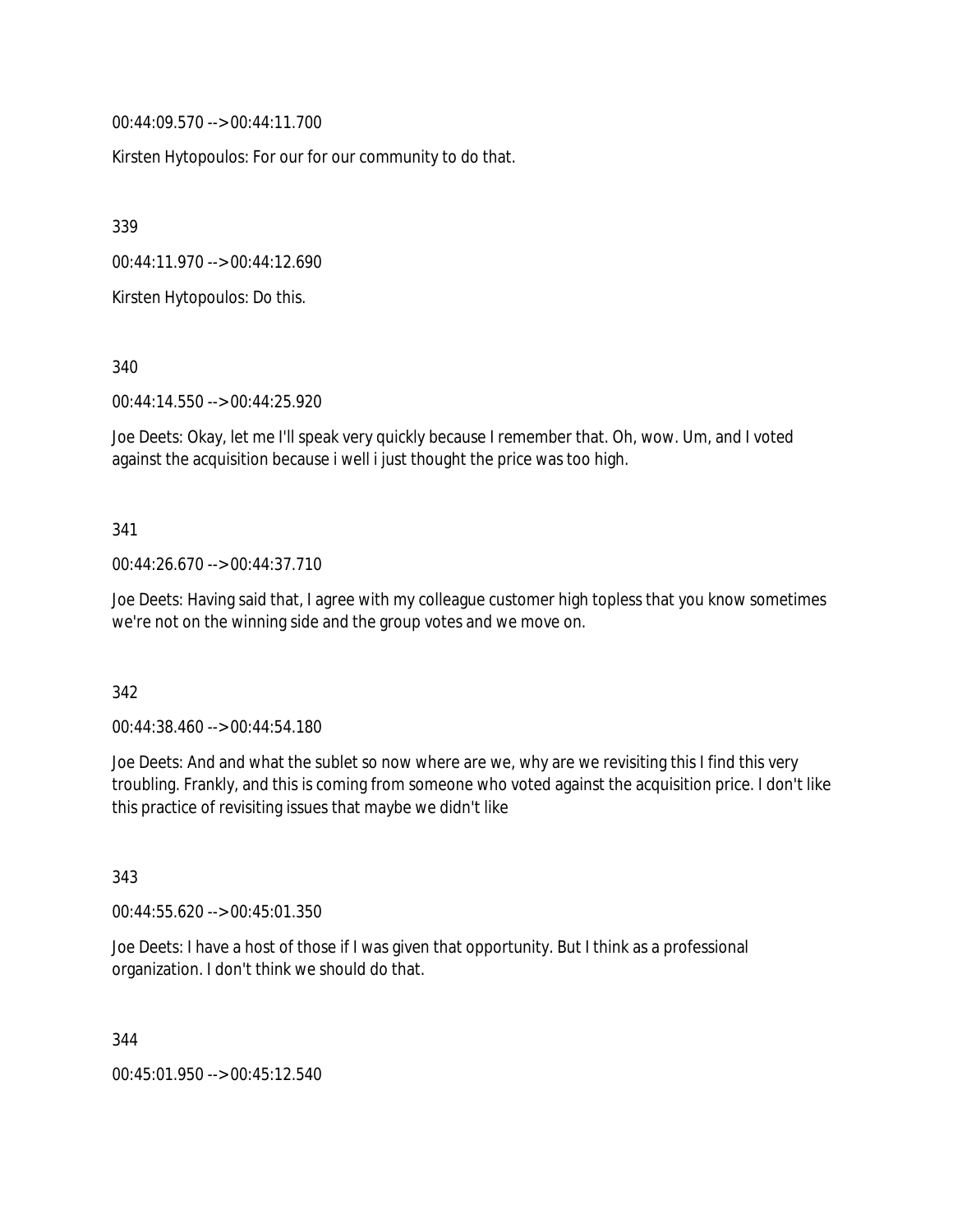Joe Deets: So what I would ask is if there's a clear direction but but just from the College of bringing this up but to just simply revisit this and let's rethink the whole thing.

345

00:45:13.590 --> 00:45:20.280

Joe Deets: Seriously, I, I thought that that is a mistake. I'm sorry, in my view, so mayor Schneider.

346

00:45:22.680 --> 00:45:36.210

Leslie Schneider: A agree with the Deputy Mayor on all points there if this if this has been brought up in seconded. So we could put a a 10 minute agenda item on to decide whether this warrants more discussion.

## 347

00:45:37.230 --> 00:45:42.480

Leslie Schneider: And if they want to bring it to a vote. Now, then we should bring it to a vote now. But otherwise, we need to move on.

348

00:45:44.190 --> 00:45:46.860

Joe Deets: Okay um city manager did, yeah.

349

00:45:47.730 --> 00:45:51.570

Morgan Smith: I just, I feel compelled, given the significance of this project is the

350

00:45:51.570 --> 00:45:58.440

Morgan Smith: Largest projects that the city will take on behalf of the community. Since the building of City Hall. We have worked with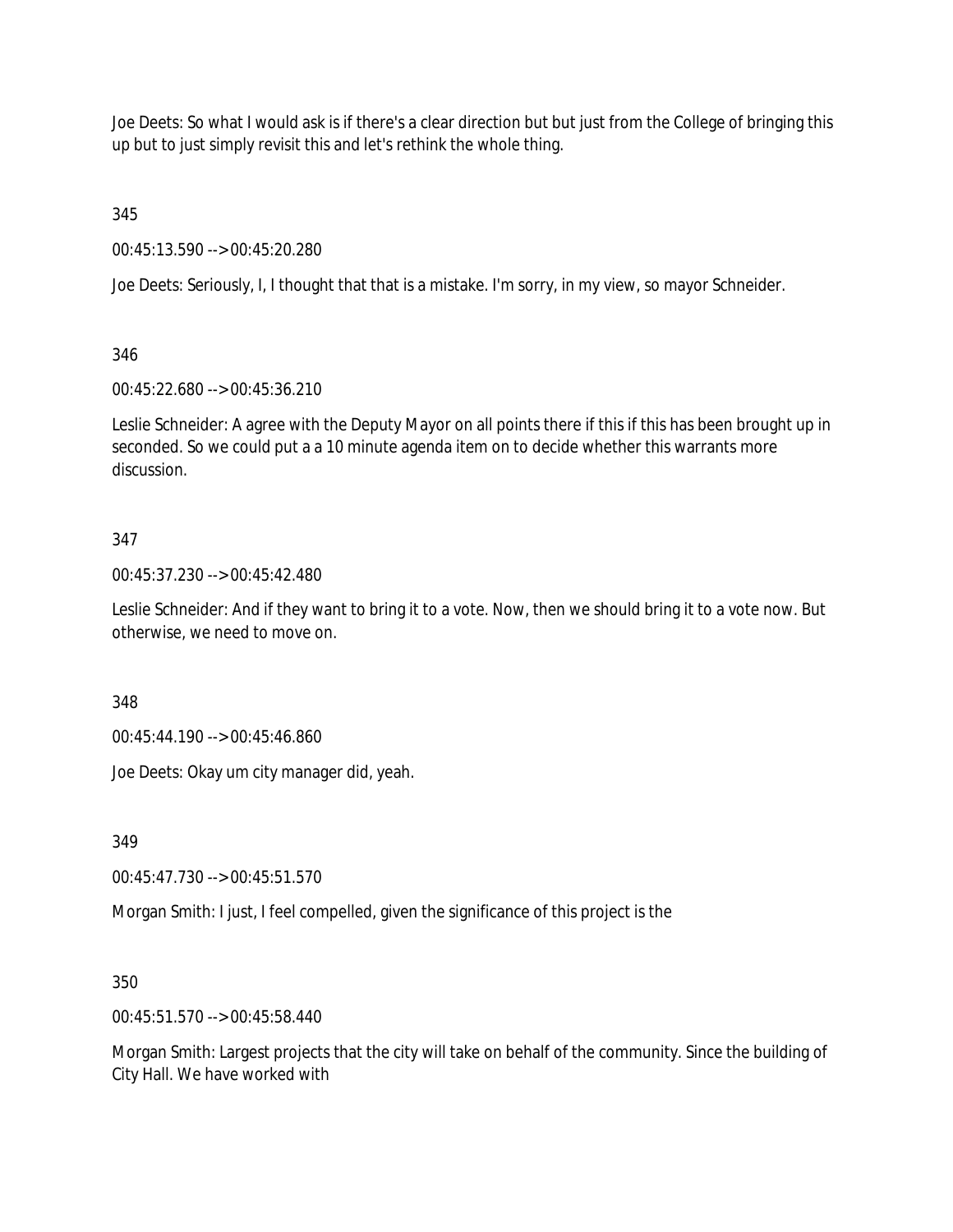00:45:58.530 --> 00:46:06.810

Morgan Smith: Several councils to provide extremely detailed and thorough and professionally developed costs and planning information all along the way.

352

00:46:07.080 --> 00:46:15.540

Morgan Smith: The Council looked at a series of sites and a series of sets of sites weighed one against the other. That information is all very public and very detailed and very thorough

353

00:46:15.870 --> 00:46:24.870

Morgan Smith: I'm troubled by the email I read today, and I hope that the concerns being expressed here aren't based on that email because it's actually a very thin poorly researched opinion piece.

354

00:46:25.590 --> 00:46:35.310

Morgan Smith: It's for example it very clearly states that the project doesn't have a permit and nothing could be further from the truth. We spent all summer in a very public permitting process.

355

00:46:35.700 --> 00:46:40.800

Morgan Smith: Where the project went to planning commission twice and then to the hearing examiner and and every week's weekly report.

356

00:46:41.160 --> 00:46:51.660

Morgan Smith: That was documented and described so the public who wasn't following closely could have some insight into that. So I just use that as an example of one of sort of a dozen of ideas. And that's really all they are.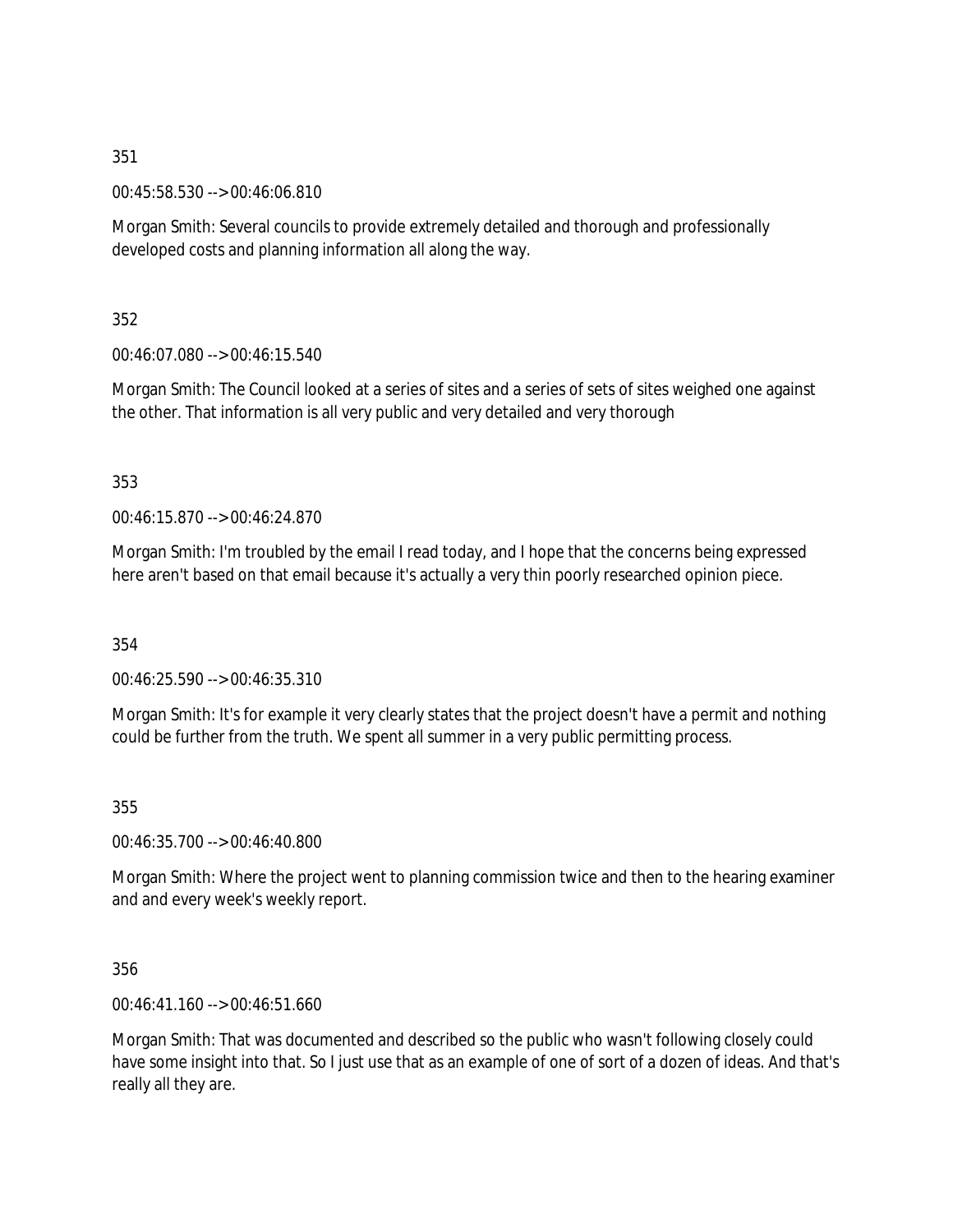00:46:51.990 --> 00:46:57.900

Morgan Smith: ideas and opinions that are stated in that email that just aren't based on very thorough

358

00:46:59.310 --> 00:47:04.920

Morgan Smith: Background even so to then use that as some kind of lever to imply that there's

359

00:47:06.300 --> 00:47:14.340

Morgan Smith: Incomplete or incorrect documentation that staff provided to counsel and that that led to some poor decision making. I just, I just don't see what is

360

00:47:15.840 --> 00:47:28.050

Morgan Smith: I don't see that there's information there that's compelling to sort of merit that kind of of backward. Look, but I'm happy to provide information if it can be explicitly stated what information is missing, but

361

00:47:29.760 --> 00:47:33.600

Morgan Smith: Again, a lot of what I read in the material that I saw today was

362

00:47:35.400 --> 00:47:44.160

Morgan Smith: Sort of opinion statements. There was only thin information provided while we have maybe dozens of briefings to counsel that are thick.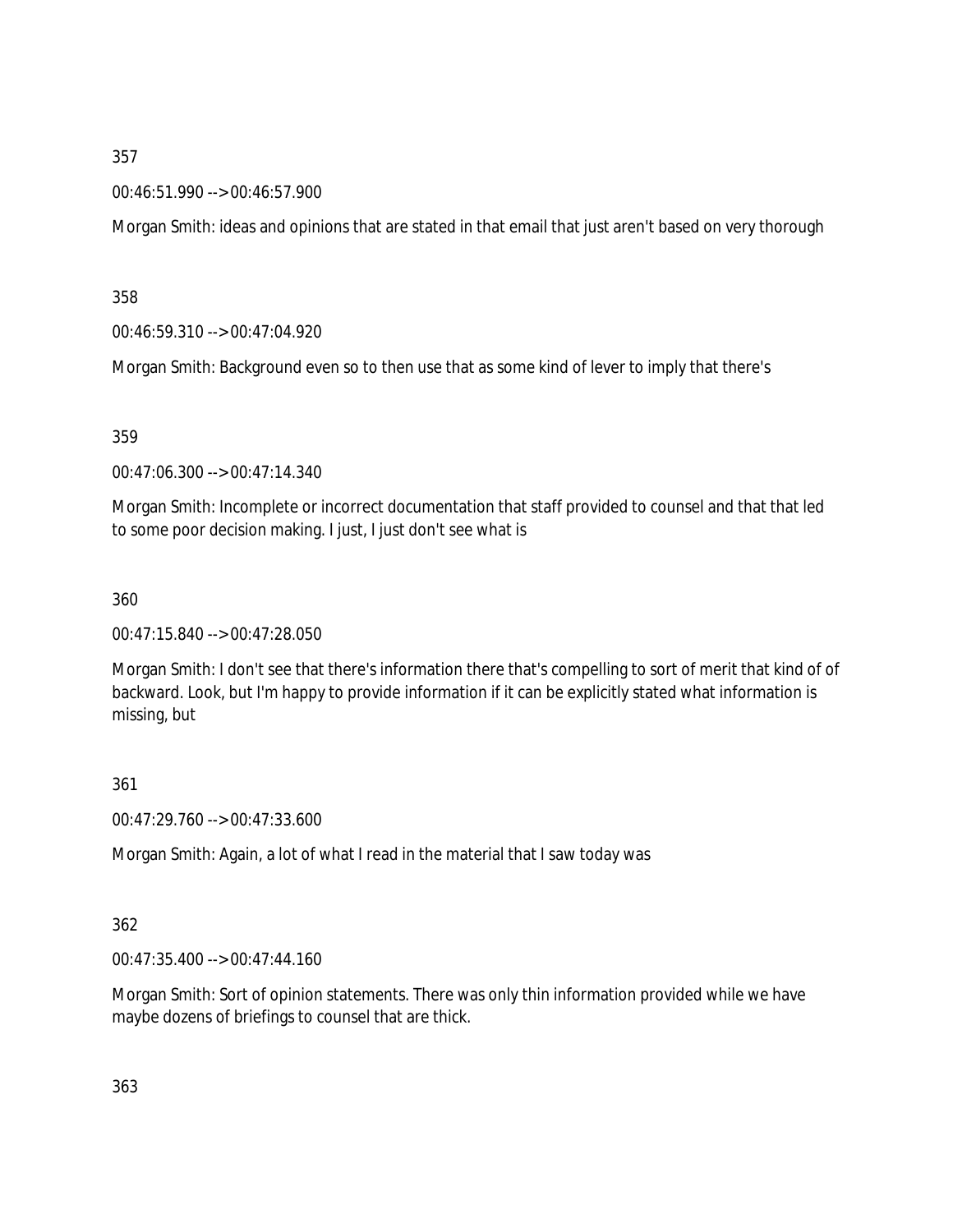00:47:44.610 --> 00:47:56.610

Morgan Smith: And so it just doesn't on the face of it makes sense to me to feel as if that set of statements should lead us into a revisit ation of a long, lengthy multi year decision making process.

364

00:47:58.230 --> 00:47:58.740

Joe Deets: Thank you.

365

00:47:58.860 --> 00:48:01.260

Joe Deets: COUNCILMEMBER Pollock. You want to try and wrap this up.

### 366

00:48:01.320 --> 00:48:09.750

Michael Pollock: Yeah. So look, fair enough. And just to be clear, this is not based solely on that. I was actually looking into this before that so

#### 367

00:48:10.140 --> 00:48:18.000

Michael Pollock: I have a number of concerns about it and it really speaks to the the the credibility and the reputation of this Council and the

368

00:48:18.420 --> 00:48:25.200

Michael Pollock: Frankly, our ability to borrow funds from the public in the future. So I think it has significant implications for our ability to function.

369

00:48:25.830 --> 00:48:33.120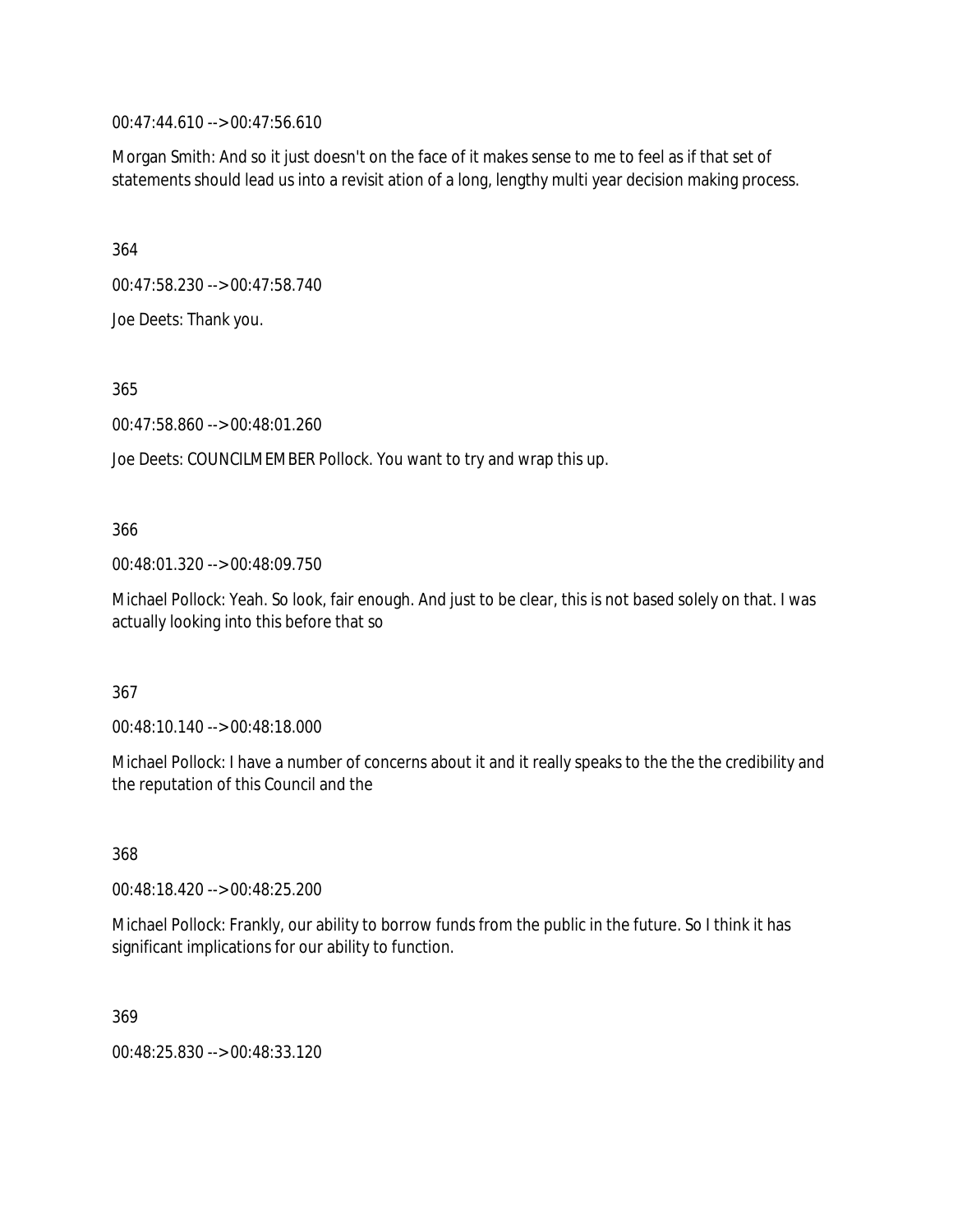Michael Pollock: To move on. I would suggest we have two votes. Let's put it on the future agenda and then I will work.

370

00:48:33.780 --> 00:48:39.180

Michael Pollock: To put together something in writing and putting together my concerns about it.

371

00:48:39.660 --> 00:48:49.200

Michael Pollock: My questions and give the city manager, a chance to respond to them and provide information and so if there's information that's incorrect on the record.

372

00:48:49.440 --> 00:48:59.460

Michael Pollock: That's great. We want to know about it. So that's what I'm suggesting is so we can move on and I'll put together something and submit it to, I guess, the city man or the

373

00:49:00.030 --> 00:49:12.390

Michael Pollock: The mayor and Deputy Mayor for and they can talk about when you go on the agenda to discuss further discuss, but we can have that as a piece of information when we have that discussion. Okay.

374

00:49:12.990 --> 00:49:26.730

Morgan Smith: Say, just, just to make sure we're all on the same page when this appears on an agenda, it will the purpose will be for Council to determine whether additional work in discussion is requested.

375

00:49:27.840 --> 00:49:45.750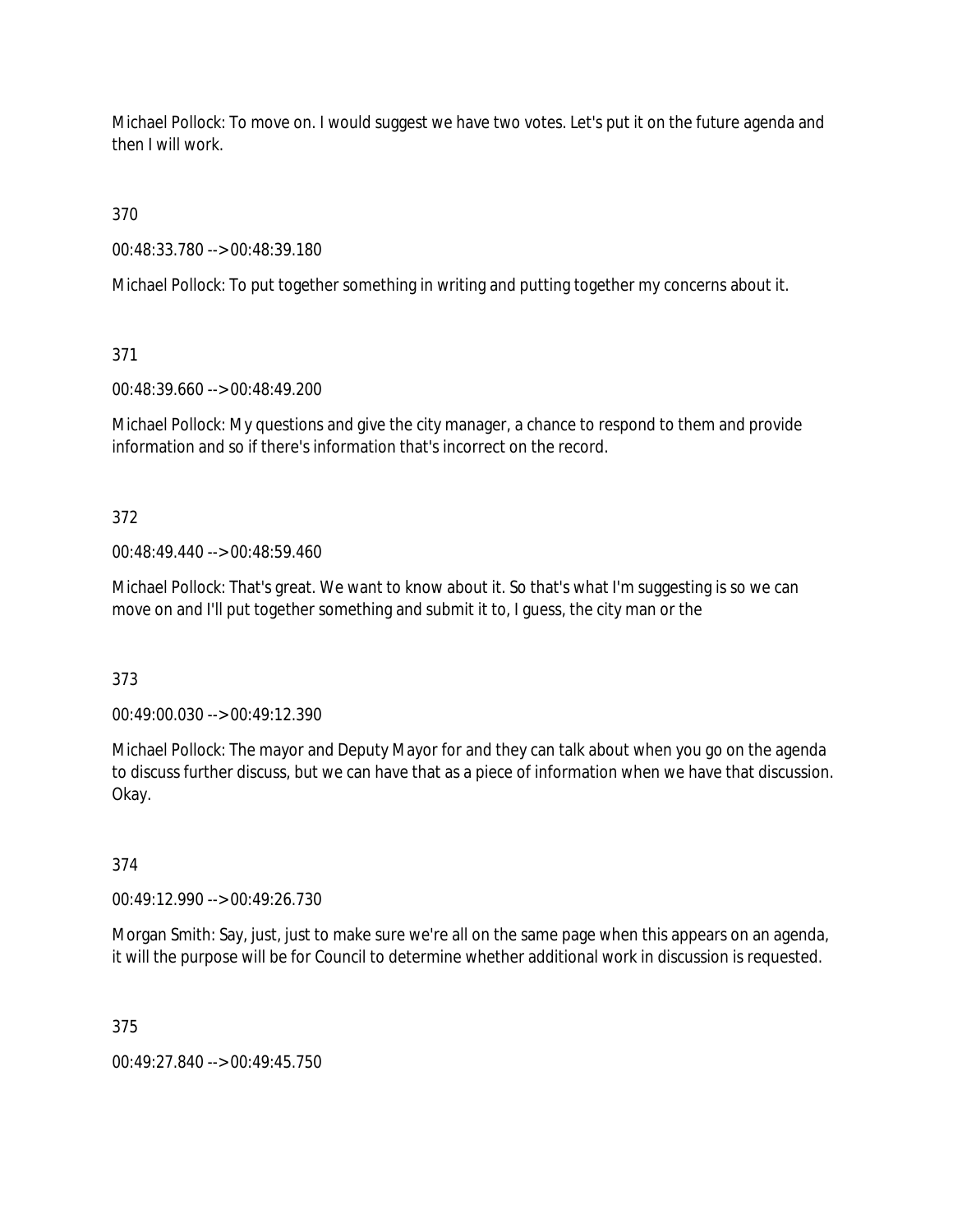Morgan Smith: And COUNCILMEMBER Pollock is offering to develop some material that articulate the type of information that he will be just on is not the expectation. At this time, that simply for this initial next touch that I should prepare a response, not

376

00:49:46.080 --> 00:49:47.640

Morgan Smith: A bottle of that, no.

377

00:49:47.940 --> 00:49:52.620

Michael Pollock: No, it's just a lot, you know, but but yeah I think we understand

378 00:49:52.980 --> 00:49:53.460 Morgan Smith: Yes. Okay.

379 00:49:54.150 --> 00:49:54.510 Michael Pollock: So,

380 00:49:54.630 --> 00:49:57.000 Joe Deets: I'm happy to move on. Thank you.

381 00:49:57.570 --> 00:49:58.080 Joe Deets: Let's move on.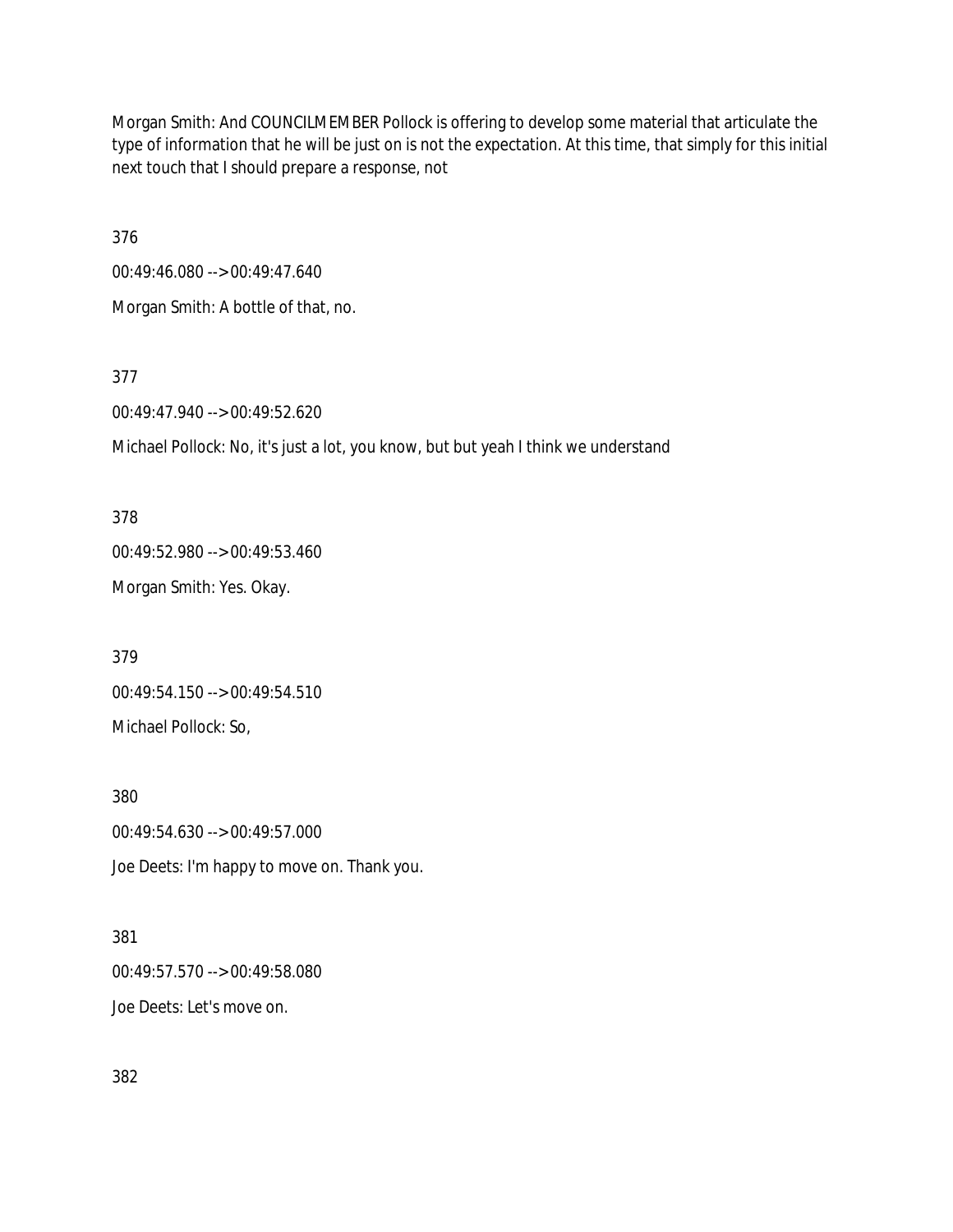00:49:58.560 --> 00:49:58.920

Michael Pollock: Thank you.

383

00:50:01.560 --> 00:50:03.210

Joe Deets: COUNCILMEMBER hi topless. Your hand is up.

384

00:50:03.540 --> 00:50:14.070

Kirsten Hytopoulos: I think it's really important. What this is described as on on our agenda because this is backed by two council members, I hear no no other support. I don't think it's going to succeed when it comes to agenda.

### 385

00:50:14.370 --> 00:50:24.150

Kirsten Hytopoulos: It's going to be into it's gonna be written into an agenda for the public to to see as having merited a line item on the agenda place in the agenda. So what is this going to be described as

386

00:50:25.710 --> 00:50:34.080

Kirsten Hytopoulos: And I'd like to point out to that we are basically interviewing for the position of city is as worthy of a city manager at the moment.

387

00:50:35.700 --> 00:50:46.020

Kirsten Hytopoulos: We're being watched. Okay, so I just want to point that out right now that I don't want to appear to be paranoid or troublesome or

388

00:50:47.250 --> 00:50:54.060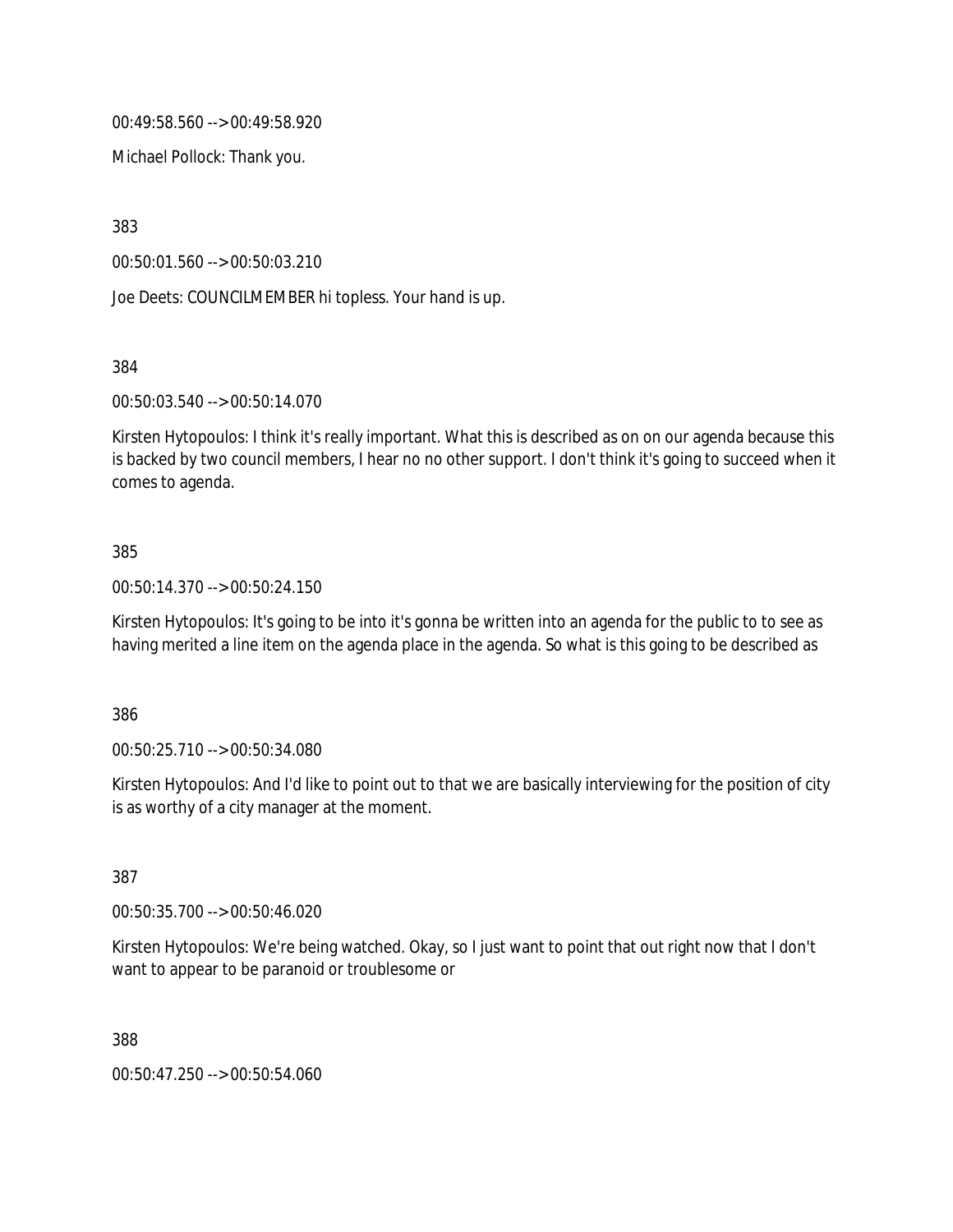Kirsten Hytopoulos: I mean, this is really worrisome. So what exactly is this is this subject going to be in our agenda coming up.

389

00:50:54.480 --> 00:50:58.380

Michael Pollock: So I would just propose the same discussion on police station costs.

390 00:51:02.280 --> 00:51:04.050 Joe Deets: Okay, are we good there.

391 00:51:06.240 --> 00:51:08.130

Joe Deets: Comes my high topless your hands to up

392 00:51:09.960 --> 00:51:10.470 Joe Deets: Okay.

393 00:51:11.760 --> 00:51:13.620 Joe Deets: Any other comments about agenda.

394

00:51:14.340 --> 00:51:18.090

Morgan Smith: So, I'm sorry, but would you like this to be on next week's agenda.

395

00:51:23.670 --> 00:51:25.290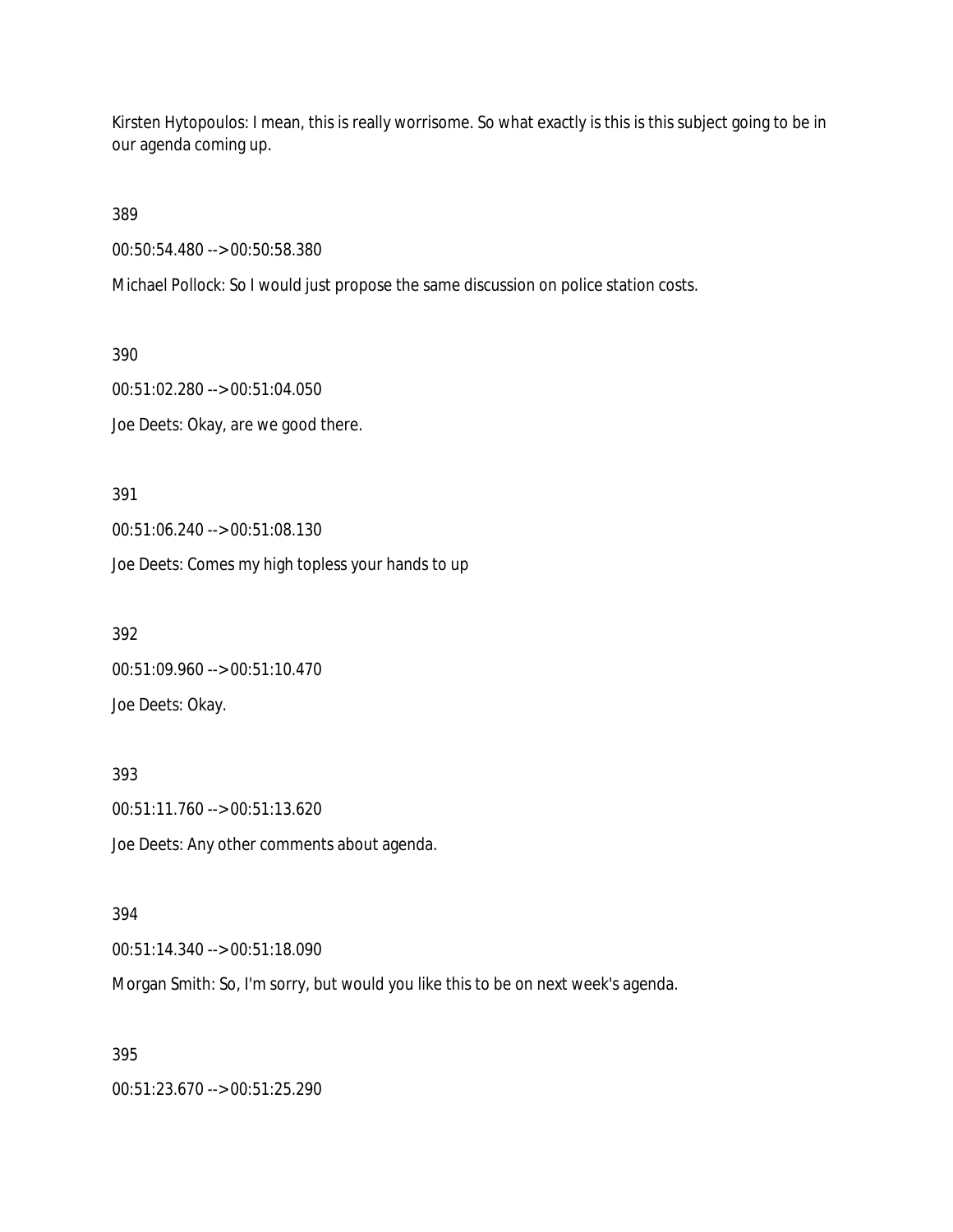Morgan Smith: It's an action item so that

396

00:51:25.650 --> 00:51:27.150

Morgan Smith: It could be like 24th or the eight

# 397

00:51:30.810 --> 00:51:39.030

Michael Pollock: I'm really happy with that would give me a little more time to kind of research. I don't tell them on the far one of them the next agenda, I

398

00:51:39.930 --> 00:51:51.120

Michael Pollock: want you guys to take it under advisement and just just I don't know who cancelled arm and disarm just tell me, tell me what you want. What I'm comfortable with either, but more time would be helping

399

00:51:51.510 --> 00:51:53.190

Rasham Nassar: The 24th is a business meeting.

400

00:51:54.150 --> 00:51:58.080

Rasham Nassar: Yes. Is that what you suggested, I heard you say the 24th and eighth

401

00:51:58.350 --> 00:52:03.720

Morgan Smith: Know I. Either one is fine and the 24th is more full right now The Eight has more time.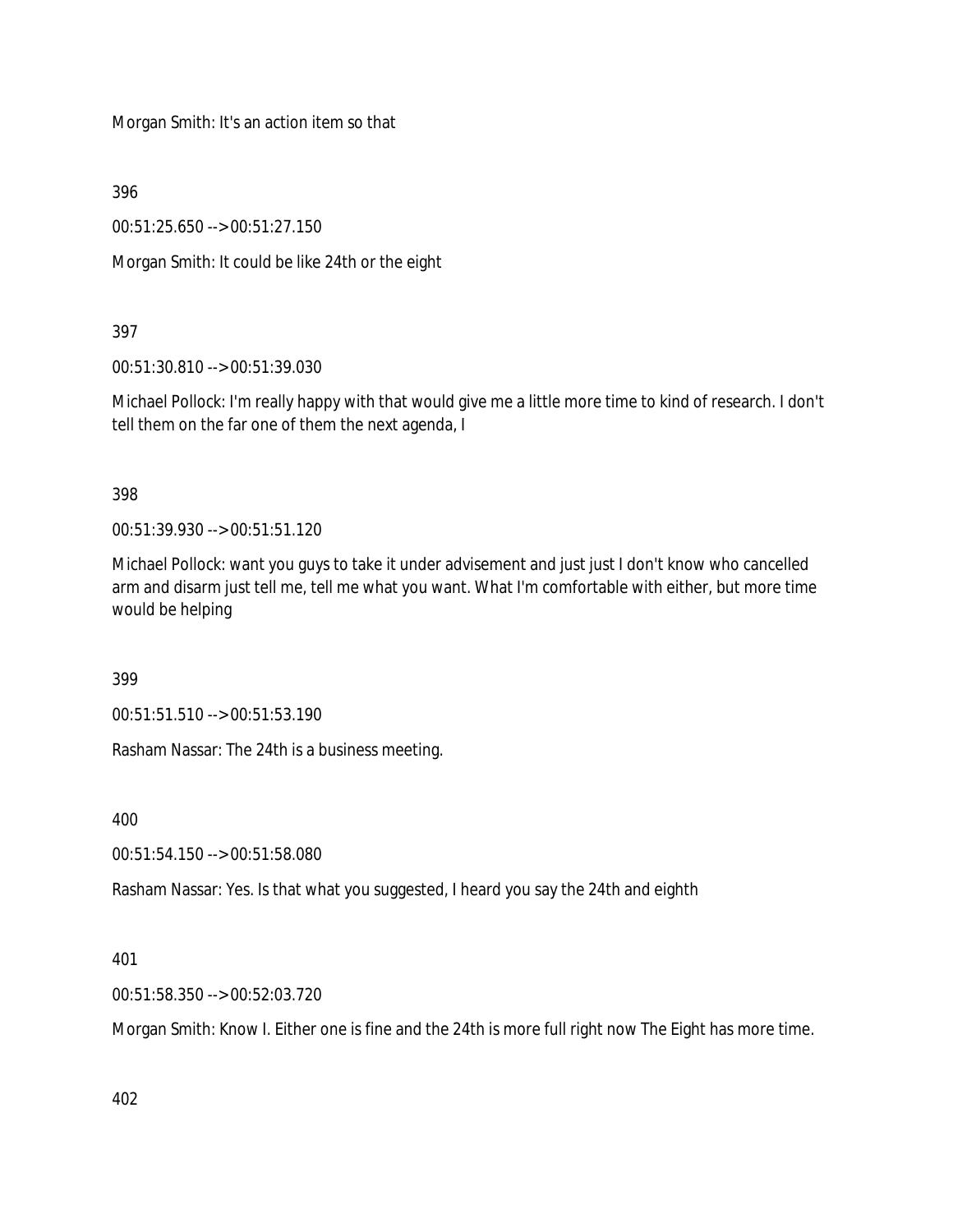00:52:04.140 --> 00:52:06.810

Michael Pollock: To do. Honestly, just so we can move on.

403

00:52:09.570 --> 00:52:13.080

Joe Deets: Okay, that sounds good. All right, we're going to move on.

404

00:52:13.890 --> 00:52:15.630

Joe Deets: I think this is a good demonstration of

#### 405

00:52:15.630 --> 00:52:21.840

Joe Deets: How we need to change our agenda discussions, how much time we put put into this. Just saying.

406

00:52:23.700 --> 00:52:38.280

Joe Deets: So we're going to move into Item five, a ordinance number 2020 dash 25 adopting the 2021 2026 capital improvement plan. And that's a Chris you sick us Vicki. Good to see you.

407

00:52:39.540 --> 00:52:41.160

Chris Wierzbicki: Leaving the Council CAN Y'ALL HEAR ME OKAY.

408

00:52:42.240 --> 00:52:42.690

Chris Wierzbicki: Great.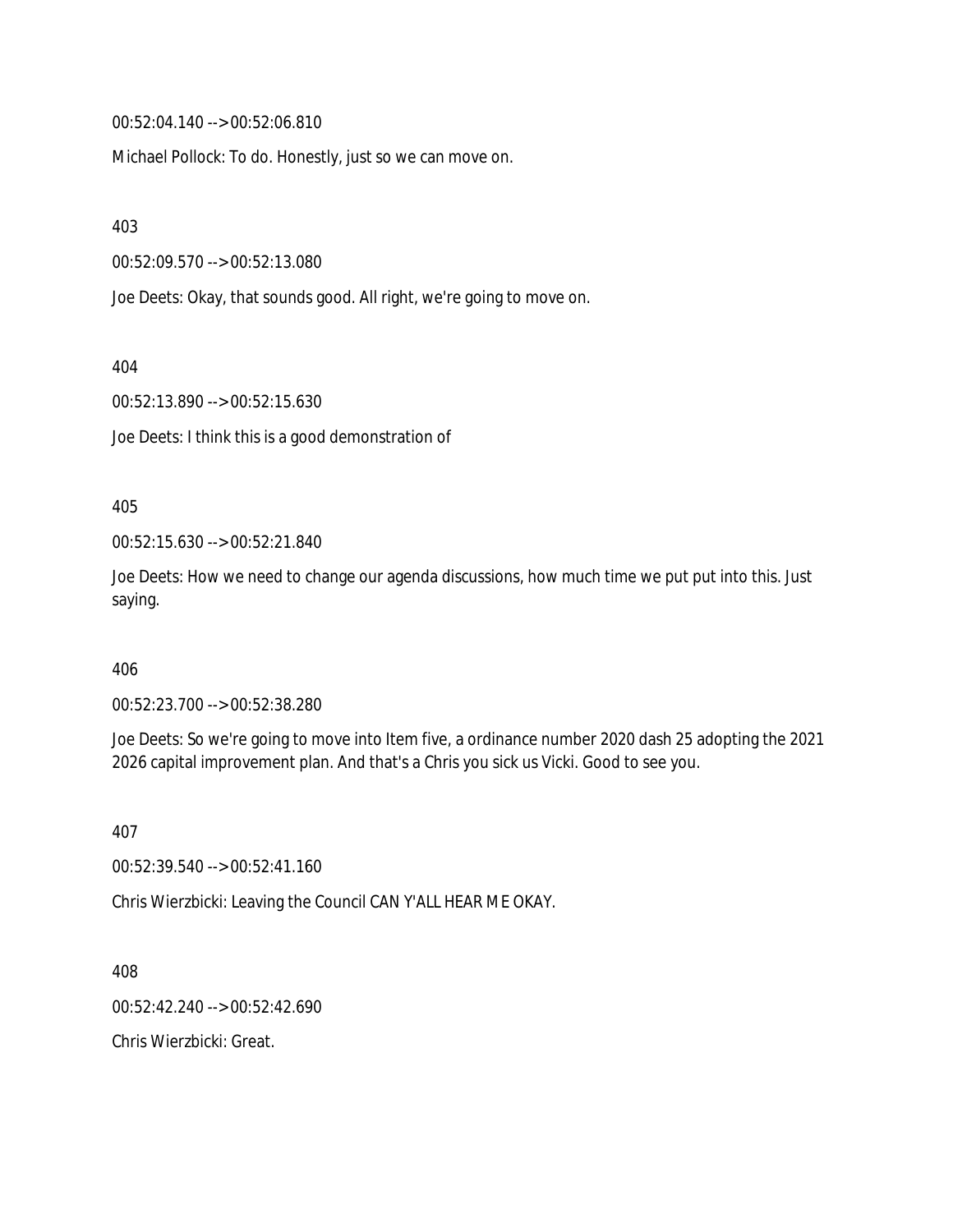00:52:44.040 --> 00:52:52.500

Chris Wierzbicki: So before you tonight is the ordinance for adopting the 21 to 26 capital improvement plan. We spent a lot of time or the last few weeks.

410

00:52:53.220 --> 00:52:59.400

Chris Wierzbicki: Making minor revisions to the plan and moving some things around. And thank you for working with all of us on that.

411

00:52:59.910 --> 00:53:10.110

Chris Wierzbicki: I thought I would just briefly summarize the changes from the original budget proposal, so you can see all of those. I'll just briefly and then I'm happy to answer any questions about those

412

00:53:11.310 --> 00:53:13.440

Chris Wierzbicki: So I will share those with you right now.

413

00:53:14.730 --> 00:53:15.600

Chris Wierzbicki: I can find it.

414

00:53:32.100 --> 00:53:33.240

Chris Wierzbicki: You all see the slides.

415

00:53:43.980 --> 00:53:52.200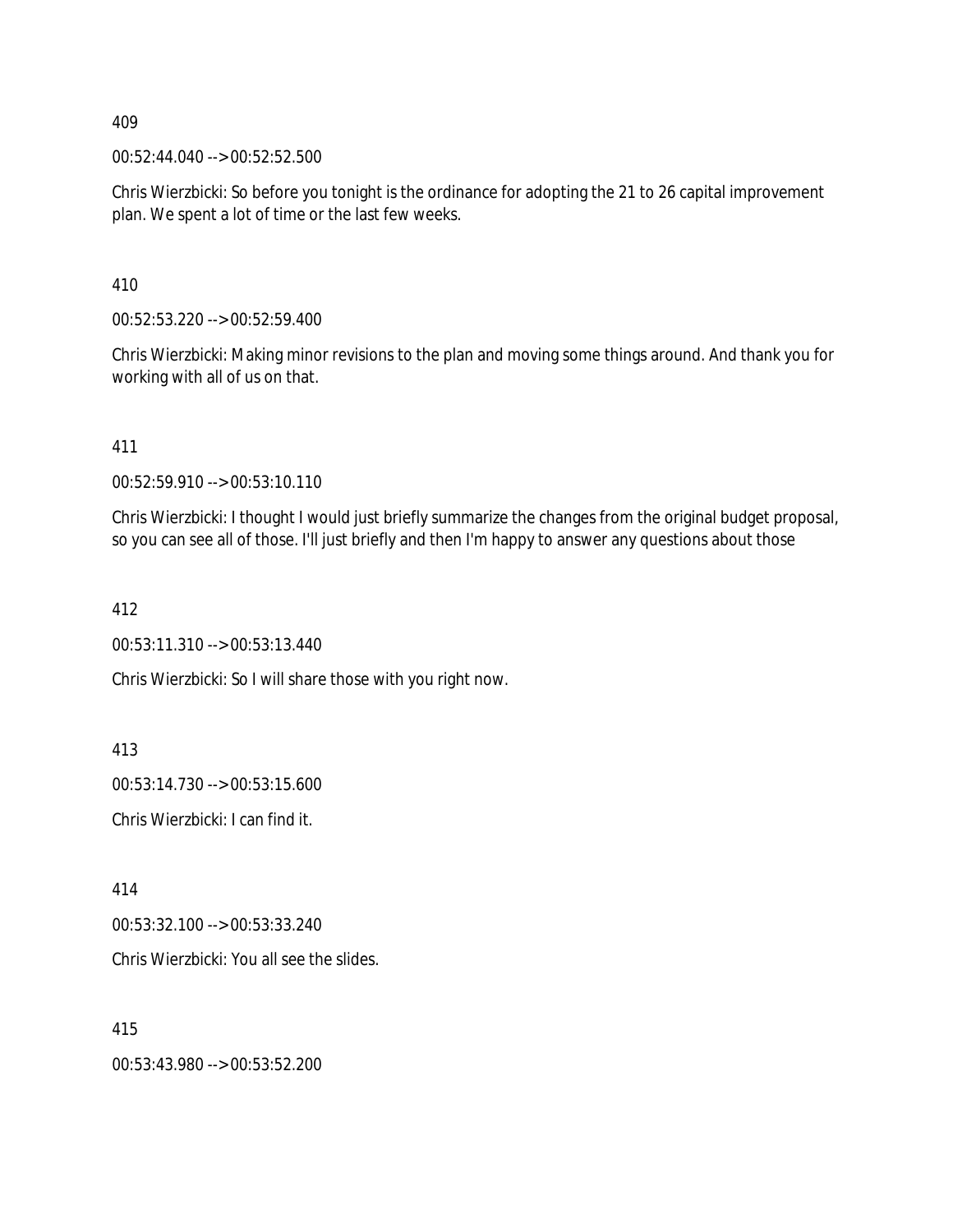Chris Wierzbicki: So there are a number of changes. I'll quickly run through them, as I mentioned, these are the transportation changes so we

416

00:53:53.940 --> 00:54:08.970

Chris Wierzbicki: See we deferred the country club or Paris project to 2023 and we added in its place a spot repair project to next year's tip and 21 for 265,000

417

00:54:10.590 --> 00:54:18.780

Chris Wierzbicki: The third line item there you can see this is the general fund portion of the springbrook Creek fish. We're passage. If you remember, this is the project, we talked about last week.

418

00:54:19.350 --> 00:54:32.040

Chris Wierzbicki: The Council added a total of 1.2 million to the plan, a million dollars in grant funds 100,000 in turn in swim funds and 100,000 in general funds. This is the general fund piece we decided at least

419

00:54:33.180 --> 00:54:47.580

Chris Wierzbicki: At this early stage that it should live in the transportation buckets, since it is a cover that is supporting a road. So that's that hundred thousand. They see there, and Last on the list we removed the growth of new traffic calming project at hundred thousand

420

00:54:49.770 --> 00:54:51.360

Chris Wierzbicki: Maybe what I'll do is I have four

421

00:54:57.780 --> 00:54:58.290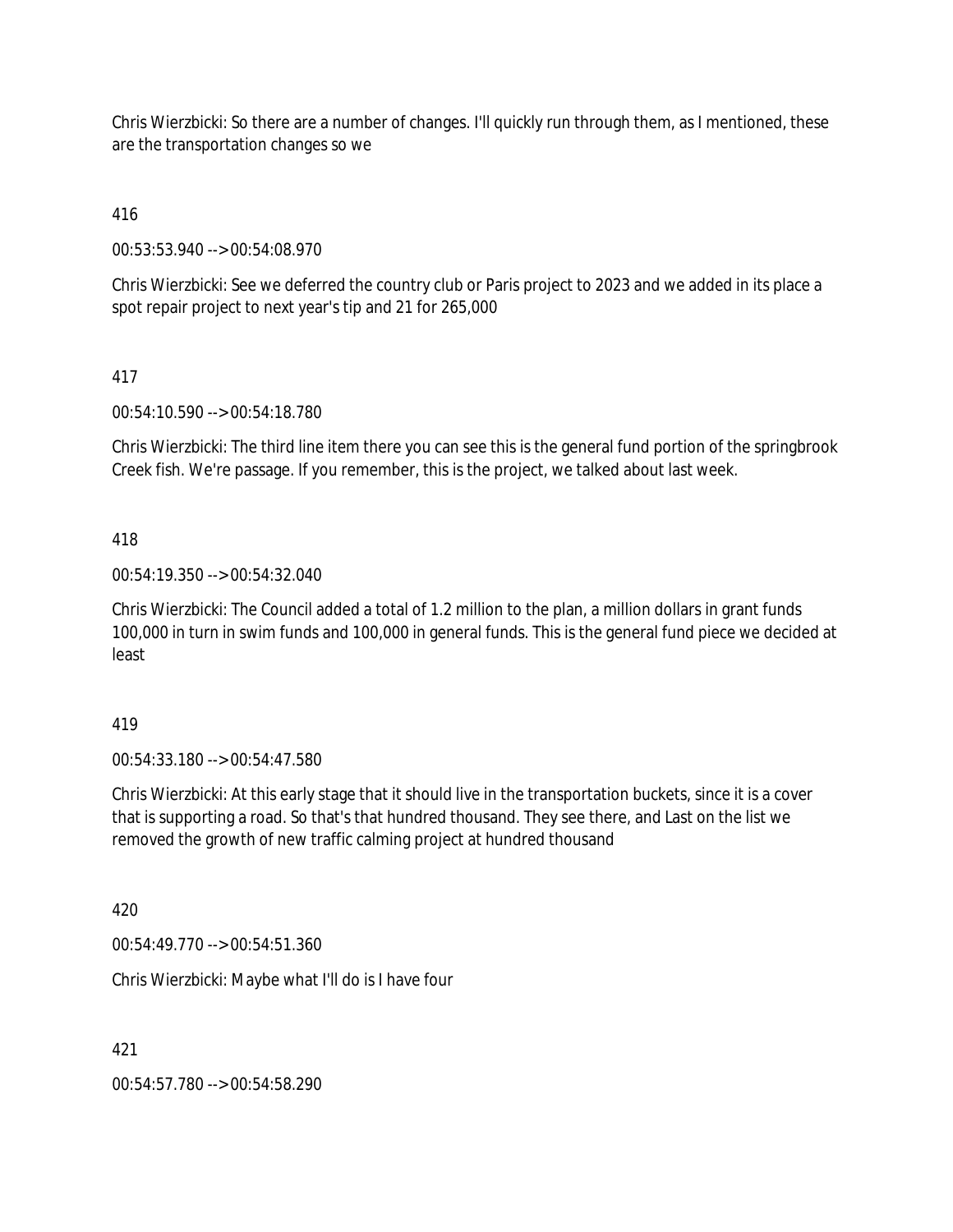Joe Deets: Coming in.

422

00:54:58.830 --> 00:54:59.640 Joe Deets: With some static

423 00:55:04.110 --> 00:55:05.820 Joe Deets: Now, I'm sorry, I can't hear you.

424

00:55:13.560 --> 00:55:14.190

Chris Wierzbicki: About now.

425 00:55:15.600 --> 00:55:16.620

Chris Wierzbicki: Better. Okay.

# 426

00:55:17.670 --> 00:55:23.040

Chris Wierzbicki: I thought I think I'll pause here for a minute and see if anyone has questions about these four before we move on that again.

#### 427

00:55:27.150 --> 00:55:28.710

Joe Deets: I don't see any hands up.

428

00:55:29.130 --> 00:55:30.540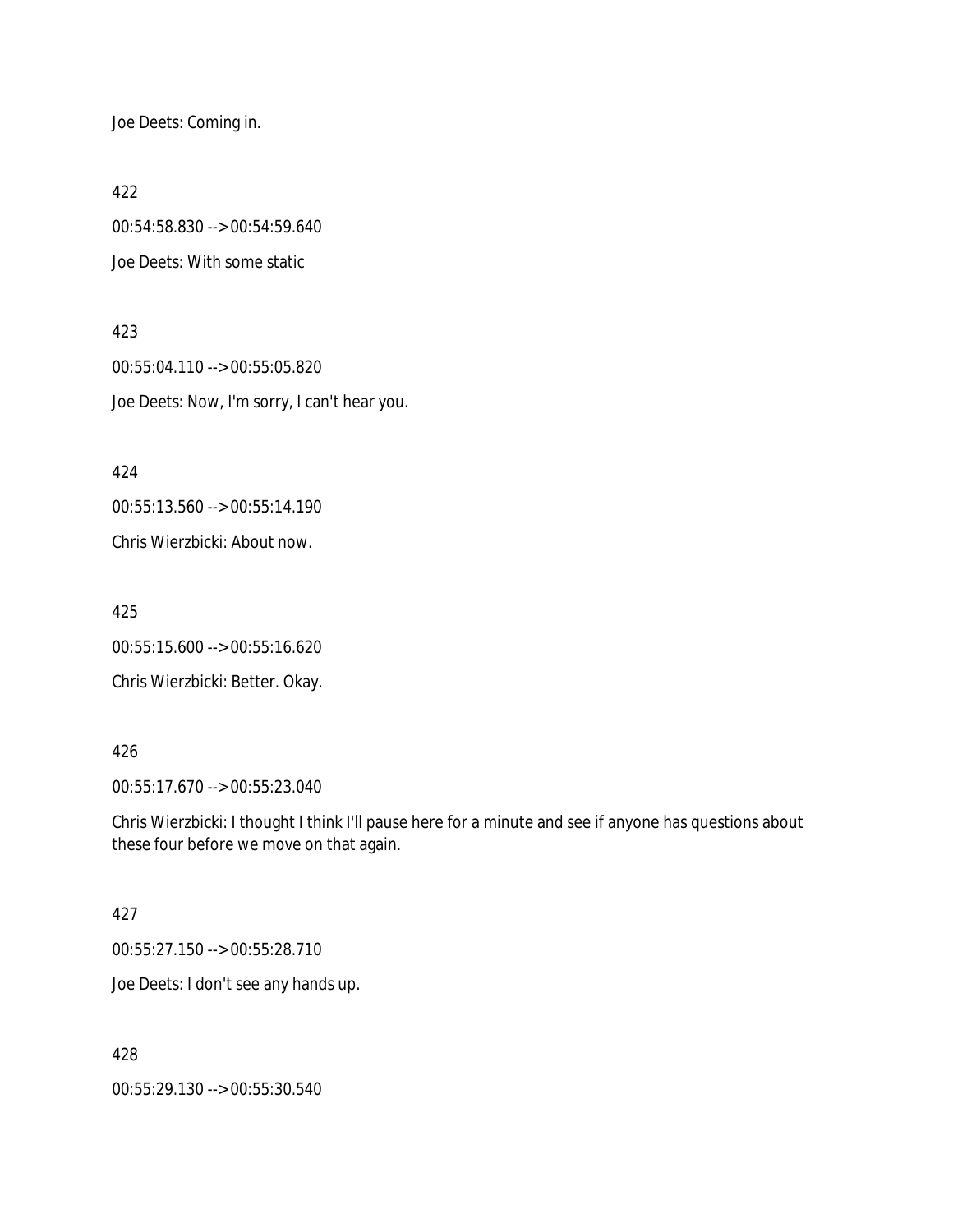Chris Wierzbicki: Okay, we will move on.

429

00:55:31.920 --> 00:55:44.310

Chris Wierzbicki: Next door that facilities changes. So we deferred the City Hall parking lot retrofit to 2023 that was a movie made us in response to creating capacity for the senior center.

430

00:55:45.390 --> 00:55:51.120

Chris Wierzbicki: We remove that Winslow rain garden safety fencing we remove the City Hall renovations project.

431

00:55:51.480 --> 00:56:08.640

Chris Wierzbicki: And we added the senior center 100,000 in the first year. This is a split evenly between the senior center and cities general fund and 340,000 in 2022 also a split between general fund and the senior center as well for a total of 440,000

432

00:56:09.900 --> 00:56:13.290

Chris Wierzbicki: Those are all the facilities, Jane. Does anyone have any questions on those

433

00:56:15.270 --> 00:56:17.070

Joe Deets: I don't see any hands raised.

434

00:56:17.250 --> 00:56:18.870

Chris Wierzbicki: Okay, moving right along.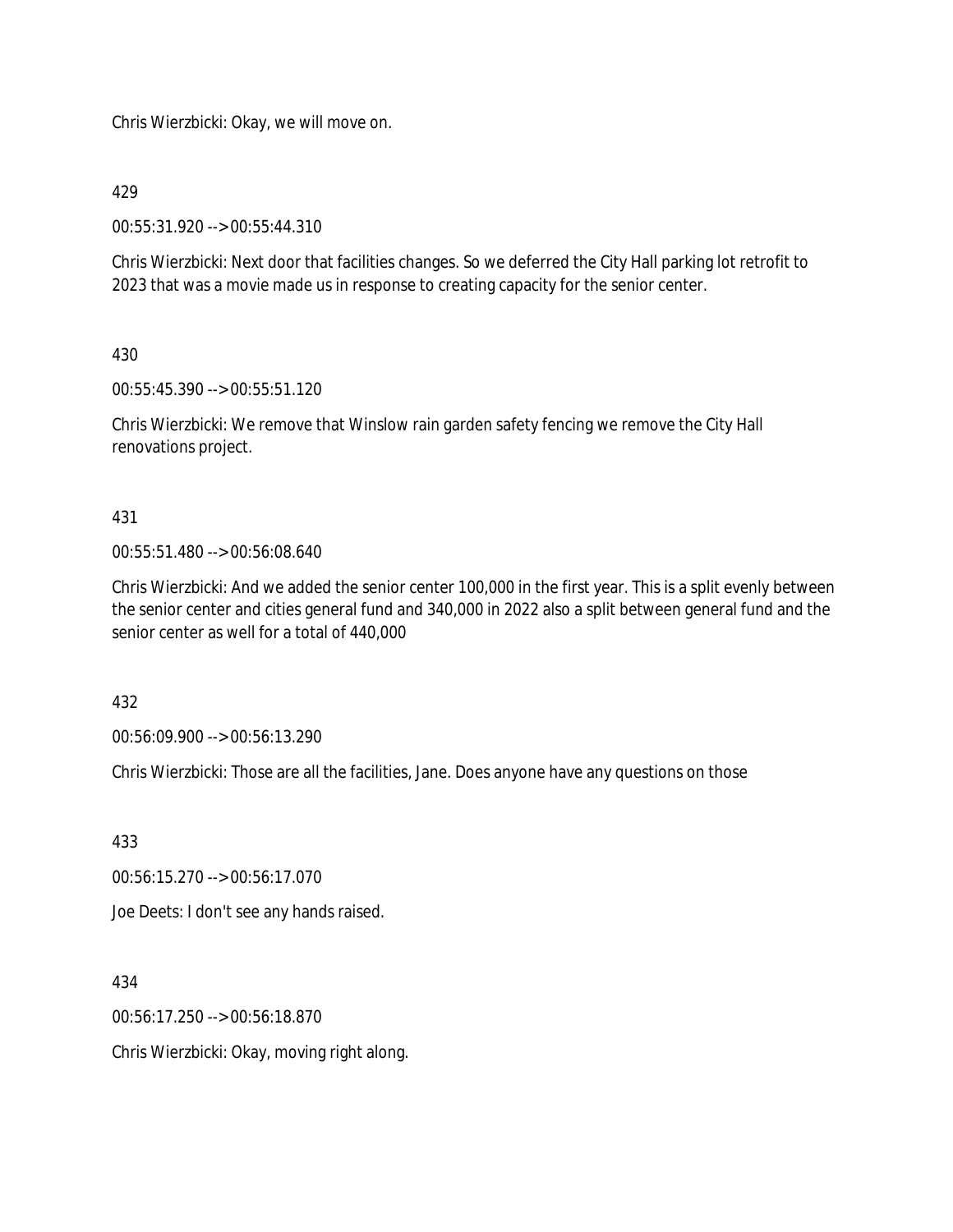00:56:20.310 --> 00:56:23.190

Chris Wierzbicki: These are the utility changes. We have two

436

00:56:23.220 --> 00:56:28.470

Chris Wierzbicki: Projects that we a little bit more about since we created this tip and number of months ago.

437

00:56:28.980 --> 00:56:34.410

Chris Wierzbicki: These are the first two here. The first one is the replacing chlorine generators in a number of our websites.

## 438

00:56:35.070 --> 00:56:43.290

Chris Wierzbicki: We have much better estimates on this project. And of course, as the estimates get better and closer to reality. They also are going up.

#### 439

00:56:43.890 --> 00:56:50.430

Chris Wierzbicki: So unfortunately, we are adding some additional requesting some additional funds for the chlorine generator at 260,000

440

00:56:51.060 --> 00:57:07.410

Chris Wierzbicki: And also this replacement of the air gap facility at the wastewater treatment plant, we've added 95,000 based on our current estimates. Both of these projects will be coming to you for construction early in 2021 they're almost ready to go out for advertisement.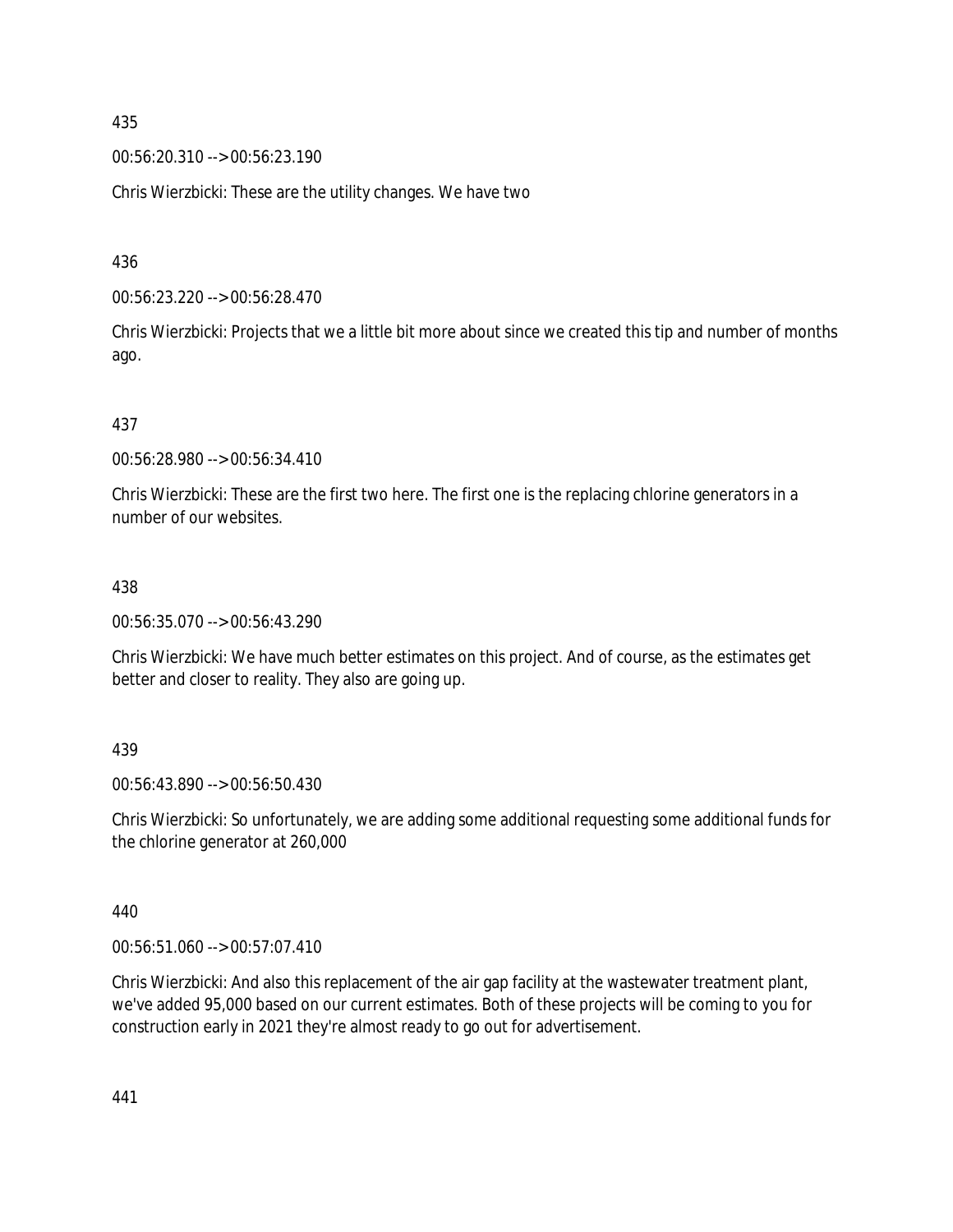00:57:08.820 --> 00:57:16.560

Chris Wierzbicki: Lastly, the last two we deferred the malt drainage improvements to 2023. This was again to free up capacity for the senior center.

# 442

00:57:17.340 --> 00:57:31.350

Chris Wierzbicki: And at the bottom of the list. You see the storm water portion of the spring Creek FISH WE ARE passage project at 100,000 as well as the million dollars of grant funds which are yet to be determined where where that's what that source will be

443

00:57:33.090 --> 00:57:34.410

Chris Wierzbicki: Any questions about those

444

00:57:36.360 --> 00:57:36.810

Joe Deets: No.

445

00:57:37.230 --> 00:57:37.920

Joe Deets: Okay, Sandy.

446

00:57:38.310 --> 00:57:45.210

Chris Wierzbicki: Lastly, these aren't projects, but just wanted to highlight this for you when we created the original budget.

447

00:57:45.900 --> 00:57:52.290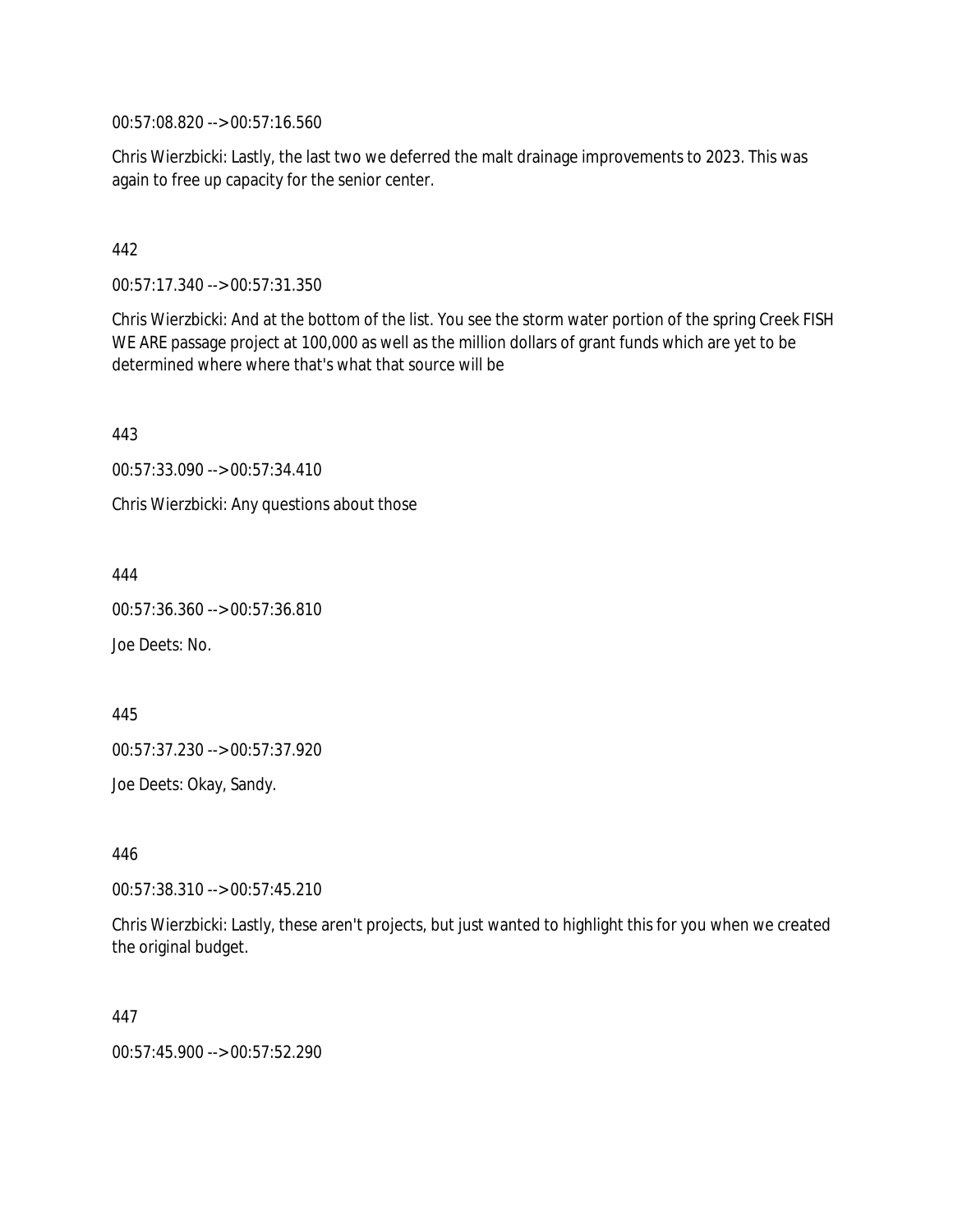Chris Wierzbicki: The utility project engineer, which is a new position that will be moving forward. Assuming that you'd up the budget next week.

448

00:57:53.100 --> 00:58:00.120

Chris Wierzbicki: Though the funding for that position was not in the capital plan. It was it was in the operating because we weren't sure if that position would get approved.

# 449

00:58:00.600 --> 00:58:10.800

Chris Wierzbicki: Now that looks like it. It will we've distributed those costs which are approximately 140 \$5,000 into a number of the utility projects that we expect to build in the next couple of years.

# 450

00:58:11.790 --> 00:58:19.200

Chris Wierzbicki: And then lastly, we've also redistributed. The project management costs across the projects, given that we've had to move some out and we've moved some new ones in

451

00:58:19.770 --> 00:58:27.960

Chris Wierzbicki: So as you look through the projects, you'll see that there is a redistribution of funds. There are no new funds associated there. It's basically we are moving

# 452

00:58:29.040 --> 00:58:35.340

Chris Wierzbicki: Salary and labor costs around in the projects to make sure they're all in the right place. So we made a number of those changes as well.

# 453

00:58:36.390 --> 00:58:46.860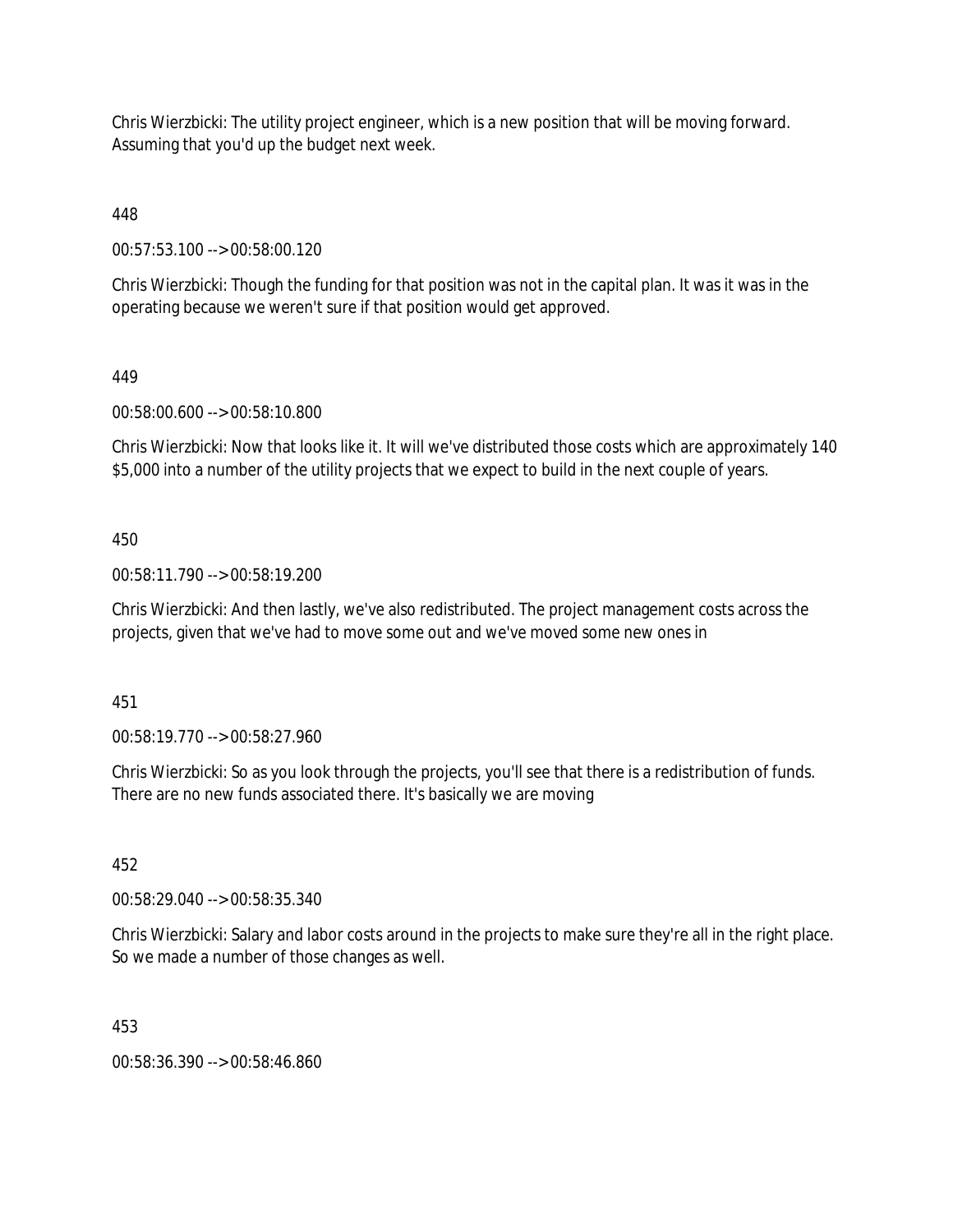Chris Wierzbicki: And I think that's all the changes we made. So if anyone has questions I have this tip document here that we can refer to, if anyone has any specific things they want to know more about before we move on.

454

00:58:48.270 --> 00:58:49.560 Joe Deets: Okay, great. Thank you, Chris.

455

00:58:51.840 --> 00:58:53.850

Joe Deets: Any questions don't see any hands up.

456 00:58:55.350 --> 00:58:56.610 Joe Deets: Anyone want to make a motion.

457 00:59:00.570 --> 00:59:01.380 Joe Deets: It'll be fun.

458 00:59:09.600 --> 00:59:11.040 Joe Deets: Does anyone want to make a motion.

#### 459

00:59:14.190 --> 00:59:15.150 Joe Deets: COUNCILMEMBER car.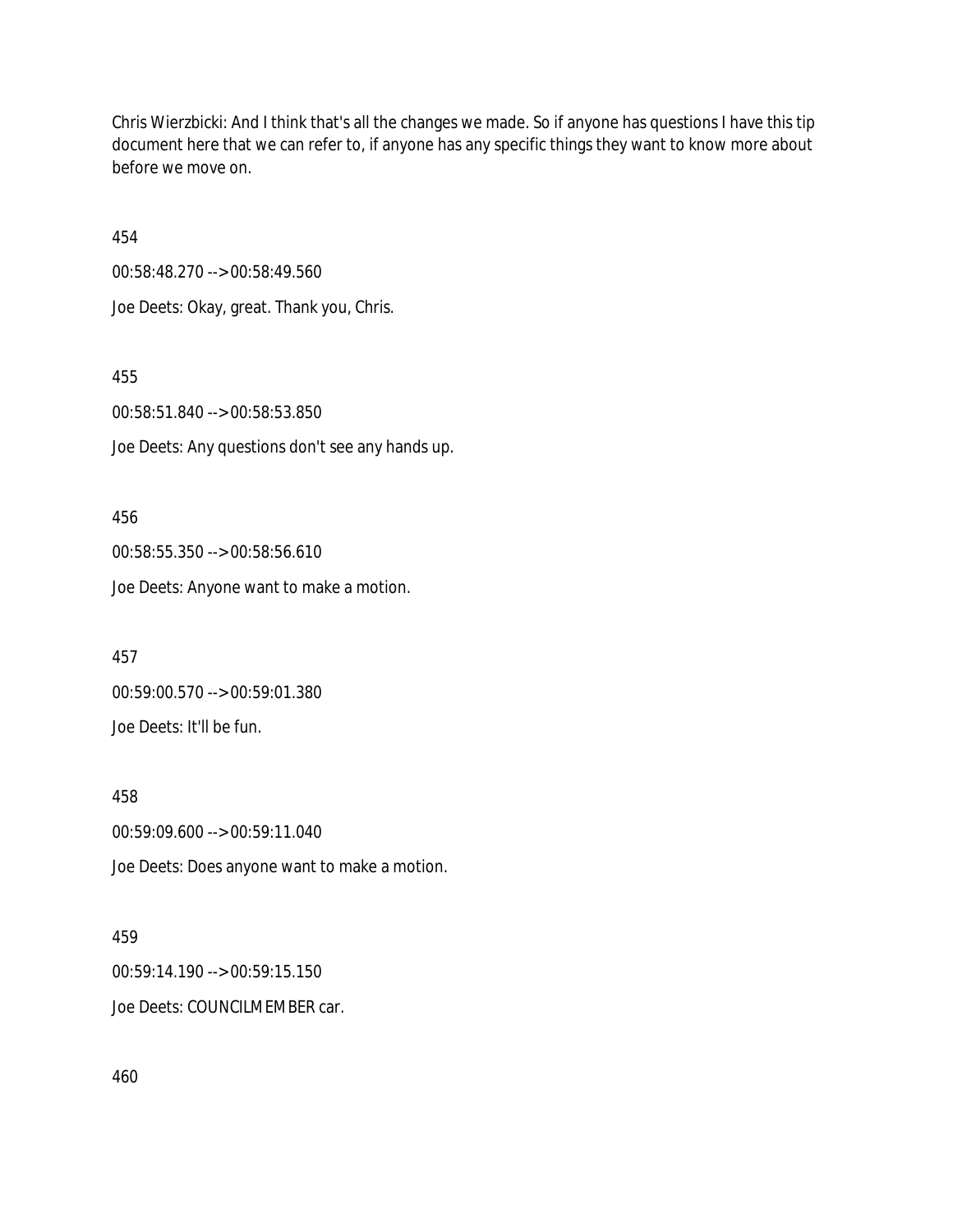00:59:19.980 --> 00:59:25.980

Christy Carr: I moved to approve ordinance number 2020 dash 25

461

00:59:26.040 --> 00:59:27.690

Joe Deets: Second council member that, sir.

462

00:59:28.950 --> 00:59:30.990 Joe Deets: Okay any discussion.

463

00:59:31.980 --> 00:59:37.830

Joe Deets: Not seeing any. All in favor of approving ordinance number 2020 dash 25, say aye.

464 00:59:38.580 --> 00:59:38.940 Aye.

465 00:59:39.960 --> 00:59:44.010 Joe Deets: Any nays. It's unanimous. Thank you, Chris.

#### 466

00:59:44.640 --> 00:59:47.850

Chris Wierzbicki: Thank you. Thanks for all your help working through this over the last few years.

467

00:59:48.930 --> 00:59:50.220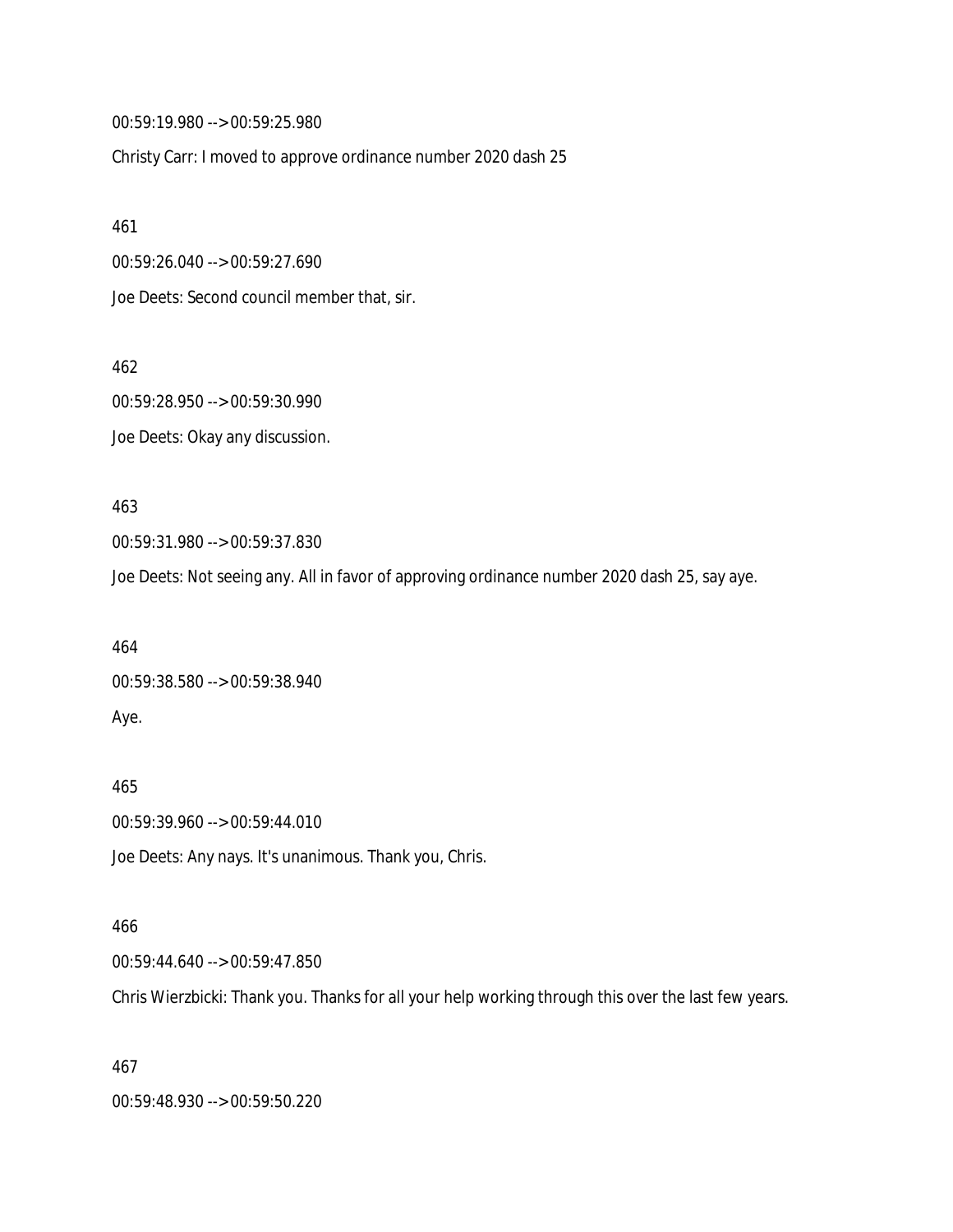That was a lot of work in the evening.

468

00:59:51.390 --> 00:59:51.810 Joe Deets: Thank you.

469

00:59:52.440 --> 00:59:56.070 Joe Deets: Great. Okay. Item five be budget discussion.

470

00:59:57.300 --> 01:00:02.160

Joe Deets: Number nine. It says, And would that be, Mr Pitts or finding

471

01:00:02.700 --> 01:00:03.210 Joe Deets: Good to see you.

472

01:00:03.780 --> 01:00:06.960 DeWayne Pitts: Yes, thank you, Deputy Mayor. I'm going to go ahead and share my screen right now.

473 01:00:13.020 --> 01:00:14.100 DeWayne Pitts: Everybody can see that okay

474 01:00:16.410 --> 01:00:19.110 DeWayne Pitts: Yes, and my volume. Okay, great.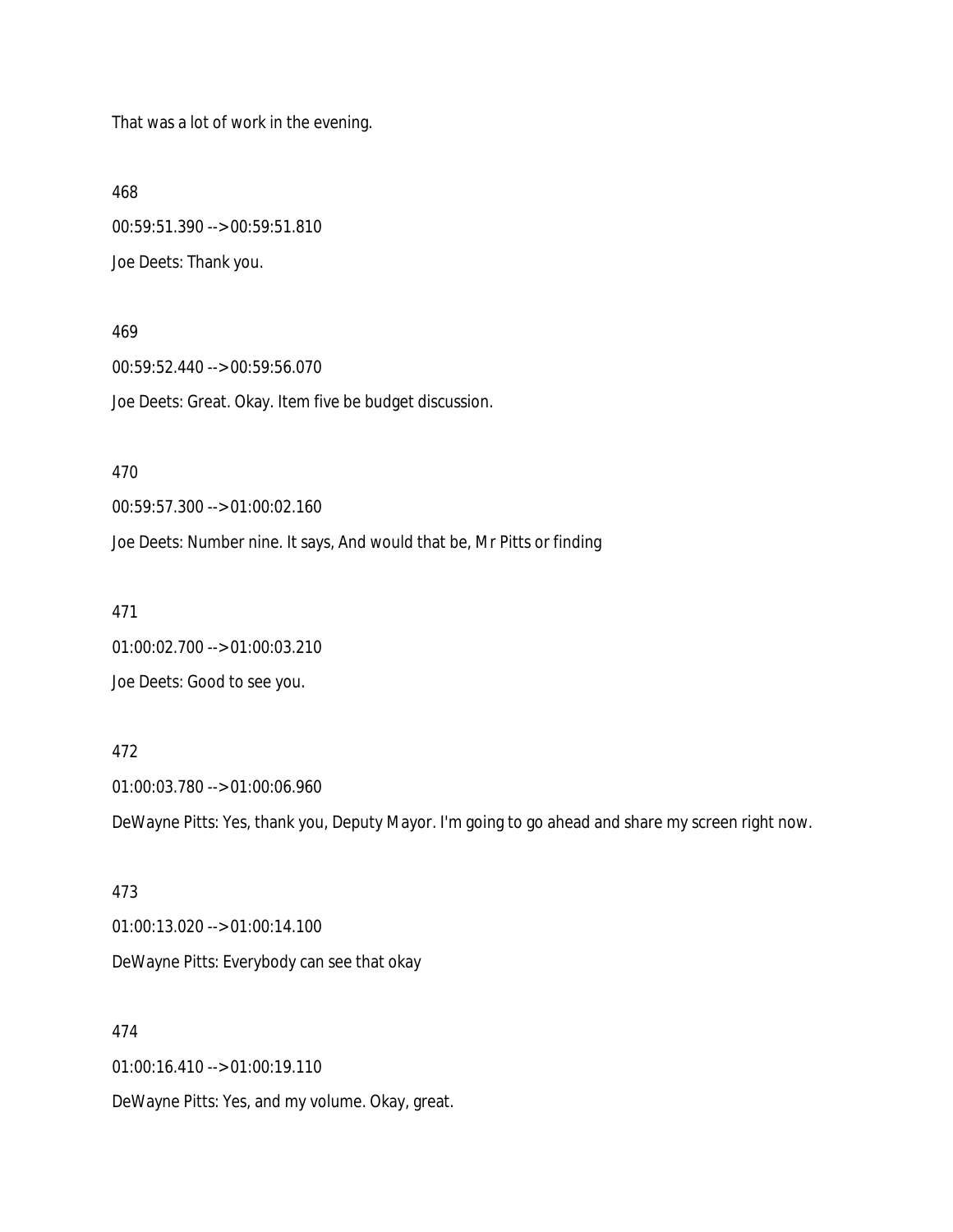#### 01:00:21.000 --> 01:00:27.840

DeWayne Pitts: Good evening. Again, Duane pits finance director, we are quickly going to go over the same set of charts. We've discussed the last few weeks.

476

01:00:28.380 --> 01:00:32.280

DeWayne Pitts: Updated with the changes from last week's budget discussion and the approved motions.

## 477

01:00:32.730 --> 01:00:39.810

DeWayne Pitts: I don't anticipate to utilize the full 15 minutes that I'm allotted here. So we should be able to cover these relatively pretty quickly.

#### 478

01:00:40.530 --> 01:00:50.040

DeWayne Pitts: I did send out an email to you yesterday with the replacement set of slides that included one change for the city parking lot project deferral from 21 to 23

#### 479

01:00:50.700 --> 01:00:58.380

DeWayne Pitts: This is the only change to the slides and the revised versions will be reposted by Christine for you and the public. After tonight's meeting.

#### 480

01:00:59.220 --> 01:01:09.870

DeWayne Pitts: The overall 1010 year expense totals just to rehab remain the same as the slides that were included in the packet and the total 10 year totals remain the same as last week.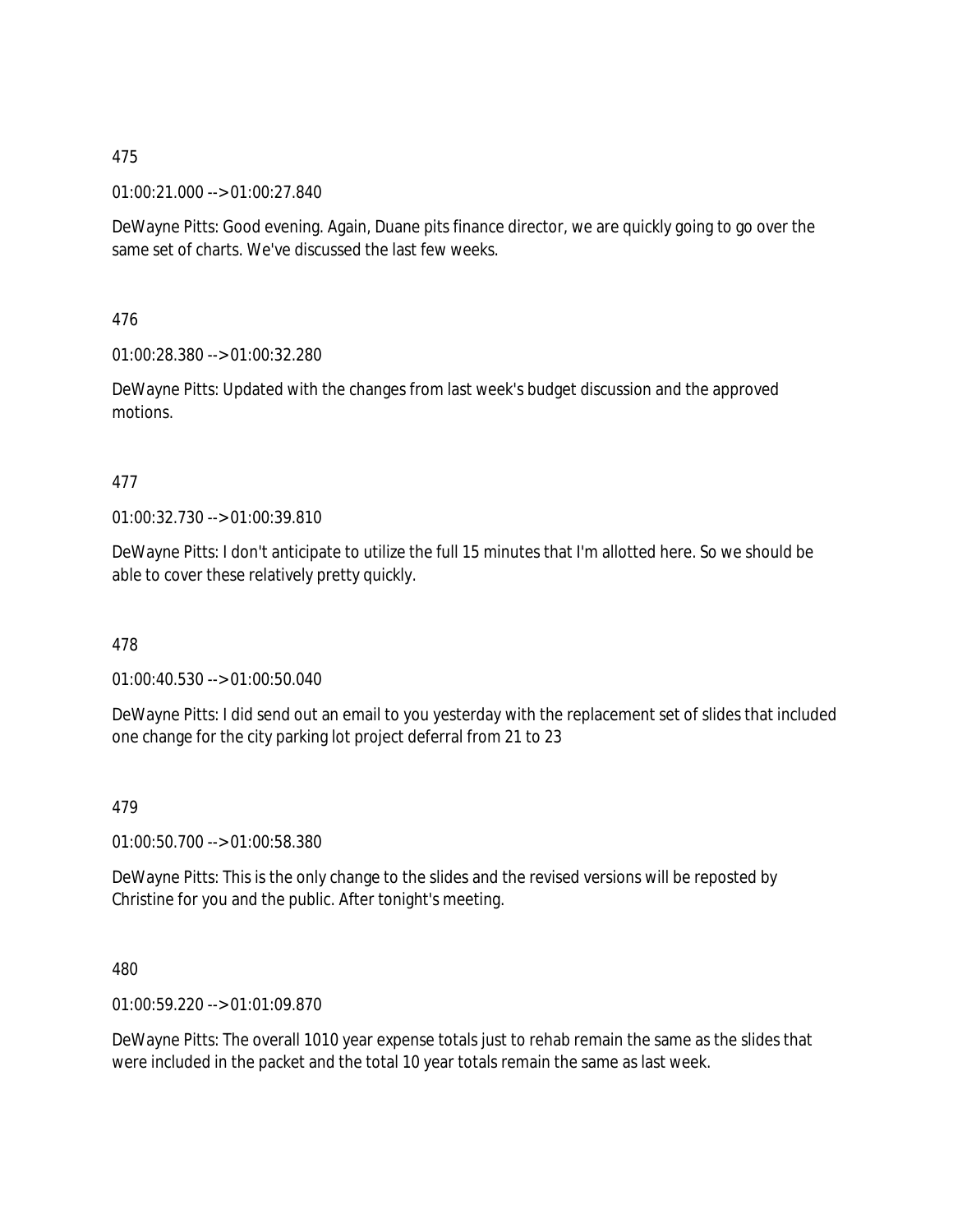01:01:10.710 --> 01:01:23.130

DeWayne Pitts: I also like to point out to for Council and the public that the proposed budget, as well as the Council budget queries approved motions and the motions that will actually change the budget from the proposed to the adopted.

482

01:01:24.030 --> 01:01:29.760

DeWayne Pitts: Are included as well as the revised capital improvement plan can be found on our website.

483

01:01:36.450 --> 01:01:50.610

DeWayne Pitts: Okay, this first slide here is the same one that you've seen in previous weeks with the and with the exception of the parking lot deferral. We just talked about on the last line of the slide, all, all of these are approved motions.

484

01:01:51.690 --> 01:02:00.720

DeWayne Pitts: Something else I would like to point out is that COUNCILMEMBER high topless last week mentioned that the chart excluded the Climate Action change for \$200,000

485

01:02:01.170 --> 01:02:09.060

DeWayne Pitts: This era was remedied in this version. It turns out that the numbers last week actually included the bottom line numbers actually included the chart.

486

01:02:09.840 --> 01:02:20.940

DeWayne Pitts: Were included did include the \$200,000 however I inadvertently had hidden that hit that row so that row was not visible. But the bottom line results were correct.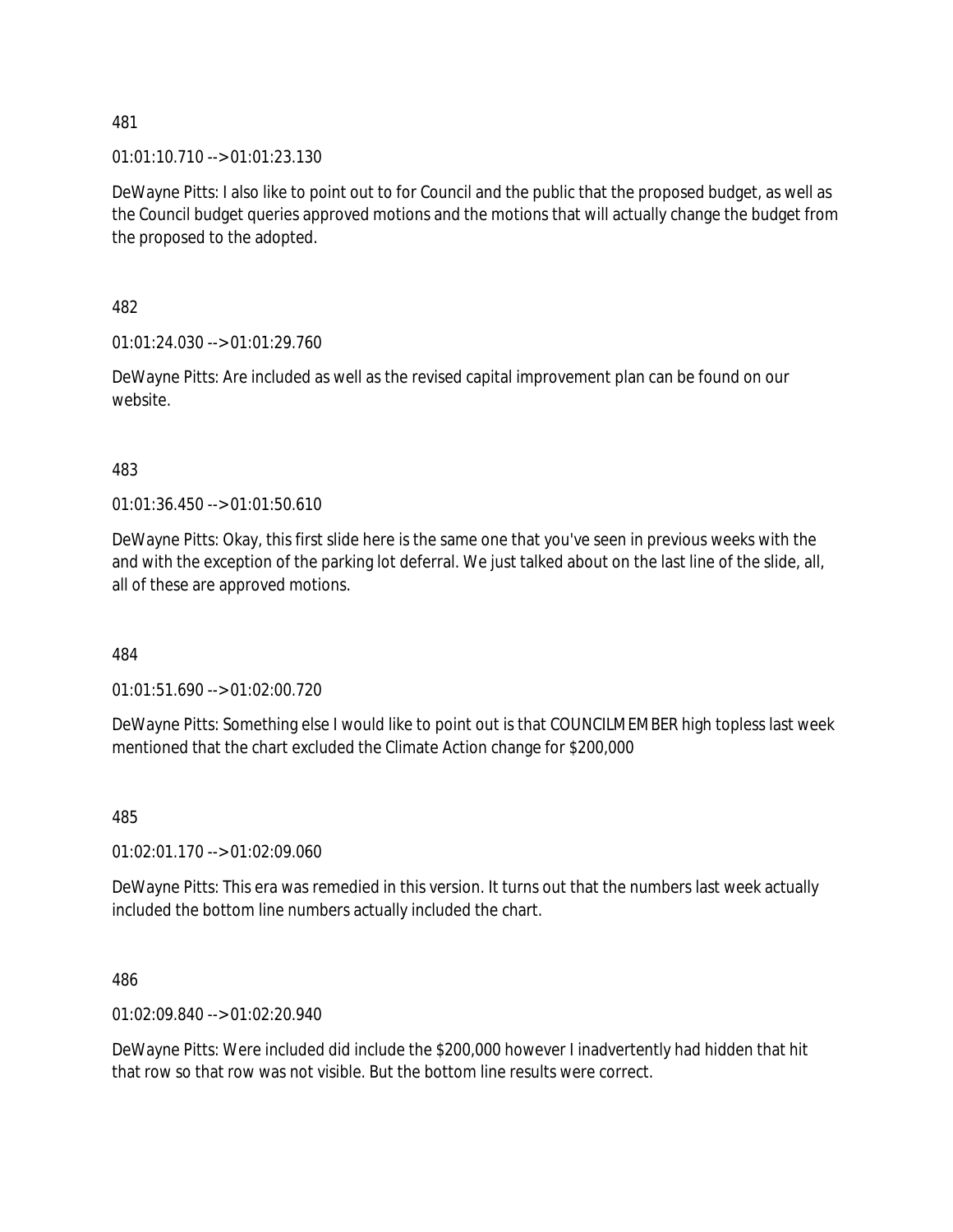01:02:22.560 --> 01:02:38.010

DeWayne Pitts: And as mentioned just a few moments ago, one time expenses remain the same at \$800,000 and the recurring expenses remain the same at 1.9 and the overall bottom line results of \$2.7 million have remained unchanged.

488

01:02:42.450 --> 01:02:46.470

DeWayne Pitts: This is a carbon copy of the same chart that you've seen the last couple of weeks.

489

01:02:48.060 --> 01:02:50.790

DeWayne Pitts: Looks like it's cutting off a little bits on that over

490

01:02:52.170 --> 01:03:01.230

DeWayne Pitts: But this shows you that the results have not changed the recurring revenues exceed their recurring expenses, all the way through 2028 with a minor exception of 2027

491

01:03:01.770 --> 01:03:10.290

DeWayne Pitts: And where recurring revenues actually fall short of expenses start in 2029 again this is the same chart that you've seen the last couple of weeks.

492

01:03:16.140 --> 01:03:25.110

DeWayne Pitts: And has been discussed in the previous weeks this chart compares the ending fund balances under different scenarios with the green bar that shows you the impacts of the approved motions.

493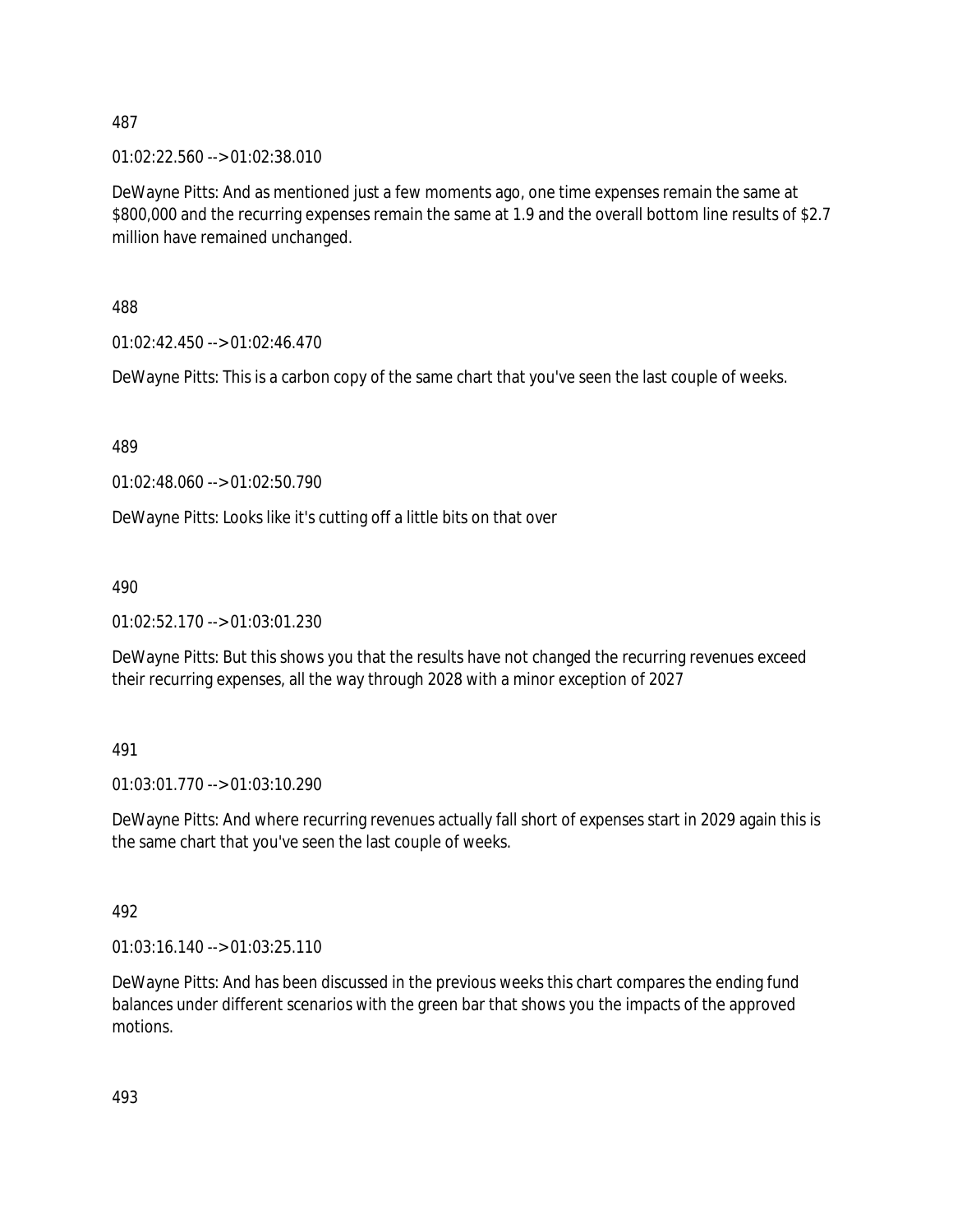01:03:25.950 --> 01:03:41.100

DeWayne Pitts: Of the bottom line is that the approved motions show the same results as last week that the reserve levels are met all the way through 2028 don't dip below the required reserve levels until 2029. And with that, I'm happy to answer any questions you might have.

494

01:03:45.600 --> 01:03:45.990

DeWayne Pitts: Okay.

495

01:03:47.070 --> 01:03:52.320

DeWayne Pitts: Seeing none, I will turn this back over to Deputy Mayor. Thank you.

496

01:03:53.580 --> 01:03:55.650 Joe Deets: Thank you. Thank you. Thank you, doing

497

01:03:56.940 --> 01:03:57.840 Joe Deets: Okay.

498

01:04:00.540 --> 01:04:04.380

Joe Deets: Any queries don't see enhance oh

499

01:04:06.090 --> 01:04:21.150

Joe Deets: Well I, I have a few just just minor stuff. We have our the climate position is identified as the climate adaptation officer and I've gotten comments from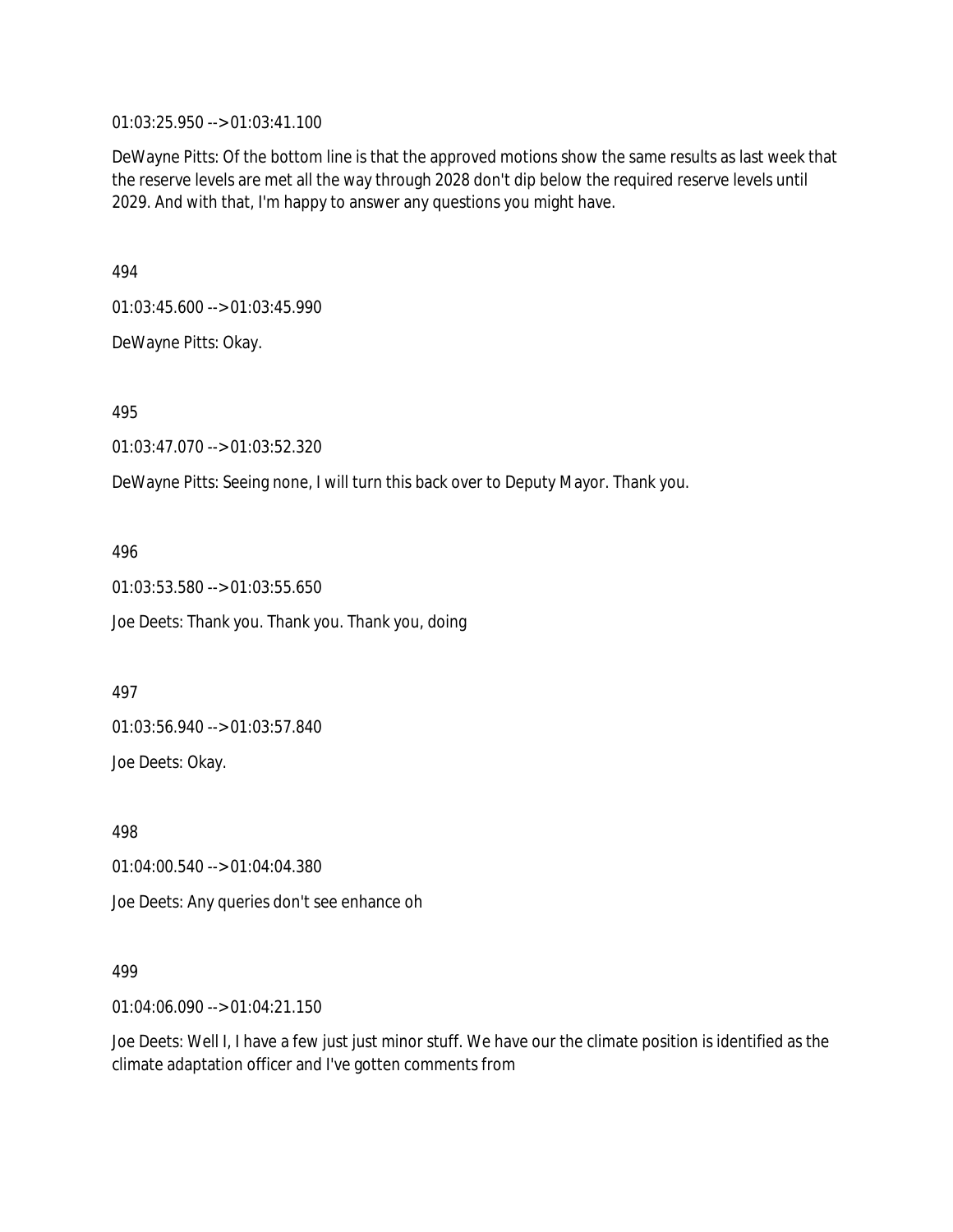01:04:21.960 --> 01:04:30.720

Joe Deets: Climate change advisory committee members that that we should be brought in that description to say climate mitigation and adaptation officer.

501

01:04:32.880 --> 01:04:33.240

DeWayne Pitts: Okay.

502

01:04:35.100 --> 01:04:45.120

Joe Deets: And second thing is, friends of the farm planting. We are still in the process of discussing that I actually made maybe customer. I suppose you want to

503

01:04:46.380 --> 01:04:53.280

Joe Deets: Know you had something else you want. Okay. Anyway, just flagging that so anyway I'm Will.

504

01:04:54.750 --> 01:04:56.580

Joe Deets: Look counselor I topless Europe.

505

01:04:59.490 --> 01:05:09.840

Kirsten Hytopoulos: I'm just bringing the same thing. I brought up last week, which is just that I'm not protesting it are saying, I don't, I'm not fine with it, but I just wanted us to acknowledge that we are not meeting the 10 year sustainability goal.

506

01:05:10.620 --> 01:05:22.590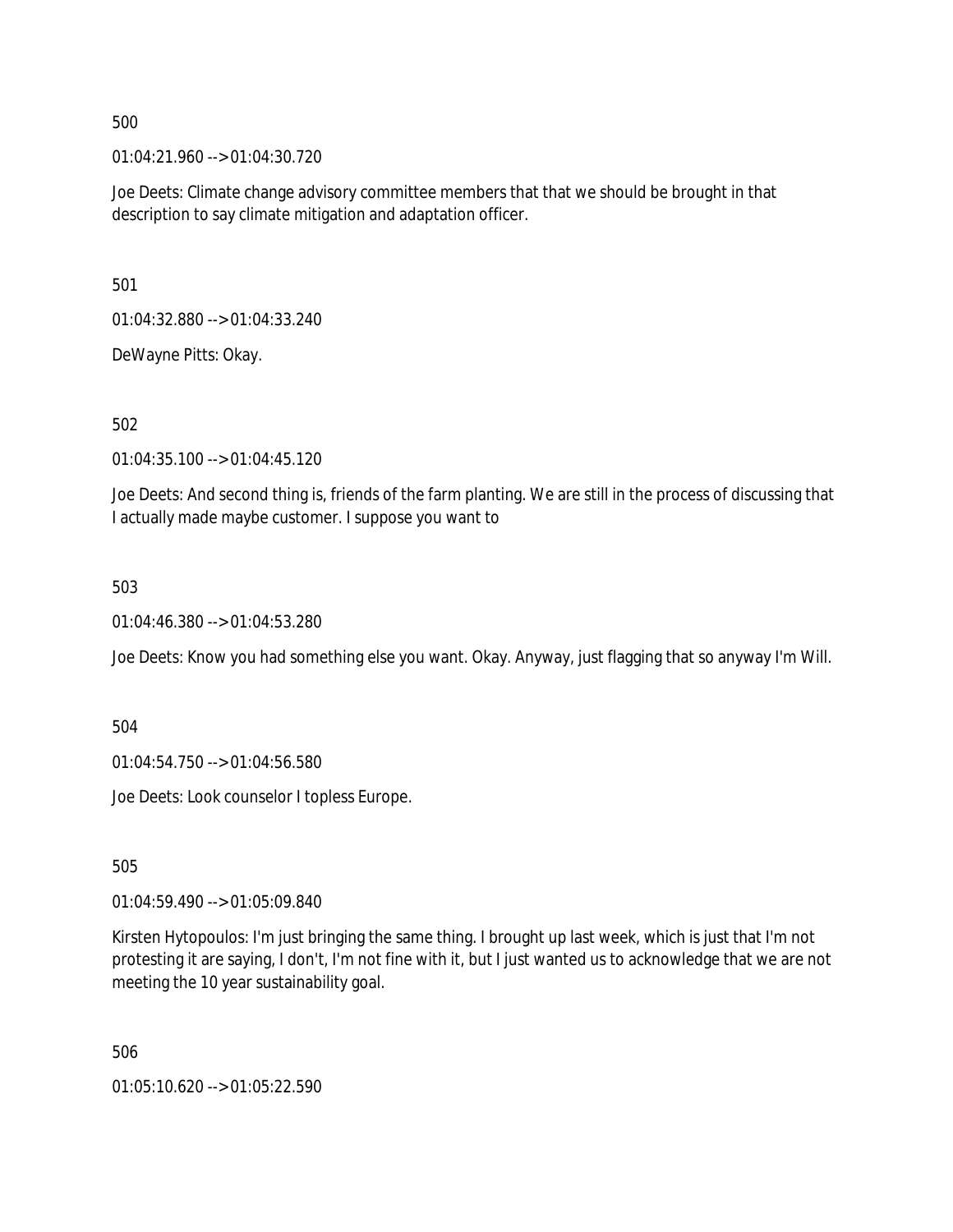Kirsten Hytopoulos: Test. We're looks like we're doing a nine year sustainability tests and I just want us all to acknowledge that adopt that as our I just wish we would adopt that formula is our policy this year so that we're careful that we don't

507

01:05:23.670 --> 01:05:24.420

Kirsten Hytopoulos: You know, kind of

508

01:05:25.470 --> 01:05:37.050

Kirsten Hytopoulos: Without being conscientious kind of edge away from that over the years. So I guess I'm going on the record saying that in endorsing this budget. I'm accepting the fact that that that's the decision that we've made.

509

01:05:38.190 --> 01:05:38.730

Kirsten Hytopoulos: We're making

510

01:05:40.350 --> 01:05:42.990

Joe Deets: Yeah, yeah. Thank you for those comments. I actually

511

01:05:43.080 --> 01:05:45.420

Joe Deets: I echo those I'm

512

01:05:46.980 --> 01:05:53.160

Joe Deets: A lot of ways. I like our budget, but I don't like the financial projections that our budget is creating as you as you said, and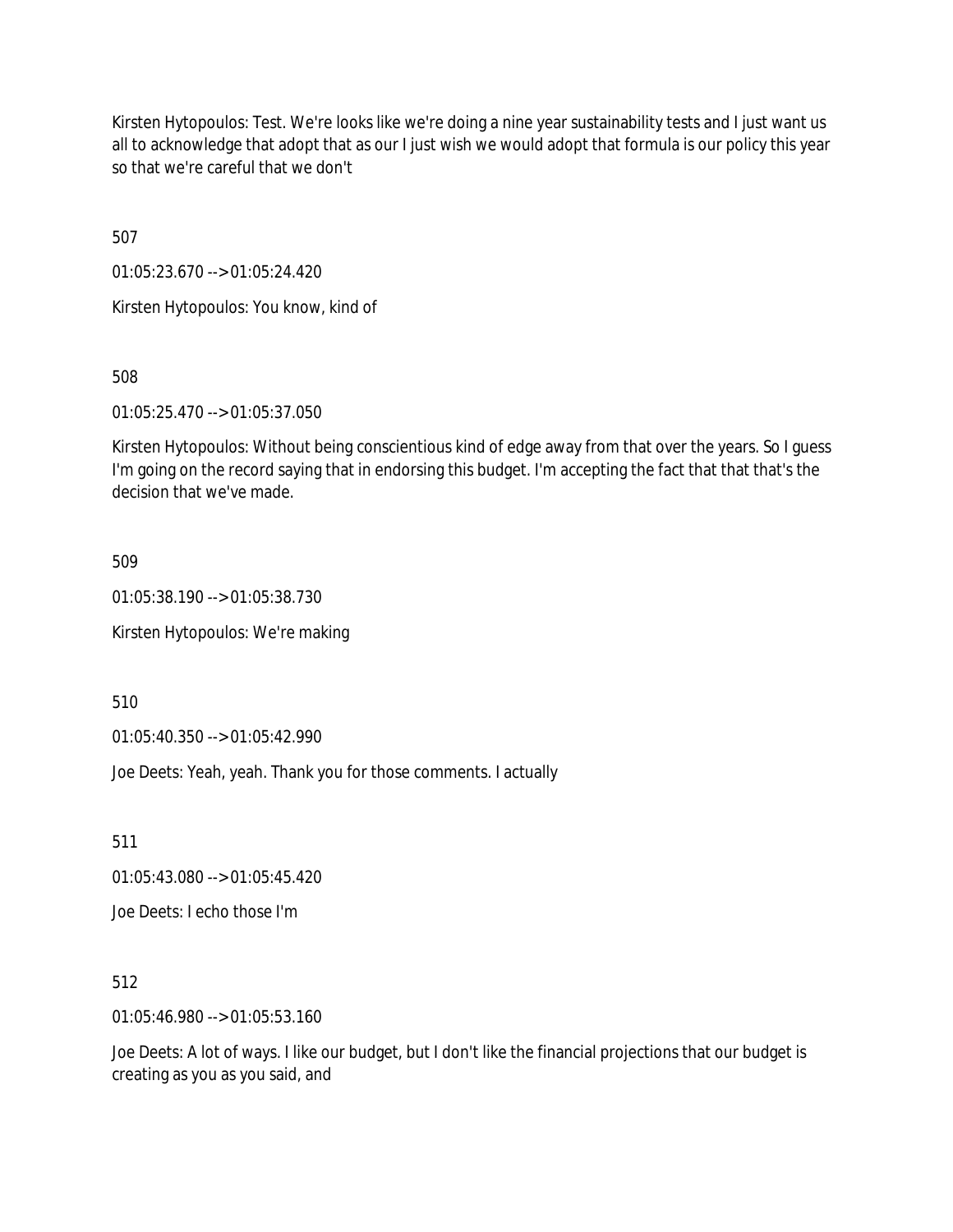01:05:54.960 --> 01:05:59.580

Joe Deets: This may Fortran some difficult decisions in the future from what we're making now.

514

01:06:00.840 --> 01:06:01.440

Joe Deets: Just saying.

515

01:06:02.820 --> 01:06:09.750

Joe Deets: The Wayne, would you say, I don't see any other hands up, which is it next steps are we voting on the budget next week.

516

01:06:10.500 --> 01:06:11.130

DeWayne Pitts: That is correct.

517

01:06:14.130 --> 01:06:15.990

DeWayne Pitts: Yeah, okay.

518

01:06:16.650 --> 01:06:18.300

Joe Deets: COUNCILMEMBER Pollock. Your hand is up.

519

01:06:18.390 --> 01:06:26.190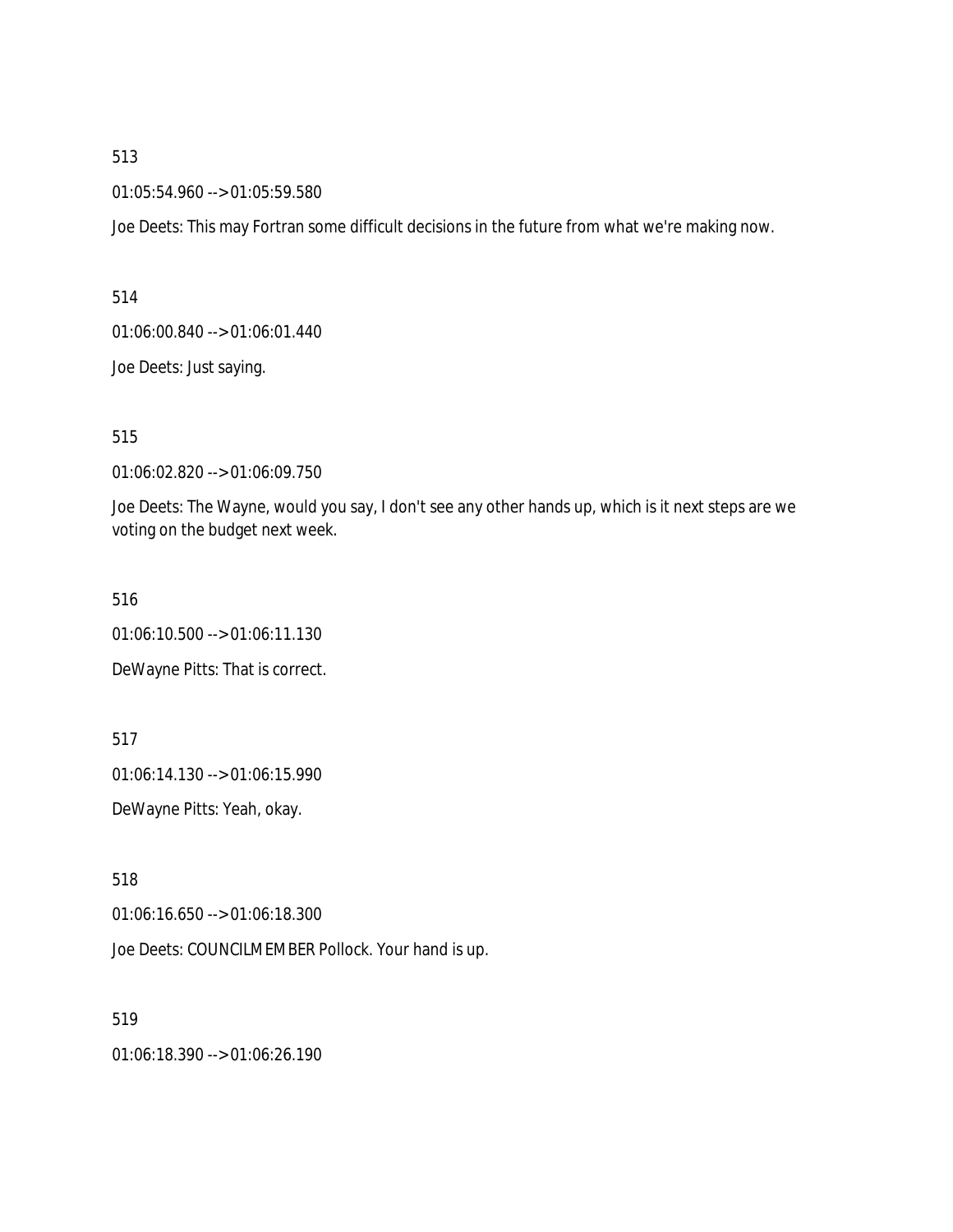Michael Pollock: Yeah, I just wanted in terms of the public would having a public hearing next week as well or not or no. So this is the last

520

01:06:28.620 --> 01:06:32.280

Michael Pollock: I just want clarification for the public. Are we having a public hearing on the budget next week or not.

# 521

01:06:32.580 --> 01:06:44.430

Morgan Smith: Now we've already helped to public hearings, so that the second one was last week, there will be public comment accepted next week because it's a business meeting, but the action that will be in front of counselors to consider approval of the budget ordinance.

## 522

01:06:44.700 --> 01:06:50.400

Michael Pollock: OK, and then just for clarification by state law. We need to approve it by the end of November.

523

01:06:50.940 --> 01:06:52.350

Morgan Smith: Not really. By the end of the year.

524

01:06:52.680 --> 01:06:53.580

Michael Pollock: Or the end of it you know

#### 525

01:06:53.670 --> 01:07:01.230

Morgan Smith: It's our practice that we have in recent years, concluded your work on it before the end of November, which is helpful because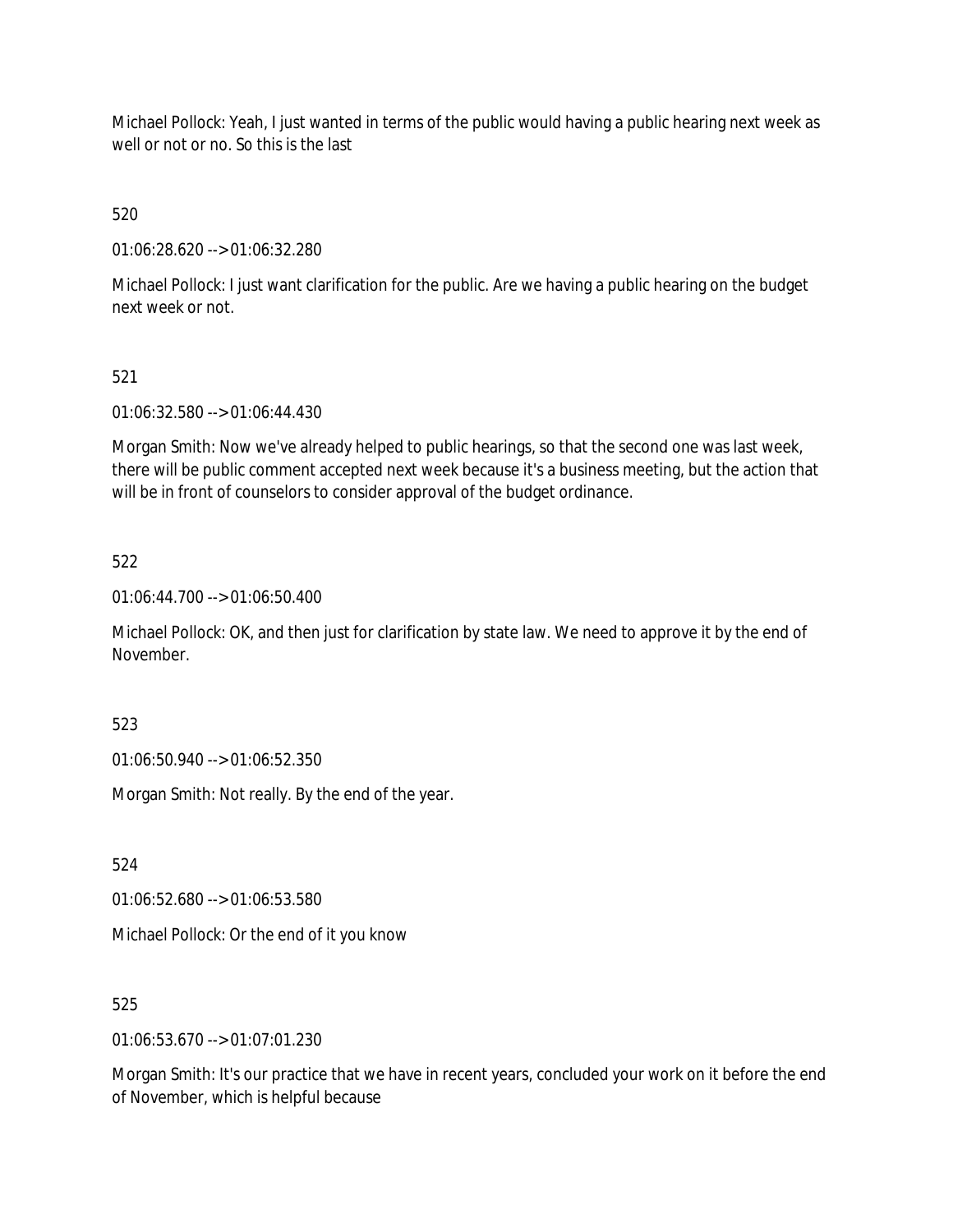01:07:02.160 --> 01:07:16.590

Morgan Smith: You know, one example that comes up is that we have nearly two dozen community partners and it's helpful for them to have an awareness of whether our budget is final and so they can have their plans and decision making to think about as they're working forward in their year as well.

527 01:07:17.070 --> 01:07:17.880 Michael Pollock: Okay. All right.

528

01:07:18.300 --> 01:07:18.900

Michael Pollock: Thank you.

529

01:07:20.700 --> 01:07:21.090 Joe Deets: Okay.

530

01:07:21.750 --> 01:07:22.170

Joe Deets: Thank you.

531

01:07:23.220 --> 01:07:38.280

Joe Deets: I don't see any more comments. I appreciate all the hard work. Dwayne you and your staff. I know. And of course, the city manager has has done, I'll just say yes this budgets bit bittersweet. I think we've done some good work, but

532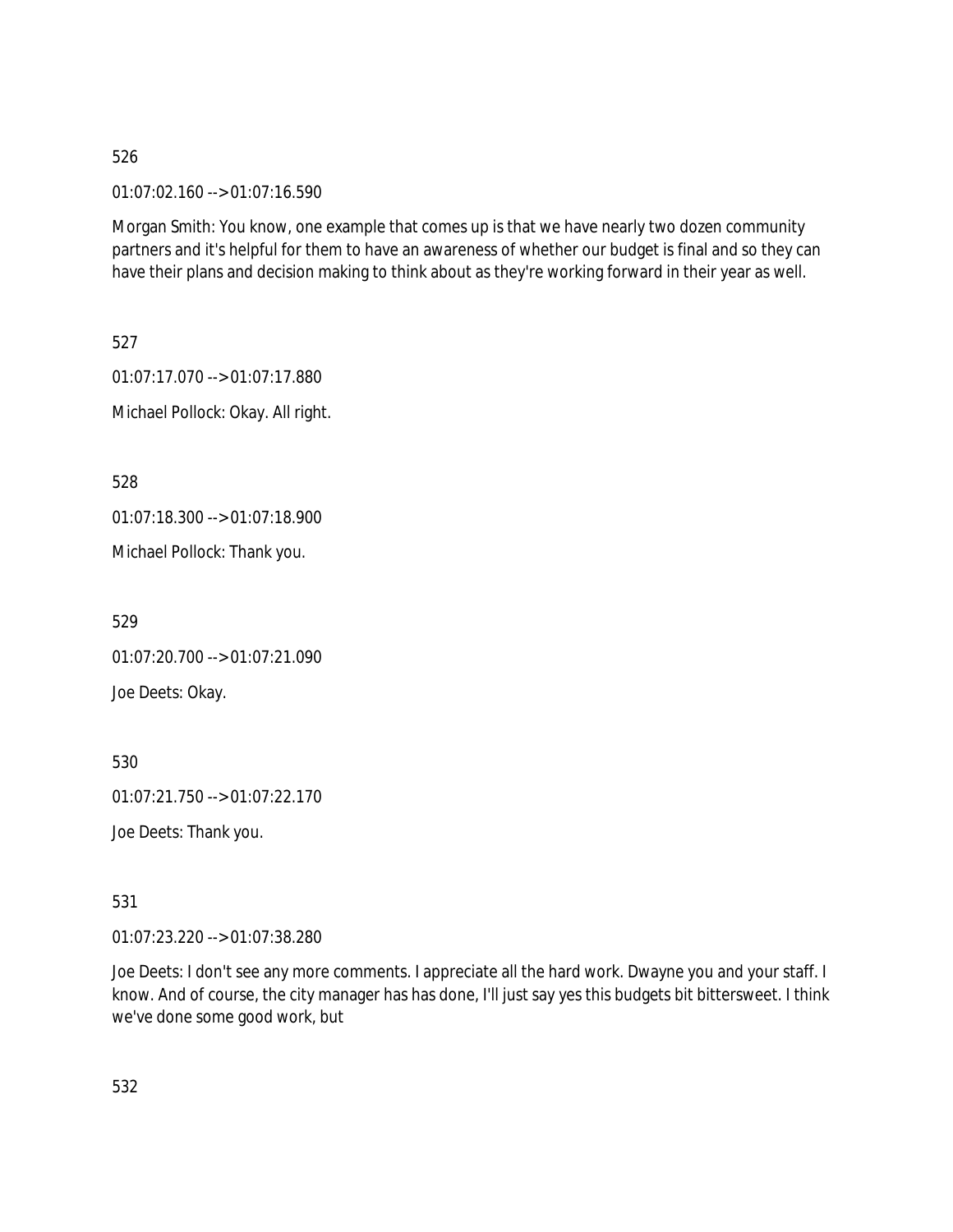01:07:39.780 --> 01:07:47.970

Joe Deets: I'm not entirely happy with it. But I, for the reasons that COUNCILMEMBER head topless that identified and I hope my colleagues.

533

01:07:49.200 --> 01:07:56.220

Joe Deets: Have similar concerns moving forward. So moving on we have

534

```
01:07:56.250 --> 01:07:56.940
Item
```
535

01:07:58.350 --> 01:08:01.110

Joe Deets: Six, eight which is

536

01:08:02.850 --> 01:08:07.350

Joe Deets: sustainable transportation plan update decision making framework discussion.

537

01:08:10.380 --> 01:08:12.720

Chris Wierzbicki: Be me again. Chris was Vicky public works director

538

01:08:14.040 --> 01:08:22.950

Chris Wierzbicki: I believe that Jennifer wheel and Mark are going to join us in a play in just a minute. Okay, they are, but I did want to give you just a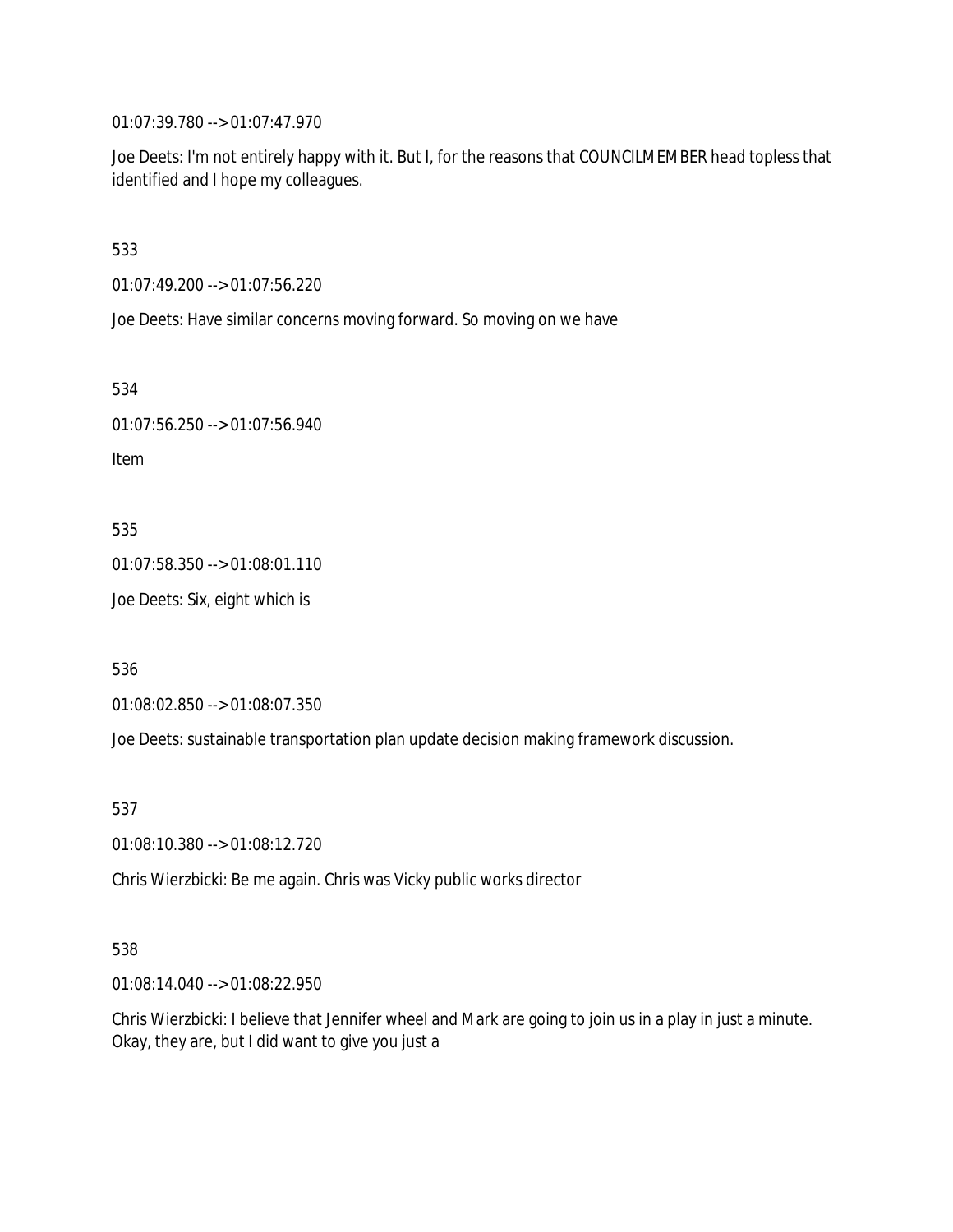01:08:24.270 --> 01:08:29.730

Chris Wierzbicki: Quick overview of where we're headed on this project in the longer term, before we dive into today's top

540

01:08:30.090 --> 01:08:31.140

Chris Wierzbicki: into today's topic.

541

01:08:32.160 --> 01:08:44.340

Chris Wierzbicki: As we discussed last week there was some interest in potentially having the Council scale back some of their time on getting into the details of this project moving forward.

#### 542

01:08:45.420 --> 01:09:03.690

Chris Wierzbicki: And so we had some discussions with the year to project Council liaisons COUNCILMEMBER car and Mayor Schneider about this and came up with a plan to rely more heavily on the task force members and the liaisons for the second half of the project moving

543

01:09:03.720 --> 01:09:05.010

Chris Wierzbicki: Through the second part of the year.

544

01:09:07.140 --> 01:09:15.300

Chris Wierzbicki: We are still on if the Council is interested in moving that direction. I think we're maybe looking for some nodding heads on whether that's the direction you'd like to go

545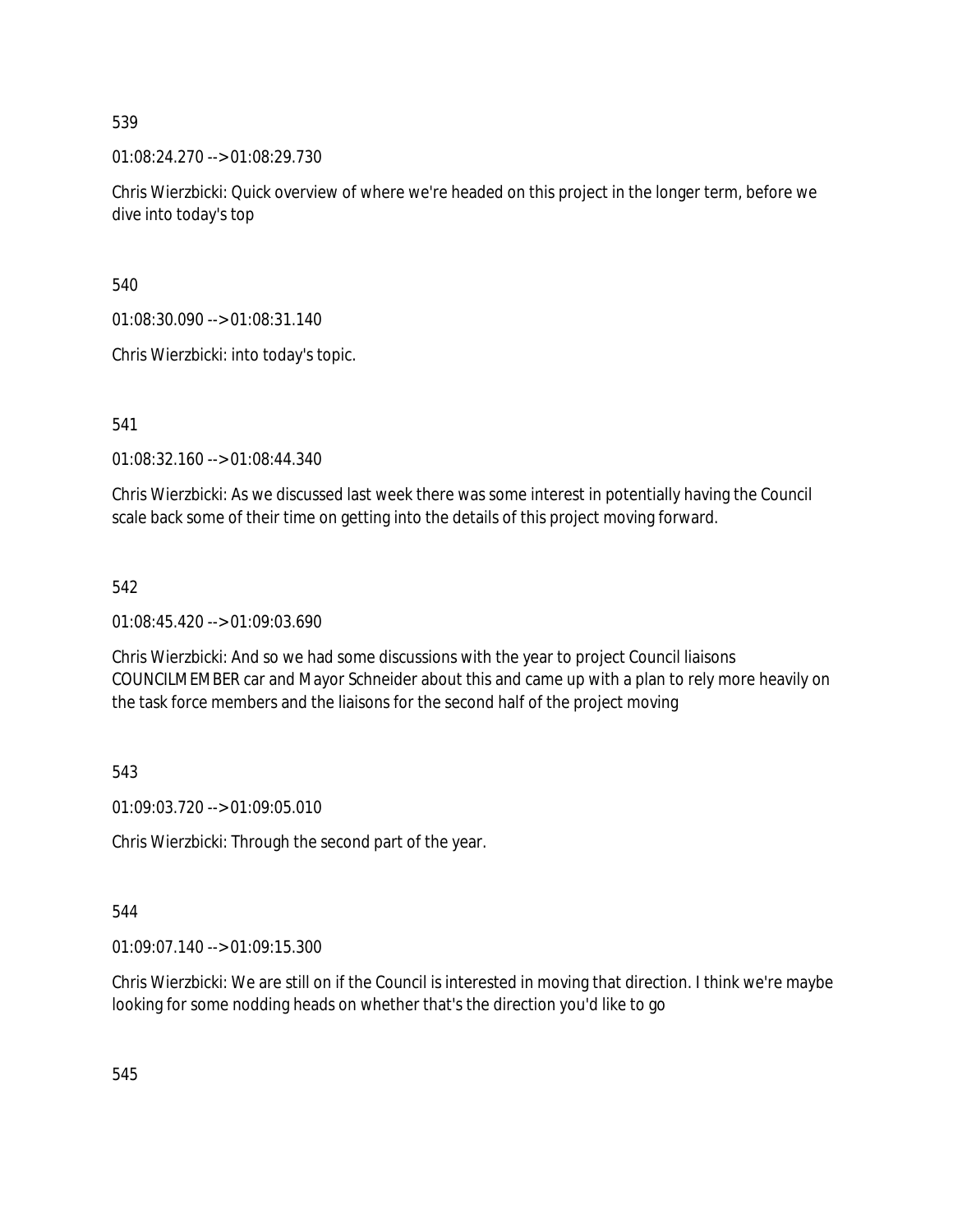01:09:16.590 --> 01:09:23.430

Chris Wierzbicki: We would develop a new schedule. Typically we show you the schedule of the project before we discuss any topic.

546

01:09:24.000 --> 01:09:38.280

Chris Wierzbicki: But we would skip that tonight and do some more thinking about how to lay out the remainder of the project with that new direction in mind if that's how you'd like to go. So maybe I'll just leave it at that for a minute and see if there's any discussion or questions about that.

547

01:09:39.540 --> 01:09:40.800

Chris Wierzbicki: Before we dive into the topic.

548

01:09:43.260 --> 01:09:45.840

Chris Wierzbicki: DON'T SEE ANYTHING, Chris. No. Okay, I'm gonna

549

01:09:46.320 --> 01:09:47.190

Chris Wierzbicki: Wait maybe

550

01:09:47.280 --> 01:09:49.140

Joe Deets: I'm sorry count summer now sorry your hands up.

551

01:09:49.590 --> 01:09:55.200

Rasham Nassar: Yeah, I'm fully in favor of that. I mean, that was my again. I think I said this before, but that was my assumption.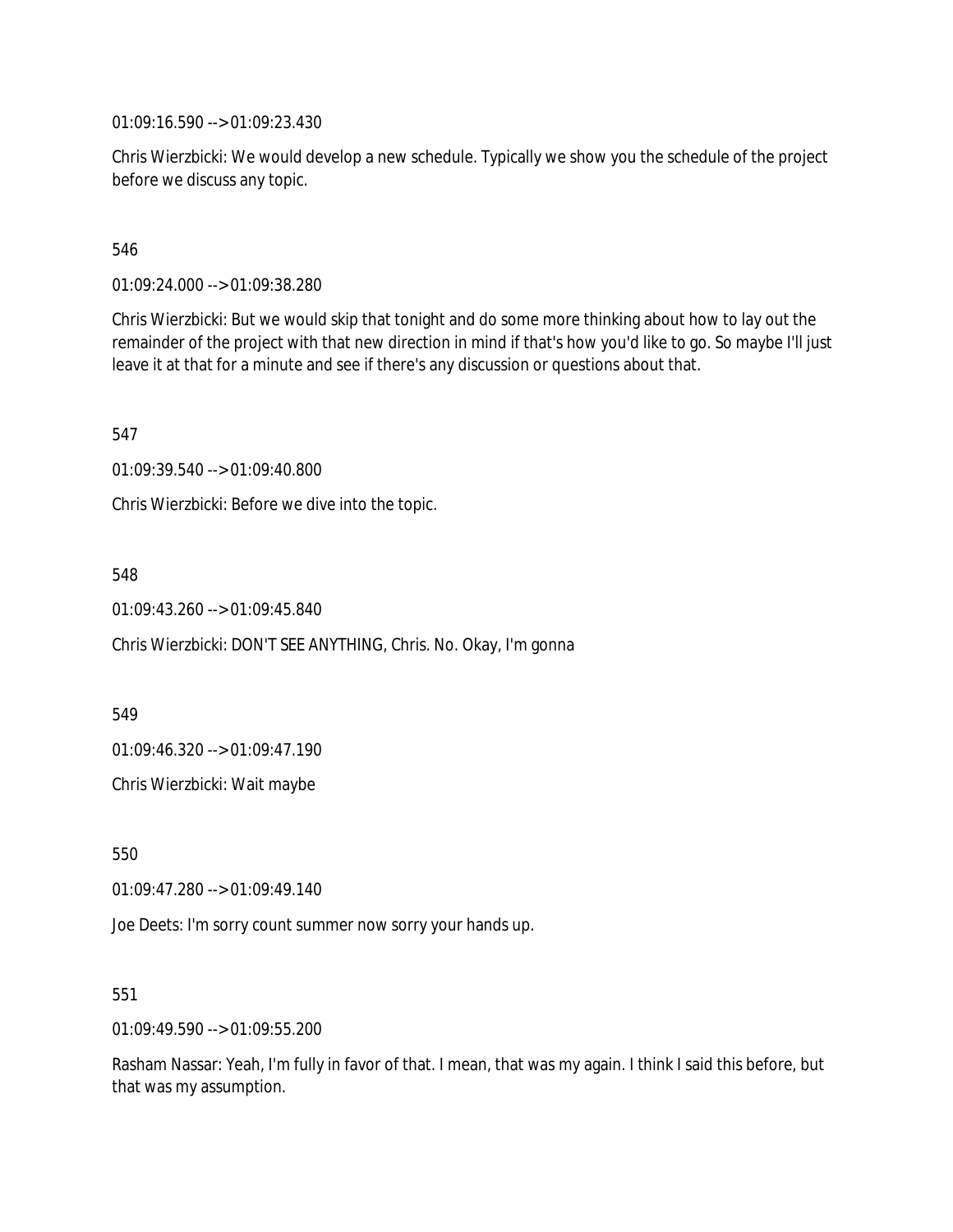01:09:55.470 --> 01:10:04.560

Rasham Nassar: From the start, when we created and assembled the citizen Task Force was that they would predominantly be reviewing all the all the materials and the research and such. And that when it, when

553

01:10:05.070 --> 01:10:13.170

Rasham Nassar: After they've done their review, they form the recommendations that those would be what would come back to counsel and that counts would have the opportunity then to participate participate in making

554

01:10:13.980 --> 01:10:18.330

Rasham Nassar: Taking votes on important decision points with the backing of of our citizen task force.

555

01:10:19.140 --> 01:10:25.620

Rasham Nassar: To serve as our advisors as to how you know how we should be voting and making progress on those Pip pivotal

556

01:10:26.100 --> 01:10:35.490

Rasham Nassar: Steps. So if there's a way to do that. I, my understanding is that they went from meeting twice a month pre coven to then meeting or sorry, once a month pre coven to meeting every other month now.

557

01:10:35.850 --> 01:10:46.470

Rasham Nassar: There's a way to enhance their, their role the role that they play I would certainly be in favor of that I'd leave it to the liaisons to kind of work with staff to figure out how to kind of assemble.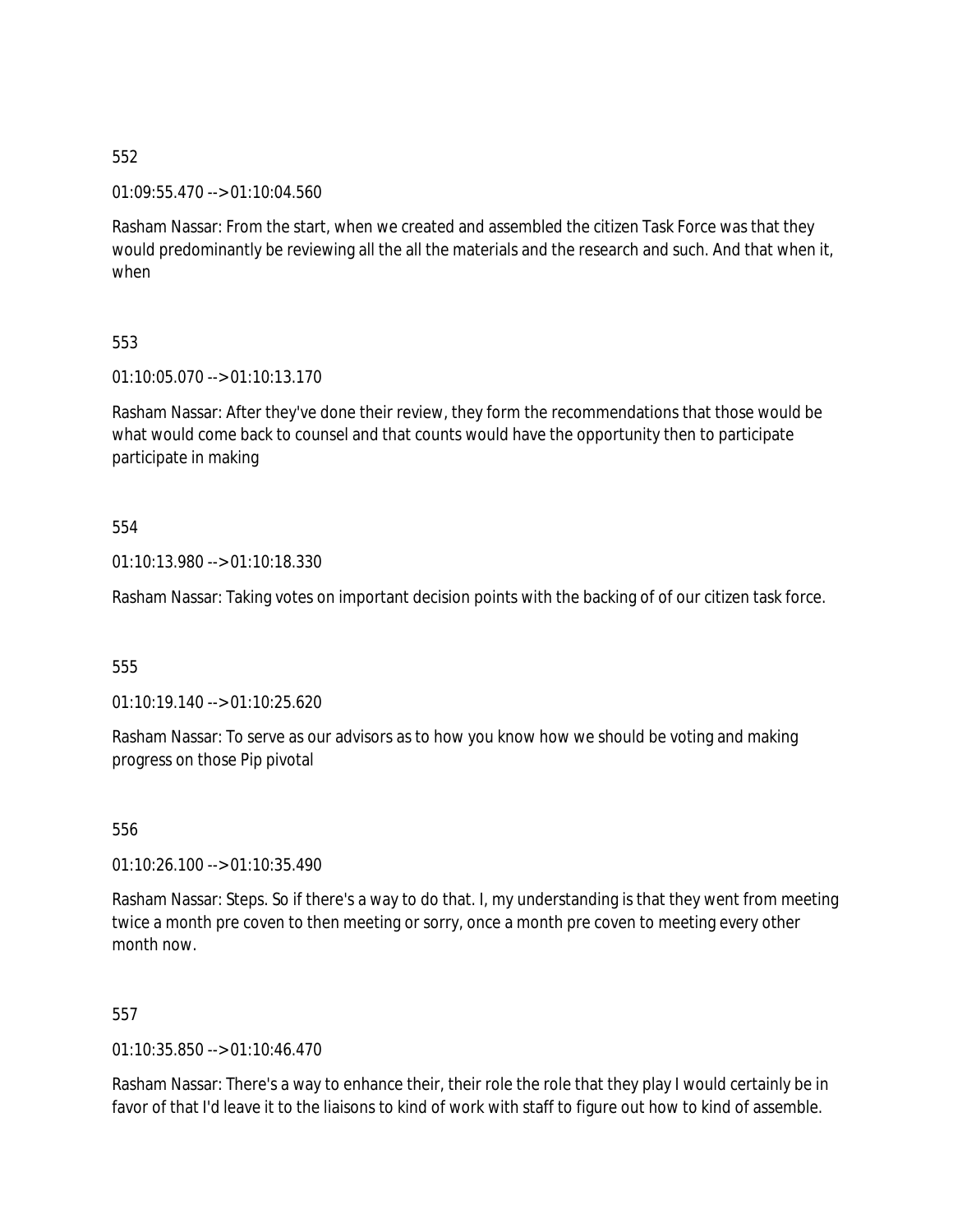01:10:47.280 --> 01:10:55.500

Rasham Nassar: The, the organization of those relationships to empower the task force a little bit more. So that means discussions happen less from we're not getting the the first

559

01:10:56.340 --> 01:11:06.810

Rasham Nassar: Preview from the consultant necessarily or rep repetition of what the task force has already kind of consumed and I would certainly be in favor of that so

560

01:11:08.490 --> 01:11:10.260

Joe Deets: Thank you. Councilmember pilot

561

01:11:10.650 --> 01:11:17.880

Michael Pollock: Yeah, I was just gonna nod my head and I just want to make clear, Chris. Did you get the nod, a sense in terms of but

562

01:11:18.960 --> 01:11:28.800

Michael Pollock: Essentially what comes on around us are just suggested the have sufficient counsel by him to move forward. I'm asking you, you need more

563

01:11:30.570 --> 01:11:34.410

Chris Wierzbicki: I guess I would just look to any other council members to grab a comment on this before we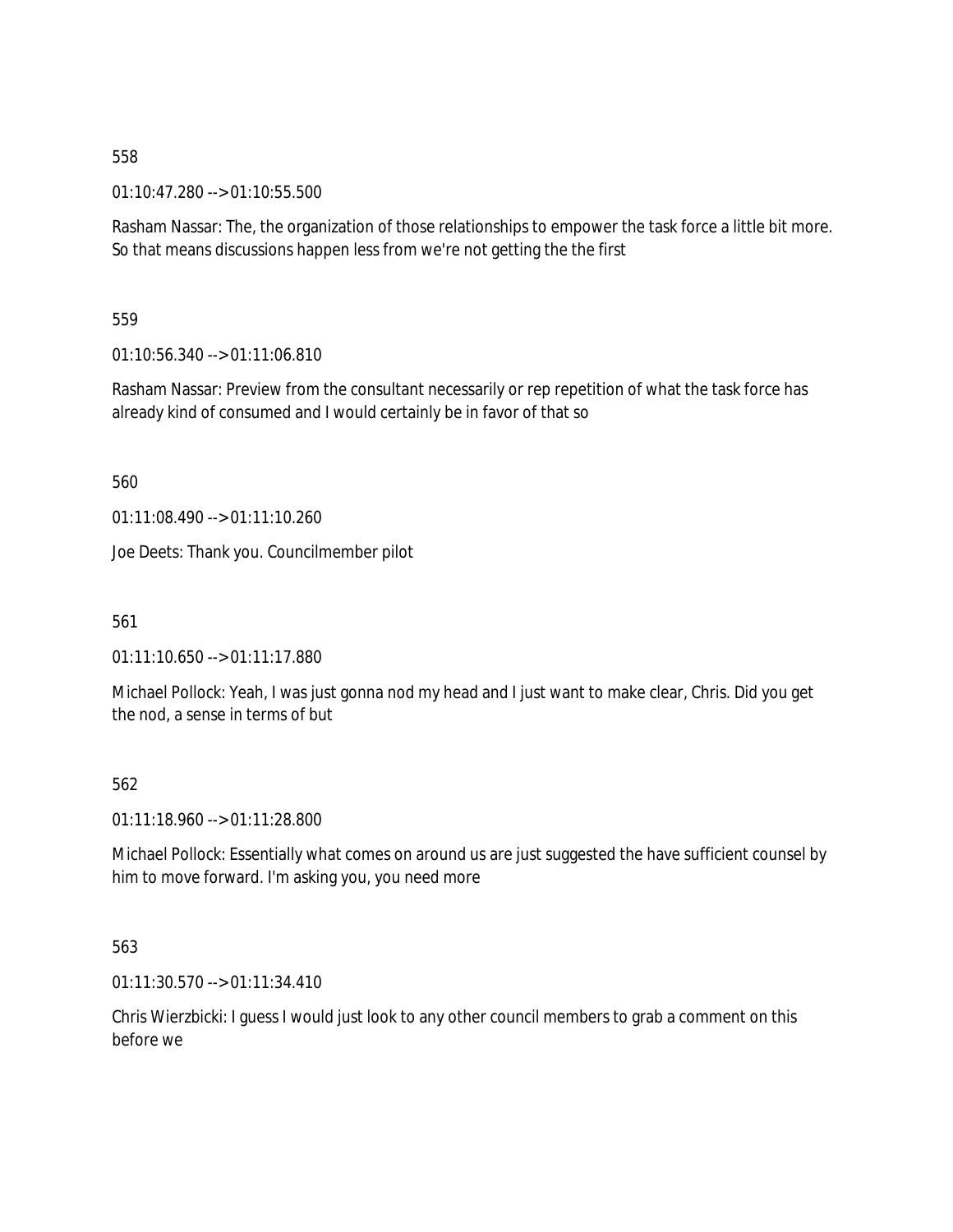564 01:11:35.880 --> 01:11:36.780 Chris Wierzbicki: Give it a thumbs up.

565

01:11:37.290 --> 01:11:40.260

Joe Deets: Okay. Councilmember a high topless his hand is up.

566

01:11:41.220 --> 01:11:41.640

Kirsten Hytopoulos: I guess.

#### 567

01:11:42.660 --> 01:11:44.910

Kirsten Hytopoulos: It'd be helpful to hear from the liaisons if they feel

568

01:11:44.940 --> 01:11:46.500

Joe Deets: That this makes we

569

01:11:46.530 --> 01:11:47.970

Kirsten Hytopoulos: Have you weighed in on this yet.

#### 570

01:11:51.120 --> 01:11:51.510

You have

571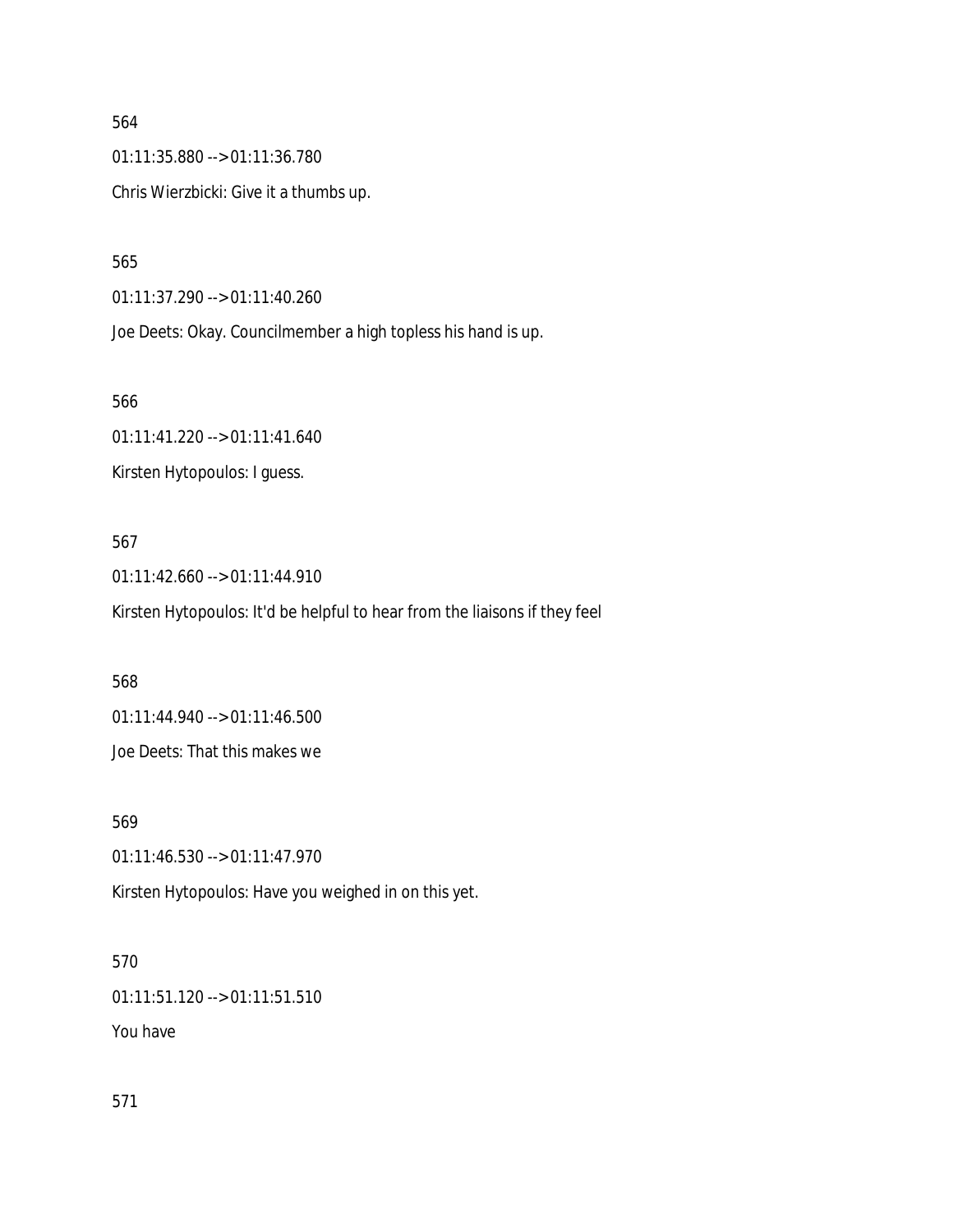01:11:52.560 --> 01:11:52.860

Christy Carr: Yeah.

572

01:11:54.240 --> 01:11:54.990

Christy Carr: Yeah, thanks.

573

01:11:55.050 --> 01:12:11.400

Christy Carr: Yeah, we have actually we had a pretty long discussion about it, I think. Mayor, remind me last week where we discussed the spirit of a shift. And clearly, I wasn't on Council when the initial scheduling was laid out mayor Schneider.

574

01:12:12.420 --> 01:12:15.480

Christy Carr: filled in that history for me but I

575

01:12:16.800 --> 01:12:25.140

Christy Carr: I support this. It's what I've heard from the members of the community that I've talked with and the members of the sustainable transportation task force that I've talked with that.

576

01:12:25.920 --> 01:12:35.220

Christy Carr: They're ready, willing and able to be more involved and spend more time and I think it's a better use of our time on council to hear from them.

577

01:12:36.810 --> 01:12:45.090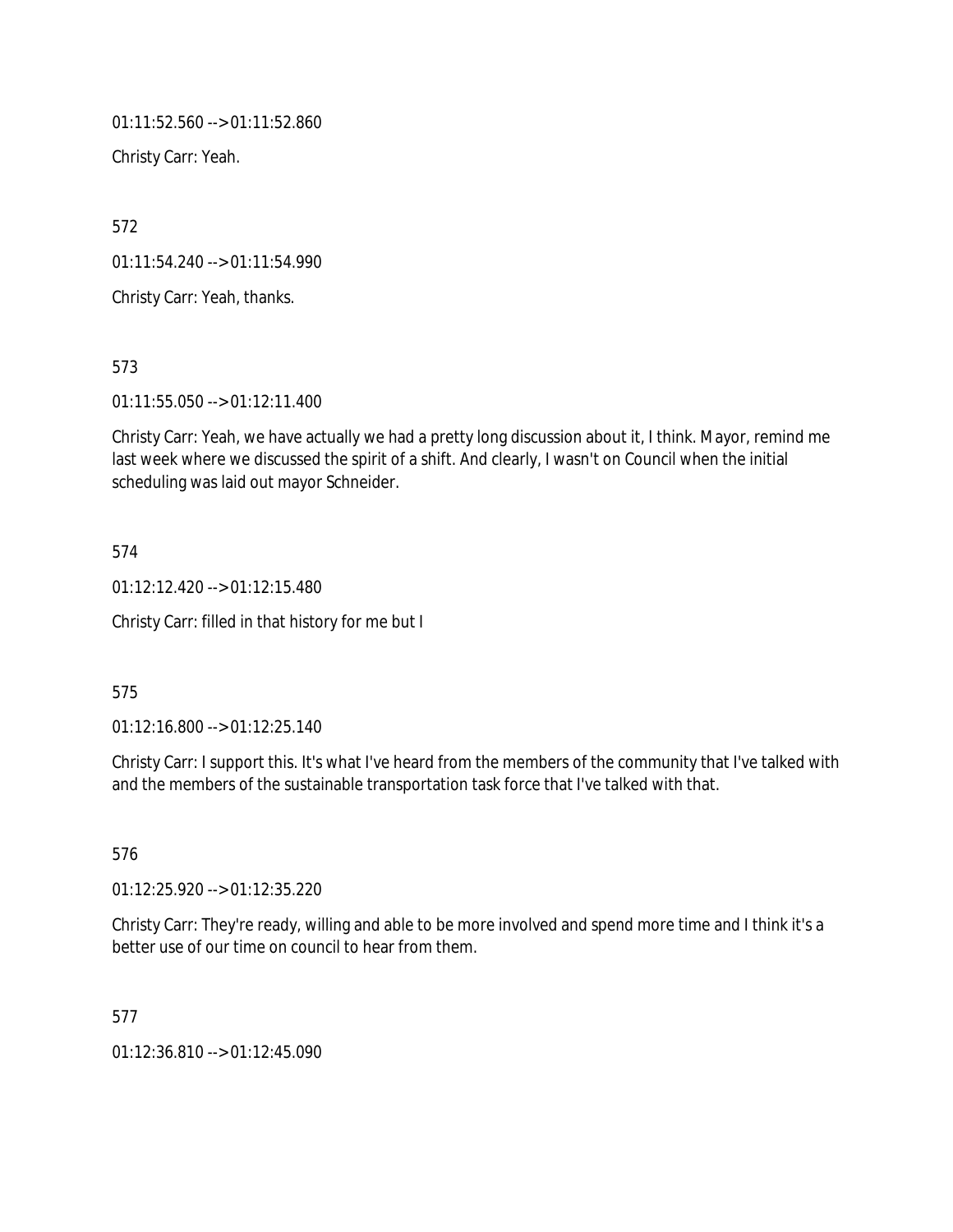Christy Carr: Instead of US hearing first to streamline our review of this project and I think staffs got it well in hand, in terms of

578

01:12:46.470 --> 01:12:55.890

Christy Carr: Not recreating the wheel, but just making this this shift for us. So I'm, I'm looking forward to to this newer direction.

## 579

01:12:57.030 --> 01:13:08.190

Kirsten Hytopoulos: And then I guess for me, my support for this would just assume that that our liaisons will let us know as a full council, they feel at some point that they need to listen more than otherwise. This sounds good to me.

580

01:13:10.050 --> 01:13:11.580

Joe Deets: Okay, thank you. I'm

581

01:13:13.140 --> 01:13:15.450

Joe Deets: Mark. Good to see you.

582

01:13:16.950 --> 01:13:20.940

Joe Deets: You like to start things off and Jennifer and I want to say.

583

01:13:22.710 --> 01:13:28.650

Mark Epstein: Grieving Council on before I jumped in head Jennifer start. I'll start us off. I just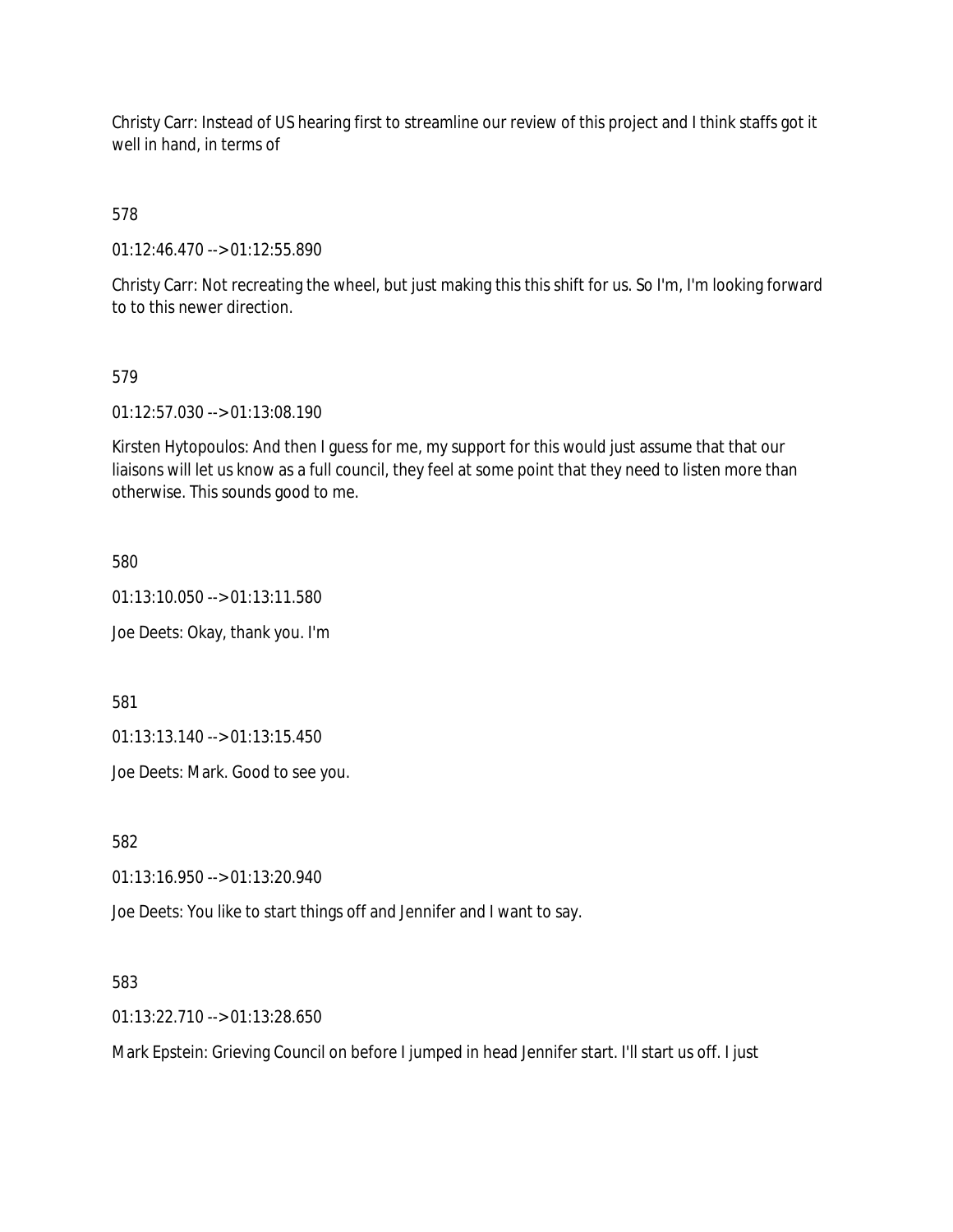01:13:29.790 --> 01:13:33.390

Mark Epstein: Want to say I'm Mark Epstein project manager for the sustainable transportation plan.

585

01:13:34.200 --> 01:13:40.110

Mark Epstein: I just want to respond to council member and Osiris comments about the frequency of meetings for the task force.

586

01:13:40.830 --> 01:13:48.720

Mark Epstein: We have, we have always scheduled them from the beginning for every, every other month. That's what's in the scope not within our scope with Nelson NYGAARD

587

01:13:49.200 --> 01:13:58.170

Mark Epstein: We are engaging the task force quite a bit more and we will continue to do that in between meetings, but just one the picture understood the frequency of meeting times

588

01:13:59.010 --> 01:13:59.370

Rasham Nassar: Thank you.

589

01:13:59.970 --> 01:14:05.580

Mark Epstein: Okay, with that will enter the Jennifer to take us through the evaluation framework introduction

590

01:14:07.140 --> 01:14:10.800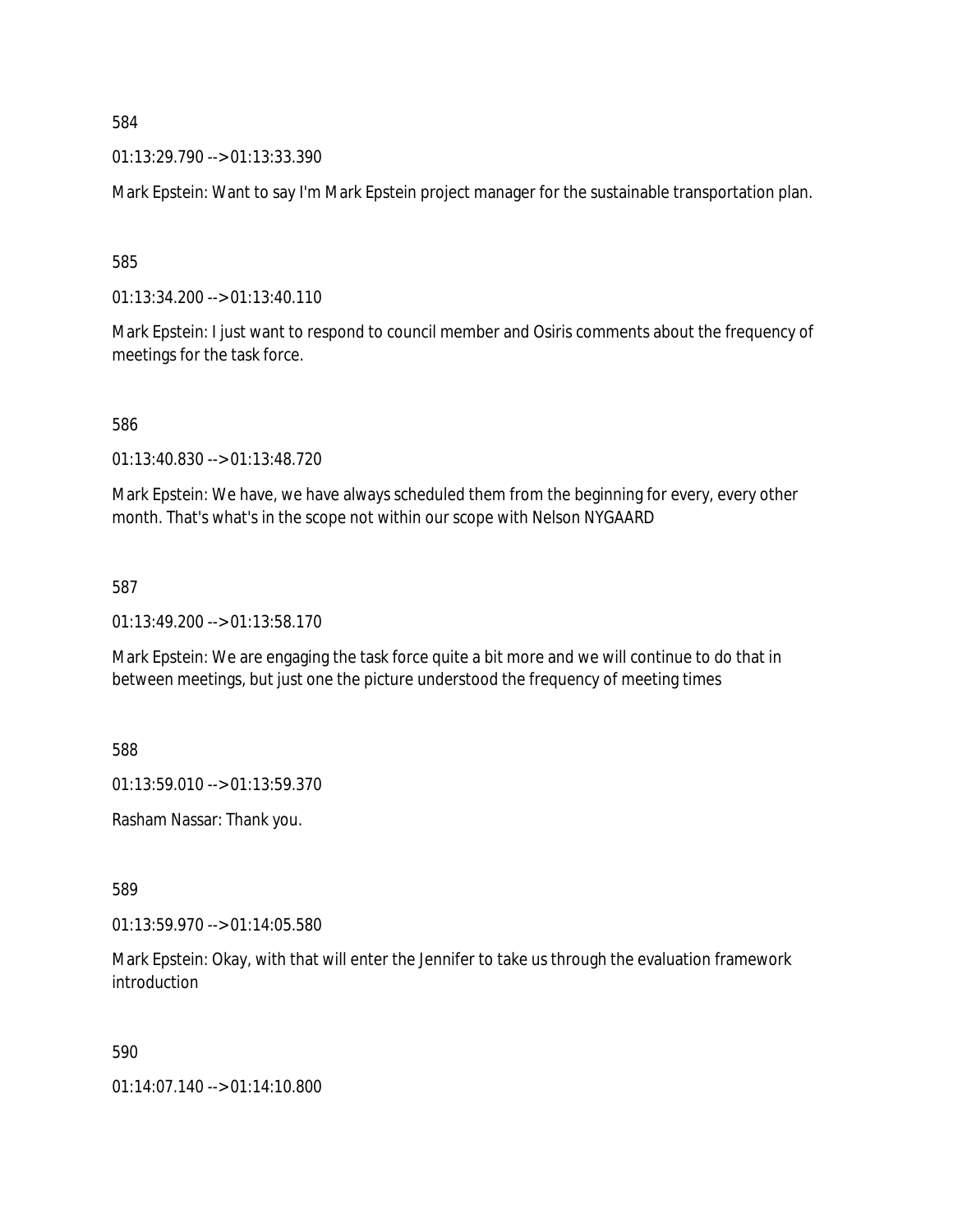Jennifer Wieland: Thank you, Mark. And good evening council members, good to see you all again.

## 591

01:14:12.000 --> 01:14:19.530

Jennifer Wieland: Because of the direction to make sure that we're taking three things through the task force before we do a deep dive with counsel.

## 592

01:14:19.980 --> 01:14:26.790

Jennifer Wieland: I am going to spend a little bit of time on the evaluation framework tonight as one of our last in the weeds discussions.

#### 593

 $01:14:27.180 \rightarrow 01:14:35.940$ 

Jennifer Wieland: Part of the reason for that is because this evaluation framework is our decision making tool for the project and really is the way that the goals that you approved last week.

#### 594

01:14:36.360 --> 01:14:41.040

Jennifer Wieland: Will start to come together to help guide the investments that are going to be made.

#### 595

01:14:41.340 --> 01:14:51.420

Jennifer Wieland: I'll do it at a high level. So that we've got time for questions, knowing that we're a little short on time tonight, but also will try and make sure you have a good sense of a few of the other things that are underway on the project.

#### 596

 $01.14.52.860 -> 01.15.02.820$ 

Jennifer Wieland: So I'm yet, excuse me again tonight, our focus is really on evaluation framework. And then also, we want to share with you some of the work that's underway on the gap analysis.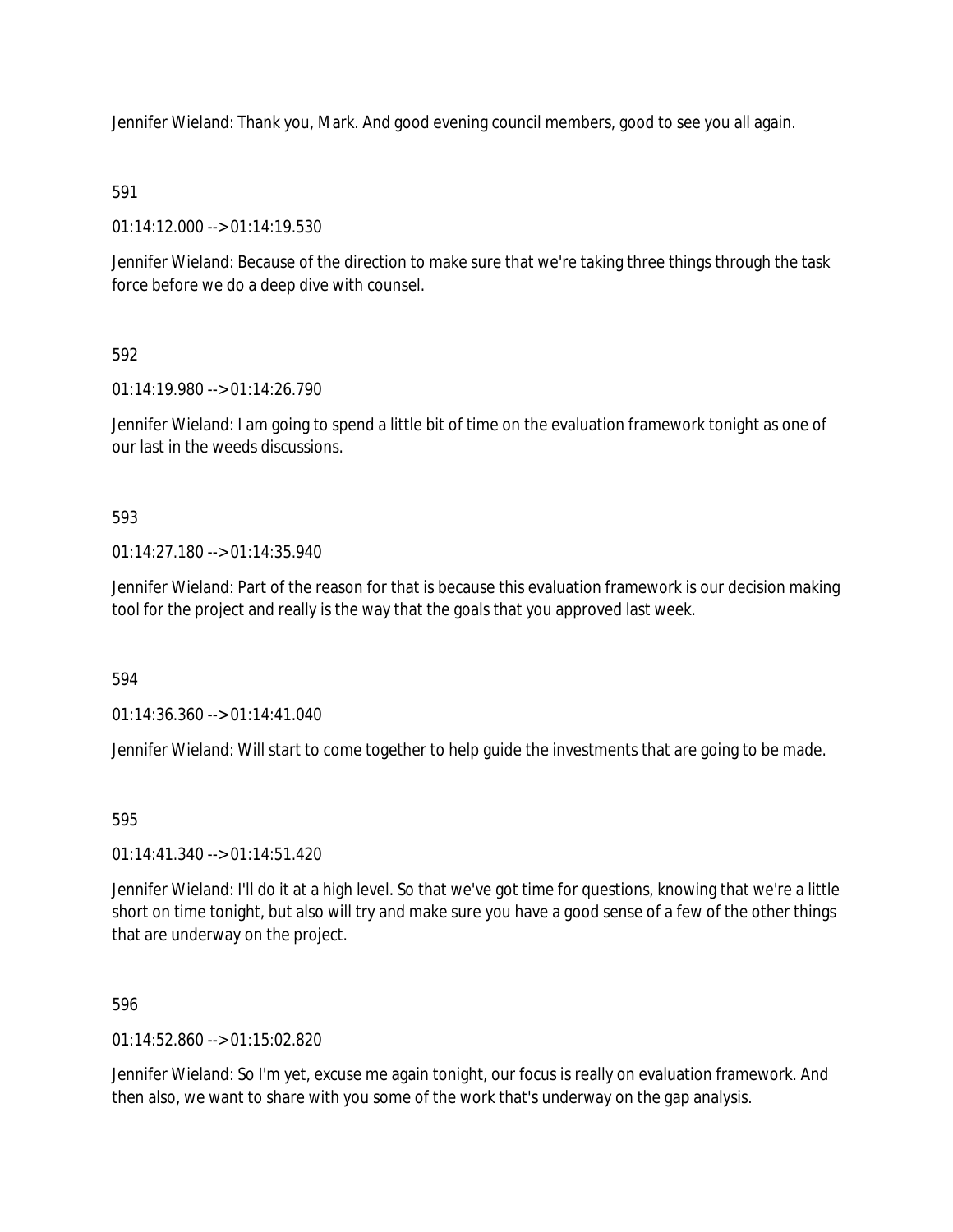01:15:03.510 --> 01:15:11.370

Jennifer Wieland: Your Council liaisons have recommended that we give you a sneak peek of an interactive tool that the task force is using to help with some of this work.

598

01:15:11.760 --> 01:15:19.980

Jennifer Wieland: And that we as the consultant team have been putting together. That will be a resource for you all, as we move forward. And so we'll share that as part of our discussion this evening.

#### 599

 $01:15:21.120 \rightarrow 01:15:28.800$ 

Jennifer Wieland: We did meet with both our task force and our technical advisory team in October and had a great discussion about the gap analysis.

600

01:15:29.160 --> 01:15:36.810

Jennifer Wieland: I wanted to take a second and thank the task force for all of the work that they did to ground truth, some of the information that we've received

601

01:15:37.200 --> 01:15:44.190

Jennifer Wieland: I'll show you a few photos from the work that they did out and about in different areas of the community to really look at the data that we have.

#### 602

01:15:44.640 --> 01:15:54.330

Jennifer Wieland: To look at some of the feedback that's come from the public and to really be part of helping to understand where we have gaps and how we want to start thinking about solutions.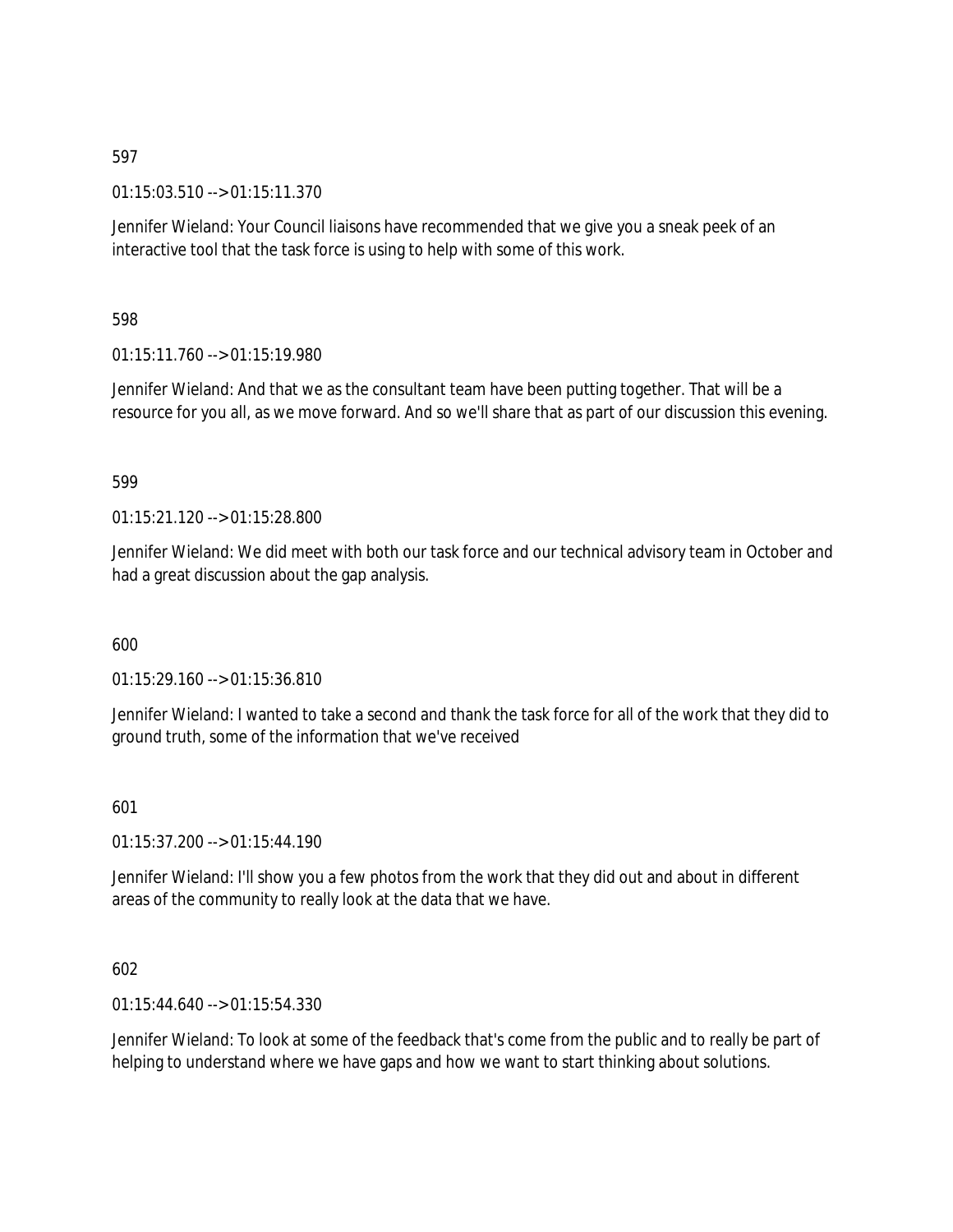01:15:54.780 --> 01:16:05.760

Jennifer Wieland: This is the point in the project where we turn our attention from identifying problems to starting to figure out what are the options for fixing those. And how do we want to move forward with projects and programs.

604

01:16:06.150 --> 01:16:12.180

Jennifer Wieland: That goes through our evaluation. So a lot of our recent activities have really been focused in that direction.

605

01:16:13.680 --> 01:16:21.330

Jennifer Wieland: So I'm going to switch screens here for just a second. And instead of walking you through all the nuts and bolts of what's included in the gap analysis.

606

01:16:21.780 --> 01:16:32.700

Jennifer Wieland: Just remind us all that that the purpose of the gap analysis is really about helping to identify where there are unmet needs and opportunities for improvement.

# 607

01:16:33.150 --> 01:16:42.600

Jennifer Wieland: And we do that with data. We do that with public input with the input of our task force and also we do that by really taking a look at

608

01:16:42.870 --> 01:16:48.030

Jennifer Wieland: The ways that the existing systems help to meet our goals and where they fall short.

609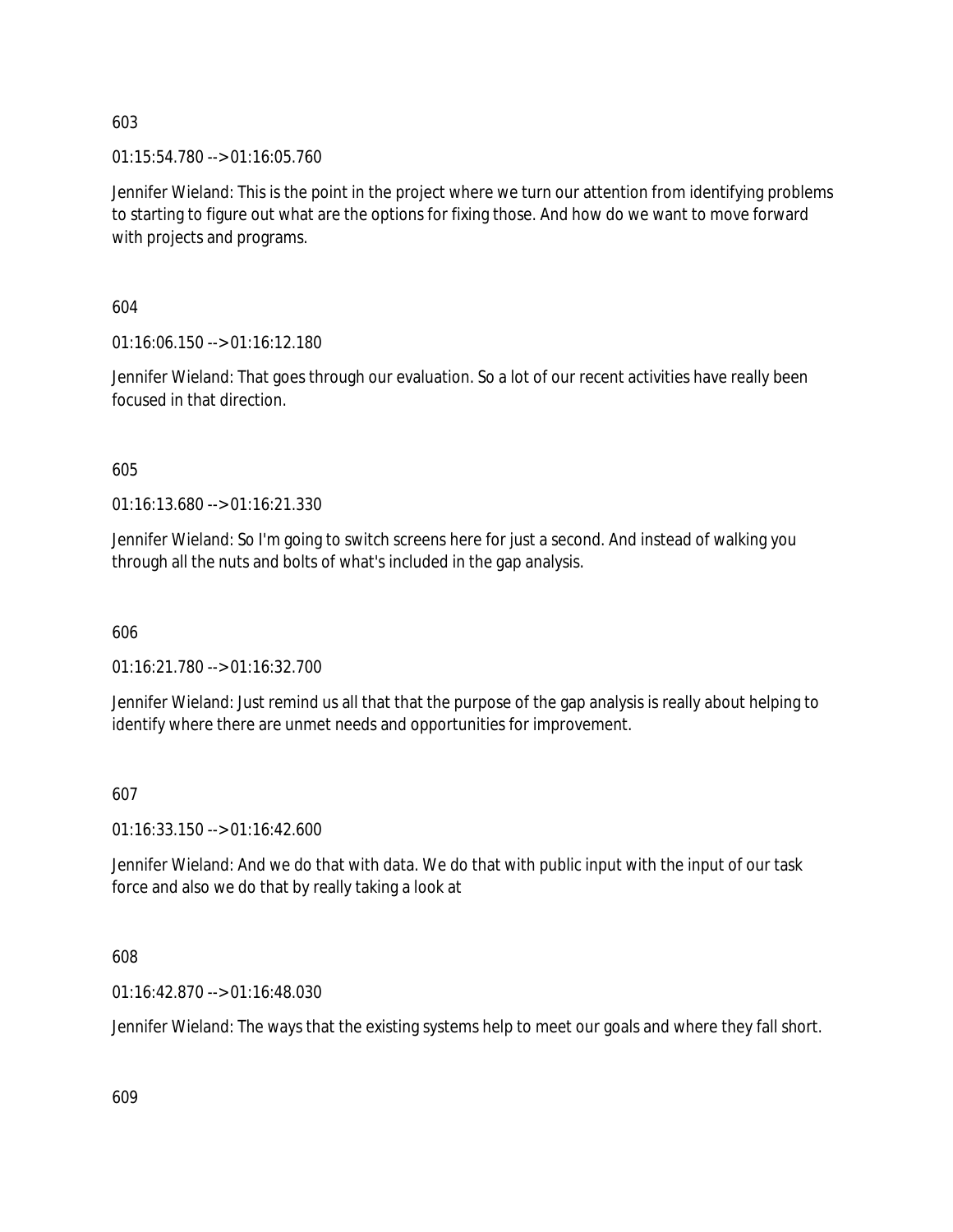01:16:48.420 --> 01:16:57.300

Jennifer Wieland: And so I'm going to use an example to show you what that means. As we look at an interactive map, but maybe the last slide I'll show before I switch over is just a few highlights

### 610

01:16:57.690 --> 01:17:04.170

Jennifer Wieland: From the work that our Task Force members did we we sent them out to look at the existing networks across the island.

#### 611

01:17:04.500 --> 01:17:16.440

Jennifer Wieland: To look at some of the barriers that members of the public identified and they captured some great images and a lot of really important feedback that we have been using to help shape our gap analysis.

## 612

01:17:17.040 --> 01:17:24.090

Jennifer Wieland: So let me just really quickly switch screens and give you a sneak peek of this tool that the task force has been using

# 613

 $01:17:25.350 \rightarrow 01:17:32.430$ 

Jennifer Wieland: So what you are seeing here I've got just a couple of things layered on this is

#### 614

01:17:33.150 --> 01:17:38.820

Jennifer Wieland: So one of the things that we have done is we try and think about how do we recreate some of what we might do.

615

01:17:39.210 --> 01:17:46.170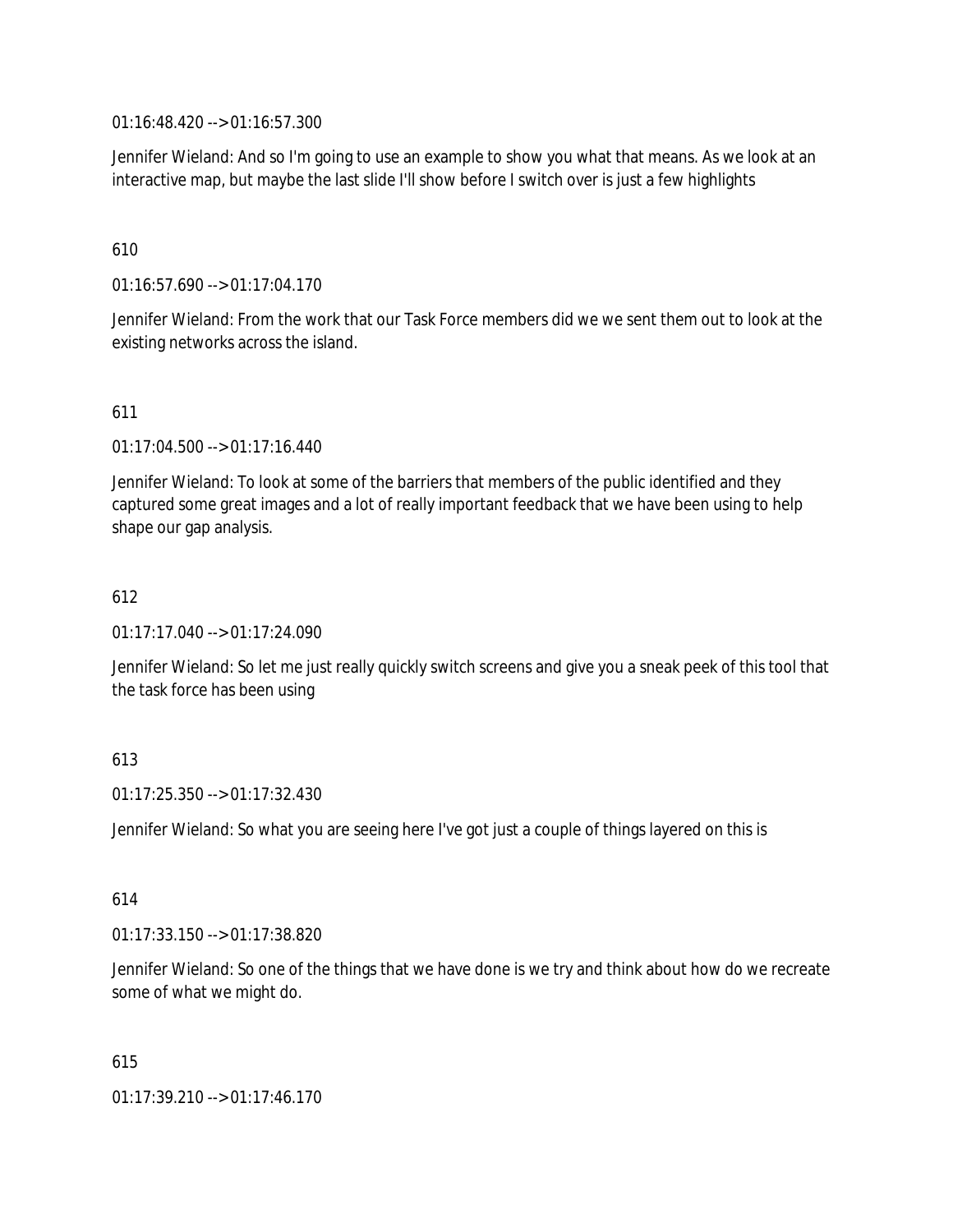Jennifer Wieland: In the in person meeting virtually and especially when we work with our task force, you know, if we were able to all gather around a table.

616

01:17:46.500 --> 01:17:52.080

Jennifer Wieland: We would have maps upon maps and layers of different images that we were trying to look at together.

# 617

01:17:52.590 --> 01:18:00.030

Jennifer Wieland: And so we created a virtual a digital tool to help us do some of that to really be able to layer different types of data together.

## 618

01:18:00.360 --> 01:18:11.580

Jennifer Wieland: And understand what we're seeing start to identify gaps and so I'm just going to give you a quick example of how this works, because this is really what will come back to you next as we start to think about

#### 619

01:18:11.820 --> 01:18:17.700

Jennifer Wieland: What gaps are we seeing and then what are the projects and programs that will be moving into evaluation.

#### 620

01:18:18.390 --> 01:18:27.000

Jennifer Wieland: So what I've got turned on, on the map and you can see in this list of layers on the right we have dozens and dozens of different layers.

# 621

01:18:27.450 --> 01:18:37.110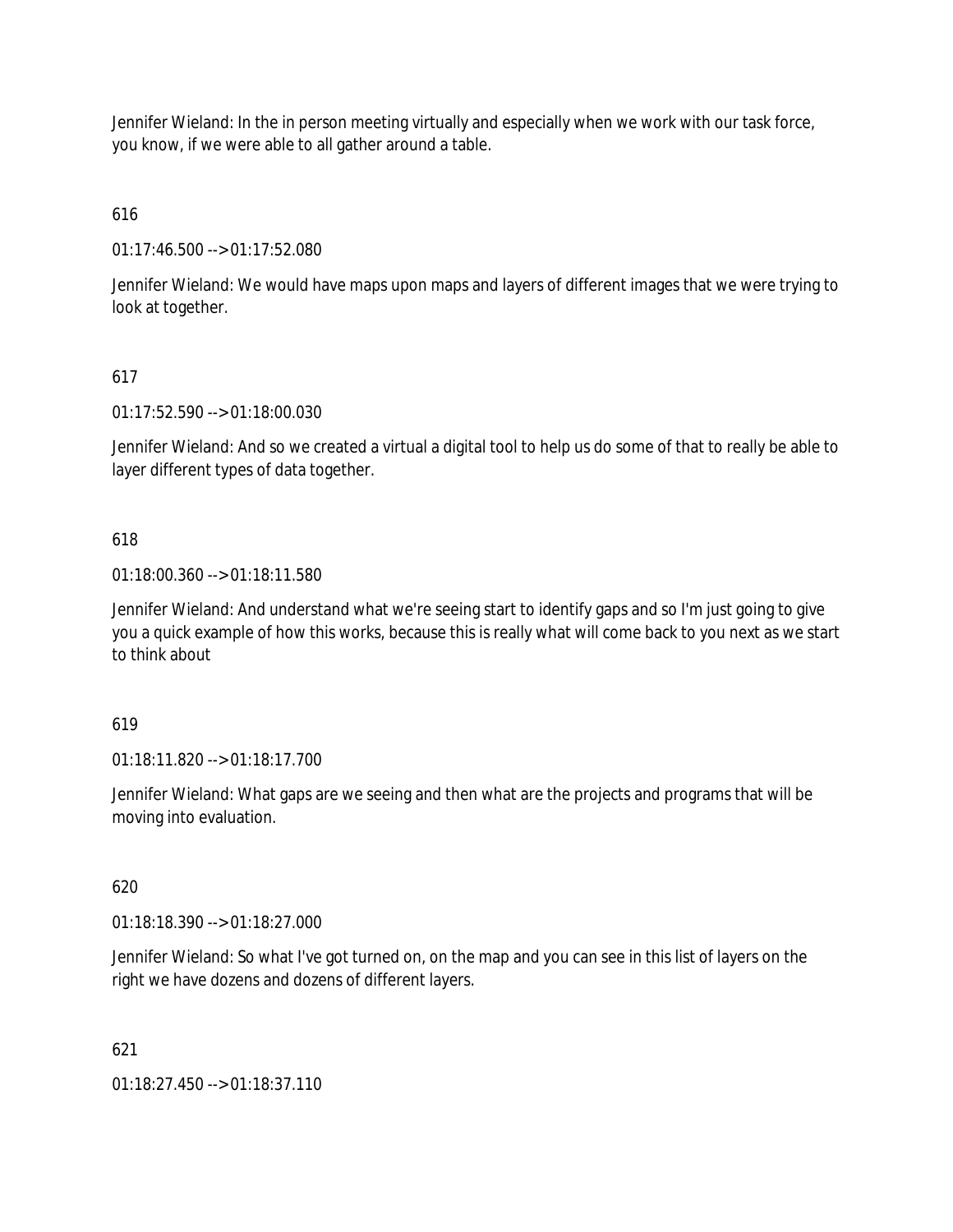Jennifer Wieland: Everything from destinations across the island to all of the different transportation networks and we've got demographic information, all sorts of things included here.

# 622

01:18:37.800 --> 01:18:44.940

Jennifer Wieland: So what I have turned on right now. I thought I will illustrate for you when we think about our safety and connectivity goal.

# 623

01:18:45.810 --> 01:18:53.340

Jennifer Wieland: I wanted to recognize that one of the important objectives, there are the ways that we connect kids to school by walking and biking.

# 624

01:18:53.760 --> 01:19:05.880

Jennifer Wieland: So what I got turned on to start with are the schools on the island. I've also you see in the orange dots. These are all of the locations where someone who is riding a bike has been involved in a collision.

# 625

01:19:06.480 --> 01:19:16.110

Jennifer Wieland: And then I've also got the existing bike network turned on. So I'm going to turn on a few other layers and start to show you how we're using some of this information.

626

01:19:16.710 --> 01:19:21.540

Jennifer Wieland: So the existing network is one thing, but we also have a proposed like network.

# 627

01:19:21.930 --> 01:19:32.490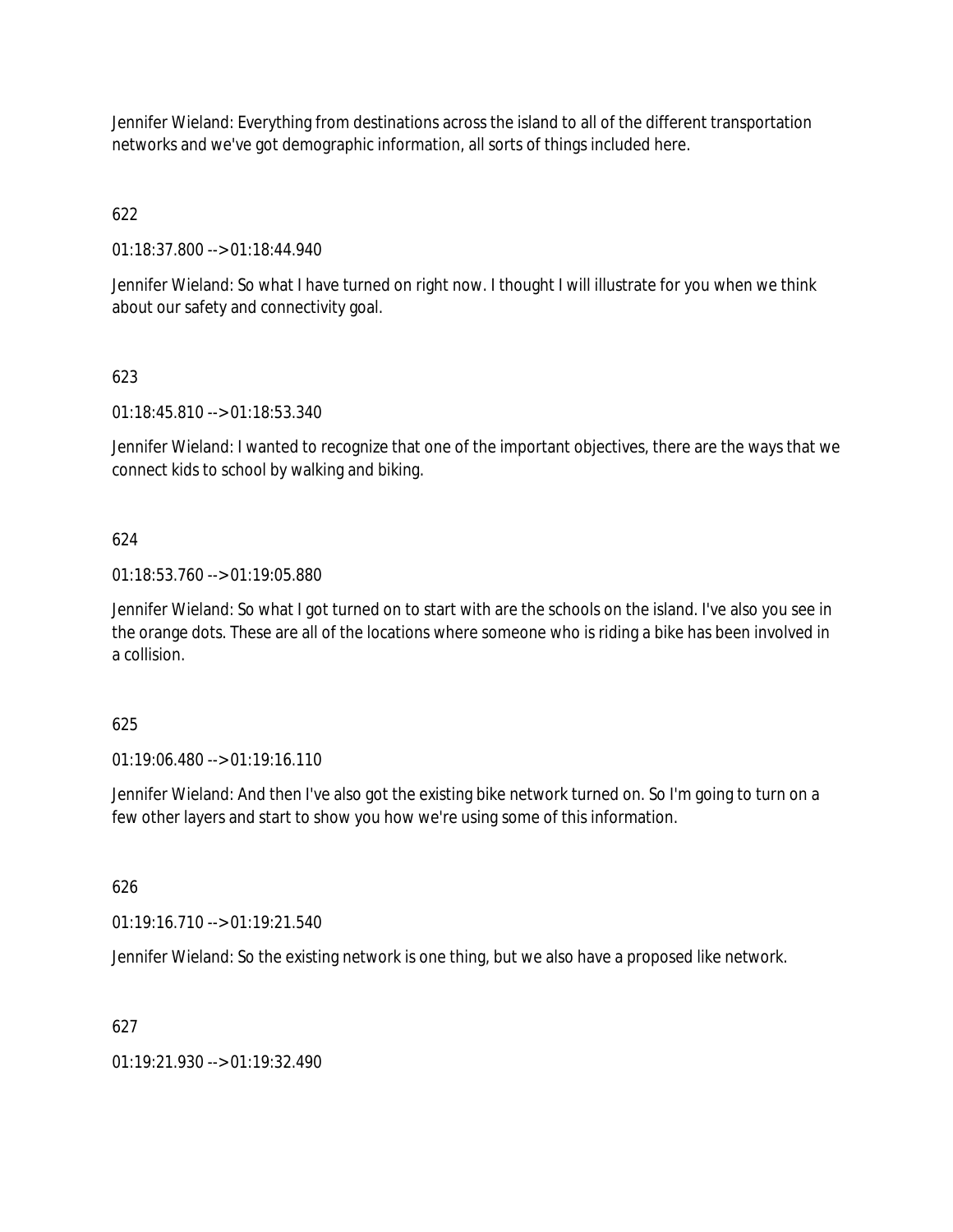Jennifer Wieland: That's been identified through the island wide transportation plan and through a variety of other efforts. So we turn that on and we start to see a little bit more connectivity began to show up.

628

01:19:33.000 --> 01:19:40.980

Jennifer Wieland: And then let's turn on the core 40 network. So whereas our network of shoulders. Another type of connection across the island.

#### 629

01:19:41.430 --> 01:19:48.480

Jennifer Wieland: So if we just focus in on these schools and on the network, you can start to see that between the existing and plans network.

#### 630

01:19:48.810 --> 01:19:55.950

Jennifer Wieland: We actually do have pretty good bike connectivity to a lot of the schools on the islands. Okay, great. So that's an important first step.

#### 631

01:19:56.490 --> 01:20:06.930

Jennifer Wieland: But what visit doesn't tell us is what is it like to actually bike on that network. Is it a network that kids would use. Is it something that that you would send your eight year old on

#### 632

01:20:07.620 --> 01:20:15.810

Jennifer Wieland: And so that is where another analysis comes into play. And so when I just turned on and I'll turn off a couple layers so you can see it better.

#### 633

01:20:16.200 --> 01:20:22.890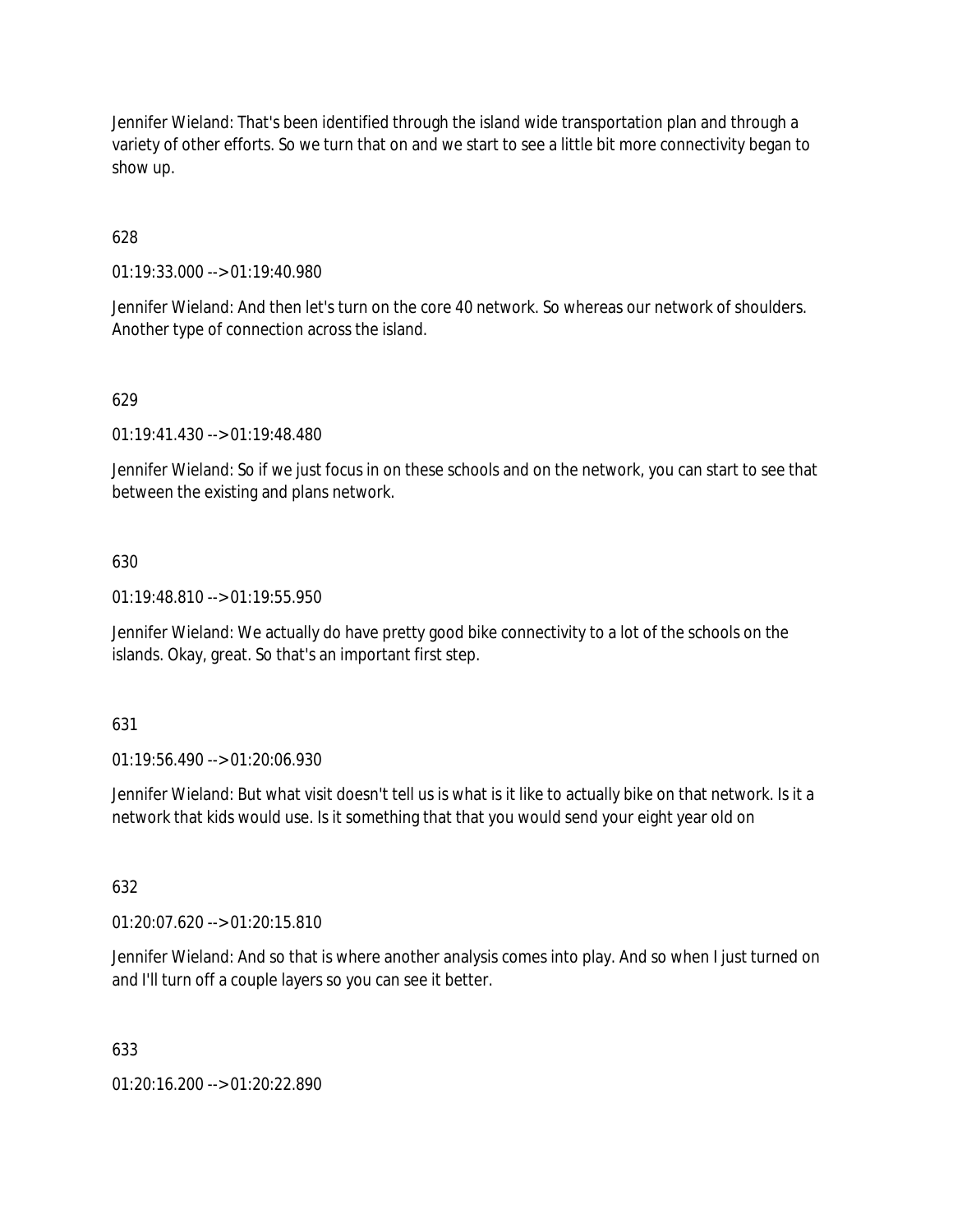Jennifer Wieland: This is a measure called the bicycle level of traffic stress and we've been working with a subgroup of our task force.

# 634

01:20:23.310 --> 01:20:30.690

Jennifer Wieland: To help refine this measure and make it really work for Bainbridge Island recognizing that the conditions on Bainbridge are just different.

# 635

01:20:31.080 --> 01:20:43.260

Jennifer Wieland: Than in lots of other places. And what bike level of traffic stress tells us is how comfortable it feels how stressful it feels to ride on a particular street segment.

# 636

01:20:43.890 --> 01:20:55.140

Jennifer Wieland: And some of the data that goes into this our traffic speeds traffic volumes, whether there is or isn't a bike facility. The width of the roadway that types of vehicles that use the roadway.

# 637

01:20:55.500 --> 01:21:01.830

Jennifer Wieland: And then we're starting to build in things like topography and curves that are really important in a rural context.

# 638

01:21:02.430 --> 01:21:09.000

Jennifer Wieland: And so when you look at the level of traffic stress you want to focus in on the red and the orange. Those are the most stressful.

# 639

01:21:09.480 --> 01:21:24.390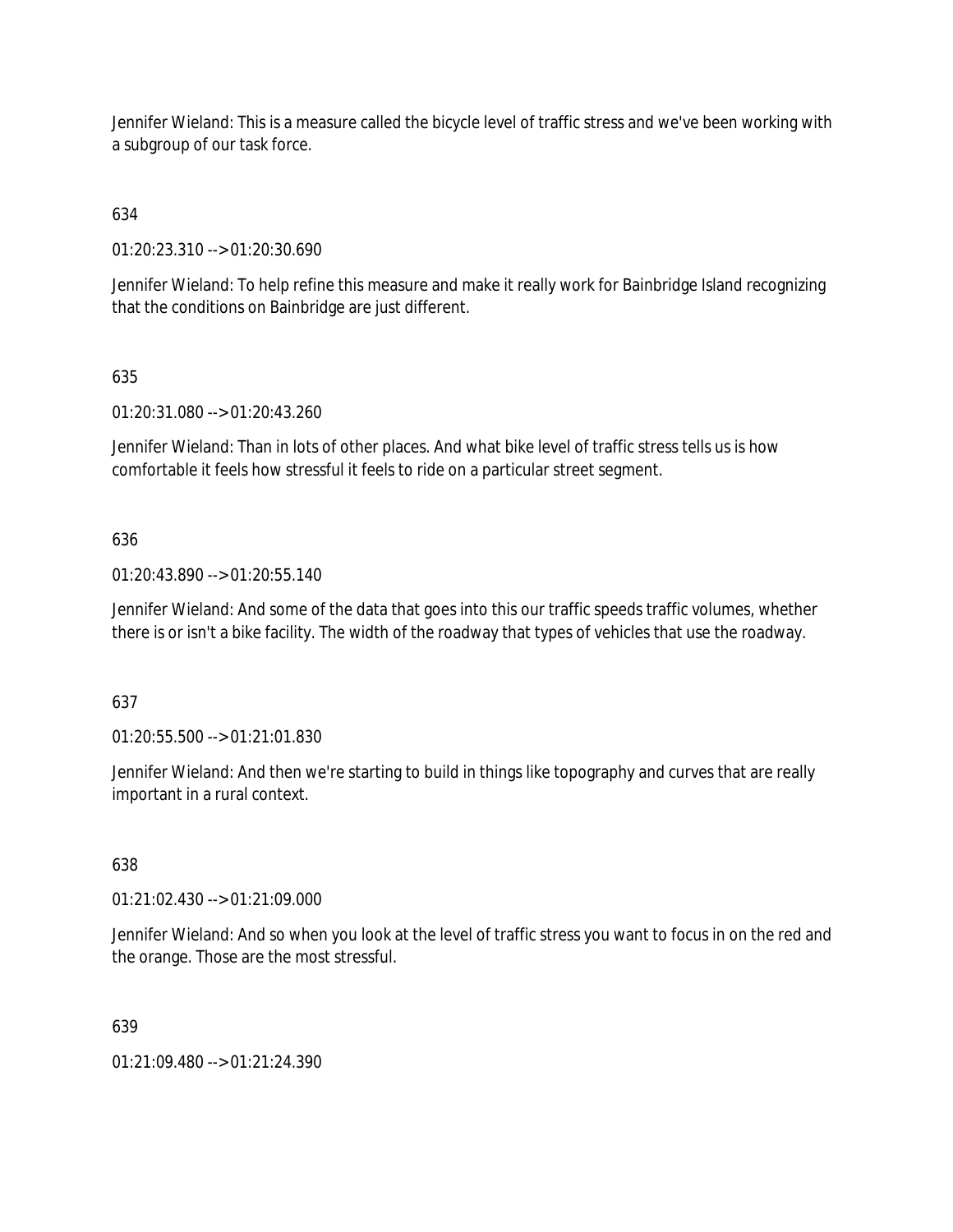Jennifer Wieland: What you start to see is that some of our schools, even though they might have a bike facility are really only connected by pretty high stress connections so Fletcher Bay road that's a level of traffic stress for when when center road.

640

01:21:25.470 --> 01:21:31.890

Jennifer Wieland: Certainly as you start to see some of these connections and you look at where the schools are part of what this tells you is

## 641

01:21:32.610 --> 01:21:40.950

Jennifer Wieland: Even though we've got a good network of planned routes, we really have some gaps. When it comes to comfort when it comes to the ability of somebody who's

## 642

 $01:21:41.430 \rightarrow 01:21:45.600$ 

Jennifer Wieland: in first grade in second grade to actually get to school by bike.

#### 643

01:21:46.020 --> 01:21:51.660

Jennifer Wieland: So this is just one tool that we've developed that we're starting to use our task force is

#### 644

01:21:51.930 --> 01:21:59.760

Jennifer Wieland: Going through all of these different layers right now providing more feedback and helping to identify gaps. At the same time, we are as a technical team.

#### 645

 $01:22:00.210 \rightarrow 01:22:06.480$ 

Jennifer Wieland: So we wanted to share this with you because it is something that we will make available to members of the public as we move forward.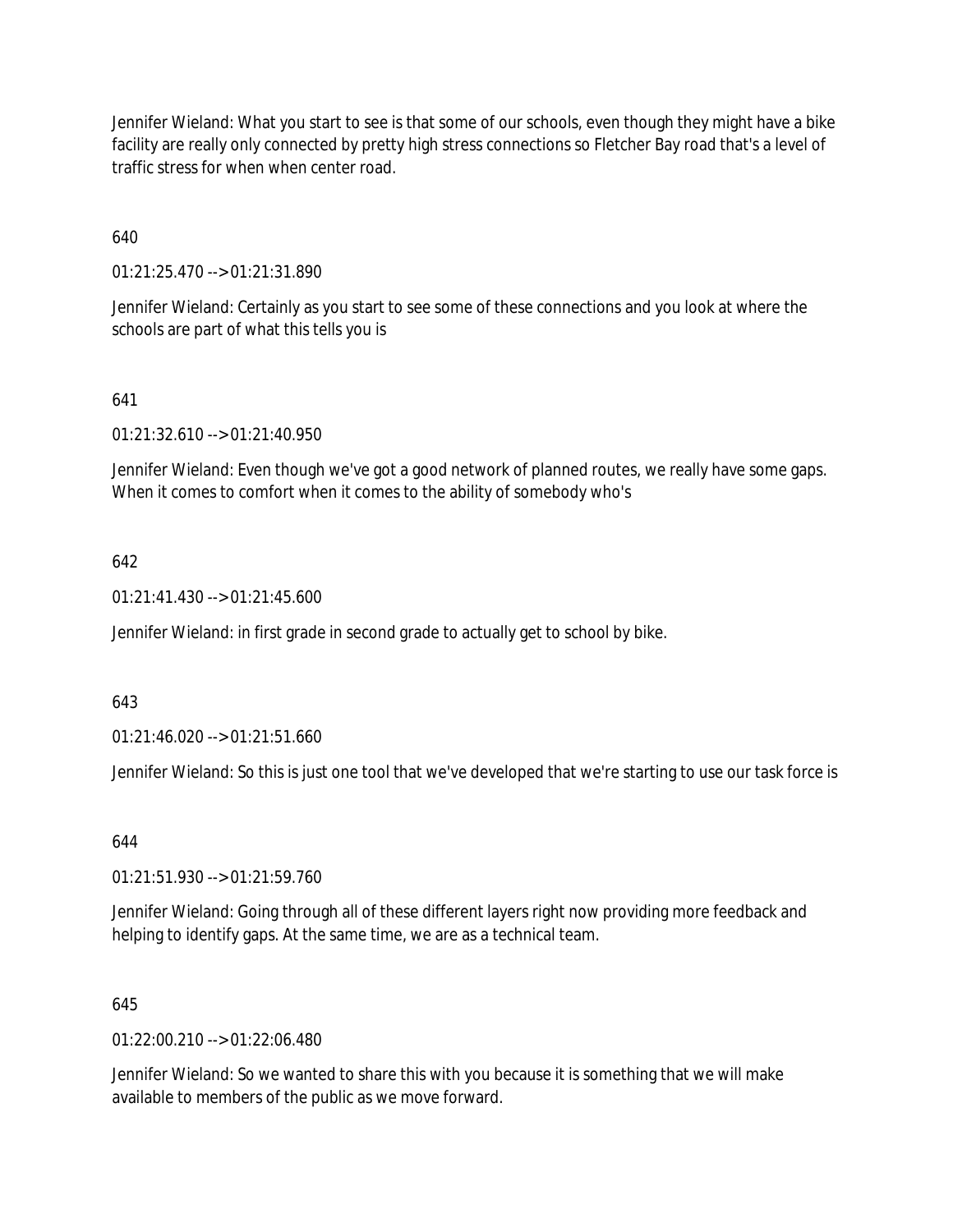01:22:06.870 --> 01:22:23.430

Jennifer Wieland: And this is a data repository for Bainbridge Island, that is different than what you've had available before so we can talk more about that as we as we go. But it is a tool that your liaison spells council members would be interested in seeing

647

01:22:25.080 --> 01:22:29.040

Jennifer Wieland: So to move on to the evaluation framework really quickly.

#### 648

01:22:29.610 --> 01:22:40.200

Jennifer Wieland: Um, let's see here. I'm going to take this at a pretty high level and and make sure that we've got time for questions, just so we don't get bogged down in the details of the evaluation framework.

#### 649

01:22:40.770 --> 01:22:47.970

Jennifer Wieland: So a couple of key things that I want to make sure everybody understands tonight. What we're, what we're looking for in terms of feedback this evening.

650

01:22:48.390 --> 01:22:57.540

Jennifer Wieland: Are really any fatal flaws that you see, we want to know if you feel like we're on the right track. As we take this evaluation framework to our task force.

651

01:22:57.930 --> 01:23:09.630

Jennifer Wieland: And then really get ready to use it as we move into the next phase of the project. So we introduced this team in September, and we've continued to make refinements based on the goals that you have now approved.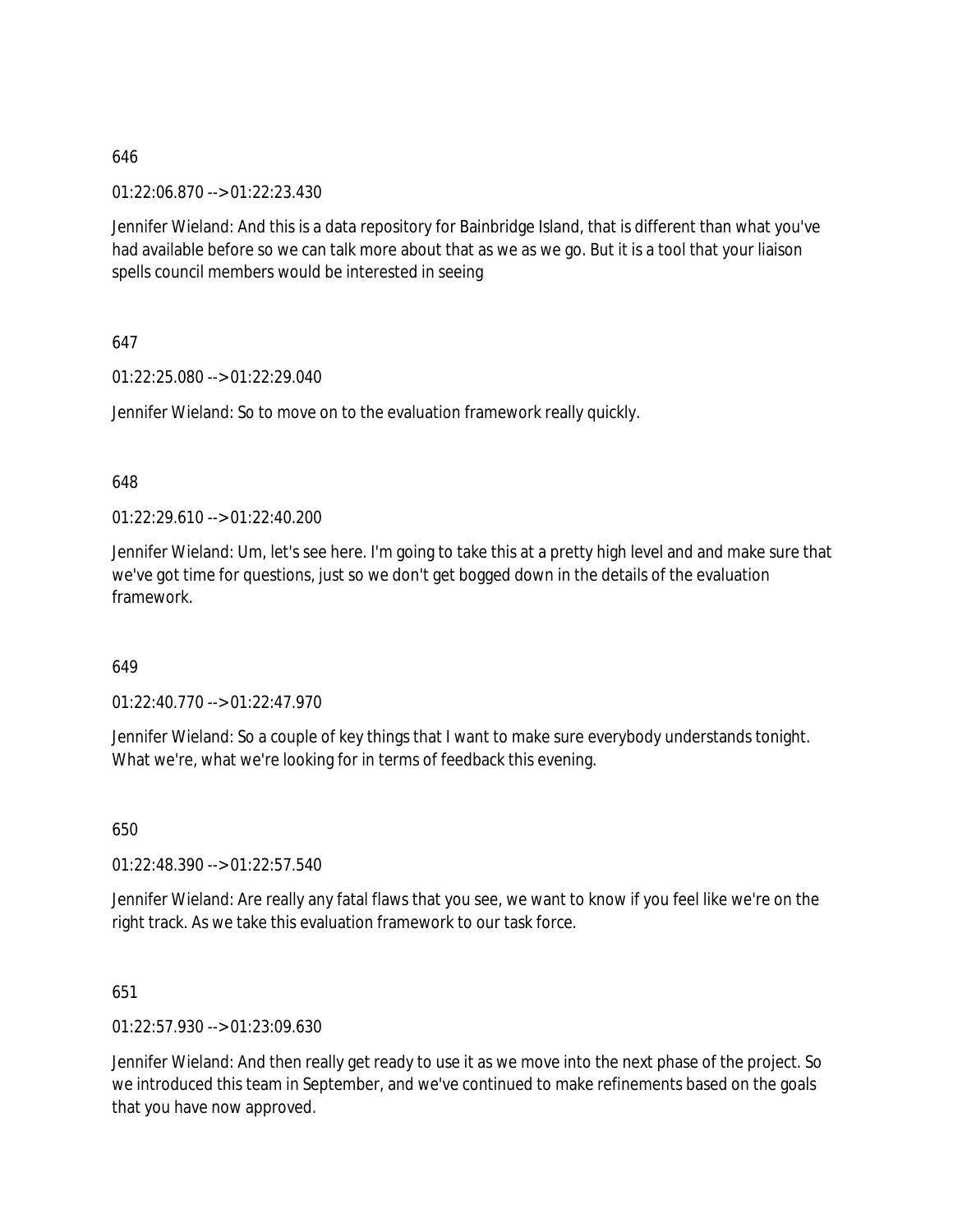01:23:10.020 --> 01:23:21.240

Jennifer Wieland: And then really trying to shape in evaluation framework that is right for Bainbridge islands conditions and for the gaps. We're seeing the types of projects that we anticipate having come through this process.

653

01:23:22.500 --> 01:23:34.350

Jennifer Wieland: So that there are really four steps that I'm going to outline. But one of the questions that came up in some of our pre meeting discussions was how, how do we know that this evaluation framework is the right one.

654

01:23:34.830 --> 01:23:41.340

Jennifer Wieland: And I wanted to just share with counsel that we've considered dozens of different approaches to evaluation.

655

 $01:23:41.670 \rightarrow 01:23:46.470$ 

Jennifer Wieland: And they each have their strengths and benefits. The approach that we've developed for Bainbridge Island.

656

01:23:46.800 --> 01:23:51.930

Jennifer Wieland: Is one that is based on a tried and true approach that's called multiple accounts evaluation.

657

01:23:52.230 --> 01:24:01.680

Jennifer Wieland: And that is just a really wonky way of saying you've got six goals that you've set a really important certainly recognizing that climate is first and foremost in those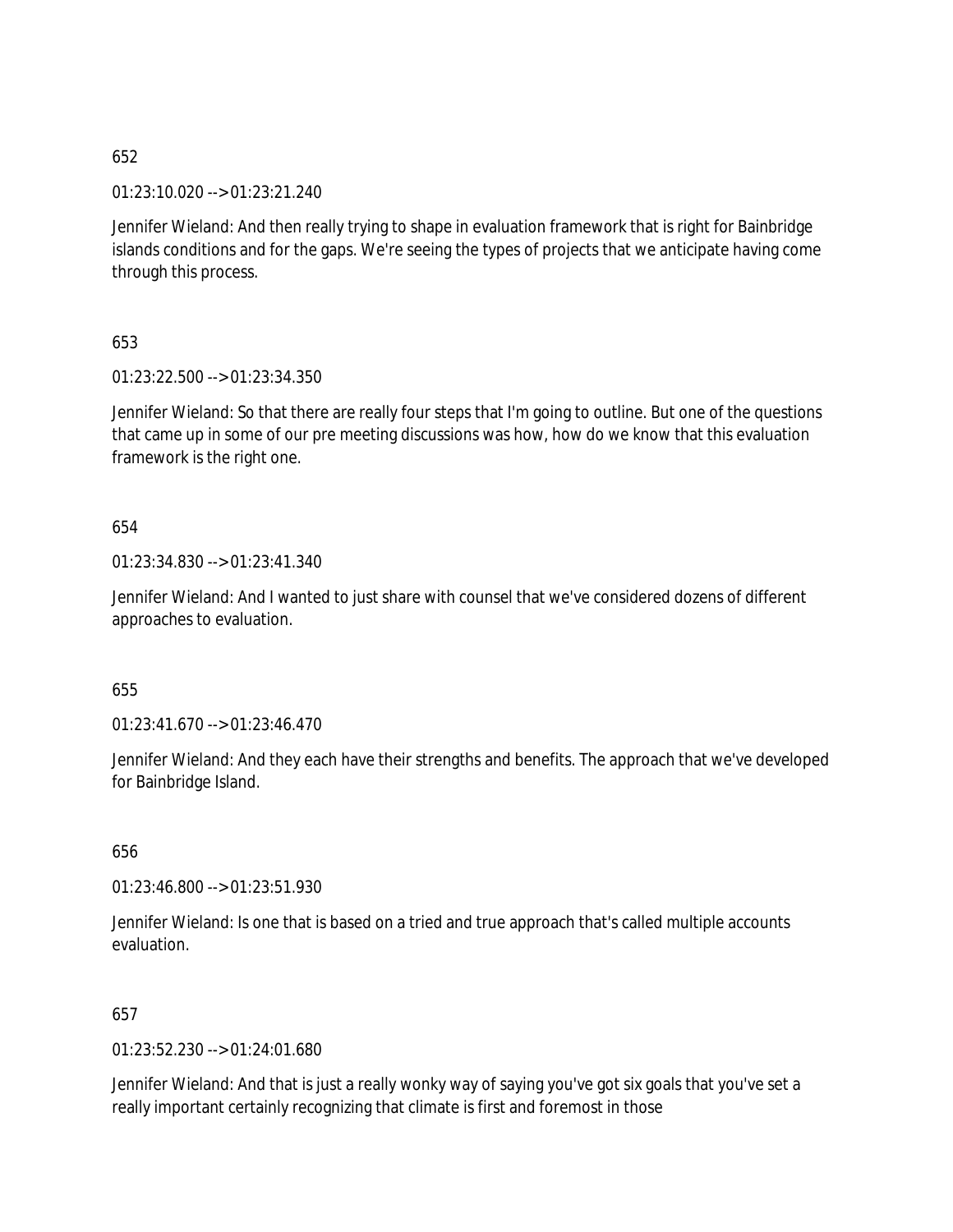01:24:01.980 --> 01:24:12.930

Jennifer Wieland: And this approach is a way to bring all of those together and we hope that's what you'll see in the evaluation framework tonight you asked us to help you move from the sort of

659

01:24:13.680 --> 01:24:25.380

Jennifer Wieland: Not ad hoc approach to decision making for projects, but something that is really clear and transparent in terms of how decisions get made, and so we feel like this four step process will help us do that.

# 660

01:24:26.790 --> 01:24:35.010

Jennifer Wieland: So let me just introduce these four steps and then we can talk about them in just a bit more detail before we move into some discussion.

#### 661

01:24:35.520 --> 01:24:47.520

Jennifer Wieland: So I mentioned that we are proposing this process that does have four different steps and we've tried to be really clear about what the outcome of each of those is, why is this step important. What does it help us do

662

01:24:48.210 --> 01:24:58.110

Jennifer Wieland: So our first step focuses on screening projects and programs, which is really to get us to what we might call a clean set of projects and programs.

663

01:24:58.470 --> 01:25:07.560

Jennifer Wieland: Then we focus on scoring and the intent of scoring is not to say that something is a terrible project, but more to really elevate those projects.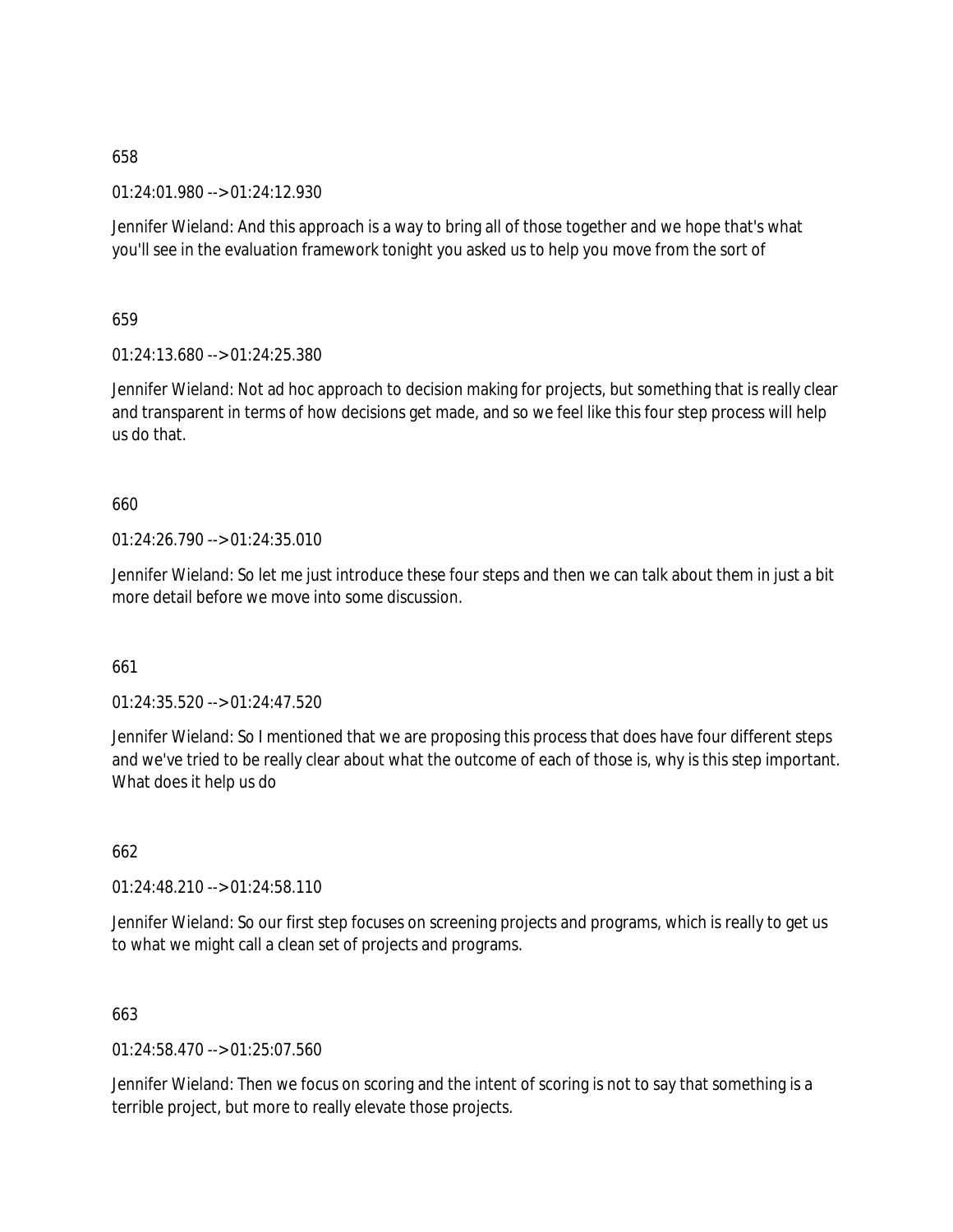01:25:07.860 --> 01:25:12.420

Jennifer Wieland: That do the most to help us meet our goals and we'll take a quick look at what that is.

665

01:25:13.140 --> 01:25:25.470

Jennifer Wieland: The third step then is the scenarios step any in scenarios. What we're doing is combining different types of projects and programs to see how well those different combinations help to meet our goals.

#### 666

01:25:26.160 --> 01:25:30.090

Jennifer Wieland: From there we choose a recommended scenario which is often

667

01:25:30.450 --> 01:25:40.650

Jennifer Wieland: A mix and match. It's very rare than an a process like this, you find the perfect scenario and just grab that you're usually doing a little bit of mixing and matching between them.

668

01:25:40.950 --> 01:25:44.940

Jennifer Wieland: Before you prioritize the projects to create that near term action plan.

# 669

01:25:45.570 --> 01:25:54.120

Jennifer Wieland: That was a key goal for counsel in this process is having that that one year that three year that five year plan beyond the long term vision.

670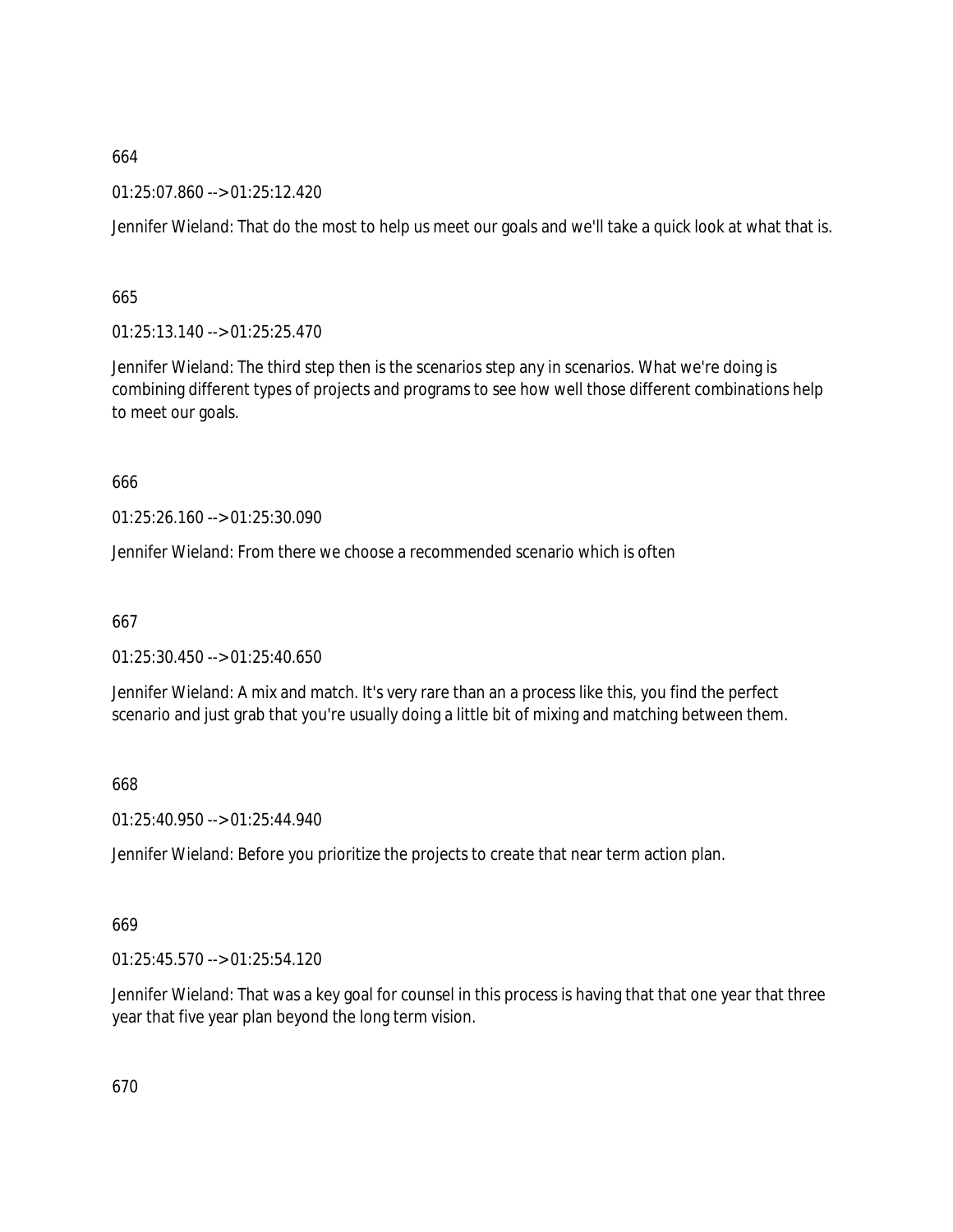01:25:54.810 --> 01:26:02.700

Jennifer Wieland: So I'll just quickly hit on each of these so that you understand a little bit more about what's included, and then we'll wrap up. So screening

## 671

01:26:03.090 --> 01:26:10.530

Jennifer Wieland: You might hear screening and think, oh, that means that somebody is going to go into a room and get rid of all the good stuff. And I won't know why.

## 672

01:26:11.070 --> 01:26:19.230

Jennifer Wieland: That is not the intent of the screening stage of this evaluation framework. What we do in screening is really go through

## 673

01:26:19.920 --> 01:26:26.970

Jennifer Wieland: What very likely will be hundreds of different projects and programs and start to organize them a little bit

#### 674

01:26:27.540 --> 01:26:33.480

Jennifer Wieland: Often when we do this, we find that we've got some duplicate projects or we've got projects that really should be combined.

#### 675

01:26:33.720 --> 01:26:40.740

Jennifer Wieland: So that they make more sense. We do think a little bit about who's responsible. Is this a project that Bainbridge Island could advance

676

01:26:41.070 --> 01:26:50.130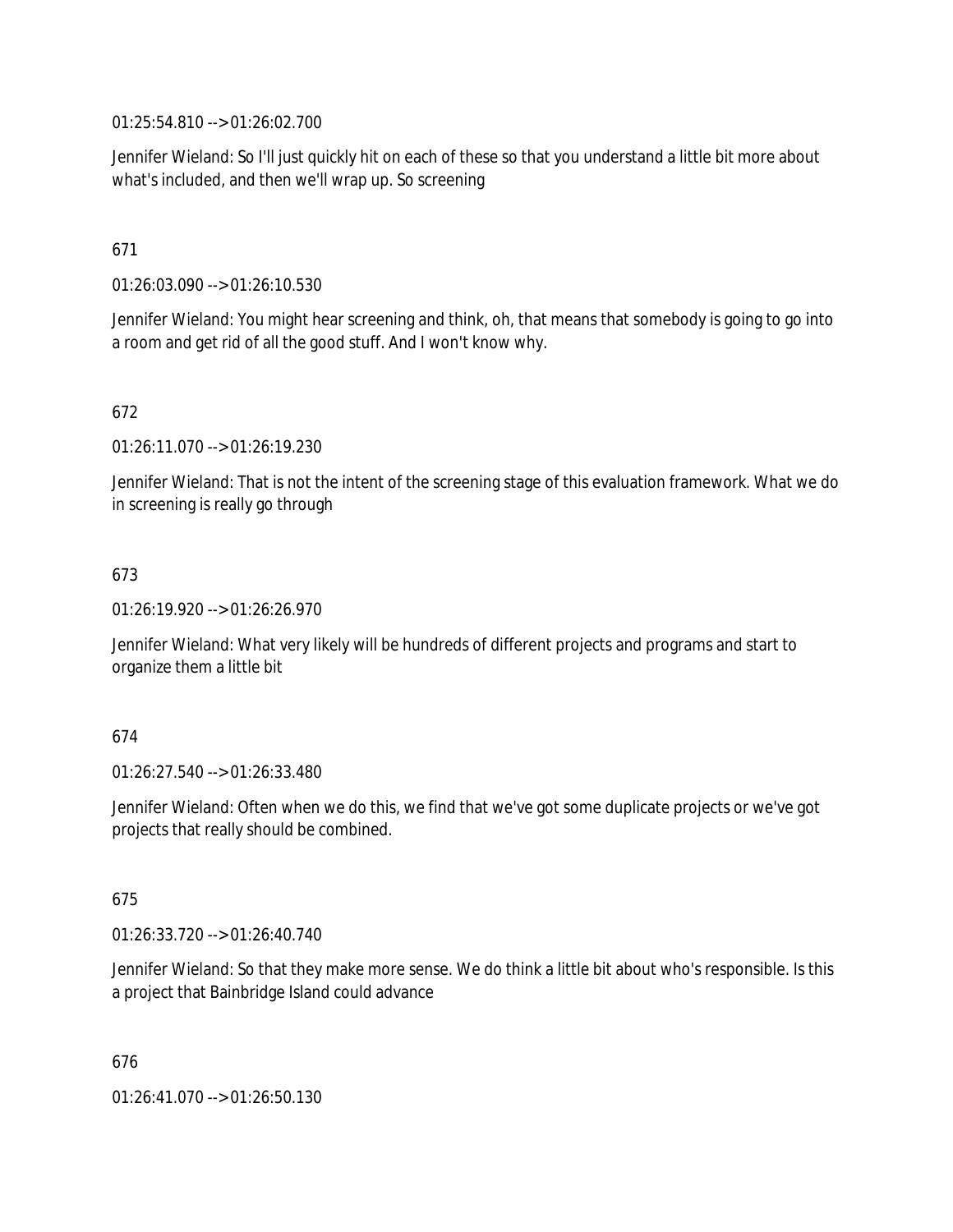Jennifer Wieland: But that is not to say that you shouldn't prioritize a project that isn't your responsibility. So again, this intent is really to help us organize

# 677

01:26:50.550 --> 01:26:59.250

Jennifer Wieland: The projects and programs and this one is pretty quick. It's, it's mostly about cleaning up all the good ideas that will get from our task force and from members of the public.

## 678

01:27:00.090 --> 01:27:04.800

Jennifer Wieland: The second step is where we do start to score. All of those projects and programs.

## 679

01:27:05.280 --> 01:27:15.150

Jennifer Wieland: And the reason that we score them is because, again, we expect to have far more projects and programs than could be funded, even in 30 or 40 years

#### 680

01:27:15.480 --> 01:27:20.610

Jennifer Wieland: And so we want to score them to understand which do the most to achieve our goals.

#### 681

01:27:21.300 --> 01:27:30.270

Jennifer Wieland: This is not about saying project one scores 23 points and Project two scores 24 points. So of course Project two is way better.

#### 682

01:27:30.660 --> 01:27:41.280

Jennifer Wieland: It is much more about understanding sort of groupings of projects so that those that are hitting the most goals moved to the top and can be used to help shape the scenarios.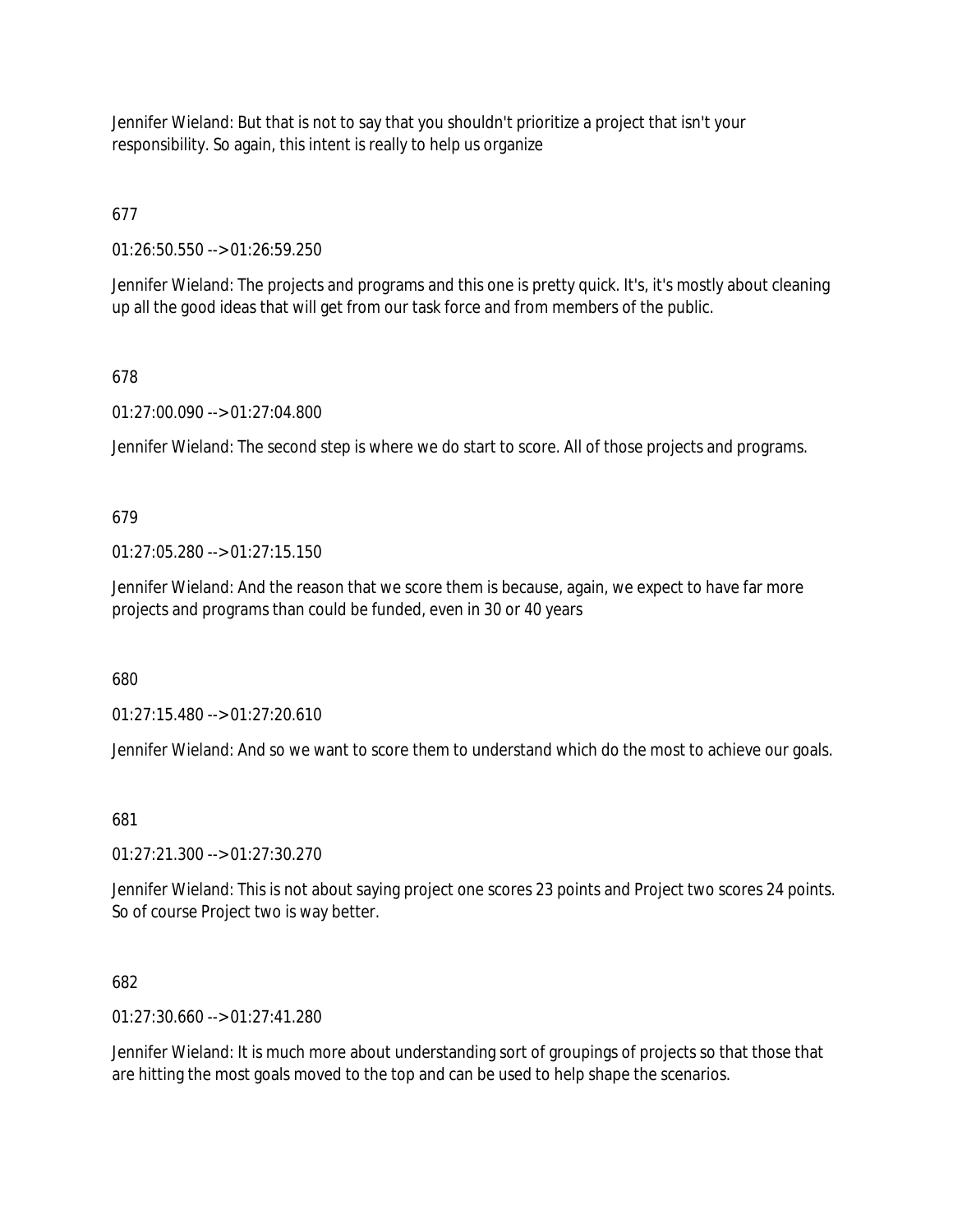01:27:41.670 --> 01:27:49.500

Jennifer Wieland: And we provided a few examples of similar processes in other places, but none of them are exactly like what what we're proposing for Bainbridge

684

01:27:49.860 --> 01:27:56.970

Jennifer Wieland: What's really important about the scoring is that we intend to use both quantitative or geographic criteria.

685

01:27:57.300 --> 01:28:06.330

Jennifer Wieland: And then also qualitative criteria because we do believe that nuance that you can't necessarily capture with something you can map is really important.

686

01:28:06.720 --> 01:28:23.040

Jennifer Wieland: The other important thing about this step is that it works across all types of projects and programs so that you're able to evaluate a bicycle project versus a transit project. We really want to be able to be holistic and not segment our projects.

687

01:28:24.210 --> 01:28:33.930

Jennifer Wieland: The qualitative piece of course is really important because it does give us the opportunity to think very carefully about how we apply the goals that Council has approved.

688

01:28:34.320 --> 01:28:50.520

Jennifer Wieland: And it is really when we're in this step two of the process that several of you have asked about, well, when might we wait the goals. This is the place where we do start to offer that opportunity. It's not required, but it is an opportunity to really apply the rules differently.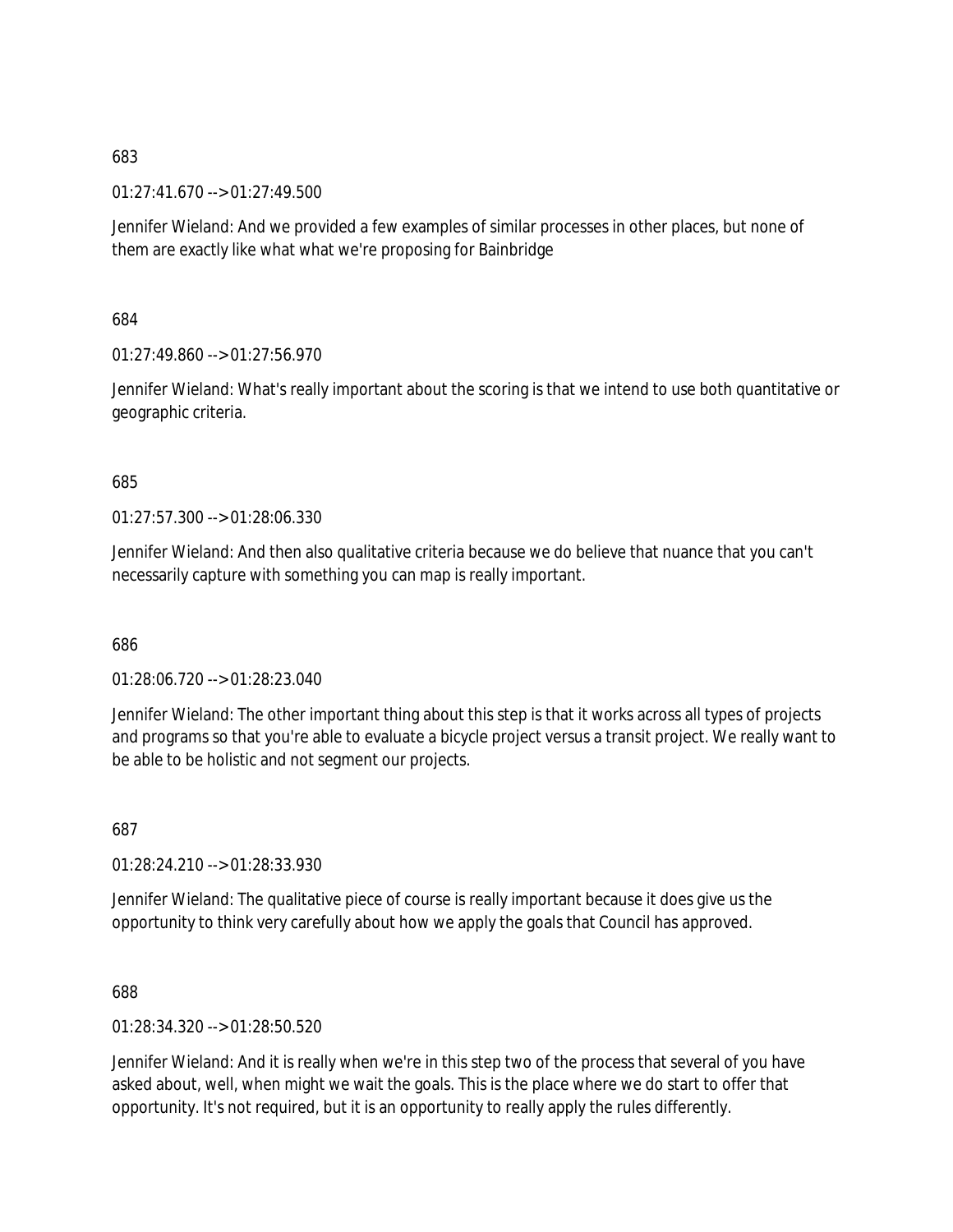01:28:51.540 --> 01:29:00.750

Jennifer Wieland: We've provided in your packet a table that proposes some criteria that we would use. And again, we have our geographic or quantitative criteria.

690

01:29:01.050 --> 01:29:17.220

Jennifer Wieland: And we call them geographic because they are things that we can map. And so it makes evaluation pretty quick. And then our qualitative criteria we anticipate working closely with the task force to finalize these and then to apply them as well, especially the qualitative criteria.

691

01:29:18.990 --> 01:29:29.220

Jennifer Wieland: Our third step that once we have scored all of our projects we will understand those that that the most to try and meet our goals and that's when we get to create scenarios.

692

01:29:29.520 --> 01:29:38.160

Jennifer Wieland: So scenarios are when we are combining different projects and programs to see what types of goals we can achieve in different ways.

693

01:29:38.700 --> 01:29:45.630

Jennifer Wieland: There are many different ways to create scenarios we don't yet know exactly what's going to be the right approach for Bainbridge Island.

694

01:29:46.020 --> 01:29:52.470

Jennifer Wieland: But what we do know is that each of the scenarios will have different combinations of projects and programs.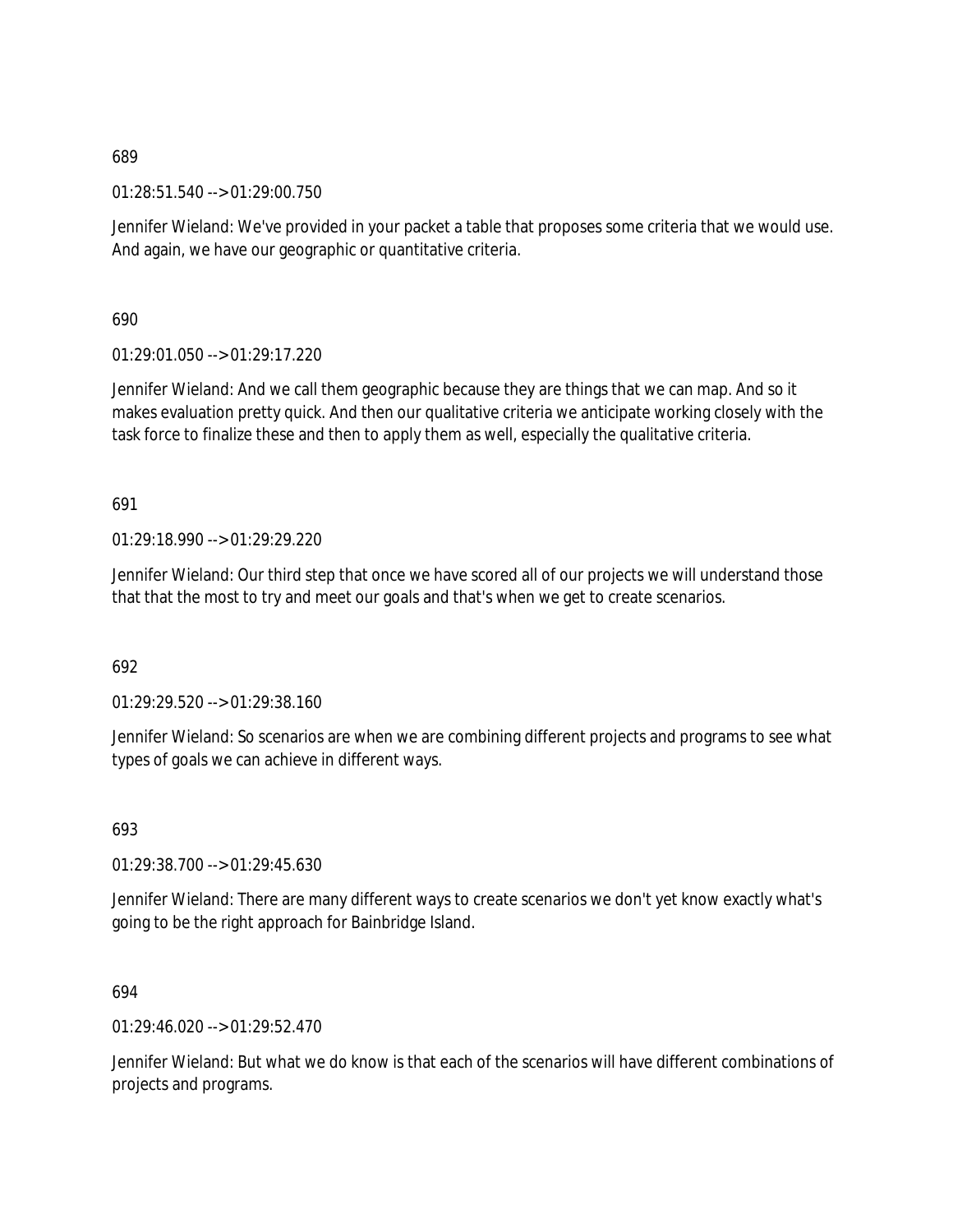01:29:52.860 --> 01:29:59.100

Jennifer Wieland: What is most valuable about a scenario planning process is that it gives you the ability to understand trade offs.

696

01:29:59.430 --> 01:30:15.330

Jennifer Wieland: You can understand whether scenario one does really good things for your safety goal, but maybe doesn't do very good things for your climate goal, whereas scenario three might be just the opposite. So scenario is a really a way to help

697

01:30:15.900 --> 01:30:22.020

Jennifer Wieland: Illuminate the decision making process and explore the ways that combinations helps you advance our goals.

698

01:30:23.130 --> 01:30:32.850

Jennifer Wieland: We do anticipate based on the feedback from from you so far that will likely use what we might call it community priorities approach to developing the scenarios.

699

01:30:33.180 --> 01:30:47.550

Jennifer Wieland: Will talk a lot more about this as we move into 2021 but we just wanted you to know that we're starting to think about what might make sense and a community priorities approach would be maybe shaping scenarios that are that are tied to some of your goals pretty closely.

700

01:30:49.110 --> 01:30:56.730

Jennifer Wieland: And then the last step in the process. So we'll do engagement with the public on those scenarios invite people the opportunity to provide feedback on them.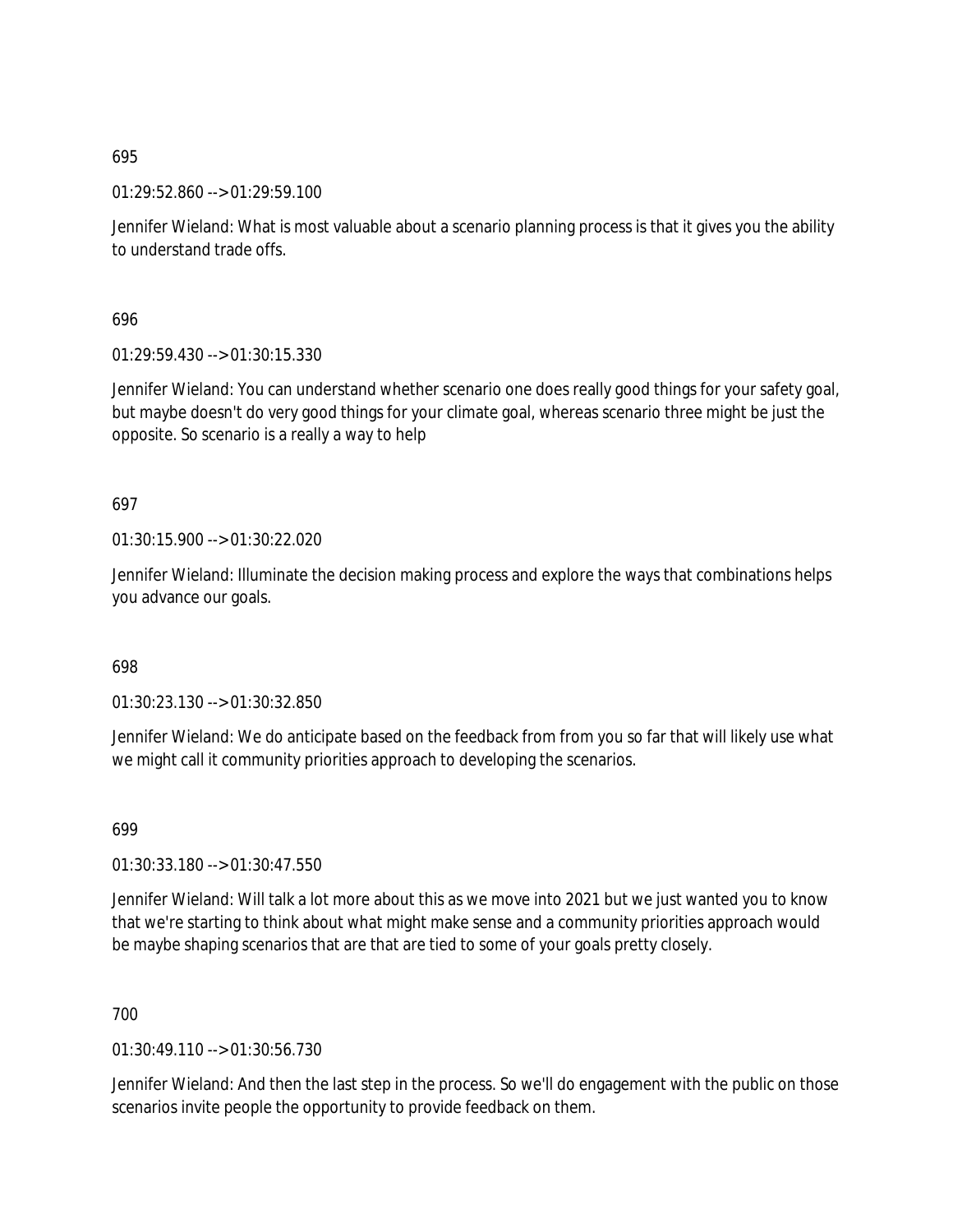01:30:57.180 --> 01:31:03.480

Jennifer Wieland: And then we'll develop our recommended scenario and prioritize the projects within that scenario.

702

01:31:03.870 --> 01:31:10.980

Jennifer Wieland: So as I mentioned, very often the recommended scenario is a mixing match. It's not just one of those three scenarios.

703

01:31:11.340 --> 01:31:18.540

Jennifer Wieland: And then it will have more projects that you have money for. And so that's where we really start to prioritize

704

01:31:18.900 --> 01:31:31.470

Jennifer Wieland: And move forward to think very carefully about facing to think about the dollars that will be available and how we might want to program those. So this is the step that moves us from thinking only about the long term.

705

01:31:32.070 --> 01:31:41.520

Jennifer Wieland: To also thinking about the near term project list and being really focused about what needs to come first to build the network that you want on Bainbridge Island.

706

01:31:42.390 --> 01:31:48.930

Jennifer Wieland: We use again a pretty qualitative approach. I apologize. I have a typo in my slide a pretty qualitative approach.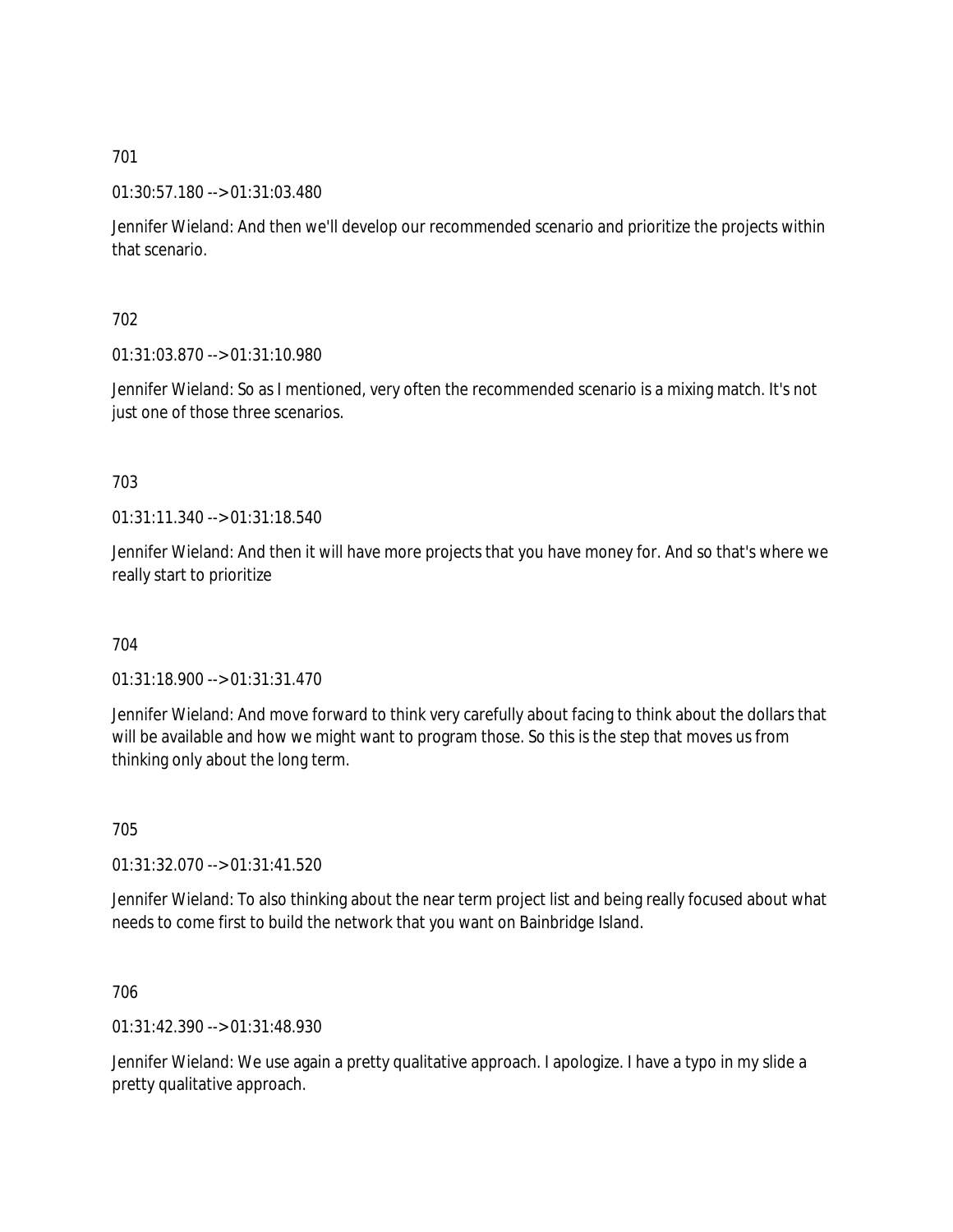01:31:49.290 --> 01:31:58.410

Jennifer Wieland: To that last step in the process. And this is another place where we anticipate our task force will be really critical to helping shape that recommended scenario.

708

01:31:59.250 --> 01:32:04.380

Jennifer Wieland: So those are the four steps with the outcomes that we expect from each of the steps.

709

01:32:05.070 --> 01:32:13.410

Jennifer Wieland: As we move forward over the rest of this month our Task Force, as I mentioned, is using that interactive map and helping to identify some of the gaps.

710

01:32:13.680 --> 01:32:20.520

Jennifer Wieland: We as as your project team are working to summarize those and then move into starting to identify projects and programs.

711

01:32:20.850 --> 01:32:31.830

Jennifer Wieland: So we meet with our task force in our technical advisory team again in December and will really be focused on the evaluation framework and then moving into that solutions phase of the project.

712

01:32:32.340 --> 01:32:42.090

Jennifer Wieland: So that is what is coming next. And with that, I will stop sharing my screen and happy to answer any questions or clarify that evaluation framework.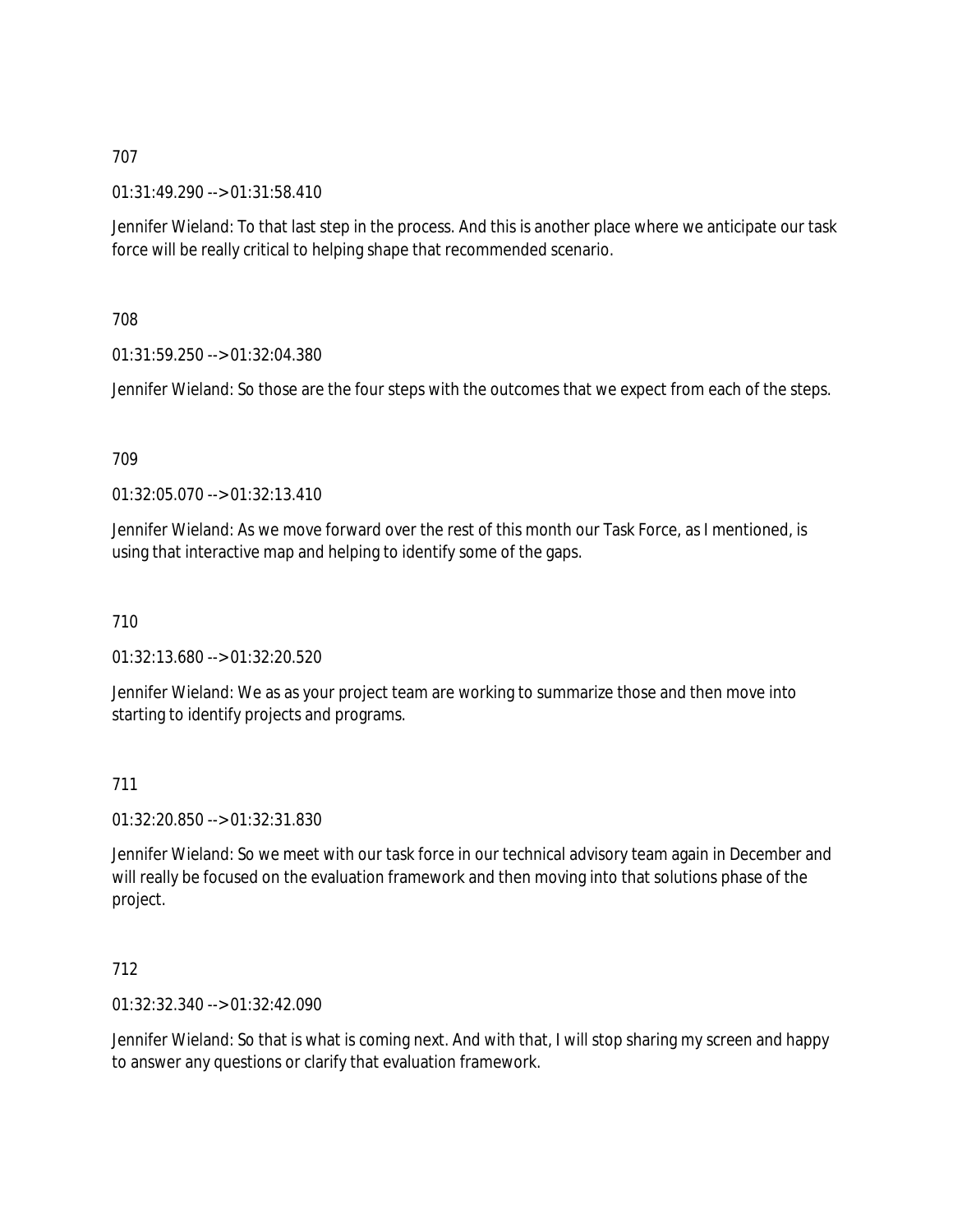01:32:44.190 --> 01:32:47.010 Joe Deets: Okay, great. Thank you. Thank you, Jennifer. As always,

714 01:32:50.070 --> 01:32:51.870 Joe Deets: I'm processing.

715 01:32:51.930 --> 01:32:53.040 Jennifer Wieland: Myself a lot

716 01:32:54.330 --> 01:32:55.950 Joe Deets: But it's great. I'm really excited.

717

01:32:57.990 --> 01:33:00.150

Joe Deets: Colleagues, I don't see any hands up.

718

01:33:01.680 --> 01:33:06.000

Joe Deets: We just asked what what is next steps then just repeat for us in the audience.

#### 719

01:33:06.390 --> 01:33:13.590

Jennifer Wieland: Absolutely. So our next steps will be reviewing this evaluation framework with our task force and the technical advisory team in December.

713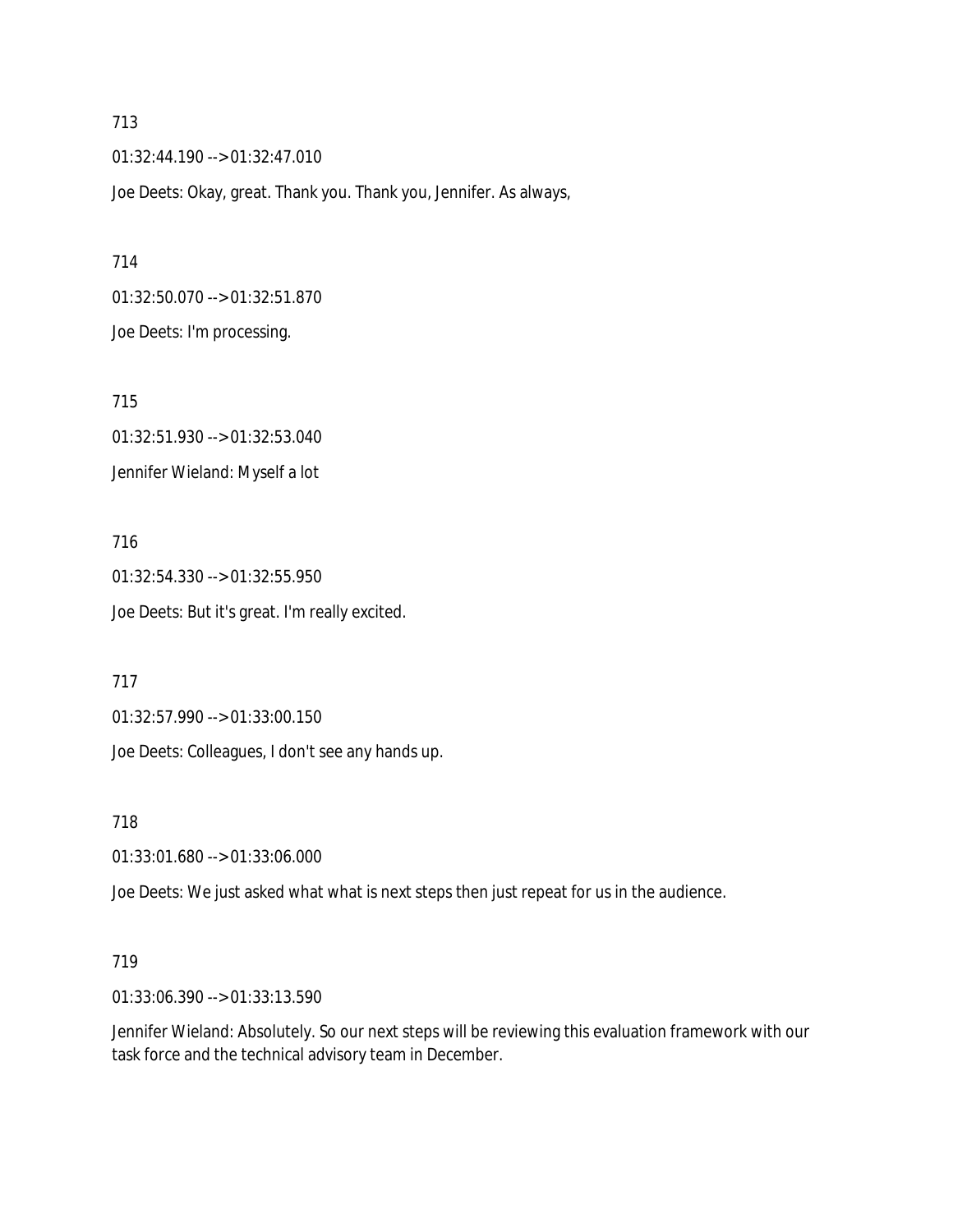01:33:14.280 --> 01:33:22.260

Jennifer Wieland: The next steps for Council will be bringing you some of the findings from the gap analysis at your December meeting just as a point of information.

721

01:33:22.860 --> 01:33:33.630

Jennifer Wieland: That Ben really will be moving into starting to work through that with a task force. So your next meeting is just right ahead of our Task Force meeting, but that's what will be focused on this.

722

01:33:33.960 --> 01:33:38.640

Joe Deets: Okay. Excellent. Well, thank you so much for giving this presentation.

723

01:33:39.930 --> 01:33:40.680

Joe Deets: And

724

01:33:40.710 --> 01:33:43.950

Joe Deets: Not seeing any other hands up. I think

725

01:33:43.980 --> 01:33:46.200

Joe Deets: We're, we're good for now. Thank you so much.

726

01:33:46.620 --> 01:33:49.410

Jennifer Wieland: Great, thank you all have a good evening. Okay.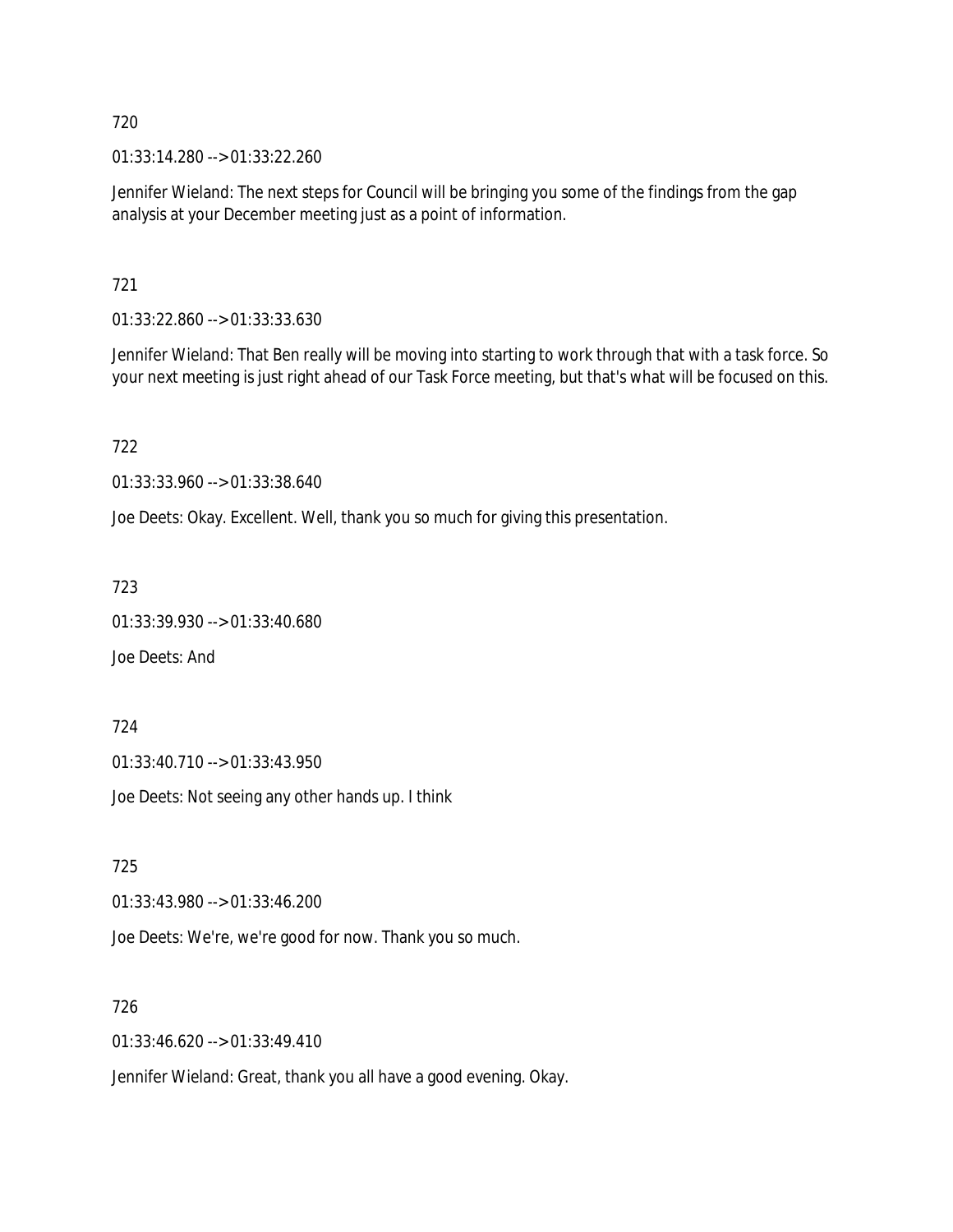727 01:33:51.330 --> 01:33:52.380 Joe Deets: Alrighty colleagues.

728

01:33:53.910 --> 01:33:55.140

Joe Deets: We're catching up on time.

729

01:33:56.910 --> 01:34:00.450

Joe Deets: Item six be green building code update and next steps.

730

01:34:02.850 --> 01:34:04.380

Joe Deets: Who is leading that

731

01:34:08.730 --> 01:34:09.270

Joe Deets: Peter

732

01:34:14.880 --> 01:34:36.090

Peter Best (COBI): Good evening, and Peter best I'm Senior planner with the Department of Planning and community development and tonight's topic is just a brief update to touch base on status and next steps of the green building Task Force recommendations and bringing to you a green building code ordinance.

733

01:34:37.380 --> 01:34:53.970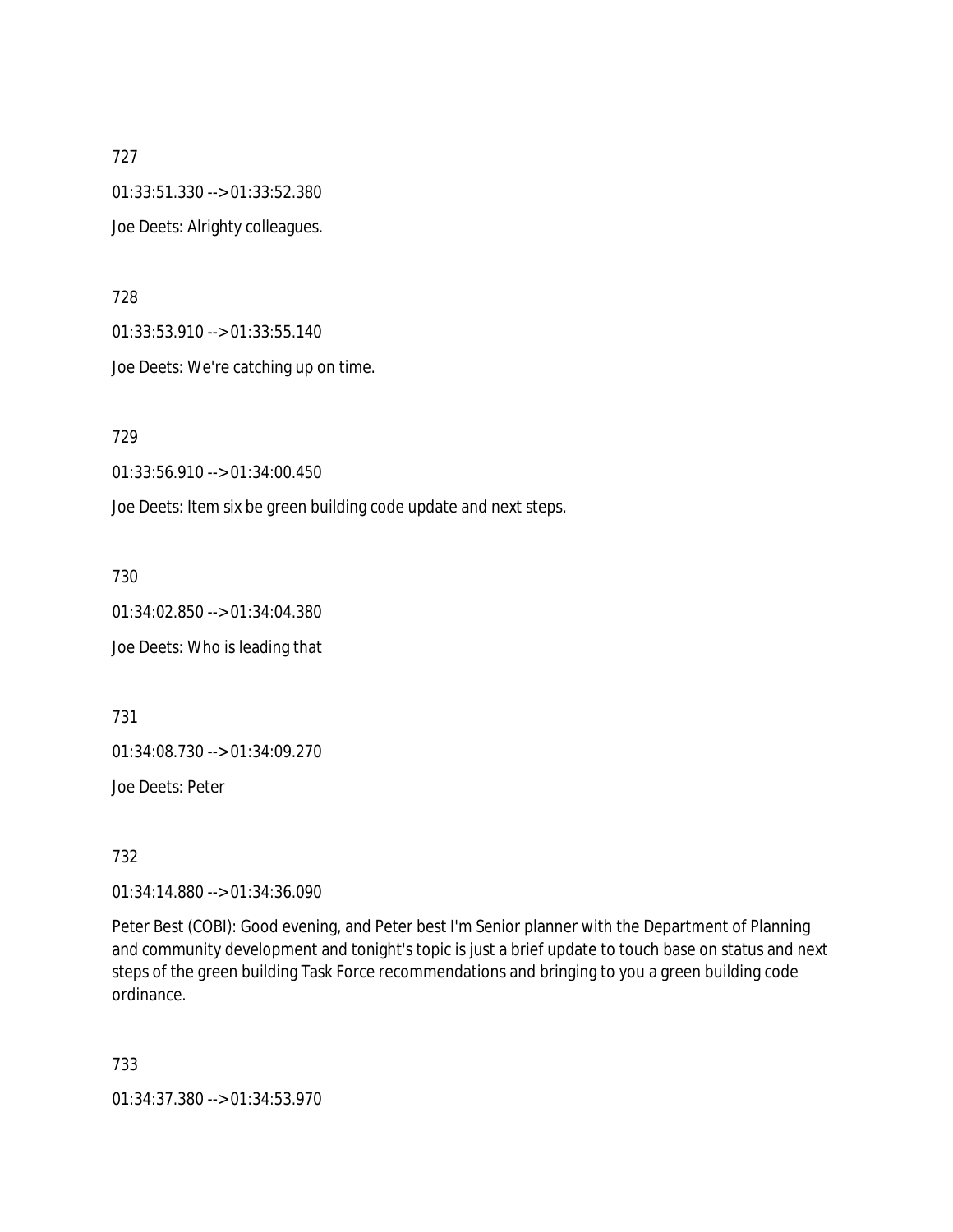Peter Best (COBI): So just a couple of quick reminders of where we've been on this project is the task force produced its recommendations over five meetings in two months in Council has held to study sessions on their recommendations.

## 734

01:34:55.110 --> 01:35:01.410

Peter Best (COBI): Throughout Council has reiterated the importance of developing an ambitious green building program in the near term.

## 735

01:35:02.970 --> 01:35:17.340

Peter Best (COBI): And given the forefront nature of this project your last study session Council agreed to a brief delay of the schedule so staff could more fully review and conduct complete legal analysis of the recommendations.

### 736

01:35:19.380 --> 01:35:41.670

Peter Best (COBI): Quickly the top level findings of our work is that the mechanism that was recommended of mandating third party certification for green building will conflict with the state residential energy code and is not a viable path forward or mechanism forward.

## 737

01:35:43.380 --> 01:35:44.970

Peter Best (COBI): But we have identified

#### 738

01:35:46.410 --> 01:35:52.260

Peter Best (COBI): Modifications to the task force recommendations that we think will achieve similar outcomes.

#### 739

01:35:53.460 --> 01:35:58.470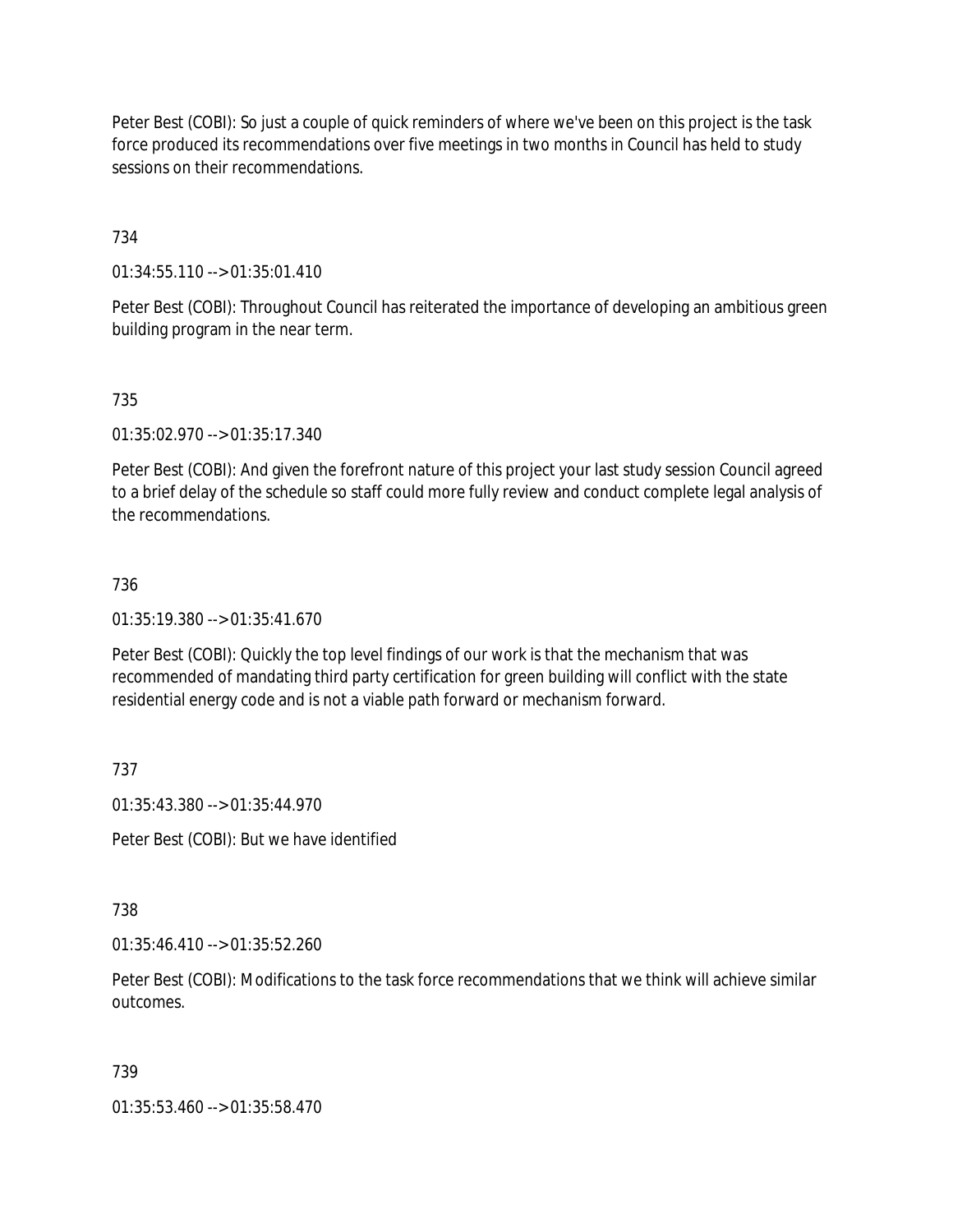Peter Best (COBI): But the city must rely on authorities that are independent of the State Building Code.

# 740

01:36:00.240 --> 01:36:10.680

Peter Best (COBI): And so this is more what you would envision to be like a comprehensive plan development regulation, rather than a building code amendment.

# 741

01:36:12.540 --> 01:36:26.280

Peter Best (COBI): And that does mean that we have to follow a full legislative process that we would go through for development regulations, including Planning Commission review which does extend the overall project timeline a bit

## 742

01:36:28.980 --> 01:36:40.800

Peter Best (COBI): So next steps for the project include some continuation of ongoing meetings with the Puget Sound energy and the climate change advisory committee.

## 743

01:36:41.310 --> 01:36:57.390

Peter Best (COBI): In which staff have used those opportunities to better understand where there are opportunities of partnership and market opportunities for renewable energy, for example, that align with greed and building Task Force recommendations and how

744

01:36:59.100 --> 01:37:00.570

Peter Best (COBI): The climate action plan.

745

01:37:01.620 --> 01:37:06.870

Peter Best (COBI): Aligns in the energy sector, in particular with these recommendations.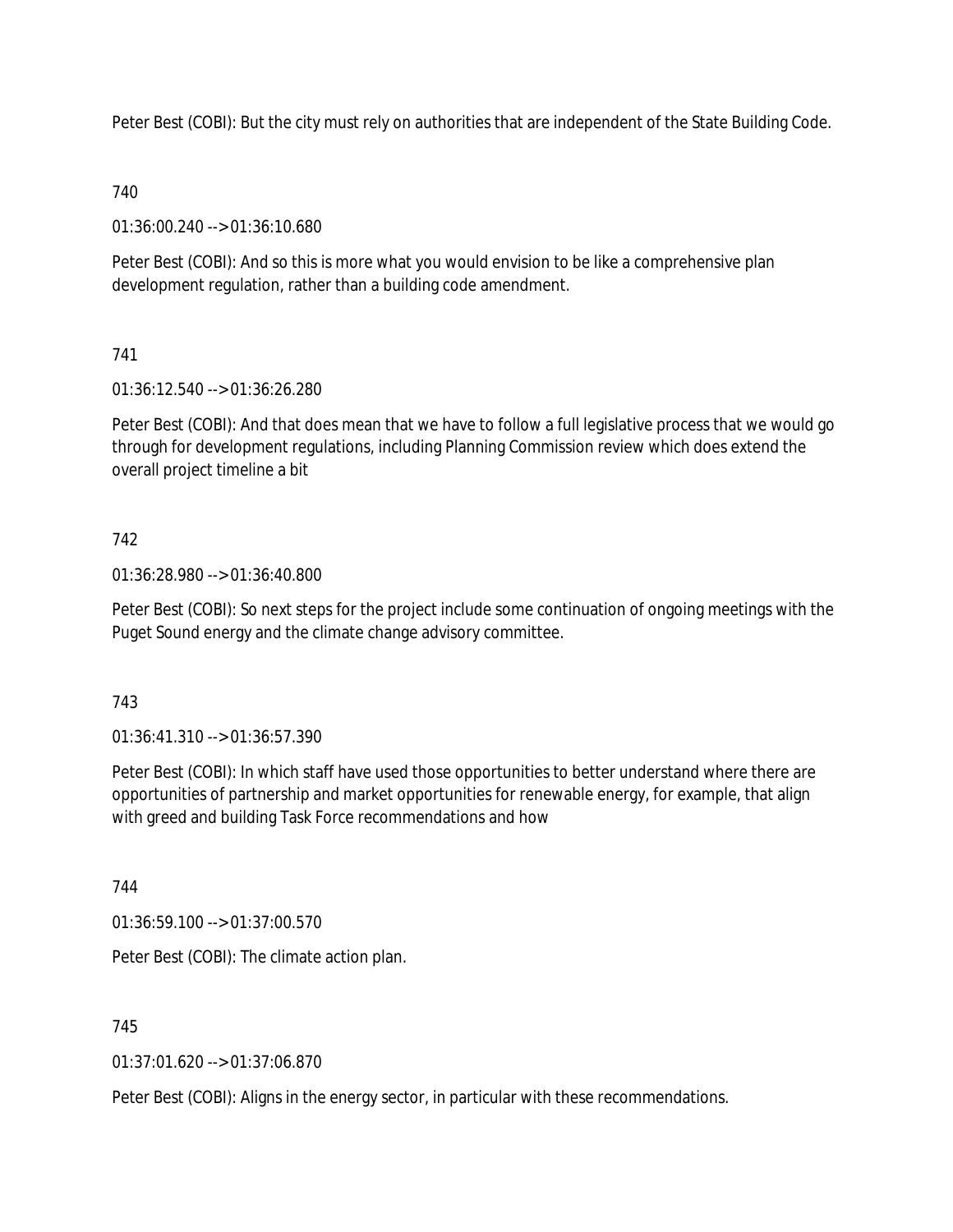01:37:08.220 --> 01:37:26.880

Peter Best (COBI): So we are organizing a meeting right now with the task force to review some proposed modifications that would comply with existing legal constraints and our authorities but achieve similar outcomes to what the task force recommended for their first steps ordinance.

## 747

01:37:28.410 --> 01:37:40.170

Peter Best (COBI): We also want to review the roadmap that they recommended and make adjustments if necessary. I'm not anticipating significant adjustments to the roadmap, but there may be some some adjustments there.

### 748

01:37:41.970 --> 01:38:03.090

Peter Best (COBI): And then in your packet. It describes coming back to you for a study session in December, but that is now going to be in January, due to how full Council agenda agendas are so we'll come back in January and it's my intent to bring a draft ordinance for discussion with you at that time.

749

01:38:05.340 --> 01:38:10.950

Peter Best (COBI): And then from there we'll be able to decide how

750

01:38:12.000 --> 01:38:13.860

Peter Best (COBI): How to proceed and how quickly to proceed.

## 751

01:38:16.080 --> 01:38:28.380

Peter Best (COBI): The other thing I wanted to bring up was in the long term Council has expressed in those previous meetings and interest in possibly seeking legislative changes to state laws that limit local green building programs.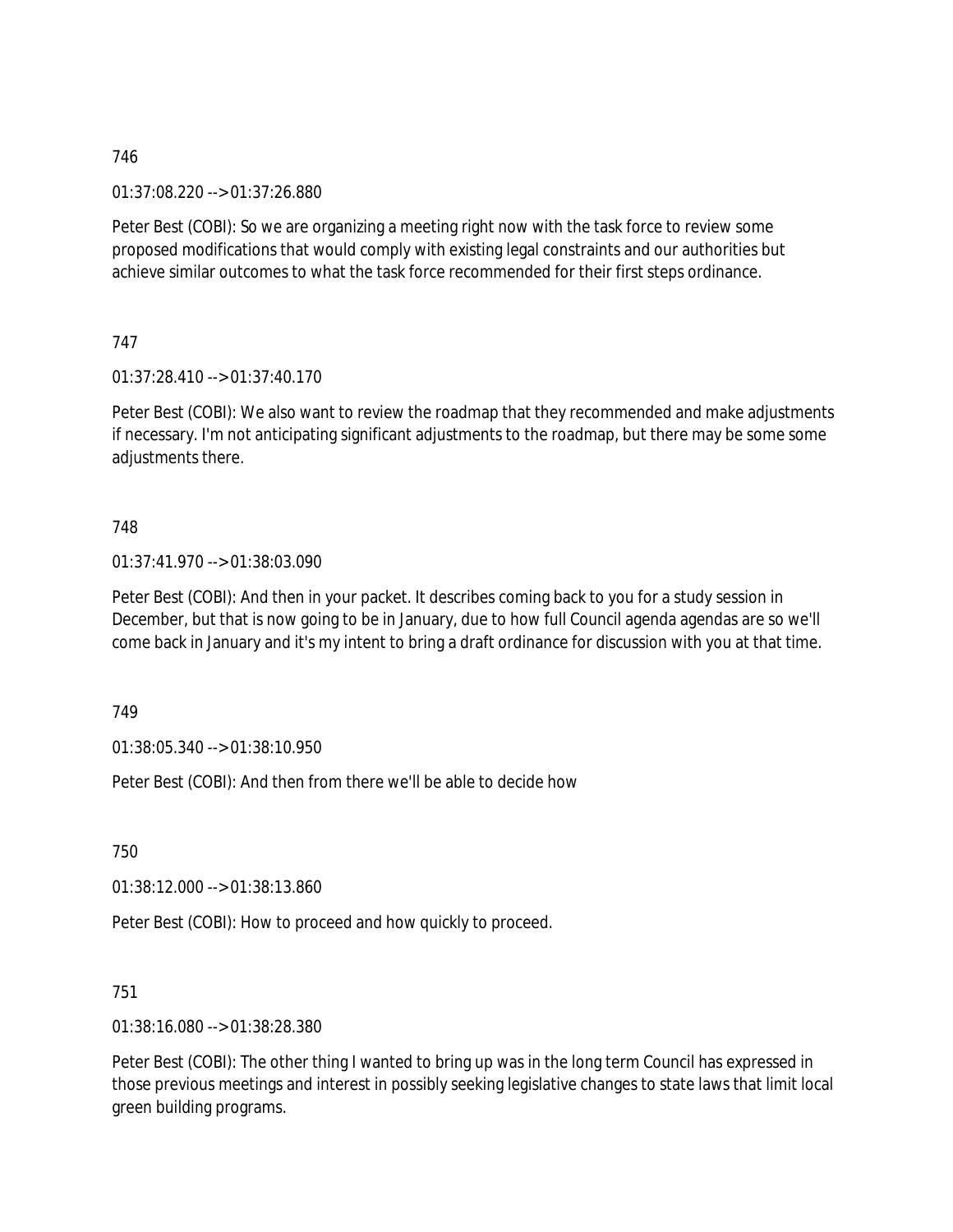01:38:29.250 --> 01:38:38.070

Peter Best (COBI): And well, I think that would be a valuable thing to do. I would recommend waiting until at least after adoption of our first steps ordinance.

753

01:38:38.730 --> 01:38:58.020

Peter Best (COBI): To consider what would be pursued are trying to achieve through that process. I think would be good for us to gain a little bit of experience on where those bumps are more specifically before seeking any recommended changes from the legislature.

754

01:38:58.980 --> 01:39:01.860

Joe Deets: Thank you, Peter. Councilmember Pollock has his hand up.

755

01:39:02.070 --> 01:39:11.520

Michael Pollock: Yeah, thanks. Yeah, I generally agree it's just when we do have a legislative session coming up in January, it's probably too late, but

756

01:39:12.750 --> 01:39:21.240

Michael Pollock: Is there a direction, you can point Peter on that or someone from the task force in terms of what if there are any state efforts to

757

01:39:22.770 --> 01:39:34.320

Michael Pollock: To modify those. I mean, are there, is there anything happening at the state level to understand obstacles to be in building and and what might need to be changed. Is there a group, an organization and a legislature.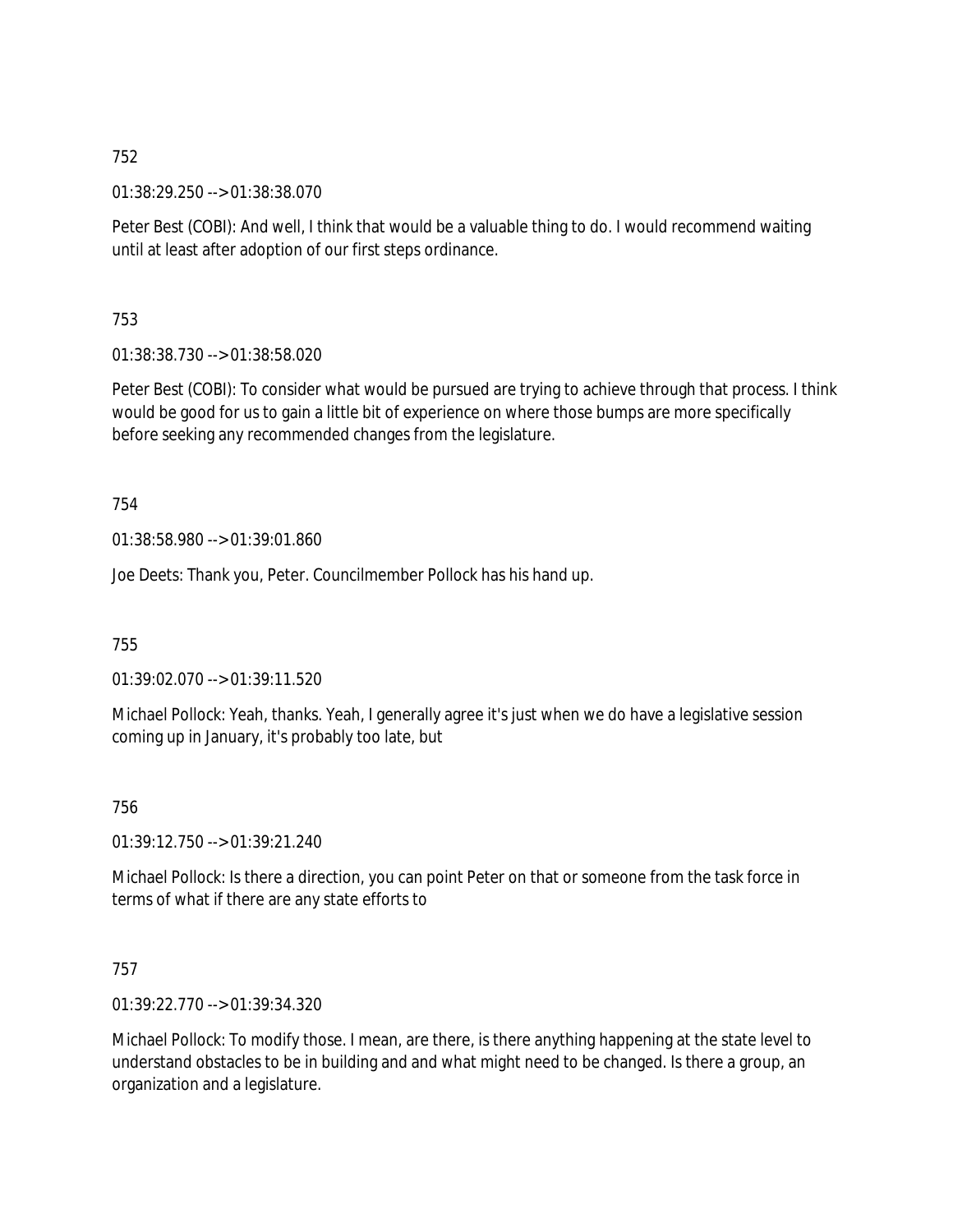01:39:34.800 --> 01:39:38.400

Michael Pollock: Contact ours. If the answer's no. But I just wondered if you had some insights there.

759

01:39:39.060 --> 01:39:52.410

Peter Best (COBI): Yeah, well there. There are at least two two levels that could be pursued. So at the top level would be legislative changes to the state energy code authorization

760

01:39:52.920 --> 01:39:58.440

Peter Best (COBI): Legislation that would remove the state preemption on local governments.

761

01:39:59.460 --> 01:40:04.170

Peter Best (COBI): So, barring that the other level would be WITH THE STATE BUILDING CODE Council.

762

01:40:05.370 --> 01:40:17.730

Peter Best (COBI): Which is charged with updating approximately every three years. The state energy code and encouraging them to be more assertive in the energy codes that they produce.

763

01:40:23.760 --> 01:40:37.050

Michael Pollock: You know, kind of just follow through on that. So that's helpful and thank you and maybe just a note, but I think I got enough here. Is there anybody though any organization or anything pursuing those changes is my question.

764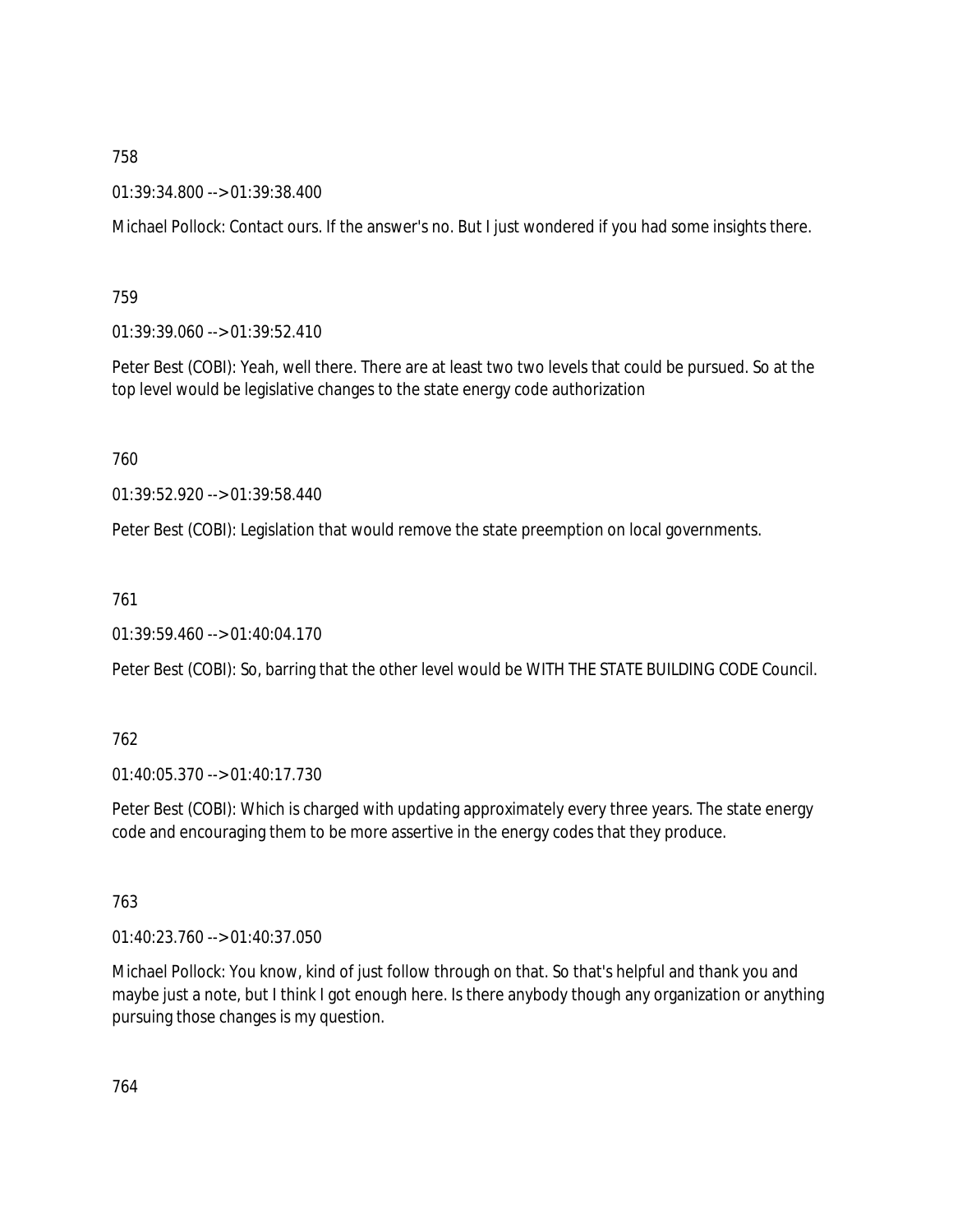01:40:38.580 --> 01:40:39.420

Michael Pollock: That you're aware of

765 01:40:40.050 --> 01:40:41.490 Peter Best (COBI): Not that I'm aware of.

766 01:40:42.900 --> 01:40:43.200 Okay.

767 01:40:44.610 --> 01:40:44.820 Michael Pollock: All right.

768 01:40:47.100 --> 01:40:47.490 Joe Deets: Okay.

769 01:40:50.130 --> 01:40:51.360 Joe Deets: Thank you. Go ahead, Peter.

770 01:40:53.160 --> 01:40:56.370 Peter Best (COBI): I'm open for questions. That's all. That was it. Okay.

771 01:40:56.430 --> 01:41:06.240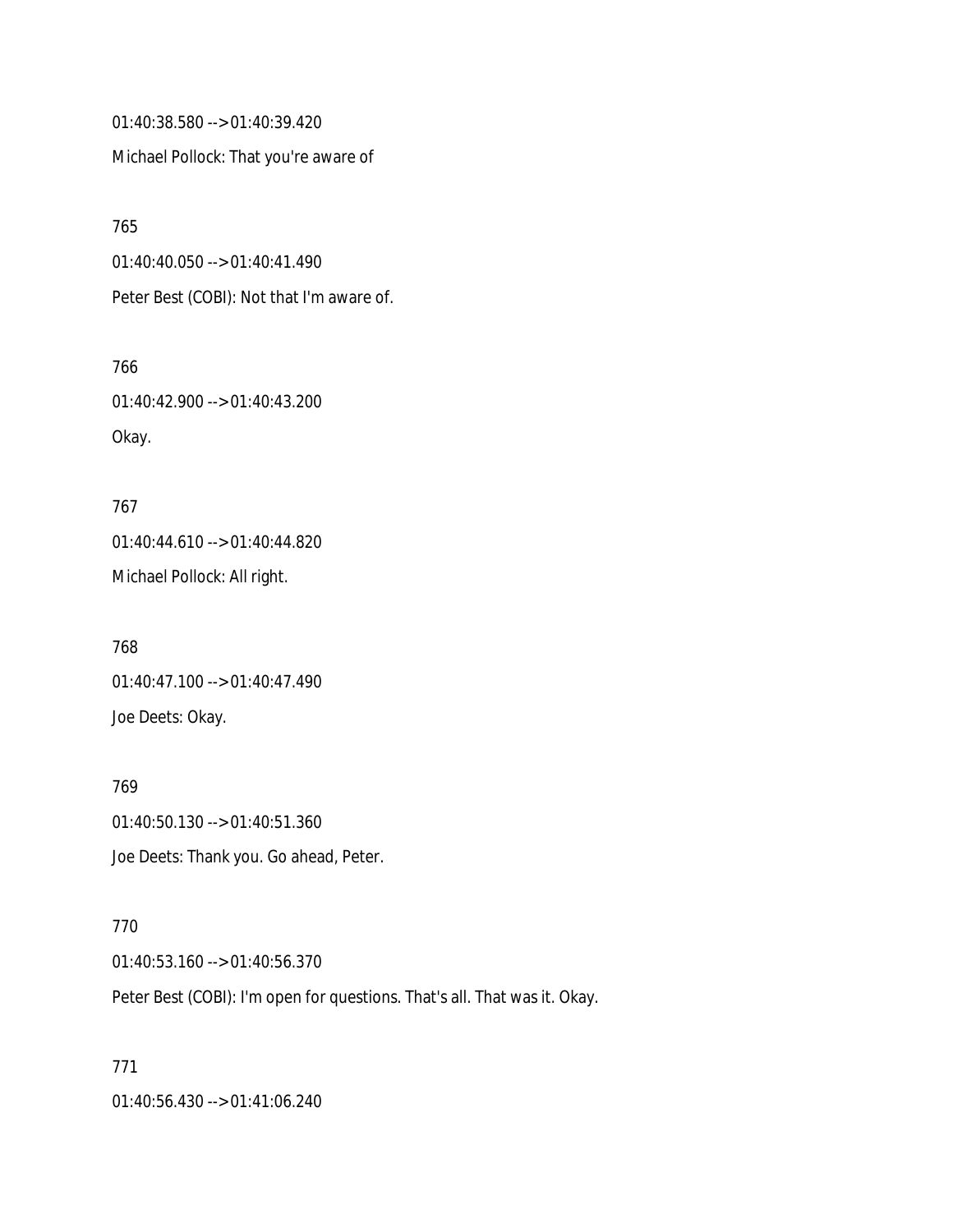Peter Best (COBI): I've heard what I wanted to cover and, you know, as I said, very brief and we'll come back in January, with a full package and a path forward.

772

01:41:07.020 --> 01:41:17.460

Joe Deets: Okay. Great. Thank you so much. And as I'm one of the liaisons haven't scheduled. The next meeting. Have we for the task force.

# 773

01:41:17.760 --> 01:41:25.980

Peter Best (COBI): So I was just getting the last RSVP in today, and I'll be looks like we'll be meeting on December 1

## 774

01:41:26.070 --> 01:41:36.690

Joe Deets: Okay, see how busy. I am. All right. Okay. Great. Well, thank you so much. Not seeing any other hands up, look forward. Thank you for all your work, Peter.

775

01:41:37.230 --> 01:41:37.860

Peter Best (COBI): Okay, thank you.

776

01:41:41.400 --> 01:41:55.440

Joe Deets: Moving on, colleagues items succeed. Consider Planning Commission recommendations prior to scheduling a public hearing on bonus floor area ratio options. The IMC 18 dash 12 dash 0308

## 777

 $01:41:57.570 \rightarrow 01:42:02.880$ 

Joe Deets: And we have members of the planning commission. Mr. Chester and Mr quits one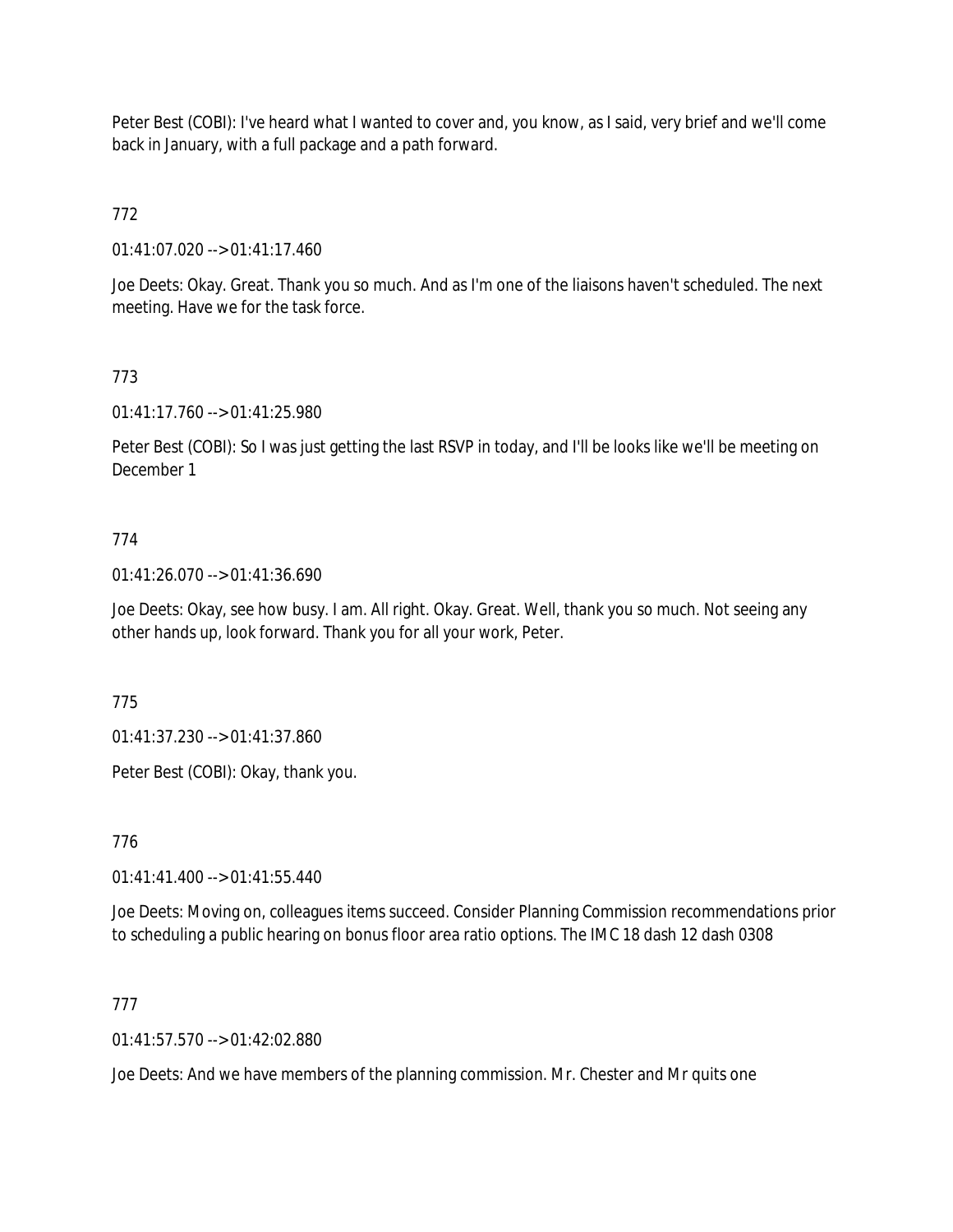01:42:15.390 --> 01:42:18.000

Joe Deets: John are you and Bill going to lead us through this

779 01:42:20.250 --> 01:42:20.550 Joe Deets: Sorry.

780 01:42:22.470 --> 01:42:23.040 Joe Deets: Can you

781 01:42:25.890 --> 01:42:26.520

Bill Chester: Excuse me.

782

01:42:28.020 --> 01:42:36.030

Bill Chester: I'm sorry, yes, we can lead you through this a little bit. And Jennifer also was going to be here to to

783

01:42:38.190 --> 01:42:43.200

Bill Chester: Give us some background on this as well, but I don't see her present time.

784

01:42:44.280 --> 01:42:46.500 Bill Chester: And if not, I can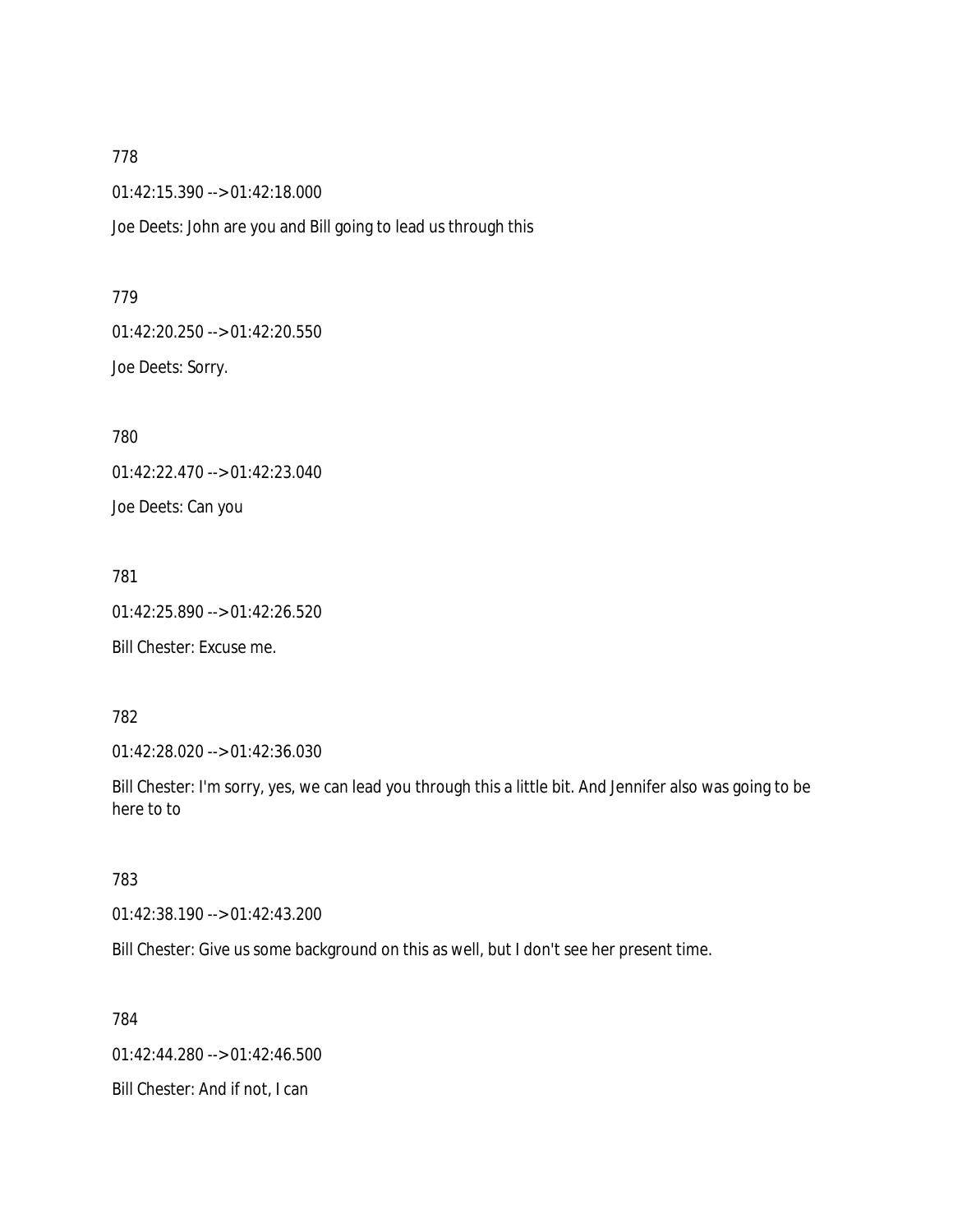01:42:46.590 --> 01:42:49.320 Bill Chester: I can start in with an introduction.

#### 786

01:42:50.490 --> 01:42:51.870 Joe Deets: Okay. Thank you, Bill. That would be great.

787 01:42:53.430 --> 01:42:53.730 Bill Chester: All right.

788 01:42:57.270 --> 01:42:57.810 Bill Chester: The

789 01:43:01.620 --> 01:43:05.760 Bill Chester: Back in February 25 the planning commission was

790 01:43:06.780 --> 01:43:07.590 Bill Chester: Tasked with

791 01:43:08.970 --> 01:43:13.290

Bill Chester: Bringing back to Council as quickly as possible, some sort of ordinance.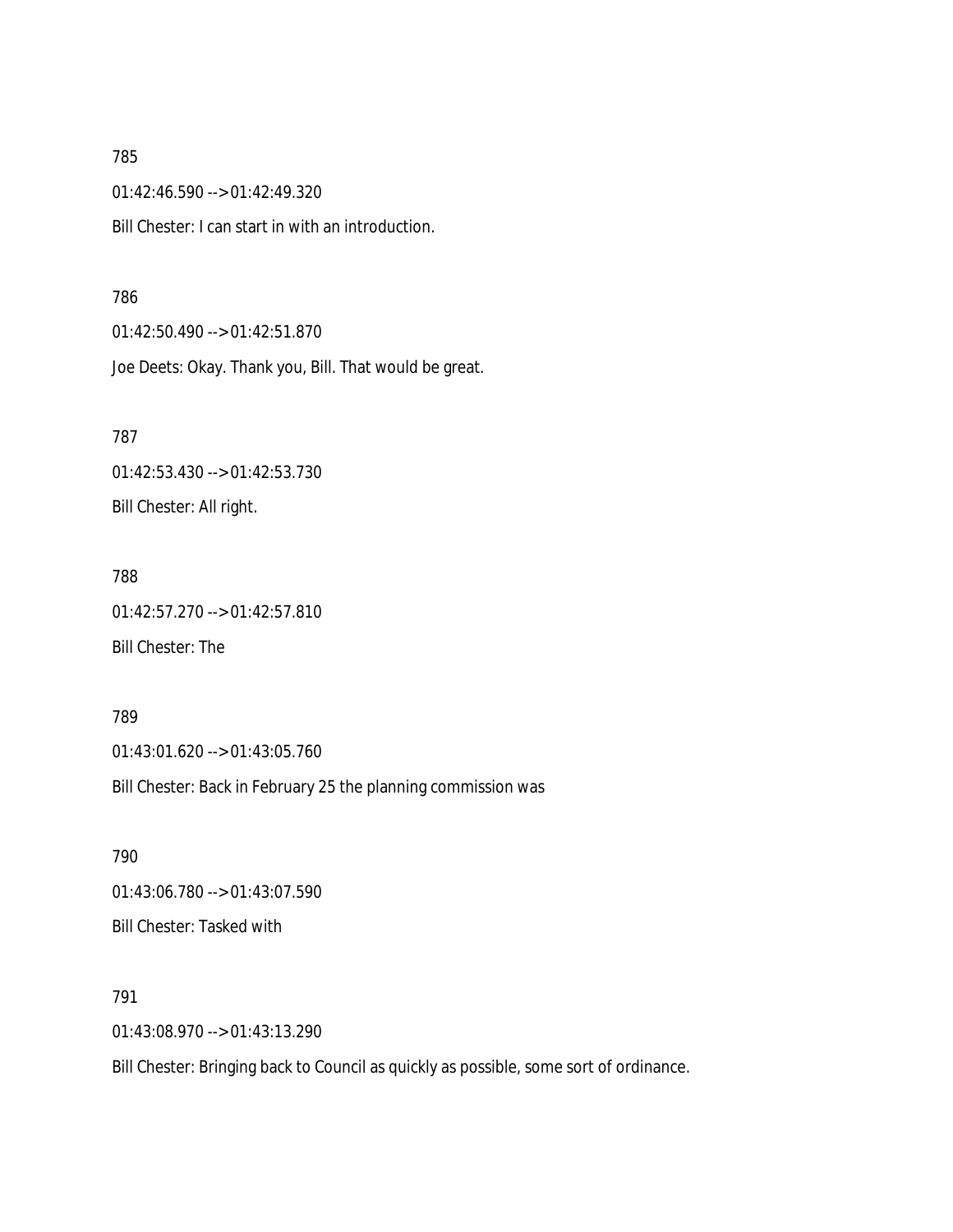01:43:14.490 --> 01:43:17.280 Bill Chester: Which is 20 2016 that

793

01:43:19.650 --> 01:43:27.270

Bill Chester: Would somehow we would we form the city's bonus FDR program. So as only to allow it.

794

01:43:28.440 --> 01:43:30.540 Bill Chester: In relation to affordable housing.

#### 795

01:43:32.040 --> 01:43:36.390

Bill Chester: Historic Preservation and transfer of development right

796

01:43:37.710 --> 01:43:40.890

Bill Chester: Then I said he implemented the

797

01:43:42.300 --> 01:43:47.820

Bill Chester: The interim zoning control major much what's funny 2010 and

#### 798

01:43:49.500 --> 01:43:59.010

Bill Chester: We started discussing the puzzle. Planning Commission the bonus FA our program in March, early March workshop and

792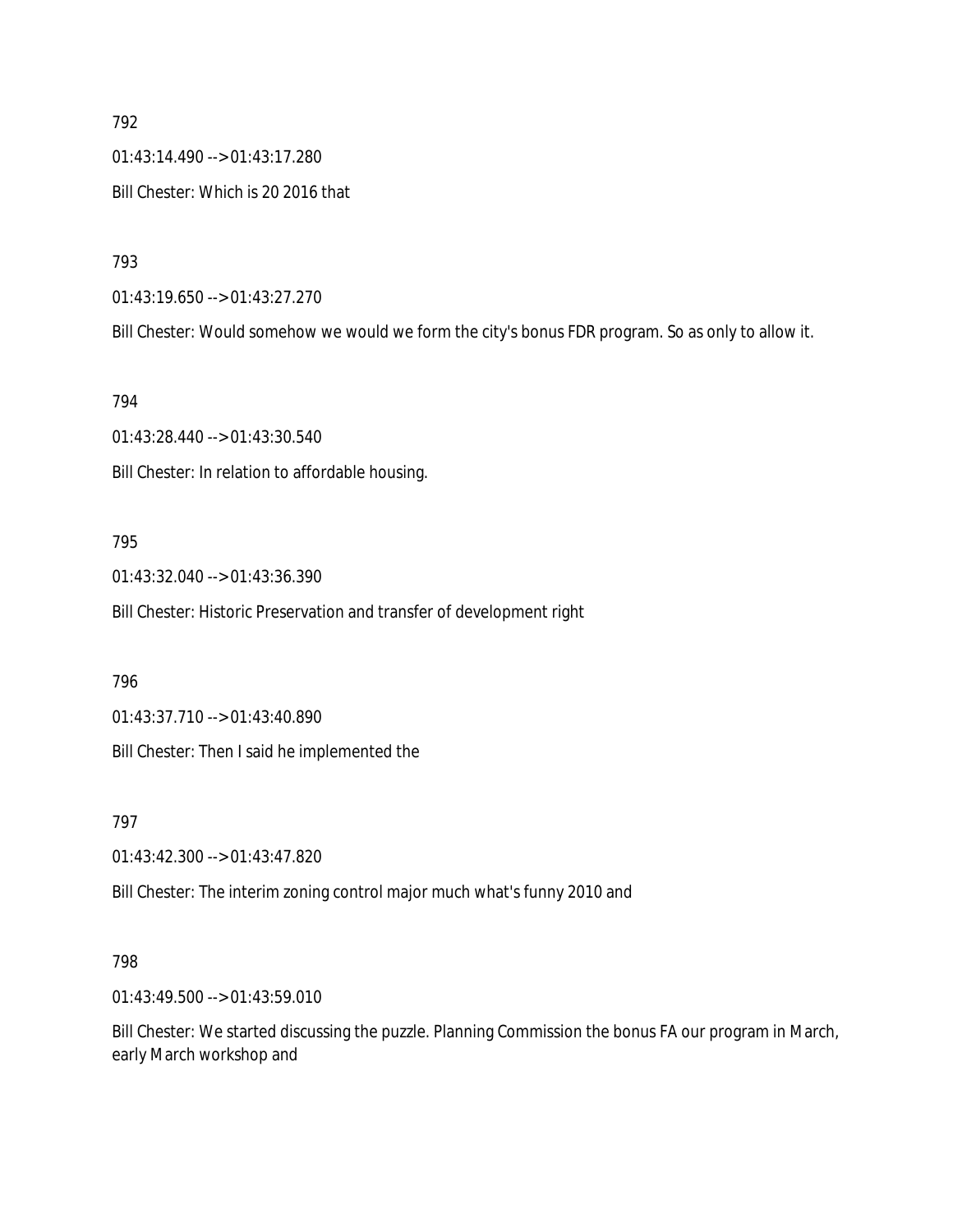01:44:00.600 --> 01:44:02.490

Bill Chester: And we formed a subcommittee.

800

01:44:03.570 --> 01:44:10.170

Bill Chester: That worked on that and they came back with recommendations on revising this on a separate our program.

801

01:44:11.940 --> 01:44:23.940

Bill Chester: The Commission firm, you know it and refined the FAA prior programs to support what the Council.

#### 802

01:44:25.050 --> 01:44:47.760

Bill Chester: And where we are now is we're coming to you, not with the completed ordinance, but with a kind of a check in, or kind of a draft version of it to kind of let you know where we're going. And it, it, it, it probably should be noted that this that we've specifically

803

01:44:50.280 --> 01:45:06.690

Bill Chester: recommend adopting this ordinance as an interim measure. And while the Council on planning commission and and the City Council, the planning commission and the planning staff will probably need to look at broader revisions to the zoning code.

804

01:45:07.800 --> 01:45:15.180

Bill Chester: For this to become for for for a permanent code and that may involve

805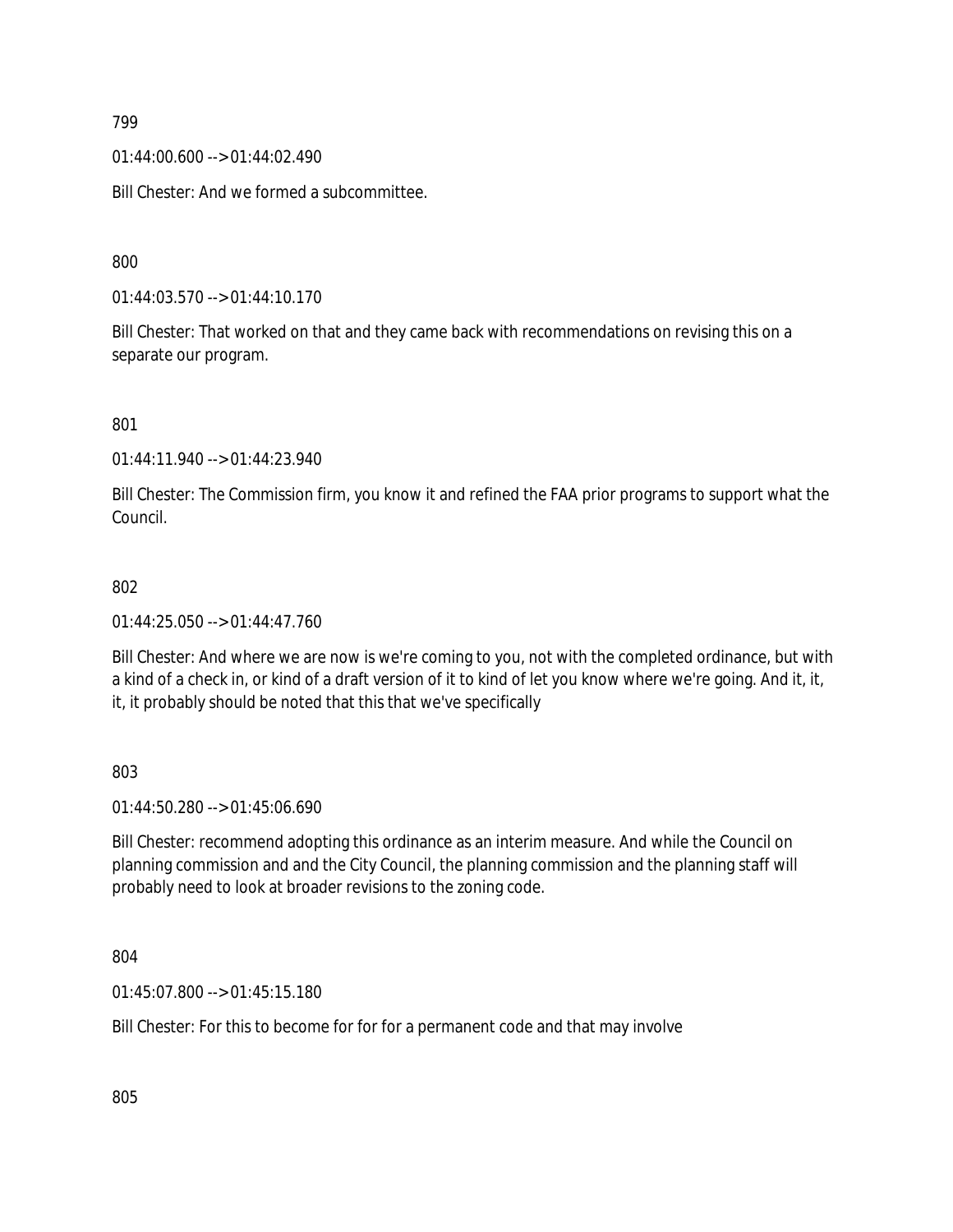01:45:16.470 --> 01:45:25.290

Bill Chester: Revising but they say cafe or it may require other measures such as changing maybe our basic zoning.

806

01:45:27.150 --> 01:45:35.340

Bill Chester: Style to say a form basis only, but once that broader work is completed. It's almost assured that

807

01:45:36.480 --> 01:45:53.010

Bill Chester: Ordinance trying, you're trying to gush 16 will need to be revised and so this is really a temporary ordinance because it it it leaves it leaves us some holes in our, our resolving

808

01:45:54.480 --> 01:45:55.650

Bill Chester: For example, the

809

01:45:58.590 --> 01:46:11.040

Bill Chester: While at quality does what you asked for it to do it, it means that the bonus F AR is not available for commercial projects, it's not available for

810

01:46:14.370 --> 01:46:23.430

Bill Chester: mixed use in and saw it limits a little bit what we can do in addition to that part of this ordinance addresses the

811

01:46:26.010 --> 01:46:29.760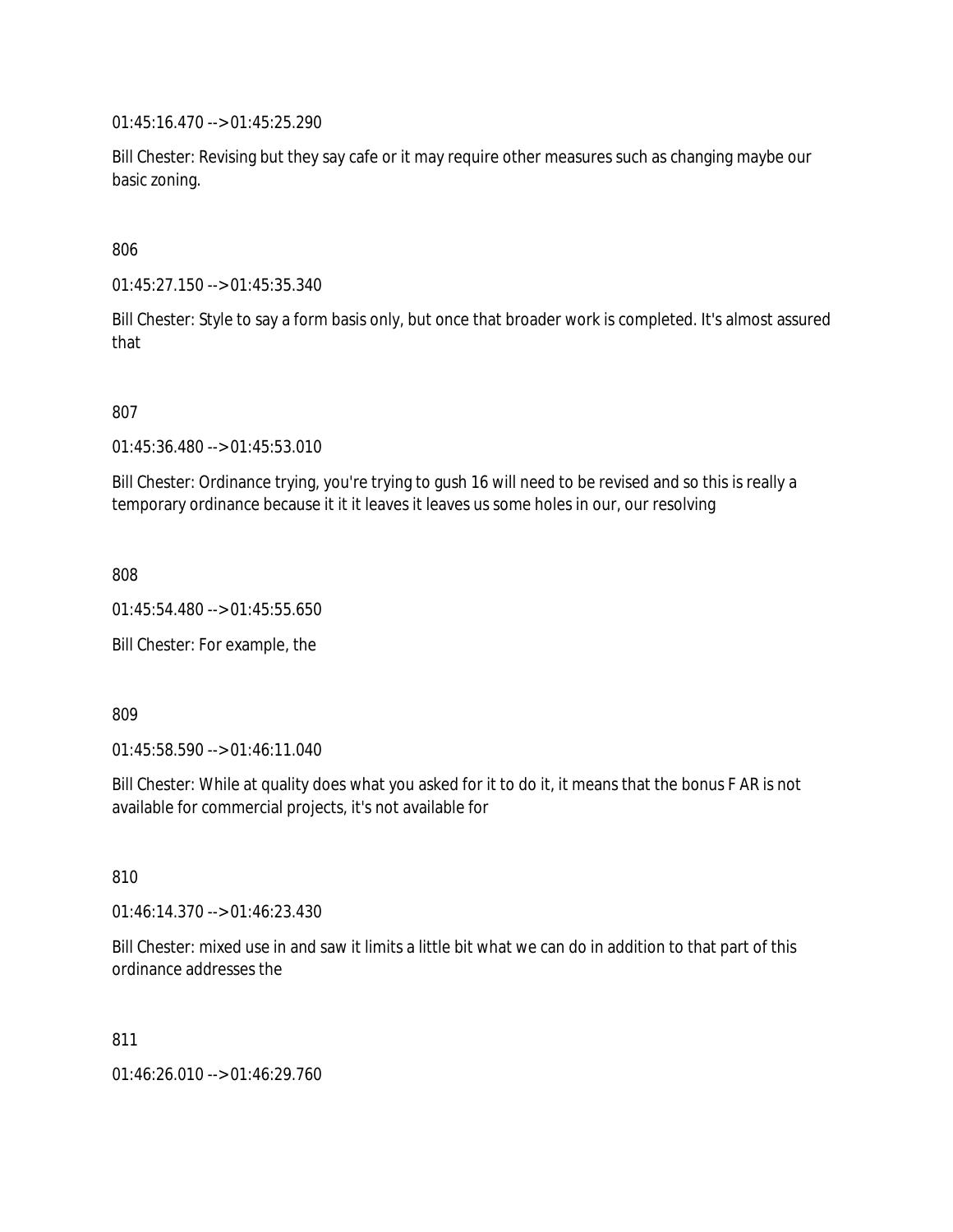Bill Chester: The purchase of AP AR and

### 812

01:46:30.960 --> 01:46:49.350

Bill Chester: It eliminates that ability and in and in that there is the idea of purchase a firearm goes away. However, there is a little bit of and Jennifer can probably speak to this. There's a little bit of AP AR left from the

## 813

01:46:51.000 --> 01:47:01.110

Bill Chester: mobile home park and what we've suggested is that the city by that and just so that that that if they are

### 814

01:47:02.700 --> 01:47:08.880

Bill Chester: Persistent they are. It's available. It's gone. But that's going to take some work because

#### 815

01:47:11.400 --> 01:47:20.910

Bill Chester: That's, that's a contract that really involves three three parties. So city and mobile home park, and I believe

## 816

01:47:22.440 --> 01:47:28.770

Bill Chester: Trust from one of them. One of the members that help the mobile home park to get started.

#### 817

 $01:47:30.960 \rightarrow 01:47:31.440$ 

Joe Deets: Excuse me.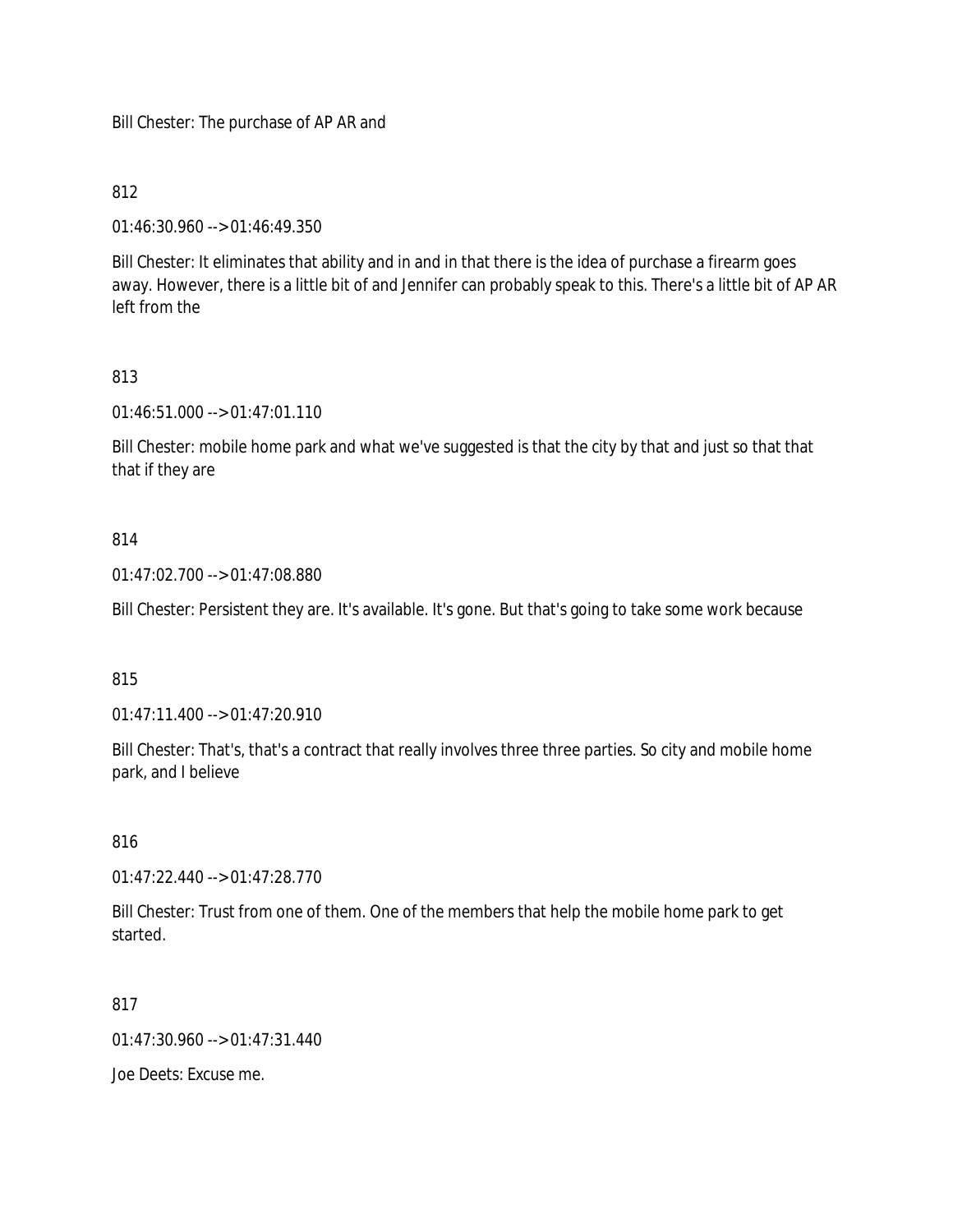01:47:33.450 --> 01:47:40.410

Joe Deets: Yeah, sorry. Um, when you said that the city you recommending the city purchase that how, how much are we talking about \$1

819

01:47:41.790 --> 01:47:59.760

Bill Chester: For maybe john well I purchase price. I don't know. I think maybe Jennifer could probably address that and I'll just finish with this. So that process of doing that isn't entirely up to I mean it's kind of all negotiations between the Council.

820

01:48:00.960 --> 01:48:01.950

Bill Chester: And the

821

01:48:03.300 --> 01:48:07.320

Bill Chester: mobile home park and Swanson trust.

822

01:48:08.820 --> 01:48:16.920

Bill Chester: Are part of the sponsor the state. I guess that's why they do it, but I'm in addition to that, I think that

823

01:48:20.040 --> 01:48:29.670

Bill Chester: We have to. So you have to look at that complication of this as well as looking at can we legally do this and we put a note in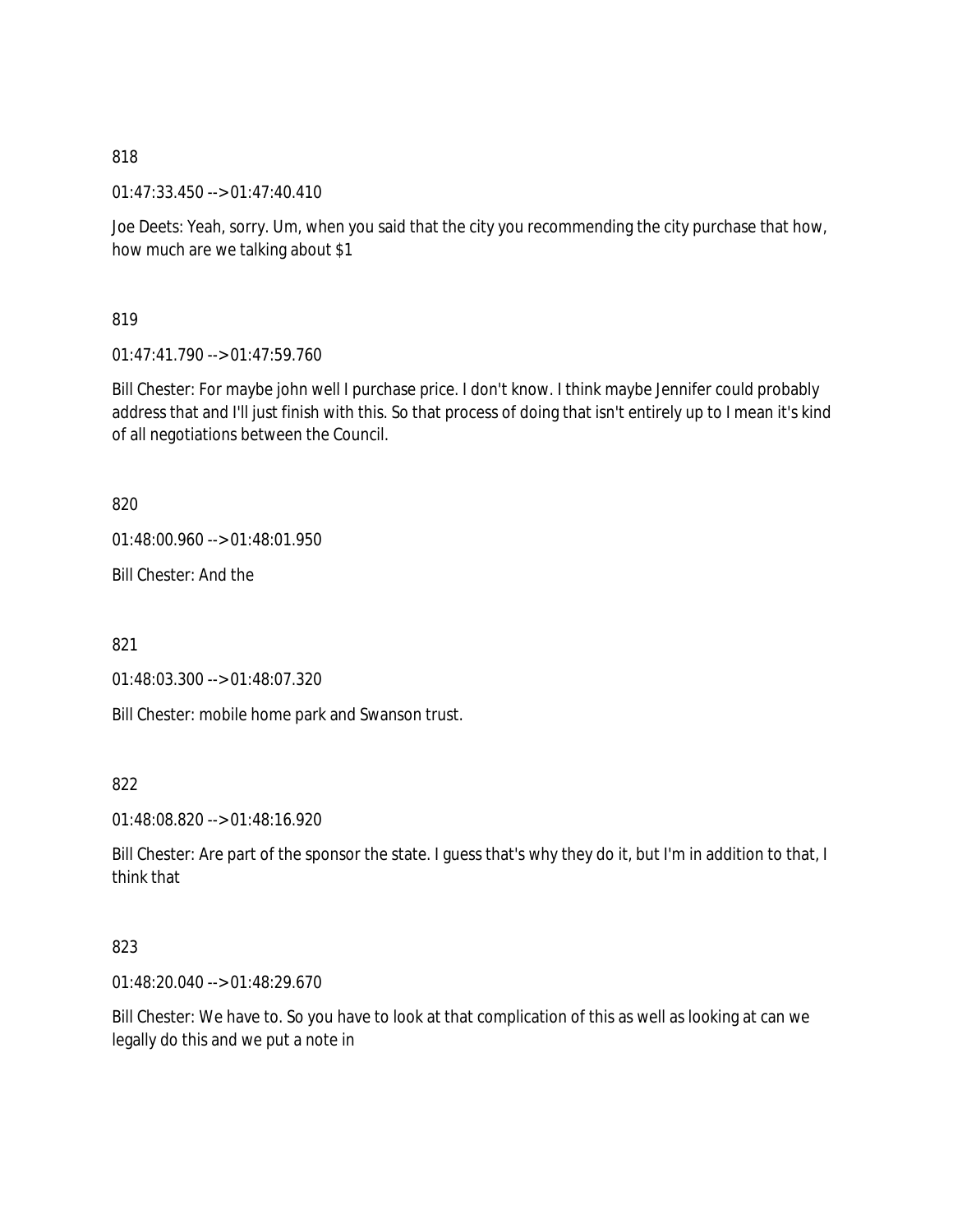01:48:30.300 --> 01:48:50.100

Bill Chester: The time that in this ordinance in this draft ordinance that this needs to be reviewed by Council to determine whether or not we can even do this at all. So I think with that, I'll let Jennifer give you the idea. There's not a lot left in in that, but there's two areas of

825

01:48:51.420 --> 01:49:02.970

Bill Chester: development rights that are available, some that have been purchased and have not been used. Okay, and some that are available for purchase, which I think is

826

01:49:04.050 --> 01:49:06.660

Bill Chester: Jennifer might have said 70 around 17,000

827

01:49:08.190 --> 01:49:08.880

Bill Chester: Square feet.

828 01:49:10.650 --> 01:49:13.230 Bill Chester: Fa IR. So, Jennifer, maybe you could

829 01:49:13.530 --> 01:49:14.370

Bill Chester: You know cover some

830

01:49:14.910 --> 01:49:16.710

Joe Deets: COUNCILMEMBER Pollock had his hand up. So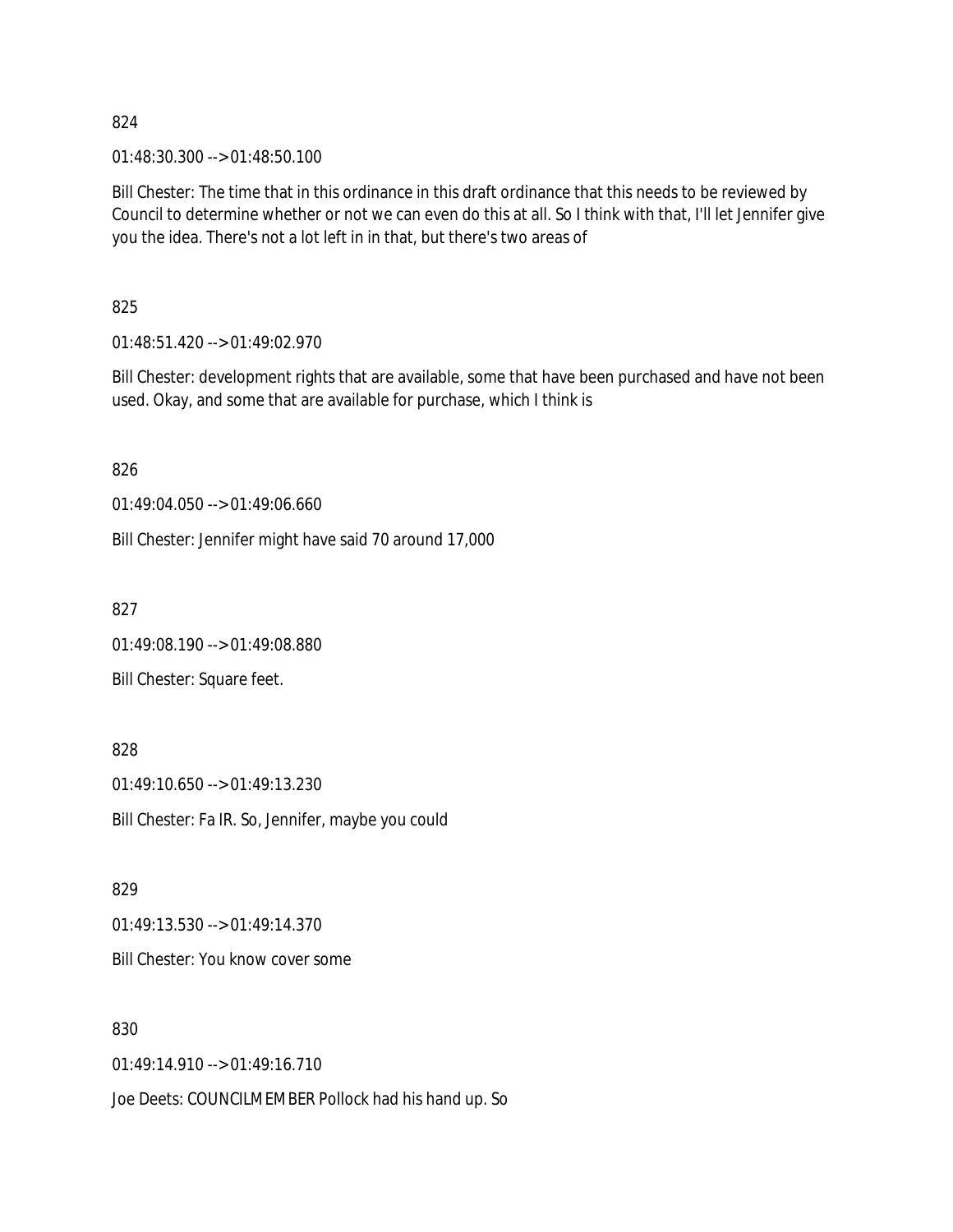01:49:17.070 --> 01:49:24.150

Michael Pollock: Give me an opportunity. Oh, no. That's okay. I'll wait until after finishes and then I have a question on so

832

01:49:24.660 --> 01:49:26.010

Joe Deets: Okay, go ahead, Jennifer.

833

01:49:26.880 --> 01:49:36.630

Jennifer Sutton: Yes, thank you. Good evening. Good evening, Council, I think chair Chester really laid it out. Well, but you know this this preliminary recommendation from the planning commission

834

01:49:37.110 --> 01:49:56.250

Jennifer Sutton: To eliminate Section E one B and potentially purchased the residential FLIR that has been generated by the mobile home park that that is a substantial work plan item, and it would require budget. And so that's one reason.

835

01:49:57.450 --> 01:49:59.820

Jennifer Sutton: To bring it to the Council's attention before

#### 836

01:50:00.450 --> 01:50:09.210

Morgan Smith: Just to kind of follow up on that question, do you have a ballpark on. I know that the far price is not fully established, but do you have a ballpark on what that might cost.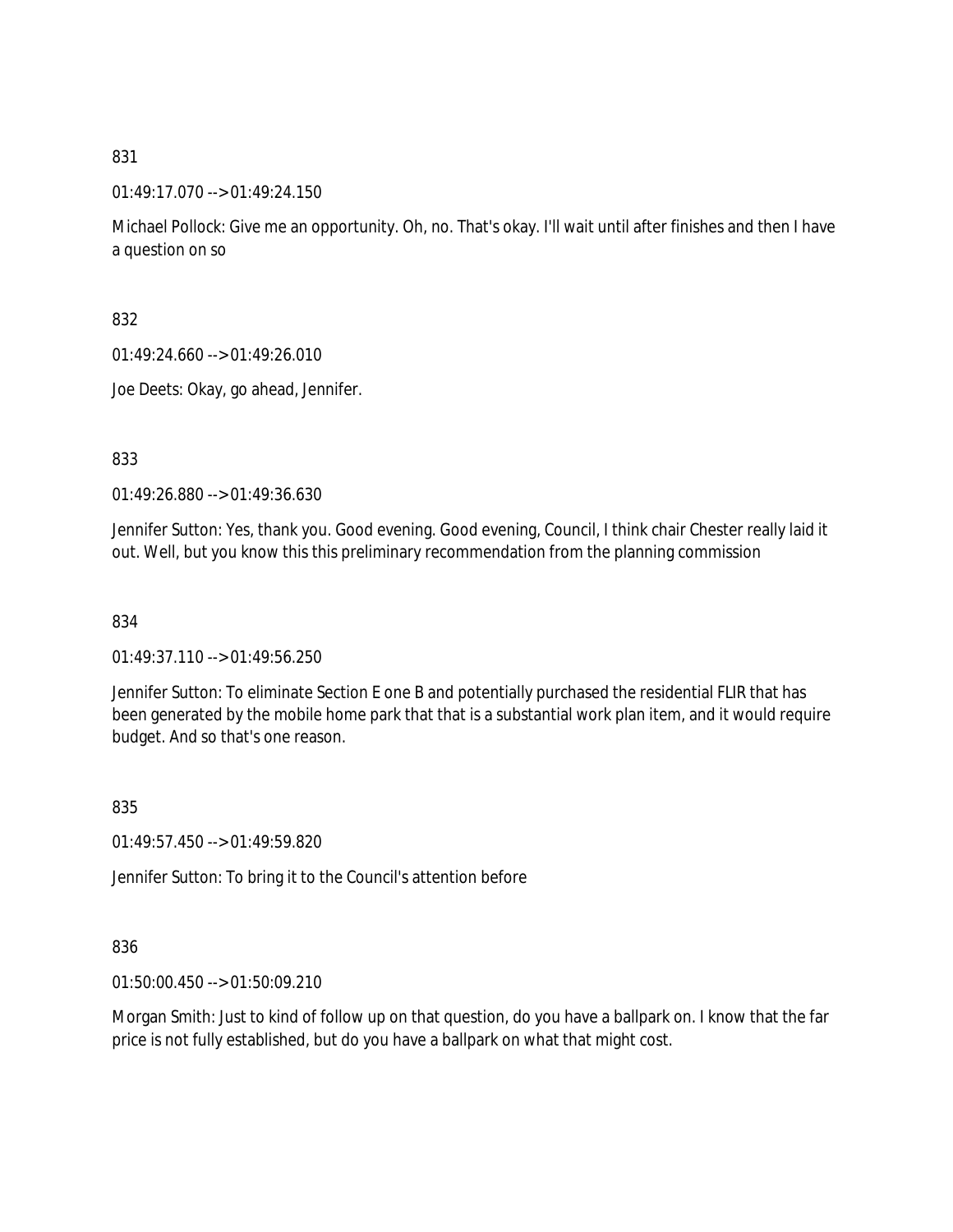01:50:11.280 --> 01:50:17.550

Jennifer Sutton: You know, Frank. We only control what the city cells if they are for the mobile home park can sell a

838

01:50:17.730 --> 01:50:20.430

Morgan Smith: Car. But what is our price for example.

839

01:50:20.580 --> 01:50:23.580

Jennifer Sutton: Our price is \$18 a square foot.

840

01:50:23.670 --> 01:50:26.430

Morgan Smith: Than 17,000 square feet.

#### 841

01:50:28.380 --> 01:50:44.430

Jennifer Sutton: Actually 17,000 square feet is what one entity has already purchased from the mobile home park but yet. They haven't used it yet mobile home park itself has approximately 24,000 square feet, but they have yet to sell.

#### 842

01:50:45.510 --> 01:50:53.580

Morgan Smith: So that's about \$400,000 that our price. But again, that doesn't mean that that's the price we would pay, it's possible, we would be paying higher

843

01:50:54.540 --> 01:51:15.900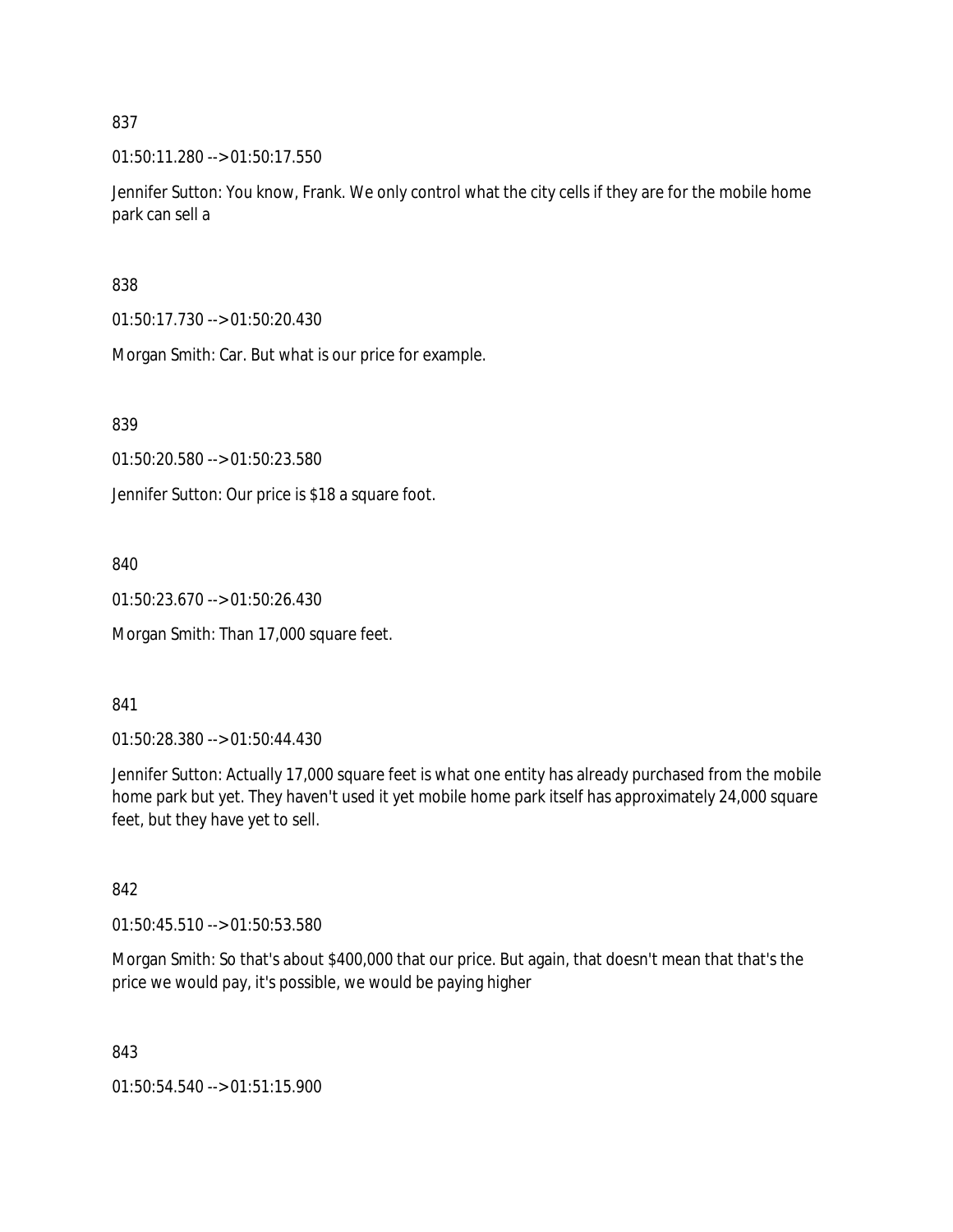Jennifer Sutton: Correct, because there's nothing the agreement from between the city and the mobile home park and mature on away ll see set up the program and the provisions for the for the city to kind of get give oversight to the mobile home park in they're selling their unused FDR, they have

844

01:51:15.960 --> 01:51:20.640

Morgan Smith: Us. And I think there's for tonight's discussion. There's a lot of technical details. I think you in

### 845

01:51:20.910 --> 01:51:30.270

Morgan Smith: Chair Chester correctly identify that there'd be a lot of problem solving and perhaps there'd be legal obstacles that that would prevent this entirely, but I just want to give the Council some sense of

#### 846

01:51:31.860 --> 01:51:45.210

Morgan Smith: The chicken and egg issue here in terms of staff and workload is the benefit of the planning commission describing their preliminary record not pulmonary but their recommendation to you and to get your feedback is, you know, staff.

#### 847

01:51:46.800 --> 01:51:55.230

Morgan Smith: Will take up this significant work and legal analysis if Council feels like that is a path that you want to

#### 848

01:51:56.250 --> 01:52:03.390

Morgan Smith: set us on and if you want to be prepared to spend several hundred thousand dollars for this. If we find that we're able to do it.

849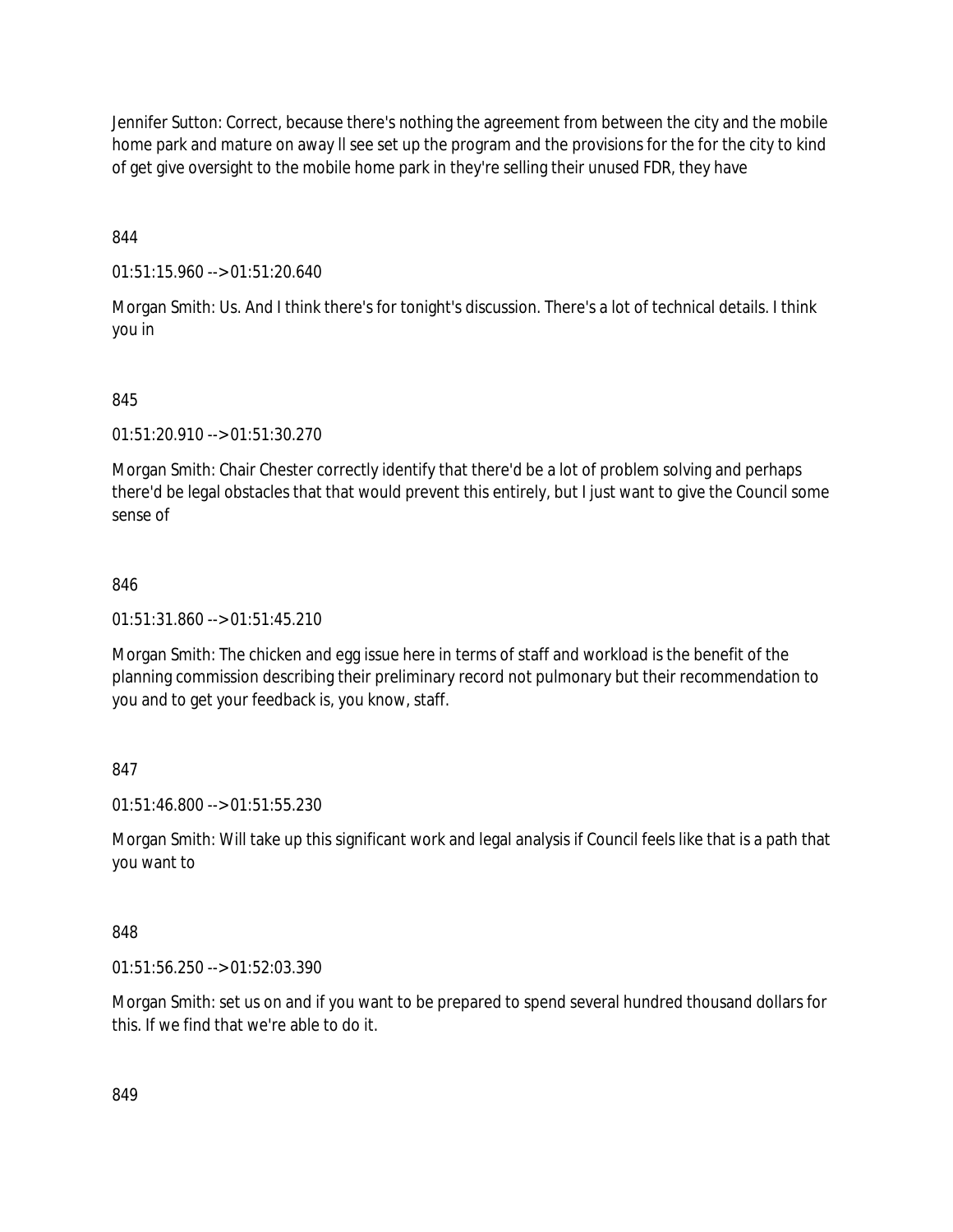01:52:04.590 --> 01:52:13.980

Morgan Smith: We need to have this kind of preliminary sift with you because that's not effort that we want to spend on this. If that's not the direction you see yourself going forward.

850

01:52:15.630 --> 01:52:15.810

Morgan Smith: Okay.

851

01:52:16.290 --> 01:52:19.800

Joe Deets: Thank you, um, customer Pollock, did you want to go ahead

#### 852

01:52:20.940 --> 01:52:29.640

Michael Pollock: Um, I have a question about a different thing. So why don't we do want to finish this part of the discussion right now and then I'll move on to more general

853

01:52:29.640 --> 01:52:34.980

Joe Deets: Okay. Alrighty, thank you. Councilmember now, sorry, are you in this

854

01:52:35.760 --> 01:52:40.050

Rasham Nassar: I am. And I'd be happy to hear from Commissioner Switzerland on this before I come in.

855

01:52:41.010 --> 01:52:41.640

Joe Deets: Go ahead. JOHN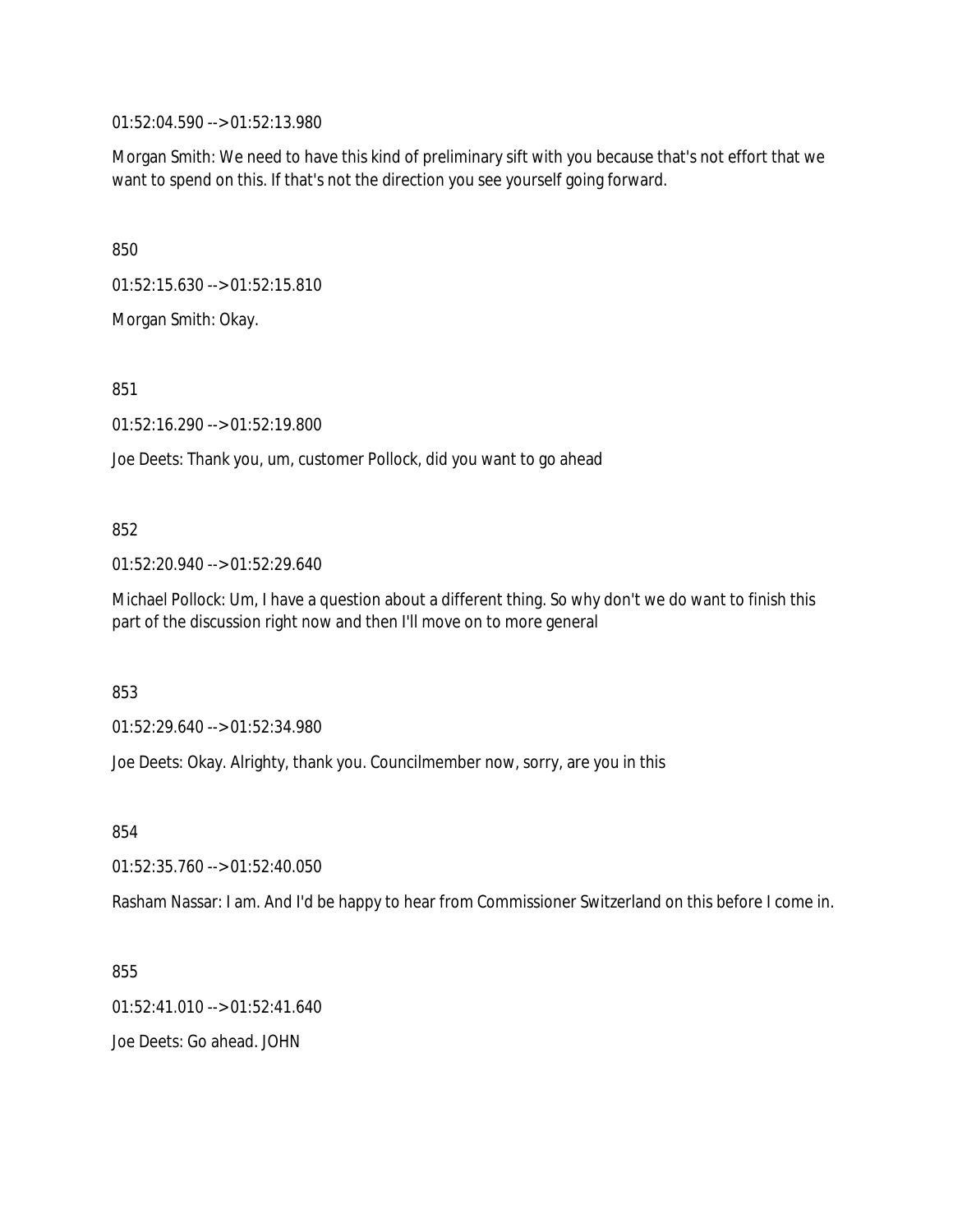01:52:42.330 --> 01:52:50.670

Jon Quitslund: I want to say something about this. The price of FLIR before your mind get boggled by the, the total sum.

857

01:52:52.800 --> 01:52:54.060

Jon Quitslund: Recognize that

858

01:52:55.440 --> 01:53:06.060

Jon Quitslund: Anybody's income from the sale of FLIR has been at a slow pace and the city's paying off of know settling

859

01:53:07.140 --> 01:53:11.550

Jon Quitslund: Could also be at a slow pace. It could be stretched over the years because

860

01:53:13.170 --> 01:53:29.400

Jon Quitslund: That was nothing. Nothing else then gradual diminished diminishment of the value of FDR was ever anticipated. So any kind of bargaining doesn't have to be settling for a big sum of money.

861

01:53:33.960 --> 01:53:34.440

Rasham Nassar: Okay.

862 01:53:34.950 --> 01:53:35.490 Go ahead.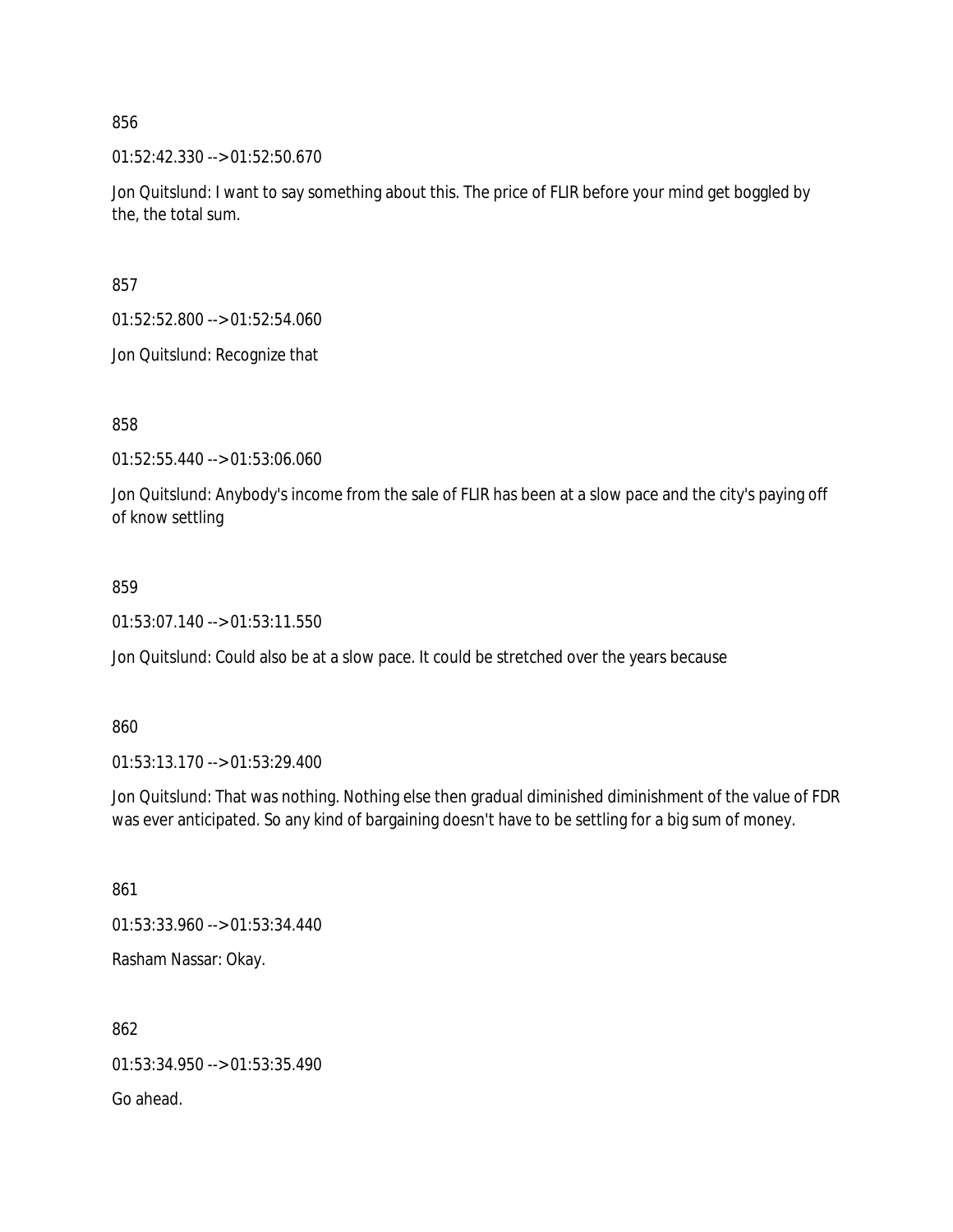01:53:36.510 --> 01:53:50.610

Rasham Nassar: Thank you. Thank you. W bear dates. I am my question. Thank you. Thinking about funding. I think we discussed this last I don't remember what counts of our member proposed it, but we do have a fund that the that the bonus the purchase of bonus FDR was

864

01:53:51.960 --> 01:54:03.930

Rasham Nassar: Allocated in do is there's a fun that exists. For example, the Windsor hotel they purchased a large amount of bonus if they are, I believe that some total didn't like it was 800,000

865

01:54:04.260 --> 01:54:13.200

Rasham Nassar: And that's sitting in a fund. Is it possible to to for Council to consider using those funds to purchase the mobile home park bonus if they are certainly would be interested in learning more about that option.

866

01:54:15.030 --> 01:54:27.630

Morgan Smith: Well, currently the proceeds from the sale of far are designated into two different uses council would need to take up the exercise to change the direction of how that those funds are used right now.

867

01:54:31.290 --> 01:54:31.710

Joe Deets: I'm

868

01:54:32.730 --> 01:54:34.050

Joe Deets: COUNCILMEMBER car.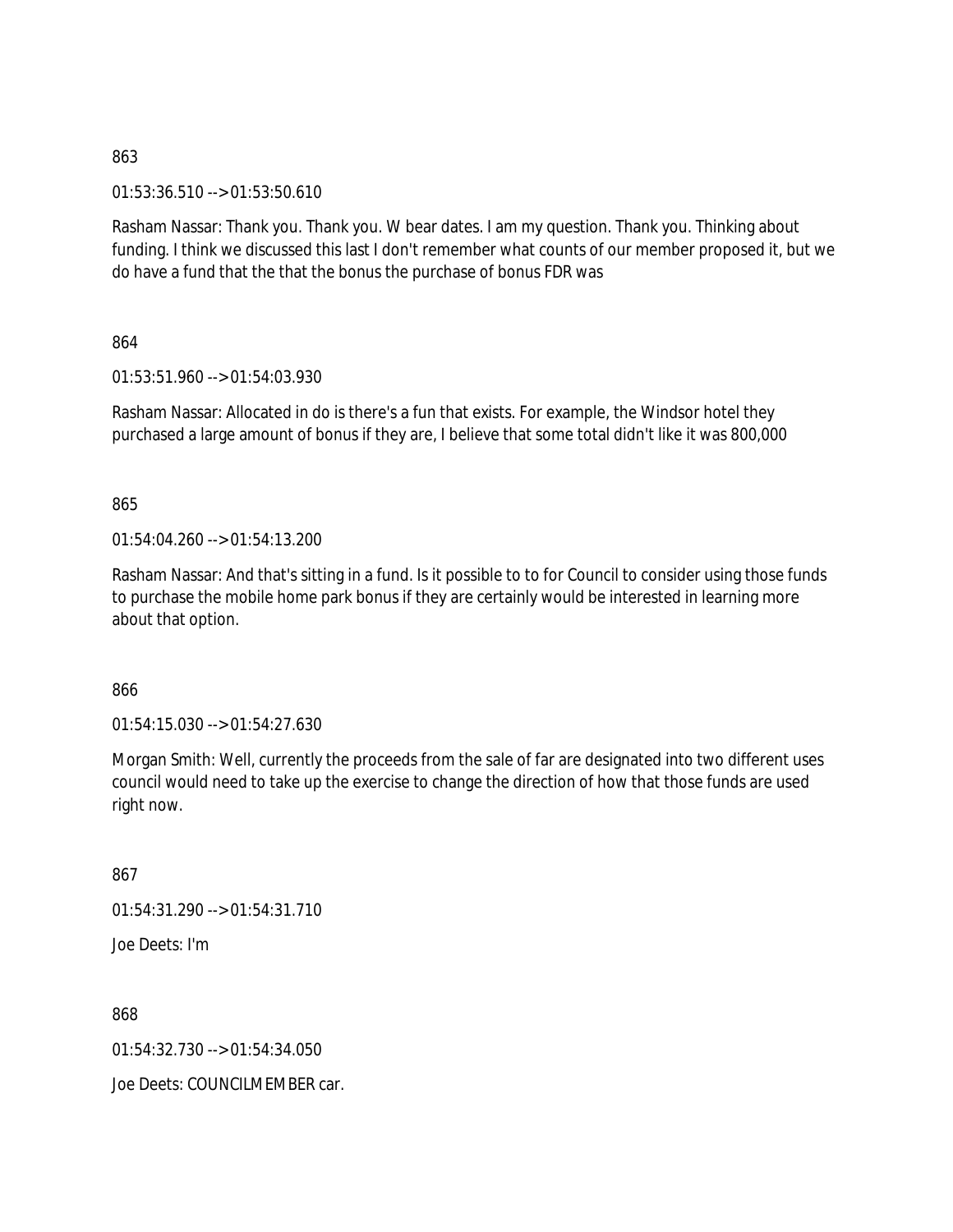01:54:36.420 --> 01:54:40.950

Christy Carr: Excited Christian for Jennifer, actually, if you could provide some context.

870

01:54:41.550 --> 01:54:51.510

Christy Carr: Within where the FLIR could be used that could be purchased from the island or mobile home park. You said there was 24,000 square feet, yet to sell.

871

01:54:51.900 --> 01:54:58.860

Christy Carr: Is that a relatively huge amount of FLIR or is that kind of small amount or their projects you could kind of

872

01:54:59.760 --> 01:55:16.980

Christy Carr: Share with us in terms of what their square footage is and how much of a big monster is 24,000 square feet of FA are sitting there that we would want to go down this path of staff work and legal analysis, etc. Is it worth it. I guess is my question.

873

01:55:17.160 --> 01:55:17.640

Hmm.

874

01:55:19.590 --> 01:55:25.920

Jennifer Sutton: I would have to come back to the city council to with a visualization of a comparable project.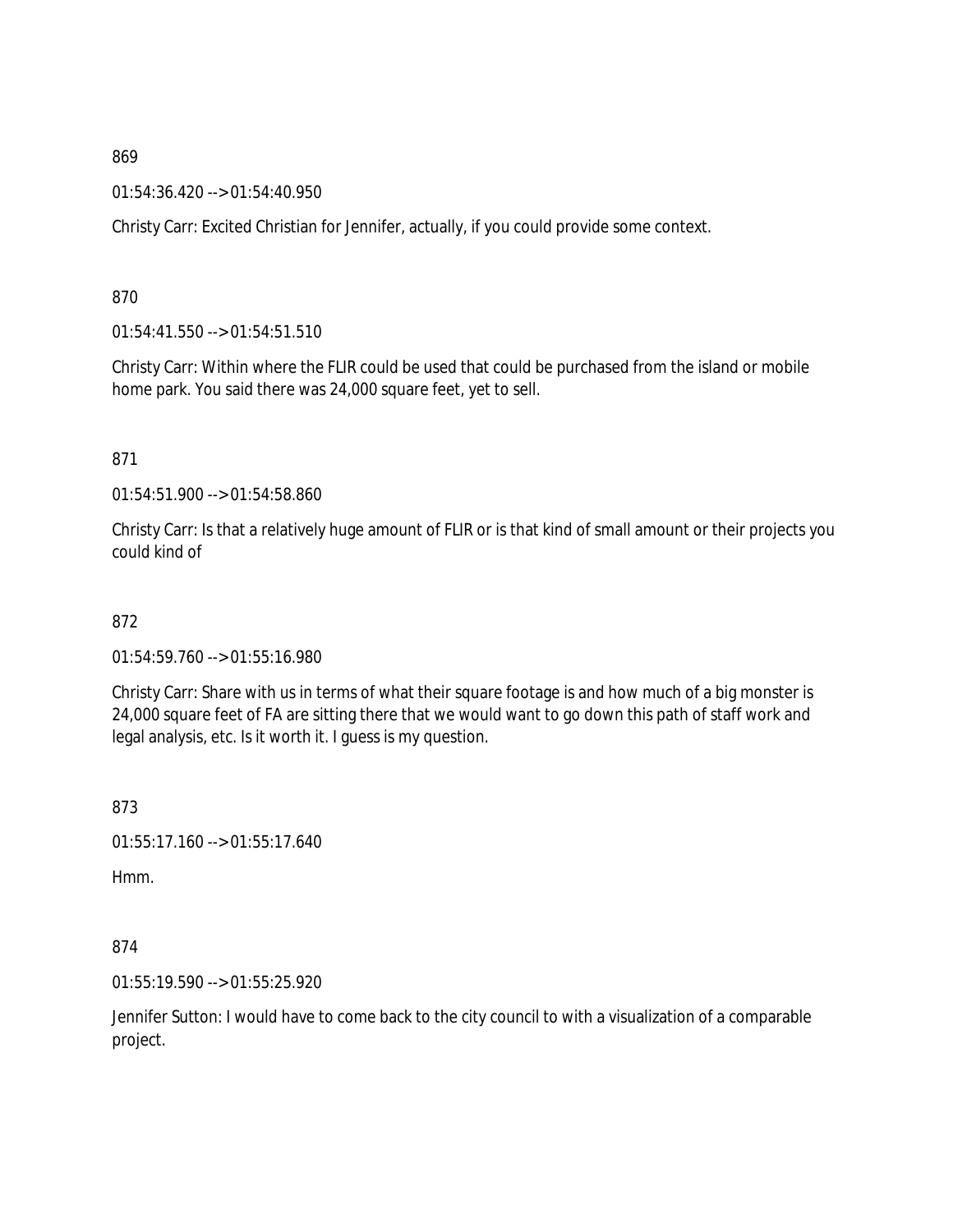01:55:27.390 --> 01:55:35.460

Jennifer Sutton: If we wanted to think about it in terms of said 24,000 square feet. That's just over half of an acre.

876

01:55:36.480 --> 01:55:45.990

Jennifer Sutton: And so if you can think of a half acre property. It could be a two story two story building taking a path, the

877

01:55:46.440 --> 01:56:04.590

Jennifer Sutton: half the size of a half acre property. So it's not it's not the biggest building in town. It's not insignificant. I think it's important to make sure that the Council understand that this is just residential FLIR that is being sold by the mobile home park so could only be used for

878

01:56:05.940 --> 01:56:23.340

Jennifer Sutton: To achieve bonus residential FLIR for residential projects, not for commercial or mixed use projects. And so right now that balance that 24,000, you know, it could be used anywhere between the high school grow districts core district Madison district.

879

01:56:24.990 --> 01:56:34.110

Jennifer Sutton: And it's you know it's it's gone in some developers over the years have bought very small amounts from a mobile home park. Some have bought more

880

01:56:36.210 --> 01:56:36.630

Jennifer Sutton: So,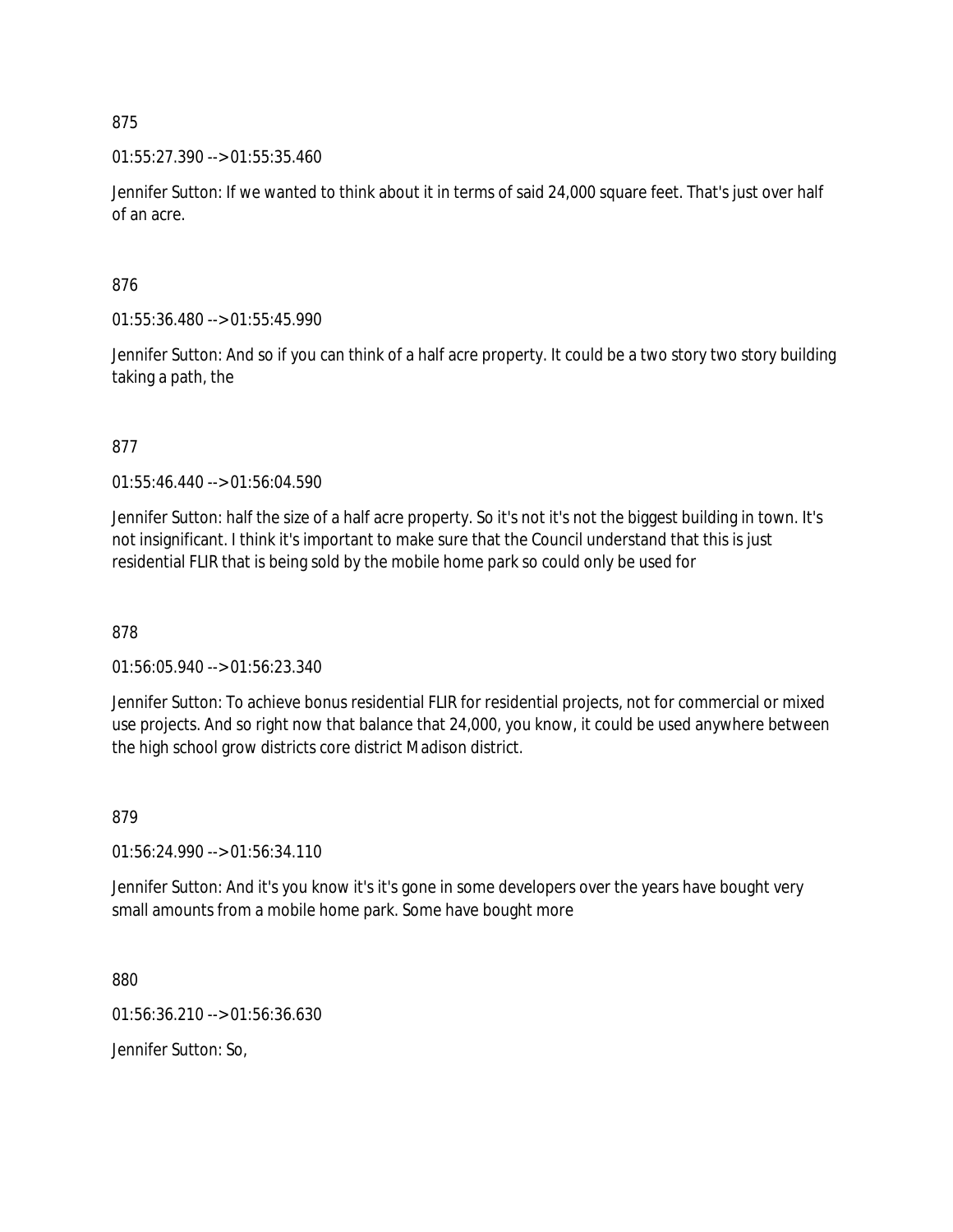01:56:38.310 --> 01:56:45.120

Jennifer Sutton: But if you would like a visualization of, oh, this building is about that size. We could come back to you with that.

882

01:56:45.480 --> 01:56:57.150

Morgan Smith: I think just as a volume city hall is not too dissimilar from that in terms of square footage. If you were to imagine it as being two stories all the way out to the council chamber. It's a little smaller than that right now.

883

01:56:57.600 --> 01:57:06.480

Morgan Smith: But the point being that it's residential and So currently, it can be split up in relatively small slices and probably wouldn't be all one project.

884

01:57:08.640 --> 01:57:12.150

Joe Deets: Thank you. Councilmember Pollock. Do you want to go with your question.

885

01:57:14.160 --> 01:57:22.440

Michael Pollock: Yeah. Well, I do have a question about this particular subject. So let me tackle that, and then just, you know, I know the hand waving readings were

886

01:57:23.910 --> 01:57:34.080

Michael Pollock: Okay, so this, this has been around for a while, this, this, and I guess I'm thinking about sort of the equity issue and under what conditions that that

887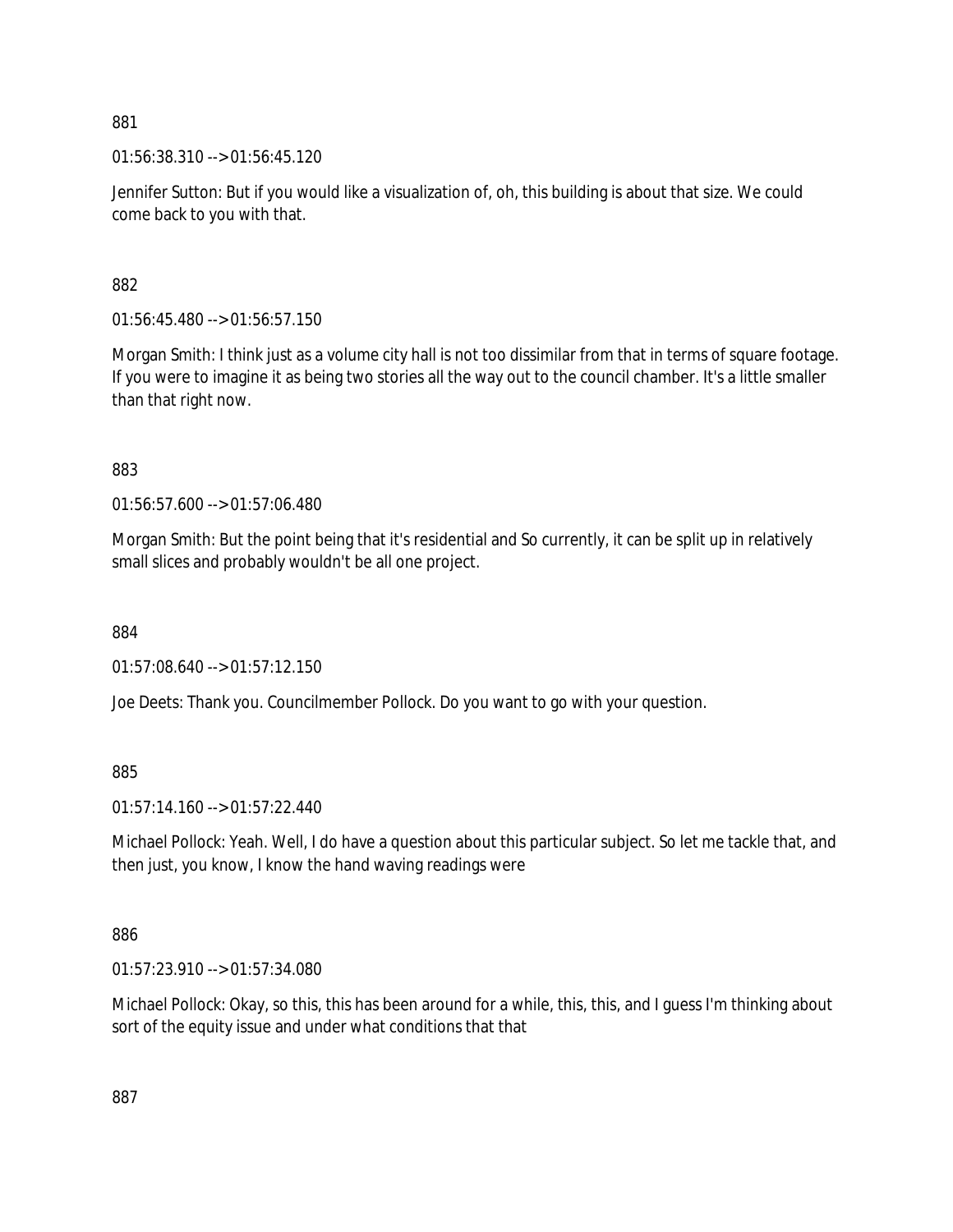01:57:34.680 --> 01:57:43.260

Michael Pollock: That the the mobile home, you know, FDR was provided because it seems like it's been sitting there as an asset to people that I

### 888

01:57:43.860 --> 01:57:51.570

Michael Pollock: Think the mobile home is not particularly wealthy people. And so it's this asset that they're unable to sell. And so I guess I'm kind of

889

01:57:52.050 --> 01:58:03.180

Michael Pollock: Looking to john quits when because I know you've, you know, you've been around on this is is sort of what was the conditions we sold it in and and i guess i'm looking at and do week

890

01:58:04.320 --> 01:58:08.310

Michael Pollock: I feel like there's a sense of an obligation that we should be buying this because

#### 891

01:58:09.420 --> 01:58:16.140

Michael Pollock: Just simply to give them the money and to allow them to cash in our asset and then we could sell it maybe at a later date. I just simply to make

892

01:58:16.500 --> 01:58:26.730

Michael Pollock: Me them whole. And, and, again, and these are people, I think, again, a modest income. And so this would be an opportunity to provide them with some assets that will enable them to

893

01:58:27.270 --> 01:58:33.180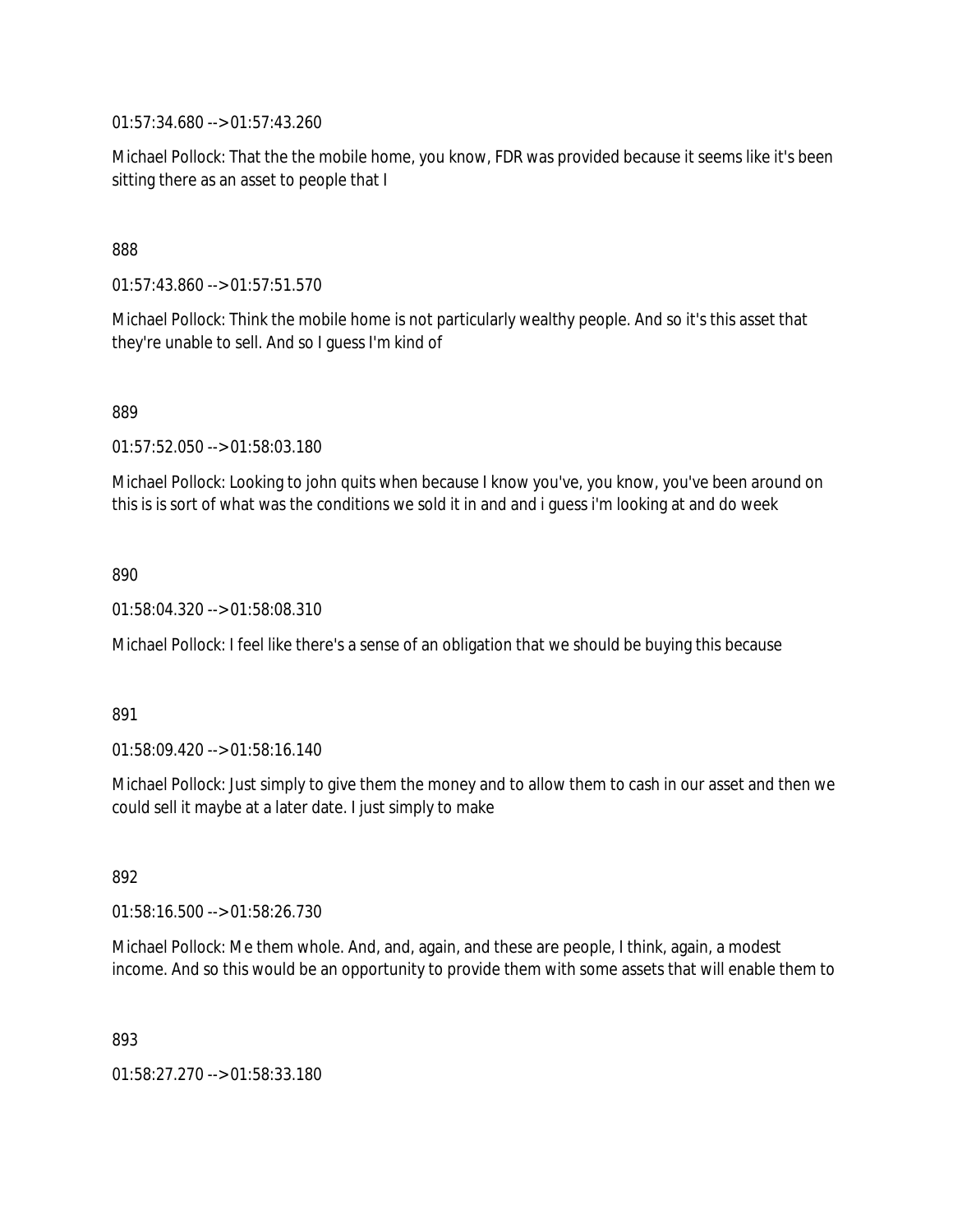Michael Pollock: To live and stay on the island, so that that's kind of how I'm thinking about it. I'm just wondering, do I have that wrong, or what's your take on that.

894

01:58:34.890 --> 01:58:36.930

Joe Deets: Well, okay, go ahead. JOHN

895

01:58:38.280 --> 01:58:39.630 Joe Deets: Jennifer also had random

896

01:58:39.840 --> 01:58:41.520

Jon Quitslund: Yeah, Jennifer is probably a better

897

01:58:42.690 --> 01:58:45.990

Jon Quitslund: Understand things better thing to me.

898

01:58:47.220 --> 01:58:48.150 Jon Quitslund: The whole

899

01:58:48.630 --> 01:58:53.370

Jon Quitslund: The nature of the whole bargain seems so opaque to me. I don't know.

900

01:58:54.540 --> 01:59:00.780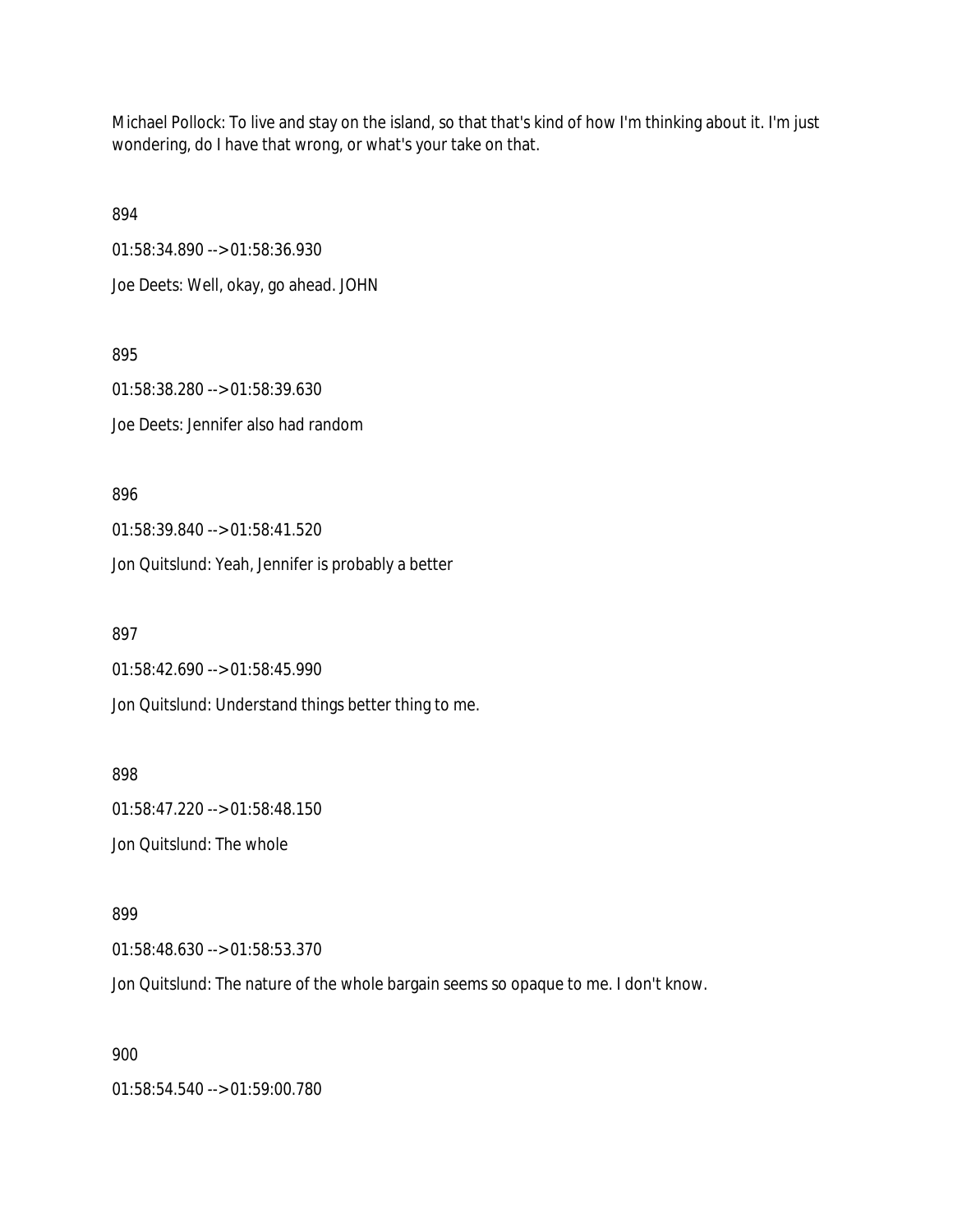Jon Quitslund: I don't know who gets the benefit how its spread around among the residents in the mobile home park. I don't know.

901

01:59:04.080 --> 01:59:06.120

Jon Quitslund: Anything about the monetary transaction.

902

01:59:08.070 --> 01:59:08.550

Jon Quitslund: And

903

01:59:12.210 --> 01:59:22.110

Jon Quitslund: I think we all have to struggle with this until somebody can lay it out and make it rational or make it apparent in its irrationality. I don't. I don't.

904

01:59:22.710 --> 01:59:40.290

Jon Quitslund: I don't know. It just seemed to me the whole idea of purchase at a, at a bargain price purchase of something that's called a bonus has it just didn't pass the the

905

01:59:41.610 --> 01:59:49.590

Jon Quitslund: The common sense test for me. So that's why, and I wasn't the first person to say we should set this aside Mac pearl

906

01:59:49.890 --> 01:59:56.640

Jon Quitslund: initiated the idea and I thought, oh, that's radical. What is that ever going to work. But the more I thought about it, the more it seemed to be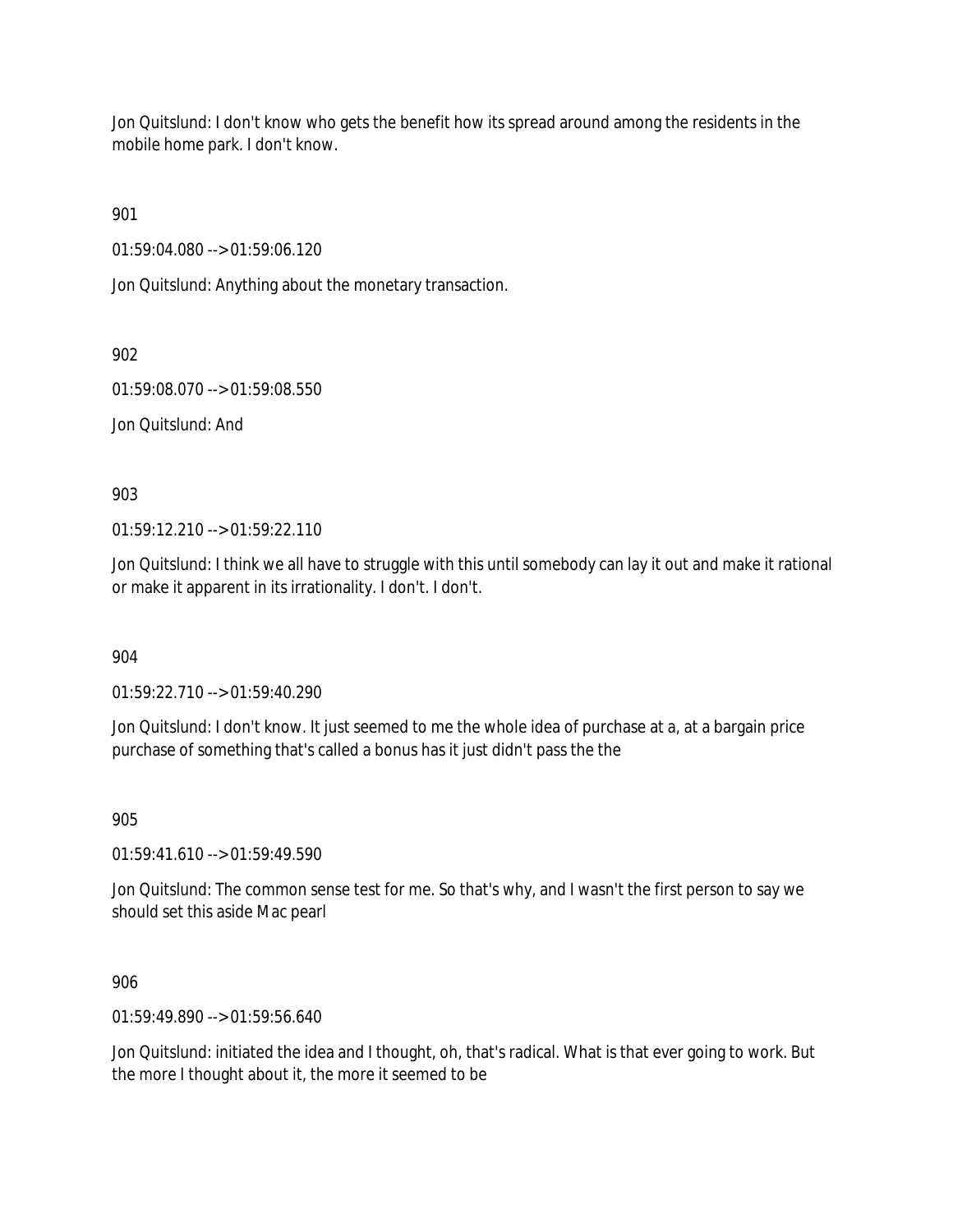01:59:57.420 --> 02:00:12.210

Jon Quitslund: A you know something whose time had come. This is a bargain made many years ago and it's been kind of static and less and less reasonable overtime as it seems to me.

908

02:00:13.770 --> 02:00:21.390

Jon Quitslund: I don't want anybody to be treated unfairly and that's why I think some kind of negotiation needs to be be gone.

909

02:00:23.070 --> 02:00:25.950

Jon Quitslund: In order to, to try to settle this

910

02:00:28.320 --> 02:00:41.370

Jennifer Sutton: I just wanted to. I just wanted to clarify that, that this idea of getting rid of this section of code and pursuing purchasing buying out the mobile home park HOA

911

02:00:41.850 --> 02:00:49.530

Jennifer Sutton: Didn't was generated by planning, Commissioners, it was not generated by the mobile home park membership. I just want to make sure

912

02:00:50.340 --> 02:01:04.980

Jennifer Sutton: That that's understood and in fact we we haven't reached out to anyone from the mobile home park yet until we received feedback from the City Council about whether or not this should be pursued.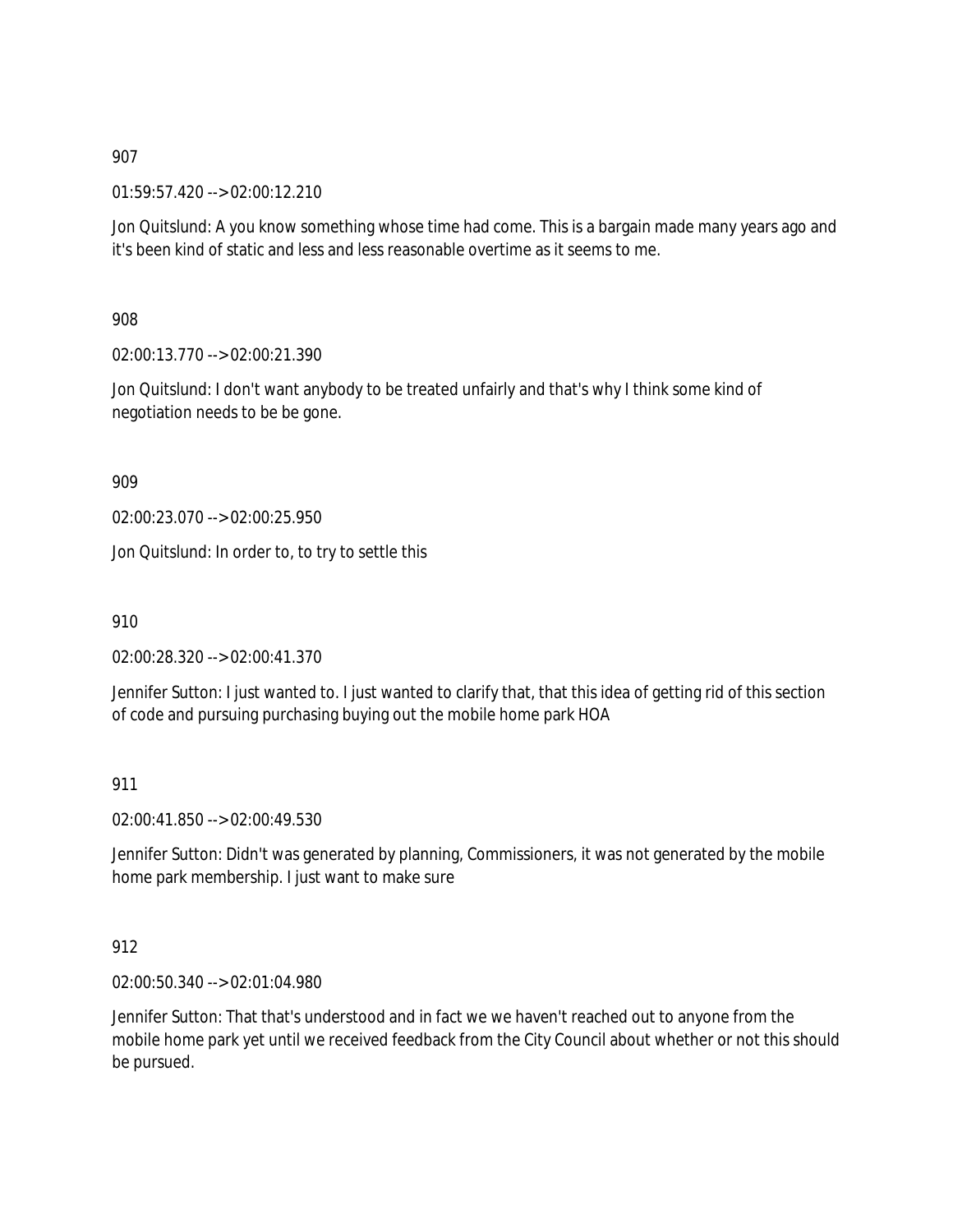02:01:05.640 --> 02:01:16.080

Morgan Smith: Jennifer, just to clarify, for the benefit of everybody. The structural premise of the far is it's a development, right, that was attached to the property.

914

02:01:17.730 --> 02:01:18.030

Jennifer Sutton: And

915

02:01:18.360 --> 02:01:19.560

Morgan Smith: Kind of give everybody

916

02:01:19.620 --> 02:01:21.780 Morgan Smith: A common sort of

917

02:01:21.810 --> 02:01:24.390

Morgan Smith: clear on what the mechanics are

918

02:01:24.660 --> 02:01:25.230

Jennifer Sutton: Thank you.

919 02:01:25.740 --> 02:01:26.700 Jennifer Sutton: Thank you. So the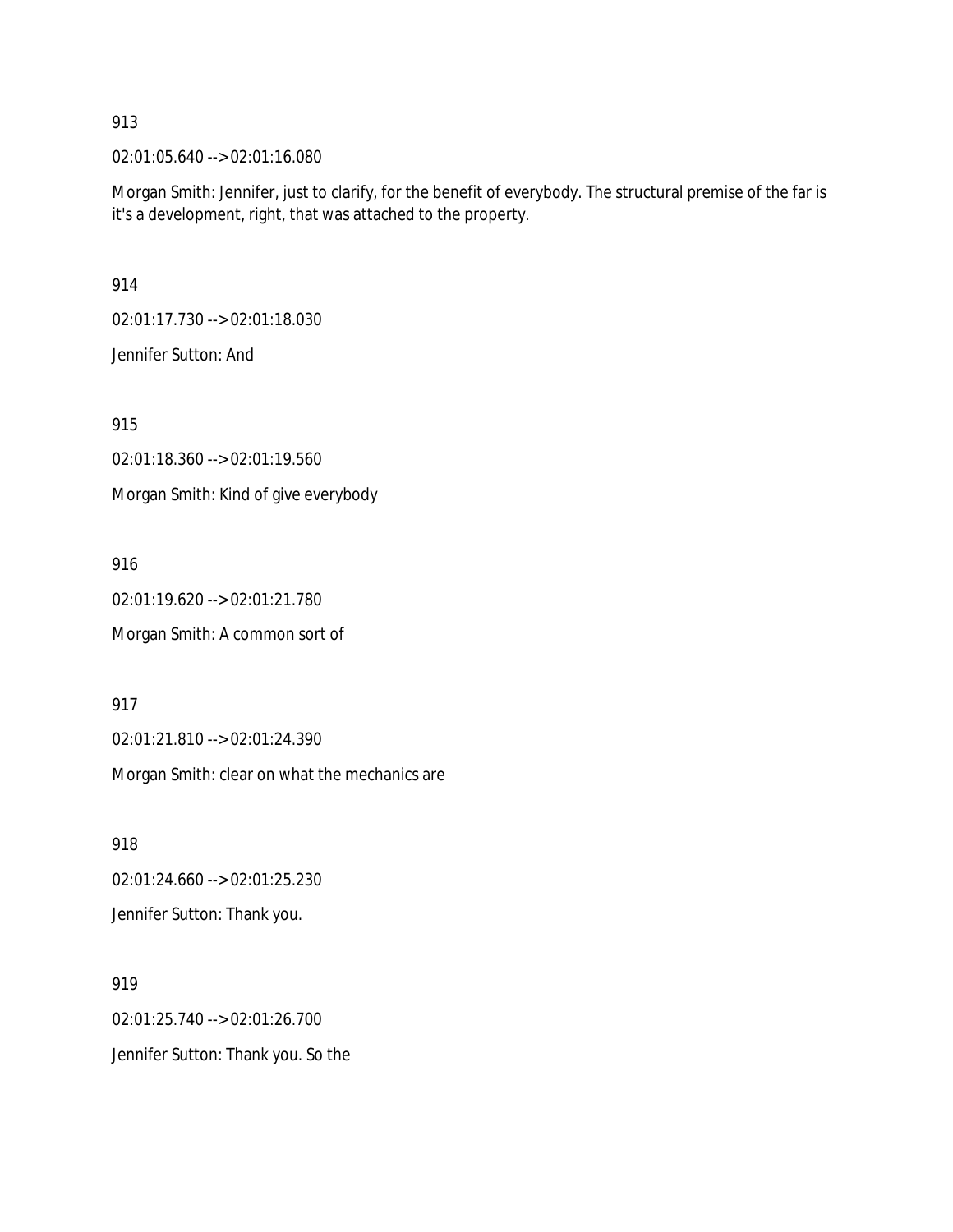02:01:26.910 --> 02:01:33.690

Jennifer Sutton: The mobile home park property is in the central core overlay district and which has a

921

02:01:35.070 --> 02:01:45.480

Jennifer Sutton: Maximum residential FLIR of one has a based residential if they are a point six. So when the in 2004 when the mobile home park.

922

02:01:45.930 --> 02:01:55.410

Jennifer Sutton: Association with the assistance of the city and many community members were able to purchase their mobile home park from the person that owned it.

## 923

02:01:56.070 --> 02:02:07.290

Jennifer Sutton: Prior to it being sold. One of the ways that the home owners associate the mobile home park association is pay down their note and probably paying for insurance.

#### 924

02:02:07.920 --> 02:02:17.310

Jennifer Sutton: Is that the mobile home park itself is under developed for the zone, it's in. Okay, so this agreement, this agreement that we've mentioned

#### 925

02:02:18.240 --> 02:02:32.910

Jennifer Sutton: Calculated, you know, based on the mobile home park. Sighs What would, what was the maximum residential FDR at 1.1 FM, which was just over 130 7000 square feet.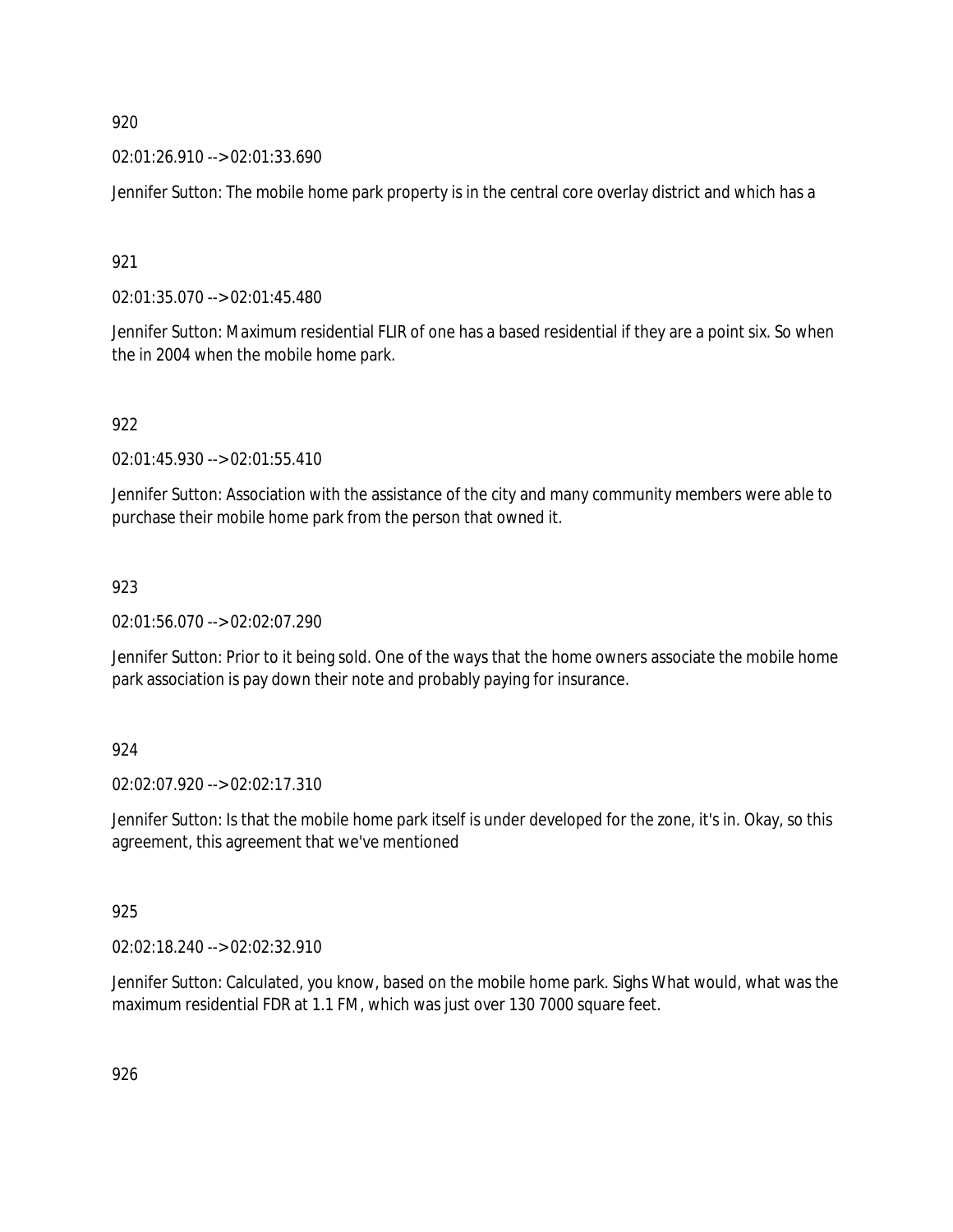02:02:33.780 --> 02:02:41.790

Jennifer Sutton: And then based on the amount of development that was there at the time, you know, the mobile homes that were there that are sorry

## 927

02:02:42.360 --> 02:02:55.200

Jennifer Sutton: 130 7000 square feet is the unused FDR at the time the mobile home park was purchased by its residents, because the mobile home park is very underdeveloped for the zone.

## 928

02:02:55.770 --> 02:03:15.930

Jennifer Sutton: And so this was a way them selling this FDR and the city assisting the residents to purchase the mobile home park from the previous owner was a way of preserving that affordable housing choice in town and as a way to make that whole thing happened.

## 929

02:03:17.070 --> 02:03:23.790

Jennifer Sutton: The unused FDR that's not being used because the property is remaining under developed as a mobile home.

## 930

02:03:25.860 --> 02:03:36.480

Jennifer Sutton: The mobile home park is selling that unused residential FLIR to help pay for, you know, perhaps their mortgage perhaps insurance improvements.

## 931

02:03:38.790 --> 02:03:53.130

Jennifer Sutton: And that's how it was all figured out is what was the development potential of the mobile home park based on the zone and the size and what and how that's not going to be used now because we're preserving it for this other lower density use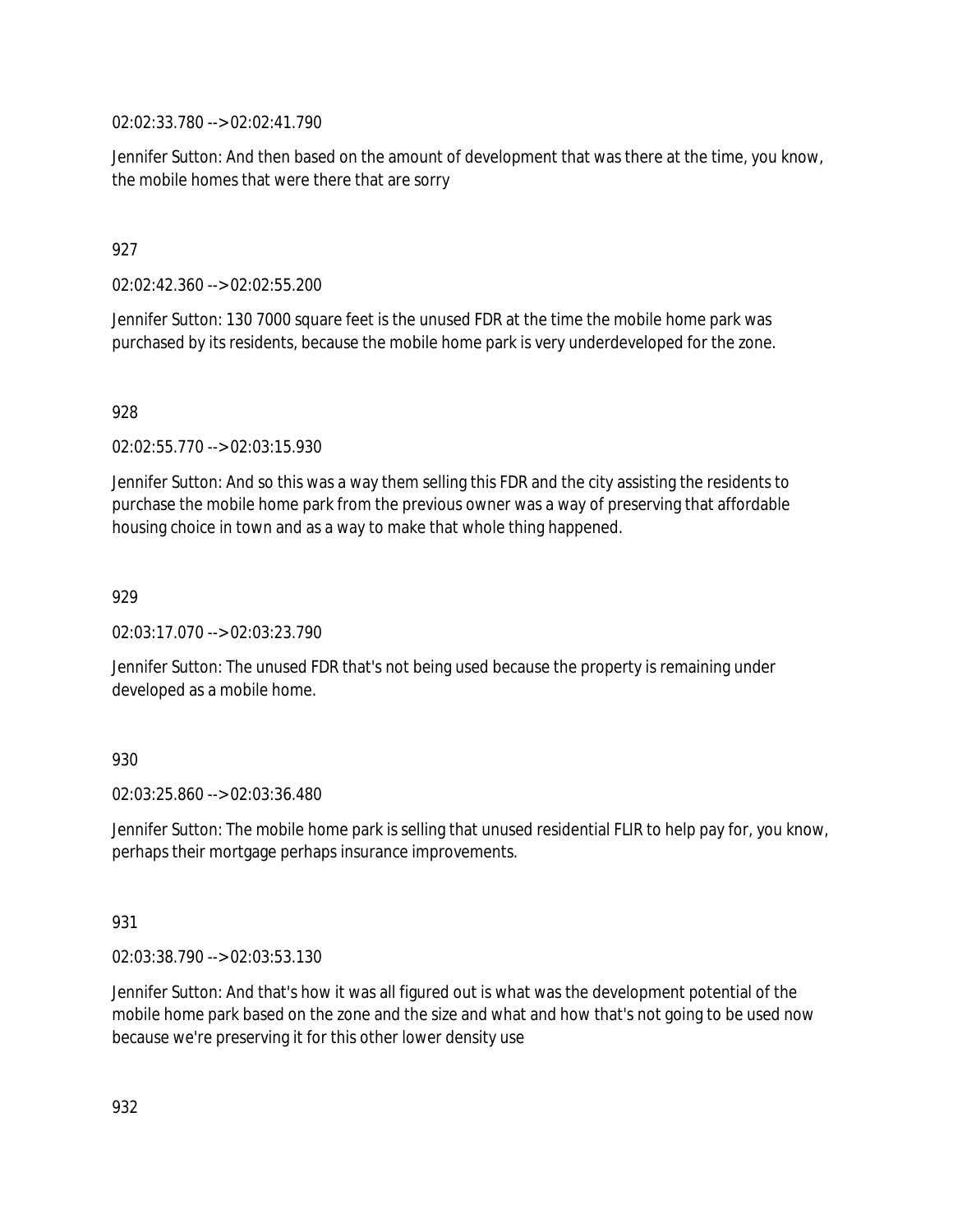02:03:53.310 --> 02:03:58.440

Morgan Smith: And so it was that we created a tradable good property rights, separate from

933

02:03:59.670 --> 02:04:02.700

Morgan Smith: The mobile home park itself that continued as it was

934

02:04:03.300 --> 02:04:05.190 Jennifer Sutton: Cracked but

935

02:04:05.280 --> 02:04:08.010

Jon Quitslund: It also needs to be understood that.

936

02:04:09.450 --> 02:04:26.220

Jon Quitslund: There is no law that says the base FLIR for the Winslow district that's covered by FAA regulations. There's no no law that says it has to be what it is now the city can decide based FAA our

937

02:04:27.690 --> 02:04:35.100

Jon Quitslund: It's in our interest rates based FDR and and have no need for bonus FLIR

938

02:04:36.330 --> 02:04:38.310

Jon Quitslund: Or less me than that we now do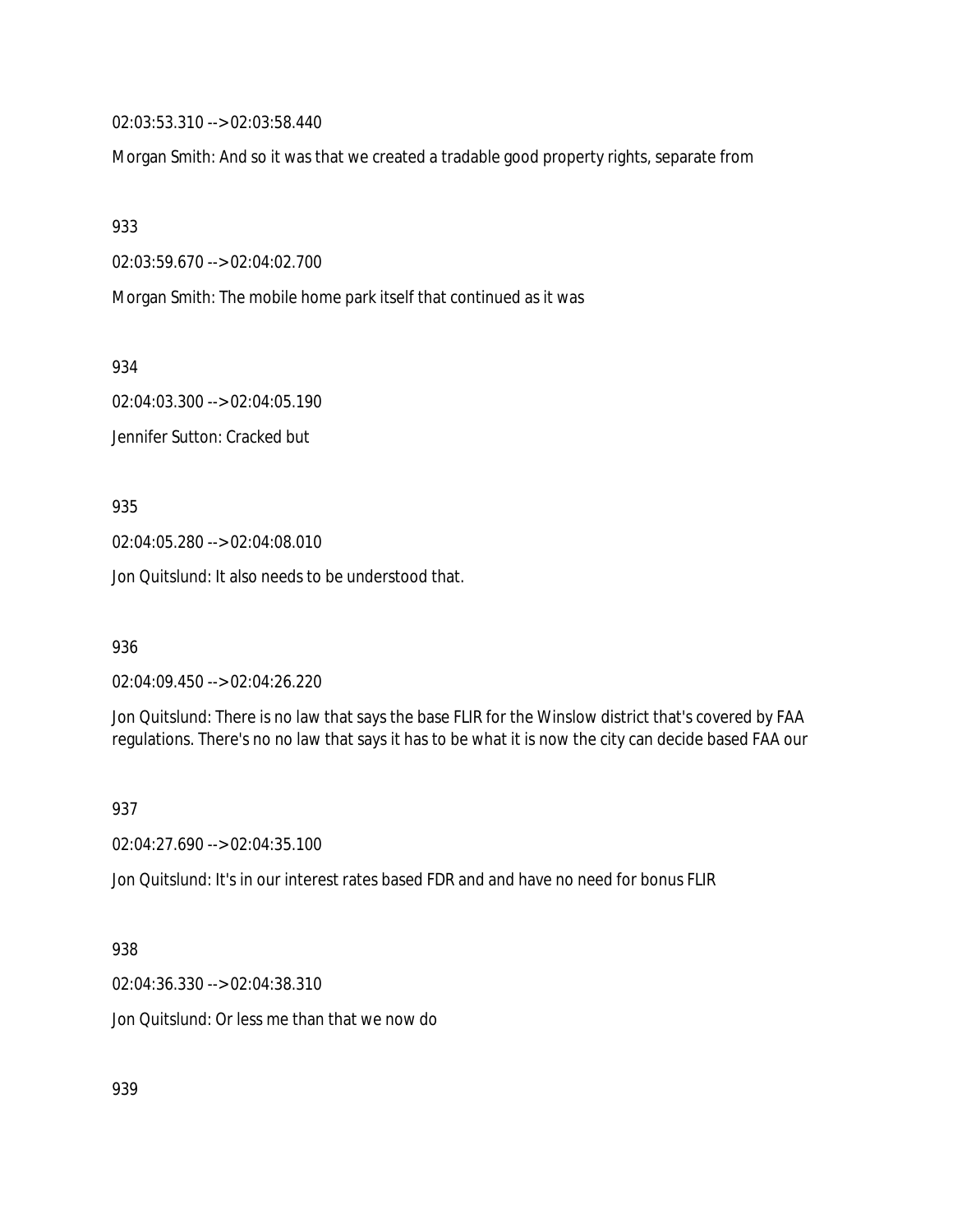02:04:39.810 --> 02:04:40.110

Jennifer Sutton: That

940

02:04:41.100 --> 02:04:52.980

Jennifer Sutton: The Commissioner quits. When I think brings up a good segue to the other kind of policy points that we wanted to get the Council's feedback on tonight. Besides, bringing to your attention the mobile home park.

941

02:04:54.000 --> 02:04:54.570

Jennifer Sutton: Item

942

02:04:55.770 --> 02:05:12.750

Jennifer Sutton: Chair Chester already raised the thinking that this is likely to be an ordinance that may not be in effect for very long because these standards are will then be updated in the future, either by future affordable housing regulations.

943

02:05:14.310 --> 02:05:20.460

Jennifer Sutton: Or a different approach to FDR, such as what Commissioner quits Lynn is describing

944

02:05:21.570 --> 02:05:30.120

Jennifer Sutton: The other bit of information that is in your memo is that the approach that's currently proposed by the planning commission in ordinance.

945

02:05:33.510 --> 02:05:34.470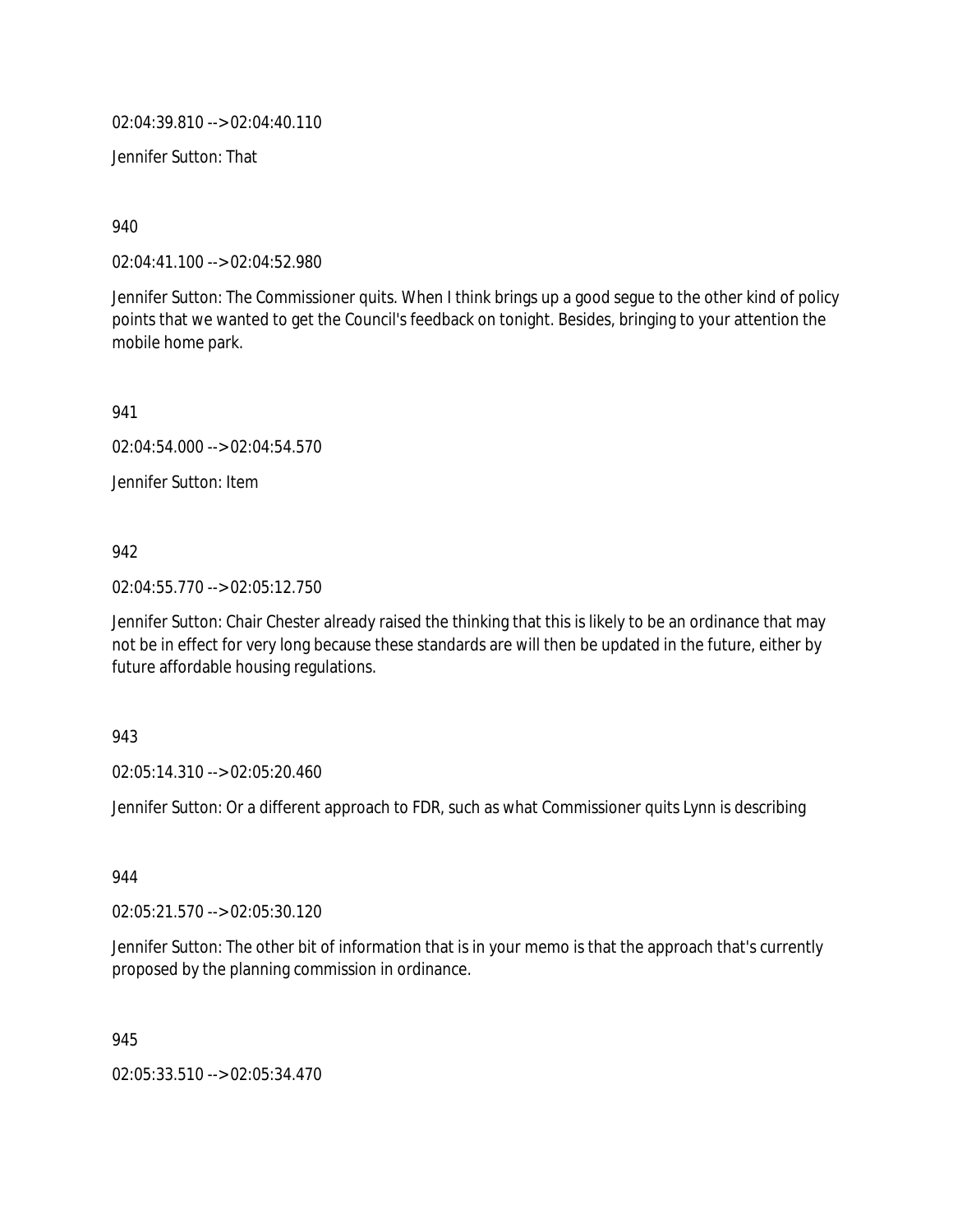Jennifer Sutton: Eliminates

946

02:05:35.550 --> 02:05:41.250

Jennifer Sutton: All of the provisions for for obtaining bonus commercial FDR except for

947

02:05:42.210 --> 02:06:01.080

Jennifer Sutton: Those situations where a historic building is on the property. So, so the the ordinance right now essentially eliminates the commercial FDR program in the the bonus f at the commercial bonus FDR program in Winslow, and so we wanted to bring that to your attention.

948

02:06:02.070 --> 02:06:04.410

Joe Deets: Thank you. Councilmember hi topless your hands up.

949

02:06:06.510 --> 02:06:13.950

Kirsten Hytopoulos: Yeah, just to clarify, maybe I just didn't understand something over the years. But I thought that when that FDR was sold that was actually going to

950

02:06:14.400 --> 02:06:20.310

Kirsten Hytopoulos: A developer who had participated, maybe in originally owned the property at the time of the deal.

951

02:06:20.730 --> 02:06:38.940

Kirsten Hytopoulos: Are you saying that when the the access F AR that was basically divorced from the mobile home property. Is Now Sold incrementally over time that is going to the residence or the HR the HOA, or is that going to an investor or group of investors or. All right.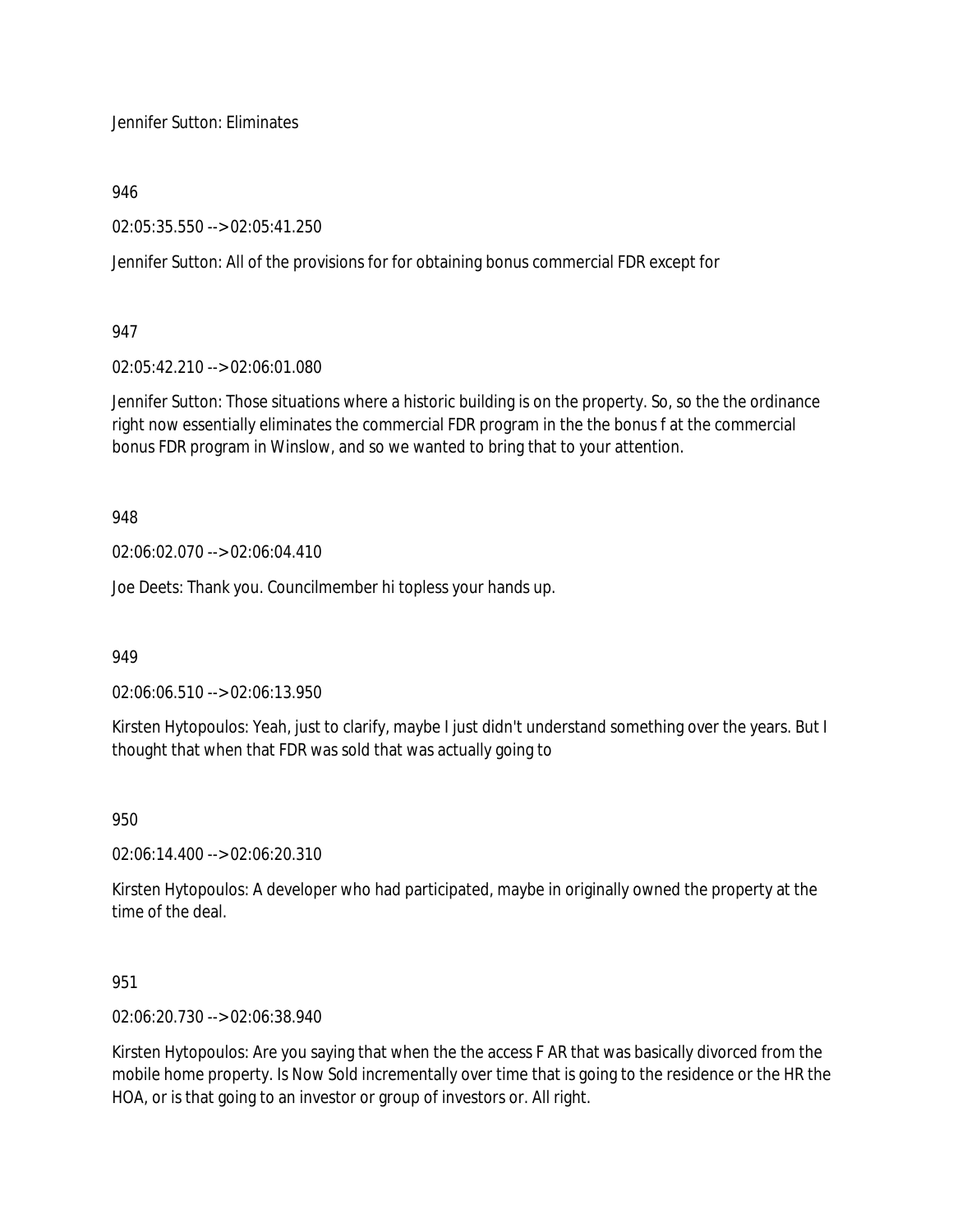02:06:40.110 --> 02:06:41.400 Jennifer Sutton: Thank you for that question.

#### 953

02:06:44.970 --> 02:06:45.480 Jennifer Sutton: Um,

954 02:06:48.210 --> 02:06:49.230 Jennifer Sutton: You need to get out of here.

955 02:06:50.280 --> 02:06:50.730 Jennifer Sutton: Right now.

956 02:06:53.760 --> 02:06:54.690 Jennifer Sutton: I'm so sorry.

957 02:06:55.200 --> 02:06:57.270 Jennifer Sutton: My daughter appeared behind me with a cat.

958 02:06:59.670 --> 02:07:00.210 Jennifer Sutton: I'm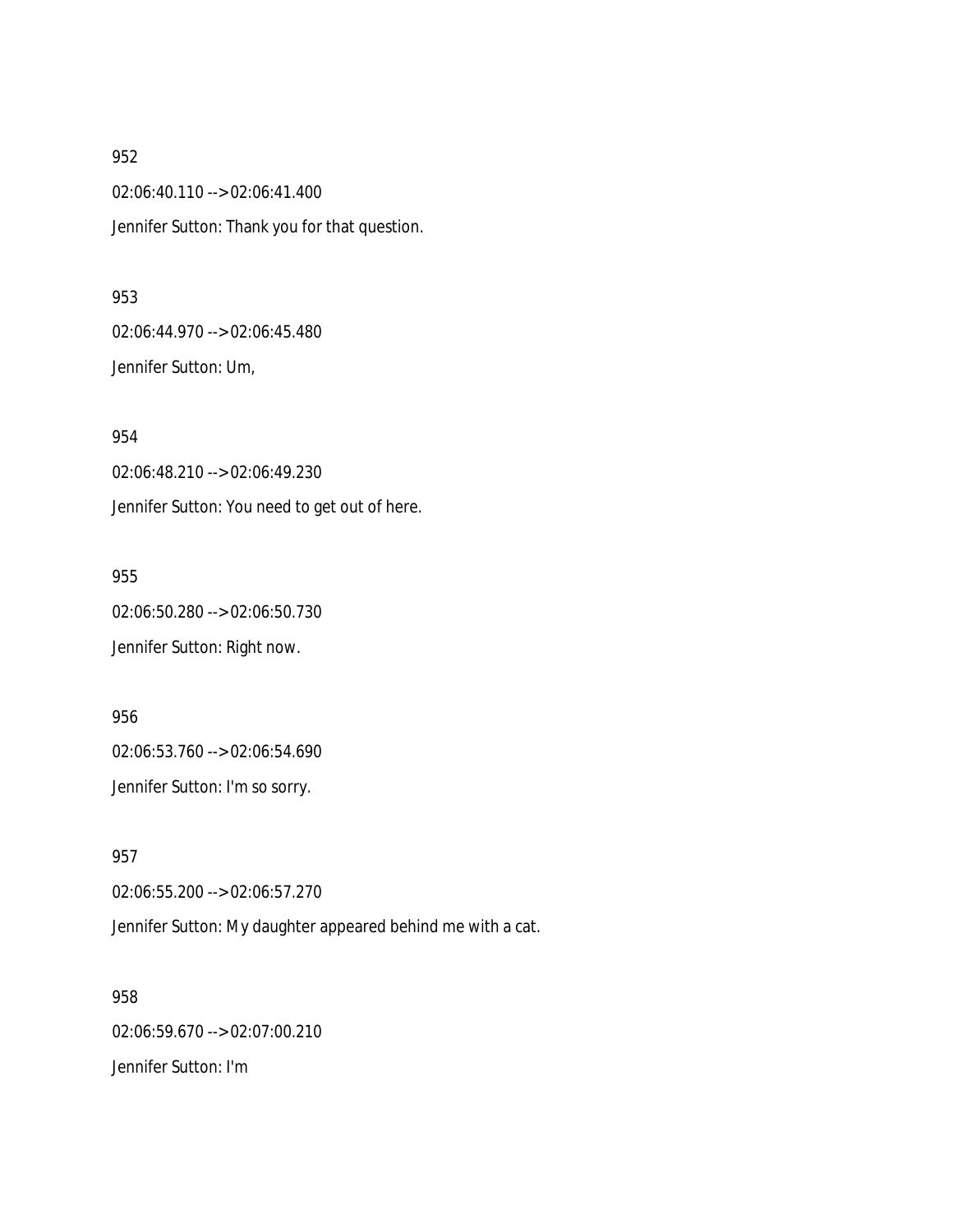02:07:01.170 --> 02:07:11.640

Jennifer Sutton: Combo very distracting. I'm so sorry. That is correct. The home the mobile home park association is managing the sale of their

960

02:07:12.390 --> 02:07:25.170

Jennifer Sutton: Of their extra F AR. There was a there is a third party to that 2004 agreement Madrid away investment, who was awarded separately residential FA IR

961

02:07:26.040 --> 02:07:46.320

Jennifer Sutton: As part of their contribution to that mobile home park effort to purchase the property, but that's that separately held by that other LLC and that 137,000 original bonus that they are that I mentioned is being has been controlled by the mobile home park.

962

02:07:46.500 --> 02:07:51.210

Kirsten Hytopoulos: Okay, so we're talking about distinct at distinctly different portion of f, er,

963

02:07:53.430 --> 02:07:54.540

Kirsten Hytopoulos: Now, okay, thank you.

964

02:07:57.600 --> 02:07:58.680

Joe Deets: COUNCILMEMBER Pollock.

965

02:07:59.670 --> 02:08:06.990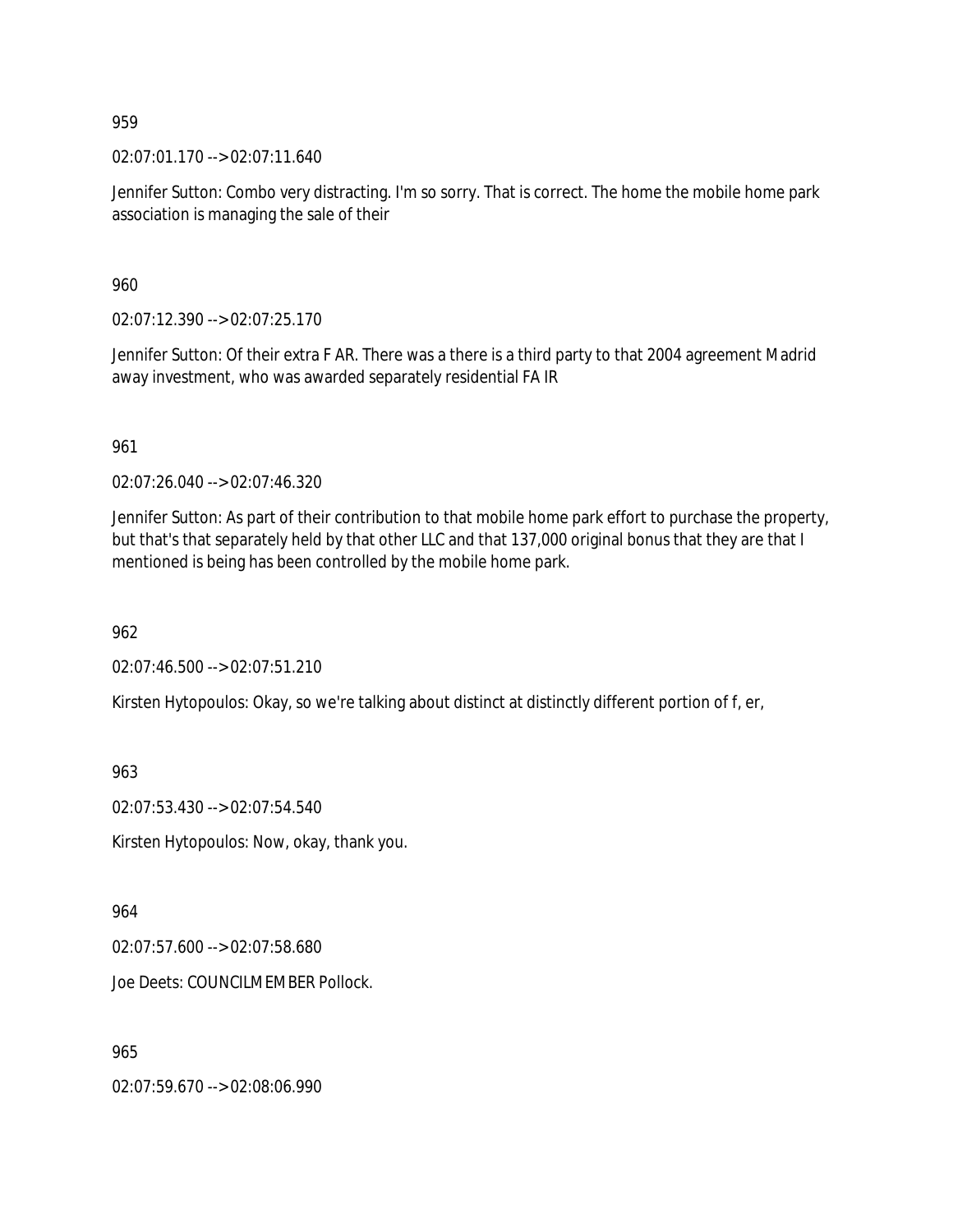Michael Pollock: Yeah, yeah. Okay, so we have a on we're talking about right now is on by the homeowners association, is that correct

966

02:08:09.270 --> 02:08:10.890

Jennifer Sutton: Correct. Okay, great.

967

02:08:11.250 --> 02:08:22.950

Michael Pollock: Alright, so then the following through on this. So I'm trying to put these two together. So the problem that I've, I've seen or seems to be that we have been competing with the

968

02:08:23.550 --> 02:08:40.020

Michael Pollock: mobile home part. But in terms of offering sale of bonus density. So we're talking about now, eliminating that from if I from this ordinance that we're looking at. And then, and then maybe working out something in the future if someone did

969

02:08:41.040 --> 02:08:48.660

Michael Pollock: So I guess I'm thinking about this, that might be as a path forward would be to approach the

# 970

02:08:49.860 --> 02:08:55.650

Michael Pollock: Homeowners Association say are you interested in the city buying it right just. Are you interested in

# 971

02:08:56.370 --> 02:09:03.960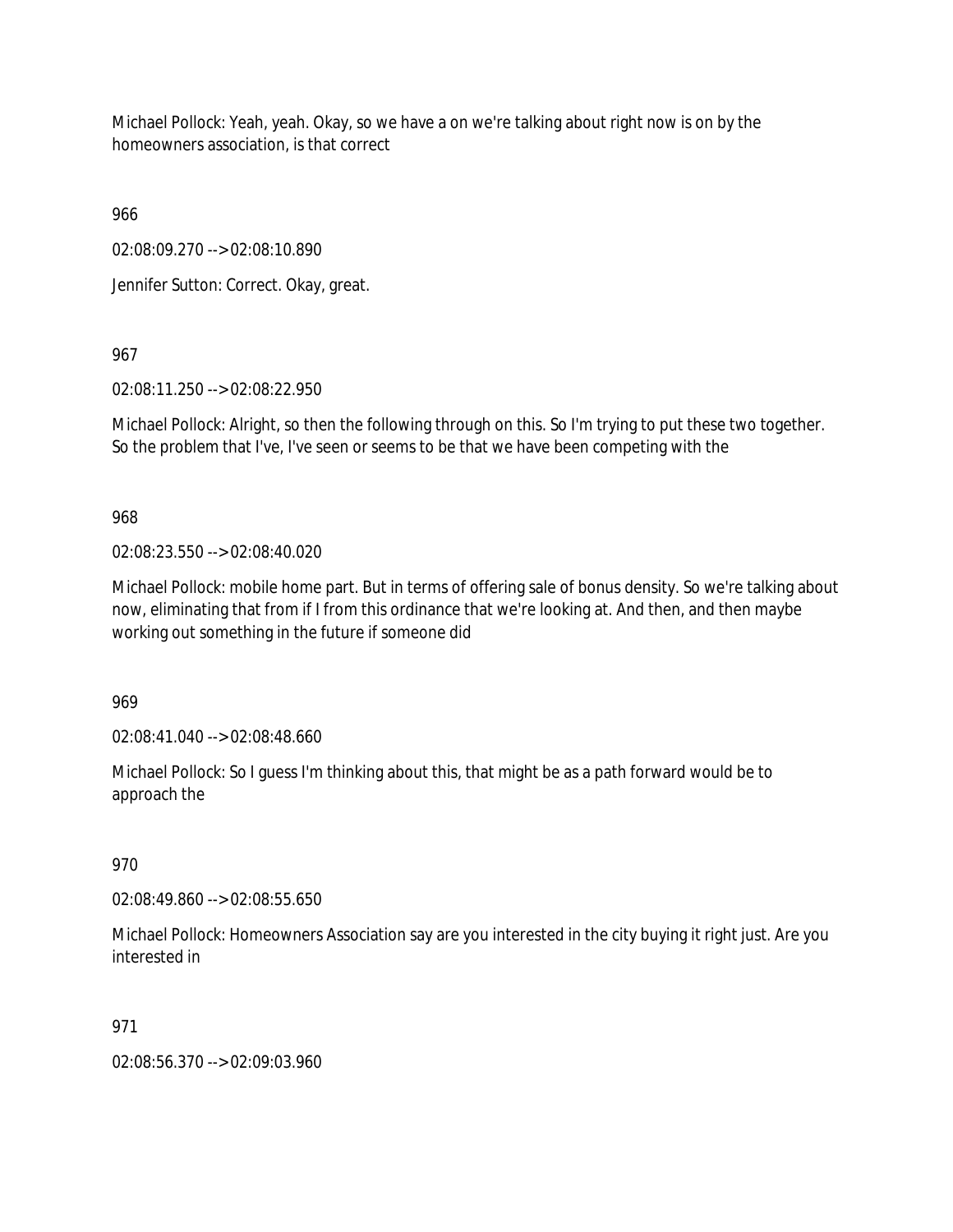Michael Pollock: Selling. Do you want to sell you want to be bought out. And it may be that some day where they want to get a certain amount bought out. I guess that would be helpful.

972

02:09:04.200 --> 02:09:10.050

Michael Pollock: And then the other question is, if we, if we go ahead and adopt this and this becomes really the only way to buy residential far

## 973

02:09:10.440 --> 02:09:20.970

Michael Pollock: Then we reduce the supply and maybe the demand goes up. So maybe the value of these go up and so they might want to see what the market will bear under the new rules so

## 974

02:09:21.450 --> 02:09:32.310

Michael Pollock: I don't know if I've got that. All right. But that's how it. That seems like where we are, or would be, or I guess a path forward that I see would be to adopt this

975

02:09:33.090 --> 02:09:43.290

Michael Pollock: Interim I'm just gonna say temporary john and all because interest rate is different than temporary so we're gonna adopt this with the intention.

## 976

02:09:43.530 --> 02:09:56.280

Michael Pollock: Or proposal is to adopt it with the intention that we would mark thoroughly. Look at the zoning code and come up with a different plan, maybe, you know, six months, maybe a year, maybe two years. We don't really know.

## 977

02:09:57.120 --> 02:10:07.440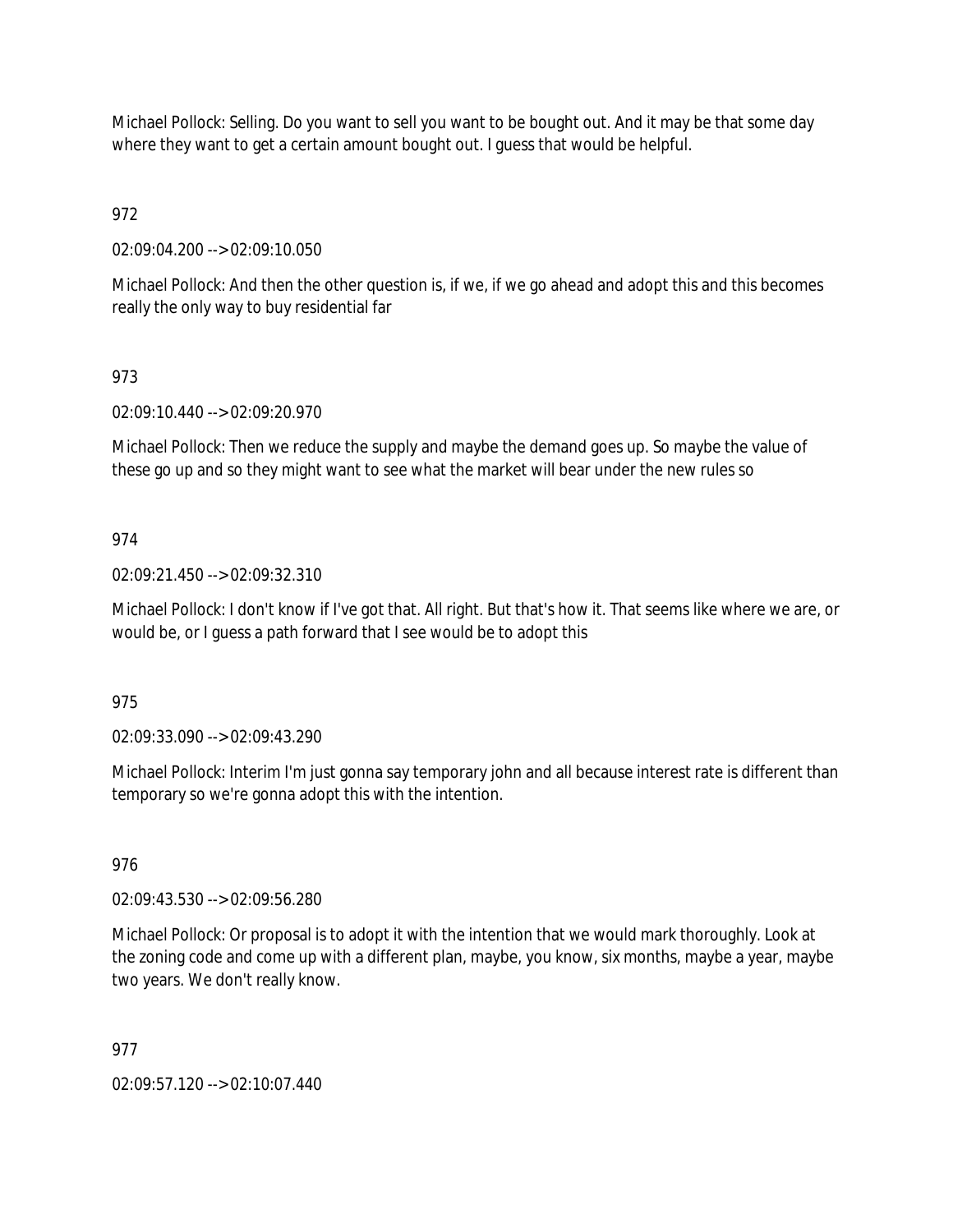Michael Pollock: And so the two questions really are, do we want to do that. And then secondly, do we want to offer a buyback program for this.

978

02:10:09.060 --> 02:10:14.850

Michael Pollock: The HOA mobile home park and I would say my sense of this is

979

02:10:15.510 --> 02:10:26.820

Michael Pollock: Yeah, we should adopt this as a temporary measure and then and then and then explore, but a buyback proposal would look like. And if there's interest because if there's not an interesting

## 980

02:10:27.510 --> 02:10:33.060

Michael Pollock: Question answered if there is interest is by step back and kind of maybe we could we could forward.

981

02:10:33.960 --> 02:10:35.940

Michael Pollock: So those are my thoughts. And then the last one john is

982

02:10:36.390 --> 02:10:45.960

Michael Pollock: And Bill and anybody the planning commission. I really appreciate the work that you have put into this and I and the deliberative nature of your body. And I, I just really liked to finally put into it.

983

02:10:46.440 --> 02:10:54.990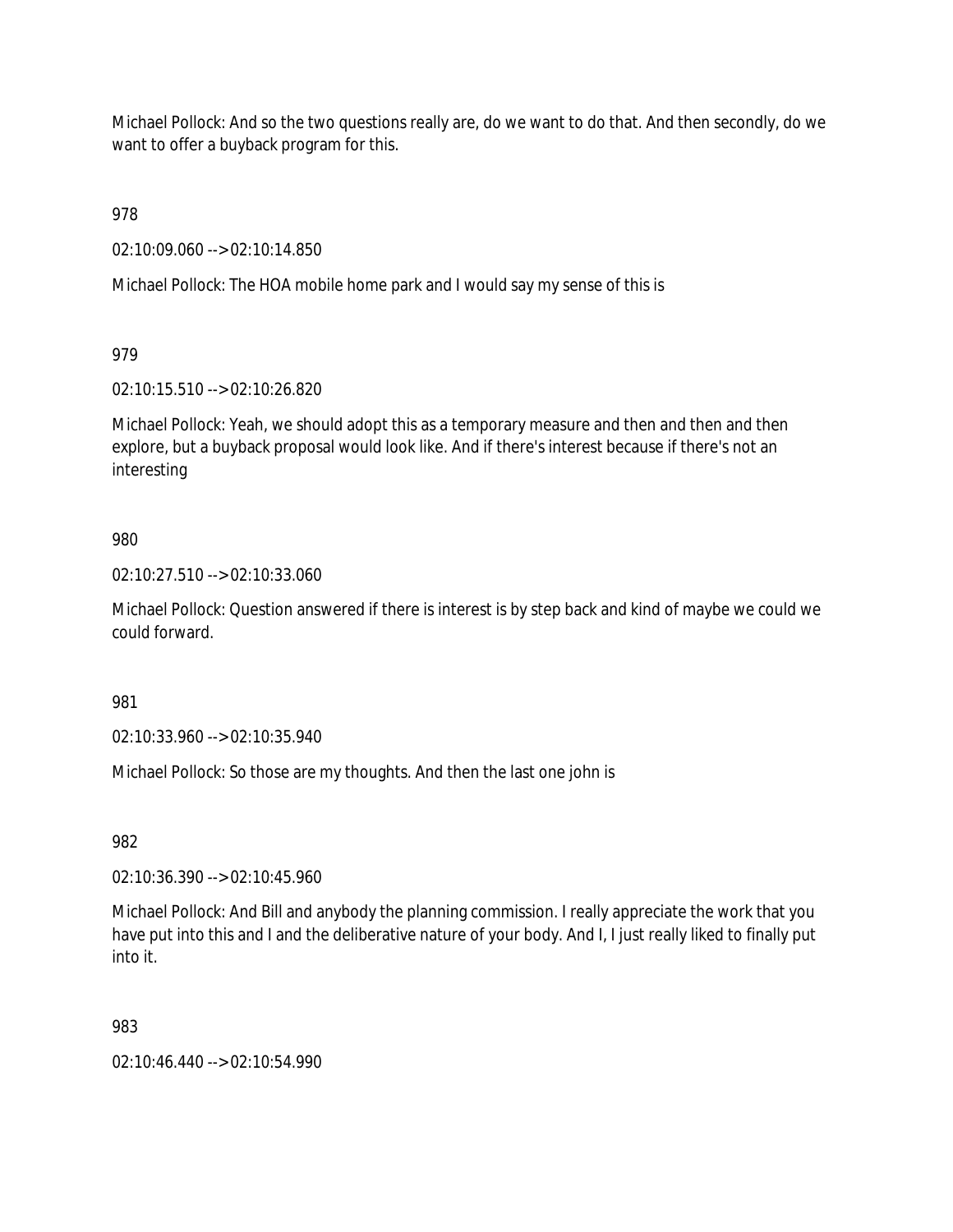Michael Pollock: And I'm just want clarification on was this a unanimous recommendation on the part of the Council was excuse me that commission

984

02:10:55.530 --> 02:10:56.310

Jennifer Sutton: We haven't

## 985

02:10:56.370 --> 02:11:01.530

Jennifer Sutton: Got it to work. Yet we were checking in with the Council, you

## 986

02:11:02.400 --> 02:11:03.810 Jennifer Sutton: Okay. Oh, yeah.

987 02:11:04.380 --> 02:11:04.710 Yeah.

# 988

02:11:06.360 --> 02:11:08.040 Bill Chester: That's why we're here. We're here to

# 989

02:11:08.250 --> 02:11:09.630 Bill Chester: Start to get this interim

# 990

02:11:09.630 --> 02:11:11.310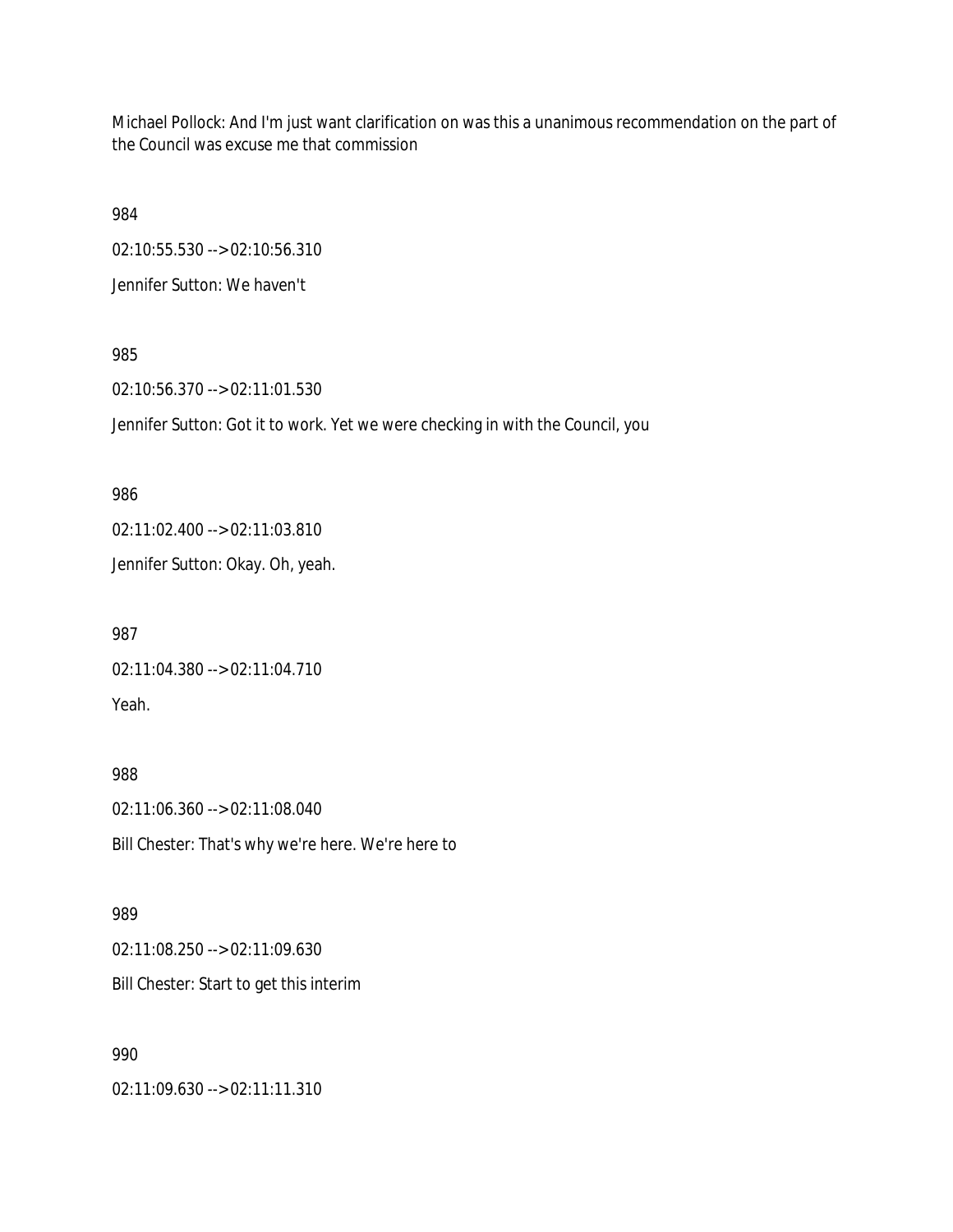Bill Chester: feedback from you. So we haven't

991

02:11:12.870 --> 02:11:21.270

Bill Chester: Called per se, taking a vote on it or anything, but I think most people I think people on the planet, Commissioner, are in favor of this. I mean,

992

02:11:21.690 --> 02:11:22.020

Jon Quitslund: You know,

993

02:11:22.320 --> 02:11:33.690

Bill Chester: One of the issues here with this purchase FDR at \$18 a square foot is that's really, really low. And so before we

994

02:11:34.830 --> 02:11:43.740

Bill Chester: Before if you wanted to get bonus if I or another way you would have to provide some sort of immunity or do something for the community.

995

02:11:44.310 --> 02:11:54.480

Bill Chester: Benefit, and that's a way bonus if I are should work and anywhere is that if you get that bonus the proponent or the developer gifts.

996

02:11:55.110 --> 02:12:07.500

Bill Chester: But the Community should get something in return. And the problem here is that if you purchasing square footage for a building and \$18 a square foot is is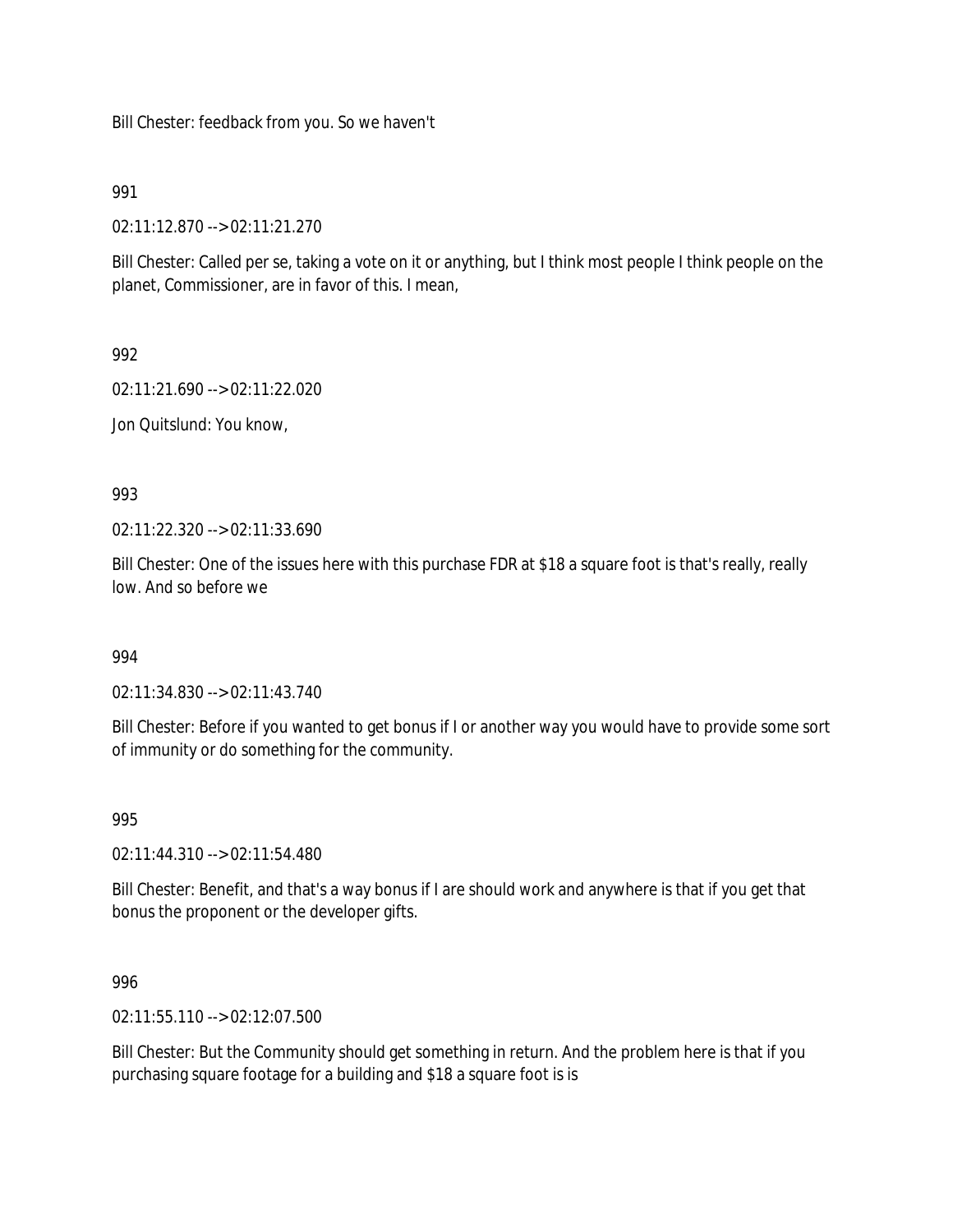02:12:08.070 --> 02:12:32.070

Bill Chester: Nothing, it's just checking the compare compared to what you get out of it. I mean, you're going to get a and and saw the benefit to the community is we do severely by that. And that's kind of that's behind it so but yeah i think i think this this was our best effort at this point.

998

02:12:33.570 --> 02:12:46.140

Bill Chester: From the planning commission to get you give you a part of inner. Look at this. Before we go before we move to have it delivered to you as a as a final Doc, you

999

02:12:49.530 --> 02:12:49.800

Michael Pollock: Know,

1000

02:12:50.250 --> 02:12:52.440

Joe Deets: Thank you, Mayor Snyder has her hand up.

1001

02:12:53.160 --> 02:12:55.440

Leslie Schneider: I have another request for clarification.

1002

02:12:57.360 --> 02:13:10.650

Leslie Schneider: So I heard john Switzerland say that we might want to raise the base FLIR for residential in the overlay district which I understand because we want to incentivize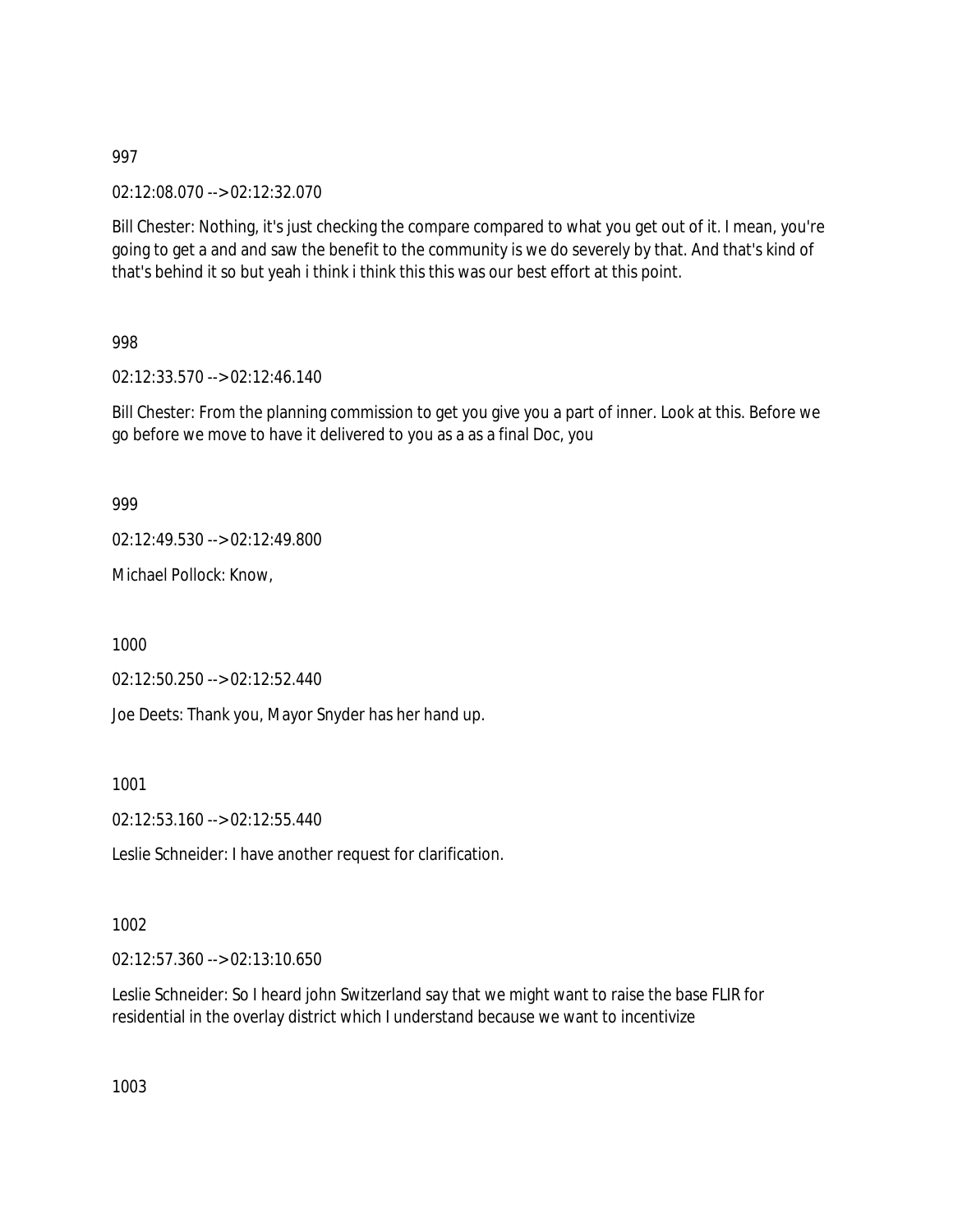02:13:11.370 --> 02:13:30.600

Leslie Schneider: More density of housing in this area, which I think now here's where I'm trying to extrapolate from that if we raised the base F AR, then that would mean that there would be less need to purchase FA IR and that would mean that the value of the FLIR goes way down for the

1004

02:13:32.820 --> 02:13:52.410

Leslie Schneider: For the mobile home park and so that housing association, would we would be wanting to make them whole on that. So that's on the ones on the one side, and then I just heard Bill Chester say that, you know, buying FLIR for \$18 a square foot is chicken feed.

1005

02:13:54.600 --> 02:14:04.110

Leslie Schneider: So would we be raising the FAA are the base F AR and then also raising the price of FM that goes on top of that.

1006

 $02.14.05.640 -> 02.14.18.210$ 

Leslie Schneider: And because it seems like raising the base raising the price of FLIR would raise the value of it for the mobile home park but raising the base would devalue it for the mobile home parks. I'm just trying to figure out where we are on that.

1007

02:14:19.140 --> 02:14:19.380

Okay.

1008

02:14:21.150 --> 02:14:21.750

Joe Deets: Go ahead, Jennifer.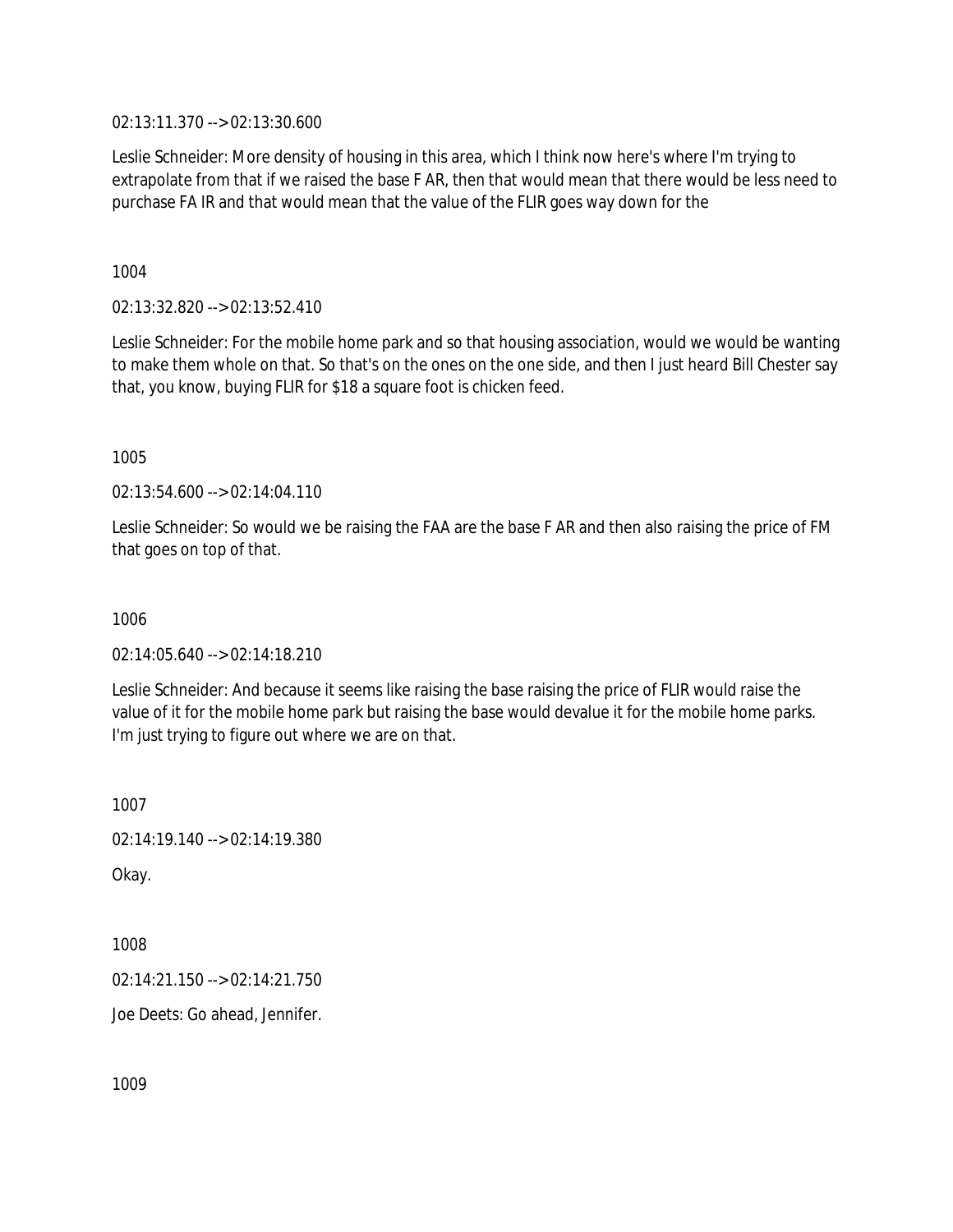02:14:22.140 --> 02:14:22.500

Well.

1010

02:14:23.610 --> 02:14:40.050

Jennifer Sutton: Thanks. Um, so the the city's FAA our prices residential, commercial and mixed use have not been increased since 2006 so there's that as a kind of an issue to set aside.

1011

02:14:40.980 --> 02:14:58.530

Jennifer Sutton: I think the just what you're saying that, do we want to increase our base FLIR in the end to achieve the outcomes we want for what we want our downtown to look like. That's one reason why the planning commission has identified ordinance.

1012

02:15:00.300 --> 02:15:07.500

Jennifer Sutton: as kind of a temporary step until the city completes this other work on these related issues.

#### 1013

02:15:09.780 --> 02:15:20.790

Jon Quitslund: Out a little bit. There's no necessity. We're if we're talking about base FDR and bonus FDR there don't need to be any dollars involved.

1014

02:15:23.220 --> 02:15:23.610

Jon Quitslund: If

1015

02:15:25.140 --> 02:15:32.460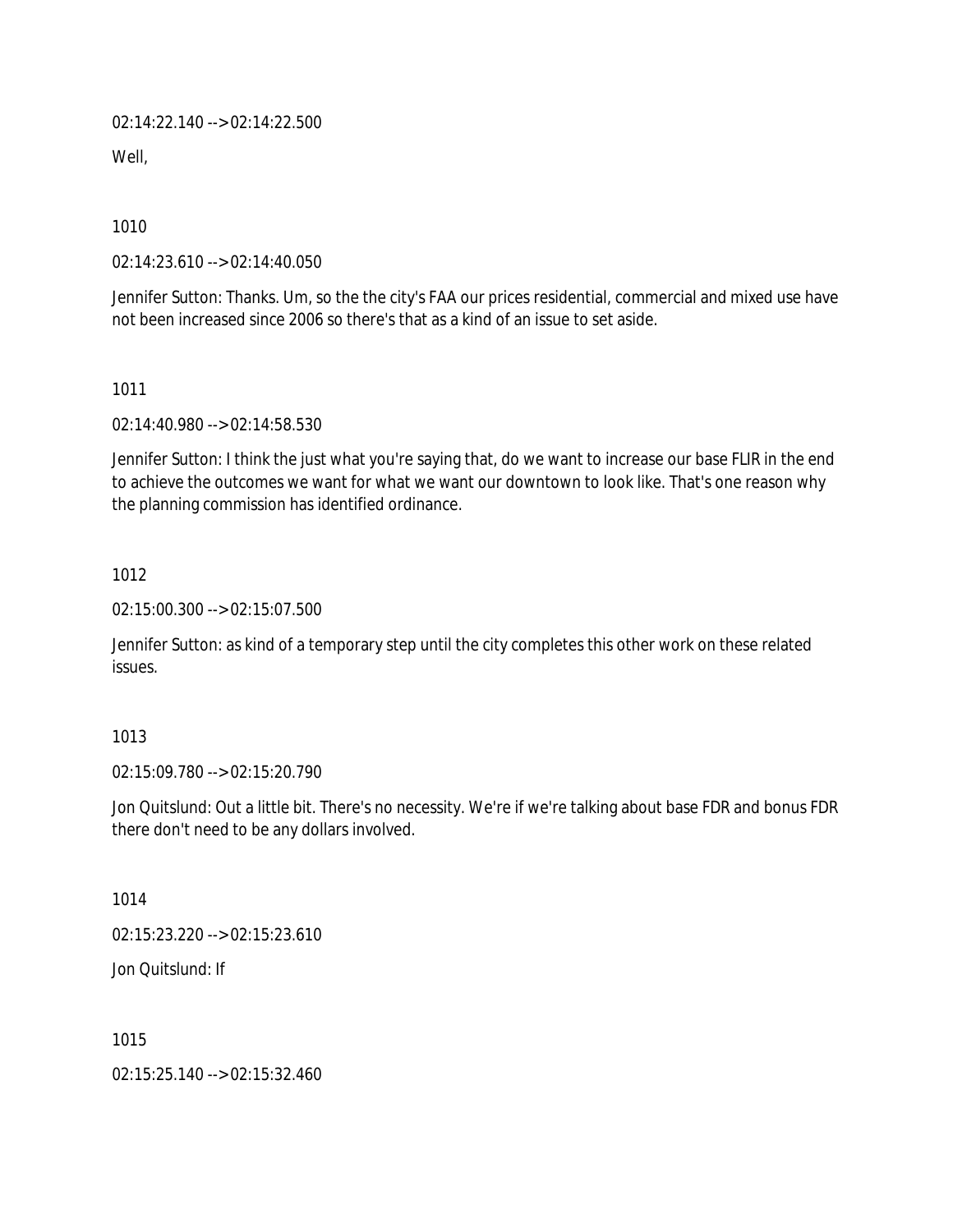Jon Quitslund: You could it's it's reasonable to have bonus FLIR for the purpose, the specific purpose of

1016

02:15:33.900 --> 02:15:35.670

Jon Quitslund: incentivizing affordable housing.

## 1017

02:15:36.840 --> 02:15:47.550

Jon Quitslund: Somebody presents an attractive proposal for affordable housing and not every not every proposal for affordable housing is going to be attractive, but

1018

02:15:48.780 --> 02:15:52.050

Jon Quitslund: You do you do something that that

1019

02:15:53.100 --> 02:15:54.450

Jon Quitslund: Will work for

1020

02:15:55.710 --> 02:15:58.230

Jon Quitslund: Will pencil out and will supply

1021

02:15:59.610 --> 02:16:01.710

Jon Quitslund: something of value to the community.

1022

02:16:03.510 --> 02:16:04.860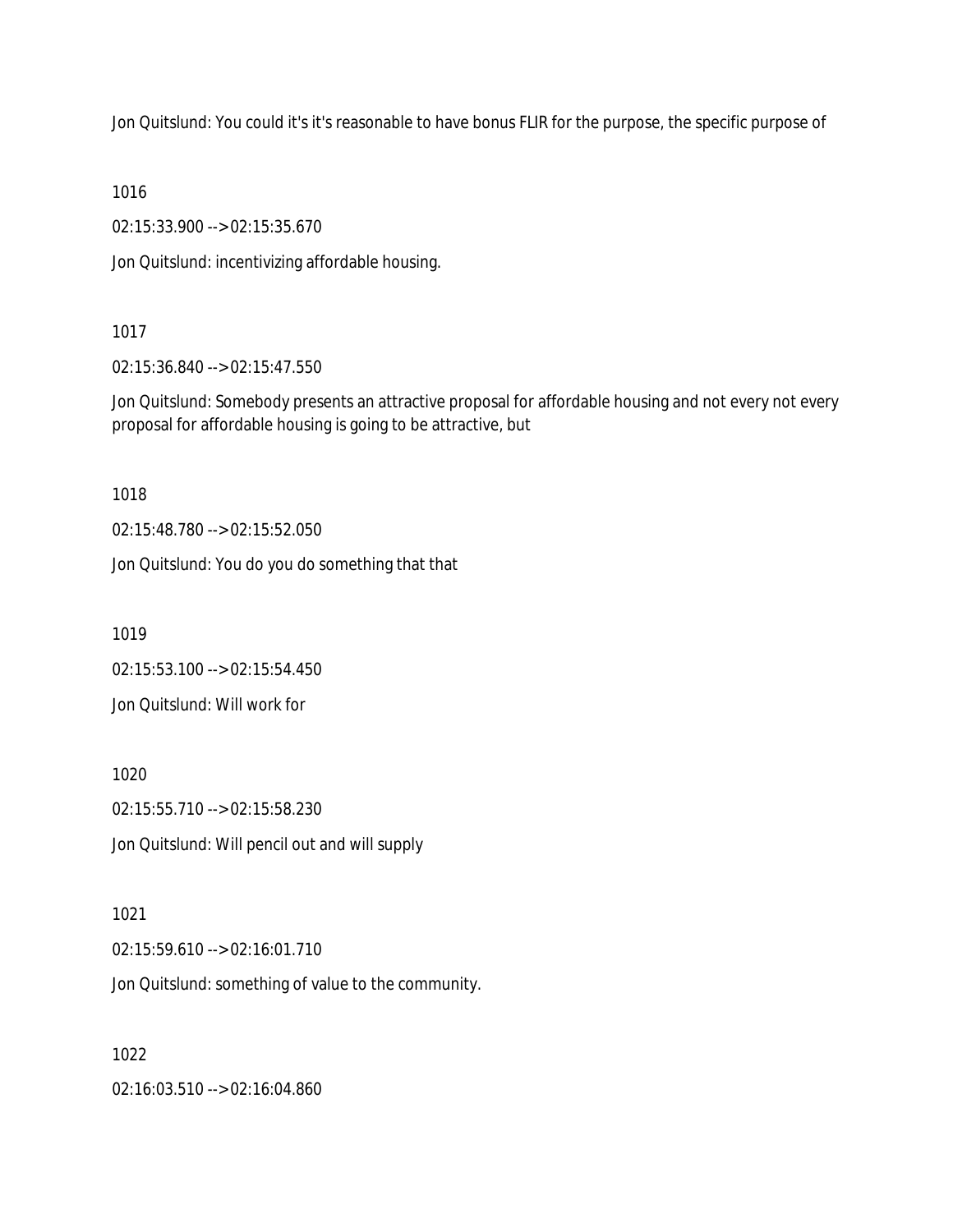Jon Quitslund: So you get the

1023

02:16:06.390 --> 02:16:09.480

Jon Quitslund: FLIR that you need in order to accomplish that.

1024

02:16:10.770 --> 02:16:11.820 Jon Quitslund: Appropriate goal.

1025

02:16:13.410 --> 02:16:17.070

Jon Quitslund: And there's no need to buy it on a square foot basis or anything like that.

1026

02:16:19.230 --> 02:16:24.540

Jennifer Sutton: But it should be sad that the planning commission and planning staff.

1027

02:16:25.890 --> 02:16:31.500

Jennifer Sutton: Took the current direction from council that you gave earlier in the spring.

1028

02:16:32.970 --> 02:16:43.920

Jennifer Sutton: Related to the interim control to be a very narrow focus whole change. And so the planning commission was wary to

1029

02:16:45.270 --> 02:16:52.230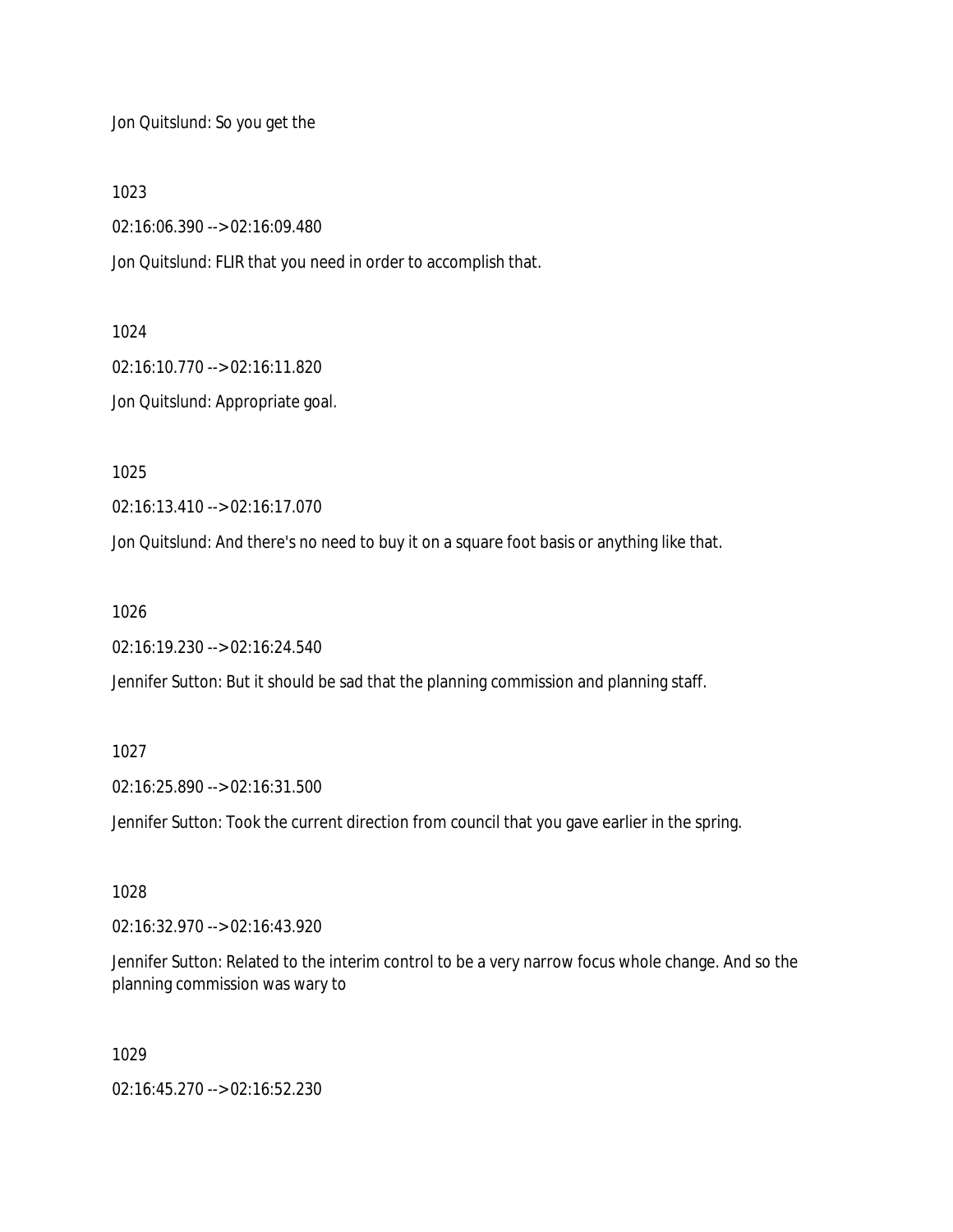Jennifer Sutton: Suggest any changes to either to the base F er for residential or commercial at this time because

## 1030

02:16:53.670 --> 02:17:01.650

Jennifer Sutton: The planning director in the Commission thought that that was kind of outside of the current Council guidance or current Council request.

1031

02:17:03.900 --> 02:17:05.160

Joe Deets: Council member and so

1032

02:17:06.330 --> 02:17:10.170

Rasham Nassar: Yeah, thank you. Thanks everyone for this really robust discussion.

1033

02:17:12.300 --> 02:17:23.100

Rasham Nassar: I, I want to get back to the, the, the point which we're being asked to provide some guidance and that's around the mobile home park FLIR, I would like to come back to this.

1034

02:17:24.210 --> 02:17:33.990

Rasham Nassar: Raise basis. They are overall for the downtown core I school road districts. I'm getting the sense. So that's a little outside of this discussion.

1035

02:17:34.290 --> 02:17:43.110

Rasham Nassar: Is that, can you just nod. Okay, so that's something that we'll discuss later I would hope that discussion what happened in the context of the winds will master plan update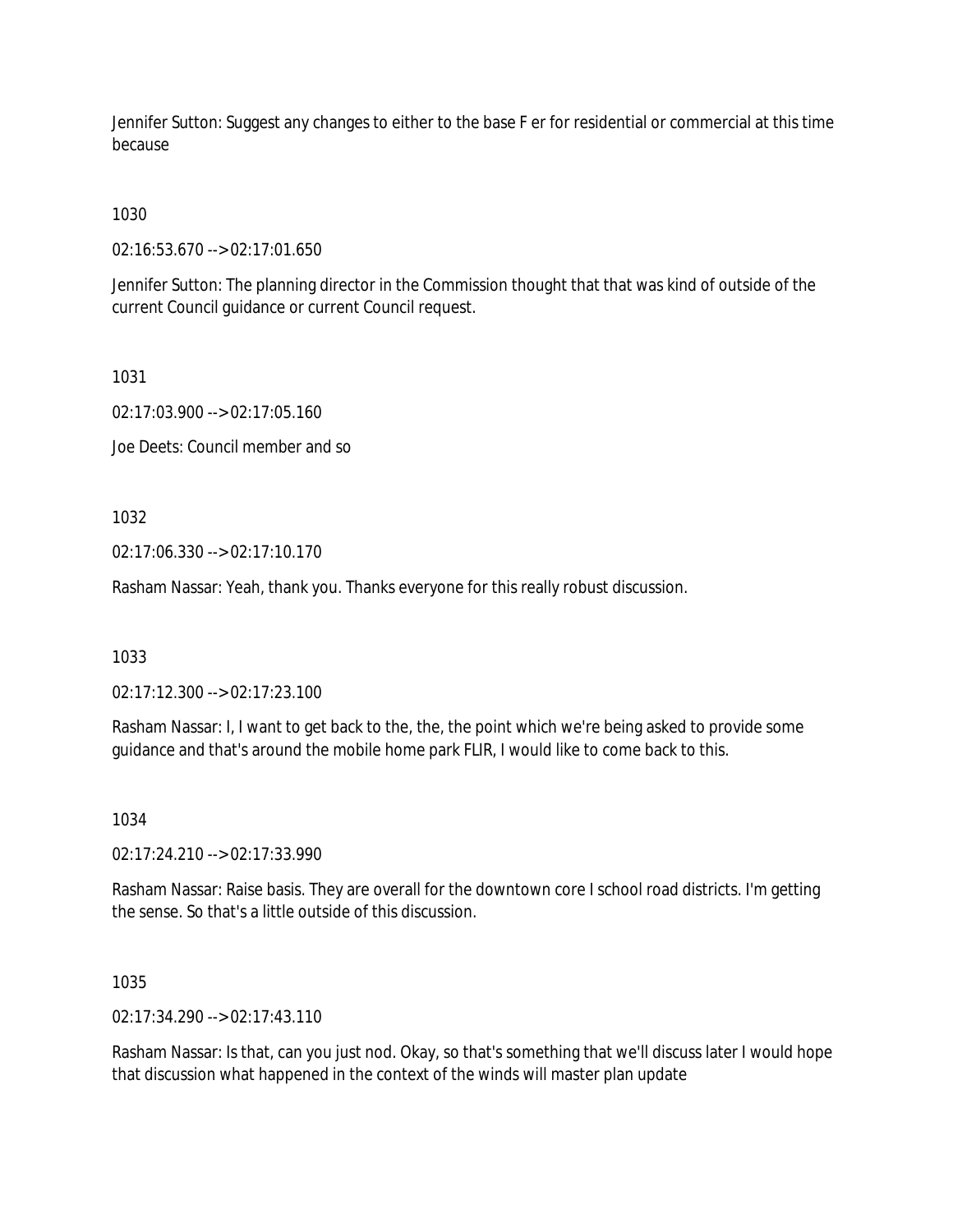02:17:43.440 --> 02:17:49.980

Rasham Nassar: That's right. Okay. You see some nodding heads. Okay, great. Good. Okay, I won't worry about that. Just, you know, okay.

1037

02:17:52.140 --> 02:17:54.810

Bill Chester: Okay, at this point, it's not, this is not about

1038

02:17:55.590 --> 02:18:18.360

Bill Chester: Your end to change your lifestyle. Okay. It's for your information you need to know that when we say we're only going to use this bonus I pay for our for housing, then it means some other things we do are at a base is, you know, quite low may not, and may or may not work. We don't know.

1039

02:18:19.560 --> 02:18:19.800 Bill Chester: And

1040

02:18:19.920 --> 02:18:22.170

Rasham Nassar: And and regardless of what the outcome of

1041

02:18:22.170 --> 02:18:33.390

Rasham Nassar: That year long, or year long plus discussion. His it belongs in the winds will master plan area updates related to bonus if they are, in general, the and I'll just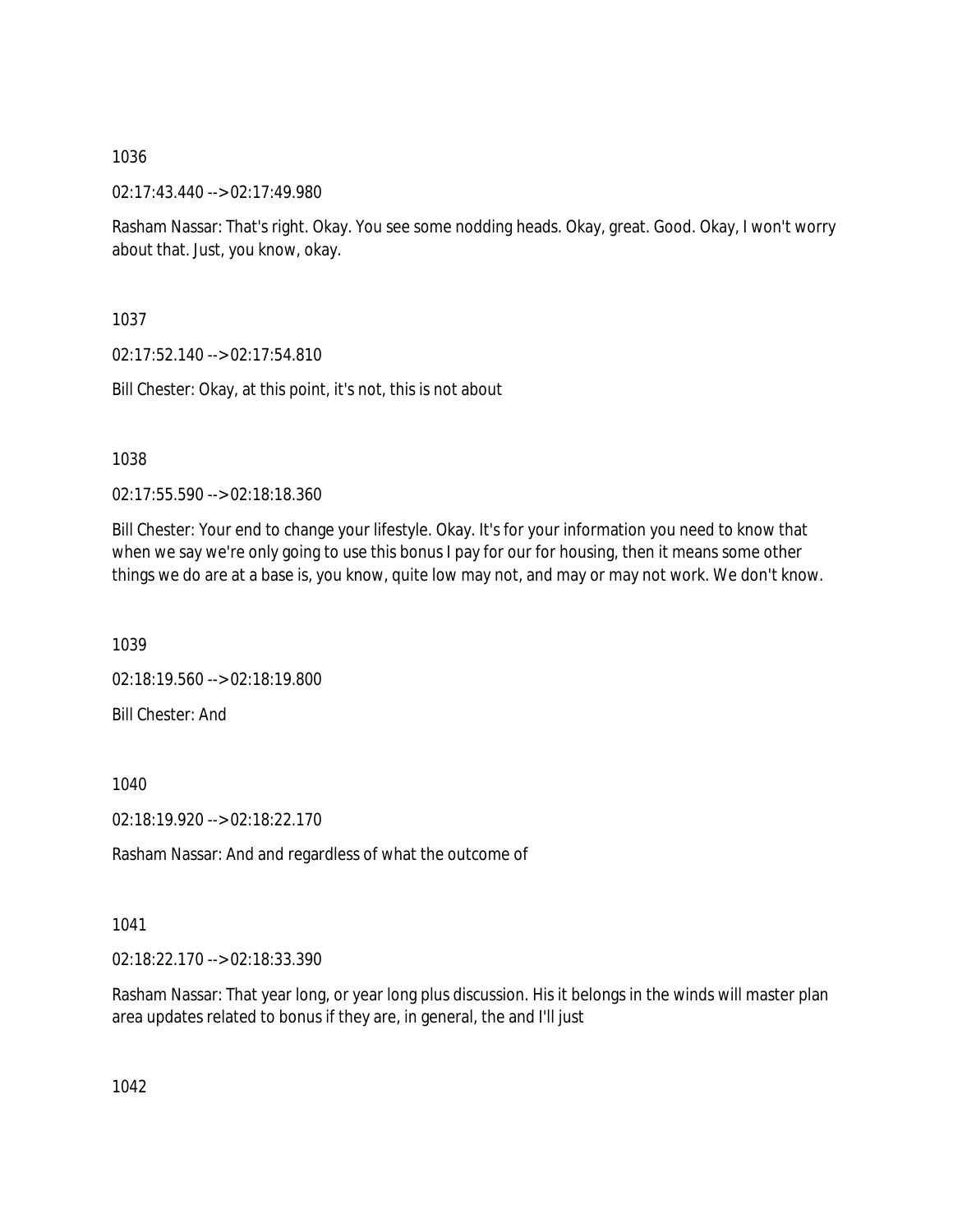02:18:34.770 --> 02:18:39.660

Rasham Nassar: Comment again on the mobile home park but residential bonus if I offer purchase.

1043

02:18:40.140 --> 02:18:46.650

Rasham Nassar: After hearing. Councilmember Pollux comments. I really strongly feel that we should direct the city manager to approach the mobile home park.

1044

02:18:47.070 --> 02:19:02.310

Rasham Nassar: HOA to see if we could buy up whatever the 24,000 additional far from them. And the reason is, and this is my understanding, please correct me if I'm wrong, but one of the primary directions and kind of reasons for our work on this.

1045

02:19:03.750 --> 02:19:15.840

Rasham Nassar: On the bonus if they are provisions in the first place is to make sure that any bonus density that's provided to developers to build within these areas is to build for affordable housing.

1046

02:19:16.470 --> 02:19:26.640

Rasham Nassar: Allowing having this 24,000 square feet of purchasable viable bonus FLIR means theoretically that's that we could see the

1047

02:19:27.300 --> 02:19:36.780

Rasham Nassar: An application for a project that would purchase that and that would build that bonus FLIR into their project into the residential project that would then include know affordable units.

1048

02:19:37.080 --> 02:19:45.600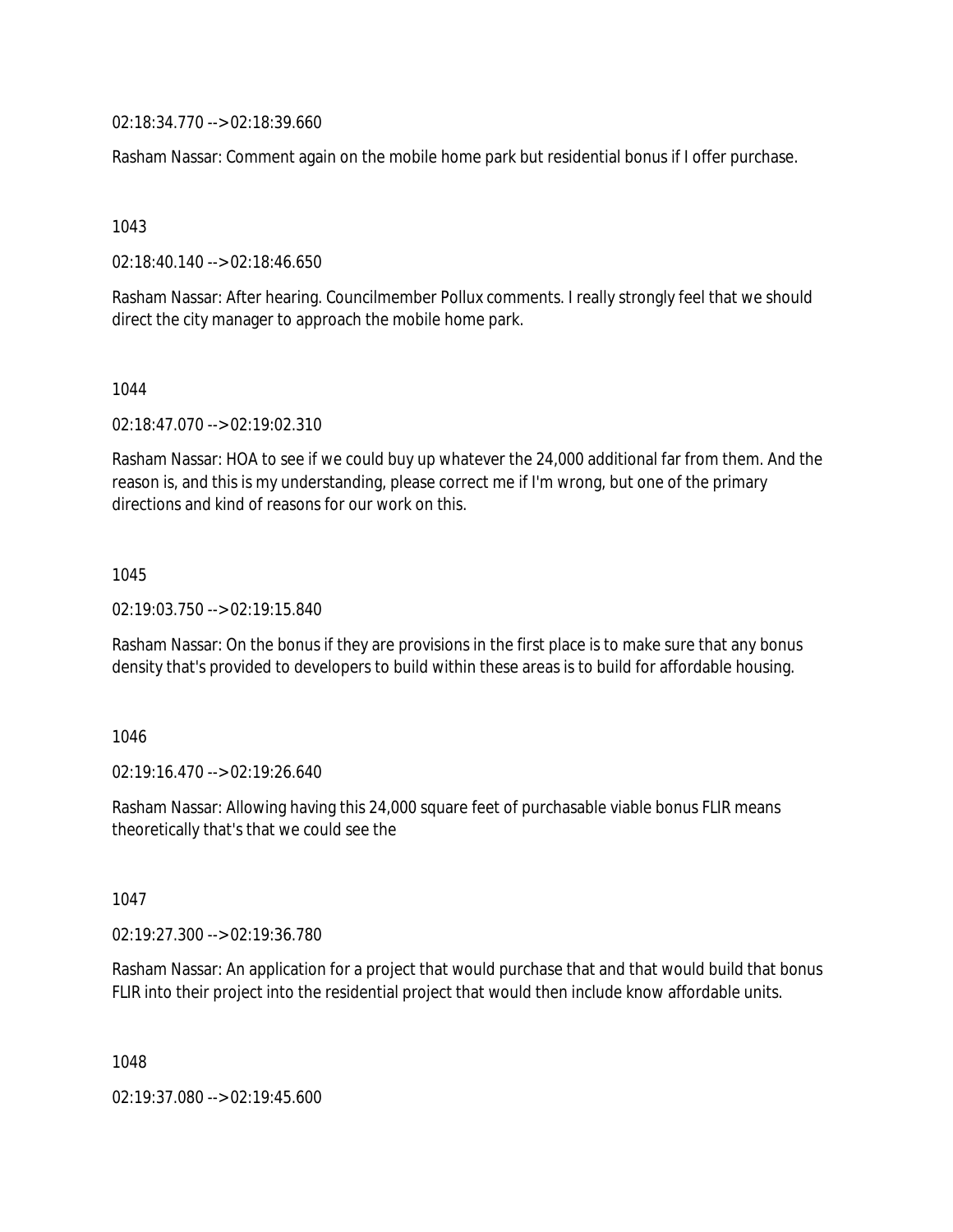Rasham Nassar: At all. So I think, I think it's in our interest in the interest of the kind of spirit and intent behind us having these conversations

1049

02:19:45.900 --> 02:19:52.320

Rasham Nassar: In the, in the first place to direct the city manager to approach the mobile home park HOA to see if they'd be interested

1050

02:19:52.650 --> 02:20:03.240

Rasham Nassar: In negotiating a purchase deal with the city for their remainder bonus if they are, and I'm just going to put out there, again, that I know that that 800 plus thousand that the

1051

02:20:03.630 --> 02:20:11.970

Rasham Nassar: Winslow hotel paid into for their bonus FLIR is sitting in some fun. I believe it's an agricultural something fun.

1052

02:20:12.420 --> 02:20:22.260

Rasham Nassar: That we could probably look to that as a Financing. Financing option for the purchase of these outstanding bonus if they are

1053

02:20:22.710 --> 02:20:34.800

Rasham Nassar: But I would really like to wrap that app to make sure that we're heading in the direction that we want to go bonus any bonus anything in the high school Winslow area is bonus density for affordable housing only

1054

02:20:36.690 --> 02:20:39.030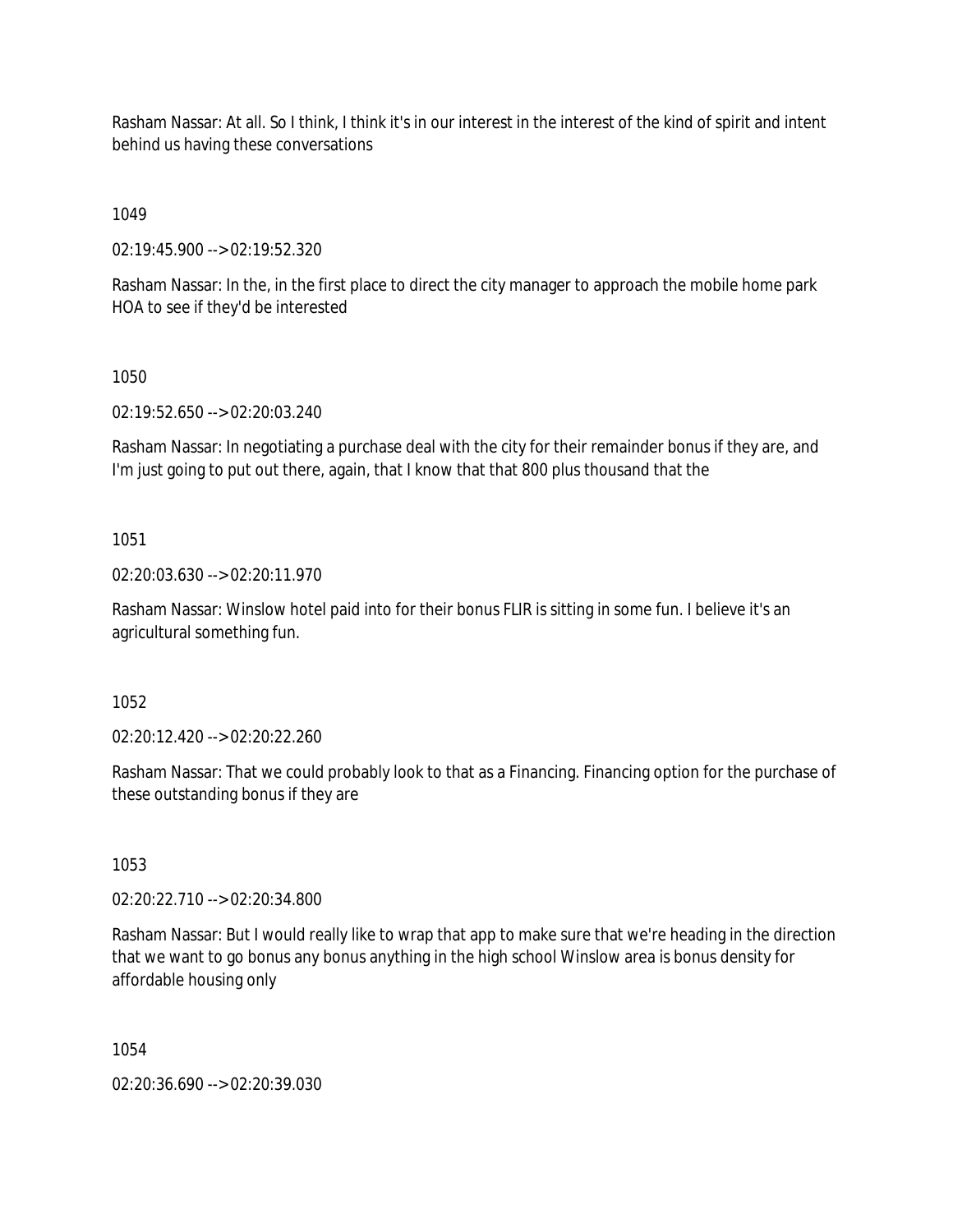Joe Deets: Thank you, a customer I topless.

1055

02:20:40.230 --> 02:20:47.340

Kirsten Hytopoulos: Um, before I say what I was had my hand up for, I guess I would respond to what counselor and asara was saying about a couple things. One is

1056

02:20:47.820 --> 02:21:00.360

Kirsten Hytopoulos: If those if those square footage those SQUARE FEET ARE AT \$18 a square foot. And I don't know if they are, but my math would say that was 430 \$2,000 if that's 24,000 square feet.

1057

 $02:21:00.990 \rightarrow 02:21:10.110$ 

Kirsten Hytopoulos: And I think before we make that choice. I think we need it. So this is my first point about that. I think we need to ask ourselves if we're going to spend 430 \$2,000 towards affordable housing.

1058

02:21:10.770 --> 02:21:12.000

Kirsten Hytopoulos: Is that our best use

1059

02:21:12.030 --> 02:21:18.300

Kirsten Hytopoulos: Towards affordable housing and i don't i'm not saying I know the answer that question. But that's a \$430,000 expenditure towards affordable housing.

1060

02:21:18.810 --> 02:21:30.300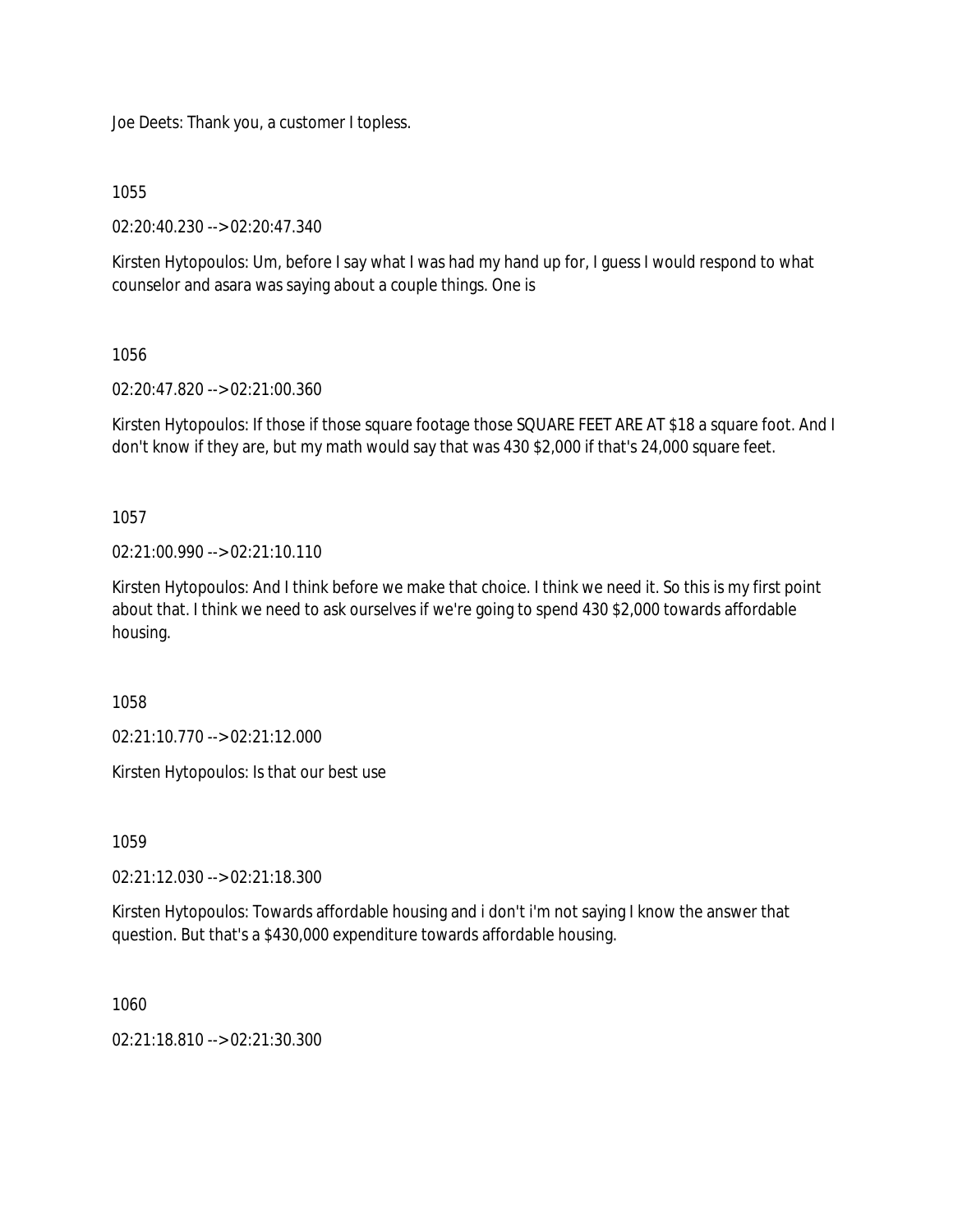Kirsten Hytopoulos: And I, I don't know if I'd read, you know, we'd rather put that towards building something so that'd be my first point, my second point would be that that is FA IR unlike FDR that's coming out of the air.

1061

02:21:31.050 --> 02:21:45.420

Kirsten Hytopoulos: Because the city decided, you know, to create a program where you could just by bonus FDR that is FDR that that existed in a place in Winslow, that was then turned into a pot to be transferred in a sense, it's a TV are right and I hope I'm not

1062

02:21:46.710 --> 02:21:47.040

Kirsten Hytopoulos: Right.

1063

02:21:47.100 --> 02:21:57.660

Kirsten Hytopoulos: So let's, let's not forget that that that that that by that, that became available by making the mobile home park a down zone. So it's a little bit different.

1064

02:21:58.380 --> 02:22:06.090

Kirsten Hytopoulos: You know, as far as community impact. So putting that aside. Those are my comments on the mobile home I guess I'd also I'd also add that, if we do

1065

02:22:06.720 --> 02:22:16.470

Kirsten Hytopoulos: Up our base FDR, we might need to come back and talk about an equity issue there about about buying that out. I don't know if the future. But those are my comments about proactively buying them out right now.

1066

02:22:17.820 --> 02:22:25.440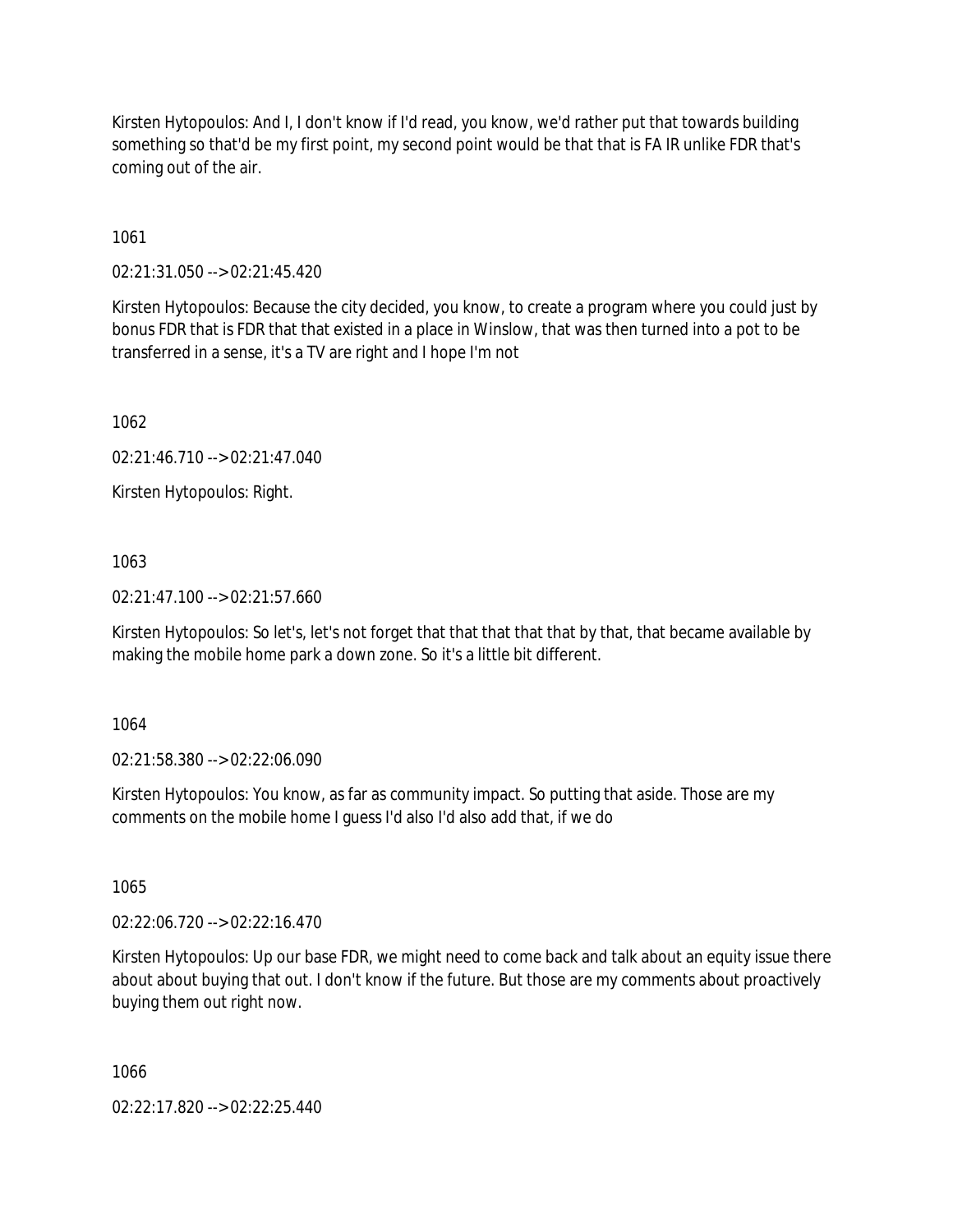Kirsten Hytopoulos: But what I just wanted to say about just to try to help tie up the conversation here is, I think, and this is one great thing about our subcommittee or joint subcommittee.

1067

02:22:25.830 --> 02:22:32.640

Kirsten Hytopoulos: Is we're in such close communication right now. I think we know where we both of these bodies are. And I think it's fair to say that

1068

02:22:33.030 --> 02:22:42.360

Kirsten Hytopoulos: That what this what has been brought to us. I think that this the planning commission and correct me correct me if I'm wrong, but the planning Commissioners are explained to us. They just want us to really understand

1069

02:22:42.930 --> 02:22:52.410

Kirsten Hytopoulos: How much this is interim they want us to understand that the work is not done on the fly, or that they don't think that fit that while they're following our direction with regards to leaving in the FAA are

# 1070

02:22:52.860 --> 02:22:59.400

Kirsten Hytopoulos: Affordable housing component. It's not that they think that's the solution. We have a lot of work left to do on affordable housing so they

1071

02:23:00.210 --> 02:23:11.040

Kirsten Hytopoulos: That that this is good for what we've asked for. But there's a lot of work to be done and that we're all in agreement, I believe that we have to do that holistic planning with regards to the window master plan.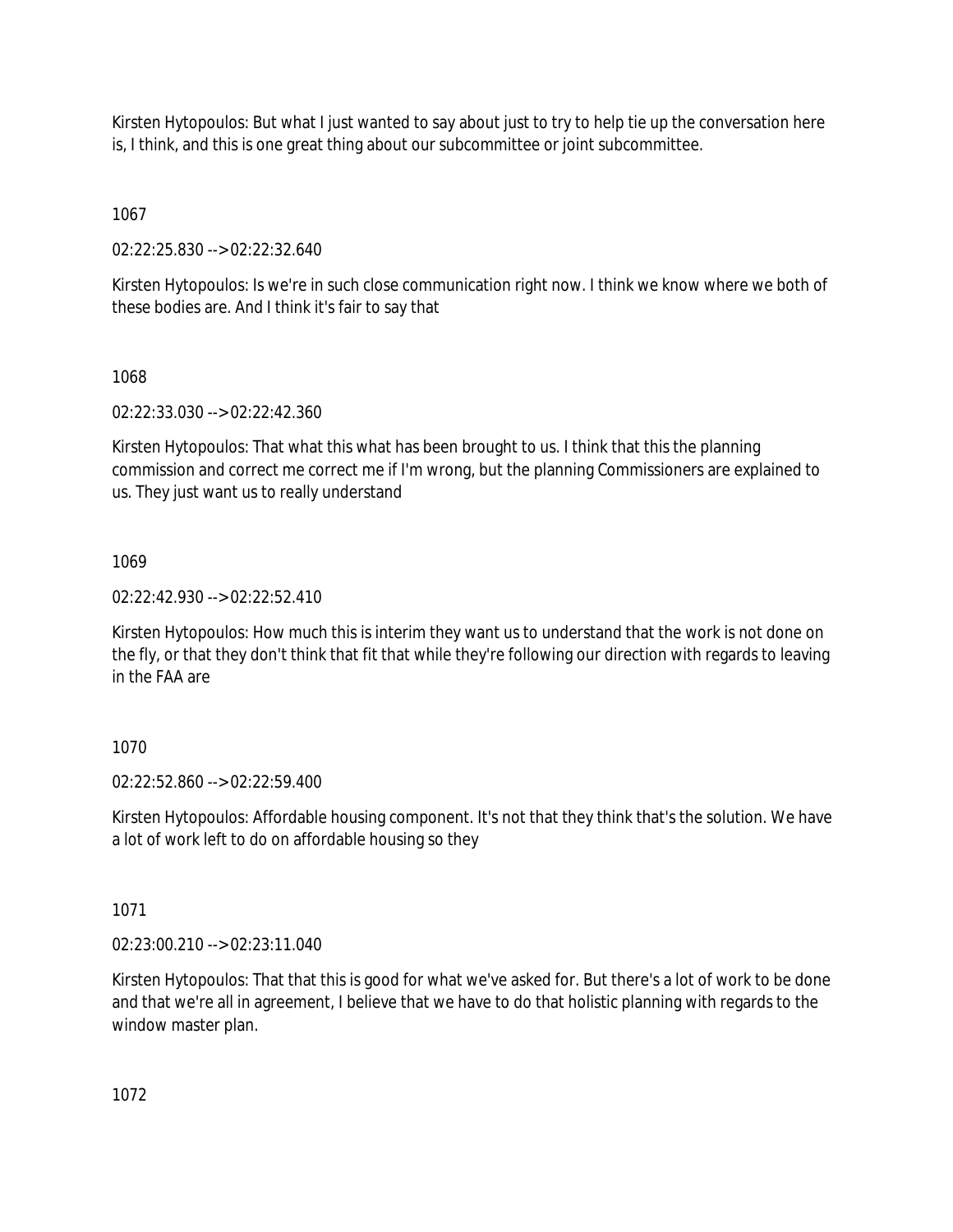02:23:11.580 --> 02:23:20.250

Kirsten Hytopoulos: With regards to what are we going to do about inclusion rezone or not. All of these big questions. Are we going to use form based Sony or not. Are we going to increase the base F AR

## 1073

02:23:20.790 --> 02:23:34.890

Kirsten Hytopoulos: That's the work we're about to head into that's the prioritization of that is the recommendations that are supposed to come out of our, our subcommittee, and that what we're being asked to do right now is to give our approval towards this truly

## 1074

02:23:36.060 --> 02:23:48.780

Kirsten Hytopoulos: In ultimately will be a another temporary fix just a lot less temporary than the interim control. So I hope we're able to move it forward. And I think it's a great product that we can that we can move forward.

## 1075

 $02:23:49.710 \rightarrow 02:23:59.430$ 

Joe Deets: Thank you. I just want to say we colleagues, we're getting close to our 45 minute allocation of time here. How much more do we want to talk on this.

1076

02:23:59.580 --> 02:24:01.050

Jon Quitslund: I just want to say one thing.

1077

02:24:02.130 --> 02:24:03.870

Jon Quitslund: Looking forward, going forward.

1078

02:24:05.040 --> 02:24:08.310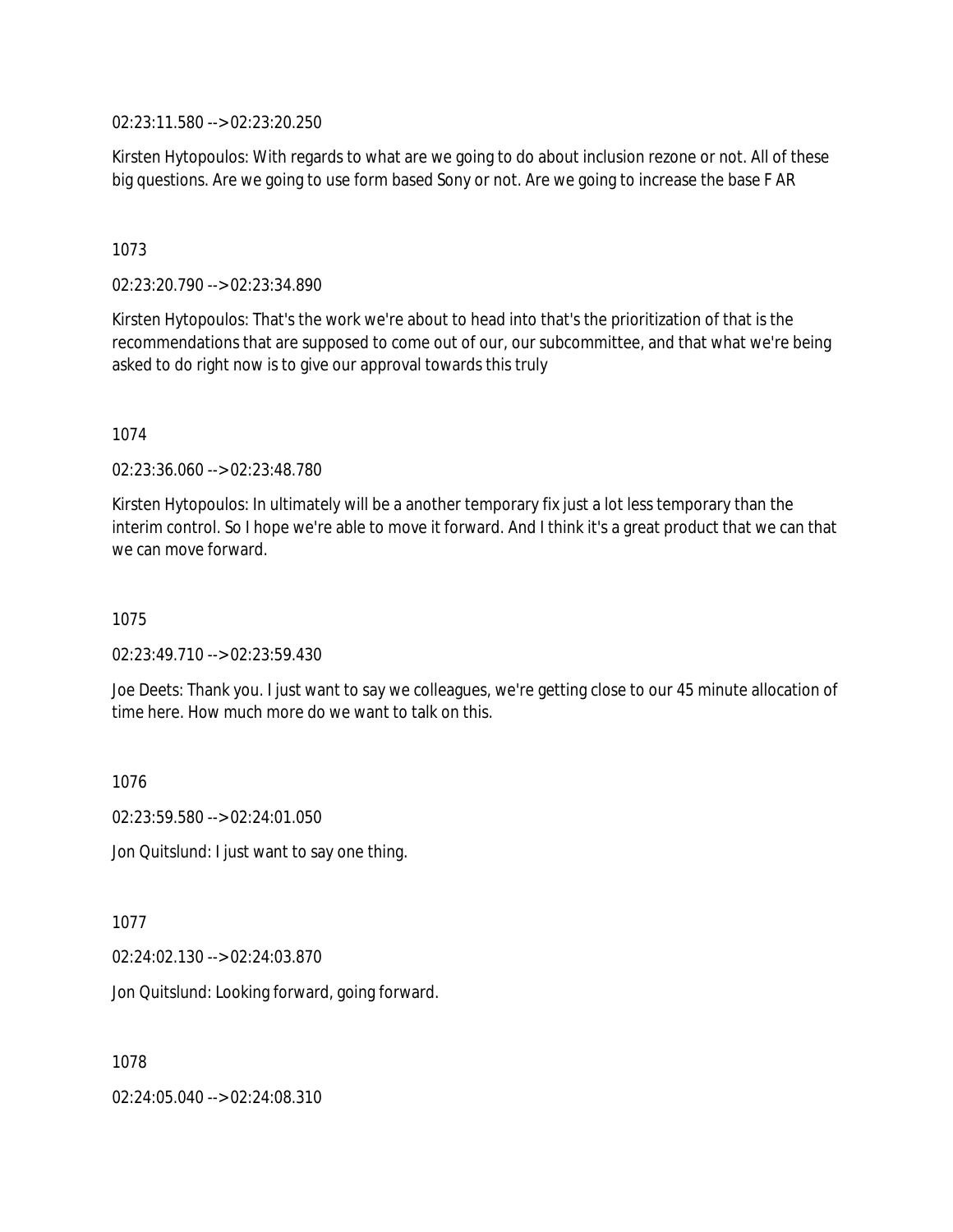Jon Quitslund: Let's, let's be Road Runner not wily coyote.

1079

02:24:10.440 --> 02:24:13.800 Jon Quitslund: Let's, let's be smart and

1080

02:24:16.380 --> 02:24:19.260 Jon Quitslund: Not, not go out over the cliff and fall

1081

02:24:21.150 --> 02:24:26.340

Joe Deets: Thank you, Bill. Chester I'll look to you what what more do you need from us tonight.

1082

02:24:27.990 --> 02:24:33.450

Bill Chester: Well, I think you may have already given it to us. I mean, what we're looking for is

1083

02:24:34.380 --> 02:24:54.690

Bill Chester: This is, you know, you made a request of us. This is the product that we have so far. And we wanted to get your feedback on it, and particularly if there's any part of this that you see objection to obviously the purchase of if I have are from the mobile home park is

1084

02:24:55.860 --> 02:25:14.880

Bill Chester: Better big question for us and one we can answer because it does have legal ramifications will also requires the time to make these negotiations and and and to see if in fact purchasing it is is even possible with the players involved.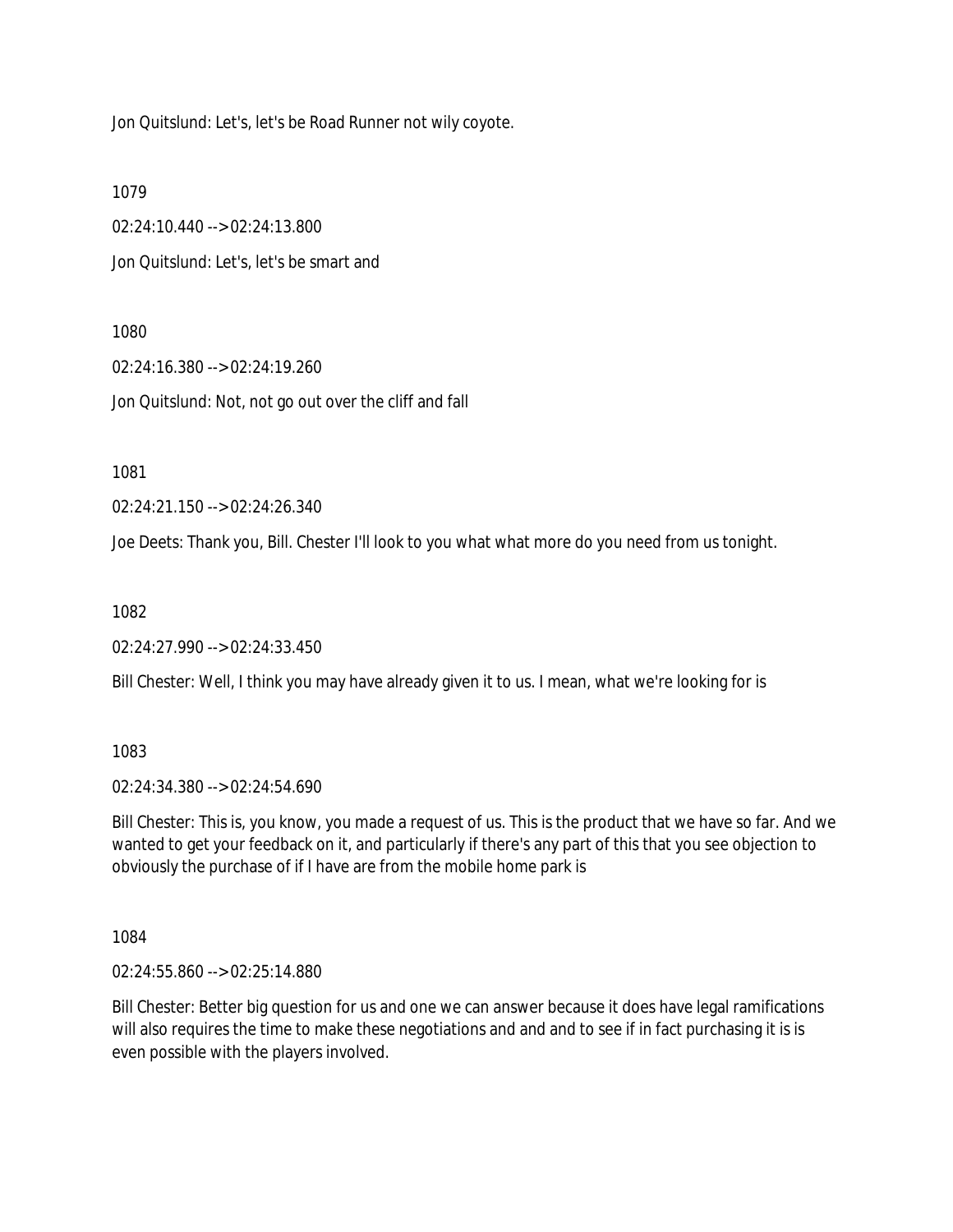02:25:15.900 --> 02:25:23.190

Bill Chester: So if we have that from your free kind of have a sort of speaker thumbs up on that we can we can proceed.

1086

02:25:25.470 --> 02:25:25.890

Bill Chester: And

1087

02:25:26.850 --> 02:25:30.540

Joe Deets: Okay, thank you. Councilmember car you haven't had a chance to speak on this. I think

1088

02:25:31.230 --> 02:25:47.340

Christy Carr: I thank you i i support further investigation on the mobile home park purchase. I think a good first step would be for the city manager to approach the HOA, but I would defer to the city manager on what those next steps might be

1089

02:25:48.510 --> 02:26:04.020

Christy Carr: My concern is that it sounds like regardless of what they are. It will take a lot more time than the develop the legislative journey of ordinance that that's that we're seeing tonight. So if there's a way to

1090

02:26:05.160 --> 02:26:08.040

Christy Carr: decouple them if it makes sense so that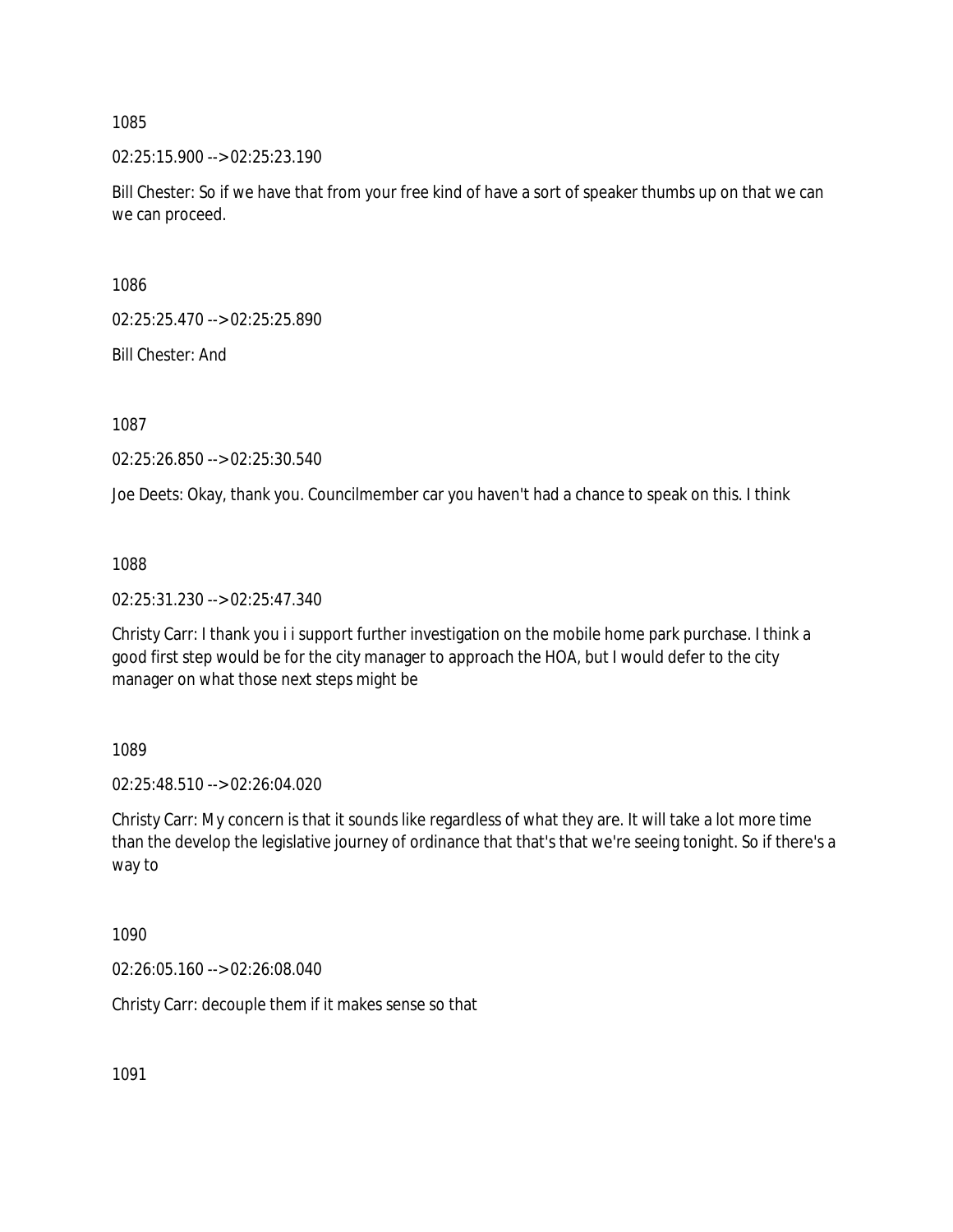02:26:09.060 --> 02:26:16.080

Christy Carr: The other changes can move forward while we wait for resolution of the island or mobile home park.

1092

02:26:18.420 --> 02:26:19.890

Christy Carr: We might want to consider that.

1093

02:26:21.690 --> 02:26:34.020

Bill Chester: Okay, we're good. Oh you're from yes I would throw this out, we can always, there's nothing wrong with doing an ordinance that has all the basics in it and then amending at some time or adding to it or

## 1094

02:26:35.520 --> 02:26:56.580

Bill Chester: When we have the answers for the mobile home park it if that seems to fit an urgency, you see here, and I only other thing I'd add to this is just that whatever we decide on this or are going forward, different forms of zoning or whatever we we need to bear in mind that

1095

02:26:58.650 --> 02:27:02.850

Bill Chester: Whatever we give to our opponent and in terms of

1096

02:27:04.530 --> 02:27:19.650

Bill Chester: Especially when it's a bonus or a purchase, we need to look carefully at what we get in return, so that the southern think humanity does benefit from from these things and I think that should be the guiding principle throughout all of it.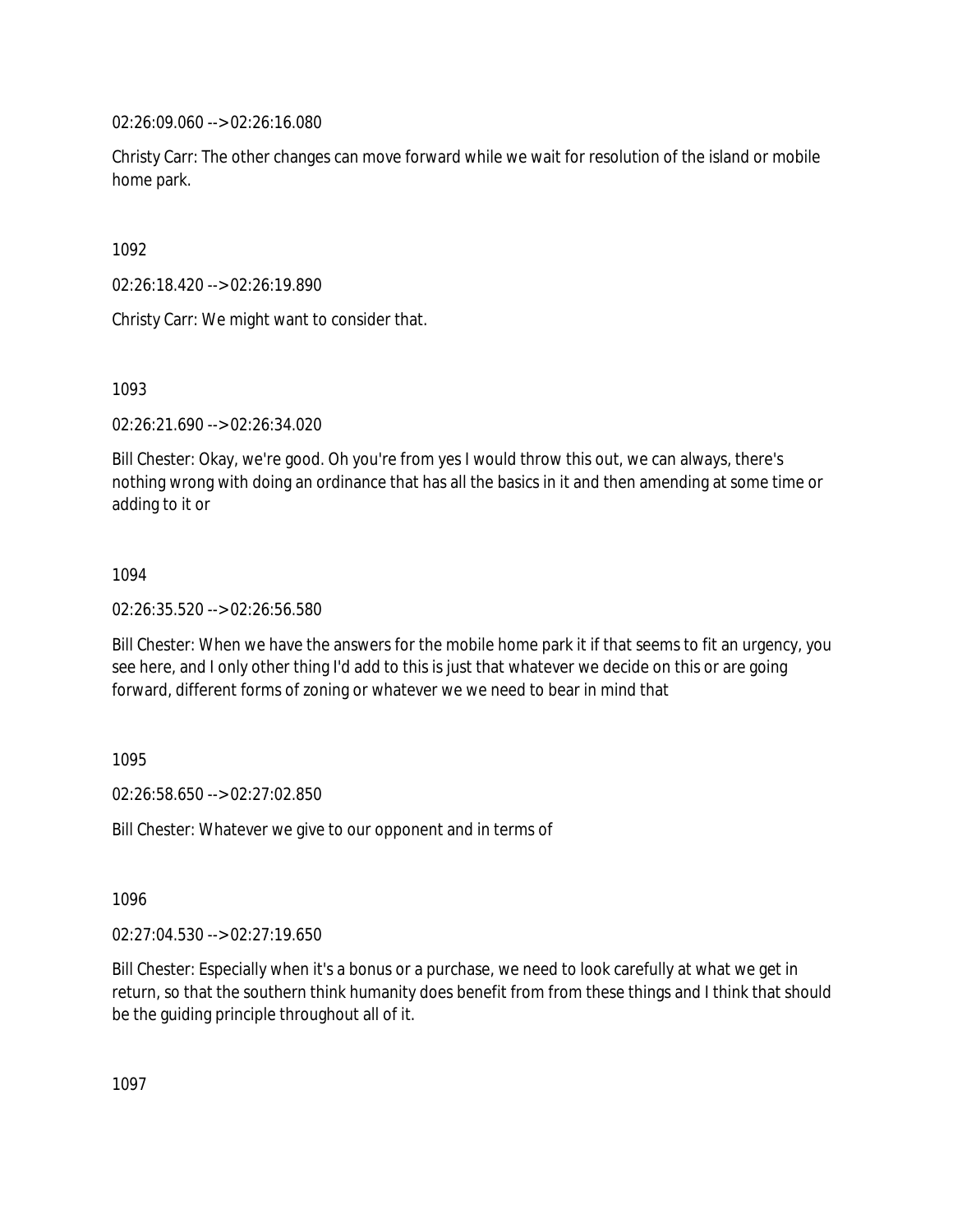02:27:21.120 --> 02:27:30.870

Joe Deets: Yeah. Great. Great. Thank you for that. I, I couldn't agree more. As to what do we get out of all of this costs and legal analysis and

1098

02:27:32.370 --> 02:27:35.610

Joe Deets: So thank you for that bill on Mr council member public

1099

02:27:35.910 --> 02:27:43.890

Michael Pollock: Okay, I hope we can just wrap this up. So I just want to clarify, does the plan condition, have the direction it needs to move forward.

1100

02:27:45.990 --> 02:27:46.950

Michael Pollock: Let's please say yes.

1101

02:27:51.510 --> 02:27:53.820

Bill Chester: I think we do. But, but what about their

1102

02:27:55.380 --> 02:27:56.190

Bill Chester: mobile home park.

1103 02:27:56.880 --> 02:27:57.270 Okay.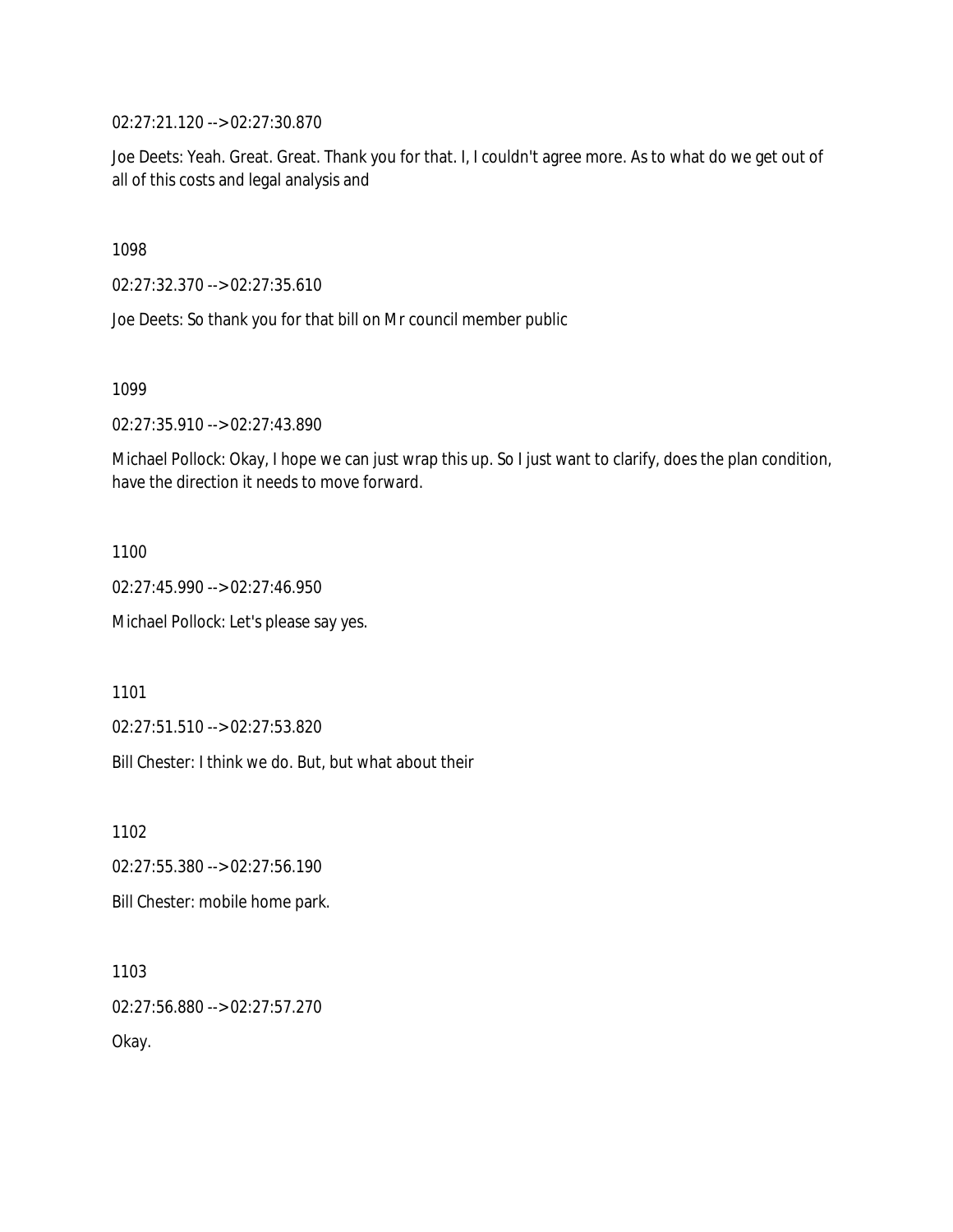02:27:59.400 --> 02:28:09.390

Michael Pollock: Yeah so separate from that just on the on the ordinance proper I'm just gonna say that was a yes. And then the mobile home park. Um, I think that you really

1105

02:28:09.870 --> 02:28:16.890

Michael Pollock: I mean, it's been said, but just we need to approach them and see if they even want to sell it. And the fact is that if we pass this interim

1106

02:28:17.460 --> 02:28:22.620

Michael Pollock: That we pass this ordinance the separate thing it's going to change the value

1107

02:28:23.280 --> 02:28:31.860

Michael Pollock: I think it's going to change the value of those development rights and so they so I you know I'm just putting myself in their shoes. I would want

1108

02:28:32.250 --> 02:28:40.890

Michael Pollock: If I was looking at it from their perspective, I wouldn't want us to pass this ordinance that's going to be used to supply and then they're going to have

1109

02:28:41.520 --> 02:28:49.680

Michael Pollock: The only game in town. If you want to buy the gold FDR develop residential development. Right. And so that's going to drive the value of it. So I think that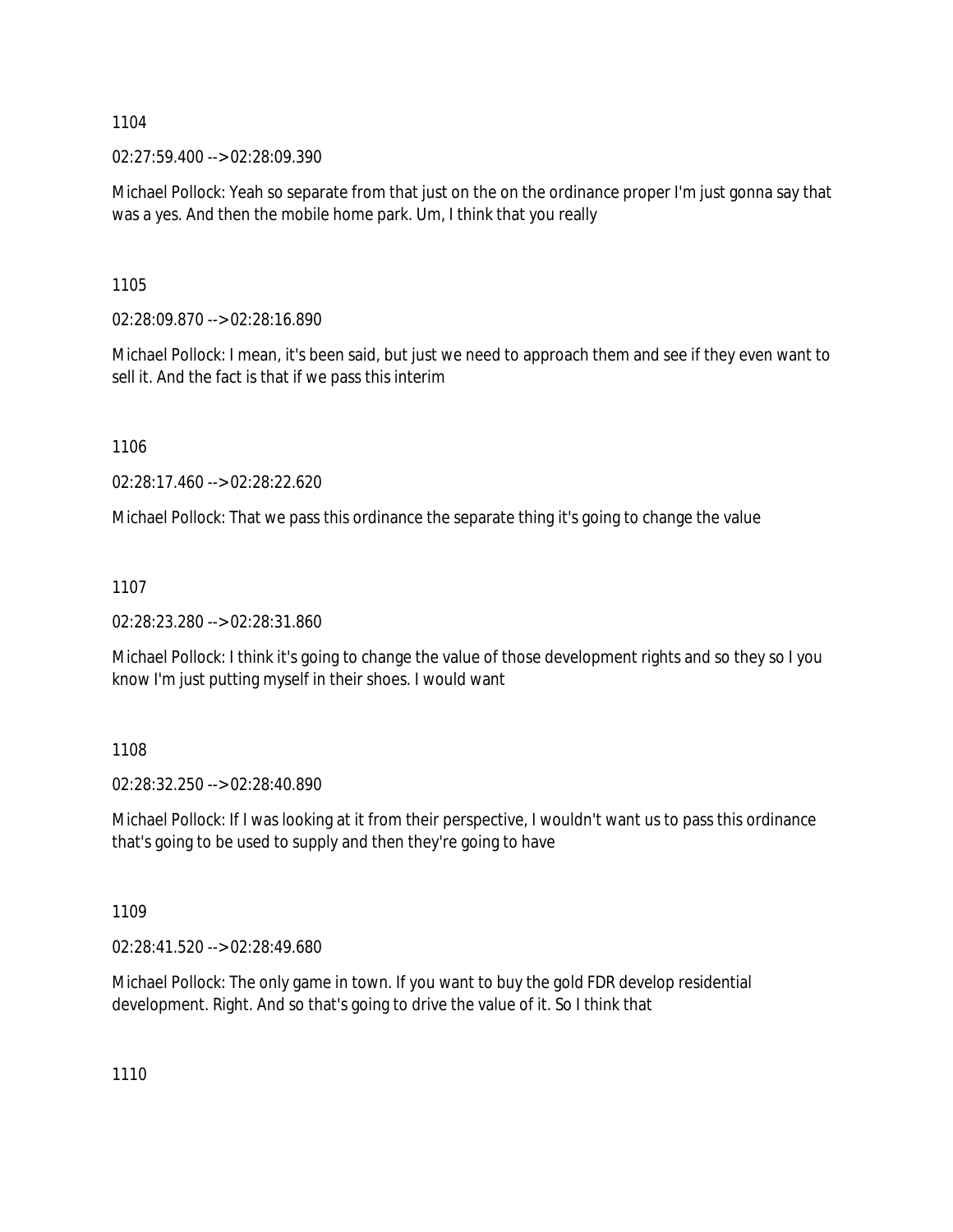02:28:50.070 --> 02:28:53.460

Michael Pollock: I mean, just think about through financially that it makes sense for them.

1111

02:28:53.880 --> 02:29:03.780

Michael Pollock: To say, No, we're gonna wait and see if you pass this and then if you pass it. We're going to see what the market will bear because I think it's going to that point, the price is going to go way up. So

#### 1112

02:29:04.140 --> 02:29:16.710

Michael Pollock: I mean, I just, I guess I would adjust the price than the simple step on that is simply for the city manager relative instruct the city manager to approach them and see if they're interested in selling

#### 1113

02:29:16.950 --> 02:29:24.450

Michael Pollock: If the answer is no. Problem solved. If the answer is yes, then we come back and go from there. So that's where I would like to leave things and I

1114

02:29:25.500 --> 02:29:28.230

Michael Pollock: Wrong and city manager has her hand up. So

1115

02:29:30.420 --> 02:29:31.230

Joe Deets: City Manager.

1116

02:29:37.020 --> 02:29:37.680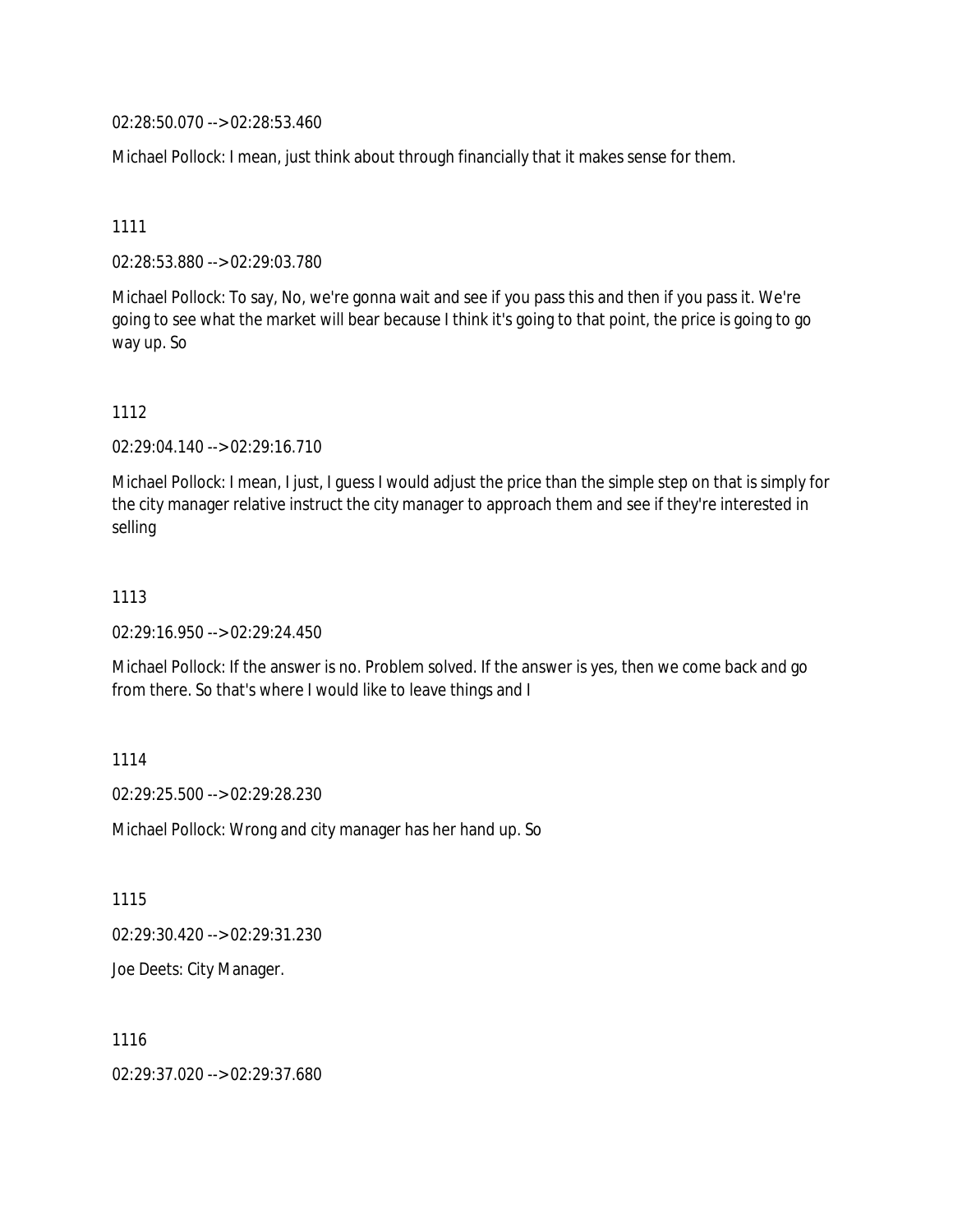Morgan Smith: But

## 1117

02:29:38.880 --> 02:29:47.490

Morgan Smith: I don't want to be a wet blanket, but it feels to me as if you are attempting to construct a fairly significant and complicated real estate transaction.

## 1118

02:29:49.740 --> 02:29:52.350

Morgan Smith: As an initial conversation, but I can go

## 1119

02:29:53.400 --> 02:30:01.860

Morgan Smith: Or, you know, depending on timing. We can initiate a dialogue with them and then I would suggest that the next conversation we have about this would likely be an executive session.

## 1120

02:30:04.020 --> 02:30:13.020

Morgan Smith: One dynamic that is emerging is we're potentially attempting to be the buyer, while also changing the value of the goods that the seller is holding and

# 1121

02:30:15.060 --> 02:30:21.570

Morgan Smith: That is complicated than we are giving it the weight tonight. And also, I would say that

# 1122

02:30:22.680 --> 02:30:29.010

Morgan Smith: We're talking, we are talking about \$400,000 potentially potentially more and we're just came down the homestretch on a budget.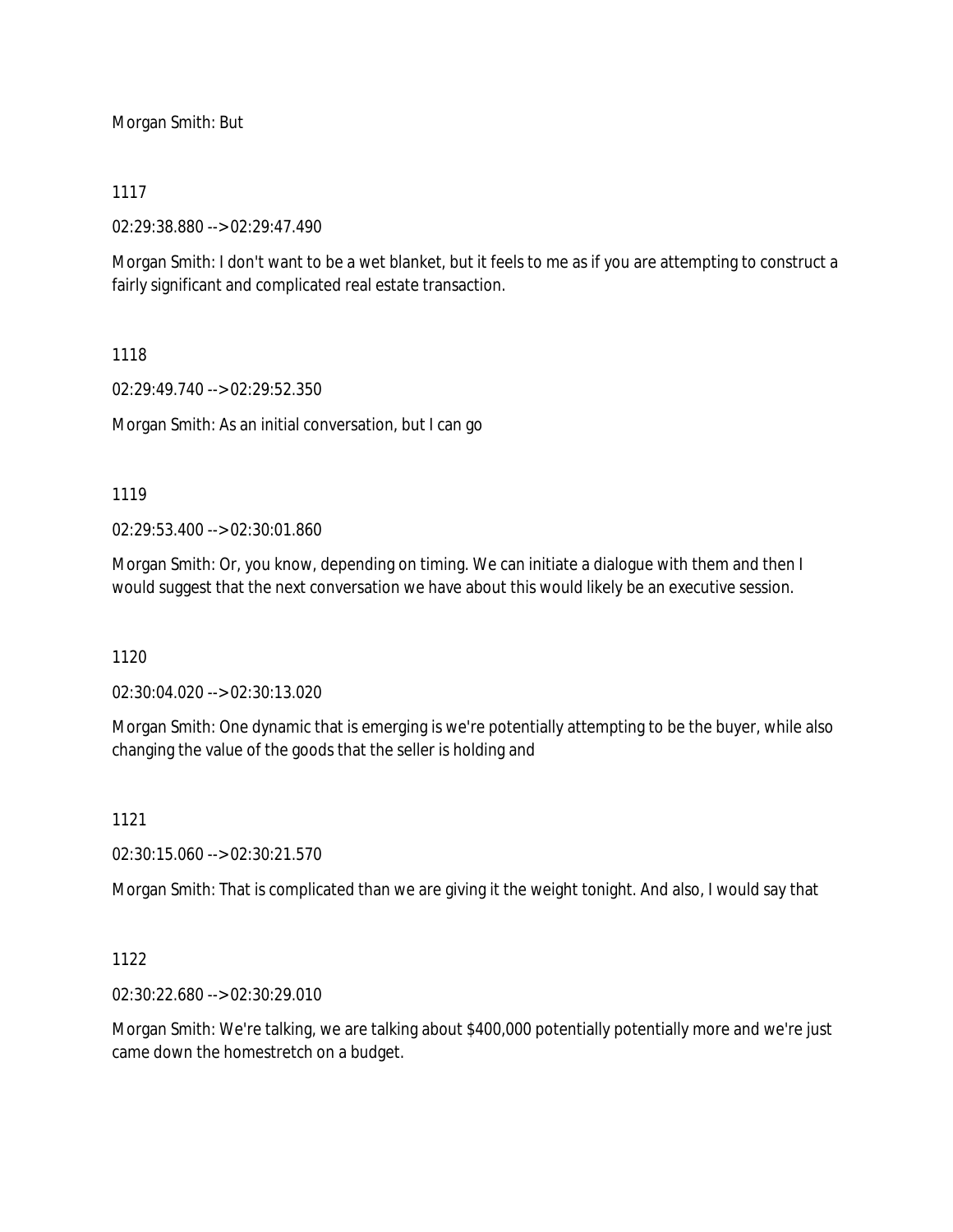02:30:29.460 --> 02:30:42.780

Morgan Smith: In a contraction time where we have less money this year than we had planned, we will have less money next year than we had planned and we need to be mindful of that. And so I would encourage you to think about the this project in those terms, but I will

1124

02:30:43.830 --> 02:30:47.820

Morgan Smith: I will, as I said, I'll initiate a dialogue and then you can go from there.

1125

02:30:49.110 --> 02:30:53.760

Joe Deets: But thank you city manager. I do appreciate. Finally, someone talked about

1126

02:30:53.970 --> 02:31:02.340

Joe Deets: Budget and where we at with our finances so colleagues, we, we only have so much money.

1127

02:31:03.570 --> 02:31:08.400

Joe Deets: So, all right. A councilman. So do you have a final comment will move on.

1128

02:31:08.430 --> 02:31:19.140

Rasham Nassar: Yeah, I just on that, on that comment. Even I raised the fact that we have, we have a fund that is is agricultural fun at the bonus if they are from the ones the hotel.

1129

02:31:19.500 --> 02:31:21.270

Morgan Smith: Is established by the Council's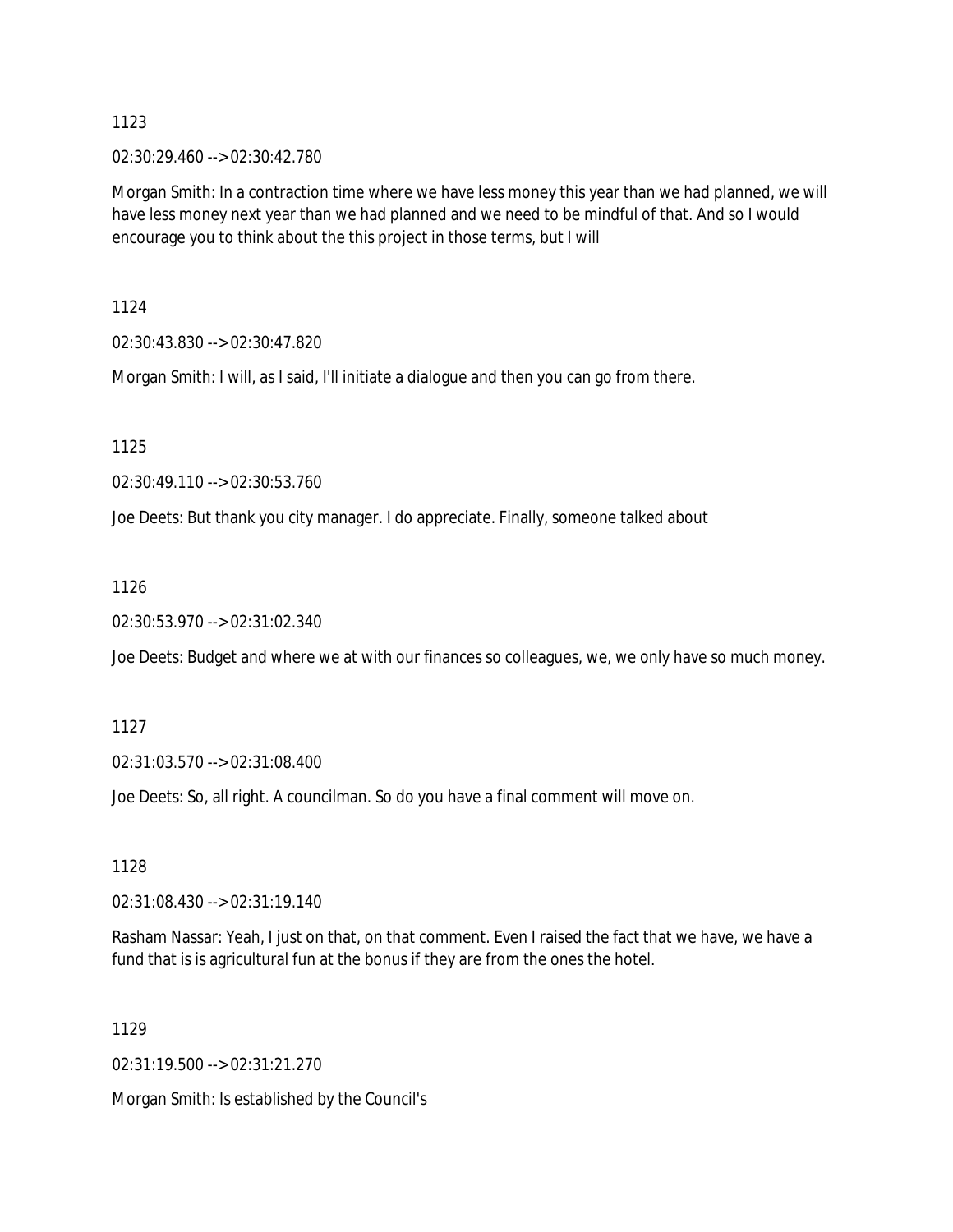02:31:21.900 --> 02:31:29.310

Morgan Smith: Ordinance. We have legislation that dictates the use of those funds council would need to take up different decision making and put that in place.

1131

02:31:29.550 --> 02:31:34.800

Rasham Nassar: Right. And I'm just said, I'm bringing that up again because it is, it's a it's an option, the Council could consider

1132

02:31:35.340 --> 02:31:41.670

Rasham Nassar: And it's an it's an additional financing option so it. We're not talking necessarily about pulling additional funds from the general fund.

1133

02:31:42.630 --> 02:31:54.180

Rasham Nassar: We have, we have other financing option. So I don't. I just don't want that to be a you know a deterrent for Council consideration of the potential purchase of the bonus if they are. If the sellers are willing

1134 02:31:54.750 --> 02:31:55.140 Rasham Nassar: Okay.

1135 02:31:55.680 --> 02:31:57.060

Joe Deets: Well, there's a lot of work there.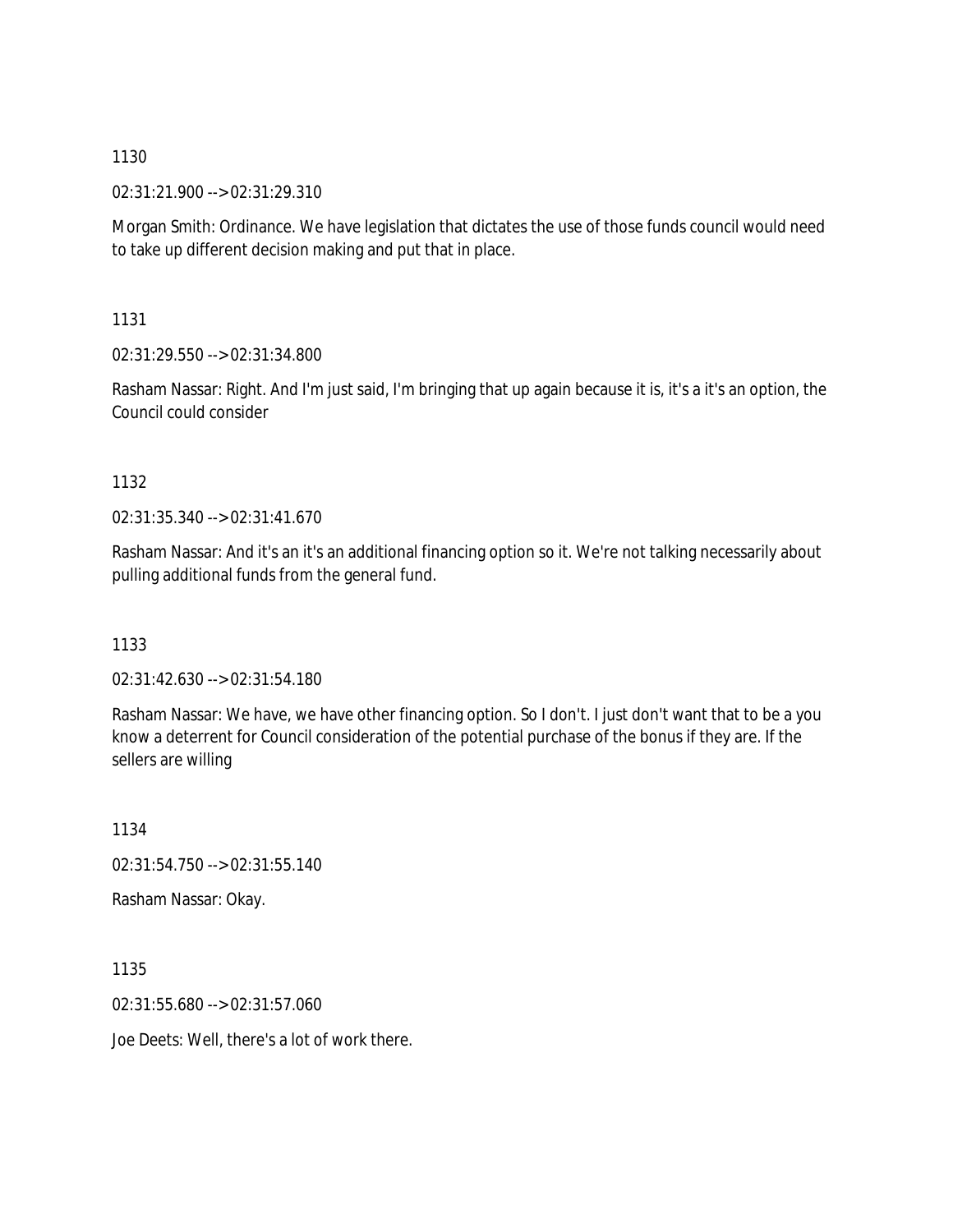02:31:57.900 --> 02:31:59.820

Joe Deets: Thank you, a bill john

1137

02:32:01.020 --> 02:32:08.850

Joe Deets: And Jennifer for for joining us in this discussion. Very good. Colleagues, I think we're done there. We will move on.

1138

02:32:08.970 --> 02:32:11.370

Joe Deets: To I think a related

1139

02:32:12.600 --> 02:32:15.600 Joe Deets: Discussion. I suspect item 60

1140

02:32:16.890 --> 02:32:20.700

Joe Deets: Update of joint city council and planning commission man you subcommittee.

1141

02:32:21.900 --> 02:32:23.520

Joe Deets: And who is going to lead us on that.

1142

02:32:27.660 --> 02:32:28.560

Joe Deets: COUNCILMEMBER car.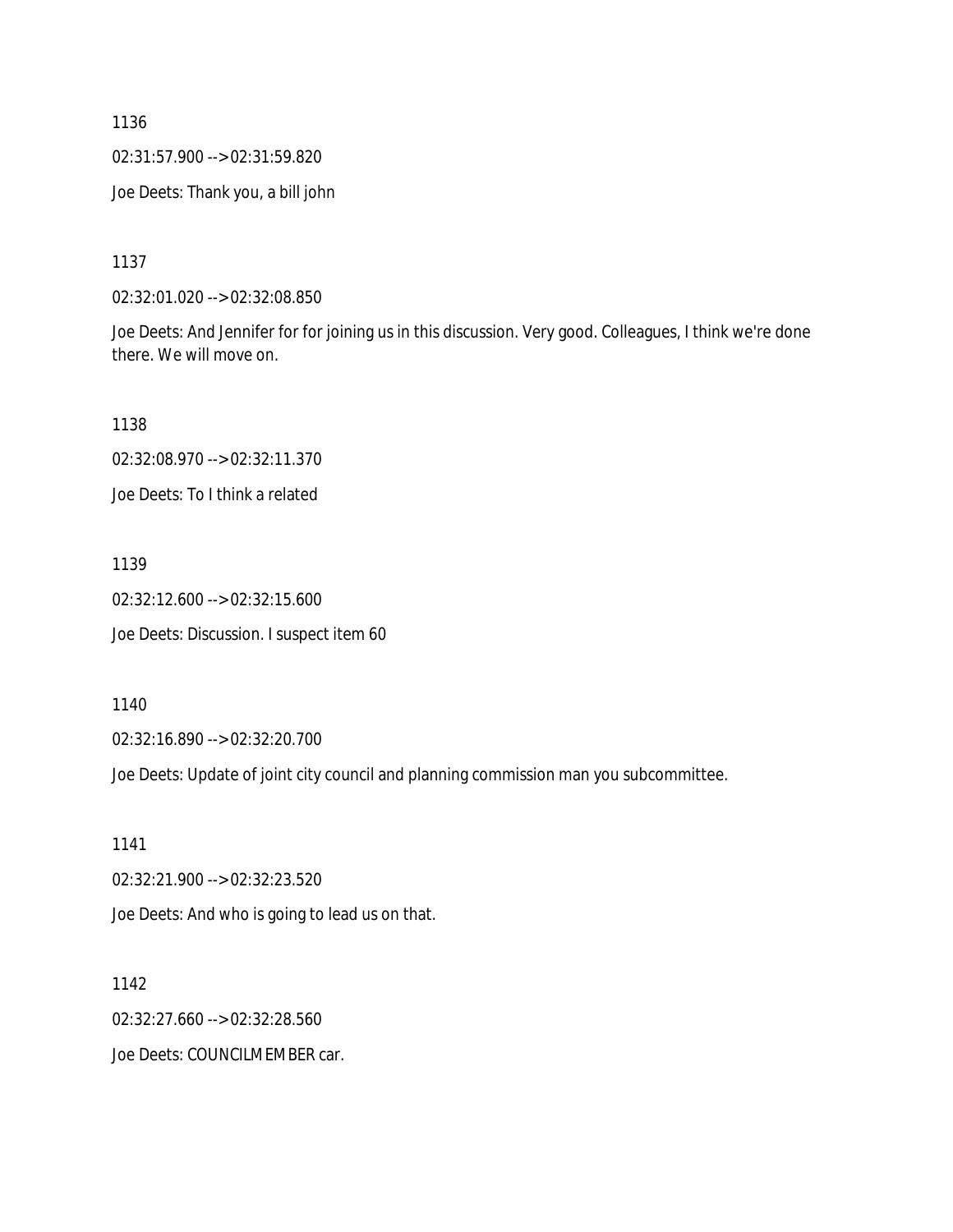1143 02:32:30.300 --> 02:32:30.930 Christy Carr: Thanks.

1144

02:32:32.430 --> 02:32:44.160

Christy Carr: Our subcommittee met this past Monday and we will meet again, I believe, on November 30 all of our meetings are zoom meetings and they are

1145

02:32:47.040 --> 02:32:59.100

Christy Carr: You can watch them in real time. And they're also recorded, so an archive so that people can watch at a later time. And they're always posted in the city calendar and in the agenda center.

1146

02:33:00.210 --> 02:33:02.040

Christy Carr: So we met Monday and

1147

02:33:03.090 --> 02:33:13.980

Christy Carr: What we're focusing on right now is working on a second round of short term changes. This one's focused on the permitted use table in the zoning code 1809

1148

02:33:15.360 --> 02:33:26.910

Christy Carr: And the permitted use table is essentially where uses are listed and allowed in different zoning districts or not allowed or allowed by conditional use permit.

1149

02:33:27.510 --> 02:33:36.120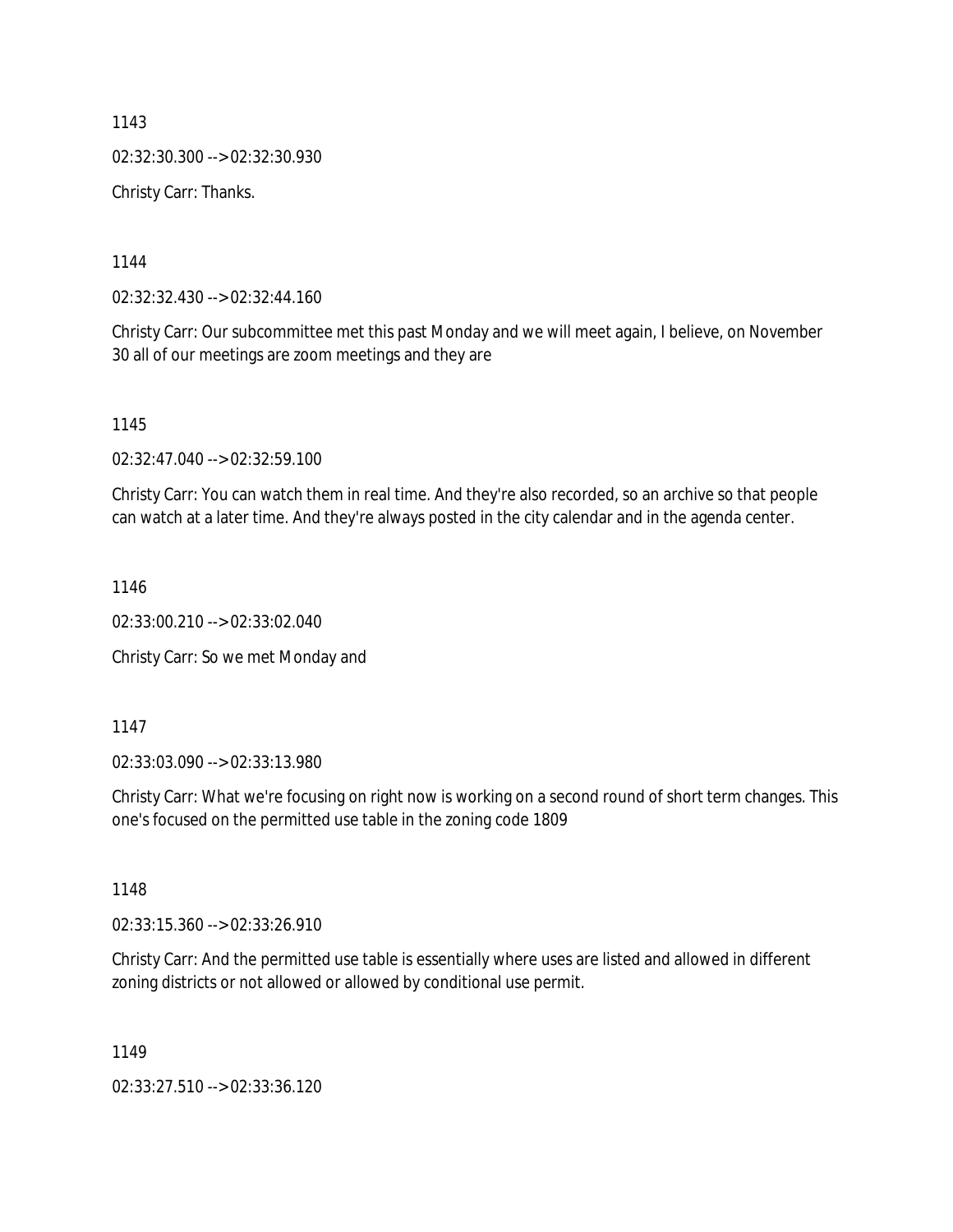Christy Carr: So we're reviewing that table and we're discussing recommendations to bring back to you for those uses what is allowed and which zoning districts

1150

02:33:36.870 --> 02:33:51.000

Christy Carr: The definitions of those uses as well as use specific standards. So we're, we're looking at all those things and we anticipate having this ready for Council review and public comment at the December 8 business meeting.

1151

02:33:52.470 --> 02:33:58.500

Christy Carr: And we also had a really good discussion about affordable housing, our first real dive into that second

1152

02:33:59.670 --> 02:34:00.750

Christy Carr: Bucket of our work.

1153

02:34:01.860 --> 02:34:16.080

Christy Carr: And we just essentially heard each sub committee members general thoughts and touched on the results of the affordable housing Task Force final report, as well as what our goals and policies around affordable housing are in the comprehensive plan.

1154

02:34:18.060 --> 02:34:29.700

Christy Carr: And I'll ask my joint subcommittee colleagues to add anything that I left out or embellish otherwise any of us can answer questions you might have about

1155

02:34:30.840 --> 02:34:31.590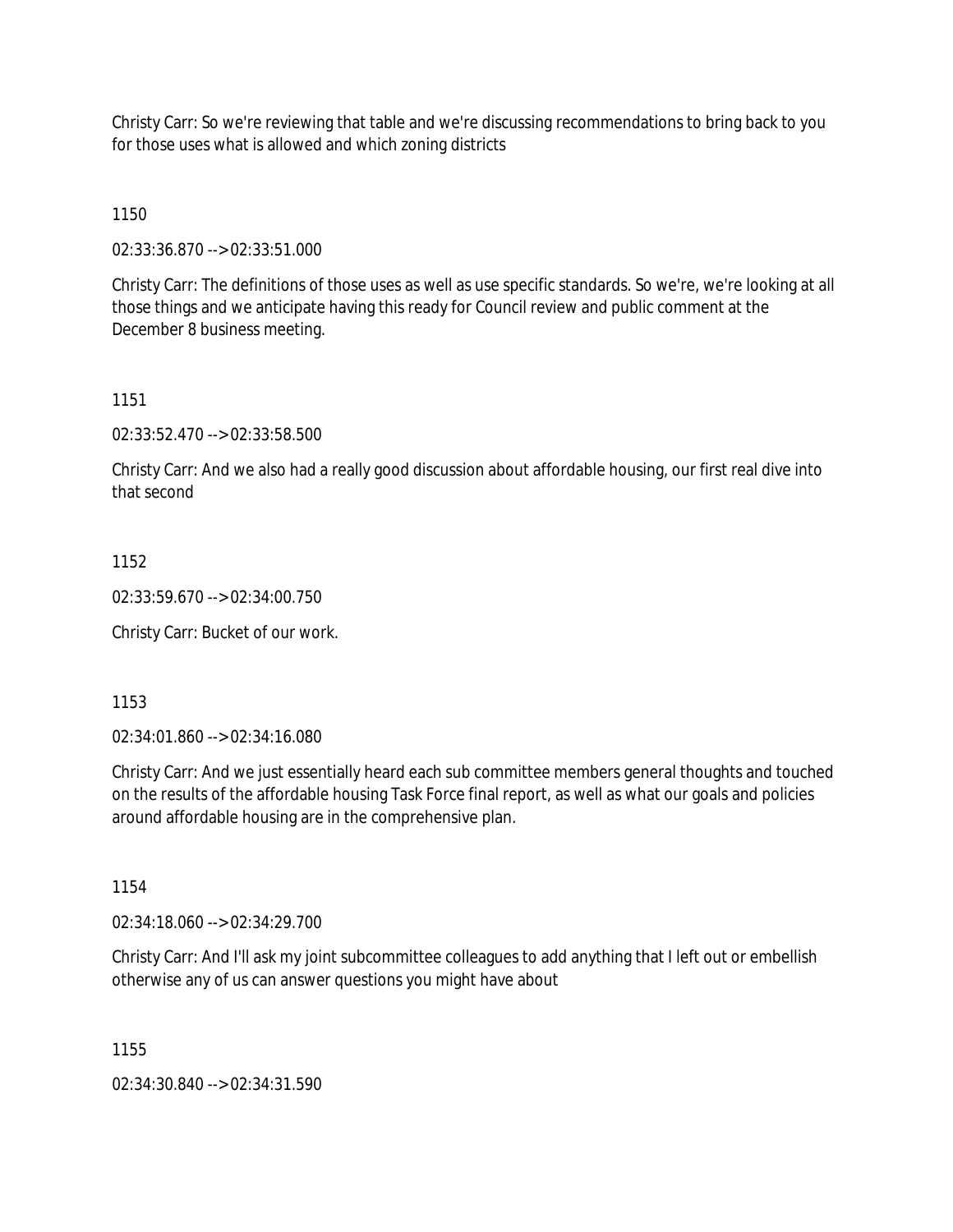Christy Carr: What we're doing

1156

02:34:32.280 --> 02:34:33.990

Joe Deets: Thank you. Councilmember NASA

#### 1157

02:34:34.320 --> 02:34:41.040

Rasham Nassar: Yeah, I'm just, I just curious about where discussions are being held with between the planning commission and the joint.

#### 1158

02:34:41.550 --> 02:34:46.470

Rasham Nassar: Ad Hoc land use committee that the discussion that we heard Commissioner raise about the bonus F AR and

1159

02:34:47.370 --> 02:34:52.440

Rasham Nassar: And as also relates to including the rezoning and some of those recommendations that were attached to

# 1160

02:34:53.160 --> 02:35:03.810

Rasham Nassar: The last agenda item we just discussed, or this thing had with the with the committee with the Council, the Joint Council Planning Commission committee are those discussions happening strictly with the PC.

1161

02:35:06.150 --> 02:35:16.140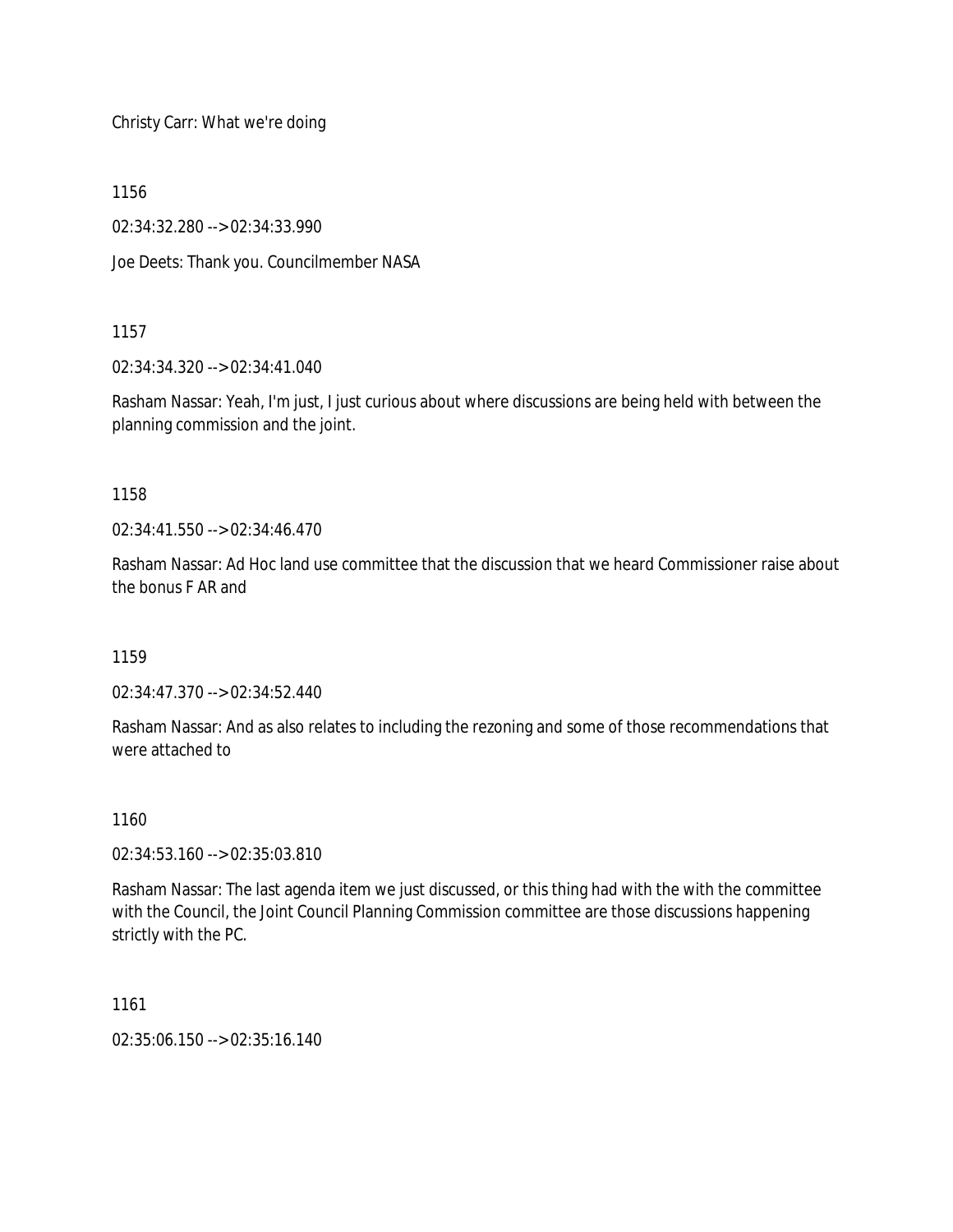Christy Carr: We have not had those conversations, the conversations that were referred to in our last agenda item have not been held in the joint subcommittee. Those have been held at the planning commission

1162

02:35:17.280 --> 02:35:22.740

Christy Carr: So I think what I think it was. Councilmember high topless perhaps said as

1163

02:35:23.280 --> 02:35:39.480

Christy Carr: That the FLIR is part of a larger body of work that we anticipate will be discussed at the joint subcommittee as we start to consider recommendations around affordable housing as our, our second body of work after we're done with the short term recommendations.

1164

02:35:40.890 --> 02:35:42.390

Joe Deets: Thank you. Councilmember hi couples.

1165

02:35:44.760 --> 02:36:01.920

Kirsten Hytopoulos: Probably just being redundant, but the way I think we see this happens because affordable housing is sort of like what's the are the main thing we're trying to figure out how to accomplish will back into then how to prioritize all those big chunks to optimally get there soon.

1166

02:36:04.470 --> 02:36:06.300

Joe Deets: Okay. Councilmember Pollock.

1167

02:36:06.900 --> 02:36:14.730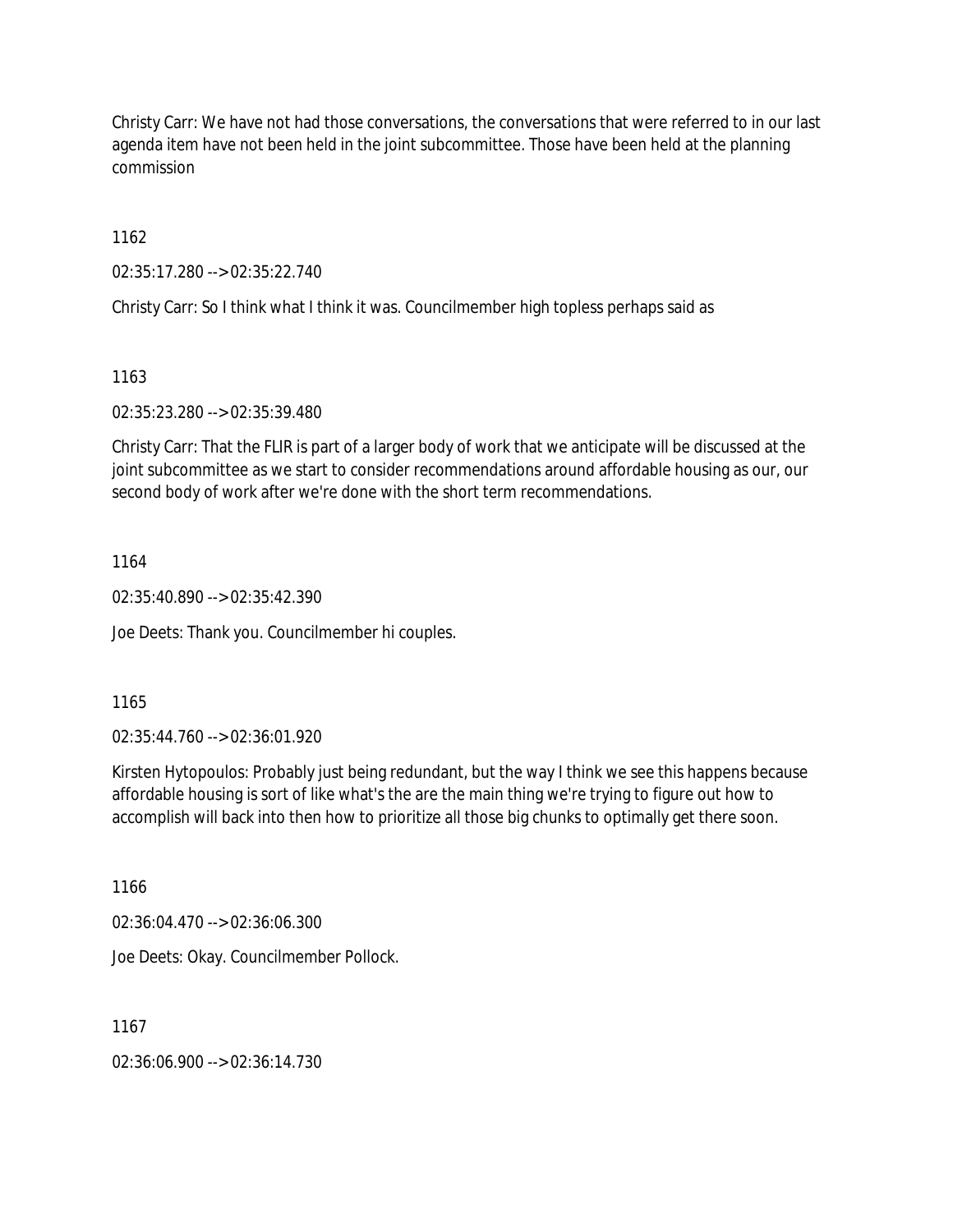Michael Pollock: Yeah, yeah. I think the first of all that joint committee is really, it's a stressful. Just a very good group of people

1168

02:36:15.510 --> 02:36:23.730

Michael Pollock: And we are grappling with a lot of interrelated parts. And so it's really kind of sort of a ball of string, you know, if you pull on one, there's all these other things. So

1169

02:36:23.940 --> 02:36:29.970

Michael Pollock: That's what we're grappling with right now and I'm grappling with specific issues of, you know, the bonus at

## 1170

02:36:30.330 --> 02:36:38.280

Michael Pollock: The far reaching our floor or something like that or zoning, per se, we're trying to understand and really discuss how

#### 1171

02:36:38.580 --> 02:36:46.470

Michael Pollock: We can develop a structure to come to the Council for years, how we think we should move forward on addressing these issues, I think is kind of

1172

02:36:47.430 --> 02:36:57.270

Michael Pollock: How to how to move forward on this. So anyway, that's just kind of my take on it. It's just a different way of saying, I think what what both of my other colleagues on community of San

#### 1173

02:36:58.590 --> 02:37:01.710

Michael Pollock: But it's a messy and fascinating.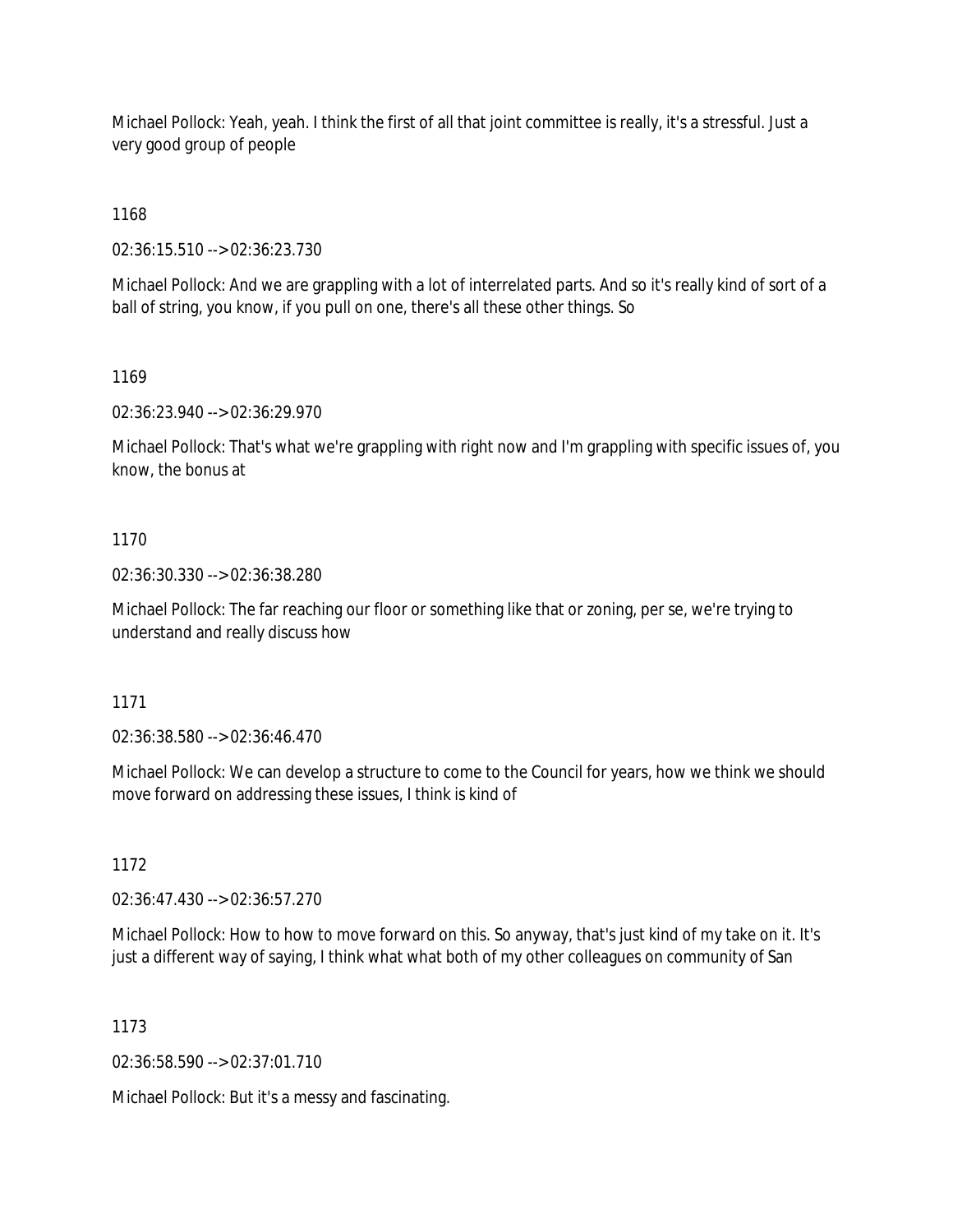02:37:03.030 --> 02:37:08.280

Joe Deets: Subject both. Oh, thank you. And let me just ask a really, really appreciate

1175

02:37:08.550 --> 02:37:14.700

Joe Deets: You guys doing this work, which kind of I need to ask, do you feel. Is this a good use.

#### 1176

02:37:15.390 --> 02:37:25.590

Joe Deets: The structure. This is this because we made this committee, I don't know. One was a few months ago and it. Do you feel this is working. Is this a good idea how we're doing, how we're approaching this you're putting in the time

1177

02:37:26.310 --> 02:37:34.650

Michael Pollock: Yeah, I think, I think it's fantastic. You know, just my experience, watching the, the Commission and the Council over the years. This seems like

1178

02:37:34.980 --> 02:37:46.110

Michael Pollock: Some of the best communication and coordinating coordination between the Council and the planning commission that I've seen other to do with him, but I mean I see Nottingham. So, yeah.

1179

02:37:47.400 --> 02:37:53.490

Michael Pollock: It's, it's fun and it's a great group of people. I think we're making a lot of good progress. Okay. All right.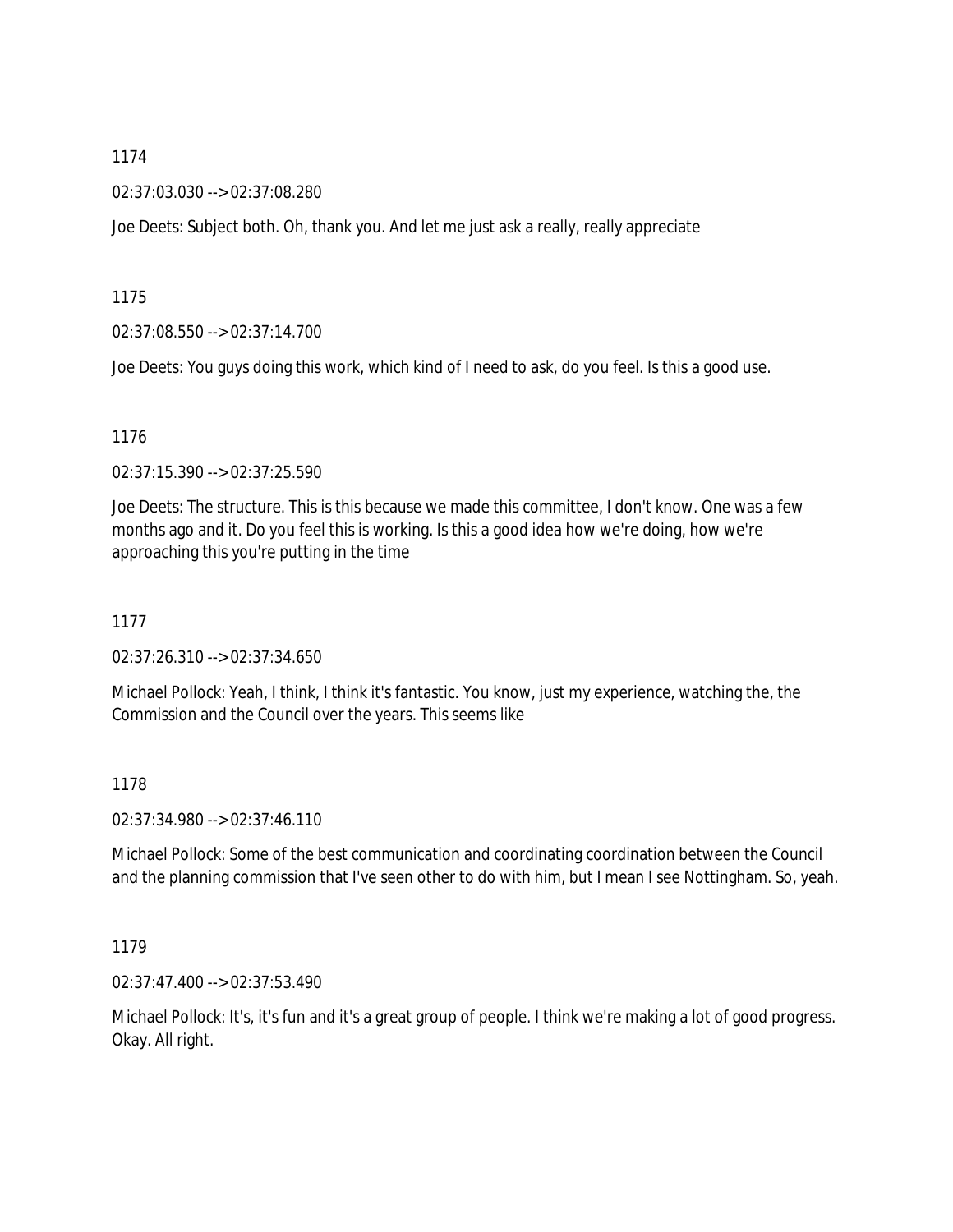02:37:53.520 --> 02:37:56.370

Joe Deets: Great. Well, you got me at fun so that that's excellent.

1181

02:37:56.970 --> 02:38:10.530

Joe Deets: Well, thank you so much for that. I think that was just sort of a filling us in. And again, as the another council member who's not involved. I really appreciate the work you are doing on that. Thank you.

1182

02:38:12.450 --> 02:38:24.630

Joe Deets: We'll move on to item in new business item seven, a council direction to design review board on flexibility for affordable housing projects mayor Snyder. I think this is your item.

1183

02:38:26.520 --> 02:38:27.240 Leslie Schneider: Great, thank you.

1184

02:38:27.780 --> 02:38:29.160

Joe Deets: And him.

1185

02:38:29.340 --> 02:38:30.510

Joe Deets: Here, good to see

1186 02:38:31.020 --> 02:38:31.410 Yes.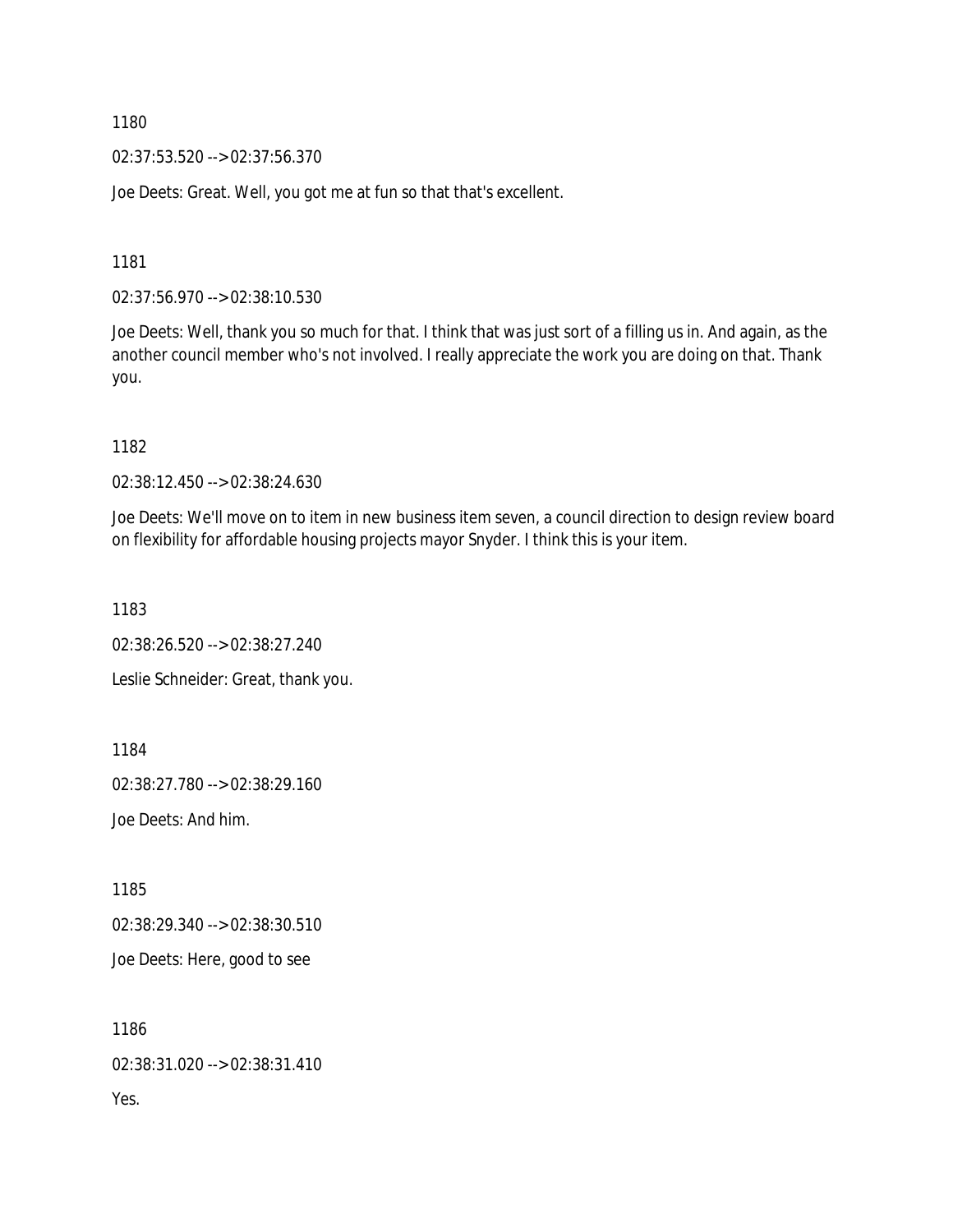02:38:32.730 --> 02:38:50.070

Leslie Schneider: Dave greet them is kindly here to support and answer any questions that you might have. Because I have been the liaison now to the Design Review Board for, I don't know. I think it's less than six months and some of those were coated time so I still feel like a newbie here.

1188

02:38:51.180 --> 02:39:07.020

Leslie Schneider: So I did some prep for this. I sent you all out a sheet that gave a possible motion and some background. So I'll just for I didn't have that in time for getting it into the packet. So I'll just make a couple of

1189

02:39:08.190 --> 02:39:10.620

Leslie Schneider: statements about it. So just as

1190

02:39:12.210 --> 02:39:20.130

Leslie Schneider: Sort of a timeline on this. There was a project that came before the Design Review Board that had an affordable housing.

1191

02:39:21.090 --> 02:39:35.700

Leslie Schneider: component to it. And so, it brought up for me, the fact that there seems to be a gap in this manual, the that the Design Review Board uses for reviewing projects, there's, there's

1192

02:39:37.050 --> 02:39:45.810

Leslie Schneider: What I see as a gap in any consideration of affordable housing, whereas there is consideration for things like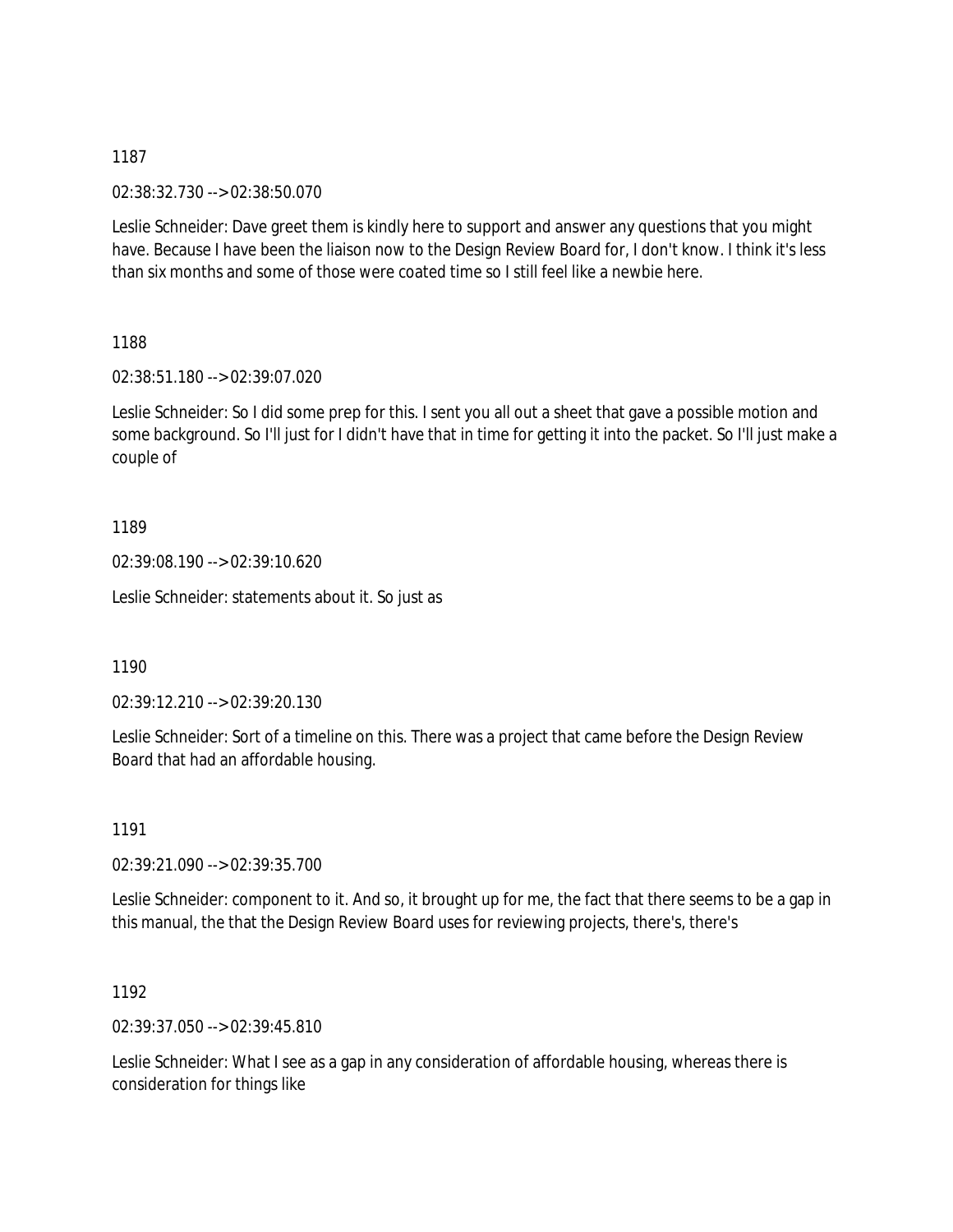1193 02:39:47.700 --> 02:39:48.570 Leslie Schneider: Being

1194

02:39:50.190 --> 02:39:53.280

Leslie Schneider: Oh gosh, I'm going to forget the exact words on it, but I'm

1195

02:39:54.750 --> 02:39:55.200

Leslie Schneider: Being

1196

02:39:56.580 --> 02:39:58.530

Leslie Schneider: The continuity with some neighboring

1197

02:40:00.060 --> 02:40:12.330

Leslie Schneider: Properties or then the natural environment. So there is some given take on these other issues. And then it says, and other considerations, but it doesn't actually spell out affordable housing so

1198

02:40:13.980 --> 02:40:28.800

Leslie Schneider: My, what I did was just came up with a pretty open ended a request in the sample motion that could go back to the Design Review Board that just asked them to recommend to us.

1199

02:40:29.400 --> 02:40:39.330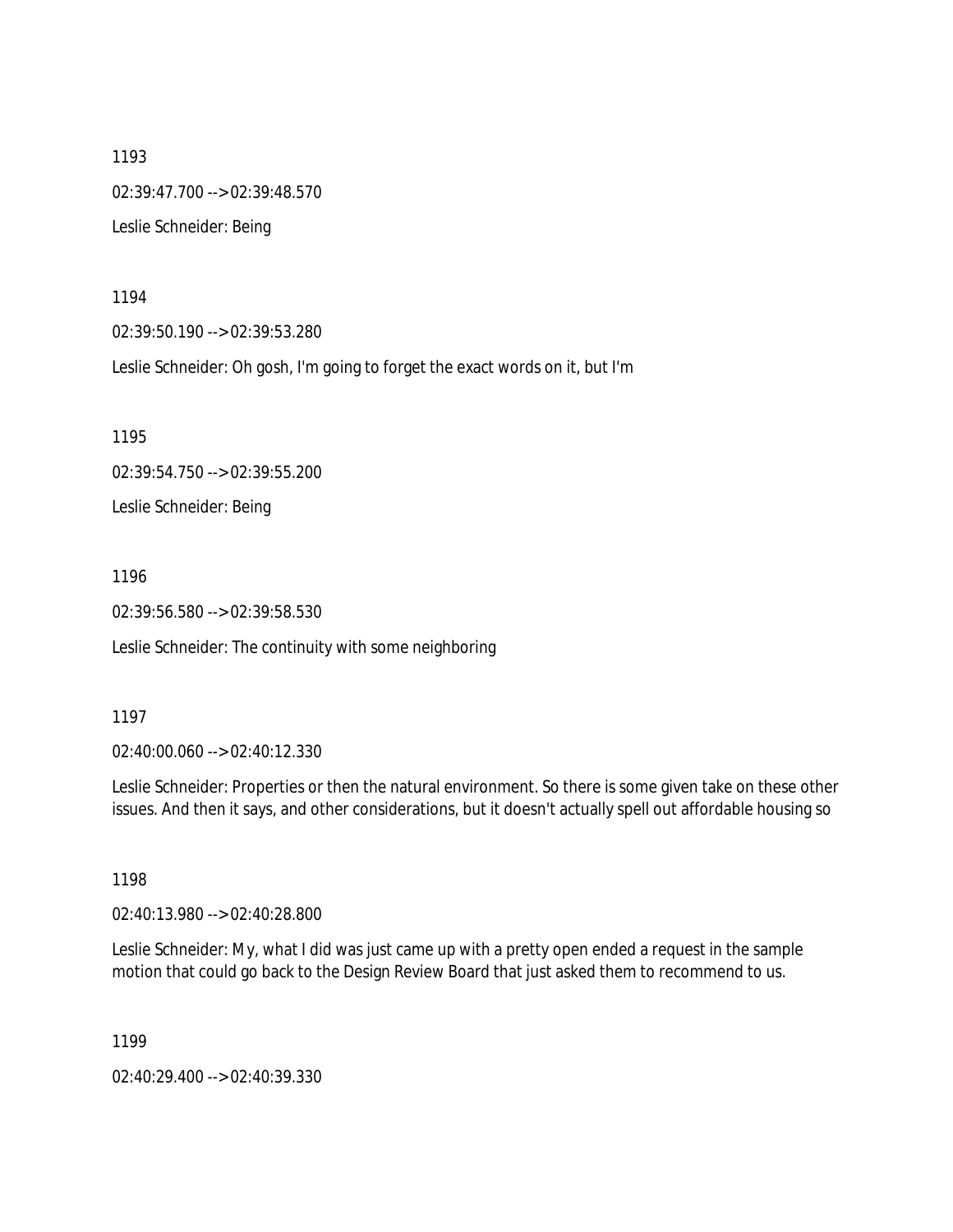Leslie Schneider: Is that, is there enough flexibility in design for Bainbridge right now that they can they can apply the Comprehensive Plan housing element.

1200

02:40:42.540 --> 02:40:42.930

Leslie Schneider: Conduct

1201

02:40:45.690 --> 02:40:55.260

Leslie Schneider: I've listed a bunch of them in in here, but the there you know the different housing element goals and strategies and so forth. Can they

1202

02:40:57.570 --> 02:41:09.450

Leslie Schneider: Can they consider all of that in the context of design for Bainbridge as it stands now, or would they like to recommend some changes. And so I think I'll stop there and David, if you have any

1203

02:41:10.590 --> 02:41:16.290

Leslie Schneider: If you have a way to simplify what I've just said, feel free to jump in, or or not. Either way is fine.

1204

02:41:16.470 --> 02:41:29.910

David Greetham: Sure. Just a real quick. Hi everybody, de Bry some planning manager. Right. And most of the Derby meetings for context to design for Bainbridge document is on our documents forums and applications page if anybody needs to take a refresher peek at it.

1205

02:41:31.260 --> 02:41:39.900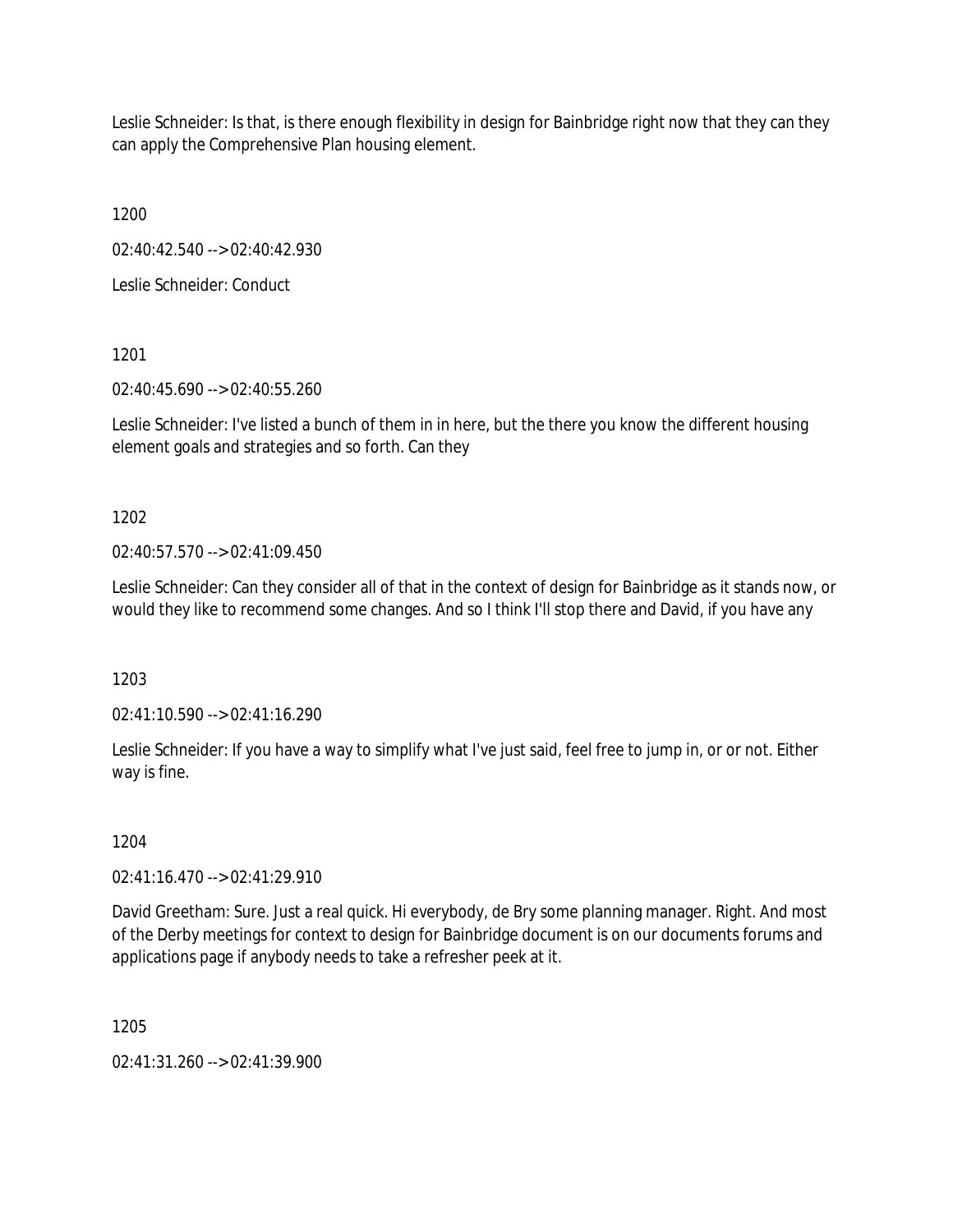David Greetham: In that document, just to put a finer point on what the marriage is stated, there's a section on departures. An example of a departure might be utilized is

1206

02:41:40.380 --> 02:41:49.320

David Greetham: An example of a standard is strengthened public connections. Well, the examples. The guidelines for getting there include face your interest is on the main street.

1207

02:41:50.160 --> 02:41:54.000

David Greetham: Improve the character of the street. Well, maybe there's another way of getting there, that none of us have thought of.

1208

02:41:54.420 --> 02:42:03.000

David Greetham: That for somebody asked for departure. So that's an example of what the mayor has indicated allows some flexibility and those have to be brought forward in the second meeting.

1209

02:42:03.630 --> 02:42:11.070

David Greetham: And then if the DMV agrees on that departure to do a little bit different approach to a standard then that goes forward to the planning commission final approval.

1210

02:42:11.370 --> 02:42:27.150

David Greetham: So I believe mayor, what you're saying is, do we need does the Derby need any more direction on how to apply those departures or another method of bringing in more of an approach to affordable housing that isn't necessarily currently in the manual that I capture that correctly.

1211

02:42:27.810 --> 02:42:38.340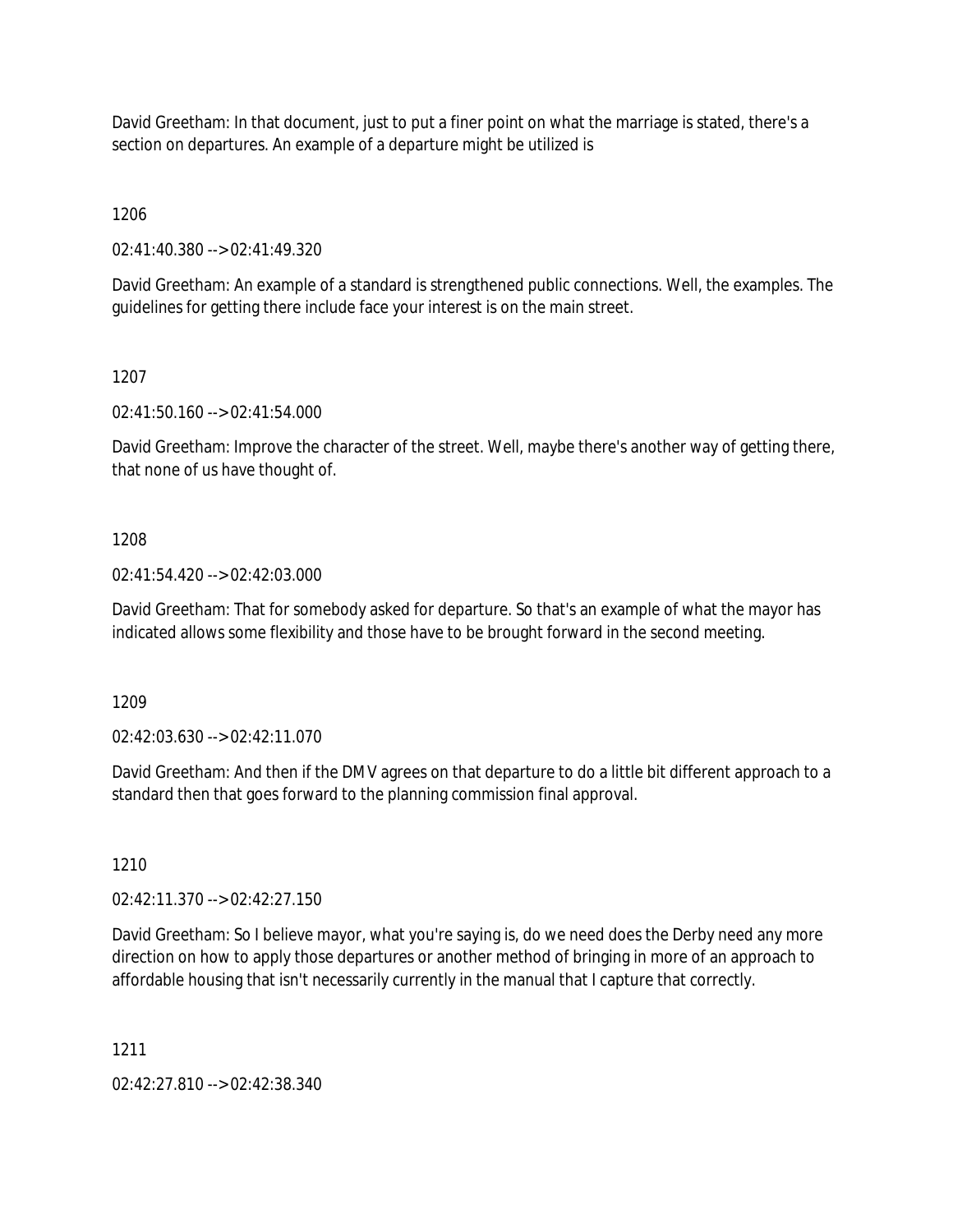Leslie Schneider: Right. And so, you know, my intent here as I stated is for Council to provide support to the Design Review Board for creative solutions as Dave. You're mentioning

1212

02:42:39.480 --> 02:42:48.900

Leslie Schneider: So coming up with creative solutions with developers so that good design and affordability are not mutually exclusive. And I totally believe that that's possible.

1213

02:42:50.220 --> 02:42:51.930

Leslie Schneider: I just want to make sure that

1214

02:42:53.460 --> 02:42:55.800

Leslie Schneider: That the Design Review Board.

1215

02:42:57.720 --> 02:42:59.700

Leslie Schneider: Is able to look at the

1216

02:43:00.720 --> 02:43:08.340

Leslie Schneider: What's in the housing element and and just say, Do we have enough support in design for Bainbridge to be supportive of the

# 1217

02:43:08.760 --> 02:43:19.620

Leslie Schneider: Of the comprehensive plan and it was brought to my attention that the Planning Commission would like to be of assistance in this and I don't have enough background to know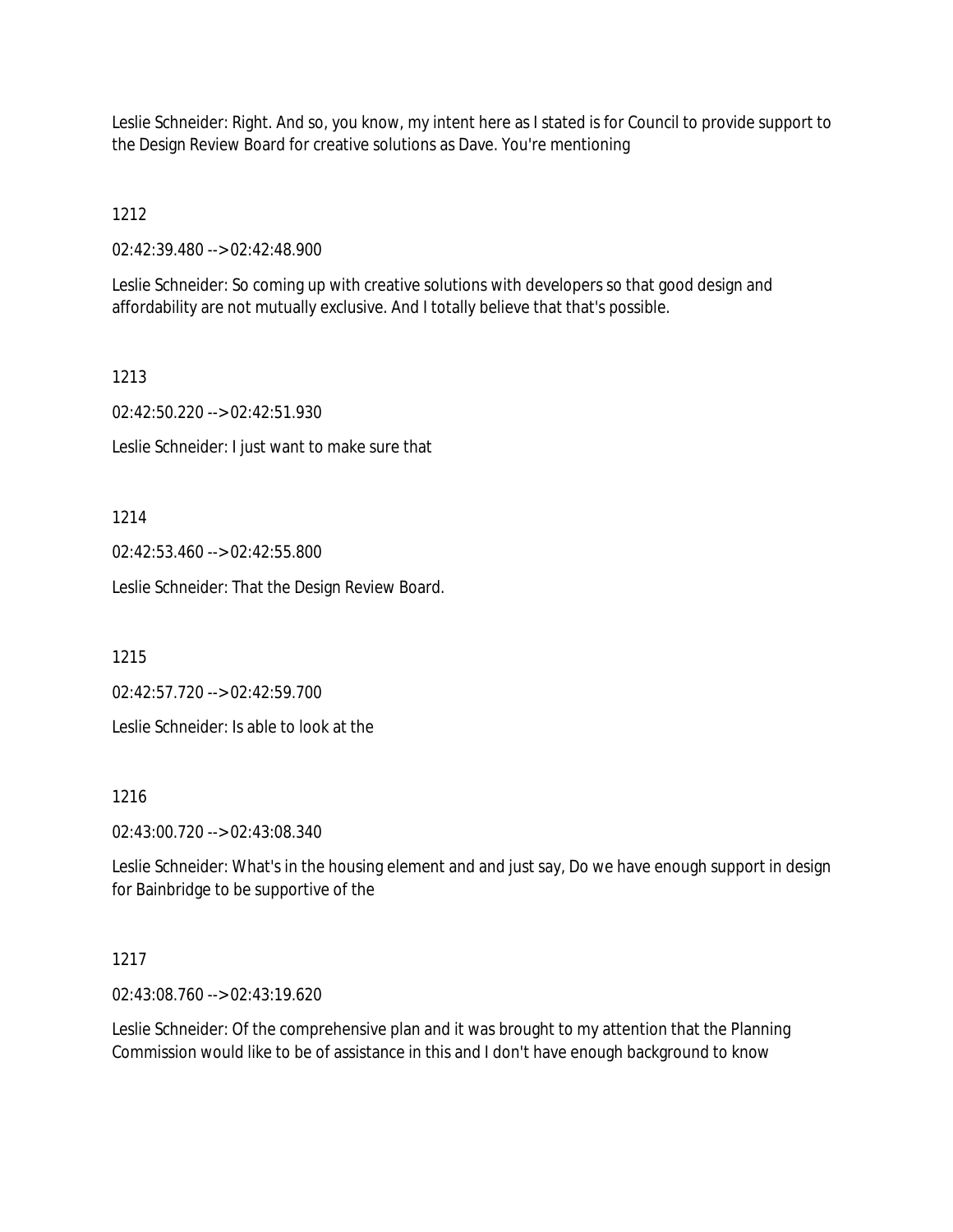02:43:19.950 --> 02:43:28.200

Leslie Schneider: If or how the Planning Commission should be of assistance. So I'm offering that as maybe something else that the Design Review Board could come back.

### 1219

02:43:28.590 --> 02:43:48.240

Leslie Schneider: With as a recommendation, like we would like the help of the planning commission on this. So all of that is possible. I wanted to keep it pretty open ended and and just bring forth this idea that there, we might want to look at design for for Bainbridge in the context

1220

02:43:49.560 --> 02:43:53.760

Leslie Schneider: Of the of the housing element of a comprehensive plan. Excuse me.

1221

02:43:55.230 --> 02:43:58.230

Joe Deets: Okay, thank you. Um, comes over. Now, sir,

#### 1222

02:43:59.010 --> 02:44:11.490

Rasham Nassar: Yes, so I have some questions here and I'm and I really don't mean to put anybody on the spot, but I have been. And I think some council members of all council members have received communications from the DMV.

#### 1223

02:44:12.060 --> 02:44:29.610

Rasham Nassar: I received a what I think is a personal communication, but I can never be sure from one Dr. Be member and the, the, the general communication from the DMV members to myself or perhaps other council members is that they are not, they're not asking for any sort of direction.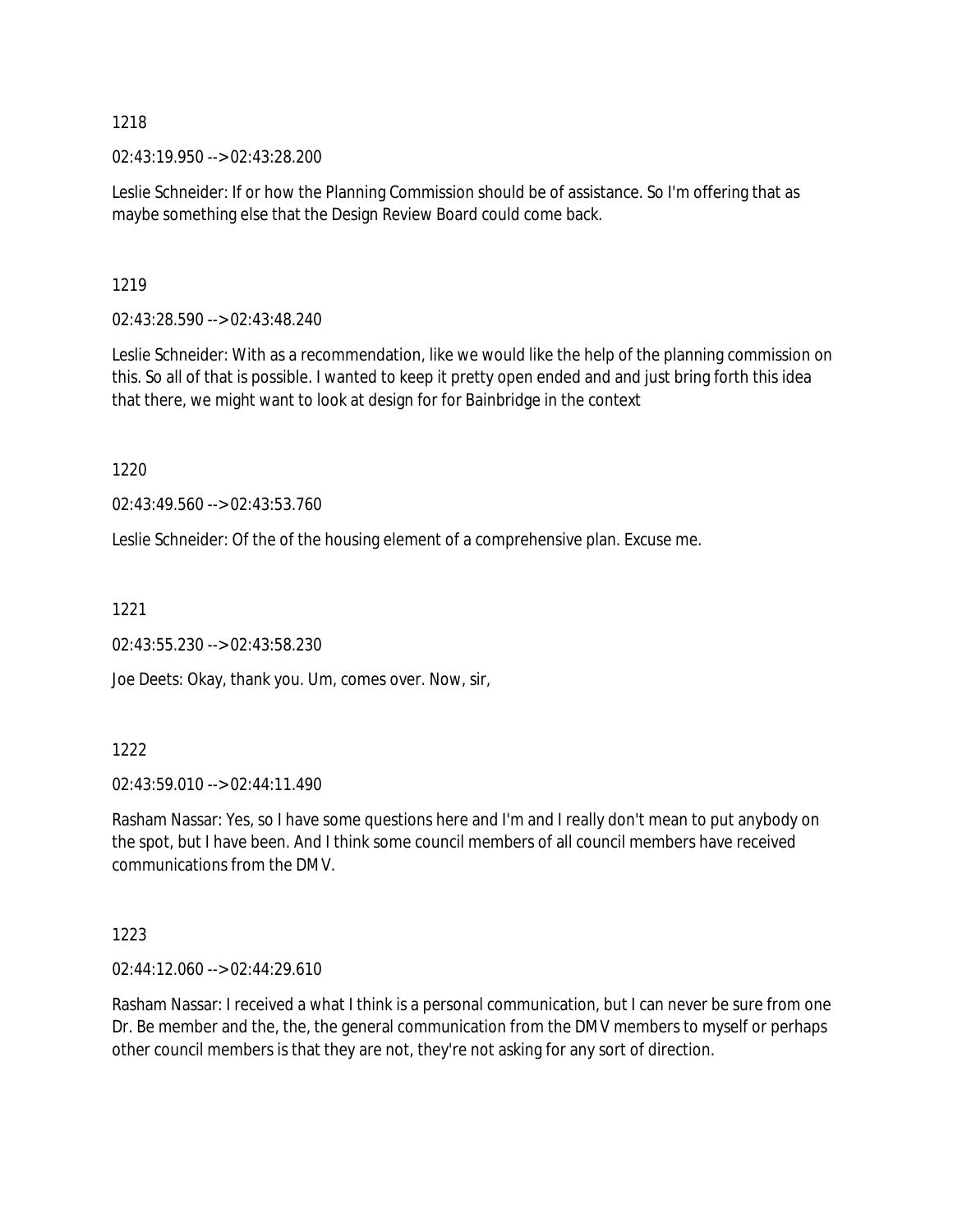$02:44:30.660 \rightarrow 02:44:42.960$ 

Rasham Nassar: For for up from the Council on development guidelines for affordable housing their perspective that they shared with me is that the Design Review guidelines and standards.

1225

 $02:44:43.650 \rightarrow 02:44:48.690$ 

Rasham Nassar: for affordable housing already exists in the Design Review guidelines that were just recently updated.

1226

02:44:48.990 --> 02:44:58.620

Rasham Nassar: And that the and if not specifically called out for in those guidelines that the Design Review guidelines and standards are flexible enough to accommodate for

1227

02:44:59.250 --> 02:45:06.900

Rasham Nassar: design guidelines and standards for affordable housing projects without compromising the design the standards.

1228

02:45:07.620 --> 02:45:16.860

Rasham Nassar: For the island and and that the kind of neighborhoods and the community have called for and that we worked on and developed as a community, and as a Council, together with the DMV.

1229

02:45:17.190 --> 02:45:29.490

Rasham Nassar: Over the course of 2019 so I'm kind of it sounds to me that if you know my next question I asked myself as well. Then where is this coming from. Where is the need for our discussion, our direction to the DMV to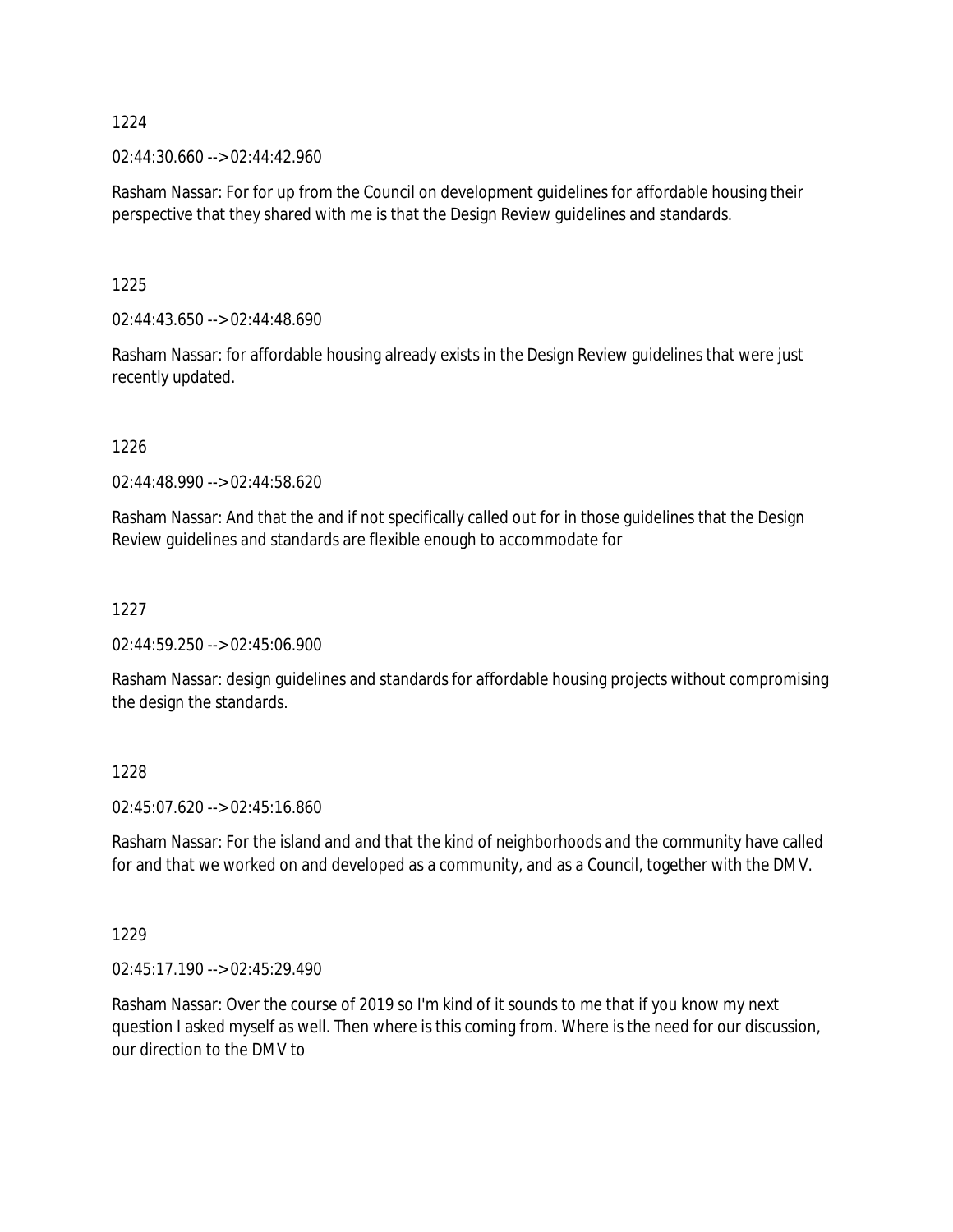02:45:30.300 --> 02:45:40.770

Rasham Nassar: To compel them to have to have the discussion on whether or not the Design Review guidelines can be even more flexible to be more accommodating to affordable housing coming from

1231

02:45:41.190 --> 02:45:47.460

Rasham Nassar: One. Dr. Be member wrote me and said that it's coming from the wintergreen project. Is that correct, and I'm looking at Mr. Greet them.

1232

02:45:47.940 --> 02:45:57.780

Rasham Nassar: That the wintergreen project is seeking some design perhaps see and I could be wrong. I'm just, again, this is the communications from Dr. Be members. I have not picked up the phone. I'm just

1233

02:45:58.080 --> 02:46:08.550

Rasham Nassar: Reading what's been submitted off the record is that they have come to design. I don't know if they've gone to the DMV and requested that the that they lobby council members to

1234

02:46:09.600 --> 02:46:09.870

Rasham Nassar: Does

1235

02:46:11.310 --> 02:46:11.850

Rasham Nassar: Deputy my

1236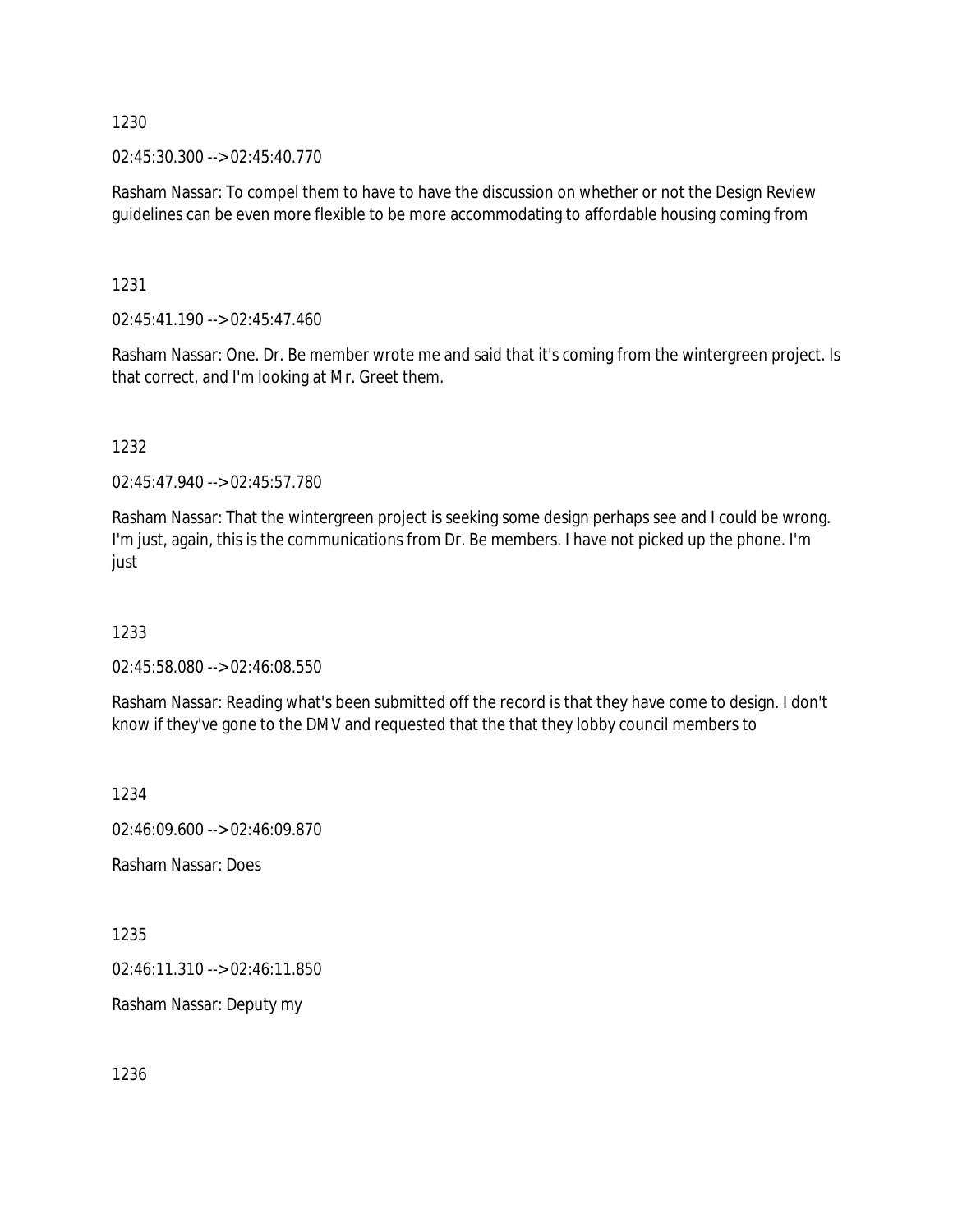02:46:12.630 --> 02:46:20.940

Joe Deets: Yeah, I apologize, but I just see the Dr. D chair Joe Destin is and attendees masses and up so

1237

02:46:21.480 --> 02:46:26.430

Rasham Nassar: I wouldn't, I would very much welcome Dr. Be member participation.

1238

02:46:26.910 --> 02:46:28.440

Rasham Nassar: But I would like to also finished my comments.

#### 1239

02:46:28.770 --> 02:46:37.500

Rasham Nassar: So I just I want us to be clear about where this is coming from because I'm under the impression that it's not coming from the DR be that the Dr. B hasn't actually have the opposite perspective on this.

#### 1240

02:46:37.740 --> 02:46:46.470

Rasham Nassar: They've reviewed the wintergreen project and they don't like what they see and I'm speaking plainly here because I don't know how to dress that language up

1241

02:46:46.830 --> 02:46:53.190

Rasham Nassar: But I'm that their direction and their their their review of the project, consistent with the guidelines that they're meant to review it under

1242

02:46:53.790 --> 02:47:03.240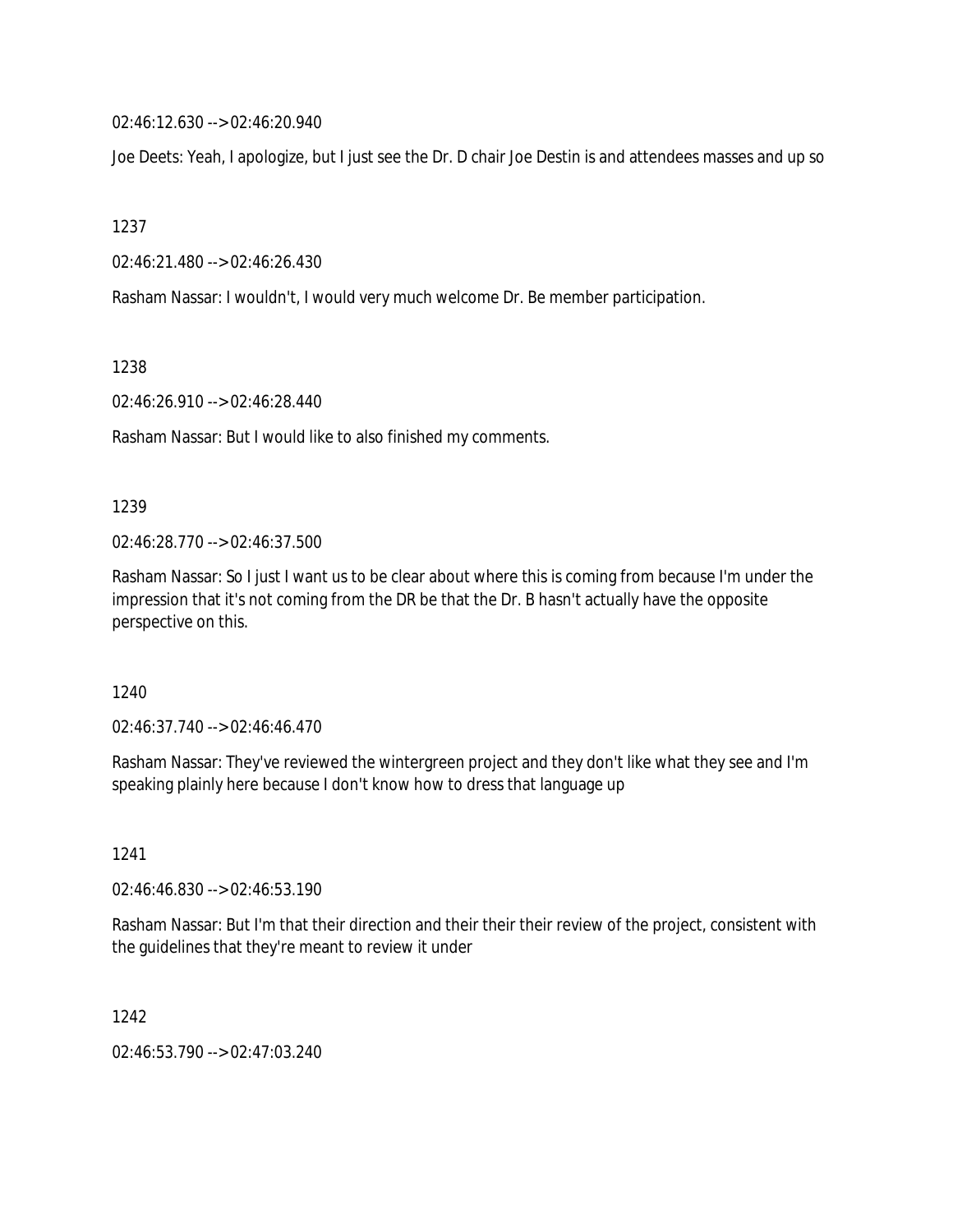Rasham Nassar: Is that they would recommend to the project developer and I believe that they had a discussion with a lawyer of the wintergreen project that who expressed initial agreement.

1243

02:47:03.630 --> 02:47:15.180

Rasham Nassar: And provided them with perhaps some revised plans for the project that the project may want to consider to reflect better the community, the existing surroundings and island character.

## 1244

02:47:15.660 --> 02:47:25.410

Rasham Nassar: So if we could get if we could just be clear as a starting point, where is this. Where is the need or the, the nature of this discuss discussion coming from. Is it coming from Dr. B. Is it coming from project.

## 1245

02:47:25.980 --> 02:47:39.690

Rasham Nassar: Architects advocates and then what are we really talking about here. What, what, what kinds of additional flexibility and design guidelines and standards, do we need or is being proposed to be taken up.

1246

02:47:40.860 --> 02:47:41.190

Joe Deets: I'm

1247

02:47:42.240 --> 02:47:47.160

Joe Deets: Sorry, Joe Johnson. Hi Joe you joined us. Do you, do you want to jump in. Now, or do you

1248

02:47:48.570 --> 02:47:48.780

Joe Dunstan: Like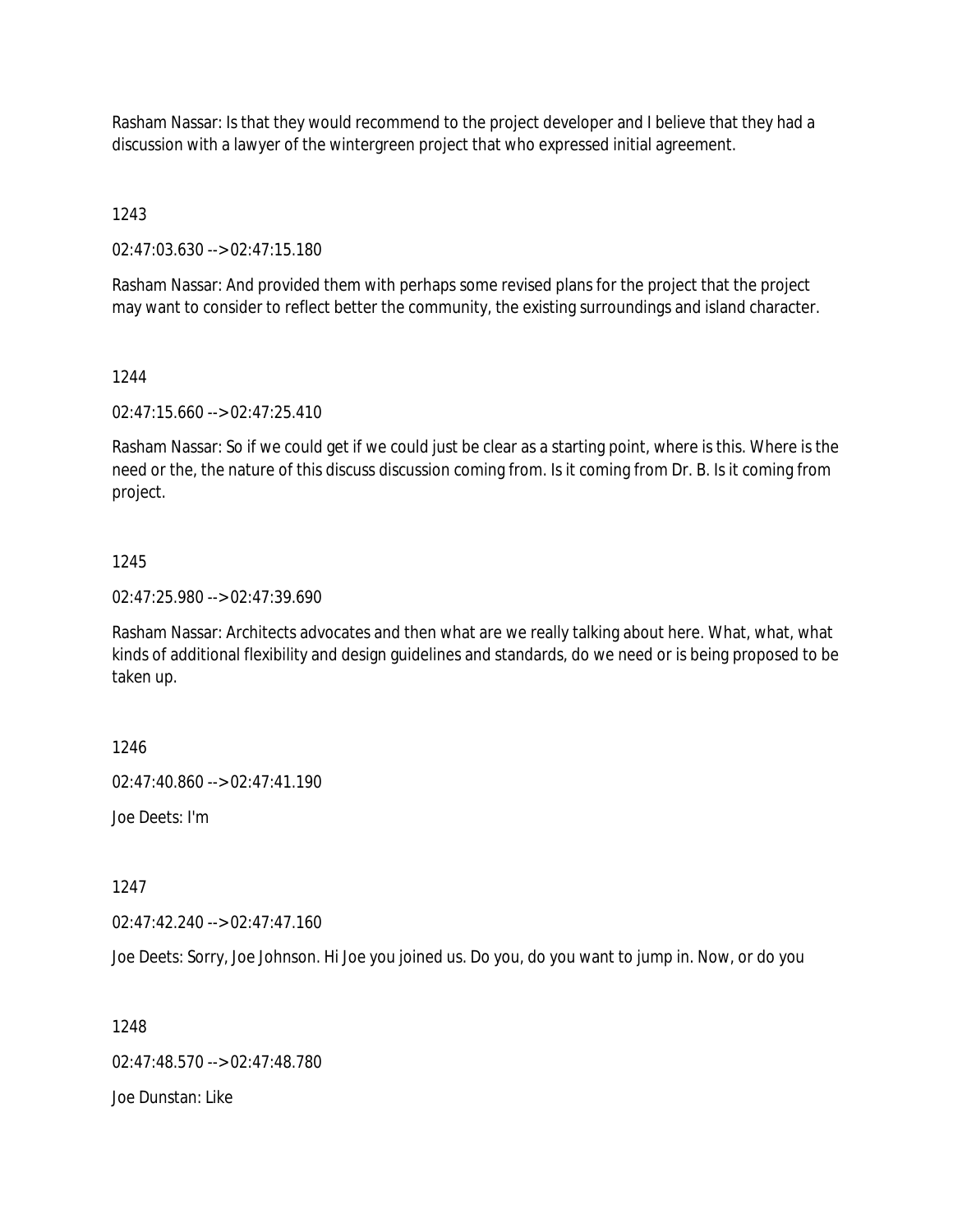1249 02:47:49.650 --> 02:47:50.670

Joe Dunstan: That or

1250

02:47:50.760 --> 02:47:58.200

Joe Dunstan: I can jump in. Now, or you can continue the conversation. Either way, I would make a couple points.

1251

02:47:59.280 --> 02:48:11.940

Joe Dunstan: And that is that the design for Bainbridge book is was implemented 14 months ago, and as such, it's very new.

1252

02:48:12.720 --> 02:48:24.750

Joe Dunstan: And the first two projects that we have looked at for affordable housing is councilman nationals point wintergreen project as well as a project.

1253

02:48:25.470 --> 02:48:39.210

Joe Dunstan: The burns project on the corner of northeast corner of why Madison and those to affordable housing projects are the first two projects that we have begun or analysis.

1254

02:48:40.380 --> 02:48:44.550

Joe Dunstan: So we haven't even completed the analysis that all yet.

1255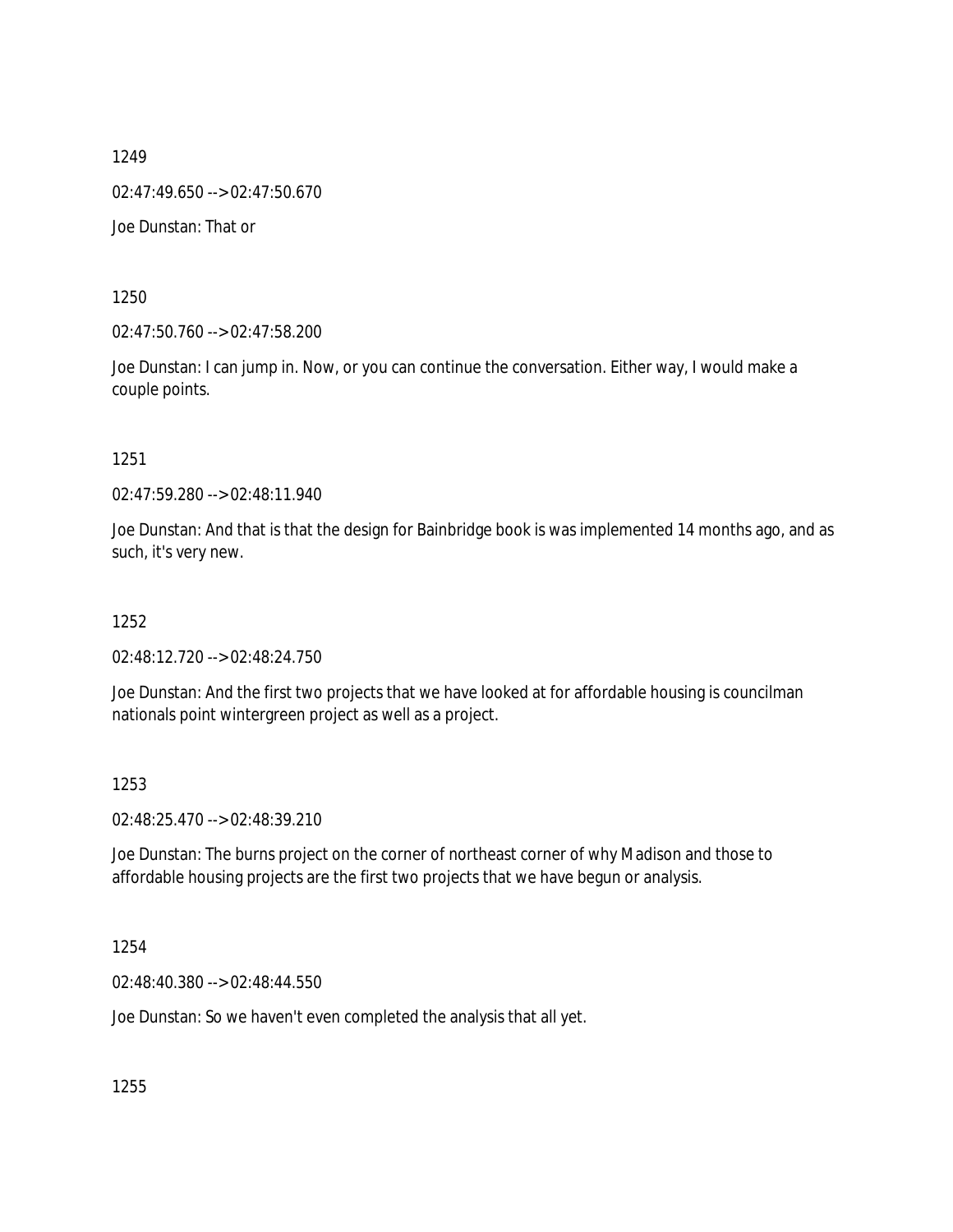02:48:46.230 --> 02:48:55.620

Joe Dunstan: I did write a letter to each of you counsel people, stating that the Design Review Board unanimously.

1256

02:48:57.090 --> 02:49:07.080

Joe Dunstan: Was in favor of keeping the guidelines as they are now and feeling that affordability can be part of that as it stands now.

1257

02:49:09.330 --> 02:49:21.600

Joe Dunstan: No one on the Dr. B has asked for any of these changes. So I would say that we've only been in the new guidelines have only been after 14 months.

1258

02:49:22.050 --> 02:49:37.590

Joe Dunstan: And I think they need a chance to be shown is working. And, you know, often the future they don't work. Well, I think that we have every right to come back and you know look at adjusting that I'm Dr. B does share

1259

02:49:38.820 --> 02:50:00.330

Joe Dunstan: Mayor Snyder's concern that affordable housing, you know, can get expensive, you know, watch out, but we don't believe that applying equitable design guidelines to all housing would never currently raise the cost of housing. We're trying to make affordable so

1260

02:50:01.710 --> 02:50:04.830

Joe Dunstan: I can make some other points, but I'd like to hear some other

1261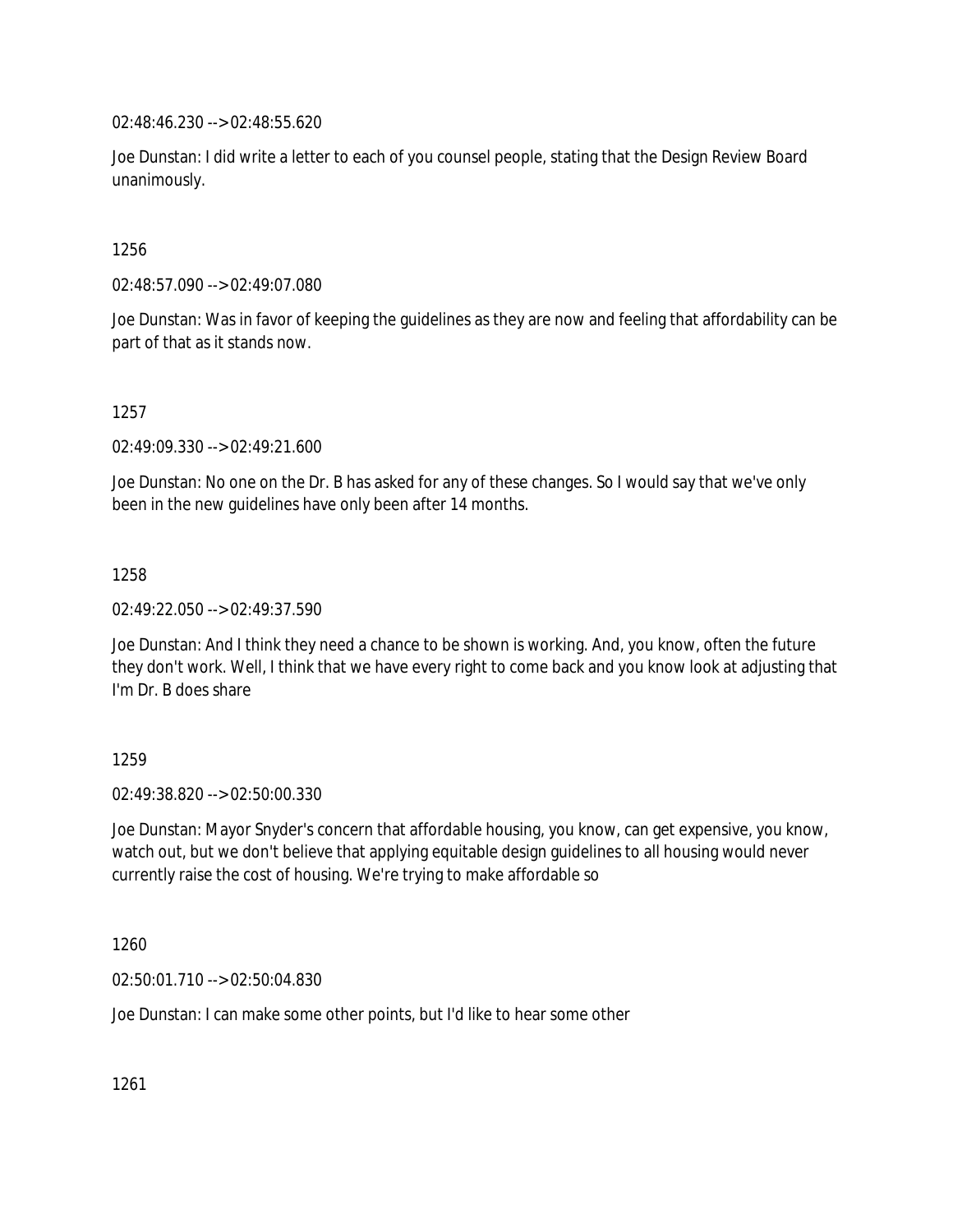02:50:04.860 --> 02:50:11.760

Joe Deets: Views first sentence. Thank you Joe Council mayor Snyder. You had your hand up, but I wanted to give

1262

02:50:12.420 --> 02:50:14.910

Joe Deets: Others COUNCILMEMBER car hasn't spoken yet.

1263

02:50:17.340 --> 02:50:23.370

Christy Carr: Thanks. Um, yeah, I've heard from several Dr. Be members as well and

1264

02:50:24.510 --> 02:50:32.550

Christy Carr: And listening to them as well as having a pretty deep familiarity with the design guidelines i i don't think that

1265

02:50:33.570 --> 02:50:34.860

Christy Carr: Good design and

1266

02:50:36.600 --> 02:50:49.980

Christy Carr: And affordability are mutually exclusive. And I would really discouraged the Council from providing any sort of direction to the DMV to recommend any changes to

1267

02:50:50.310 --> 02:50:58.260

Christy Carr: Our design guidelines for affordable housing projects because design for Bainbridge, and the design guidelines is about a conversation between a project proponent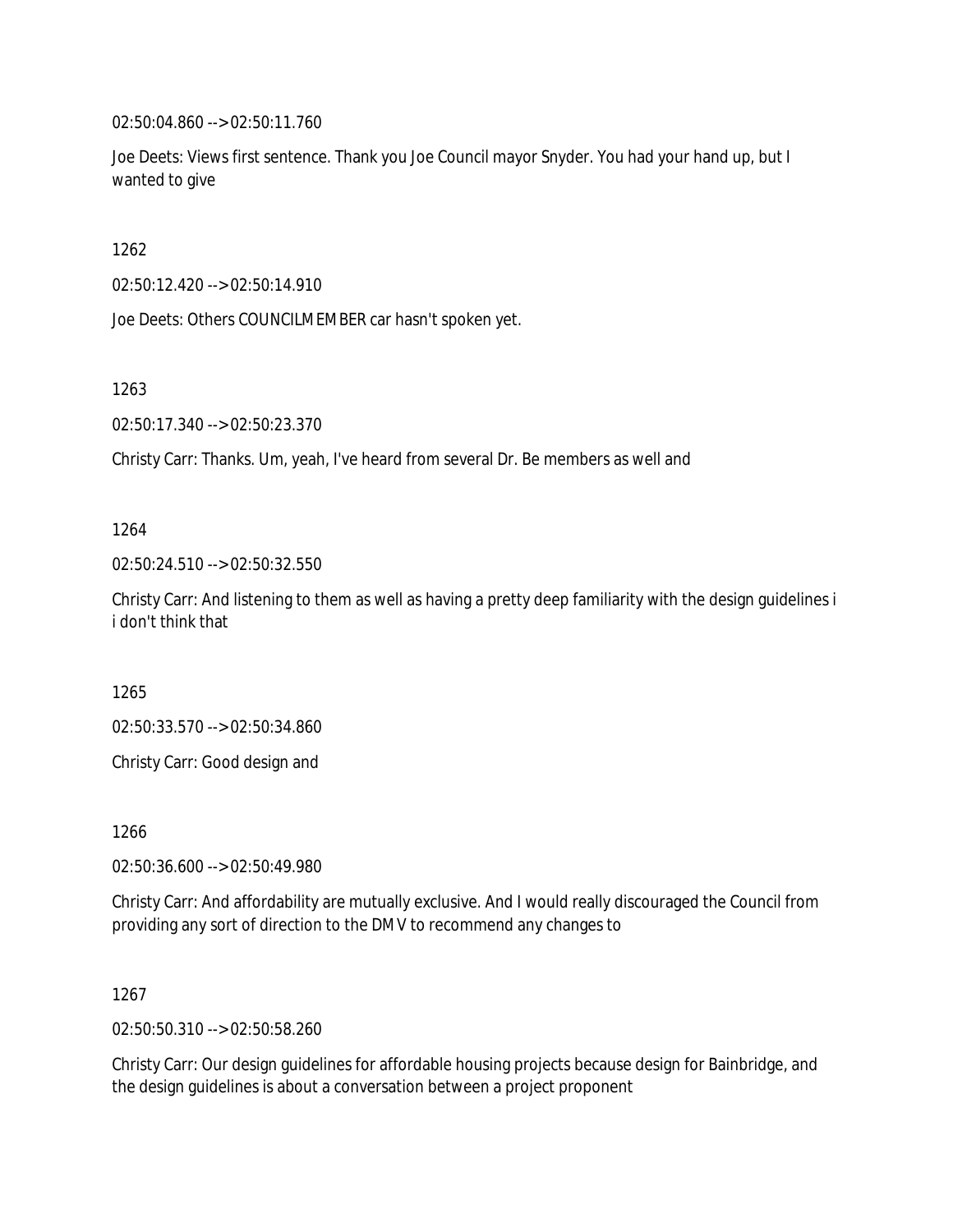02:50:58.560 --> 02:51:16.350

Christy Carr: And the Dr. Be not about the comprehensive plan, but about design and how a project sits on site, how it responds to how it respects the site, the neighborhood, the environment and the island character so that that's not really about cost. And I just think that

1269

02:51:17.760 --> 02:51:30.360

Christy Carr: It's too easy for a proponent of a project to say that good design is too expensive. I just don't think that that's that that's too much of an easy out and I don't want to give that to

1270

02:51:31.050 --> 02:51:37.110

Christy Carr: Project proponents and like Dave greet them said there are already

1271

02:51:37.620 --> 02:51:46.350

Christy Carr: departures allowed in the in the design guidelines. So it's not it's it was meant to be flexible. It's not rigid as it is now.

1272

02:51:46.590 --> 02:51:58.980

Christy Carr: So based on cost or based on site specific characteristics are based on project goals project proponents can already asked for departures or exemptions from the design standards.

1273

02:51:59.280 --> 02:52:16.350

Christy Carr: And so I don't think that we need to develop anything else other than that because, again, flexibility, was built in from the very beginning. So I'm not in favor of moving this forward to ask the IRB to do anything. And I'm interested to hear what my colleagues have to say.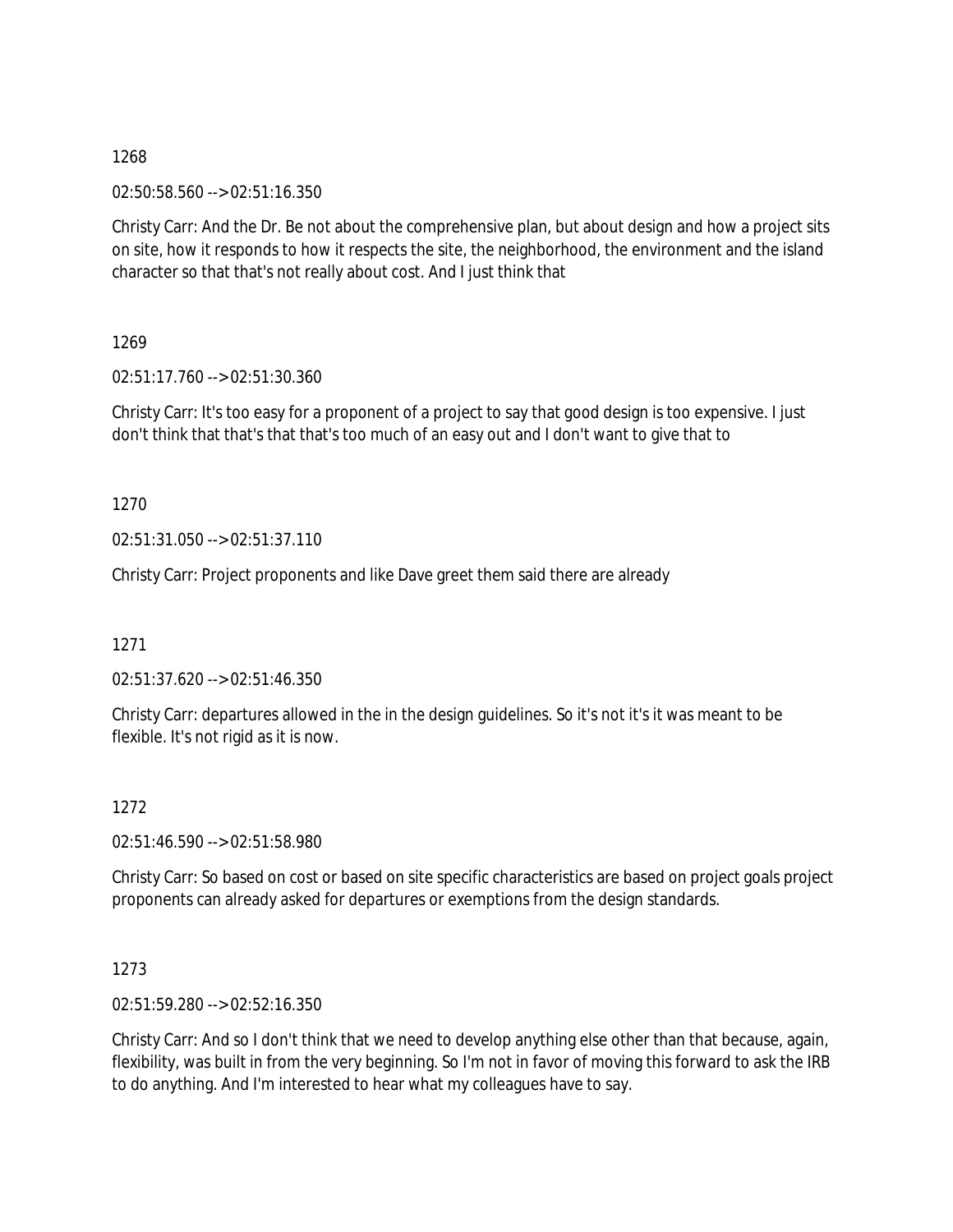02:52:16.770 --> 02:52:18.810

Joe Deets: Thank you. Councilmember head topless.

#### 1275

02:52:20.160 --> 02:52:21.720

Joe Deets: And then we'll get to you, Mayor. Yeah.

#### 1276

02:52:22.200 --> 02:52:36.600

Kirsten Hytopoulos: I mean, I think I'm, I'm in agreement with that I'm hearing a council should do, but I just want to make an observation I think will be applicable to future situations, and that is that I think we could all learn something from the way all of this is has rolled out about how we communicate

#### 1277

02:52:37.620 --> 02:52:46.410

Kirsten Hytopoulos: Between us as as council members and our and our and our committees back and forth. We need to think about ways that we can express

#### 1278

02:52:46.770 --> 02:52:51.270

Kirsten Hytopoulos: You know, curiosity about the work and then also from the committee's coming back to

#### 1279

02:52:51.660 --> 02:53:01.080

Kirsten Hytopoulos: To not have to worry about us meddling, and so forth. And so now I'm not trying to have judgment either direction. But it were it saddens me a bit that I feel like this. Got a little bit polarized, but quickly.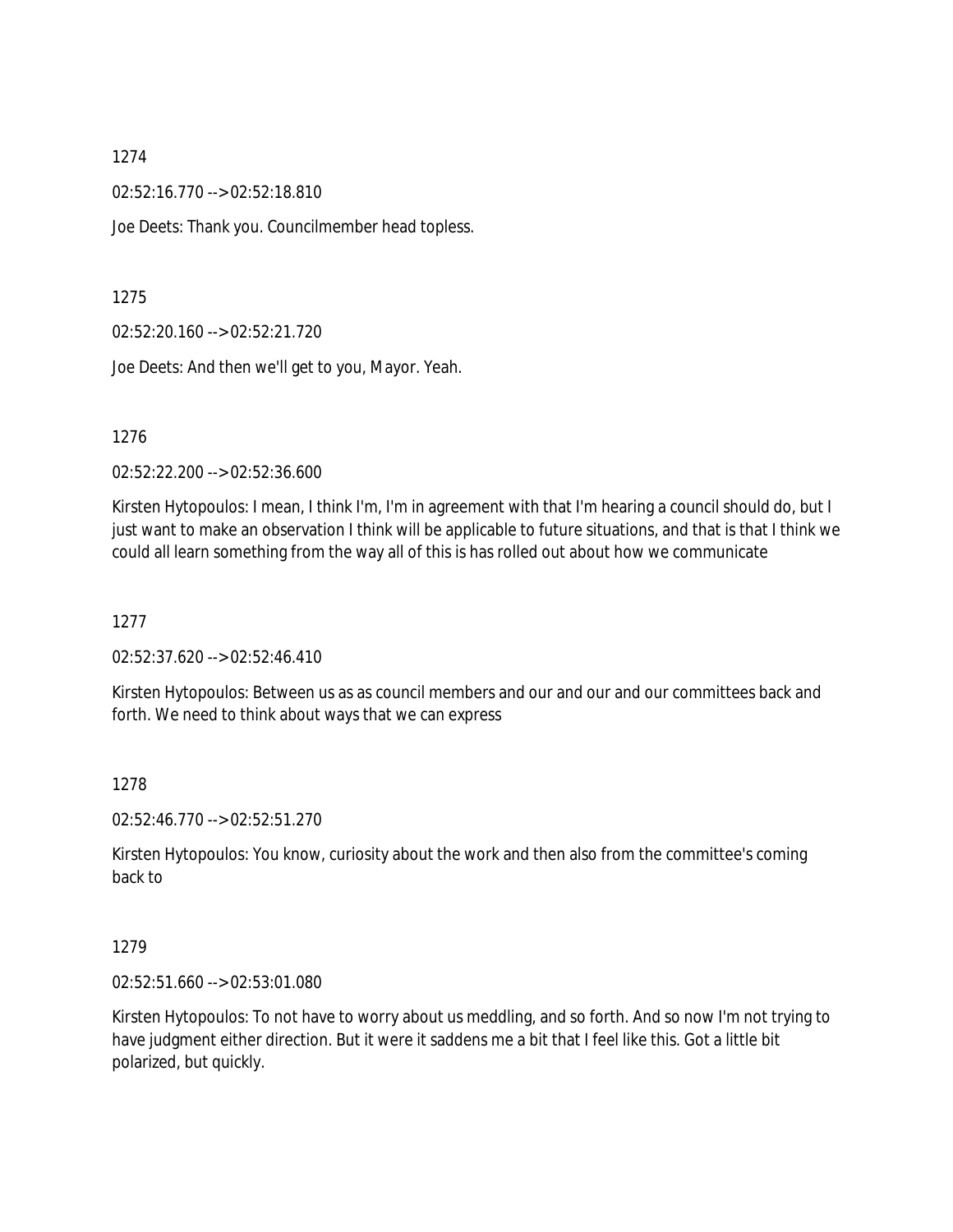02:53:01.560 --> 02:53:08.040

Kirsten Hytopoulos: On both sides and really trying not to point directions pointed either side, or people. It feels like

1281

02:53:08.730 --> 02:53:18.840

Kirsten Hytopoulos: You know, if there's a way that we can find balance. So we can ask curious questions and not sound directive and you know and have that given take

1282

02:53:19.380 --> 02:53:29.460

Kirsten Hytopoulos: So that nobody feels to polarize right now. I'm feeling a little concerned for the mayor that she may feel a little bit like this. And then the dry design review board feels like they've been, you know, and if

1283

02:53:30.120 --> 02:53:34.620

Kirsten Hytopoulos: You know, it sounds like it's probably, probably are hearing the answer right now in the dialogue and so

1284

02:53:35.070 --> 02:53:45.510

Kirsten Hytopoulos: It sounds like we already have our answer that the Design Review Board feels like it's all under control within the existing guidelines and we're good. And I will probably hear from the mayor that she's good with that.

1285

02:53:45.960 --> 02:53:54.240

Kirsten Hytopoulos: But anyway, I just hope that what we actually learned going forward is that will have a way that we can speak a little bit more gently and the more curiosity with each other.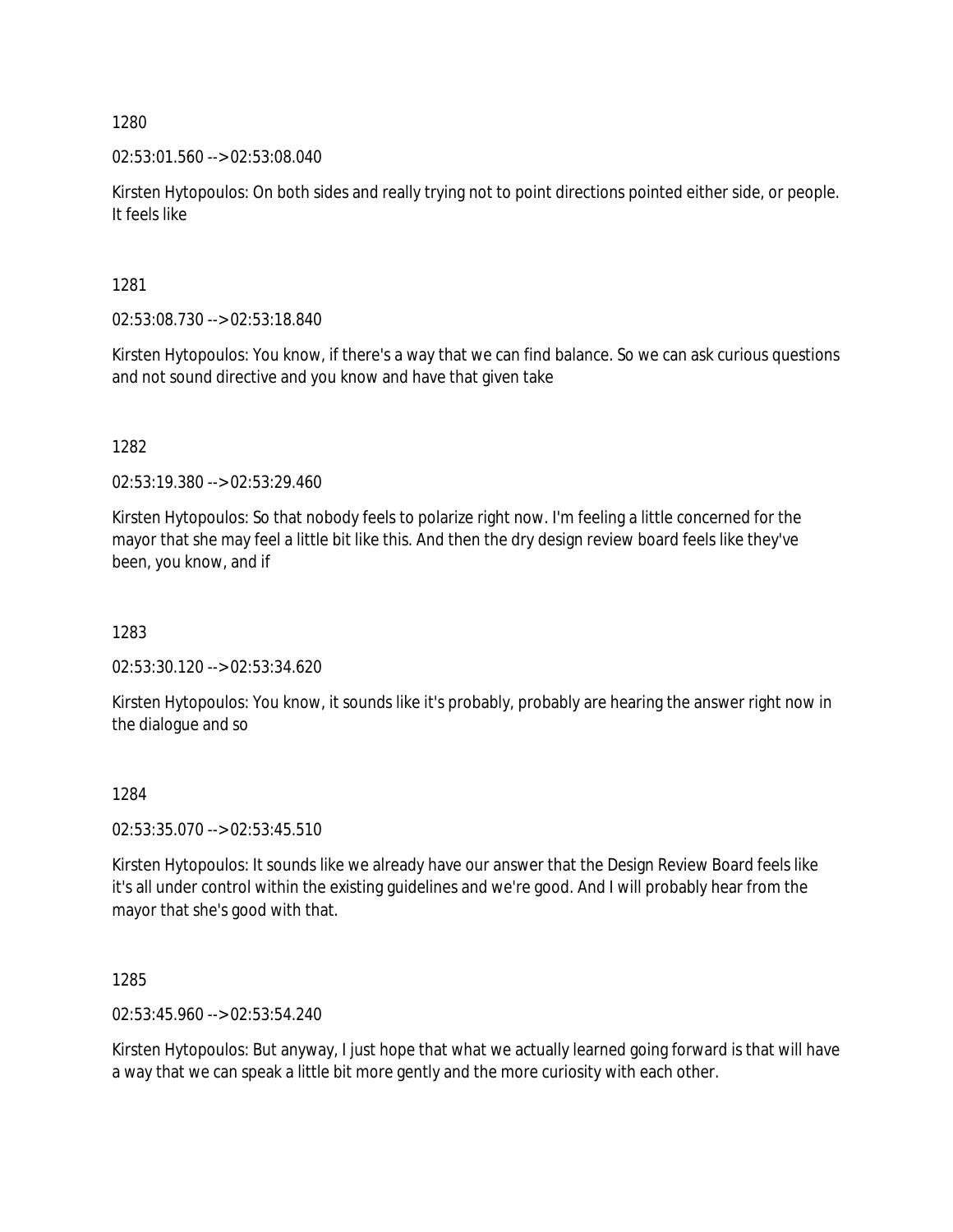02:53:55.860 --> 02:53:57.030

Kirsten Hytopoulos: So that's it. Thanks.

1287

02:53:57.600 --> 02:54:01.050

Joe Deets: Thank. Thank you. Councilmember Polycom, and I'm good to you may have sticker.

#### 1288

02:54:04.290 --> 02:54:14.490

Michael Pollock: Thanks. I'll keep it brief. I, I, I really actually just want to acknowledge and appreciate my colleagues, because they when they articulate how I'm feeling. It makes my job easy. And I think that

#### 1289

02:54:15.240 --> 02:54:29.400

Michael Pollock: Comes from a car and the sovereign particular articulated that so I'll just say I agree with that. I feel that we ought to let the the RB unfold and do their job and it is the new new

1290

02:54:31.140 --> 02:54:38.550

Michael Pollock: Manual and design for marriage. And so let's let's let it play through on some projects and see how it unfolds. So I, I support.

1291

02:54:39.000 --> 02:54:47.460

Michael Pollock: That I don't support pushing forward some changes. And I just wouldn't know that it seems like we do this like a project comes up or something comes up.

1292

02:54:47.790 --> 02:54:57.060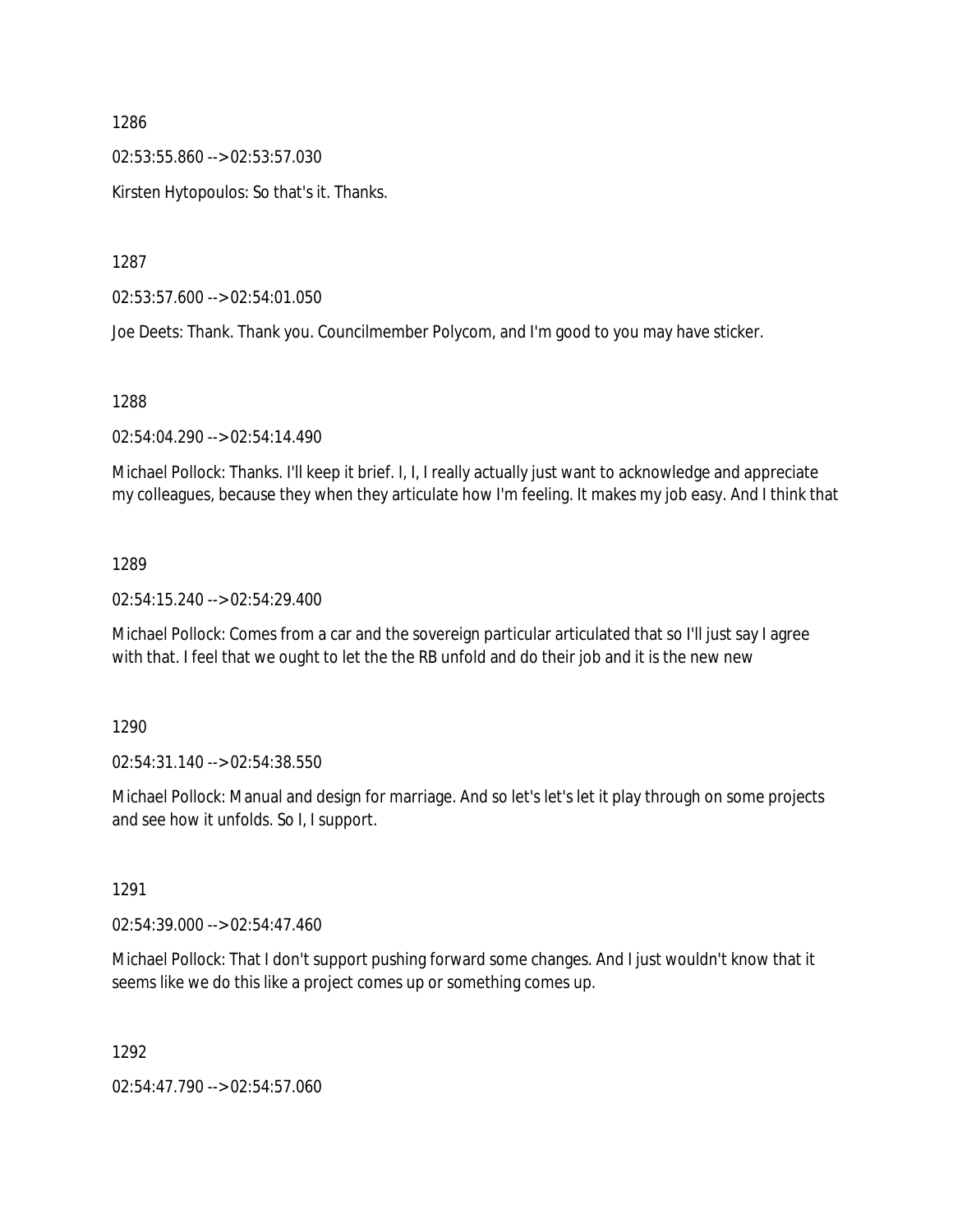Michael Pollock: And then we immediately jumped to well let's let's change the rule. So I guess I just like us to consider that it feels like we're making work for ourselves when we do these kinds of

1293

02:54:58.590 --> 02:55:08.340

Michael Pollock: Changes and then I'm just like, let's let things settle down and play through and then come back. Maybe let the RV after they've done a few of these come up with some recommendations and

## 1294

02:55:09.780 --> 02:55:19.830

Michael Pollock: Go from there, you know, maybe visited in a year or something. After some of these under the belt so I support what the DR be suggesting, but Mr Dunston have to say, and I'll stop there.

1295

02:55:20.790 --> 02:55:22.470

Joe Deets: Thank you, Mayor Schneider.

1296

02:55:23.430 --> 02:55:36.930

Leslie Schneider: Thank you. So I just wanted to respond to COUNCILMEMBER into stars question it very clearly is coming from me and I stated that in the in the page that I sent out. So I just want to be

1297

02:55:37.470 --> 02:55:44.730

Leslie Schneider: And I also want to say that I think I heard some applications. And I just want to respond. They were appropriate implications if they were there.

1298

02:55:45.300 --> 02:55:57.570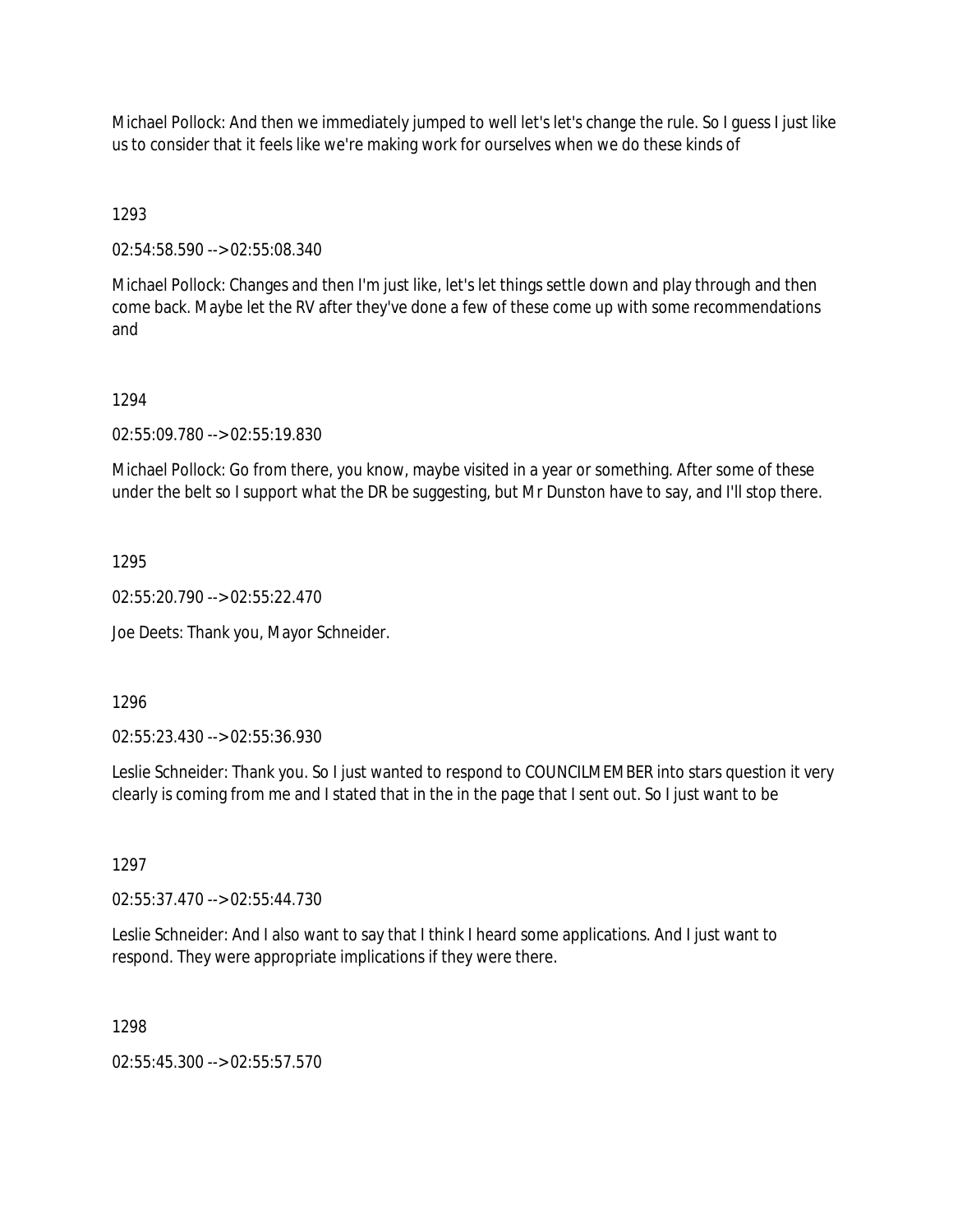Leslie Schneider: That I was not lobbied by anyone. I was not contacted by any developer about this project. This was entirely my own concerned listening to the back and forth and just

1299

02:55:58.890 --> 02:56:10.140

Leslie Schneider: Feeling a feeling that there were some important considerations in our comprehensive plan that we're missing from the conversation. And so, you know, the Dr. B is

## 1300

02:56:11.490 --> 02:56:20.700

Leslie Schneider: Via Joe Dunston is saying. Nope. We think there's enough flexibility. I'm a little interested that

## 1301

02:56:22.980 --> 02:56:41.400

Leslie Schneider: That, for some reason, maybe there's like the Dr. B is not supposed to take the comprehensive plan into consideration in this particular case. So I would love to have conversations and learn more about that because that is sort of a surprising outcome of this discussion.

1302

02:56:42.600 --> 02:56:49.740

Leslie Schneider: And so, you know, I feel that my job is done. Here, I brought it to your attention and

1303

02:56:51.390 --> 02:56:58.950

Leslie Schneider: I think that I already opened up for the possibility of the Design Review Board to say, nope. We're good. So we don't need any

1304

02:57:00.030 --> 02:57:09.780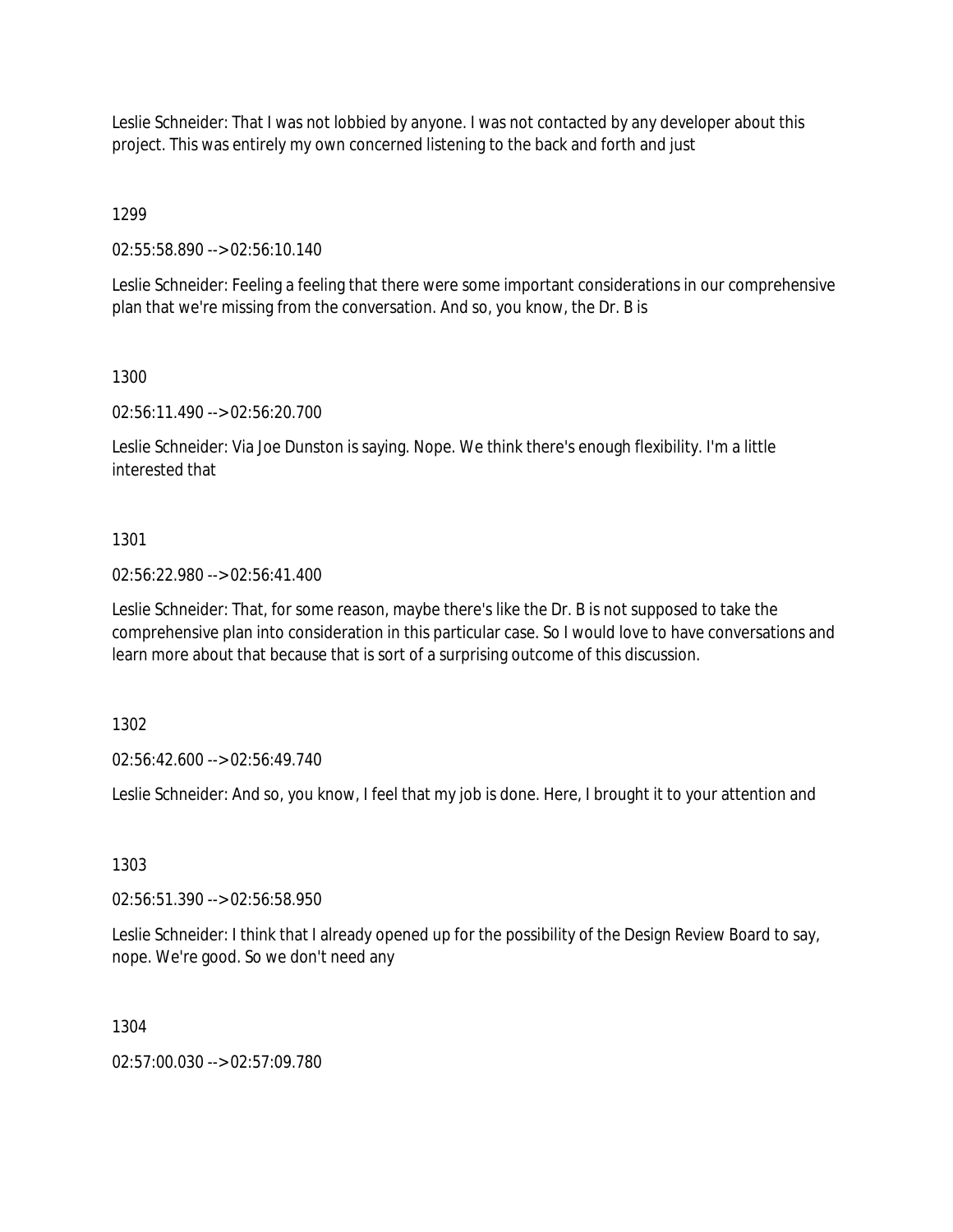Leslie Schneider: We don't need to do anything more. So I'm happy to let it go at this point. And if it seemed like there was another

1305

02:57:10.800 --> 02:57:16.560

Leslie Schneider: Implied something in what COUNCILMEMBER nisar said, and I'm not remembering what it was right now, but I just

1306

02:57:18.510 --> 02:57:31.320

Leslie Schneider: I just really want to reiterate that nobody lobbied me for this. This was on my own sensing that there there was something missing here. So with that, I'm happy to have us move on.

1307

02:57:31.710 --> 02:57:36.060

Joe Deets: Okay. Thank you, Mr. Snyder and Joe, you have a hand up and then maybe we could wrap this up.

1308

02:57:36.360 --> 02:57:43.830

Joe Dunstan: Okay, yeah, I just like to say in response to have someone accomplices comment you know we do live always

1309

02:57:44.790 --> 02:57:55.560

Joe Dunstan: In a polarized Saturday, but I want to be really, really clear here that there's no issue here with the DMV and in the Council or with

1310

02:57:56.370 --> 02:58:04.860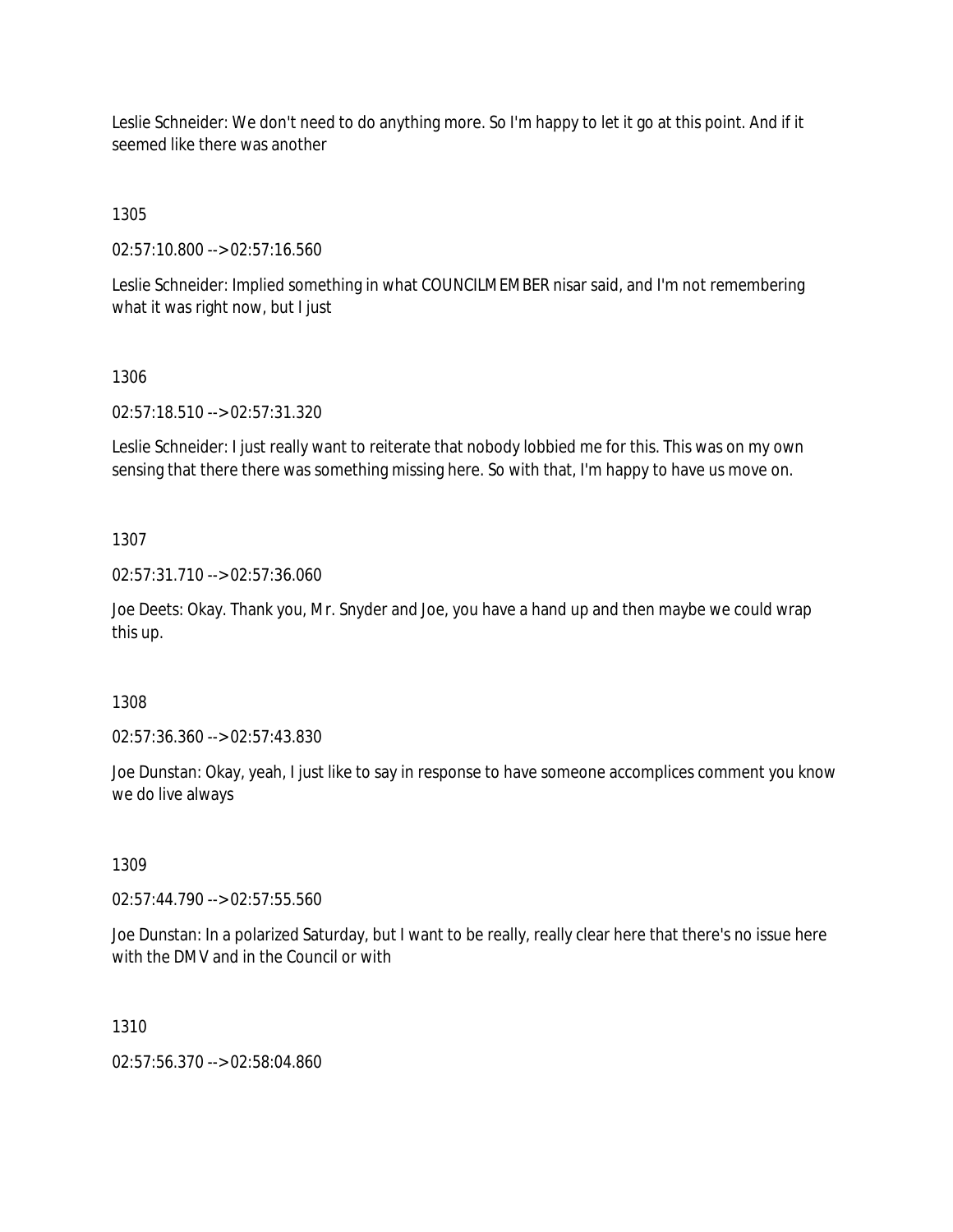Joe Dunstan: councilman Snyder's a desire for affordable housing. I think the Dr. B is very pro affordable housing and we

# 1311

02:58:05.730 --> 02:58:12.870

Joe Dunstan: I think through this discussion. I think we can be even maybe more sensitive to affordable housing, and I think that's a good thing.

# 1312

02:58:13.290 --> 02:58:20.610

Joe Dunstan: I don't think that's bad at all. Um, but I don't want anybody getting the idea that the Dr. B was, you know,

# 1313

02:58:21.120 --> 02:58:32.340

Joe Dunstan: Not in favor of portable housing, because that's not the case. We are in favor of affordable housing so and we like to prefer the word equitable house.

#### 1314

02:58:33.150 --> 02:58:44.250

Joe Dunstan: In a word, you know, it's not it's not just less expensive housing, it's equitable housing, but I think that's the future discussion on affordable housing. So we're I think we're all on the same page.

### 1315

02:58:44.730 --> 02:58:52.740

Joe Dunstan: And I think it's all good. So I don't want anybody to think, does any, you know, lingering latency issues or anything like that.

#### 1316

02:58:53.670 --> 02:59:04.260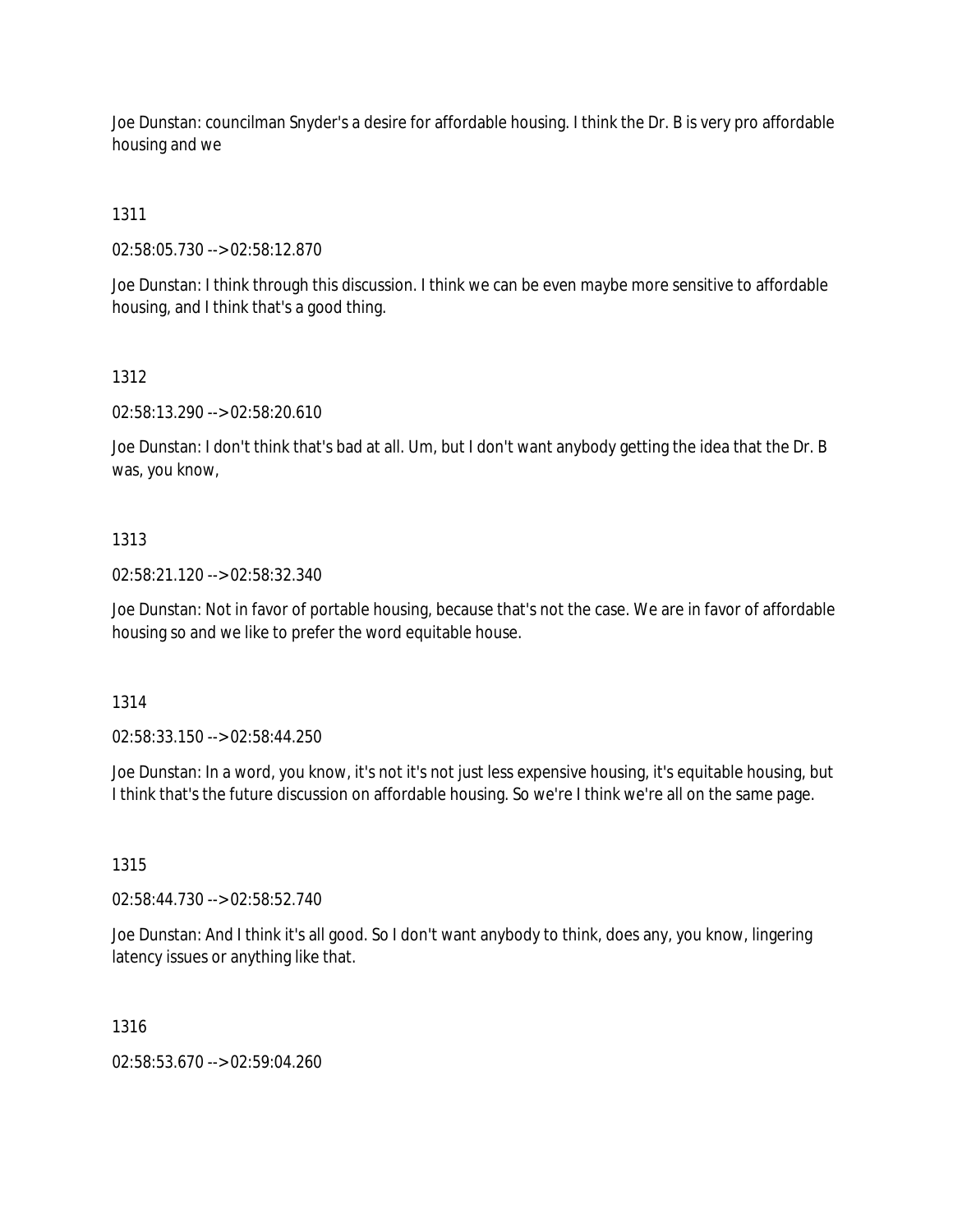Joe Deets: So thank you Joe. I think that's a great way to wrap this up that we're all good. So let's call that those call about a done deal. Okay, thank you.

1317

02:59:04.590 --> 02:59:06.330

Joe Deets: Joe and David for joining.

1318

02:59:10.080 --> 02:59:15.630

Joe Deets: So we're skipping items seven be and moving on to item eight, a

## 1319

02:59:17.010 --> 02:59:25.680

Joe Deets: Options for land use regulations related to the triangle property and specific standards for composting facilities mayor signer. Are you leading them back.

1320

02:59:27.150 --> 02:59:27.930

Leslie Schneider: I'm back.

1321

02:59:30.420 --> 02:59:49.350

Leslie Schneider: Okay, so I want to try to put a little bit of framing around this. I have there. We had a couple options in front of Council, a number of weeks back for purposes of the triangle property. One of them was a text amendment that would allow the the

1322

02:59:50.430 --> 03:00:08.460

Leslie Schneider: avatar to come forward and and not have the 500 foot setback, but then they would still have to apply for a conditional use permit. So that was one piece and then the other suggestion that came from the planning commission was that maybe Council could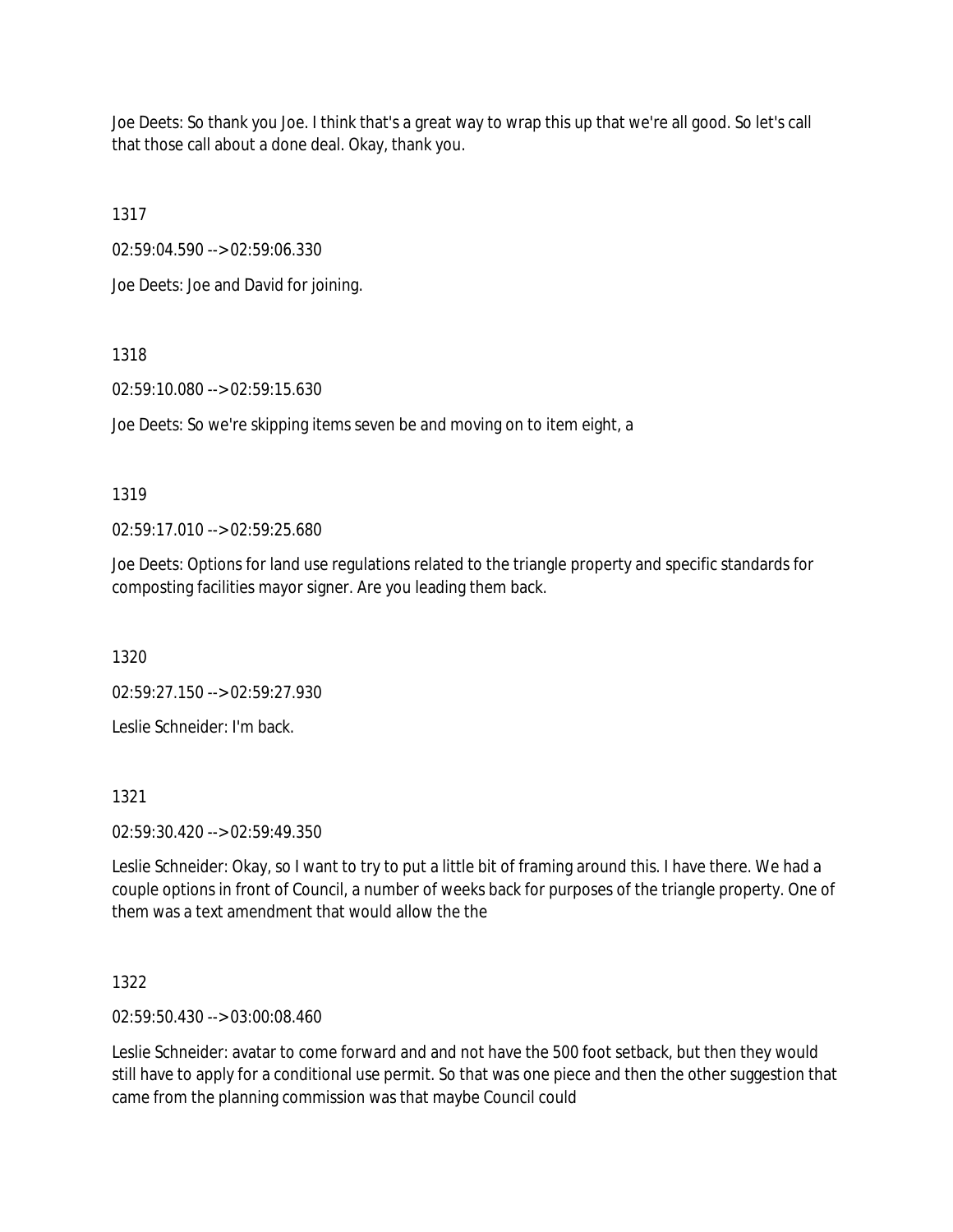03:00:09.600 --> 03:00:20.460

Leslie Schneider: Create the could give the planning commission direction to move forward with or just give staff, the direction to move forward with kind of teasing apart the

1324

03:00:21.990 --> 03:00:33.270

Leslie Schneider: Composting from where it lives now with waste management. And at that time, we moved forward with a vote to do the text amendment and

1325

03:00:34.200 --> 03:00:48.720

Leslie Schneider: I have a feeling that that vote was a four three vote. And one of the votes on the winning side of that is now departed from council, so if if we move forward.

1326

03:00:50.220 --> 03:01:01.710

Leslie Schneider: On the trajectory of getting that vote. My sense is that it will fail. And I actually am not. I think I'm about ready to pull my support for it. So I think that it would fail significantly

1327

03:01:03.120 --> 03:01:16.500

Leslie Schneider: So, but what I wanted to bring forward in this conversation is going back to the idea of the of having a, an island wide. Look at the land use regulations.

1328

03:01:17.010 --> 03:01:26.190

Leslie Schneider: To create some standards that are specific for composting, and somewhere here in my notes. I'll dig up some scratched things for a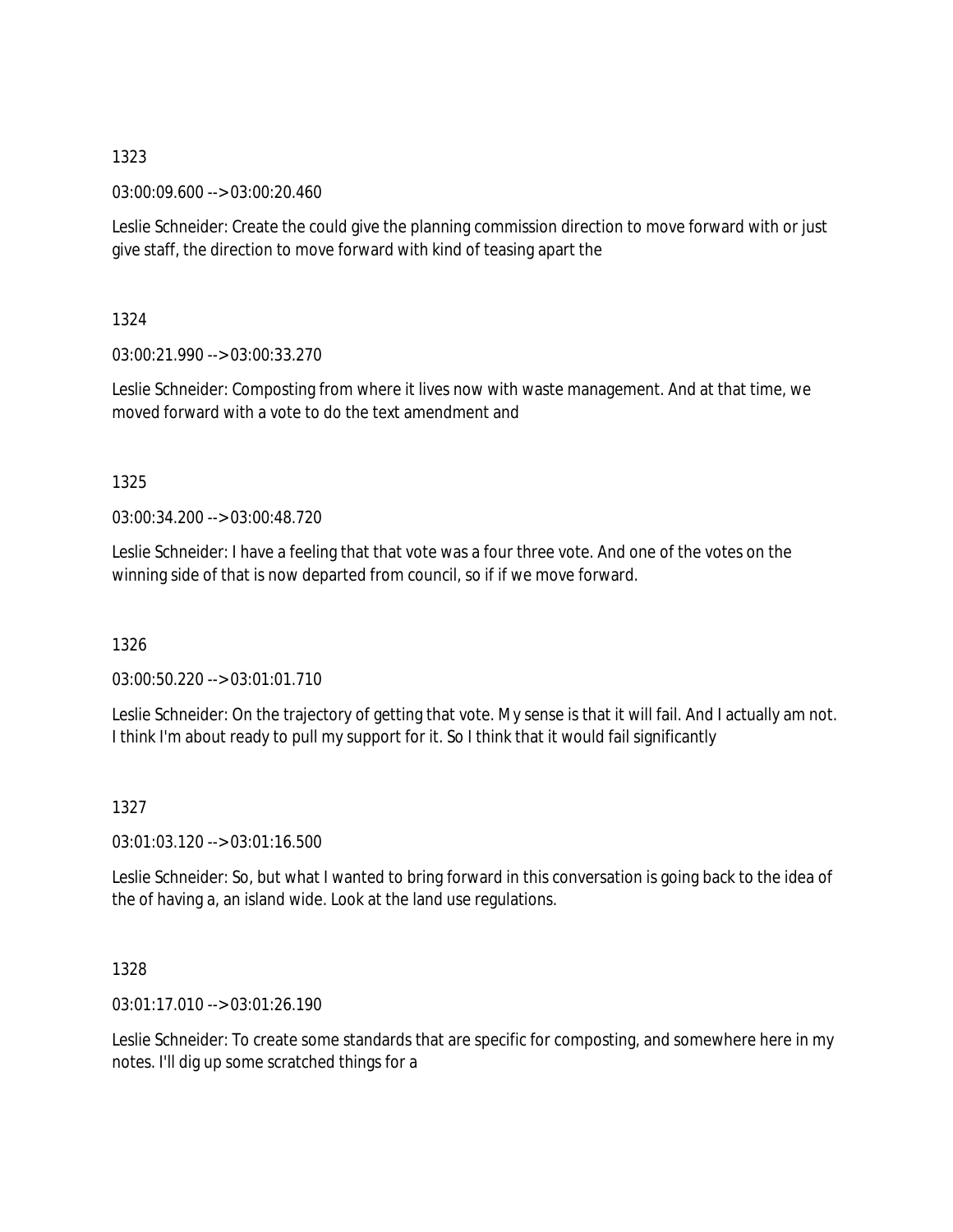03:01:26.820 --> 03:01:33.660

Leslie Schneider: Specific motion if we want to make a direction for it. But let me just do one more sort of framing thing, which is that if

1330

03:01:34.110 --> 03:01:44.040

Leslie Schneider: My recommendation is that if as a Council, we agree that we do want to move forward with these island wide use specific regulations.

1331

03:01:44.640 --> 03:01:53.010

Leslie Schneider: I would recommend that we do that in the context of our WordPress our work plan priorities in 2021

## 1332

03:01:53.310 --> 03:01:59.400

Leslie Schneider: So I just would like us to take a look at our work plan and the way that we look at budget.

1333

03:01:59.700 --> 03:02:10.350

Leslie Schneider: And say that, you know, if we're going to add something to the budget than we need to either acknowledge that there's less than the future that we're kind of eating away at some sustainability, or we need to pull something else.

1334

03:02:10.380 --> 03:02:20.220

Leslie Schneider: Out of the budget. And so I would like us to kind of take that disciplined approach with regards to looking at the land use regulations so my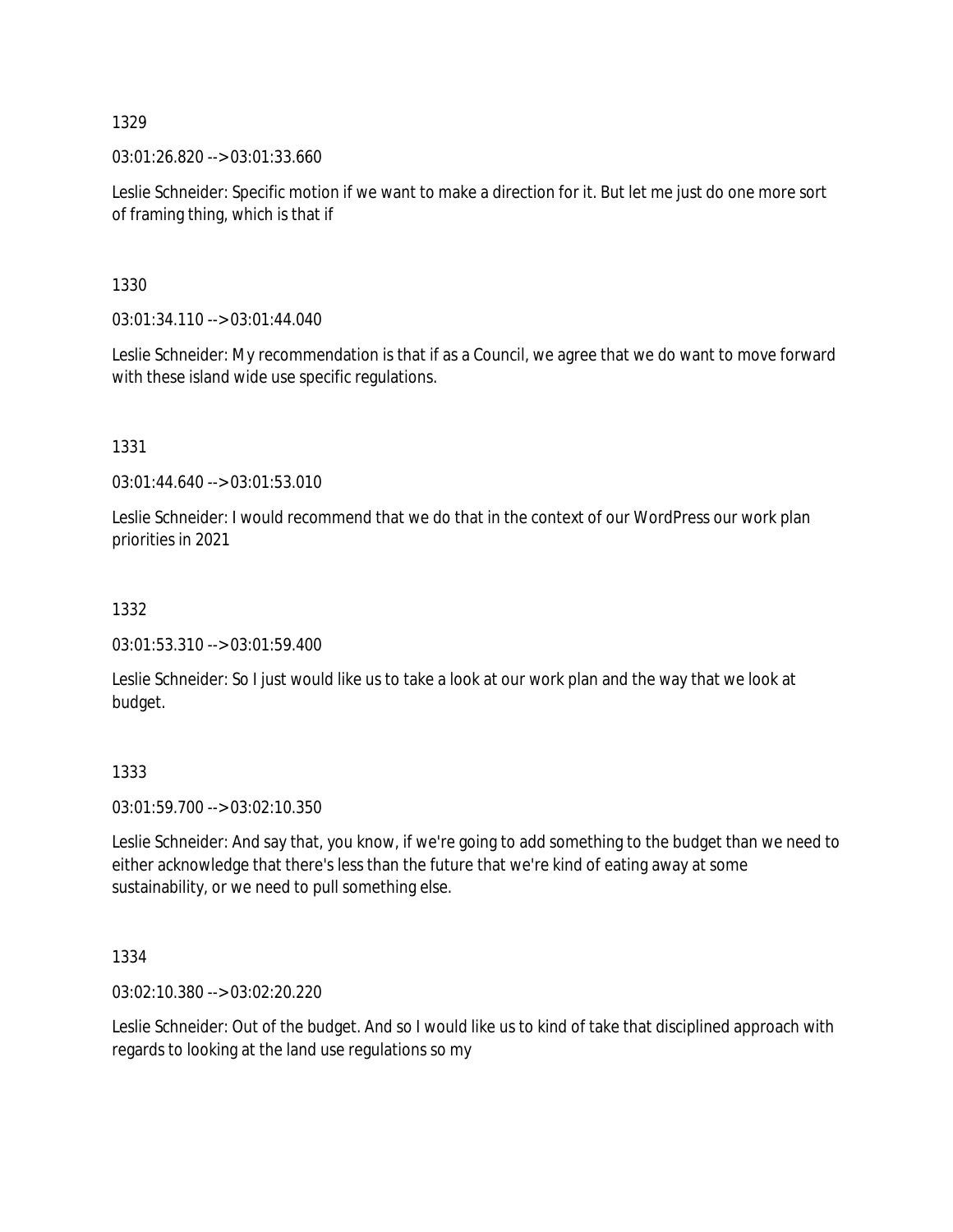03:02:21.150 --> 03:02:44.130

Leslie Schneider: My reason for bringing this up is to be clear about sort of my changing notion on how we should proceed with composting on the island and would like to ask if council would add it to a list of priorities that we can balance when when 2021 comes around.

1336

03:02:45.630 --> 03:02:46.020

Thank you.

1337

03:02:47.130 --> 03:02:49.320

Joe Deets: A lot of hands up. Councilmember now, sir.

1338

03:02:49.650 --> 03:02:55.950

Rasham Nassar: Yeah, I just first want to thank mayor Snyder for bringing this forward. I'm really glad you did. And I was a little

#### 1339

03:02:56.970 --> 03:03:03.240

Rasham Nassar: Shocked and disappointed in the direction the Council took the last time that this was up for debate. I didn't anticipate

#### 1340

03:03:03.810 --> 03:03:12.180

Rasham Nassar: That particular direction. I'd spoken to the proponents for the project. In fact, prior to that meeting. And my understanding was that they prefer the direction that you're now.

1341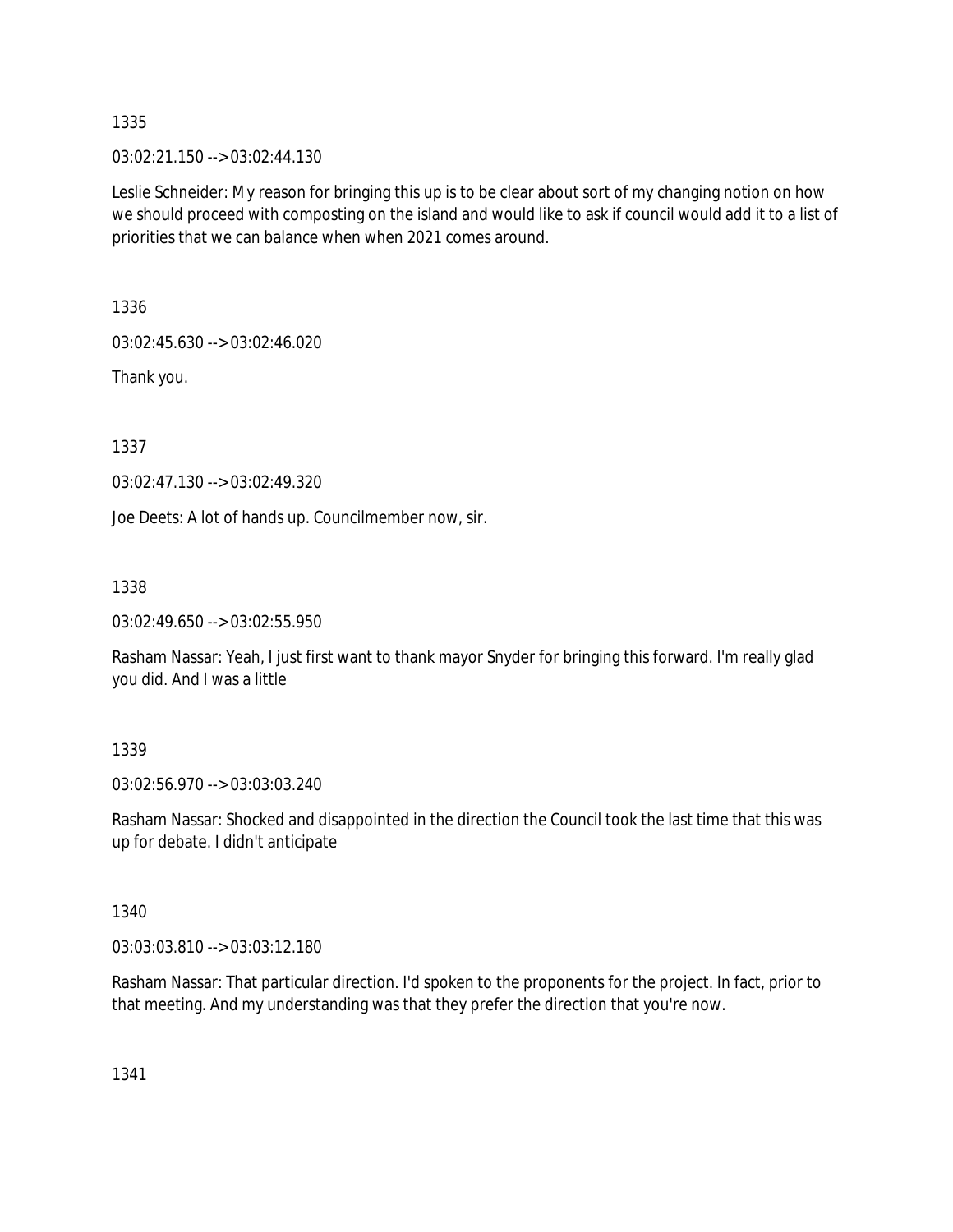03:03:12.690 --> 03:03:19.320

Rasham Nassar: Speaking to and after hearing Commissioner Switzerland's comments and the planning commission comments in general they favor

1342

03:03:19.620 --> 03:03:27.150

Rasham Nassar: This approach, as well as the neighbor. So this is definitely a win win a change in direction my so thank you for that.

1343

03:03:27.600 --> 03:03:34.710

Rasham Nassar: And I clearly didn't support the motion. So I know that we're kind of in the territory of emotion to reconsider.

1344

03:03:35.400 --> 03:03:43.530

Rasham Nassar: We have scheduled or are we have, have we scheduled yet or is it hasn't landed on a future agenda, the date for the hearing the public hearing

1345

03:03:44.400 --> 03:03:54.510

Rasham Nassar: That is a consequence of the Council's prior action on this agenda item would we have to is this, is this a formal motion to reconsider, or I was just looking for some guidance from

1346

03:03:55.620 --> 03:03:57.000

Rasham Nassar: The attorney on that.

1347

03:03:58.620 --> 03:04:04.920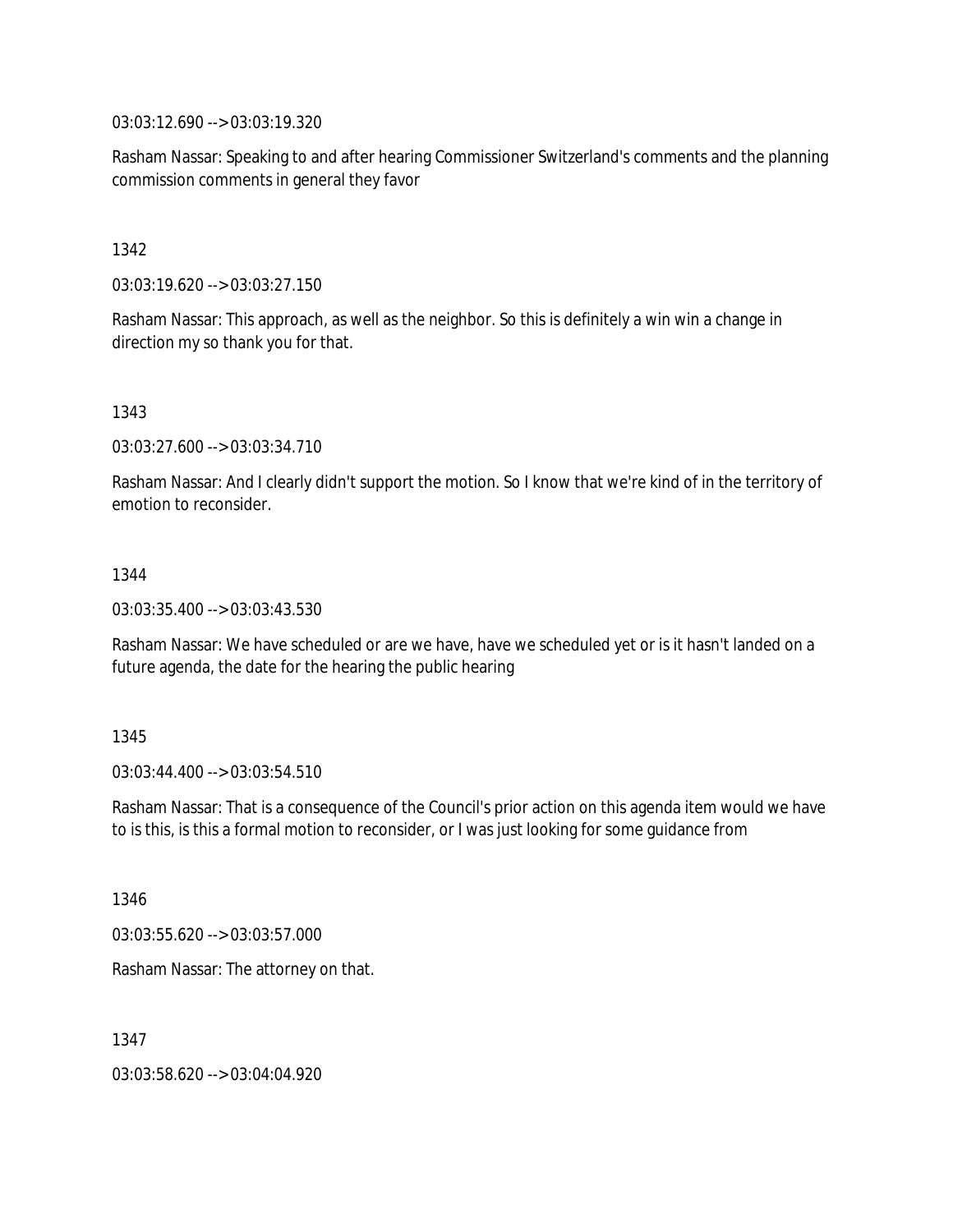Morgan Smith: Well, this is not a formal motion to reconsider this is a discussion about whether to take up future policy work.

1348

03:04:06.120 --> 03:04:14.760

Rasham Nassar: Okay, so we still then. So this is not a motion to reconsider, then the plan is still to hold that public hearing on the

1349

03:04:15.990 --> 03:04:24.180

Rasham Nassar: I see a council member, shaking her head. But what is what right now procedurally is planned and what do we have to do as a council to stop that plan.

1350

03:04:26.190 --> 03:04:43.410

Morgan Smith: Let me try and break this into steps, what's being discussed currently under this topic is the mayor's request or assessment of Council support for future policy initiative around regulations specific to composting.

1351

03:04:45.270 --> 03:04:52.050

Morgan Smith: I'd suggest you try to complete that and either determine whether there's majority support for that at a later time or not.

1352

03:04:52.410 --> 03:05:02.760

Morgan Smith: Then as a next part of a related discussion Council could in thinking ahead to next week's agenda determine whether you wanted to continue to have that item on the

1353

03:05:03.510 --> 03:05:11.790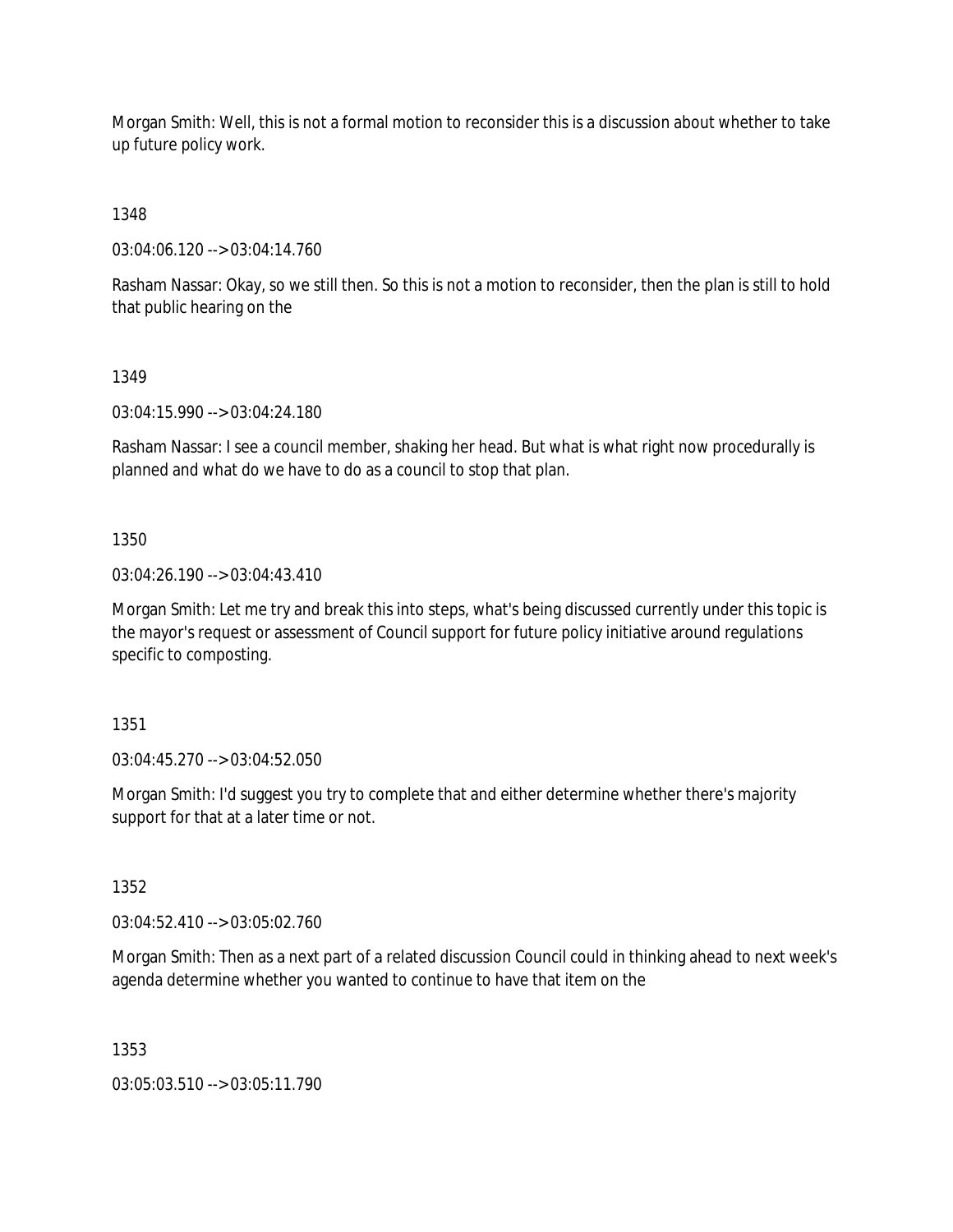Morgan Smith: Agenda for the 24th, the item being to set the public hearing you could decide to remove that from your agenda. Next week if you wanted to.

1354

03:05:12.330 --> 03:05:19.260

Morgan Smith: Or you could have it on the agenda and take a vote and the vote would either pass or fail. And then what the city attorney was

1355

03:05:19.950 --> 03:05:28.680

Morgan Smith: explaining earlier tonight is that regardless of the outcome. Unless, what happens is that you set the public hearing and it goes forward.

1356

03:05:29.130 --> 03:05:32.550

Morgan Smith: Whether you said it and it fails or whether you don't set it.

1357

03:05:33.270 --> 03:05:46.590

Morgan Smith: In any event, you need to come to a conclusion and provided a determination to close out the text amendment process and he can speak more specifically about that. But I think of it as three different things. And right now, you're working on one of those

1358

03:05:47.700 --> 03:05:48.150

Rasham Nassar: Okay.

1359

 $03:05:48.450 \rightarrow 03:05:49.590$ 

Morgan Smith: Well, I guess I'll wait to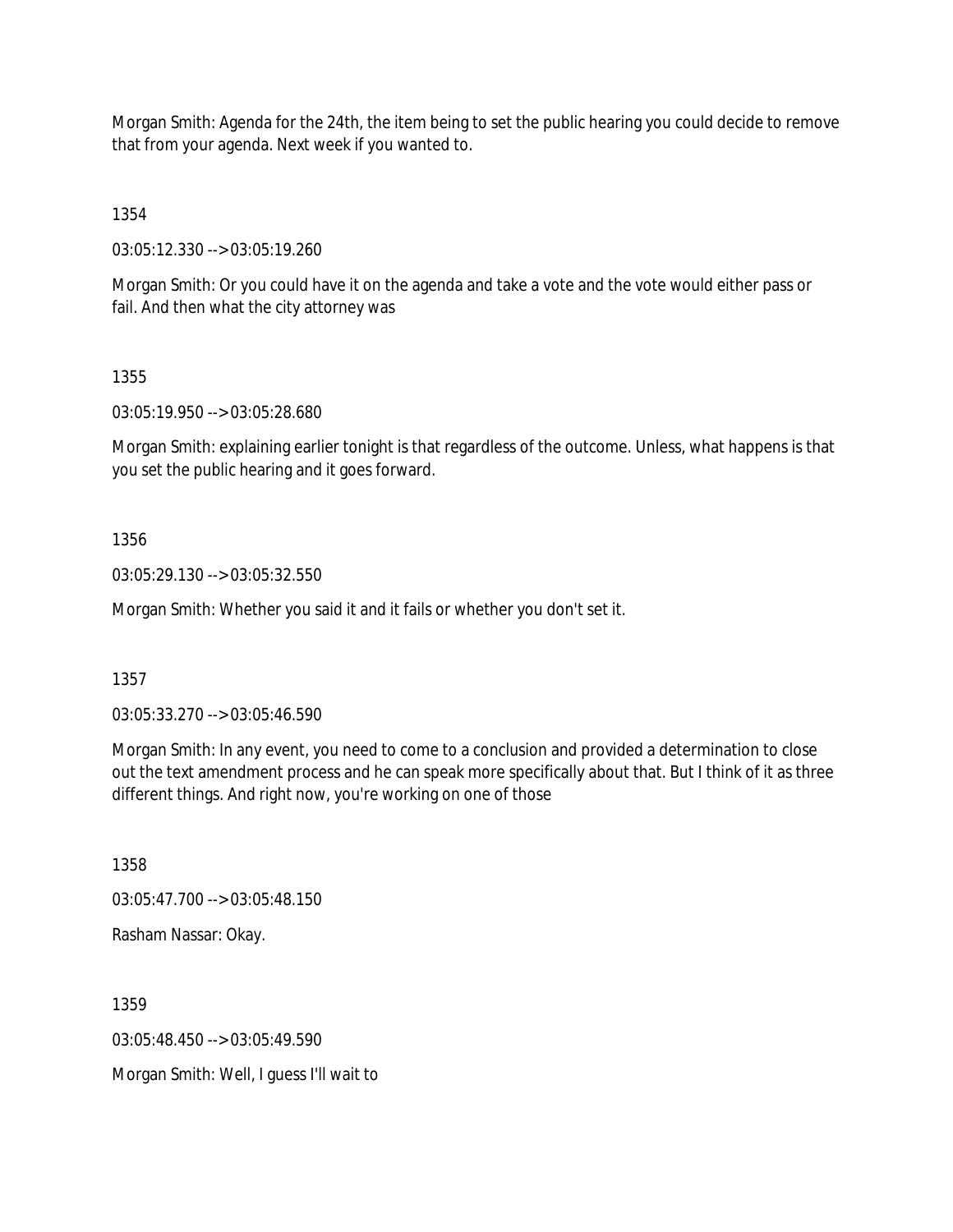1360 03:05:49.590 --> 03:05:49.830 Rasham Nassar: Hear as

1361

03:05:50.100 --> 03:05:52.530

Rasham Nassar: A counselor who topless wants to speak, and I think she has some

1362

03:05:53.880 --> 03:05:59.460

Rasham Nassar: Wants to express some thoughts on this. I, I definitely see them all as interrelated, that this is being

#### 1363

03:06:00.090 --> 03:06:10.410

Rasham Nassar: Proposed as as an alternative to the direction that we took. So I guess we'll start here and then we'll proceed. I just want to be clear about the procedural steps that the Council needs to undertake tonight in order to

1364

03:06:10.950 --> 03:06:14.310

Rasham Nassar: Correct the decision that was made. The last time we discussed this. So thank you.

1365

03:06:15.600 --> 03:06:16.800

Joe Deets: COUNCILMEMBER topless.

1366

03:06:17.220 --> 03:06:18.600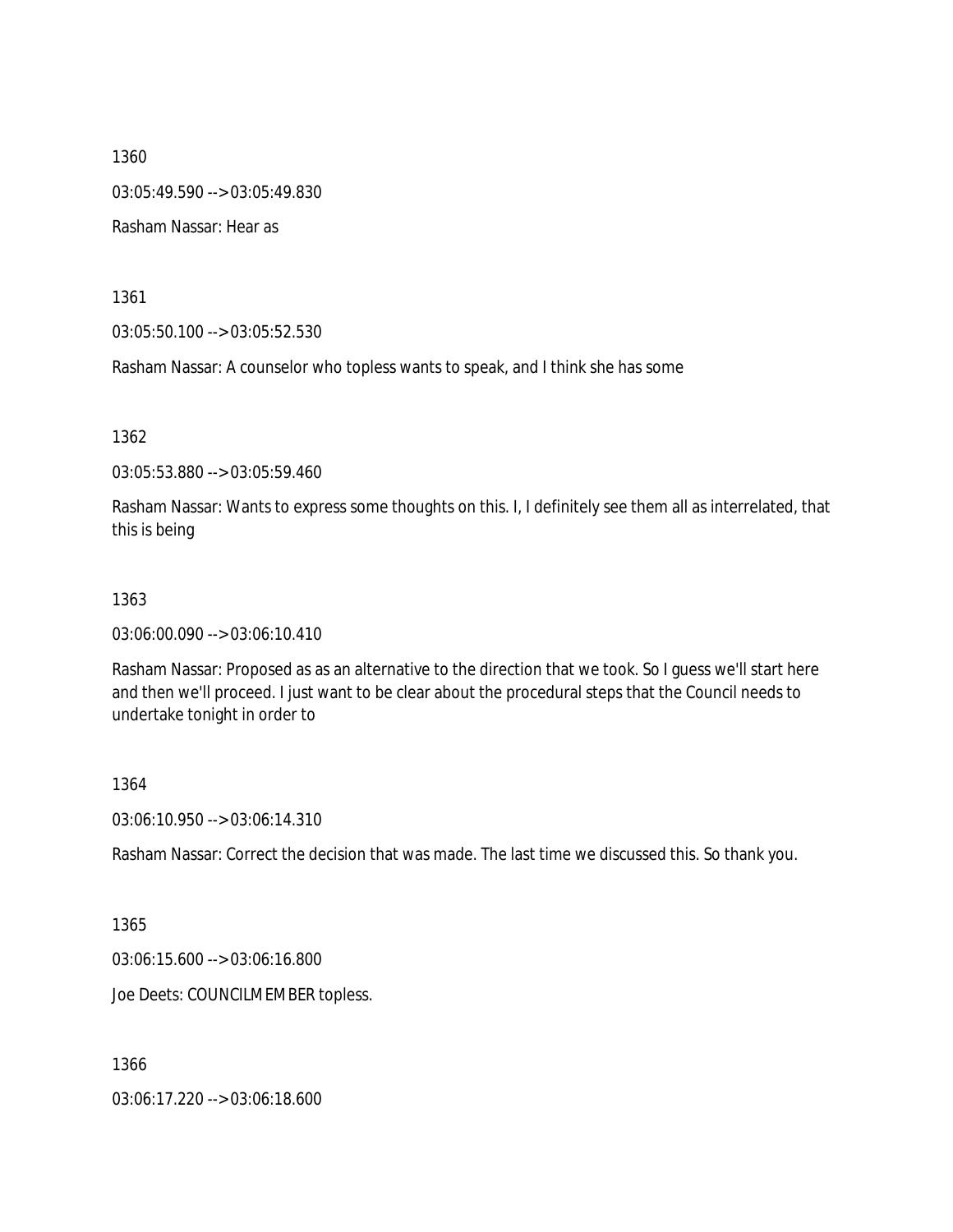Joe Levan: If I could jump in real quick just to answer that.

# 1367

03:06:20.640 --> 03:06:25.230

Joe Levan: So they're just keep in mind that the we don't have this you don't have it in front of you tonight.

# 1368

03:06:25.800 --> 03:06:32.820

Joe Levan: But, you know, this is a land use process, the request was made through our code, there's a certain process in the code about how this is considered

# 1369

03:06:33.270 --> 03:06:41.100

Joe Levan: So the Council definitely want to respect what that process is you can you can make different decisions than have been made previously, but you want to respect that process.

1370

03:06:42.060 --> 03:06:47.700

Joe Levan: So that that's something that staff could bring additional information to you for next week about what that processes and

# 1371

03:06:48.390 --> 03:06:59.190

Joe Levan: And based on the discussion tonight what what you'd want to do going forward about either reconsidering or renewing emotion or or how you would respect that process to make a different decision that's been made so far.

# 1372

03:07:00.990 --> 03:07:03.300

Joe Deets: Thank you. Go ahead and COUNCILMEMBER hi topless.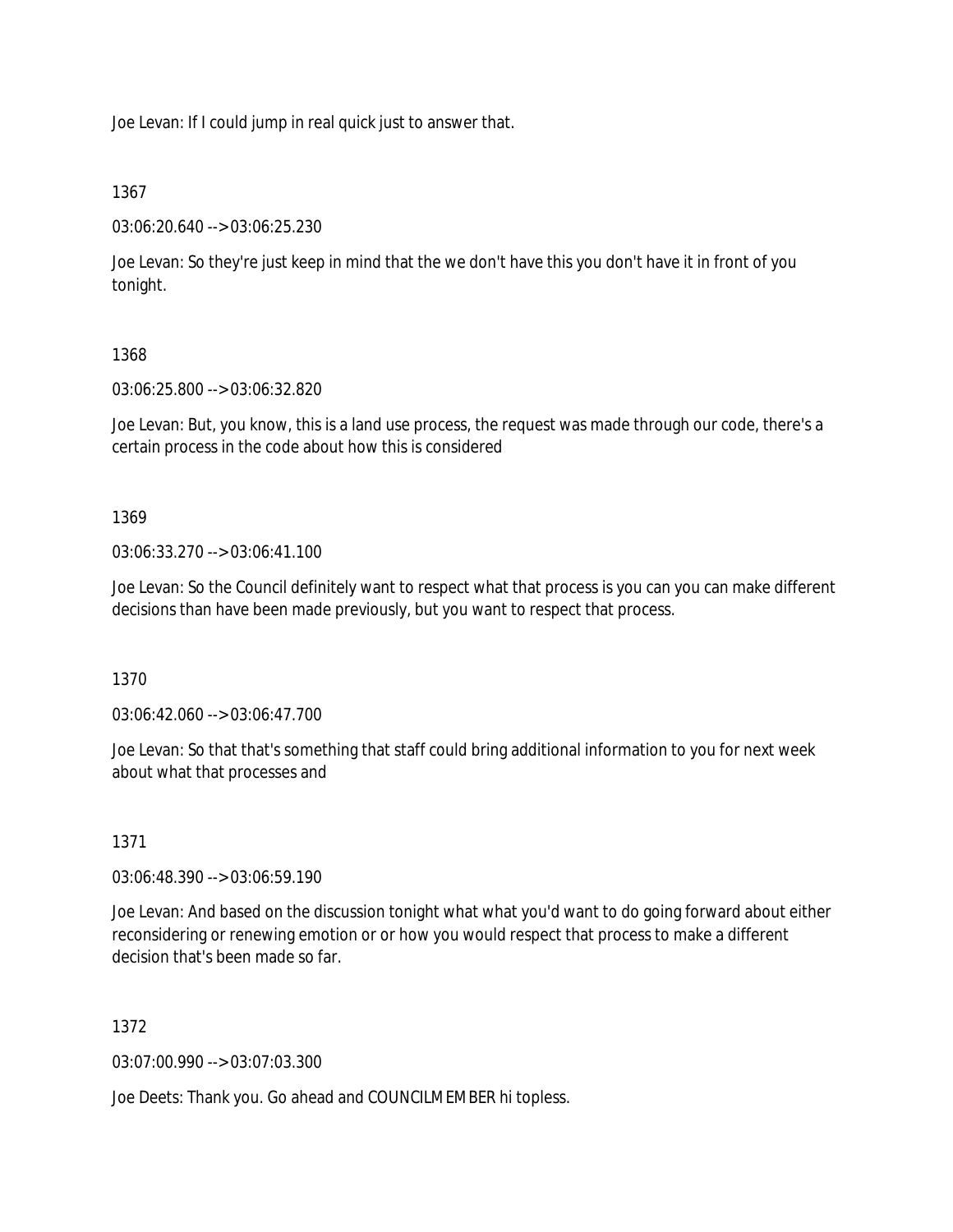03:07:03.510 --> 03:07:09.840

Kirsten Hytopoulos: One. I'm gonna need to understand that more because that's actually as important to me as what we're talking about now because I have a very strong

1374

03:07:10.380 --> 03:07:24.000

Kirsten Hytopoulos: opinion about pulling it from next week. So unless there's a legal requirement for leaving on the agenda next week. I don't think that's fair to the community if we if there is no will left on the committee on the on the Council.

1375

03:07:25.050 --> 03:07:31.620

Kirsten Hytopoulos: To have the agenda item, then I don't think that's fair. So we can talk about that in a minute.

# 1376

03:07:32.790 --> 03:07:44.070

Kirsten Hytopoulos: Because we're parsing this out. But I mean as COUNCILMEMBER nisar said, I have a hard time pulling these apart because for me to talk about, you know, moving forward on the timeline that the mayor's just talking about with the composting.

1377

03:07:46.290 --> 03:07:56.100

Kirsten Hytopoulos: No code change. I would. I'd see it a little more urgent. I'd rather actually throw it over to the subcommittee right now subcommittees talking about the use table and

1378

03:07:56.520 --> 03:08:06.600

Kirsten Hytopoulos: Talking about this would not be a triage item, but we're kind of as we try to bundle together. Here's our triage changes. And then here's the things we see coming up next that we'd like to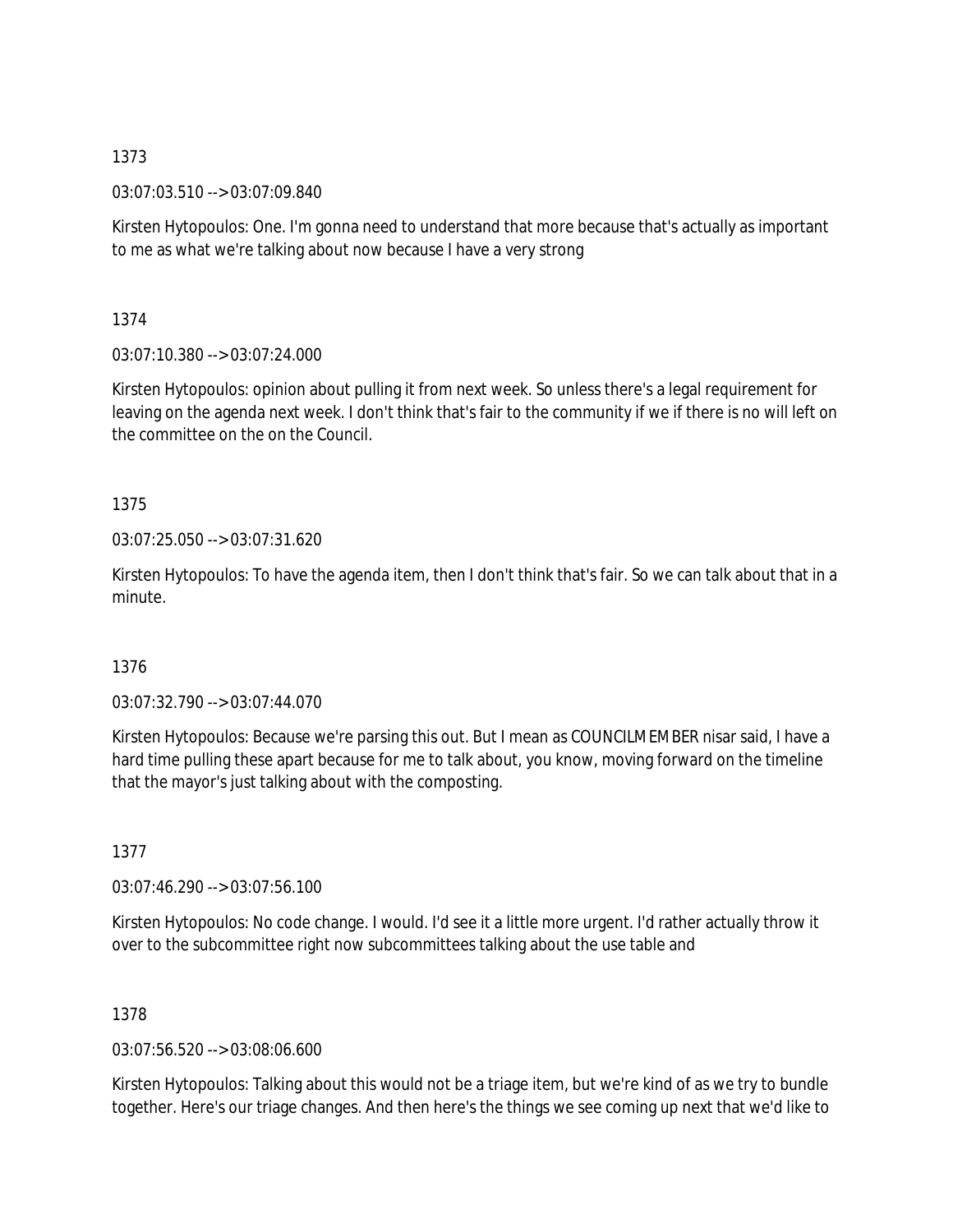03:08:07.530 --> 03:08:15.270

Kirsten Hytopoulos: Have looked at coming out of in the US table. That's what I would throw this into then and then in the work that comes from

1380

03:08:15.840 --> 03:08:24.030

Kirsten Hytopoulos: Prioritizing that work. That's where I'd like that to go, rather than throw this out to mid next year, say winds up being mid next year that we have

1381

03:08:24.450 --> 03:08:34.470

Kirsten Hytopoulos: A strategic planning session. So if you want to talk about where we go next steps with the alternative to the site specific amendment. That's how I'd like to see it go

1382

03:08:35.190 --> 03:08:40.920

Kirsten Hytopoulos: I'd like to kick it over to the subcommittee because it goes right into the kind of stuff that we're talking about right now and our recommendations.

1383

03:08:41.580 --> 03:08:53.940

Kirsten Hytopoulos: I guess I just want to put on the record because I don't want to talk about this next week, because I think we should let the community and the neighbors off the hook so don't feel like they all have to show up at public comment and make their pitch. Again, you know, the reason that I

1384

03:08:54.990 --> 03:09:02.340

Kirsten Hytopoulos: That I was, you know, put my support behind a site specific amendment, which is not something that I or says music rezone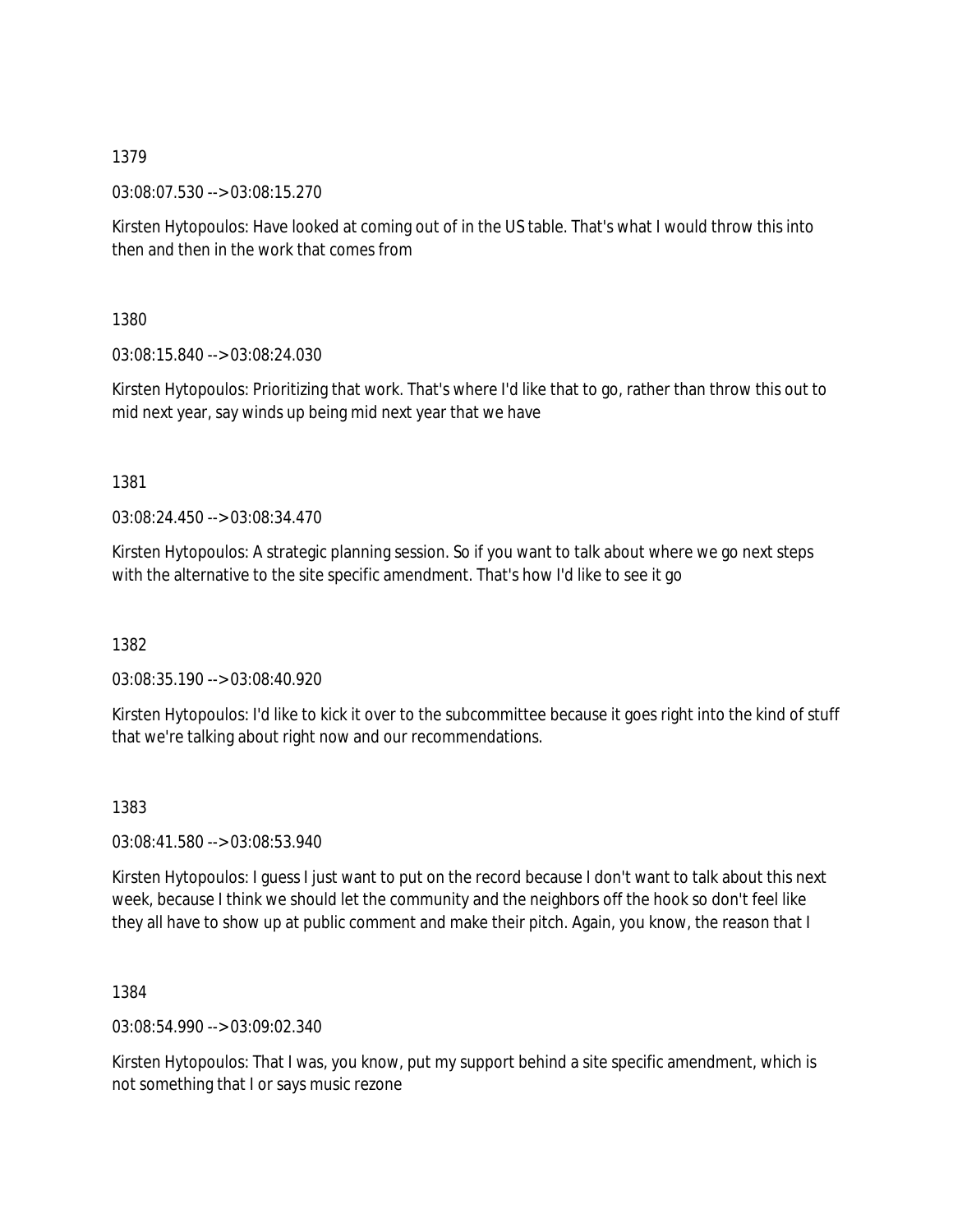03:09:03.300 --> 03:09:09.240

Kirsten Hytopoulos: Or whatever we call it, um, you know, which would not be typically something I'm interested in, because I think this is a really important function.

1386

03:09:10.020 --> 03:09:18.540

Kirsten Hytopoulos: But after thinking it through listening to all of the comment and thinking, you know, again and again about my underlying concerns about the

1387

03:09:18.990 --> 03:09:31.350

Kirsten Hytopoulos: The mining project that we've never taken care of on that on the property and so forth. It's I'm finally tipped against not being able to continue to support that. So that's my, that's my consolidated version of wham, it's writing my support.

1388

03:09:32.430 --> 03:09:32.850 Joe Deets: Thank you.

1389 03:09:33.270 --> 03:09:34.320 COUNCILMEMBER car.

1390 03:09:35.760 --> 03:09:37.050 Christy Carr: Thank you. I

1391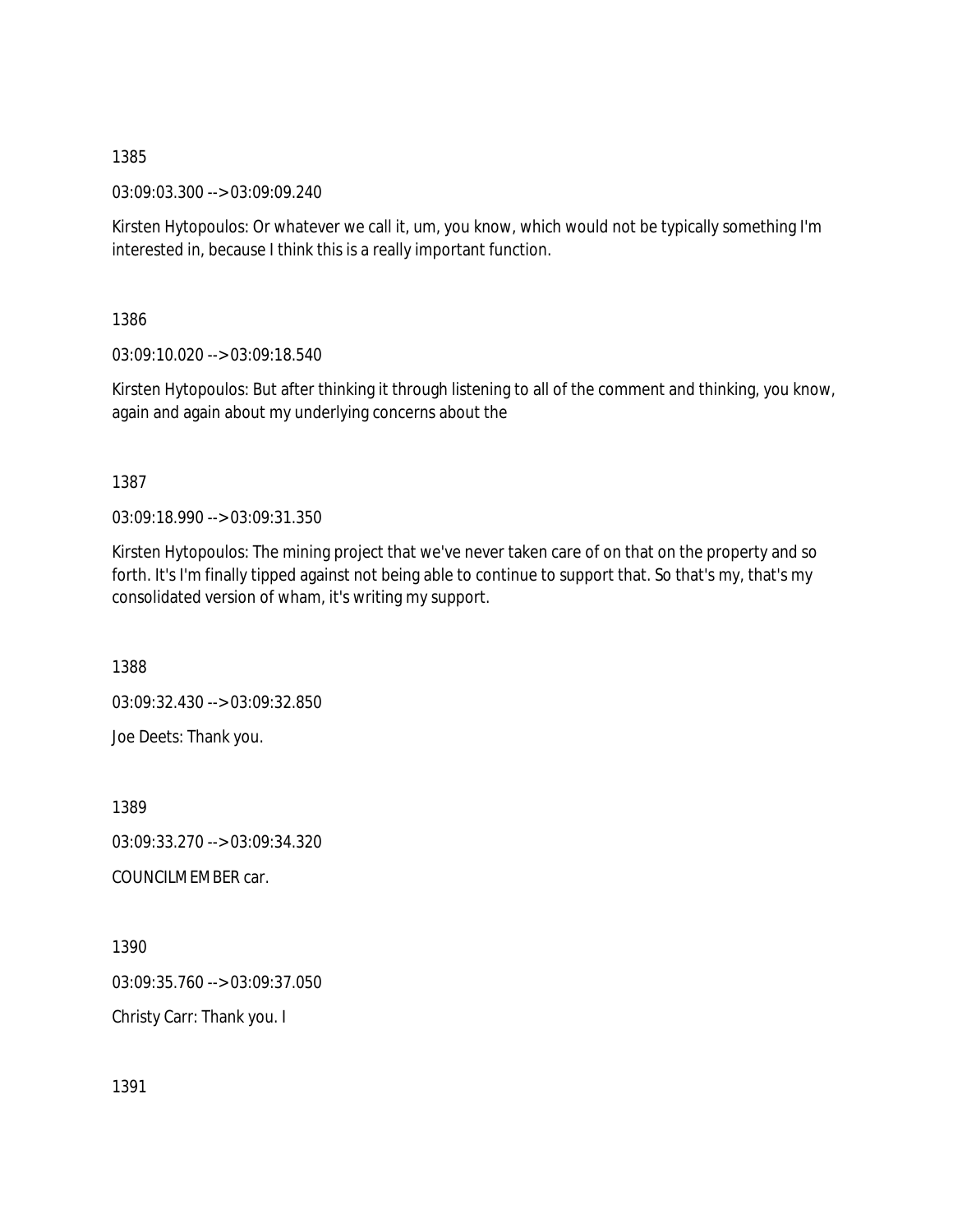03:09:39.030 --> 03:09:54.600

Christy Carr: Yeah I to get back to our agenda item, which is a future policy work around composting I support that and I would agree with COUNCILMEMBER high topless, but it could be done in the joint land, you said committee because we are dealing with.

1392

03:09:55.950 --> 03:09:57.930

Christy Carr: Sperry similar work at this time.

1393

03:09:59.280 --> 03:10:00.570

Christy Carr: And so that's

## 1394

03:10:01.770 --> 03:10:11.640

Christy Carr: That's that part. And I do need clarity on how we wrap up and not go to a set the public hearing agenda next week. That would be my goal as well.

1395

03:10:13.980 --> 03:10:14.280

Christy Carr: Thank you.

1396 03:10:14.850 --> 03:10:15.870 Joe Deets: COUNCILMEMBER hello

1397 03:10:16.470 --> 03:10:34.230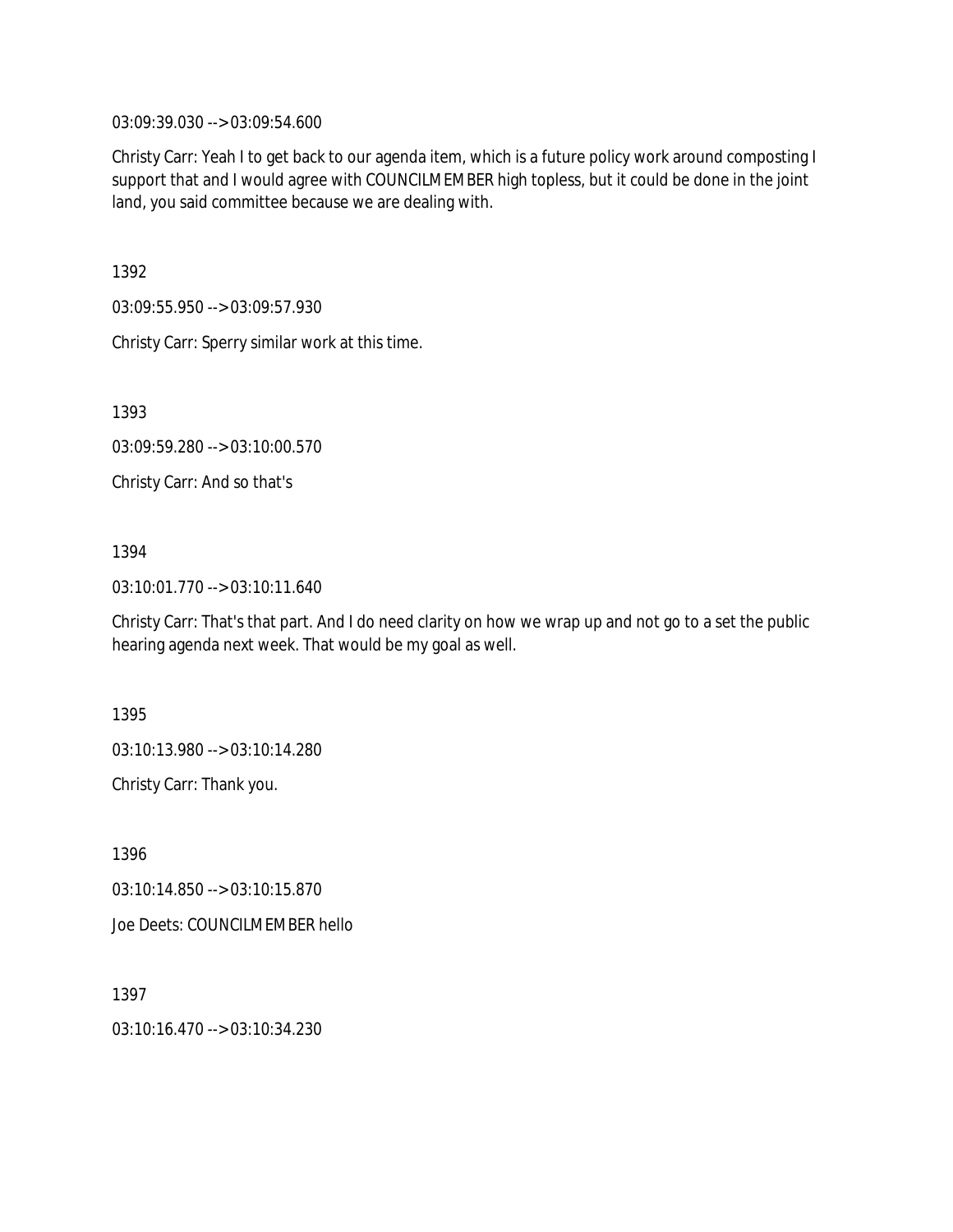Michael Pollock: Yeah, again well spoken, I concur with that I would be happy to wrap this up and provide direction to say to kick this to the Joint Committee, and then to provide instruction for however we whatever we need to provide and

1398

03:10:35.700 --> 03:10:43.740

Michael Pollock: We don't want it on the agenda. Next week, we want to pull from the agenda, and we want this issue as a whole to go to the joint committee so

1399

03:10:44.490 --> 03:10:53.340

Michael Pollock: I, I know we don't make motions and a work session and I'm just saying that for the benefit of the public. But I think our collective intention is pretty clear. So,

1400

03:10:54.060 --> 03:11:06.930

Michael Pollock: Can we just provide that direction that the issue goes to that joint committee and it's not going to be discussed at the next meeting, so that the public has a clear understanding of what's happening next

1401

03:11:07.440 --> 03:11:17.190

Michael Pollock: Is a sufficient or we need to, we just looking at the city manager, do we need. Do you need more than that, it seems like the consensus is pretty clear.

1402

 $03:11:17.460 \rightarrow 03:11:18.690$ 

Joe Deets: The attorney has a handle.

1403

03:11:19.710 --> 03:11:20.310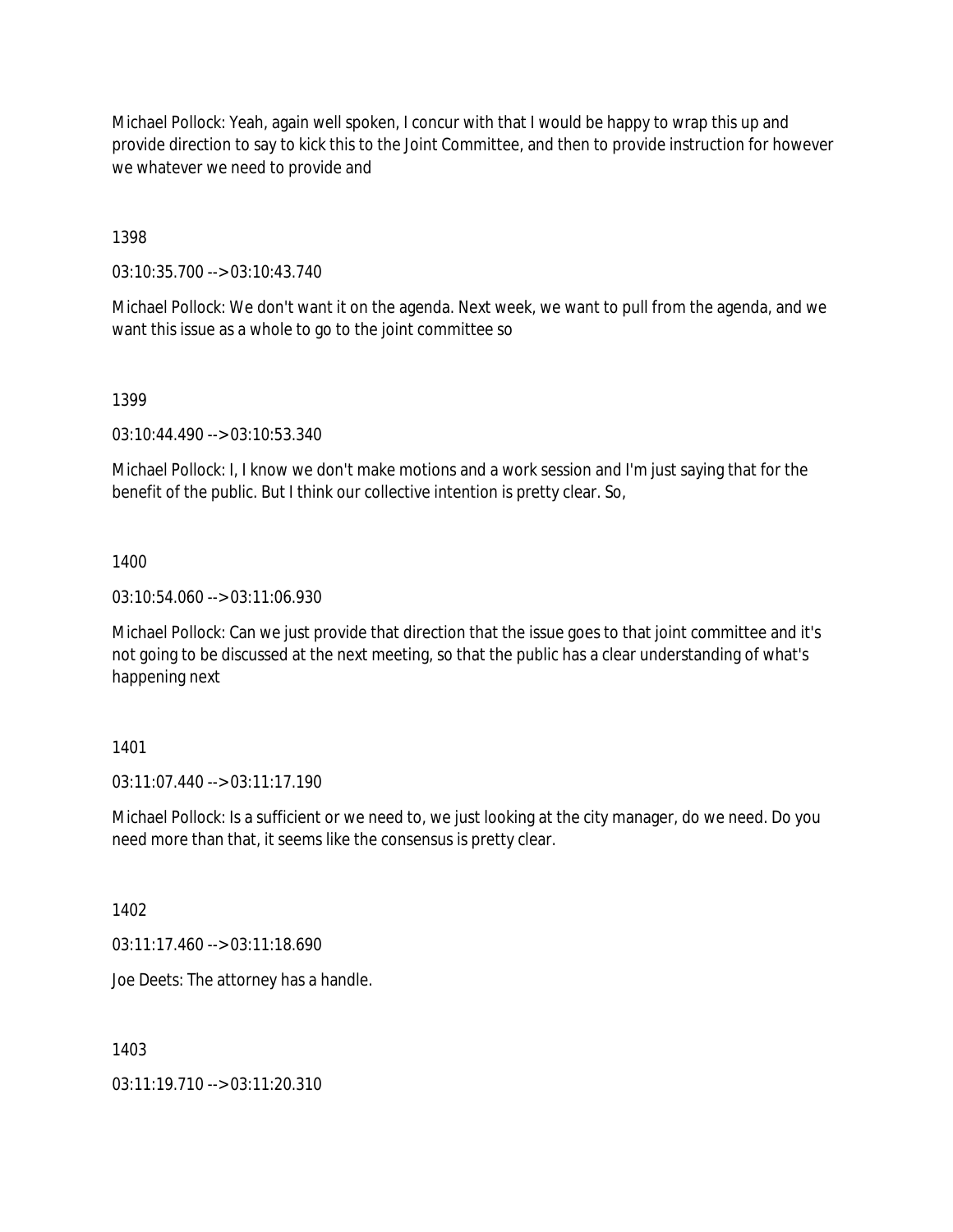Joe Deets: On a turn.

### 1404

03:11:21.330 --> 03:11:27.180

Joe Levan: Yeah, again, with respect to the process. It's in the code. Here's an idea. Next week instead of having the

#### 1405

03:11:27.720 --> 03:11:35.430

Joe Levan: Agenda item to be to set the public hearing you could have an agenda item to discuss what options are available under the code for how to how to proceed on this issue.

1406

03:11:35.880 --> 03:11:41.820

Joe Levan: And then you can talk about what's in the code and decide what you want to do with which sounds like you

1407

03:11:42.270 --> 03:11:53.820

Joe Levan: You you likely will not want to pursue a public hearing but you already have a form of motion that you've passed on that. So you can you can decide how you want to, what action you want to take it that point, consistent with what's in the code.

1408

03:11:54.210 --> 03:12:05.250

Morgan Smith: Which. So I think what they're asking for guidance so like what that agenda will include from you either a sample motion for how to resend

1409

03:12:05.580 --> 03:12:06.000

Yes.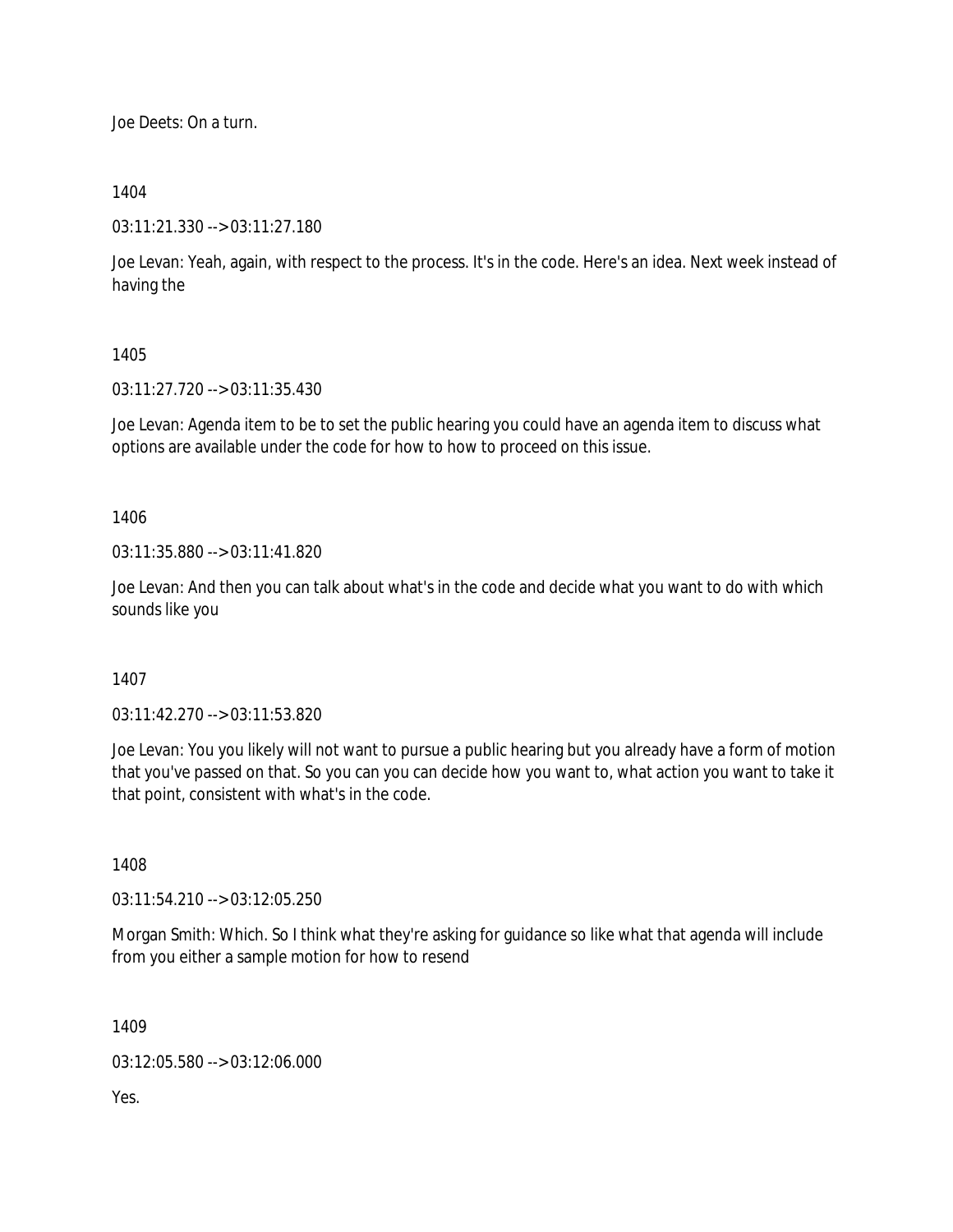1410 03:12:07.440 --> 03:12:07.800 Morgan Smith: Yes.

1411

03:12:08.070 --> 03:12:16.500

Joe Levan: And it would come from planning. But yes, it would be consistent with the code based on your discussion tonight, which it appears, there's not interest to pursue this through a public hearing process.

1412

03:12:16.620 --> 03:12:21.960

Morgan Smith: And can you remind the Council because technically isn't the motion to resend supposed to happen.

1413

03:12:22.980 --> 03:12:26.430

Morgan Smith: At the subsequent meeting by somebody who voted in favor

1414

03:12:26.760 --> 03:12:27.270

Joe Levan: Yes, but

1415

03:12:27.480 --> 03:12:30.360

Joe Levan: But keep in mind, and are your departments you procedures.

1416

03:12:31.800 --> 03:12:39.900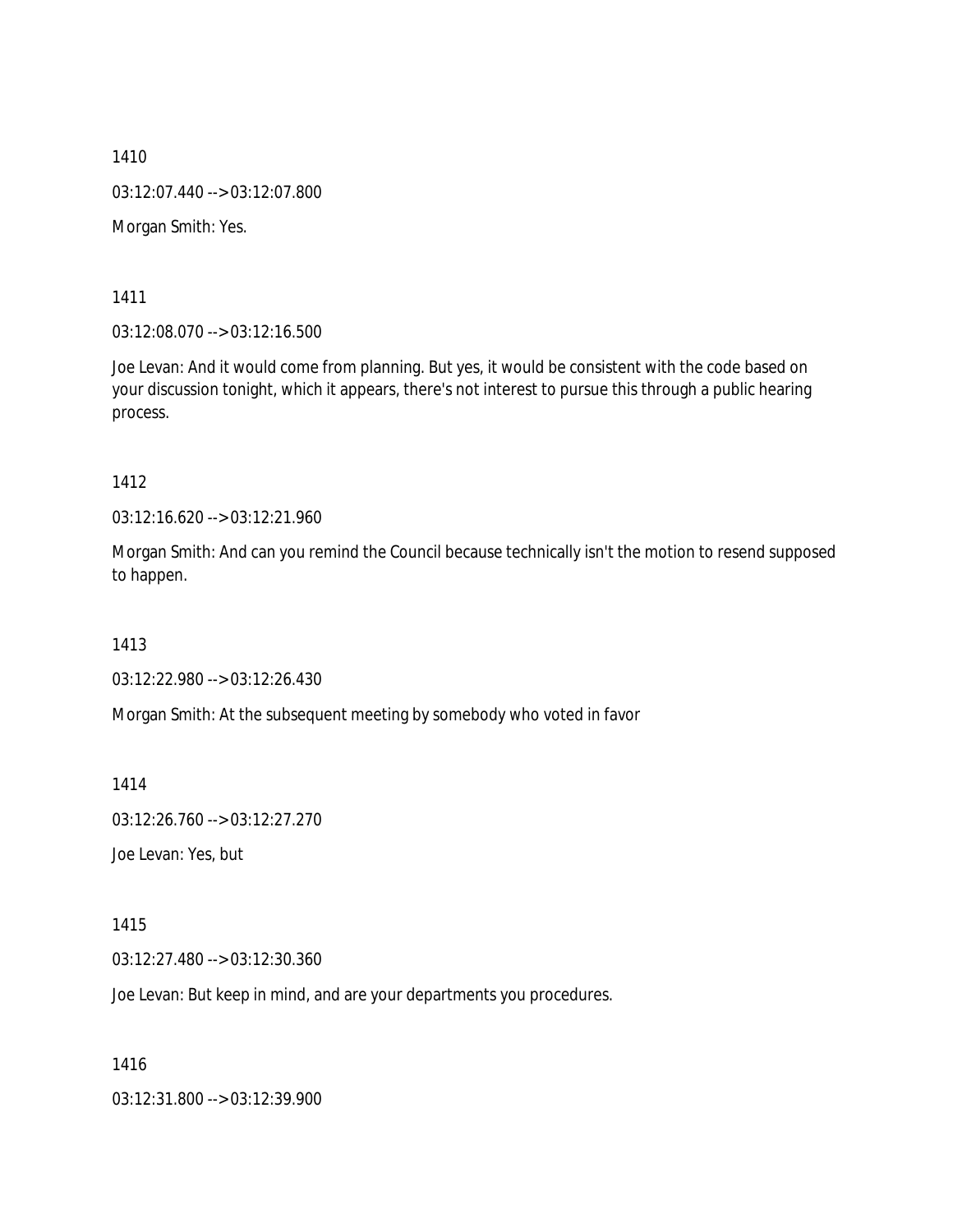Joe Levan: First, that that there's a separate way to do this, which is true of motion to to renew instead of emotion to reconsider.

1417

03:12:40.380 --> 03:12:57.240

Joe Levan: And you also the provision 1.2 and your governance manuals allows you to waive any provision to proceed, which does still exist in your in your governance manual, so there's there's a way to proceed here without having to follow the strict rules of what of motion consideration would

#### 1418

03:12:57.270 --> 03:13:05.430

Morgan Smith: Put I think they'll be relying on you to outline that in the agenda bill so that it's clear folks can follow if they want to take that step.

#### 1419

03:13:06.720 --> 03:13:19.200

Morgan Smith: And I would counsel also like information in the agenda bell on how to proceed. What action would be the correct phrasing. If you wanted to proceed with the public hearing or are you fine without that

1420

03:13:19.650 --> 03:13:20.430

Michael Pollock: Armor photo.

1421

03:13:20.790 --> 03:13:29.100

Morgan Smith: Okay, so we'll just make sure that there is information in there just to understand. It's not because we're selecting that action is because you're directing

1422

03:13:29.340 --> 03:13:36.210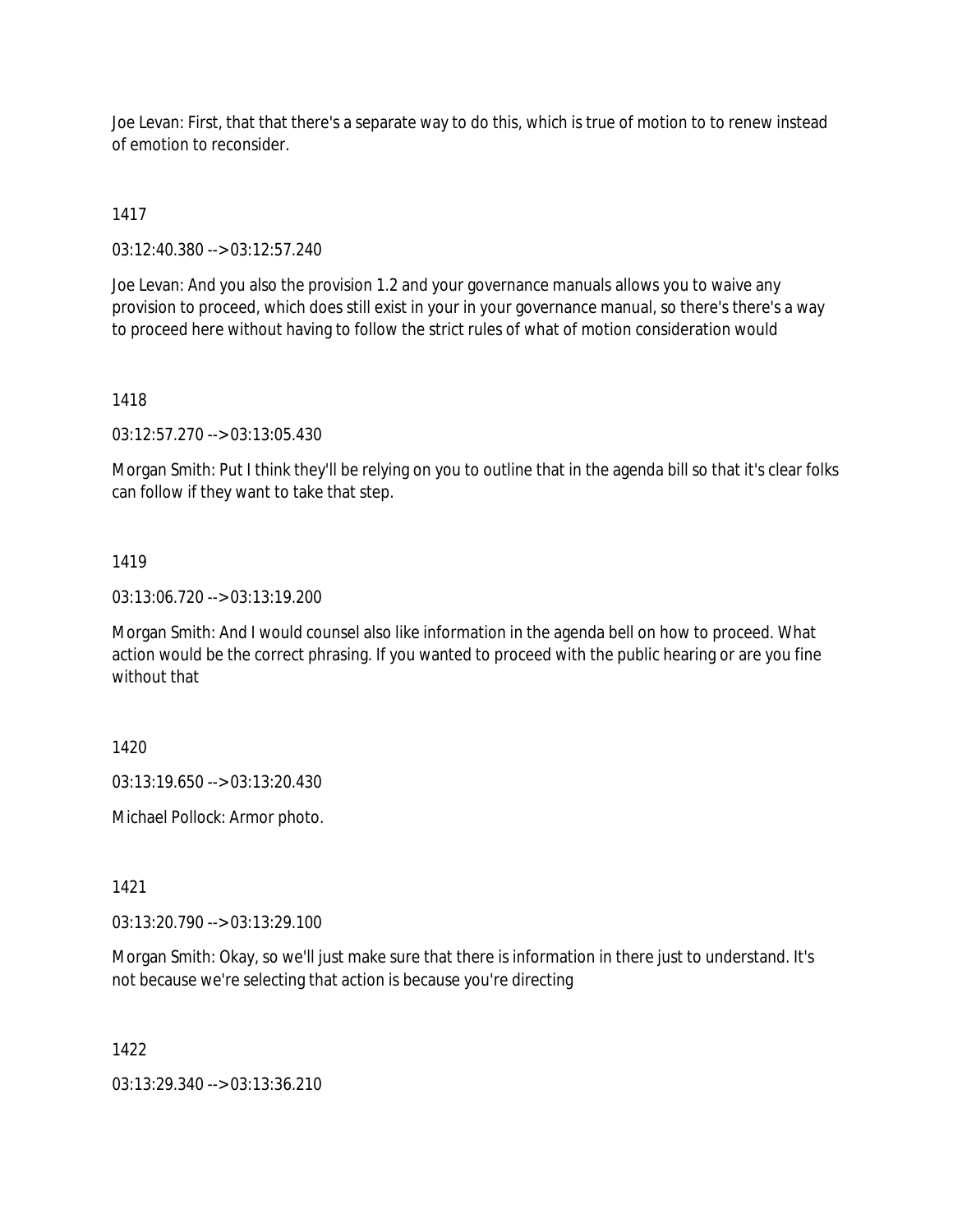Morgan Smith: It. That's your expectation. So we will craft an agenda bill that outlines that path forward. If you elect to take that action at that time.

1423

03:13:38.430 --> 03:13:41.040

Michael Pollock: Um, can I, can I follow, follow through on that.

1424

03:13:44.100 --> 03:13:54.540

Joe Deets: I'll just say is I haven't spoken yet other than sharing i i'm in favor in this in this direction, you know, the neighbors have been quite

1425

03:13:55.230 --> 03:14:10.470

Joe Deets: Strong and eloquent in their concerns and I don't know this triangle property. I'll just say is a really troubling piece of real estate. Let me just put that out on the record, you know, gravel pit mine composting. I mean, what are we going to do with this property. I'll just say that

1426

03:14:11.490 --> 03:14:19.590

Joe Deets: But anyway, I'm looking for direction. And I, I concur with my colleagues. So go ahead, counselor or Pollock, did you want to say something.

1427

03:14:19.800 --> 03:14:34.980

Michael Pollock: I just, um, I know I think I've got it. I just wanted to make sure that my question was does the city manager and city attorney have the direction they need to move forward. And that sounds like the answer is yes, but I just want to confirm that

1428

03:14:36.570 --> 03:14:37.200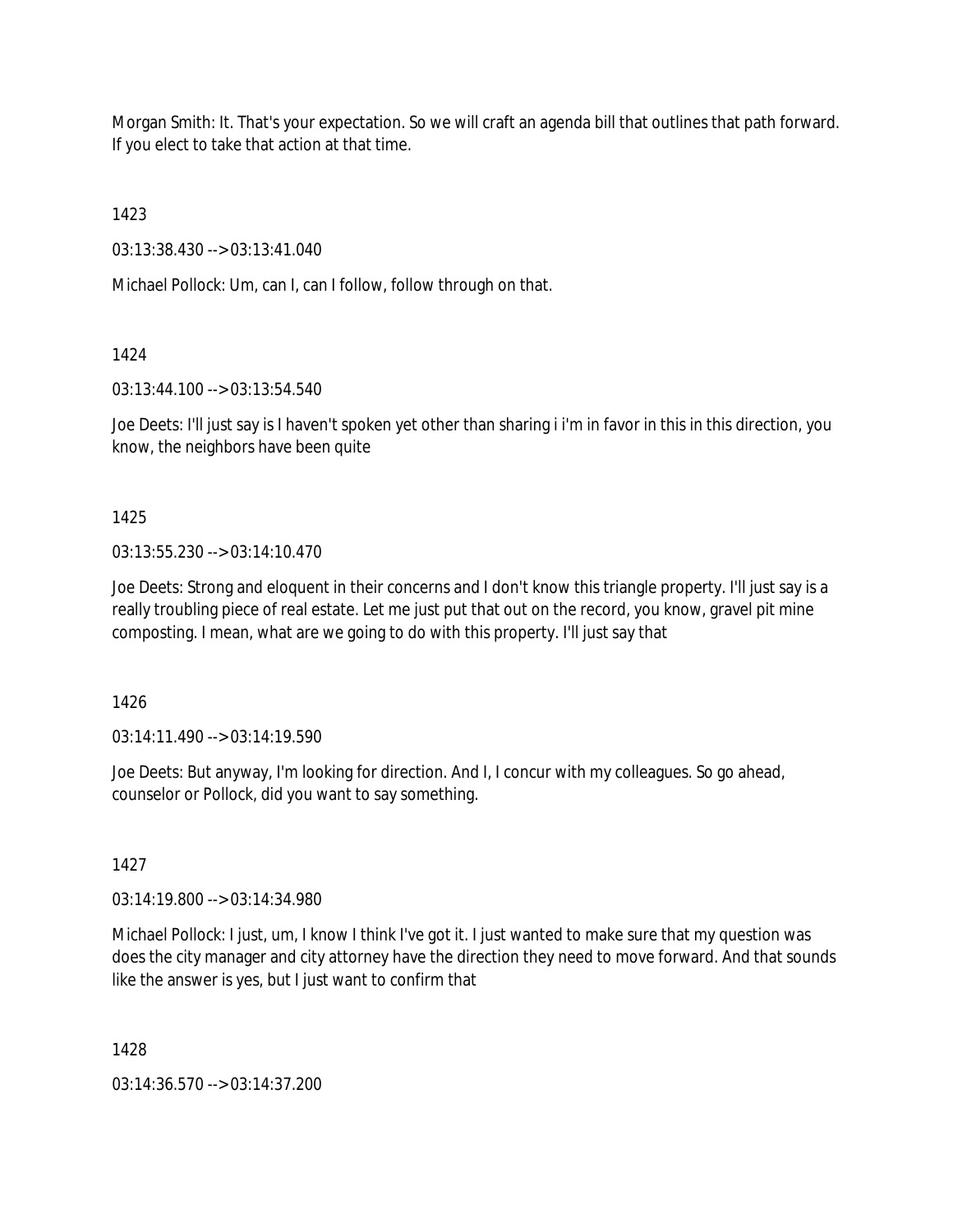Joe Deets: City Manager.

1429

03:14:37.680 --> 03:14:44.820

Morgan Smith: I think we've we've jumped, maybe, I don't know that I feel like there's complete closure on the agenda topic itself.

1430

03:14:45.390 --> 03:15:05.310

Morgan Smith: I think it would be good if Council passed a motion or took up emotion related to the suggestion from the mayor on the project to do further policy work on composting regulations. Now, if what you would like is to try emotion.

## 1431

03:15:06.450 --> 03:15:16.710

Morgan Smith: That results in referring it to the joint subcommittee. You could do that, but I'm not sure that you have actually closed out what you believe should happen next with this suggestion, if anything,

1432

03:15:17.250 --> 03:15:35.010

Michael Pollock: Okay, great. Thank you. Then, just to clarify what I said is I guess that would be not put the mayor had suggested, but that it go to the Joint Committee and for now and then we'll figure out where it should go from there. So that's my suggestion, the

1433

03:15:36.240 --> 03:15:45.420

Michael Pollock: The seem like a colleague said to test it. So I guess that I'm that's the direction I would like us to move in. So

1434

03:15:46.680 --> 03:15:49.350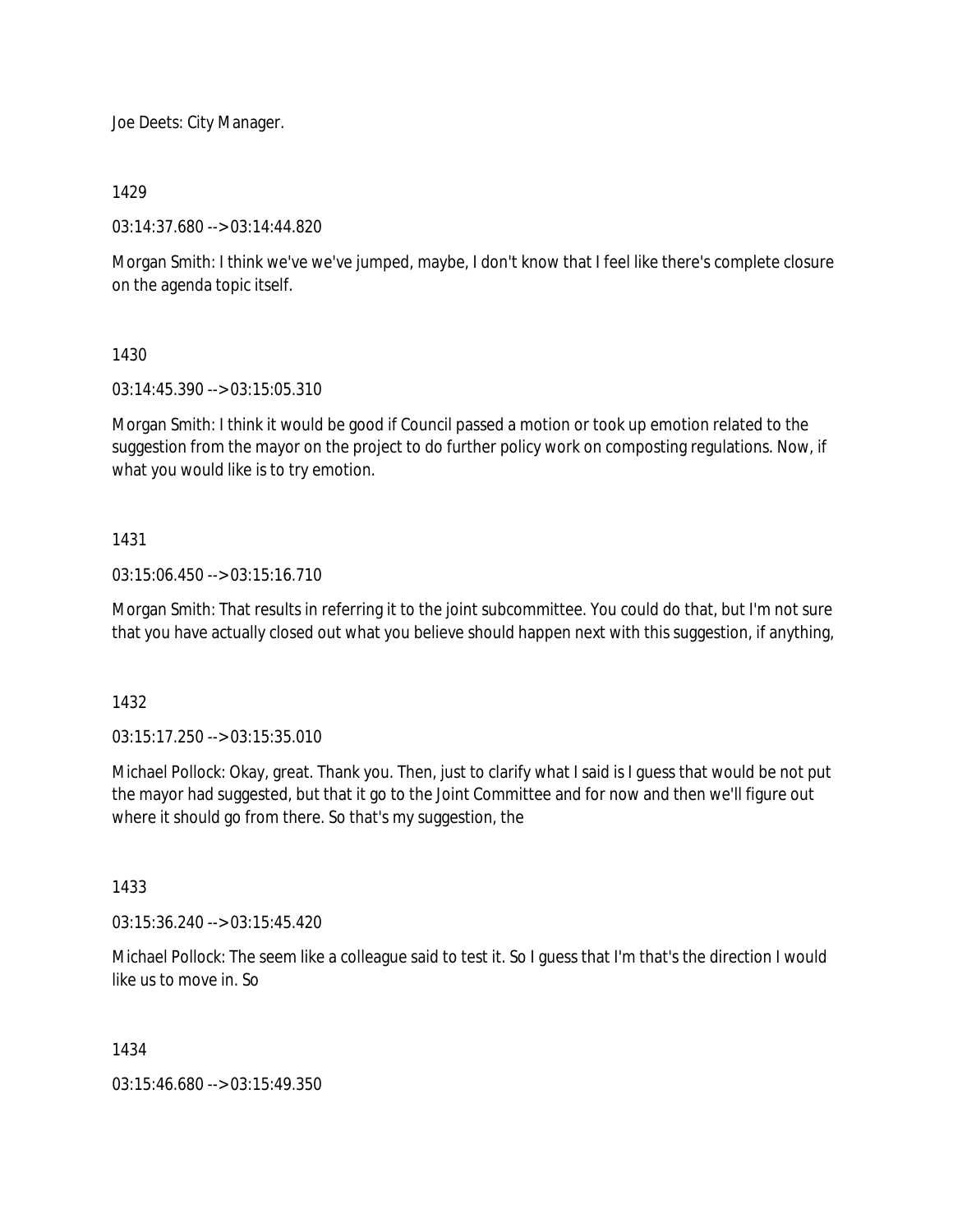Michael Pollock: We don't do emotions here, do we how do we do this.

1435

03:15:50.070 --> 03:15:51.810

Michael Pollock: How, how do we make a decision.

1436

03:15:52.980 --> 03:15:53.910

Joe Deets: So I'm just going to

1437

03:15:54.720 --> 03:15:57.510

Joe Deets: Raise your mayor Schneider your hand up.

1438

03:15:59.190 --> 03:16:02.640

Leslie Schneider: Thank you. So I just would be happy to.

#### 1439

03:16:05.040 --> 03:16:12.330

Leslie Schneider: Send us to the subcommittee assuming that the the intent, there is for the subcommittee to kind of come back to us with

1440

03:16:13.770 --> 03:16:27.540

Leslie Schneider: Information that helps us make a priority decision for our work plan next year. In other words, you know, I'm not trying to push this in front of anything else that already exists. So I'm happy to have it go to the

1441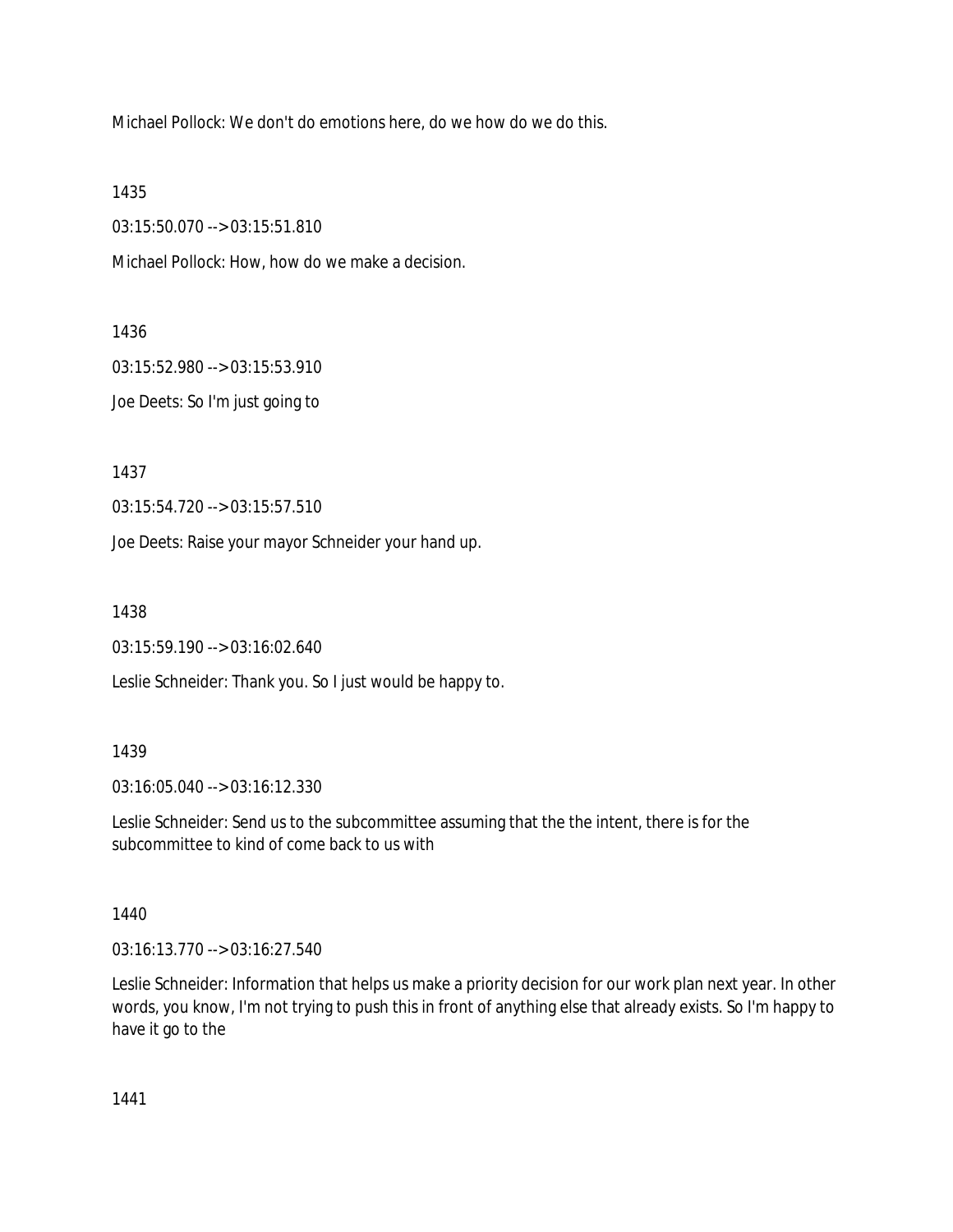03:16:28.920 --> 03:16:32.640

Leslie Schneider: The subcommittee. And I think I could make a motion to that effect.

1442

03:16:34.080 --> 03:16:49.230

Leslie Schneider: So I would move that we add consideration of specific standards for composting facilities to the subcommittee council and Planning Commission.

1443

03:16:50.730 --> 03:16:51.510

Leslie Schneider: For

1444

03:16:53.040 --> 03:16:56.430

Leslie Schneider: For recommendations to the work plan discussion.

1445

03:16:58.170 --> 03:16:59.970

Joe Deets: Customer Pollock seconded that

1446

03:17:01.200 --> 03:17:02.640 Joe Deets: There's some hands up, do we

1447

03:17:04.740 --> 03:17:05.940

Joe Deets: COUNCILMEMBER high topless.

1448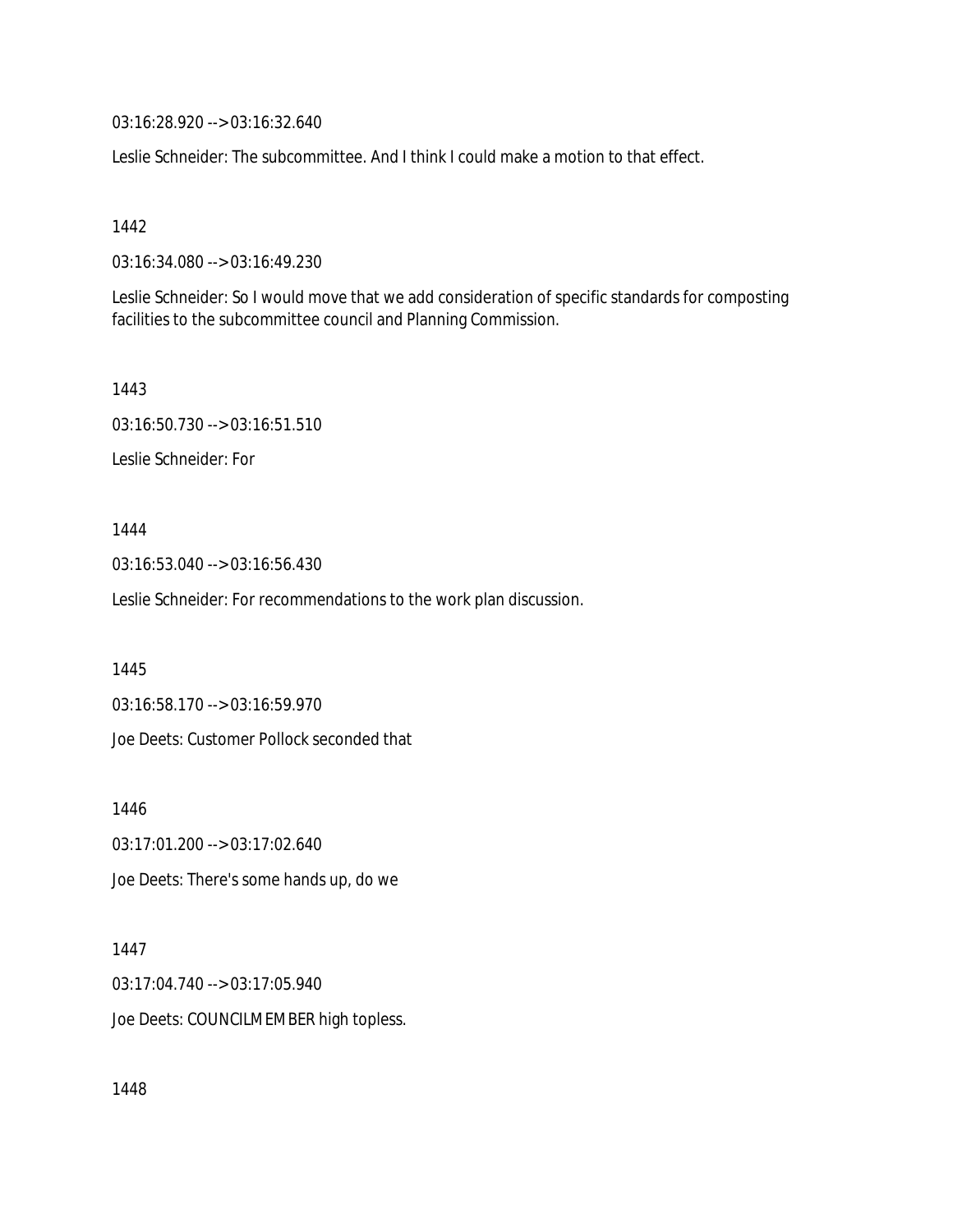03:17:08.910 --> 03:17:13.350

Kirsten Hytopoulos: I was actually going to speak to something else. But that that's not quite the work we're doing there.

## 1449

03:17:13.770 --> 03:17:20.640

Kirsten Hytopoulos: That it may be fit because what we're doing is we're bringing forward we're not being that specific or bringing forward just recommendations.

1450

03:17:21.090 --> 03:17:32.250

Kirsten Hytopoulos: For work that should happen to the use table. It's kind of an open ended questions to when network happens. So that's a little bit tight, but maybe that doesn't matter. That makes sense.

1451

03:17:33.990 --> 03:17:34.200

Okay.

1452

03:17:36.120 --> 03:17:42.660

Kirsten Hytopoulos: I still want to speak to me. Oh, we're done with this. Just one more moment. One more time to the most to the agenda item next week.

1453

03:17:42.990 --> 03:17:44.970

Joe Deets: Okay, okay. Kevin number now, sir.

1454

03:17:45.840 --> 03:17:51.900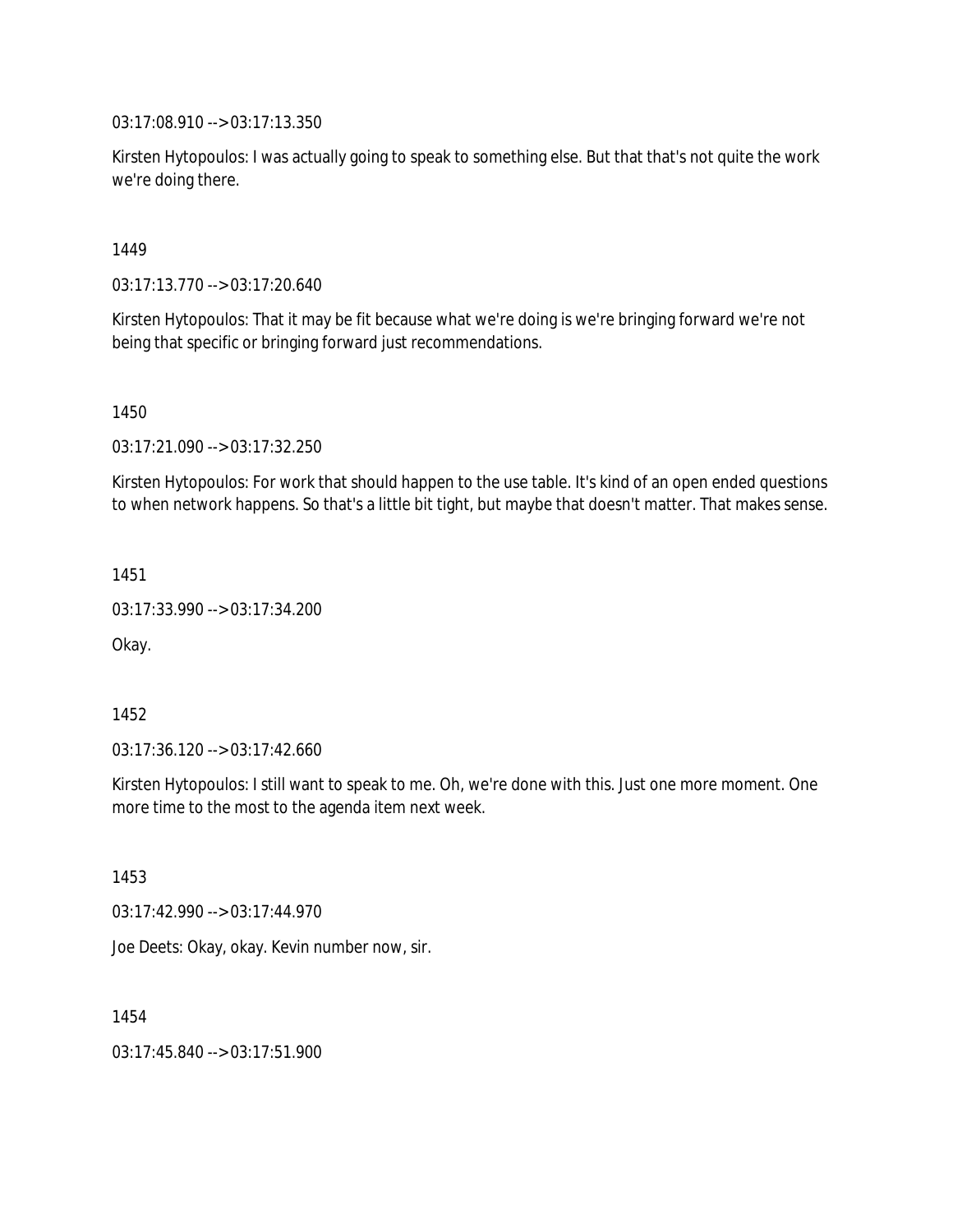Rasham Nassar: Yeah, are those that are on the land use the joint PC land use committee is that language in the motion is that

1455

03:17:53.010 --> 03:17:58.860

Rasham Nassar: Okay, I know. I don't know if that I would offer a friendly amendment are nodding heads. Is that, is that okay

## 1456

03:17:59.100 --> 03:18:07.800

Michael Pollock: Yeah, it's fine. I we just were getting some direction here. This isn't a formal motion and run a work study session. I think we got it and we can work with it.

#### 1457

03:18:08.310 --> 03:18:10.080

Michael Pollock: So I would like to

1458

03:18:11.760 --> 03:18:20.760

Michael Pollock: Call the question. I mean, I think I realized with procedurally I don't know where we are procedurally because my understanding was at a, at a

1459

03:18:22.050 --> 03:18:28.020

Michael Pollock: Work study session. We don't do formal much time. So I guess I'm a little unclear on well

1460

03:18:28.110 --> 03:18:30.300

Joe Deets: We down until we do. How's that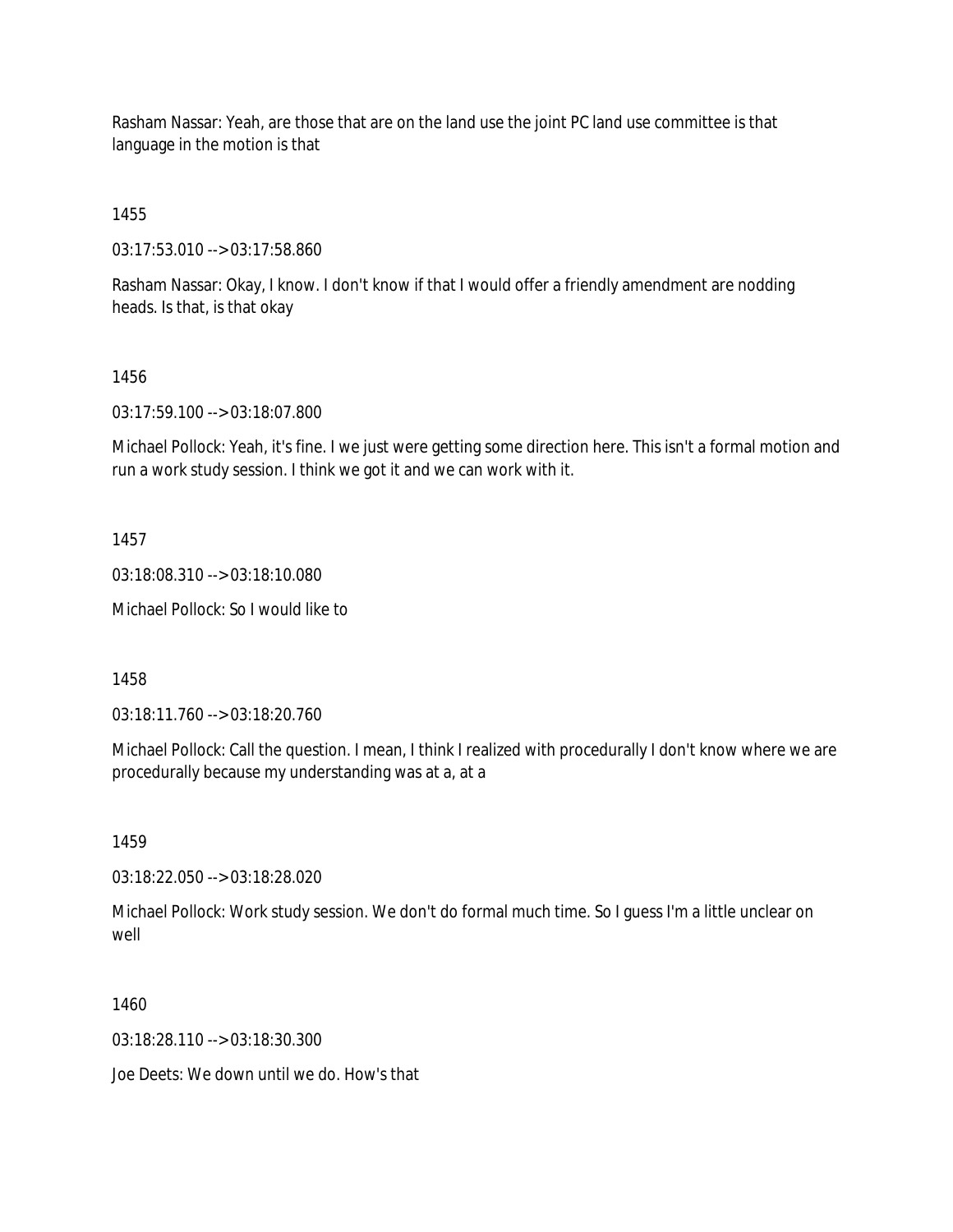03:18:34.230 --> 03:18:36.600

Michael Pollock: You just summed it all up perfectly. So

1462

03:18:36.720 --> 03:18:37.050

Though

1463

03:18:38.460 --> 03:18:42.480

Joe Deets: Well, I'm ready for a vote, but a couple of our high topless. Your hand is up to you.

1464

03:18:45.510 --> 03:19:02.220

Joe Deets: Okay. Alrighty, so I think there's a motion to I won't repeat it, but I would the mayor said, and I hope it is clear for all of us, and the audience. So all in all in favor of the motion say aye. Aye. Any opposed.

## 1465

03:19:03.390 --> 03:19:11.850

Joe Deets: Now, so it passes unanimously, so this will go to the subcommittee. Okay. Do we have any more discussion on this matter.

1466

03:19:12.990 --> 03:19:14.370

Joe Deets: COUNCILMEMBER high top of us.

1467

03:19:14.850 --> 03:19:25.260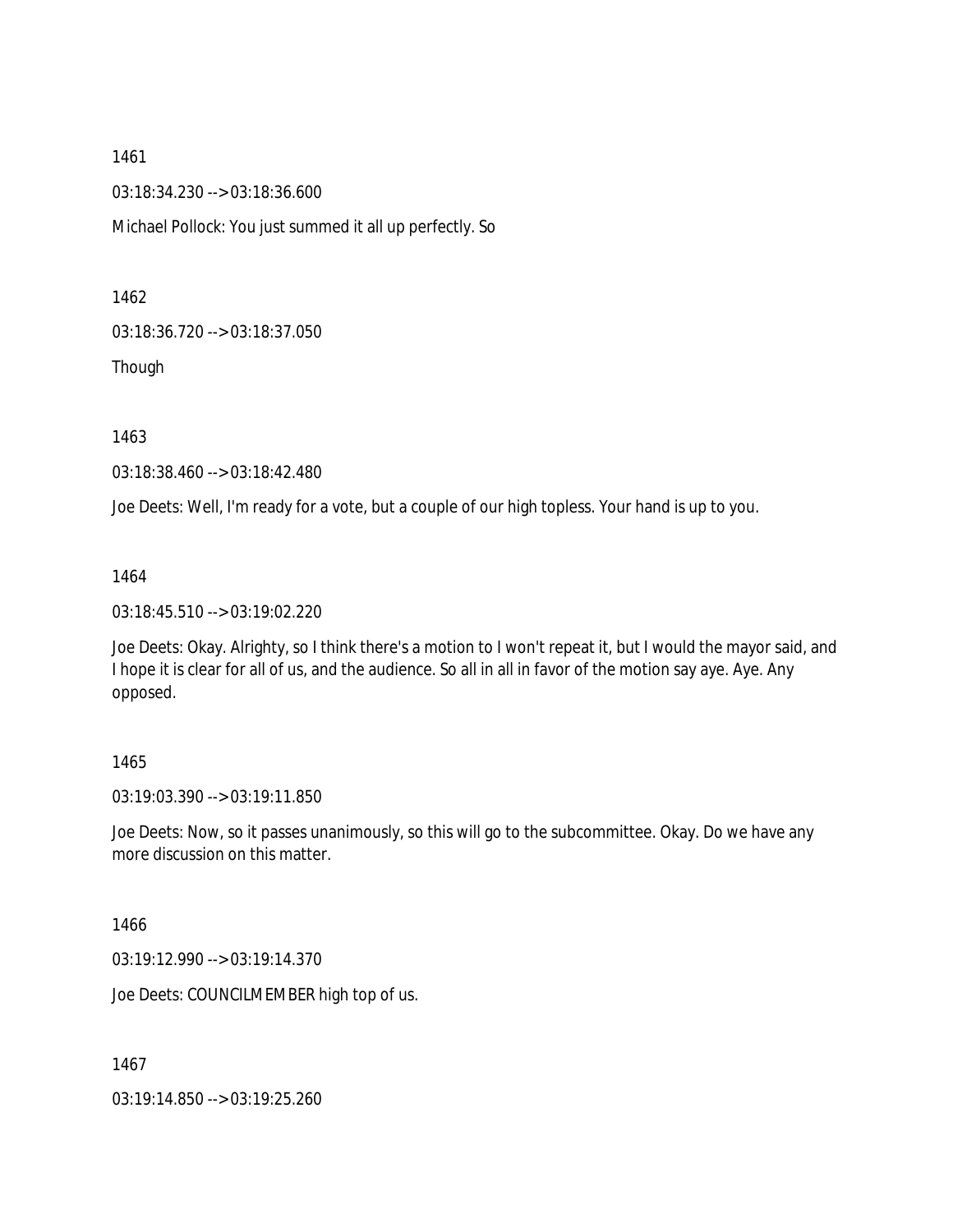Kirsten Hytopoulos: All I want to be clear about is in the in the phrasing of the title of the agenda item. It's just that indicates to you know there's enough clarity to the community.

1468

03:19:25.680 --> 03:19:35.910

Kirsten Hytopoulos: That they don't have to rustle up everybody in the community to come. I mean, I know you know I having been an activist myself that even if it, if it looks at all like the issue isn't dead.

1469

03:19:36.930 --> 03:19:42.960

Kirsten Hytopoulos: You know, you've got to come and and I just don't want to keep the stress going for them for another week or at least as many of them as possible.

## 1470

03:19:43.260 --> 03:19:51.210

Kirsten Hytopoulos: So please, you know, please, please, you know, be clear in the phrasing everybody who's participating agenda creation as to what we're doing. Thanks.

1471

03:19:52.350 --> 03:19:53.100

Joe Deets: City Manager.

1472

03:19:54.210 --> 03:20:01.050

Morgan Smith: Yeah, we can do our best. Some of it. It depends on you know the language like the verb Renu

## 1473

 $03:20:01.380 \rightarrow 03:20:12.540$ 

Morgan Smith: Renu decision around to hold public hearing to an average reader doesn't sound like you've stepped away entirely from the choice to have a public hearing so we will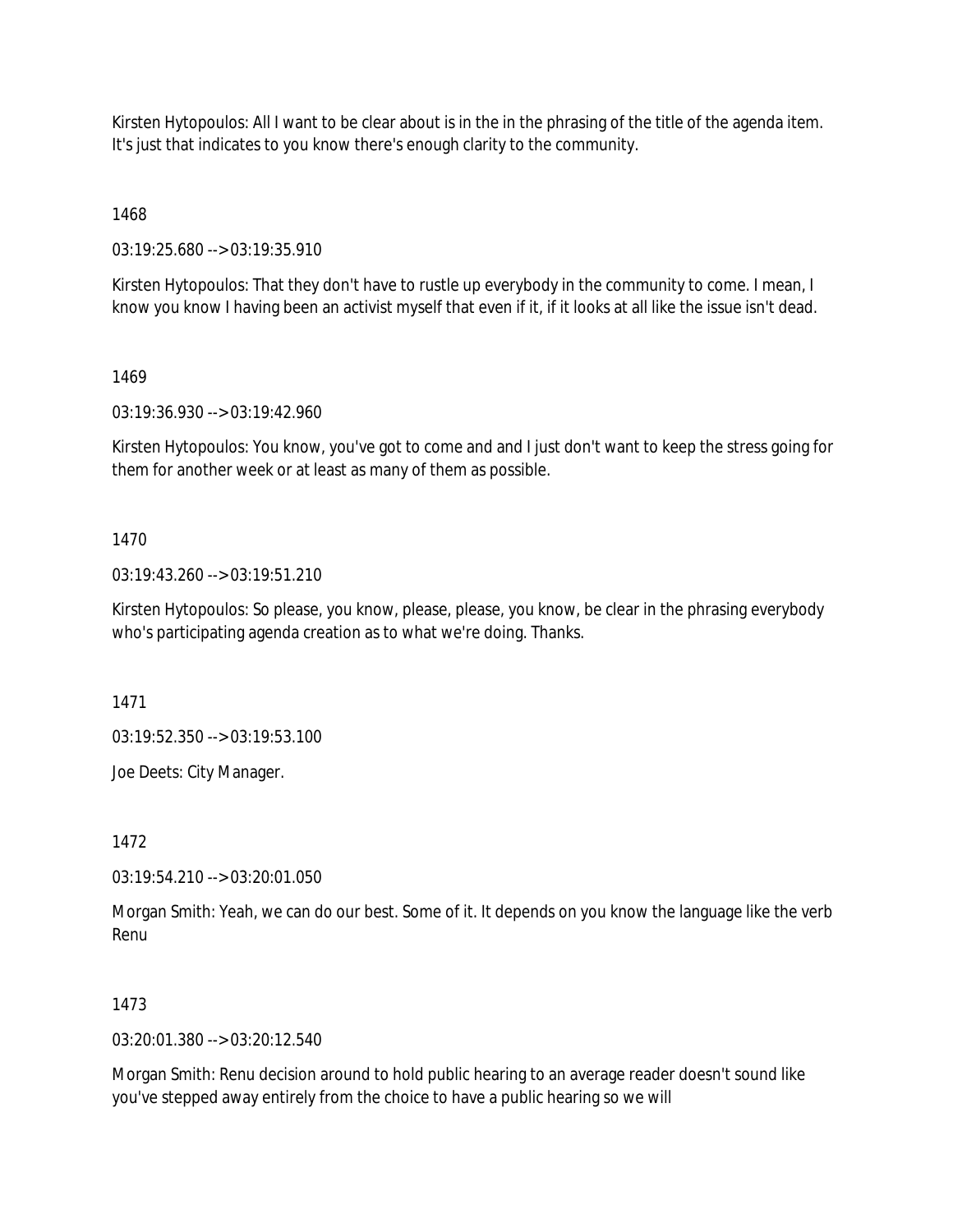03:20:13.200 --> 03:20:24.210

Morgan Smith: Have some explanatory note in the weekly city managers report. Hopefully people who are looking at our agendas. Take the next minute to scan the agenda, Bill, where it will be clear what is intended

1475

03:20:24.720 --> 03:20:31.110

Morgan Smith: It's also a little hamstrung because we can't anticipate what councils action is going to be. We can only describe the action that you

1476

03:20:31.530 --> 03:20:37.620

Morgan Smith: Are aimed towards but we'll do our best, but I hope people who are interested are following this conversation.

1477

03:20:37.920 --> 03:20:50.550

Morgan Smith: And taking away from it. The intent and the purpose of the discussion and the fact that you've pivoted away from having the decision point be a decision to set the public hearing my last question for the city attorney is

1478

03:20:51.840 --> 03:21:03.420

Morgan Smith: Do you feel like you will be able to can to help construct a decision point for counsel tomorrow that closes out the land use process completely

1479

03:21:03.900 --> 03:21:05.070

Morgan Smith: Yes. Okay.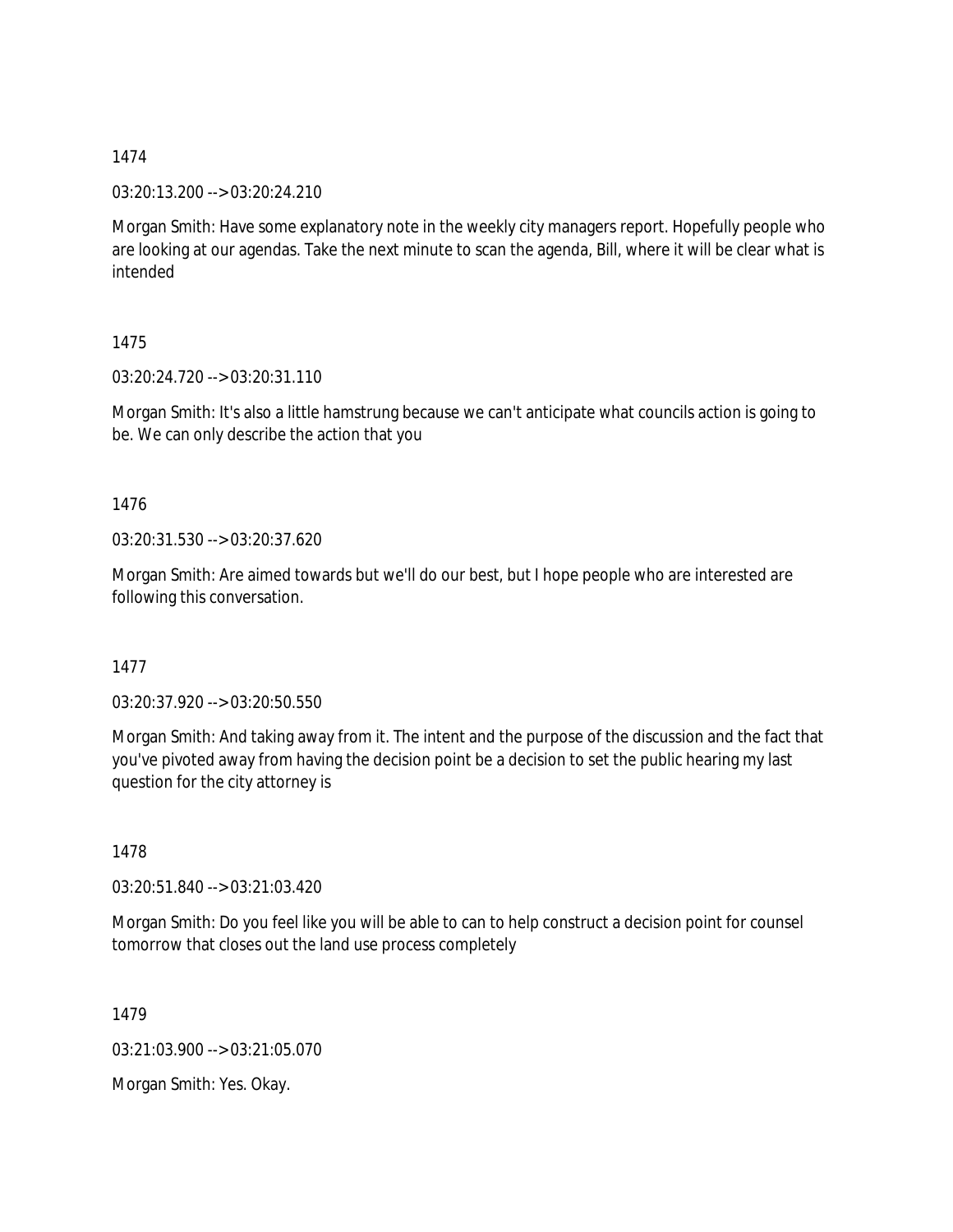1480 03:21:05.610 --> 03:21:07.830

Joe Levan: And actually, that'll be the title likely is uh

1481

03:21:08.880 --> 03:21:12.150

Joe Levan: Okay, I think it would be very clear in the title what what that decision is

1482

03:21:12.570 --> 03:21:18.150

Joe Levan: Okay guys not, this is not just a procedural discussion. It's a decision point

1483

03:21:18.720 --> 03:21:20.520

Morgan Smith: Okay. Okay. Thank you.

1484

03:21:21.120 --> 03:21:25.500

Joe Deets: Okay, customer Pollock. Do you wanna do the last word here.

1485

03:21:26.820 --> 03:21:38.250

Michael Pollock: I do, I, I'm kind of I'm sorry amused by our procedures, because it seems like, well, we don't do emotion until we do. And so why don't we just do emotion to revoke

1486

03:21:39.030 --> 03:21:53.400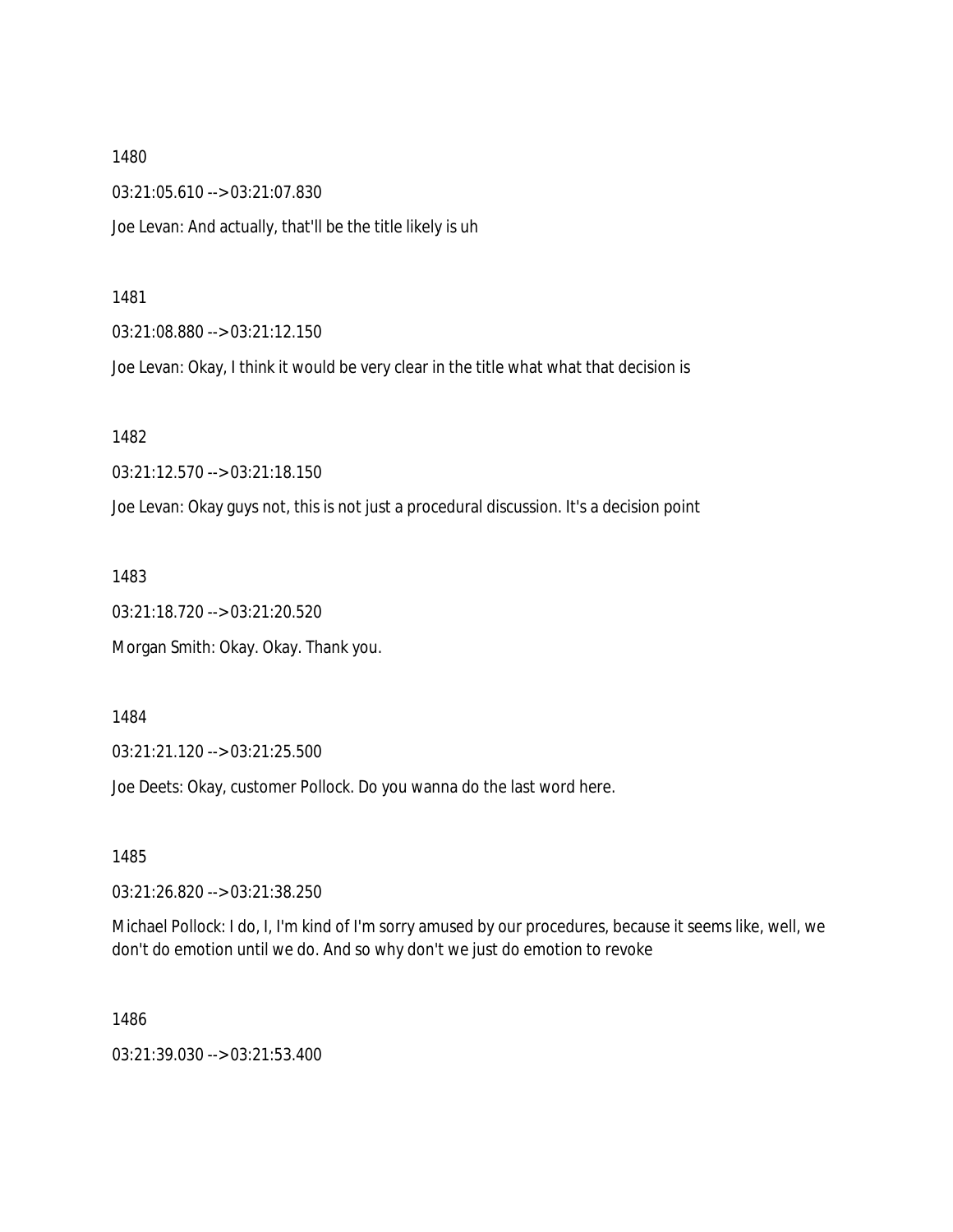Michael Pollock: Invoke for Section two, one of our governance family just reach out and say, right now I'm saying we're not going to move forward with this. And so the public knows. I mean, what, why do we have to wait till next week. Why can't we just for now. Is there a procedural reason you can't do that.

1487

03:21:55.440 --> 03:22:05.190

Michael Pollock: Let's do a review and second in passing, and say we move and approve not putting on the dental for next week's enjoy the simple

1488

03:22:08.160 --> 03:22:09.900

Joe Deets: City attorney, but

1489

03:22:09.930 --> 03:22:19.170

Joe Levan: My recommendation is to have it on the agenda because it's a, it's a, it's not just a procedural question. It's a decision point related to the land use process for this particular action.

1490

03:22:19.710 --> 03:22:34.290

Joe Levan: And, and I think that to again have a respect for that process and what's in the Coke, it'd be best to have that discussion, have that agenda and next week. So it's clear what your decision point is, and then you can do that and

1491

03:22:35.400 --> 03:22:39.300

Joe Levan: Based on agenda materials that are clear what what's what that processes and what you're doing.

1492

03:22:40.140 --> 03:22:51.120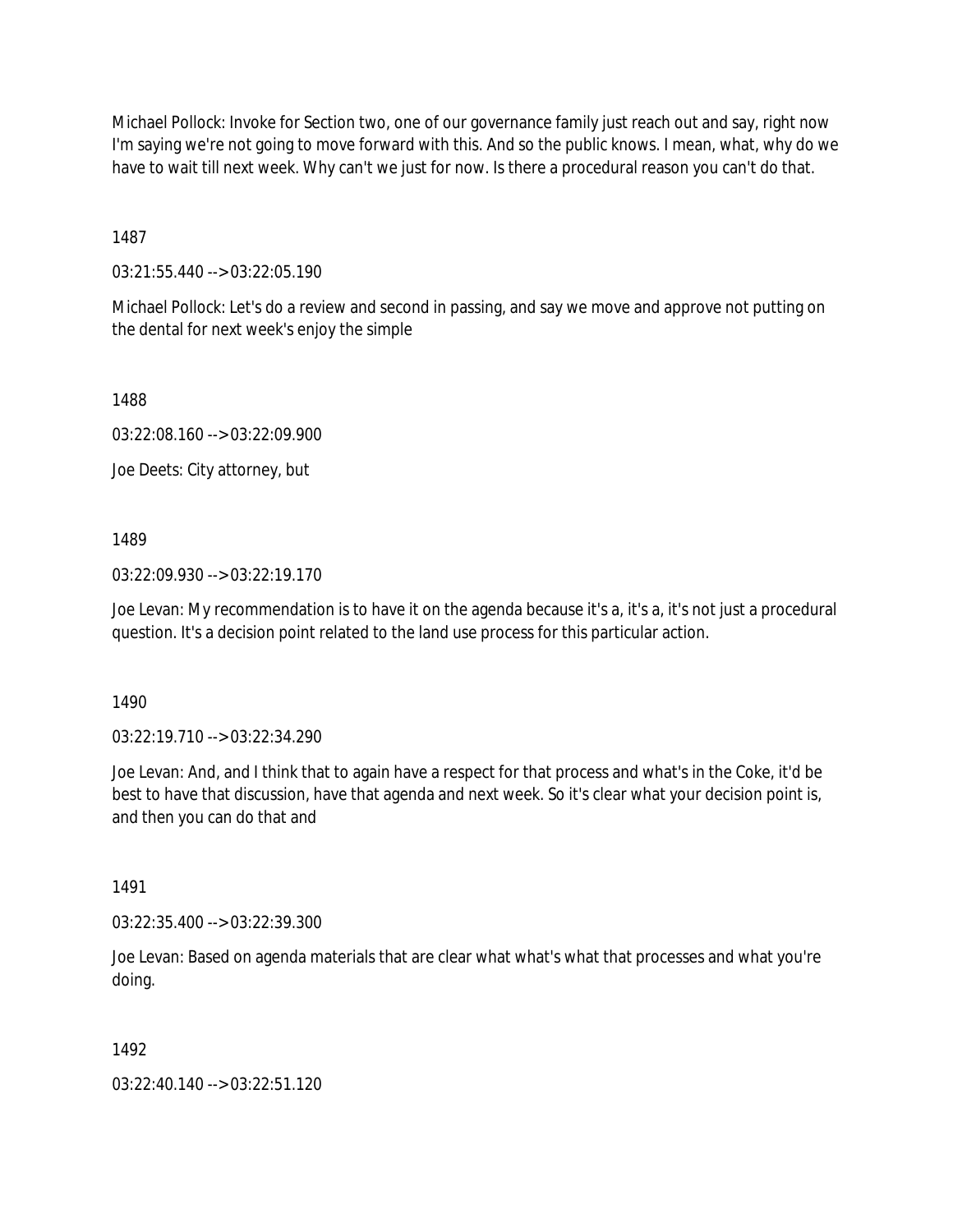Michael Pollock: All right, I'll respect that and I mean we keep sort of invoking section two, one, when we want to do a workaround. And then we don't do it elsewhere. So I just think we need to get rid of section to one of our governance manual. Yeah, so

1493

03:22:51.720 --> 03:22:57.960

Michael Pollock: It just seems like we just use that as a get out of jail free card. So alright, Imma, imma leave it that

1494

03:22:59.040 --> 03:23:02.400

Michael Pollock: And and respect the process, such as it is,

1495

03:23:04.110 --> 03:23:05.010

Michael Pollock: OK. Alrighty.

1496

03:23:05.100 --> 03:23:05.430

Joe Deets: Thank you.

1497

03:23:07.410 --> 03:23:13.170

Joe Deets: We are moving on to go to the order and

1498

03:23:15.060 --> 03:23:16.470

Joe Deets: Anyone wanna say anything.

1499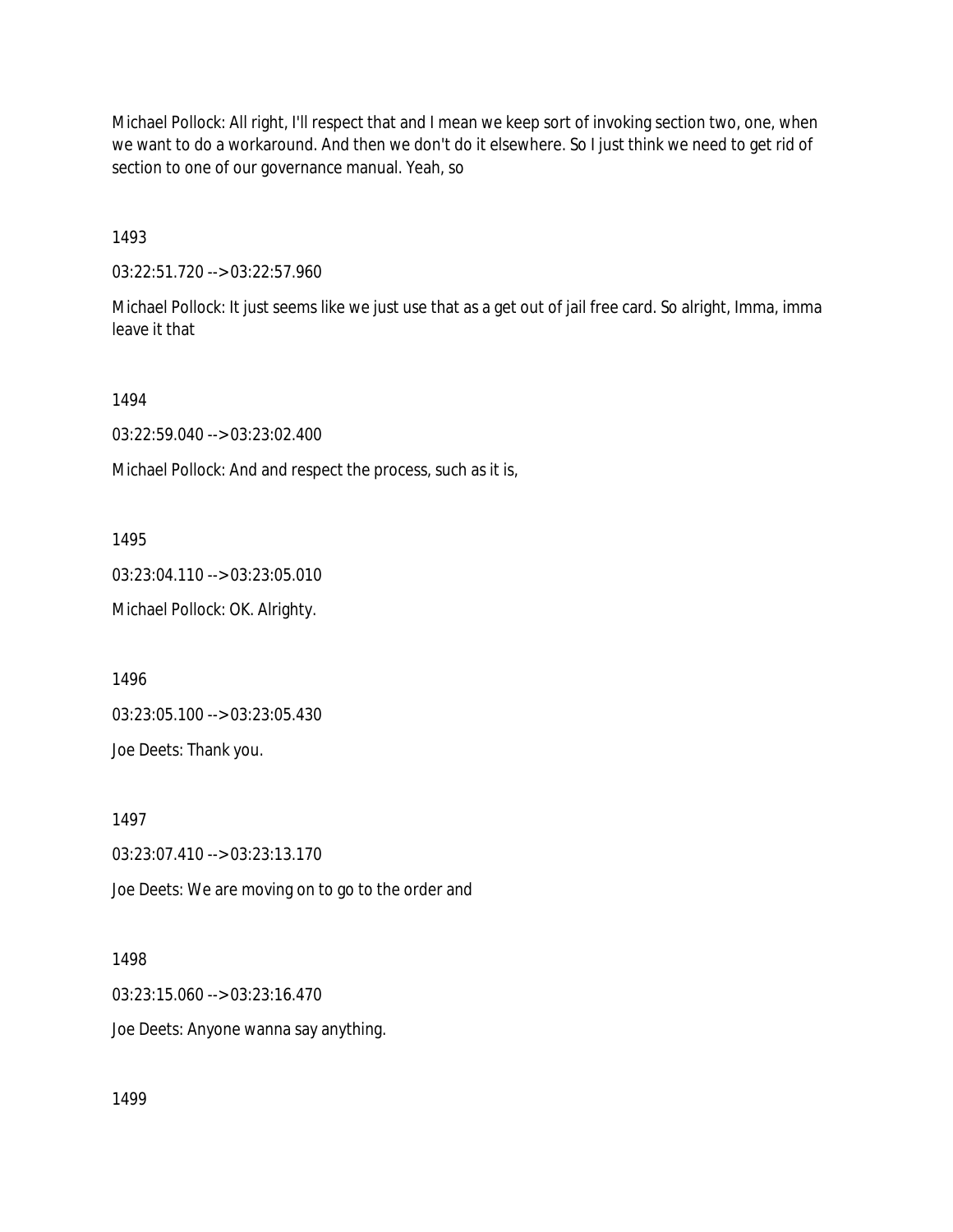03:23:18.840 --> 03:23:20.070

Joe Deets: Okay, I do.

1500

03:23:22.440 --> 03:23:27.060

Joe Deets: It's our process of talking about agendas colleagues.

1501

03:23:28.470 --> 03:23:46.230

Joe Deets: This is morphing to what was scheduled as a 10 minute discussion, just to go through the agendas few comments to actually bringing up agenda items and some of them extremely substantial and it turns into a half hour 45 minute conversation.

#### 1502

03:23:48.090 --> 03:23:57.660

Joe Deets: I think we could do better than that is what I'm getting at. So I'm just, I'm just gonna say that I, I find that a difficult

1503

03:23:58.350 --> 03:24:05.760

Joe Deets: And particularly, I'll just say items that I didn't know where we're going to be discussed and you've heard me say this before. I don't like

1504

03:24:06.480 --> 03:24:20.670

Joe Deets: Getting surprised on here's now something that we got a substantial issue that I had no idea. We're going to talk about. And we're going to like start voting and deciding, so I'm just gonna just take that and leave it at that kept them over and I, sir.

1505

03:24:22.230 --> 03:24:34.710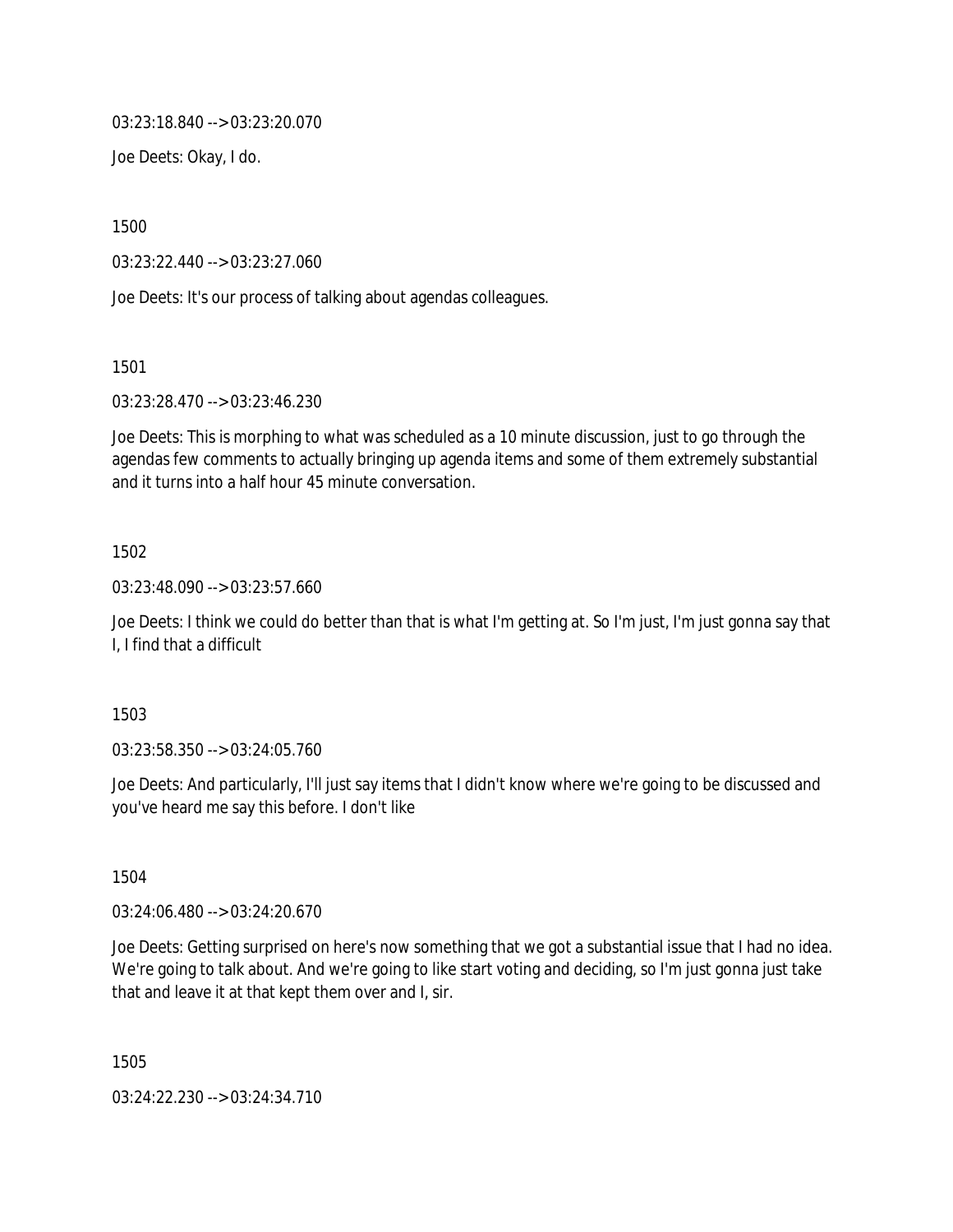Rasham Nassar: Yeah, I would. I would agree with you. I think your overall point. Councilmember deeds, our meetings are way too long. Ever since I got on the Council our meetings have been way too long. I remember sitting in 2018 my first meeting randomly six hours.

1506

03:24:35.190 --> 03:24:39.660

Rasham Nassar: And they weren't rant about that time consistently until we had a discussion, just like this.

1507

03:24:40.470 --> 03:24:43.980

Rasham Nassar: I don't think cutting our discussion on future Council agendas.

1508

03:24:44.580 --> 03:24:53.070

Rasham Nassar: Is is the solution to the problem. I think the problem is bigger than that. And I think what it warrants is a discussion on how to reformat our entire approach.

1509

03:24:53.490 --> 03:25:03.930

Rasham Nassar: To scheduling business and I would look forward to the advice and support of our new city manager to help assist with that. But just to give the Council and the public some

1510

03:25:04.320 --> 03:25:10.620

Rasham Nassar: General ideas why this is a problem. If you look around to other cities, including cities that are double, triple

1511

03:25:11.100 --> 03:25:20.250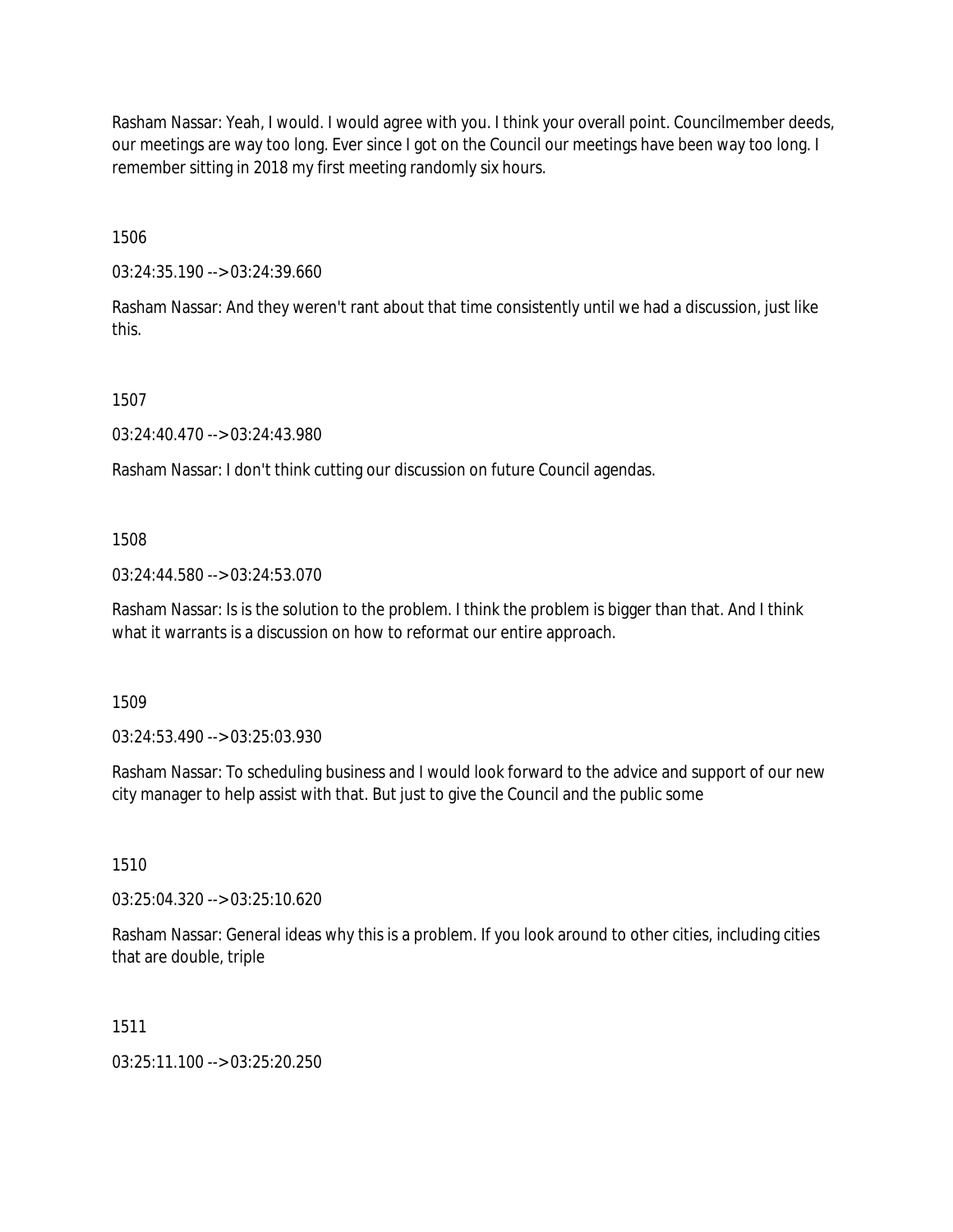Rasham Nassar: 100 times our size, their average length of their council meeting is two and a half hours, three hours is a long meeting and most jurisdictions and it doesn't happen very often.

1512

03:25:20.850 --> 03:25:24.600

Rasham Nassar: And that's true for councils that meet every other week, not weekly

1513

03:25:25.230 --> 03:25:33.780

Rasham Nassar: I know that we're a council that's deeply engaged. I know that we're a council that likes to talk and I know that we're a council that likes to talk about a lot of things. And I really, I'm really proud of us for that.

## 1514

03:25:34.260 --> 03:25:45.750

Rasham Nassar: And I'm not proud of our community for that. Um, but I still think there are ways that we can innovate and create some solutions that will bring our meeting times down substantially

1515

03:25:46.650 --> 03:25:54.810

Rasham Nassar: That we haven't even conceived of yet because we haven't looked to where we haven't looked at the model example of how other councils function.

1516

03:25:55.140 --> 03:26:11.100

Rasham Nassar: big cities that have problems that are 10 times 100 times the length of the problems that we have to solve on a weekly night. And that's where we need to look towards and I would look for to the leadership of our new city manager, I would look to our parliamentarian drastic Parliament.

1517

03:26:12.870 --> 03:26:25.440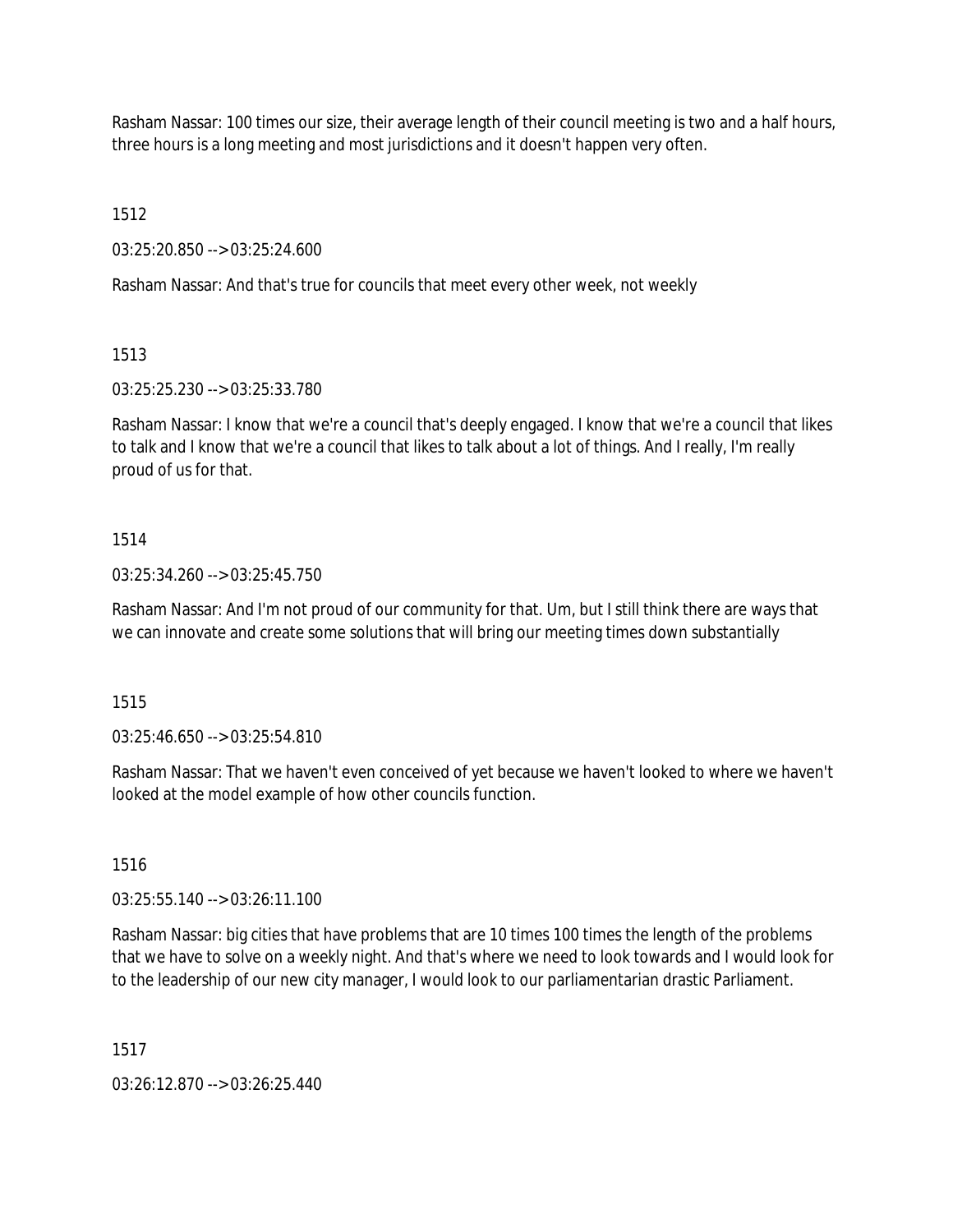Rasham Nassar: Not calling her name right now and and McFarlane, some of the suggestions that she recommended council meeting time is very precious. It's the only time that we can as a Council as a whole, conduct our business.

1518

03:26:25.860 --> 03:26:37.110

Rasham Nassar: And I think there's a way that we can still maintain and preserve that preciousness of our meeting time but also engage and have and conduct more succinct and more efficient.

1519

03:26:37.410 --> 03:26:46.050

Rasham Nassar: Meetings, so I am so on board with having that discussion council member dates but I think it's gonna be a lot bigger than just future Council agendas.

1520

03:26:46.710 --> 03:26:46.980

Joe Deets: Okay.

1521

03:26:47.010 --> 03:26:48.990

Joe Deets: Thank you. Councilmember Pollock.

1522

03:26:49.770 --> 03:26:54.750

Michael Pollock: But yeah, I'm enjoying the humor of the fact that we're talking about long council meetings.

1523

 $03:26:55.470 \rightarrow 03:26:59.640$ 

Michael Pollock: Half hour after this meeting was supposed to. And so let's let's let's throw the iron